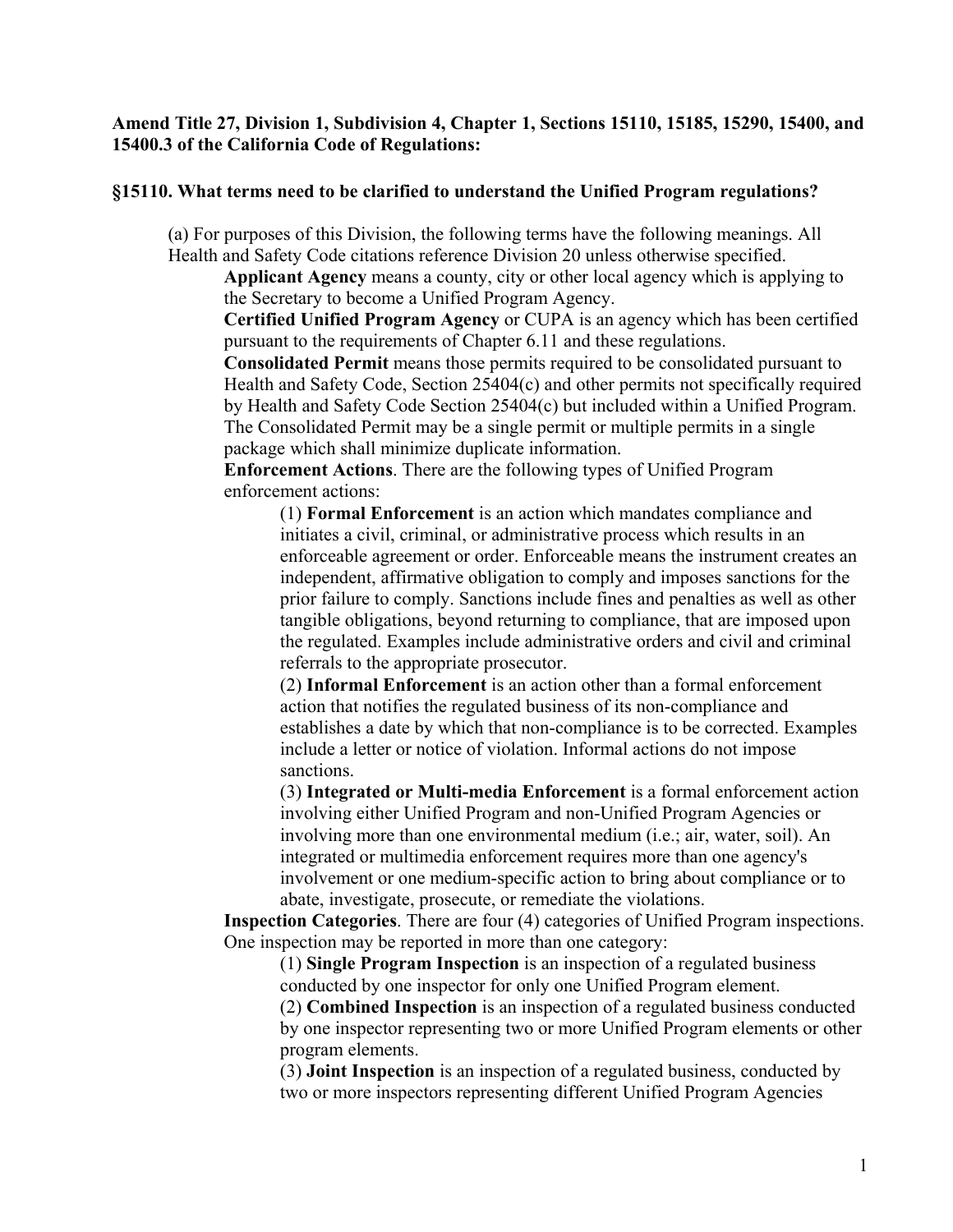within a CUPA, specifically to evaluate operations within the expertise of those regulatory agencies.

(4**) Integrated or Multi-media Inspection** is an inspection either involving Unified Program and non-Unified Program Agencies and/or involving more than one environmental medium (i.e.; air, water, soil) of a regulated business that results in consolidating inspections.

**Inspection Types**. There are two (2) types of Unified Program inspections, which for reporting purposes are mutually exclusive:

(1) **Routine Inspection** is a regularly scheduled inspection to evaluate compliance pursuant to one or more program elements.

(2) **Other Inspection** includes, but is not limited to, regulatory field activity such as complaint investigations, enforcement follow-up, closures, tank installation and/or removal oversight, tank cleaning, and release investigations. It does not include routine inspections or field or site visits whose principle purposes are informational or educational, pollution prevention education, verification of administrative information, or orientation of new owners or operators. "Other Inspection" also includes verification inspections for the administrative requirement of subdivision (c) of Section 25270.5 for owners and operators of aboveground storage tanks to prepare a spill prevention control and countermeasure plan.

**Participating Agency** is an agency which has a formal agreement with the CUPA to implement and enforce a program element as part of the Unified Program.

**Program Element** is a program listed in Health and Safety Code, Section 25404(c), or it may be a program other than those mandated in Health and Safety Code, Section 25404(c) which is voluntarily consolidated into a Unified Program, to be carried out in conjunction with a program listed in 25404(c).

**Regulated Business** means any of the following:

(1) "person" as defined in: (A) the Hazardous Waste Management Program, Health and Safety Code, Chapter 6.5, Section 25118 and (B) the California Hazardous Substances Tax Law, Revenue and Taxation Code Part 22, Division 2, Section 43006.

(2) "business" as defined in the Hazardous Materials Emergency Response Plan and Inventory (Business Plan) program, Health and Safety Code, Chapter 6.95, Section 25501(d).

(3) "facility" as defined in the Underground Storage Tank Program, Health and Safety Code, Chapter 6.7, Section 25281(e).

(4) "tank facility" as defined in the Aboveground Storage Tank Program, Health and Safety Code, Chapter 6.67, Section 25270.2(l).

(5) "hazardous waste facility" as defined in the Hazardous Waste

Management Program, Health and Safety Code, Chapter 6.5, Section 25117.1. (6) "stationary source" as defined in the California Accidental Release

Prevention Program, Health and Safety Code, Chapter 6.95, Section 25532(k).

**Responsible Agency** is the Certified Unified Program Agency (CUPA) or participating agency (PA), which implements a particular program element of the Unified Program.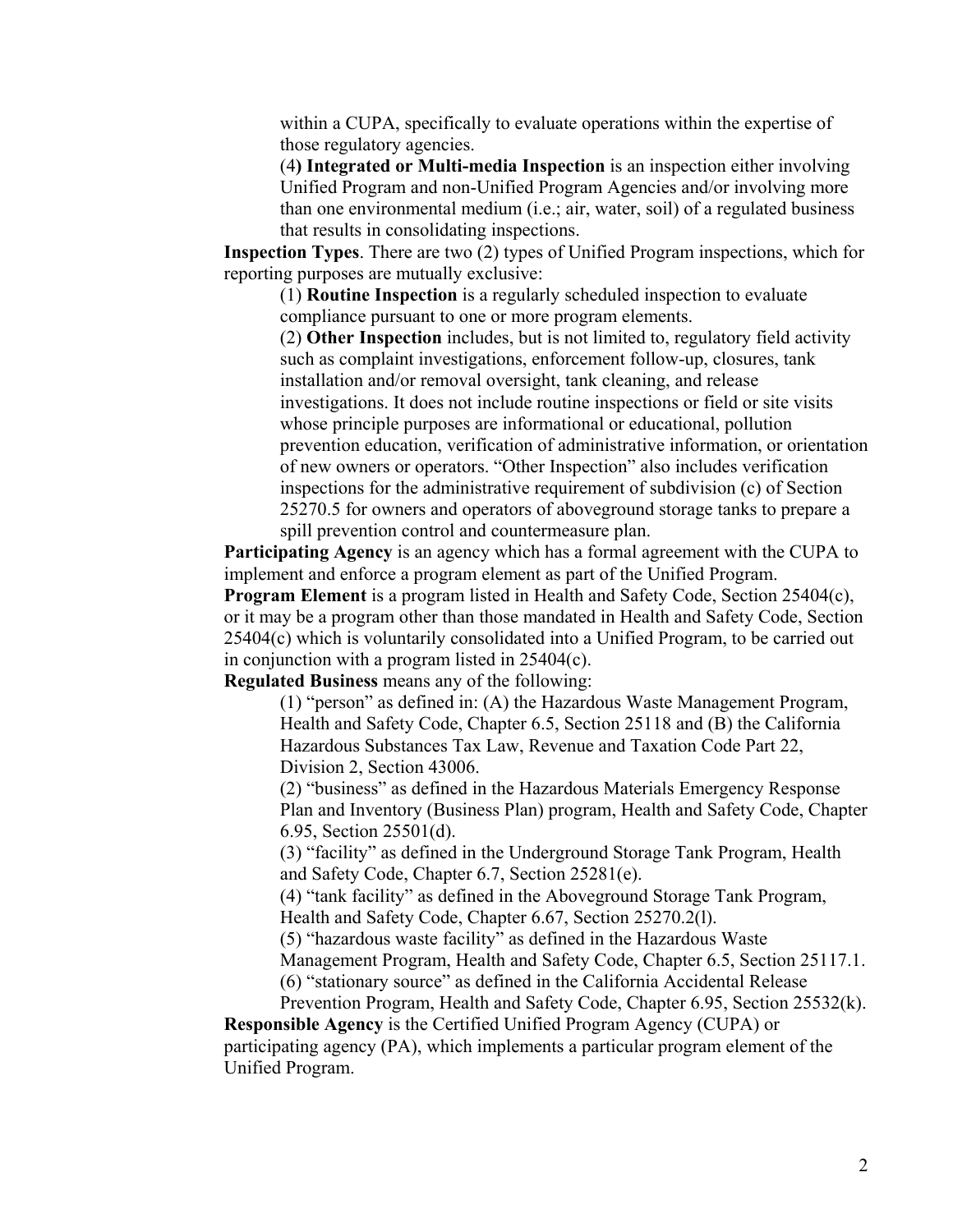**Unified Program Data Dictionary** (data dictionary) defines data elements, data field size and type, and edit criteria for regulatory data that shall be collected and retained by a CUPA. It has the following sections:

(1) Business Section: for information reported from businesses to CUPAs. [Appendix C Division 3, Subdivision 1, Chapters 1-4]

(2) CUPA Section: for CUPA-to-State reporting of CUPA activities or other information that shall be collected and retained by a CUPA and reported pursuant to [Section 15290.](http://www.calregs.com/cgi-bin/om_isapi.dll?clientID=205898&infobase=ccr&jump=27%3a15290&softpage=Document42#JUMPDEST_27:15290) [Appendix D-Division 3, Subdivision 1, Chapter 5, Unified Agency Reporting]

**Unified Program Consolidated Form** (UPCF) is a form used by Unified Program regulated businesses to provide a standardized document to satisfy numerous business-to-CUPA reporting requirements. It consolidates information regulated businesses are required to provide for different program elements to the CUPA. It incorporates or replaces previous state and local forms for Unified Program program elements. The UPCF consists of the sections described in **[Section 15410](http://www.calregs.com/cgi-bin/om_isapi.dll?clientID=205898&infobase=ccr&jump=27%3a15410&softpage=Document42#JUMPDEST_27:15410) Section 15400** and is found in Appendix E Division 3, Subdivision 1, Chapter 6, Forms.

Authority cited: Sections 25404(b), (c), (d) and (e) and 25404.6(c), Health and Safety Code. Reference: Sections 25117.1, 25118, 25270.2(d) and (e), 25281(i), 25404(c) and (d), 25404.1(a) and (b)(3), 25404.3(d)(4), 25404.5(a) and (b), 25404.6(c), 25501(d) and 25532(k), Health and Safety Code; Section 43006, Revenue and Taxation Code; and the 1996 United States Environmental Protection Agency Enforcement Response Policy for the Resource Conservation and Recovery Act.

# **§15185. What information must CUPAs collect, retain, and manage?**

(a) CUPAs shall collect, retain, and manage information needed to implement the Unified Program. At a minimum, the CUPAs shall collect and retain all information defined in the Unified Program Data Dictionary. [Refer to Appendices C and D Division 3, Subdivision 1, Chapters 1-5]

(b) The data dictionary defines data elements, data field size and type, and edit criteria for regulatory data that shall be collected and retained by a CUPA. [Refer to definition in Section 15110] It consists of the following sections:

(1) The Business Section for information reported by businesses to CUPAs using the Unified Program Consolidated Form [refer to Section 15400] The Business Section of the Data Dictionary is organized into the following parts:

(A) Facility Information

(i) Business Activities

(ii) Business Owner/Operator Identification

(B) Hazardous Materials

(i) Hazardous Materials Inventory-Chemical Description

(C) Tanks

(i) Underground Storage Tank (UST) Facility

(ii) UST Tank

(iii) UST Installation-Certificate of Compliance

(D) Hazardous Waste

(i) Recyclable Materials Report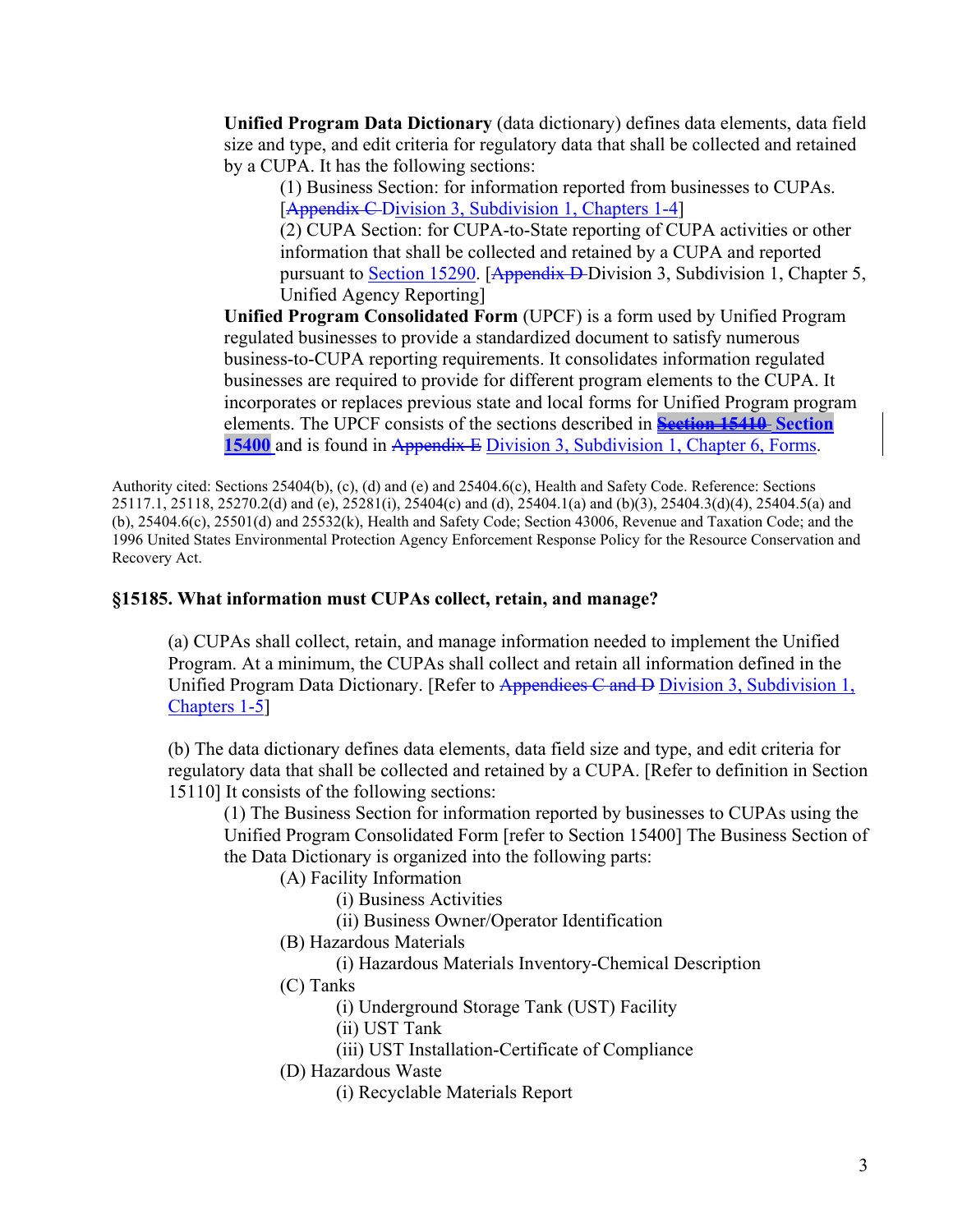(ii) Onsite Hazardous Waste Treatment Notification-Facility

(iii) Onsite Hazardous Waste Treatment Notification-Unit

(iv) Certification Of Financial Assurance for Permit by Rule and Conditionally Authorized Operations

(v) Remote Waste Consolidation Site Annual Notification

(vi) Hazardous Waste Tank Closure Certification

(2) The CUPA Section for information that shall be collected and retained by a CUPA and reported to the State pursuant to Section 15290. [Appendix DDivision 3, Subdivision 1, Chapter 5, Unified Agency Reporting] The CUPA Section of the Data Dictionary is organized into the following sections:

(A) Compliance Activity Information

(B) Inspection Information

(C) Enforcement Information

(D) Tiered Permitting Release Information

(E) Household Hazardous Waste Information (reserved)

(c) CUPAs shall collect, retain, and manage any additional information required by state or federal law.

(d) CUPAs may satisfy these information collection, retention, and management requirements through agreements with Participating Agencies that serve as the repository of the information.

(e) Electronic reporting is optional and the CUPA is not required to store or maintain the data in the Unified Program Data Dictionary format (Appendices C and D Division 3, Subdivision 1, Chapters 1-5). The Data Dictionary data structures and formats must be used for electronic reporting by businesses to a CUPA pursuant to Section 15187 or by a CUPA to the State pursuant to Sections 15187 and 15290(f) and (g).

Authority cited: Sections 25404(b), (c), (d) and (e) and 25404.6(c), Health and Safety Code. Reference: Sections 25143.10, 25144.6, 25200.3, 25201, 25201.4.1, 25201.5, 25201.13, 25201.14, 25281.2, 25218.9, 25286, 25287, 25503.5, 25505, 25506 and 25509, Health and Safety Code.

## **§15290. What reports must the CUPA submit to the State?**

(a) The CUPA shall submit the following reports for the previous fiscal year to the Secretary by September 30 of each year. The first reports shall be submitted by September 30 following a full State fiscal year of operation as a CUPA.

(1) The Annual Single Fee Summary Report using Report 2. It includes:

(A) The amount of the single fee billed and the amount collected.

(B) The amount of any funds due to participating agencies and the amount actually transmitted.

(C) The amount of surcharge billed, the amount of surcharge waived, and the amount of surcharge collected for each of the following categories:

- (i) CUPA oversight
- (ii) regulated underground tanks
- (iii) California Accidental Release Prevention program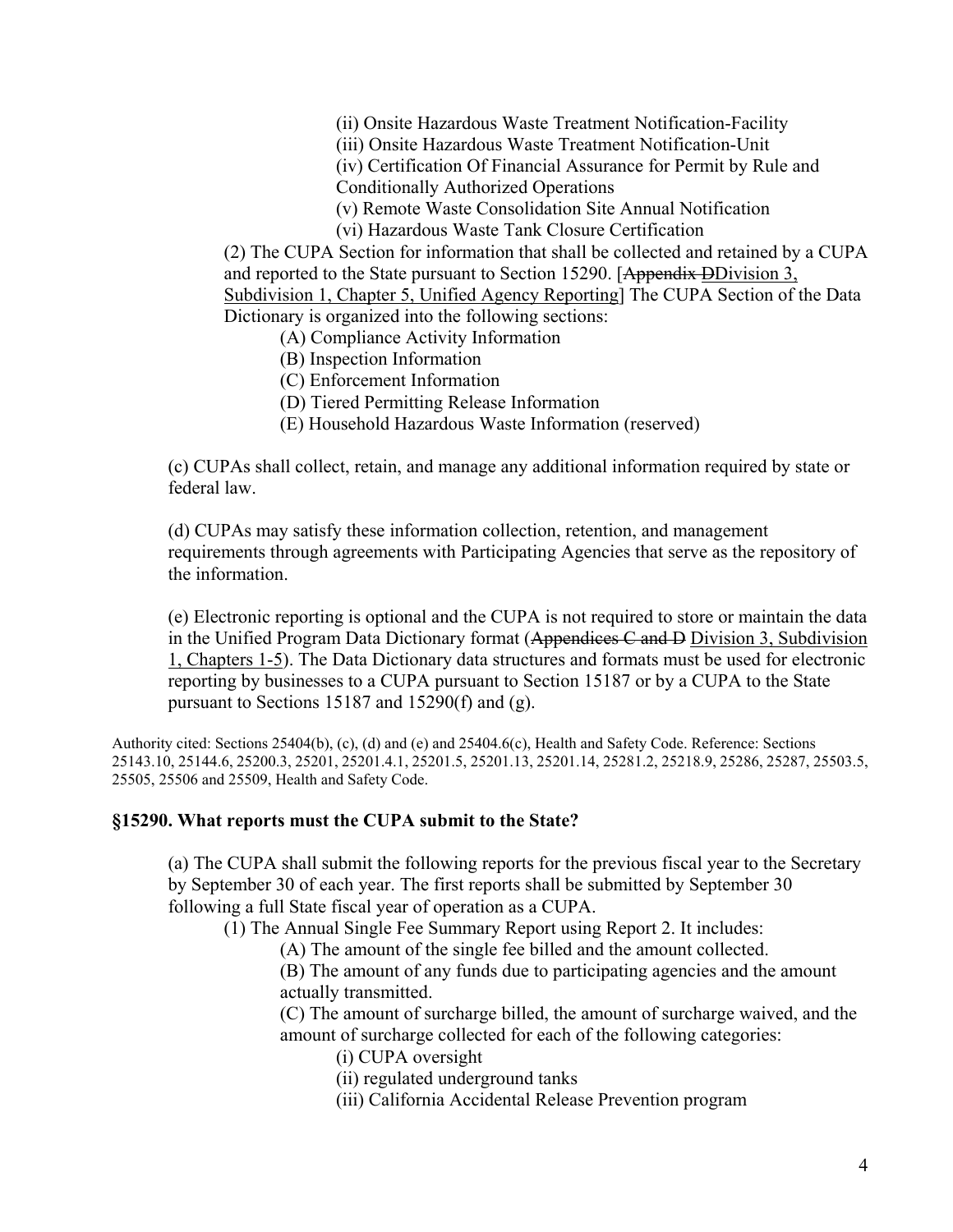(D) If the CUPA believes that the number of regulated businesses will change significantly in the current year or in the next year, then estimates of those changes for each program element will be provided in a cover letter with Report 2.

(E) A count for the year of the report of the total regulated businesses, underground storage tank facilities, underground storage tanks, onsite hazardous waste treatment facilities (permit by rule, conditionally authorized, and conditionally exempt), CalARP program stationary sources, waivers granted to stationary sources, and businesses subject to the CalARP program surcharge.

(2) Annual Inspection Summary Report, using Report 3, provides summary information for each program element. The hazardous waste element is separated into parts for generators, large quantity generators, recyclers, and onsite treatment as shown on Report 3. The summary information includes the number of regulated businesses, total number of inspections, routine inspections, other inspections, and the inspected businesses that returned to compliance within established standards after routine inspections. Established standards vary by program element and are found in either state law or regulations, or the CUPA may adopt more stringent standards by local ordinance or in its application for certification. The report also collects total counts (not by program element) for these types of inspections: combined routine, joint, and integrated/multi-media; and a count of Risk Management Plan audits for the CalARP program.

(3) Annual Enforcement Summary Report, using Report 4, provides summary information for each program element. The hazardous waste element is separated into parts for generators, large quantity generators, recyclers, and onsite treatment, as shown on Report 4. The summary information includes the number of facilities with violations by type of violation; the number of informal enforcement actions; the total number of administrative actions, civil and criminal referrals and enforcement actions, and the total amount of fines and penalties initially assessed and collected. For the Class I and II violations within the hazardous waste program, it also provides a count of the total number of formal enforcement actions that were initiated within 135 days from the first day of a routine inspection or after making a determination of the violations for a complaint investigation. (This last count excludes minor violations.)

(b) The CUPA shall submit the Biennial Tiered Permitting Release Report, using Report 5, to the Secretary for the previous two-year period by August 30, every other year starting in 2000. This report provides a listing of all unauthorized and accidental releases to the environment from any onsite tiered permitting facility. This includes releases identified by the CUPA or other responding agencies or as self-reported to the CUPA by the regulated business. The report includes the EPA ID number, facility name and address, type of facility (based on the highest tier), date of the release, description of release, and whether the corrective action is completed at the time of the report.

(c)(i) Reports 2 through 4 shall be submitted by the CUPA to the: SECRETARY FOR ENVIRONMENTAL PROTECTION 1001 I STREET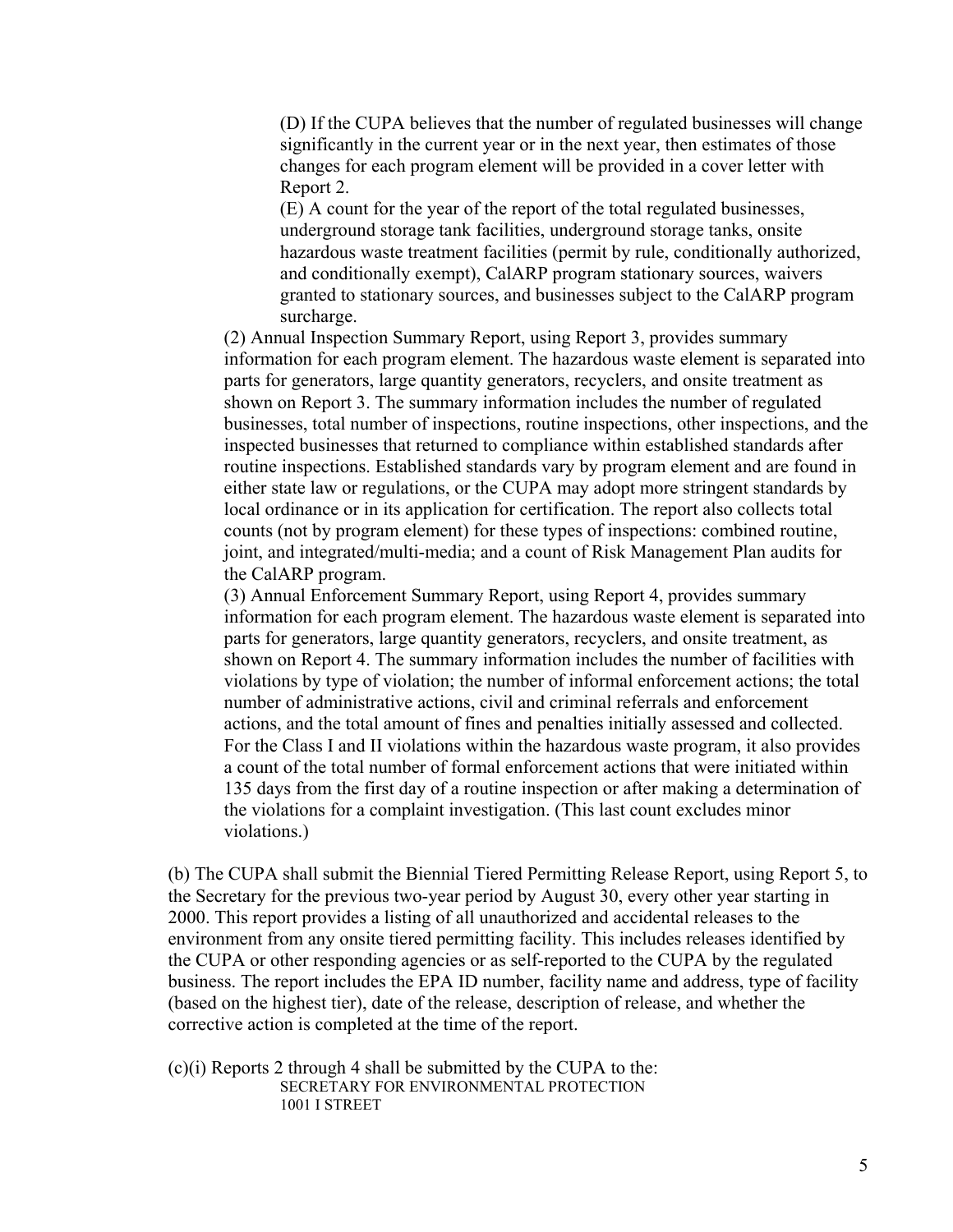SACRAMENTO, CALIFORNIA 95814 (ii) Report 5 shall be submitted by the CUPA to the: DEPARTMENT OF TOXIC SUBSTANCES CONTROL STATE REGULATORY PROGRAMS DIVISION P.O. BOX 806 SACRAMENTO, CALIFORNIA 95812-0806

(d) On a quarterly basis, each CUPA shall send information pertaining to local underground storage tank program implementation to the State Water Resources Control Board. This report shall satisfy the requirements of Health and Safety Code, Section 25299.7(b) and CCR Title 23, Section 2713.

(1) Quarterly Underground Storage Tank (UST) Program Report, using Report 6, provides information on quarterly changes to the count of regulated tank facilities; the number of active and permanently closed petroleum and hazardous substances tank systems; the completed UST facility inspections; and both a count and percent calculation of active UST systems with approved leak detection systems and the count and percent of UST systems that meet the 1998 upgrade or replacement requirements. This report is a turnaround document that is provided quarterly by the State Water Resources Control Board to each CUPA showing the previous quarter's information reported by the CUPA. The CUPA will also review and verify the information shown from the previous quarter and make any appropriate changes. (2) The quarterly reports shall be submitted 60 days after the end of each quarter to the:

STATE WATER RESOURCES CONTROL BOARD DIVISION OF CLEAN WATER QUALITY PROGRAMS, UST PROGRAM P.O. BOX 944212 2231 SACRAMENTO, CA 94244-2120 95812

(e) The periodic reports required by Sections 15250 and 15290 shall be submitted in a paper form, unless the CUPA requests to submit the reports electronically and obtains the Secretary's prior approval of the file format.

(f) If the CUPA chooses to submit Reports 3-6, required by Section 15290, to the State in an electronic format, the CUPA shall:

(1) Meet the standards specified in Sections 15185 and 15187,

(2) Submit the data using the same layout and present the required information in the same order and general sequencing for each page as shown on each report, or use a facsimile version thereof.

(3) Collect and report all of the information found on the report that applies to the CUPA.

(g) Upon the written request of the Secretary or an authorized agent, or a state agency responsible for one or more program elements, the CUPA shall provide information listed in or derived from any part of the Unified Program Data Dictionary [refer to Appendices C and D Division 3, Subdivision 1, Chapters 1-5] to the person or agency making the request within 60 days. The scope of these requests by the Secretary for information on facilities and/or CUPA activities is limited to data included in the data dictionary. These additional data reports shall be submitted in a paper form, unless the person or agency making the request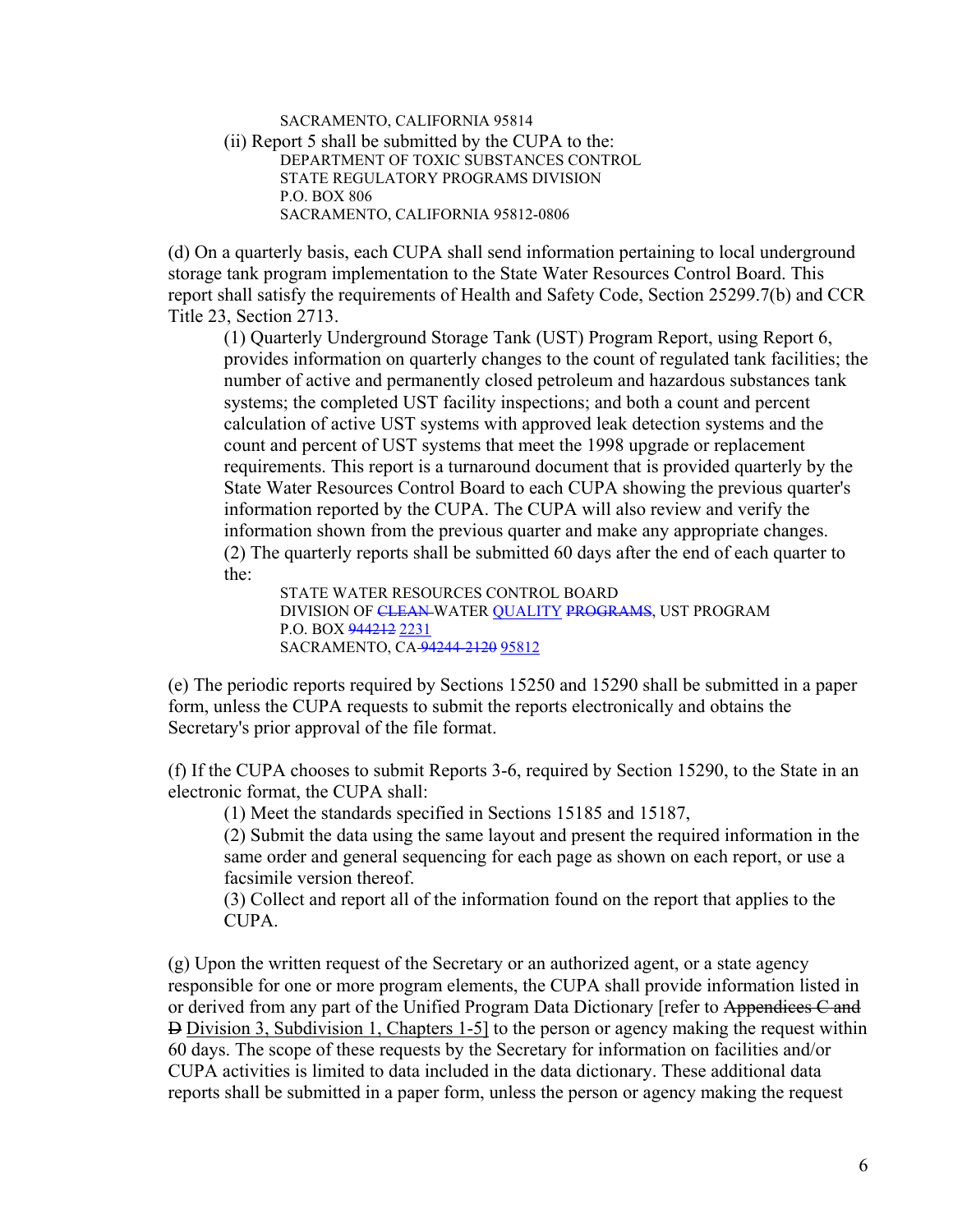approves a CUPA's request to submit the reports electronically. CUPAs may request an extension upon showing good cause.

(h) Nothing in this section shall limit the authority of the Secretary to request records or documents that are normally maintained by the CUPA in the course of implementing the Unified Program or otherwise required by law to be retained by the CUPA. The CUPA shall provide this information to the Secretary within 60 days.

(i) Any other program reports required by federal or state law. The CUPA shall provide this information to the person or agency making the request within 60 days.

(j) The CUPAs shall report using the formats of Report 1 through 6, however, in 1998-99, CUPAs may submit incomplete Reports 3 and 4, if information on CUPA activities had not been collected using these categories for that entire reporting period. In those cases, the CUPA shall submit additional available information demonstrating inspection and enforcement activities for the 1998-99 fiscal year. Complete reports are required for the 1999-2000 fiscal year and subsequent submissions.

(k) An agency authorized to operate a program element or elements pursuant to Health and Safety Code Sections 25404.3(f) or 25533(f) shall only report information on the implementation of the program element or elements that particular agency is authorized to operate and shall not include information related to the surcharge or single fee system.

Authority cited: Sections 25404(b), (c), (d) and (e) and 25404.6(c), Health and Safety Code. Reference: Sections 25171, 25171.5, 25299.3(b), 25404(b), (c) and (d), 25404.4(a)(1) and 25404.5(b), Health and Safety Code.

# **§15400. What is the Unified Program Consolidated Form?**

(a) The Unified Program Consolidated Form (UPCF) (1/99), defined in section 15110 and shown in Appendix E Division 3, Subdivision 1, Chapter 6, Forms, is a standardized form to be used by CUPAs in the Unified Program to collect information from regulated businesses. The UPCF is a single, comprehensive format that consolidates business-to-CUPA reporting requirements within the Unified Program.

(b) The UPCF may be reproduced or electronically duplicated as needed.

Authority cited: Sections 25404(b), (c), (d), and (e) and 25404.6(c), Health and Safety Code. Reference: Sections 25143.10, 25144.6, 25200.3, 25200.14, 25201, 25201.4.1, 25201.5, 25201.13, 25281.2, 25218.9, 25245.4, 25286, 25287, 25503.5, 25505, 25506 and 25509, Health and Safety Code.

# **§15400.3. When must a CUPA use and distribute the UPCF and when are CUPA alternative versions allowed?**

(a) The CUPA shall distribute copies of the UPCF to any regulated business or member of the public upon request. A CUPA may add the name of the CUPA, a logo, and address, phone number, and other identifying information to the UPCF title or footer on one or more pages, without the customized UPCF being considered an alternative version subject to the conditions adopted by this section.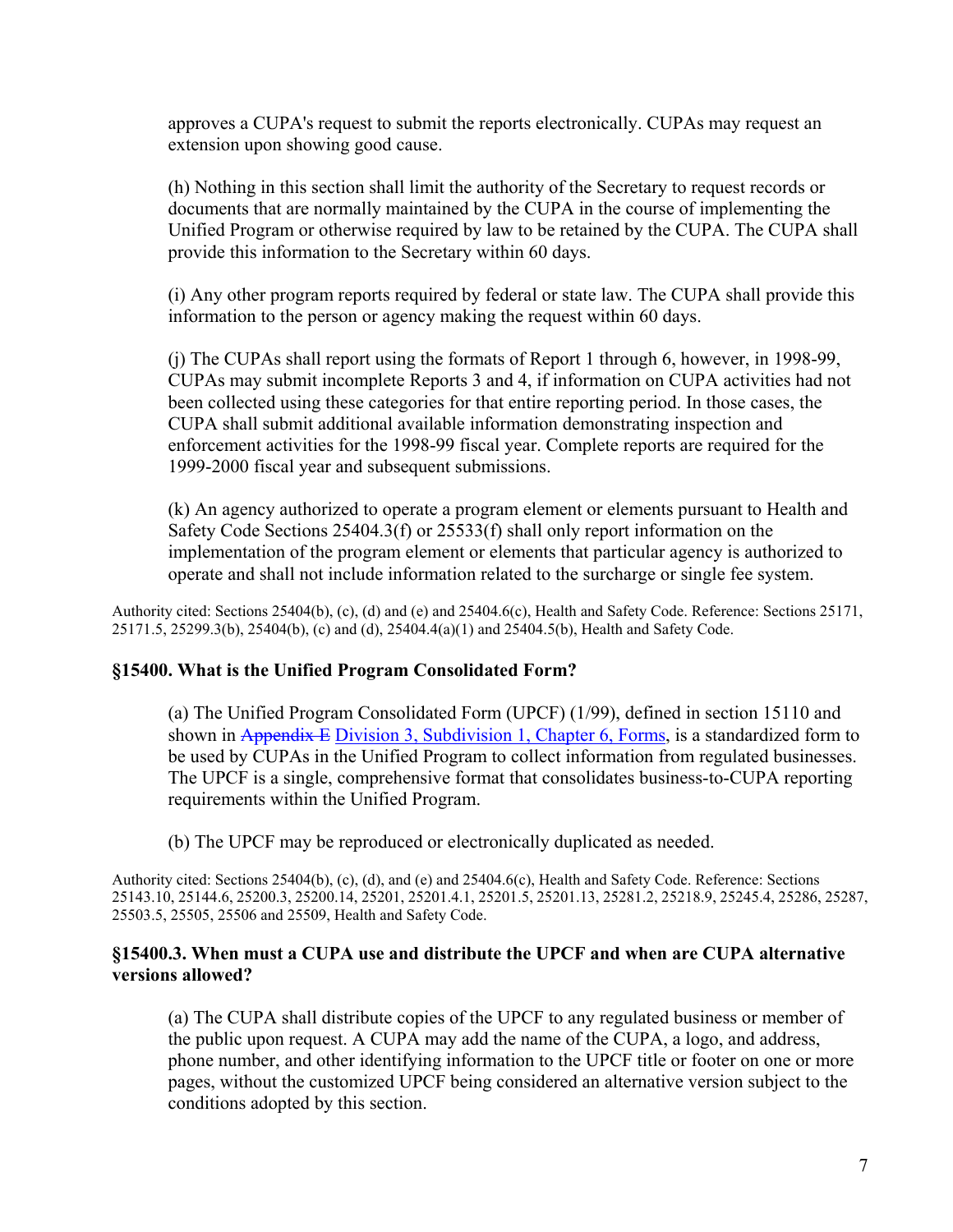(b) The CUPA shall accept the UPCF as shown in Appendix E Division 3, Subdivision 1, Chapter 6, Forms from any regulated business that chooses to use it, even if the CUPA adopts one or more alternative versions of the UPCF.

(c) A CUPA may create alternative versions of the UPCF for local purposes such as streamlining for small businesses or addressing a specific type of industry. Any alternative version of the UPCF shall:

(1) Collect all of the information found on the UPCF that applies to the regulated businesses using the data element definitions established by the data dictionary. (2) Be consistent with the data standards adopted throughout Article 5 through 10 of these regulations.

(3) Use the same section order as shown in Section 15400.1.

(4) Be developed in consultation with all other agencies within the CUPA's jurisdiction that are responsible for fire protection, emergency response, and environmental health.

(5) Not duplicate data elements between sections of the UPCF other than facility ID number and facility name.

(6) Comply with all applicable federal and state laws.

(d) Alternative versions of the UPCF adopted by a CUPA shall include this written disclaimer statement on a cover page or the front page, printed using a font larger than or equal to 8 points for readability: "This form was developed by the CUPA as an alternative version of the Unified Program Consolidated Form (UPCF). Businesses have the option to use it or the UPCF adopted in state regulations. The CUPA or Participating Agency (PA) must accept the state UPCF and cannot require a business to use the alternative version developed by the CUPA. The CUPA and PA can require businesses to provide additional information on either the UPCF or a supplemental page to that document."

(e) Each CUPA shall provide instructions to the regulated businesses when distributing the UPCF and any alternative versions. These instructions must be consistent with the instructions adopted in California Code of Regulations Title 19, Article 4, Appendix B.

Authority cited: Sections 25404(b), (c), (d), and (e) and 25404.6(c), Health and Safety Code. Reference: Sections 25503.5(a) and (b)(1) and (2), 25505 and 25509, Health and Safety Code.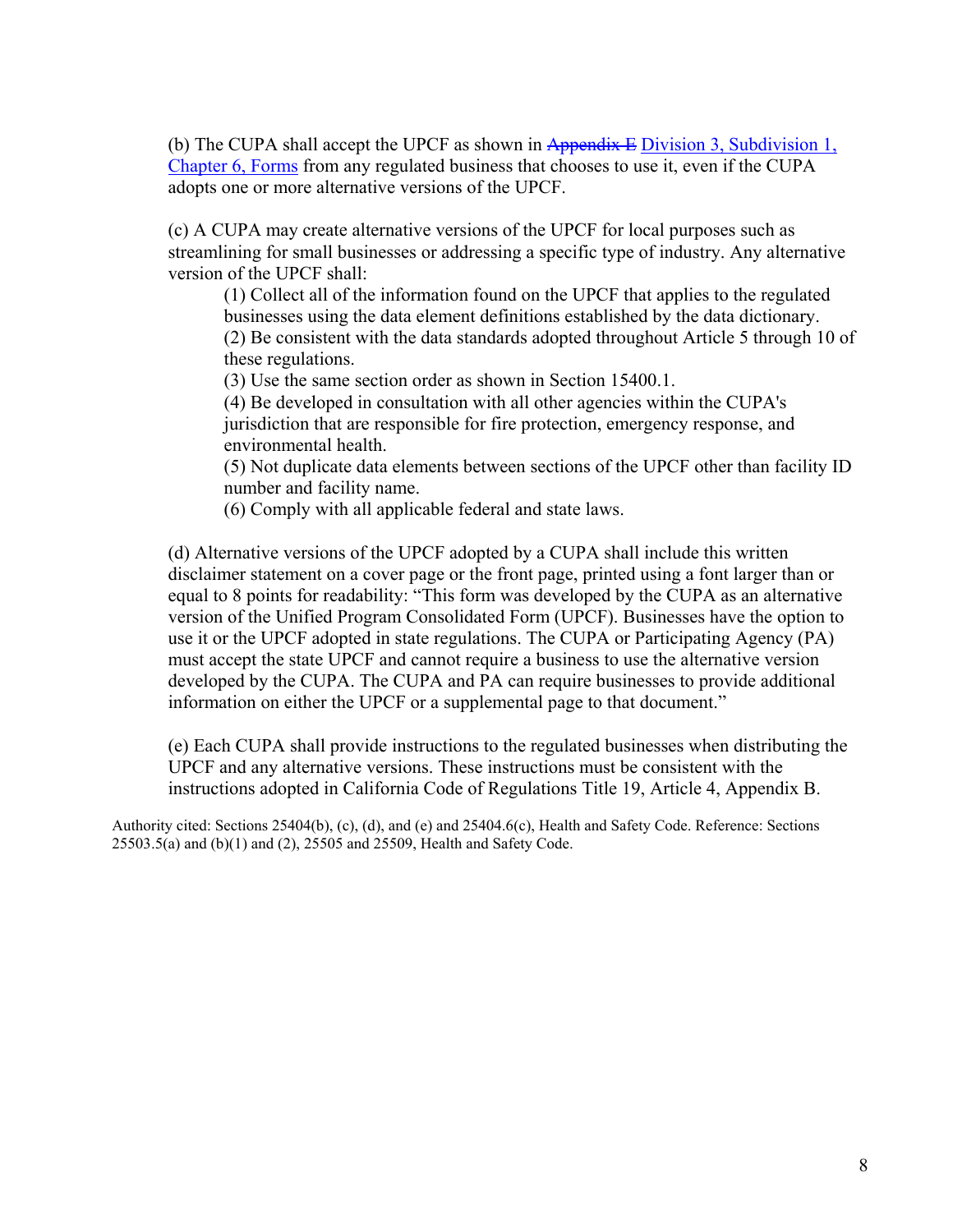**Repeal Title 27, Division 1, Subdivision 4, Chapter 1, Appendices C, D, E and F of the California Code of Regulations:** 

### **Appendix C**

# **UP Information Collection and Reporting Standards Unified Program Data Dictionary--Business Section**

### **ACRONYMS**

AA - Authorizing Agency AN - Alpha-numeric AST - Aboveground Storage Tank ATG - Automatic Tank Gauging BOE - Board of Equalization CA - Conditionally Authorized Cal/EPA - California Environmental Protection Agency Cal/ARP - California Accidental Release Prevention CAS - Chemical Abstract Number CCR - California Code of Regulations CD - Certificate of Deposit CE - Conditionally Exempt CE-CL - Conditionally Exempt - Commercial Laundry CEL - Conditionally Exempt – Limited CESQT - Conditionally Exempt Small Quantity Treatment CESW - Conditionally Exempt - Specified Wastestreams CFO - Chief Financial Officer CFR - Code of Federal Regulations CUPA - Certified Unified Program Agency DBA - Doing Business As DOT - United States Department of Transportation DTSC - Department of Toxic Substances Control EHS - Extremely Hazardous Substance EPA - United States Environmental Protection Agency EPCRA - Emergency Planning and Community Right to Know Act FRP - Fiberglass Reinforced Plastic FTU - Fixed Treatment Unit HDPE - High Density Polyethylene HHW - Household Hazardous Waste HMRRP - Hazardous Materials Release Response Plans HSC - Health and Safety Code HW - Hazardous Waste ID - Identification IUPAC - International Union of Pure and Applied Chemistry LIA - Local Implementing Agency LQG - Large Quantity Generator MSDS - Material Safety Data Sheet MTG - Manual Tank Gauging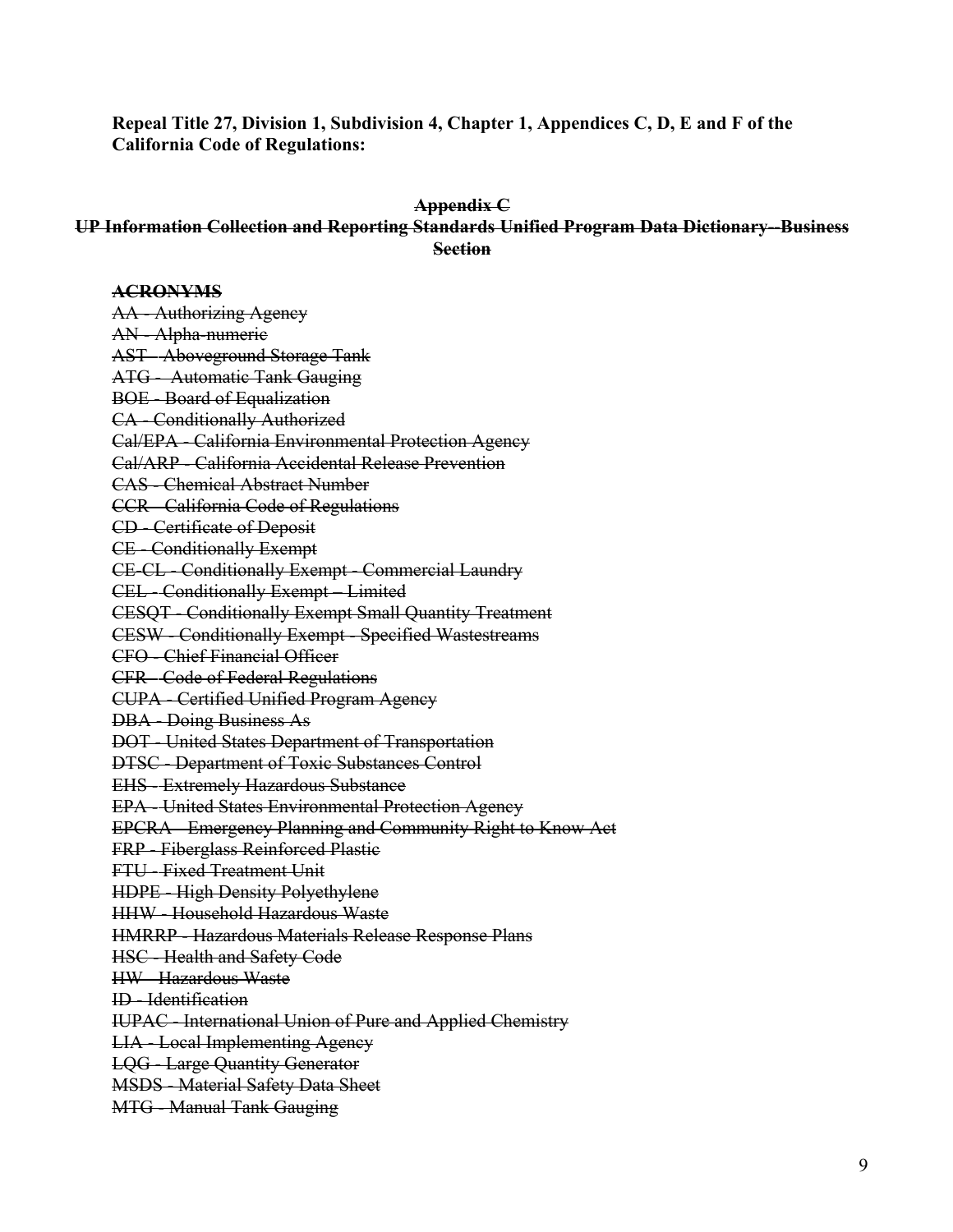NPDES - National Pollutant Discharge Elimination System

OES - Office of Emergency Services

PA - Participating Agency

PBR - Permit by Rule

POTW - Publicly Owned Treatment Works

Q/A - Quality Assurance

Q/C - Quality Control

RCRA - Resource Conservation and Recovery Act

RMP - Risk Management Plan

SIC - Standard Industrial Classification

SIR - Statistical Inventory Reconciliation

SPCC - Spill Prevention Control and Countermeasures

SWRCB - State Water Resources Control Board

TTU - Transportable Treatment Unit

U.S. EPA - United States Environmental Protection Agency

UP - Unified Program

UPCF - Unified Program Consolidated Form

UST - Underground Storage Facility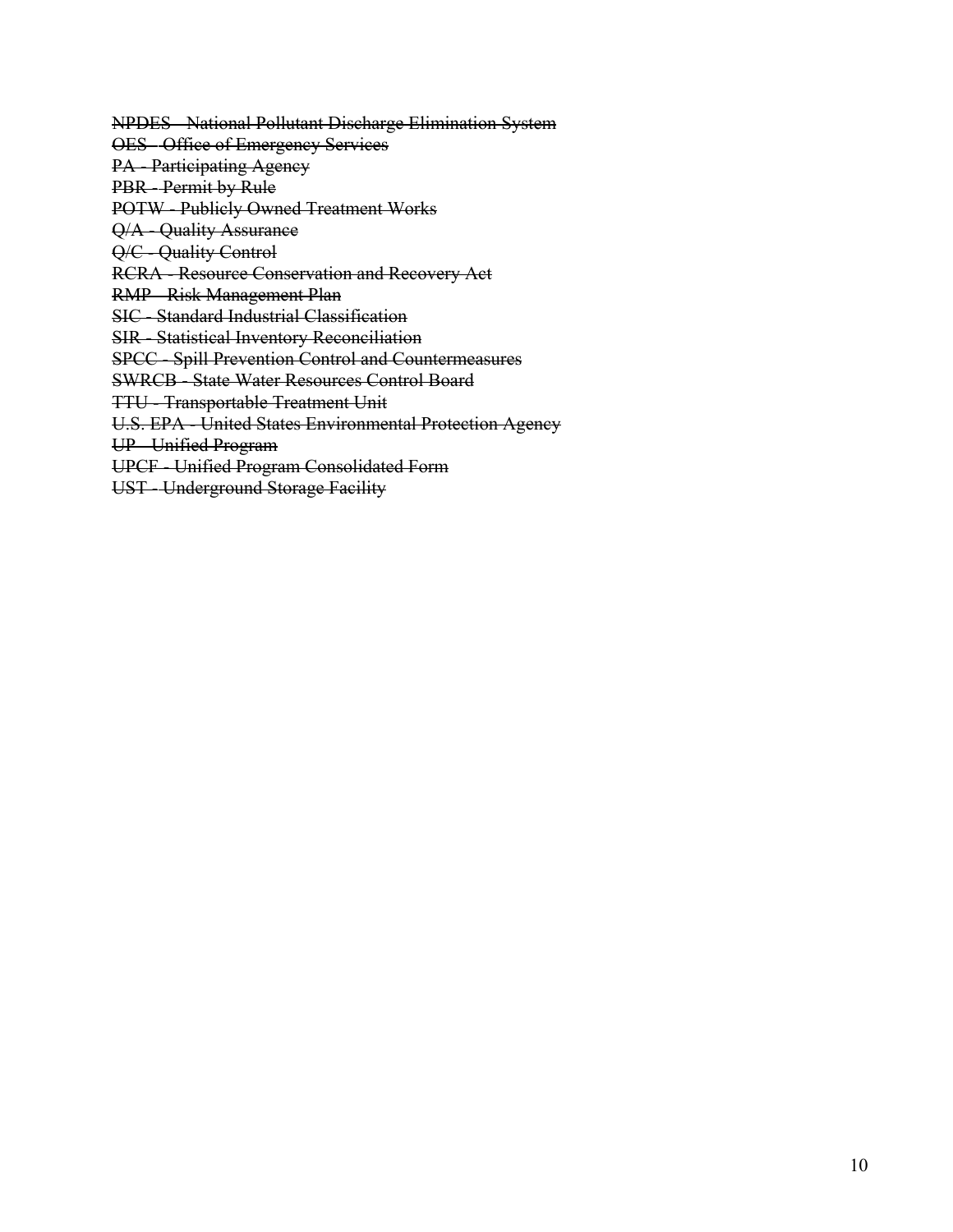|                | <b>FACILITY INFORMATION</b><br><b>Business Activities</b>  |                                                          |                 |             |                                                                                                                                                                                                                                                                                                                                                                                                                                                                                                                                                                                                                                                                                                                                                                                                                                                                                                                            |
|----------------|------------------------------------------------------------|----------------------------------------------------------|-----------------|-------------|----------------------------------------------------------------------------------------------------------------------------------------------------------------------------------------------------------------------------------------------------------------------------------------------------------------------------------------------------------------------------------------------------------------------------------------------------------------------------------------------------------------------------------------------------------------------------------------------------------------------------------------------------------------------------------------------------------------------------------------------------------------------------------------------------------------------------------------------------------------------------------------------------------------------------|
| ID             | <b>ELEMENT</b>                                             | <b>EDIT CRITERIA/</b><br><b>CODES</b>                    | <b>LENGTH</b>   | <b>TYPE</b> | <b>INFORMATION DESCRIPTION</b>                                                                                                                                                                                                                                                                                                                                                                                                                                                                                                                                                                                                                                                                                                                                                                                                                                                                                             |
| $\ddagger$     | Facility ID Number                                         | 2 AN county<br>3 AN jurisdiction<br>6 AN facility number | $\overline{11}$ | AN          | Number to allow cross linking of data. County and jurisdiction<br>number from tax code list. This number is assigned by the<br>CUPA. This is the unique number which identifies the facility.                                                                                                                                                                                                                                                                                                                                                                                                                                                                                                                                                                                                                                                                                                                              |
| 22             | <b>EPA ID Number</b>                                       | 12 digit identifier<br>beginning with CA                 | 12              | AN          | EPA Identification number for businesses that generate, recycle,<br>or treat hazardous waste. For facilities in California, the number<br>usually starts with the letters CA. The number can be obtained<br>from the Telephone Information Center at<br>(916) 324 1781, (800) 61 TOXIC or (800) 618 6942.                                                                                                                                                                                                                                                                                                                                                                                                                                                                                                                                                                                                                  |
| $\frac{33}{5}$ | <b>Business Name</b>                                       | Postal standard:<br>2 lines, 35 characters               | 70              | AN          | Full legal name of business.                                                                                                                                                                                                                                                                                                                                                                                                                                                                                                                                                                                                                                                                                                                                                                                                                                                                                               |
| 44             | Hazardous Materials<br>On Site                             | $Y$ or $N$                                               | $\ddagger$      | AN          | Business must report that it has hazardous materials on site if:<br>-it is handled in quantities equal to or greater than 500 pounds,<br>55 gallons, or 200 cubic feet of gas (calculated at standard<br>temperature and pressure),<br>it is handled in quantities equal to or greater than the<br>applicable federal threshold planning quantity for an extremely<br>hazardous substance listed in 40 CFR Part 355, Appendix A,<br>- radioactive materials are handled in quantities for which an<br>emergency plan is required to be adopted pursuant to Part 30,<br>Part 40, or Part 70 of Chapter 10 of 10 CFR, or pursuant to any<br>regulations adopted by the state in accordance with those<br>regulations.<br>Triggers requirement for chemical description data elements.                                                                                                                                        |
| $\frac{55}{5}$ | Own or Operate<br>Underground<br><b>Storage Tank</b>       | $Y$ or $N$                                               | $\overline{1}$  | AN          | Facility must report if it owns or operates USTs containing<br>hazardous substances defined in HSC 25316. Triggers<br>requirement for UST facility and tank data elements.                                                                                                                                                                                                                                                                                                                                                                                                                                                                                                                                                                                                                                                                                                                                                 |
| 66             | Upgrade/Install<br>Underground<br><b>Storage Tank</b>      | $Y$ or N                                                 | $\ddagger$      | AN          | Facility must report if it intends to install or upgrade USTs<br>containing hazardous substances defined in HSC 25316.<br>Triggers requirement for UST installation data elements.                                                                                                                                                                                                                                                                                                                                                                                                                                                                                                                                                                                                                                                                                                                                         |
| 77             | Underground<br><b>Storage Tank</b><br>Closure              | $Y$ or $N$                                               | $\ddagger$      | AN          | Facility must report if a UST which held hazardous materials is<br>being closed in place. Triggers requirement for UST closure<br>data elements.                                                                                                                                                                                                                                                                                                                                                                                                                                                                                                                                                                                                                                                                                                                                                                           |
| 88             | Own or Operate<br>Aboveground<br>Petroleum<br>Storage Tank | $Y$ or $N$                                               | $\overline{1}$  | AN          | Facility must report if it stores petroleum in aboveground tanks.<br>"Petroleum" means crude oil or any fraction thereof, which is<br>liquid at 60 degrees Fahrenheit temperature and 14.7 pounds per<br>square inch absolute pressure (HSC 25270.2(g)). The facility<br>must report if any ASTs capacity exceeds 660 gallons or if the<br>total facility storage capacity (aggregate) exceeds 1320 gal.<br>"Storage tank" does not include any of the following:<br>a pressure vessel or boiler which is subject to Division 5 of<br>the Labor Code,<br>a storage tank containing hazardous waste if a hazardous<br>waste facilities permit has been issued for the storage tank by<br>DTSC.<br>- an aboveground oil production tank which is regulated by the<br>Division of Oil and Gas, or<br>- certain oil filled electrical equipment including but not limited<br>to transformers, circuit breakers, or capacitors. |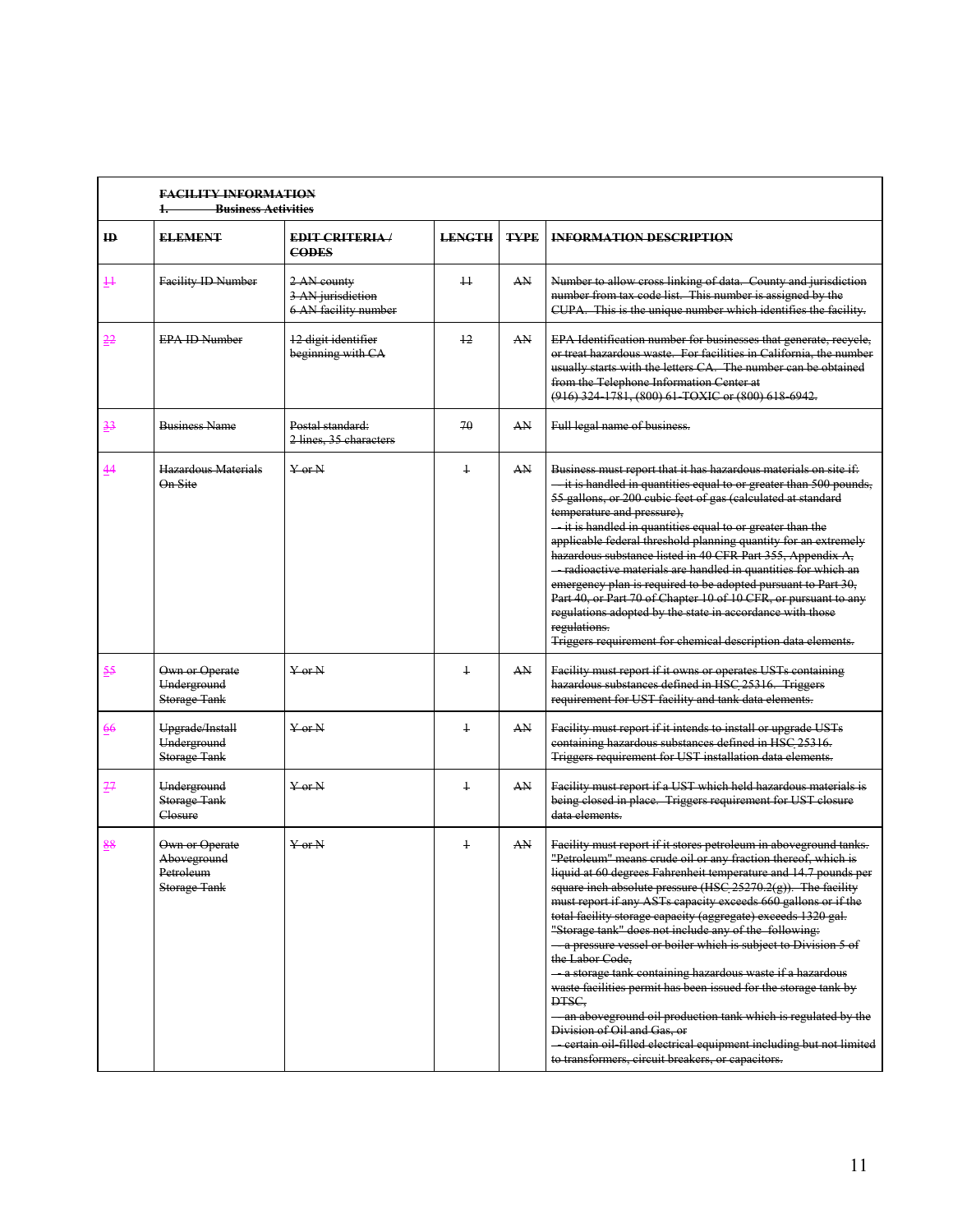|      | <b>FACILITY INFORMATION</b><br><b>Business Activities</b><br>1. |                                      |               |             |                                                                                                                                                                                                                                                                                                                                                                                                                                                                                                                                                                                                                                                                                                                                                                                                                                                                                                                                                                                                                                |
|------|-----------------------------------------------------------------|--------------------------------------|---------------|-------------|--------------------------------------------------------------------------------------------------------------------------------------------------------------------------------------------------------------------------------------------------------------------------------------------------------------------------------------------------------------------------------------------------------------------------------------------------------------------------------------------------------------------------------------------------------------------------------------------------------------------------------------------------------------------------------------------------------------------------------------------------------------------------------------------------------------------------------------------------------------------------------------------------------------------------------------------------------------------------------------------------------------------------------|
| ID   | <b>ELEMENT</b>                                                  | <b>EDIT CRITERIA</b><br><b>CODES</b> | <b>LENGTH</b> | <b>TYPE</b> | <b>INFORMATION DESCRIPTION</b>                                                                                                                                                                                                                                                                                                                                                                                                                                                                                                                                                                                                                                                                                                                                                                                                                                                                                                                                                                                                 |
| 99   | Hazardous Waste<br>Generator                                    | $Y$ or $N$                           | $\ddagger$    | AN          | Facility must report if it generates hazardous waste. "Hazardous<br>waste" means a waste that meets any of the criteria for the<br>identification of a hazardous waste adopted by the department<br>pursuant to HSC 25141. "Hazardous waste" includes, but is not<br>limited to, RCRA hazardous waste. Unless expressly provided<br>otherwise, the term "hazardous waste" shall be understood to<br>also include extremely hazardous waste and acutely hazardous<br>waste. Triggers requirement to obtain and provide EPA<br>Identification number.                                                                                                                                                                                                                                                                                                                                                                                                                                                                            |
| 4010 | Reeyele                                                         | $Y$ or $N$                           | $\ddagger$    | AN.         | Facility must report if it recycles more than 100 kilograms per<br>month of recyclable material under a claim that the material<br>qualifies for exclusion or exemption pursuant to HSC.25143.2.<br>This includes onsite and offsite facilities that recycle under this<br>law. Triggers requirement for Recyclable Materials data<br>elements. Persons that send recyclable material offsite to be<br>recycled and that do not recycle onsite are not included in this<br>eategory.                                                                                                                                                                                                                                                                                                                                                                                                                                                                                                                                           |
| H    | Onsite Hazardous<br>Waste Treatment                             | $\frac{V}{V}$ or N                   | $\ddagger$    | AN          | Facility must report if it treats hazardous waste under an onsite<br>tier. "Treatment" means any method, technique, or process<br>which is designed to change the physical, chemical, or biological<br>character or composition of any hazardous waste or any material<br>contained therein, or removes or reduces its harmful properties<br>or characteristics for any purpose. "Treatment" does not include<br>the removal of residues from manufacturing process equipment<br>for the purposes of cleaning that equipment. Amendments<br>(effective 1/1/99) add exemptions from the definition of<br>"treatment" for certain processes under specific, limited<br>eonditions. Refer to HSC 25123.5(b) for these specific<br>exemptions.<br>Treatment of certain laboratory hazardous wastes do not require<br>treatment. Refer to HSC25200.3.1 for specific information.<br>Contact CUPA to determine if any exemptions or exclusions<br>apply. Triggers requirement for onsite hazardous waste<br>treatment data elements. |
| 1212 | <b>Financial Assurance</b>                                      | $Y$ or N                             | $\ddagger$    | AN          | Facilities that treat hazardous waste under PBR or CA tiers are<br>required to provide financial assurance for closure costs (per 22<br>CCR 67450.13(b), HSC 25245.4), unless they are exempt.<br>Triggers requirement for financial assurance data elements.                                                                                                                                                                                                                                                                                                                                                                                                                                                                                                                                                                                                                                                                                                                                                                  |
| 1313 | <b>Remote Waste</b><br><b>Consolidation Site</b>                | $Y$ or $N$                           | ł             | AN          | Facilities must report if they collect hazardous waste initially at<br>remote sites and subsequently transport the hazardous waste to a<br>consolidation site they operate pursuant to HSC 25110.10.<br>Triggers requirement for remote hazardous waste consolidation<br>data elements.                                                                                                                                                                                                                                                                                                                                                                                                                                                                                                                                                                                                                                                                                                                                        |
| 4444 | Hazardous Waste<br><b>Tank Closure</b>                          | $Y$ or N                             | $\ddagger$    | AN.         | Facilities must report if the tank being closed would be classified<br>as hazardous waste, after its contents are removed.<br>Classification could be based on:<br>- the facility's knowledge of the tank and its contents,<br>-testing of the tank,<br>inability to remove hazardous materials stored in the tank,<br>the mixture rule, or<br>the listed wastes in 40 CFR 261.31, 40 CFR 261.32.<br>Triggers requirement for hazardous waste data elements.                                                                                                                                                                                                                                                                                                                                                                                                                                                                                                                                                                   |
| 1515 | <b>Local Requirements</b>                                       |                                      |               |             | For local use only. This space may be used by the CUPA to<br>collect any additional information necessary to meet the<br>requirements of their individual programs. Contact CUPA for<br>guidance.                                                                                                                                                                                                                                                                                                                                                                                                                                                                                                                                                                                                                                                                                                                                                                                                                              |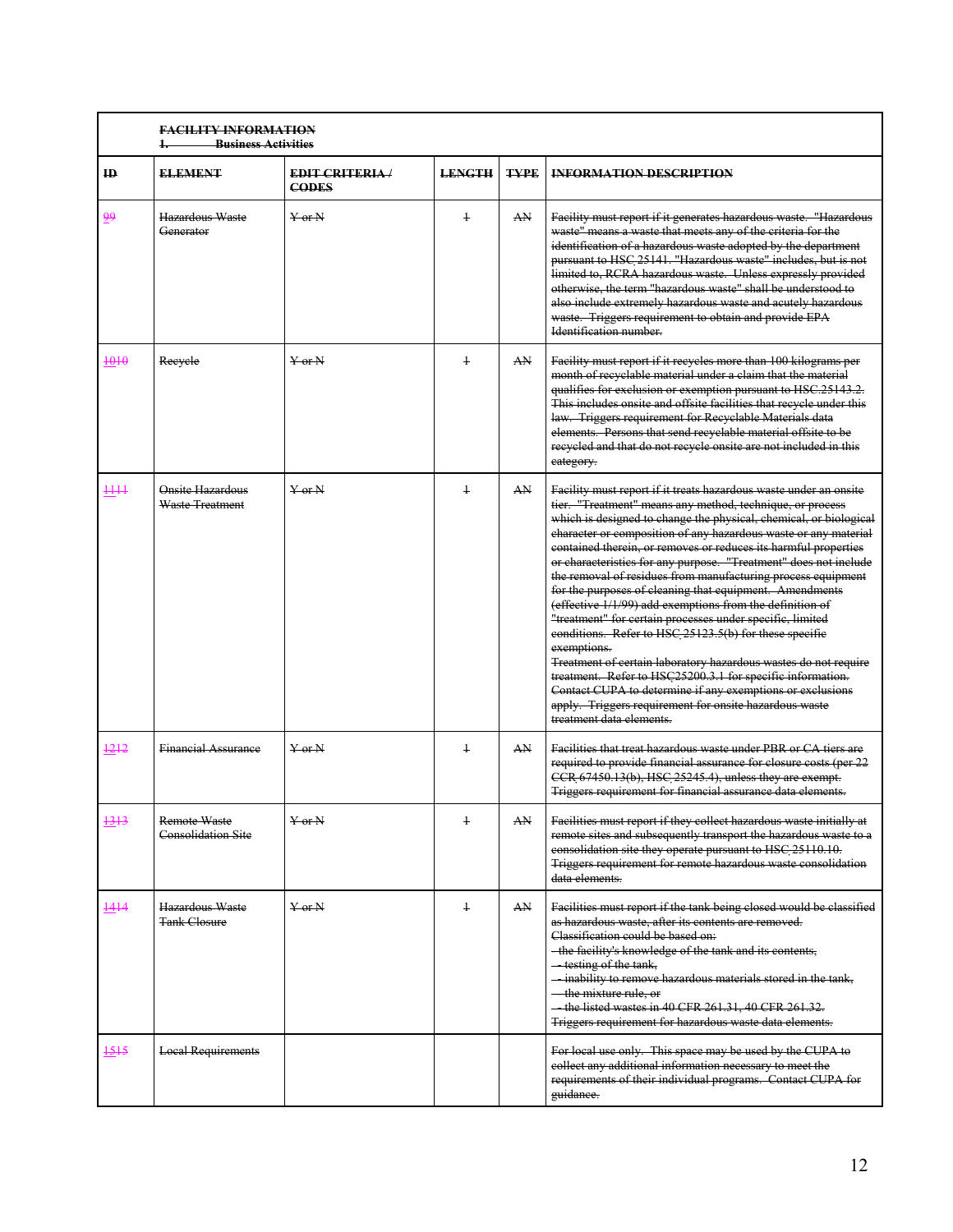### **FACILITY INFORMATION Business Owner / Operator Identification (OES Form 2730)**

|                          |                                                 | <del>pasmess Owner / Operator racmmeation (OLS 1 01m 2700)</del>      |               |             |                                                                                                                                                                                                  |
|--------------------------|-------------------------------------------------|-----------------------------------------------------------------------|---------------|-------------|--------------------------------------------------------------------------------------------------------------------------------------------------------------------------------------------------|
| ID                       | <b>ELEMENT</b>                                  | <b>EDIT CRITERIA/</b><br><b>CODES</b>                                 | <b>LENGTH</b> | <b>TYPE</b> | <b>INFORMATION DESCRIPTION</b>                                                                                                                                                                   |
| $\overline{\phantom{0}}$ | Facility ID Number                              | 2 AN county<br>3 AN jurisdiction<br>6 AN facility number              | $\pm$         | AN          | Number to allow cross linking of data. County and<br>jurisdiction number from tax code list. This number is<br>assigned by the CUPA. This is the unique number which<br>identifies the facility. |
| -3                       | <b>Business Name</b>                            | Postal standard:<br>2 lines, 35 characters                            | 70            | AN          | Full legal name of business.                                                                                                                                                                     |
| 100100                   | <b>Beginning Date</b>                           | YYYYMMDD                                                              | 8             | Đ           | Beginning year and date of report.                                                                                                                                                               |
| 101101                   | <b>Ending Date</b>                              | YYYYMMDD                                                              | 8             | Đ           | Ending year and date of report.                                                                                                                                                                  |
| 102102                   | <b>Business Phone</b>                           | Area $\text{code} + 7$ digit phone<br>$number + extension$            | 15            | AN          | Phone number of this site.                                                                                                                                                                       |
| 103103                   | <b>Business Site Address</b>                    | Postal standard:<br>2 lines, 35 characters                            | 70            | AN          | Street address where facility is located. No post office box<br>numbers are allowed. This information must provide a means<br>to geographically locate the facility.                             |
| 104104                   | City (Business)                                 | Postal standard                                                       | 20            | AN          | City or unincorporated area in which business site is located.                                                                                                                                   |
| 105105                   | Zip Code (Business)                             | Postal standard                                                       | 9             | AN          | Zip code of business site.                                                                                                                                                                       |
| 106106                   | Dun & Bradstreet                                | <b>D U N S (data universal</b><br>numbering system) 9 digit<br>number | 9             | AN          | Dun & Bradstreet D U N S number for facility. The Dun &<br>Bradstreet number may be obtained by calling (610) 882-7748<br>or by Internet.                                                        |
| 107107                   | SIC Code                                        | Standard Industrial<br>Classification (SIC) Code 4<br>digit number    | 4             | AN          | Standard Industrial Classification (SIC) Code number for<br>primary business activity. If code is more than 4 digits, report<br>only the first four.                                             |
| 108108                   | County                                          |                                                                       | 20            | AN          | County in which business site is located.                                                                                                                                                        |
| 109109                   | <b>Business Operator</b><br>Name                |                                                                       | 35            | AN          | Name of business operator.                                                                                                                                                                       |
| 110110                   | <b>Business Operator</b><br>Phone               | Area $\text{code} + 7$ digit phone<br>$number + extension$            | 15            | AN          | Phone number of business operator, if different from business<br>phone.                                                                                                                          |
| ++++++                   | <b>Business Owner Name</b>                      |                                                                       | 35            | AN          | Name of business owner, if different from business operator.                                                                                                                                     |
| 112112                   | <b>Business Owner Phone</b>                     | Area code $+7$ digit phone<br>$number + extension$                    | 15            | AN          | Phone number of business owner, if different from business<br>phone.                                                                                                                             |
| 113113                   | <b>Business Owner</b><br><b>Mailing Address</b> | Postal standard:<br>2 lines, 35 characters                            | 70            | AN          | Mailing address of owner, if different from business site<br>address.                                                                                                                            |
| 114114                   | <b>Business Owner City</b>                      | Postal standard                                                       | 20            | AN          | City for owner's mailing address.                                                                                                                                                                |
| 115115                   | <b>Business Owner State</b>                     | Postal standard                                                       | 2             | AN          | State for owner's mailing address.                                                                                                                                                               |
| 116116                   | <b>Business Owner Zip</b><br>Code               | Postal standard                                                       | 9             | AN          | Zip code for owner's mailing address.                                                                                                                                                            |
| 117117                   | Environmental<br>Contact Name                   |                                                                       | 35            | AN          | Name of person, if different from the business owner/operator,<br>who receives all environmental correspondence and will<br>respond to enforcement activity.                                     |
| 118118                   | Environmental<br><b>Contact Phone</b>           | Area $\text{code} + 7$ digit phone<br>$number + extension$            | 15            | AN          | Phone number of environmental contact, if different from<br>business owner or operator.                                                                                                          |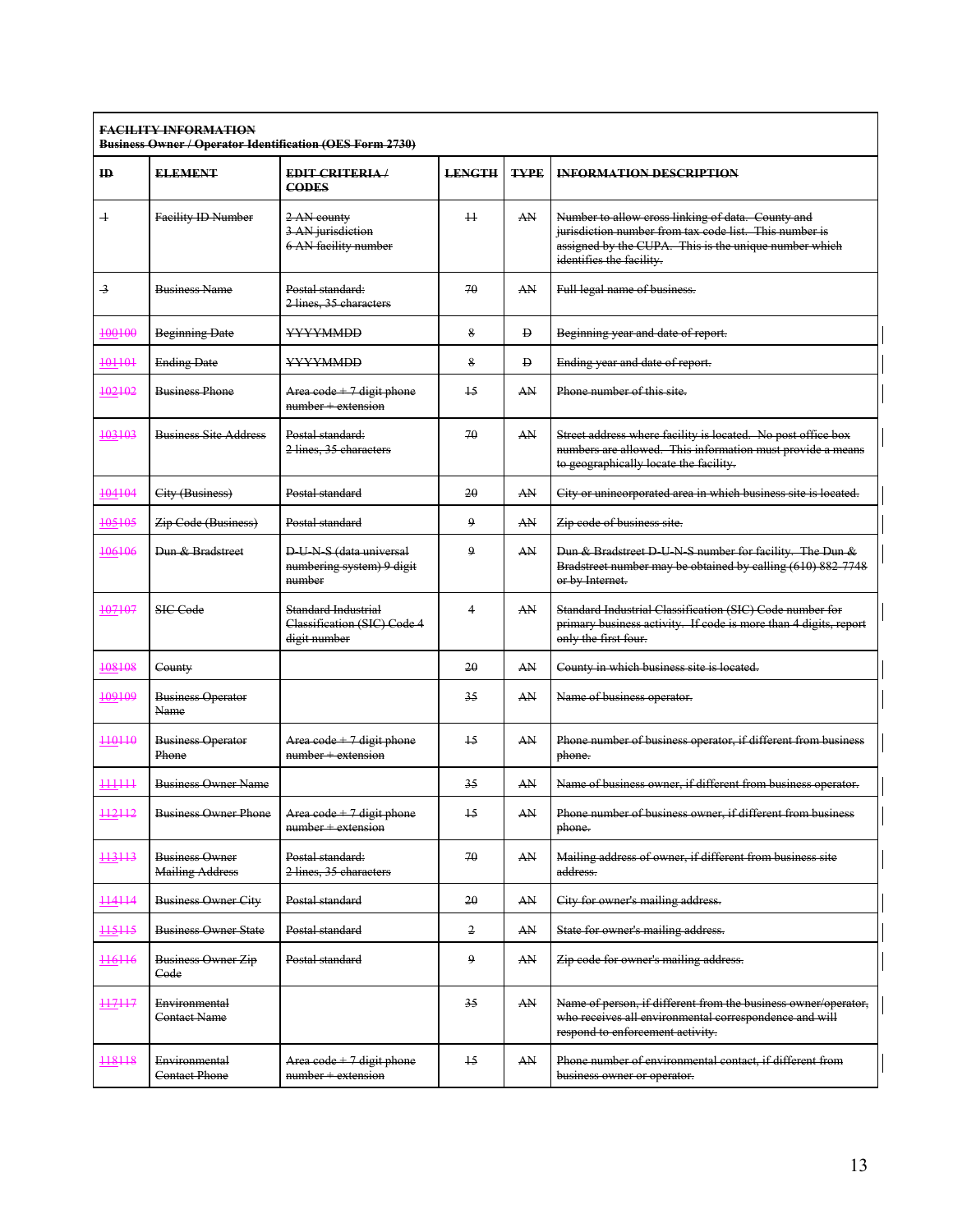### **FACILITY INFORMATION Business Owner / Operator Identification (OES Form 2730)**

| $\mathbf{H}$ | <b>ELEMENT</b>                                                 | <b>EDIT CRITERIA/</b><br><b>CODES</b>                      | <b>LENGTH</b>   | <b>TYPE</b> | <b>INFORMATION DESCRIPTION</b>                                                                                                                                                                                                                                                        |
|--------------|----------------------------------------------------------------|------------------------------------------------------------|-----------------|-------------|---------------------------------------------------------------------------------------------------------------------------------------------------------------------------------------------------------------------------------------------------------------------------------------|
| 119119       | <b>Environmental Contact</b><br><b>Mailing Address</b>         | Postal standard:<br>2 lines, 35 characters                 | 70              | AN          | Mailing address for all environmental contact correspondence,<br>if different from the site address.                                                                                                                                                                                  |
| 120120       | Environmental<br>Contact City                                  | Postal standard                                            | 20              | AN          | City for environmental contact's mailing address.                                                                                                                                                                                                                                     |
| 121121       | Environmental<br>Contact State                                 | Postal standard                                            | 2               | AN          | State for environmental contact's mailing address.                                                                                                                                                                                                                                    |
| 122122       | Environmental<br>Contact Zip Code                              | Postal standard                                            | $\mathbf Q$     | AN          | Zip code for environmental contact's mailing address.                                                                                                                                                                                                                                 |
| 123123       | Primary Emergency<br>Contact Name                              |                                                            | 35              | AN          | Name of a representative that can be contacted in case of an<br>emergency involving hazardous materials at the business site.<br>The contact shall have FULL facility access, site familiarity,<br>and authority to make decisions for the business regarding<br>incident mitigation. |
| 124124       | Primary Emergency<br>Contact Title                             |                                                            | 35              | AN          | Title of primary emergency contact.                                                                                                                                                                                                                                                   |
| 125125       | Primary Emergency<br><b>Contact Business</b><br>Phone Number   | Area $\cot$ + 7 digit phone<br>$number + extension$        | 15              | AN          | Business phone number of primary emergency contact.                                                                                                                                                                                                                                   |
| 126126       | Primary Emergency<br>Contact 24 Hour Phone                     | Area $\text{code} + 7$ digit phone<br>$number + extension$ | $\overline{15}$ | AN          | Phone number for primary emergency contact which is<br>answered 24 hours a day and, if not the contact's home phone<br>number, then the service answering the phone must be able to<br>immediately contact the above stated individual.                                               |
| 127127       | Primary Emergency<br><b>Contact Pager Number</b>               | Area $\text{code} + 7$ digit phone<br>$number + extension$ | $\overline{15}$ | AN          | Pager phone number for primary emergency contact, if<br>available.                                                                                                                                                                                                                    |
| 128128       | Secondary Emergency<br>Contact Name                            |                                                            | 35              | AN          | Name of secondary representative that can be contacted in the<br>event that the primary emergency contact is not available. The<br>contact shall have FULL facility access, site familiarity, and<br>authority to make decisions for the business regarding incident<br>mitigation.   |
| 129129       | <b>Secondary Emergency</b><br>Contact Title                    |                                                            | 35              | AN          | Title of secondary emergency contact.                                                                                                                                                                                                                                                 |
| 130130       | <b>Secondary Emergency</b><br><b>Contact Business</b><br>Phone | Area code + 7 digit phone<br>$number + extension$          | $\overline{15}$ | AN          | Business phone number of secondary emergency contact.                                                                                                                                                                                                                                 |
| 131131       | <b>Secondary Emergency</b><br>Contact 24-Hour Phone            | Area $\text{code} + 7$ digit phone<br>$number + extension$ | $\overline{15}$ | AN          | Phone number for secondary emergency contact which is<br>answered 24 hours a day and, if not the contact's home phone<br>number, then the service answering the phone must be able to<br>immediately contact the above stated individual.                                             |
| 132132       | <b>Secondary Emergency</b><br>Contact Pager Number             | Area code + 7 digit phone<br>$number + extension$          | $\overline{15}$ | AN          | Pager phone number for secondary emergency contact, if<br>available.                                                                                                                                                                                                                  |
| 133133       | <b>Additional Locally</b><br>Collected Information             | Narrative                                                  | 255             | AN          | For local use only. This space may be used for CUPAs or<br>agencies authorized by the Secretary pursuant to HSC<br>$25404.3(f)(2)$ to collect any additional information necessary<br>to meet the requirements of their individual programs. Contact<br>local agency for guidance.    |
| 134134       | Date Identification<br>Signed                                  | YYYYMMDD                                                   | 8               | Đ           | Date the document was signed.                                                                                                                                                                                                                                                         |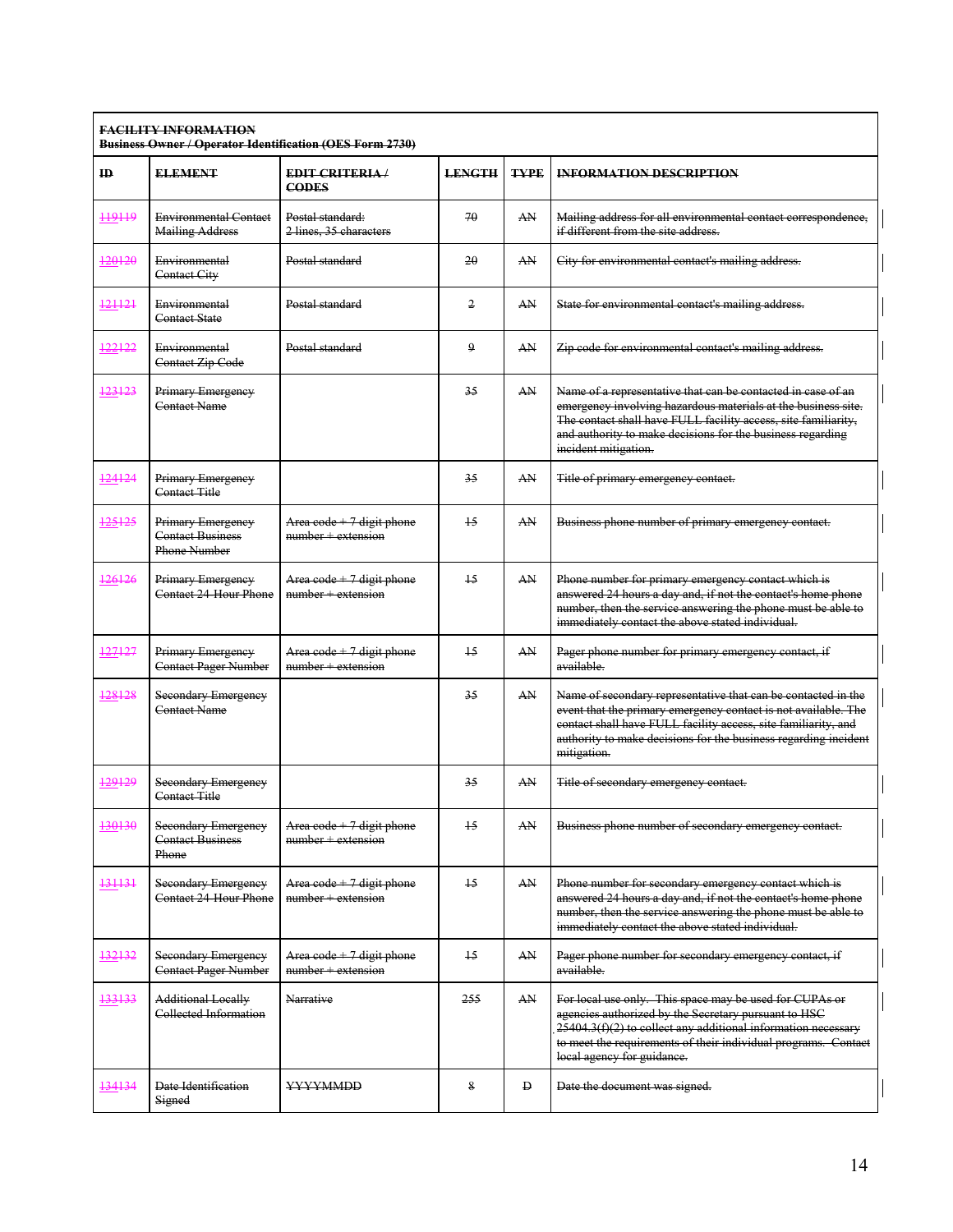### **FACILITY INFORMATION Business Owner / Operator Identification (OES Form 2730)**

| $Pu$ , $Pu$ , $Pu$ , $Pu$ , $Pu$ , $Pu$ , $Pu$ , $Pu$ , $Pu$ , $Pu$ , $Pu$ , $Pu$ , $Pu$ , $Pu$ , $Pu$ , $Pu$ , $Pu$ , $Pu$ , $P$ |                                            |                                      |               |             |                                                                                                                                                                                                                                                                                      |  |  |  |
|-----------------------------------------------------------------------------------------------------------------------------------|--------------------------------------------|--------------------------------------|---------------|-------------|--------------------------------------------------------------------------------------------------------------------------------------------------------------------------------------------------------------------------------------------------------------------------------------|--|--|--|
| <b>ID</b>                                                                                                                         | <b>ELEMENT</b>                             | <b>EDIT CRITERIA</b><br><b>CODES</b> | <b>LENGTH</b> | <b>TYPE</b> | <b>INFORMATION DESCRIPTION</b>                                                                                                                                                                                                                                                       |  |  |  |
| 135135                                                                                                                            | Document Preparer<br>Name (Identification) |                                      | 35            | AN          | Full name of person who prepared the submittal information.                                                                                                                                                                                                                          |  |  |  |
| 136136                                                                                                                            | Name of Signer<br>of Identification        |                                      | 35            | AN          | Full name of person signing the page. The signer certifies to a<br>familiarity with the information submitted and that based on<br>their inquiry of those individuals responsible for obtaining the<br>information, all the information submitted is true, accurate and<br>complete. |  |  |  |
| 137137                                                                                                                            | Title of Signer<br>of Identification       |                                      | 35            | AN          | Title of person signing the page.                                                                                                                                                                                                                                                    |  |  |  |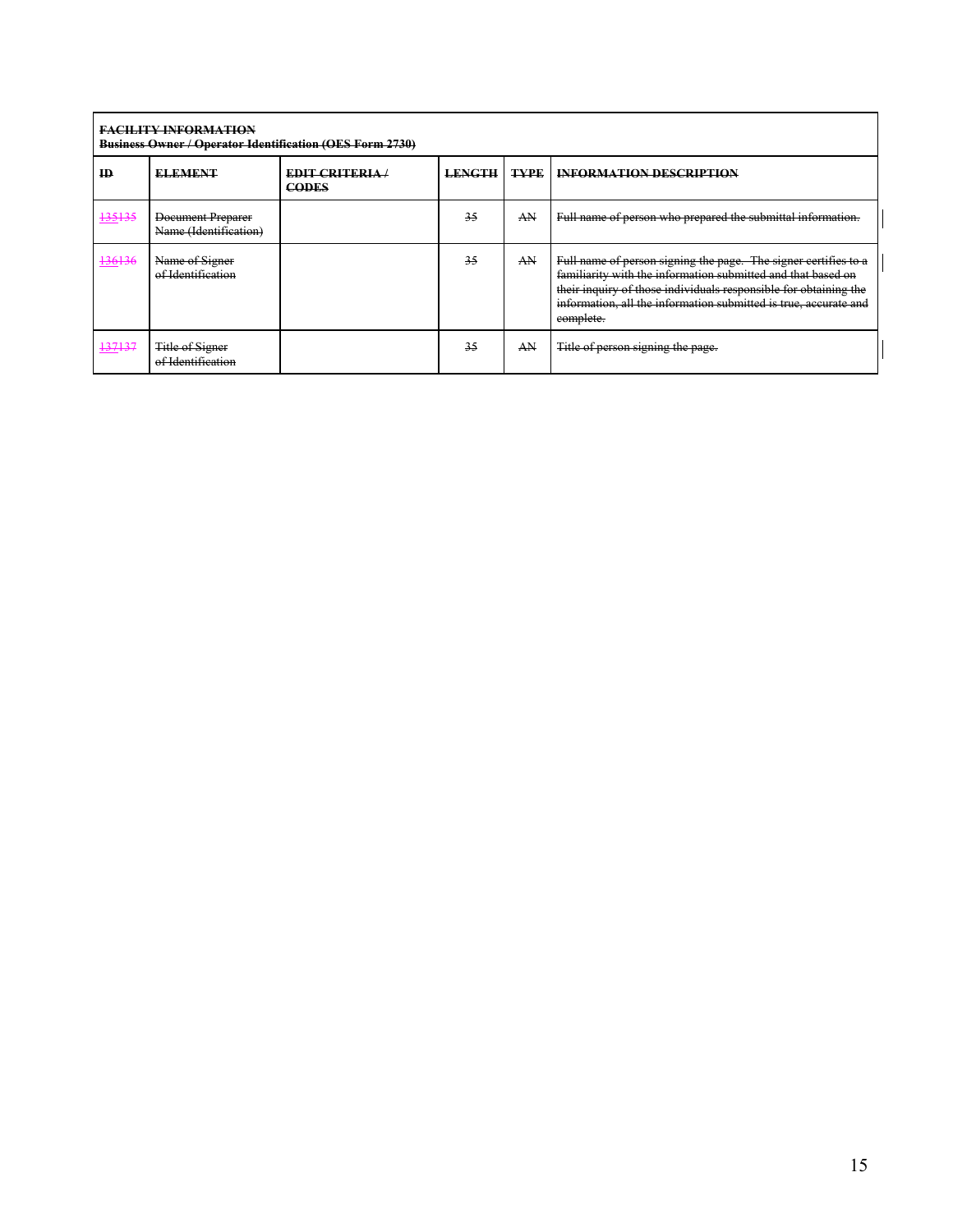| ID.                     | <b>ELEMENT</b>                                 | <b>EDIT CRITERIA/CODES</b>                               | <b>LENGTH</b>  | <b>TYPE</b> | <b>INFORMATION DESCRIPTION</b>                                                                                                                                                                                                                                                                                                                                                                                                                          |
|-------------------------|------------------------------------------------|----------------------------------------------------------|----------------|-------------|---------------------------------------------------------------------------------------------------------------------------------------------------------------------------------------------------------------------------------------------------------------------------------------------------------------------------------------------------------------------------------------------------------------------------------------------------------|
| $\ddagger$              | Facility ID Number                             | 2 AN county<br>3 AN jurisdiction<br>6 AN facility number | $\pm$          | AN          | Number to allow cross linking of data. County<br>and jurisdiction number from tax code list. This<br>number is assigned by the CUPA. This is the<br>unique number which identifies the facility.                                                                                                                                                                                                                                                        |
| $\overline{\mathbf{3}}$ | <b>Business Name</b>                           |                                                          | 70             | AN          | Full legal name of business.                                                                                                                                                                                                                                                                                                                                                                                                                            |
| 200200                  | Add / Delete / Revise                          | $a = add$<br>$d =$ delete<br>$r = revise$                | $\ddagger$     |             | Indicates if material is being added to the<br>inventory, deleted from the inventory or if the<br>information previously submitted is being<br>revised. Not required for electronic data<br>collection. NOTE: This field may be empty if<br>entire inventory is resubmitted annually.                                                                                                                                                                   |
| 201201                  | Chemical Location<br>$(H$ nventory $)$         | Narrative                                                | 140            | AN          | Building or outside/adjacent area where<br>hazardous material is handled. A chemical that is<br>stored at the same pressure and temperature, in<br>multiple locations within a building, may be<br>reported on a single page. NOTE: This<br>information is not subject to public disclosure<br>pursuant to HSC 25506.                                                                                                                                   |
| 202202                  | <b>Chemical Location</b><br>Confidential EPCRA | $Y$ or $N$                                               | $\overline{1}$ | AN          | If the business is subject to the Emergency<br>Planning and Community Right to Know Act<br>(EPCRA) this field indicates whether the<br>business wishes to keep chemical location<br>information confidential.                                                                                                                                                                                                                                           |
| 203203                  | Map Number                                     | Optional field                                           | 15             | AN          | If a map is included, number of map on which<br>the location of the hazardous material is shown.                                                                                                                                                                                                                                                                                                                                                        |
| 204204                  | <b>Grid Number</b>                             | Optional field                                           | 15             | AN          | If grid coordinates are used, coordinates of map<br>that correspond to the location of the hazardous<br>material. If applicable, multiple grid coordinates<br>ean be listed.                                                                                                                                                                                                                                                                            |
| 205205                  | Chemical Name                                  | Narrative                                                | 60             | AN          | Proper chemical name associated to the<br>Chemical Abstract Service (CAS) number of the<br>hazardous material. This should be the<br><b>International Union of Pure and Applied</b><br>Chemistry (IUPAC) name found on the Material<br>Safety Data Sheet (MSDS). NOTE: If the<br>chemical is a mixture, do not complete this field;<br>complete the common name" field instead.                                                                         |
| 206206                  | <b>Trade Secret</b>                            | $Y$ or N                                                 | $\ddagger$     | AN          | Indicates if information in this section is declared<br>a trade secret. If business is not subject to<br>EPCRA, trade secret information is bound by<br>State requirements, as defined in HSC 25511. If<br>business is subject to EPCRA, trade secret<br>information is bound by Federal requirements, as<br>defined in 40 CFR and business must submit a<br>"Substantiation to Accompany Claims of Trade<br>Secrecy" form (40 CFR 350.27) to U.S. EPA. |
| 207207                  | Common Name<br>(Inventory)                     |                                                          | 60             | AN          | Common name or trade name of hazardous<br>material or mixture containing a hazardous<br>material.                                                                                                                                                                                                                                                                                                                                                       |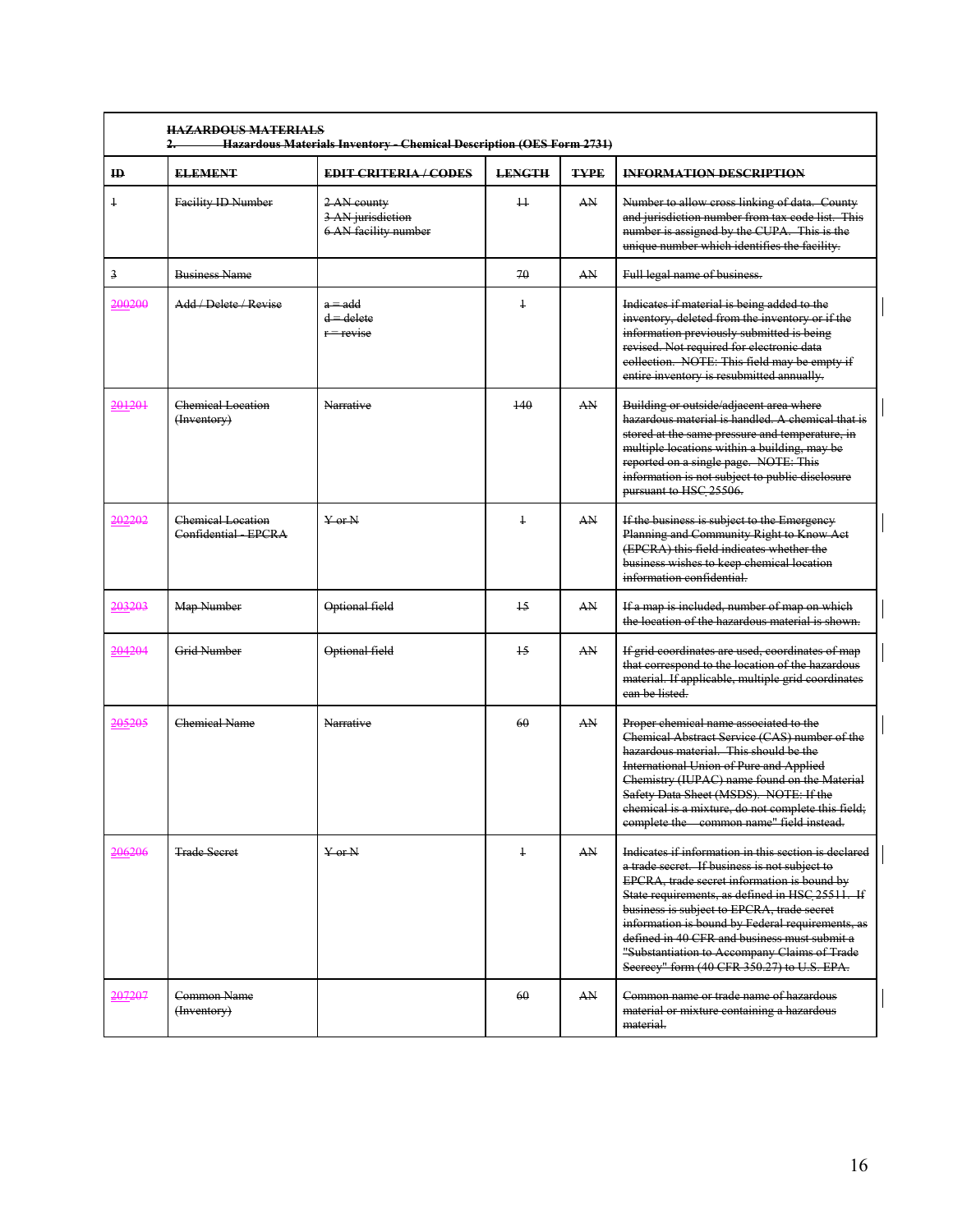| ID               | <b>ELEMENT</b>                                   | <b>EDIT CRITERIA/CODES</b>                            | <b>LENGTH</b>   | <b>TYPE</b>  | <b>INFORMATION DESCRIPTION</b>                                                                                                                                                                                                                                                                                                                                                                                                                                      |
|------------------|--------------------------------------------------|-------------------------------------------------------|-----------------|--------------|---------------------------------------------------------------------------------------------------------------------------------------------------------------------------------------------------------------------------------------------------------------------------------------------------------------------------------------------------------------------------------------------------------------------------------------------------------------------|
| 208208           | <b>EHS</b>                                       | $Y$ or $N$                                            | $\ddagger$      | AN           | Indicates if hazardous material is an Extremely<br>Hazardous Substance (EHS), as defined in 40<br>CFR Part 355, Appendix A. If the material is a<br>mixture containing an EHS, do not complete this<br>field; report on the individual hazardous<br>components in the appropriate section below.                                                                                                                                                                    |
| 209209           | CAS#                                             | <b>Chemical Abstract Service</b><br>number            | $\overline{15}$ | AN           | Chemical Abstract Service (CAS) number for the<br>hazardous material. For mixtures, enter the CAS<br># of the mixture if it has been assigned a number<br>distinct from its components. If the mixture has<br>no CAS #, do not complete this field; report the<br>CAS #s of the individual hazardous components<br>in the appropriate section below.                                                                                                                |
| 210210           | Fire Code Hazard Classes                         | Narrative                                             | 60              | AN           | May be required by the CUPA. Fire Code<br>Hazard Classes describe to first responders the<br>type and level of hazardous materials which a<br>business handles. A list of the various hazard<br>classes and instructions on how to determine<br>which class a material falls under are included in<br>the appendices of the Uniform Fire Code Article<br>80. If a material has more than one applicable<br>hazard class, include all. Contact CUPA for<br>guidance. |
| 211211           | Hazardous Material Type<br>(Inventory)           | $a = pure$<br>$b =$ mixture<br>$e$ = waste            | $\overline{1}$  | AN           | Type of hazardous material. If waste material,<br>check only that box. If mixture or waste,<br>complete the individual hazardous components<br>section below-                                                                                                                                                                                                                                                                                                       |
| 212212           | Radioactive                                      | $Y$ or $N$                                            | $\ddagger$      | AN           | Indicates whether the hazardous material stored<br>is radioactive.                                                                                                                                                                                                                                                                                                                                                                                                  |
| 213213           | Curies                                           | 9 digits with floating decimal                        | 10              | N            | Activity in curies if the hazardous materials<br>stored is radioactive.                                                                                                                                                                                                                                                                                                                                                                                             |
| 214214           | Physical State                                   | $a = solid$<br>$b =$ liquid<br>$c = gas$              | $\ddagger$      | AN           | Physical state of the hazardous material stored.                                                                                                                                                                                                                                                                                                                                                                                                                    |
| 215215           | <b>Largest Container</b>                         | Maximum 13 digit number,<br>report units in item 221. | 13              | $\mathbf{N}$ | Total capacity of largest container in which<br>material is stored.                                                                                                                                                                                                                                                                                                                                                                                                 |
| 216216a          | Federal Hazard<br>Category = fire                | $Y$ or $N$                                            | $\ddagger$      | AN           | Physical and health hazards associated with<br>hazardous material. FIRE: Flammable liquids<br>and solids, combustible liquids, pyrophorics,<br>oxidizers.                                                                                                                                                                                                                                                                                                           |
| 216 <sub>b</sub> | Federal Hazard<br>Category = reactive            | $Y$ or $N$                                            | $\ddagger$      | AN           | Physical and health hazards associated with<br>hazardous material. REACTIVE: Unstable<br>reactive, organic peroxides, water reactive,<br>radioactive.                                                                                                                                                                                                                                                                                                               |
| 216e             | Federal Hazard<br>Category = pressure<br>release | $Y$ or $N$                                            | $\ddagger$      | AN           | Physical and health hazards associated with<br>hazardous material. PRESSURE RELEASE:<br>Explosives, compressed gases, blasting agents.                                                                                                                                                                                                                                                                                                                              |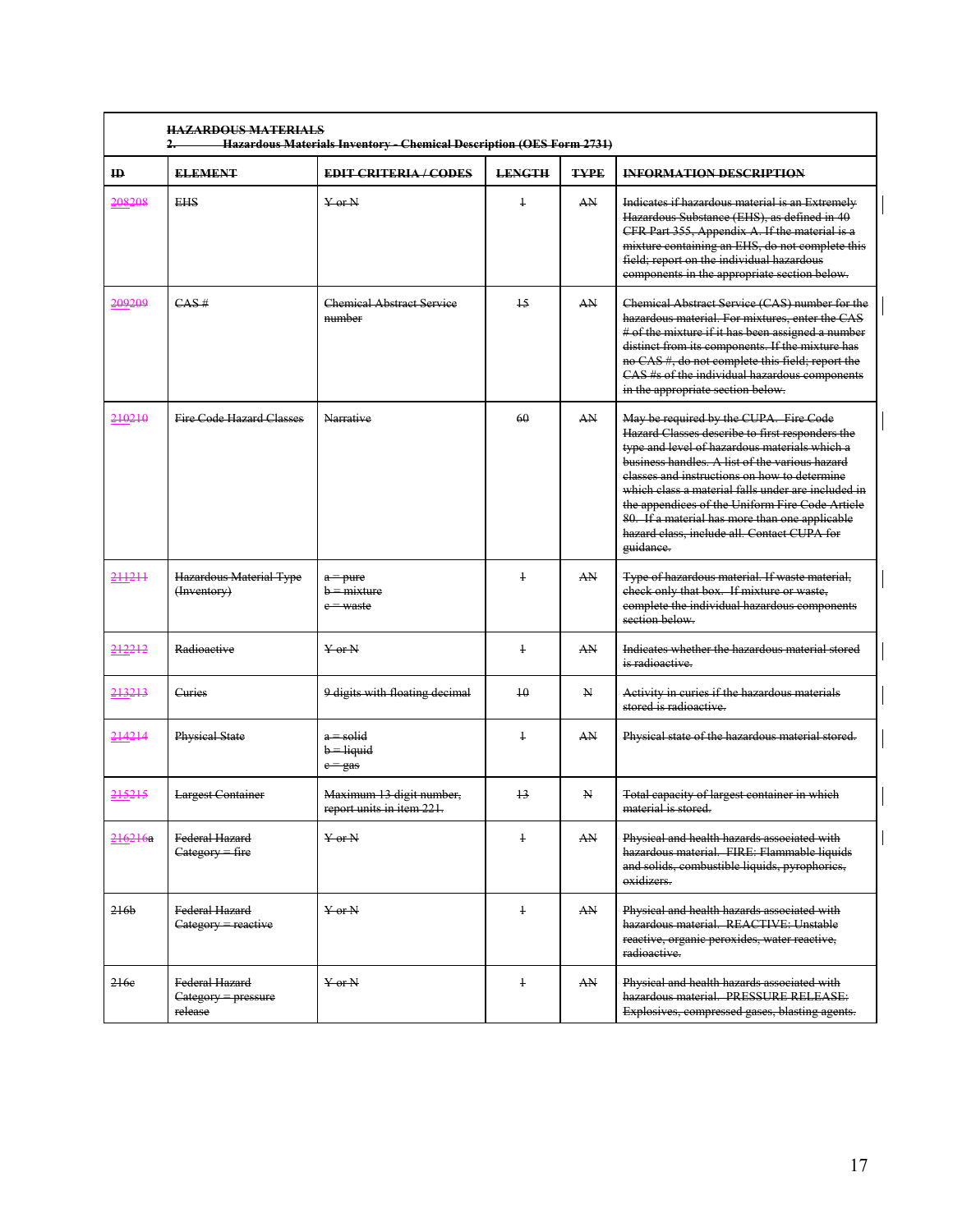| $\mathbf{m}$     | <b>ELEMENT</b>                                   | <b>EDIT CRITERIA/CODES</b>                                                                                                                                                        | <b>LENGTH</b>   | <b>TYPE</b>  | <b>INFORMATION DESCRIPTION</b>                                                                                                                                                                                                                                                                                                                                                                                                                                                                                                            |
|------------------|--------------------------------------------------|-----------------------------------------------------------------------------------------------------------------------------------------------------------------------------------|-----------------|--------------|-------------------------------------------------------------------------------------------------------------------------------------------------------------------------------------------------------------------------------------------------------------------------------------------------------------------------------------------------------------------------------------------------------------------------------------------------------------------------------------------------------------------------------------------|
| 216d             | <b>Federal Hazard</b><br>Category = acute health | $Y$ or $N$                                                                                                                                                                        | $\ddagger$      | AN           | Physical and health hazards associated with<br>hazardous material ACUTE HEALTH<br>(Immediate): Highly toxic, toxic, irritants,<br>sensitizers, corrosives, other hazardous<br>chemicals with an adverse effect with short term<br>exposure.                                                                                                                                                                                                                                                                                               |
| 216e             | Federal Hazard<br>Category = chronic health      | $\frac{V}{V}$ or N                                                                                                                                                                | $\ddagger$      | AN           | Physical and health hazards associated with<br>hazardous material. CHRONIC HEALTH<br>(Delayed): Carcinogens, other hazardous<br>chemicals with an adverse effect with long term<br>exposure.                                                                                                                                                                                                                                                                                                                                              |
| 217217           | <b>Average Daily Amount</b>                      | Maximum 15 digit number.<br>This amount should be<br>consistent with the units<br>reported in item 221. NOTE:<br>This amount should not<br>exceed that of maximum daily<br>amount | 15              | N            | Average daily amount of hazardous material or<br>mixture containing a hazardous material in each<br>building or adjacent/outside area. Calculations<br>are based on previous year's inventory of<br>material reported on this page by totaling all<br>daily amounts and dividing by the number of<br>days the chemical will be present on the site. If<br>this is a material that has not previously been<br>present at this location the amount is the average<br>daily amount projected to be on hand during the<br>course of the year. |
| 218218           | <b>Maximum Daily Amount</b>                      | Maximum 15 digit number.<br>This amount should be<br>consistent with the units<br>reported in item 221.                                                                           | 15              | $\mathbf{N}$ | Maximum amount of each hazardous material or<br>mixture containing a hazardous material handled<br>in a building or adjacent/outside area at any one<br>time over the course of the year. This amount<br>must contain at a minimum last year's inventory<br>of the material reported on this page, with the<br>reflection of additions, deletions, or revisions<br>projected for the current year.                                                                                                                                        |
| 219219           | <b>Annual Waste Amount</b>                       | Maximum 15 digit number                                                                                                                                                           | $\overline{15}$ | $\mathbf{N}$ | Estimate of annual amount handled, if the<br>hazardous material is a waste.                                                                                                                                                                                                                                                                                                                                                                                                                                                               |
| 220220           | State Waste Code                                 | California 3 digit hazardous<br>eode                                                                                                                                              | $\overline{a}$  | AN           | California 3 digit hazardous waste code as listed<br>on the back of the Uniform Hazardous Waste<br>manifest, if the hazardous material is a hazardous<br>waste.                                                                                                                                                                                                                                                                                                                                                                           |
|                  | Units<br>(Inventory)                             | a – cubie feet<br>$b =$ pounds<br>$e =$ tons<br>$d =$ gallons                                                                                                                     |                 | AN           | Unit of measure which is most appropriate for<br>the material being reported on this page. NOTE:<br>If the material is a federally defined Extremely<br>Hazardous Substance (EHS), all amounts must<br>be reported in pounds. If material is a mixture<br>containing an EHS, report the units that the<br>material is stored in (gallons, pounds, cubic feet,<br>or tons).                                                                                                                                                                |
| 222222           | Days on Site                                     |                                                                                                                                                                                   | 3               | N            | Total number of days during the year material is<br>on site.                                                                                                                                                                                                                                                                                                                                                                                                                                                                              |
| 223223a          | Storage Container =<br>aboveground tank          | $\overline{Y}$ or $\overline{N}$                                                                                                                                                  | $\ddagger$      | AN           | Type of storage container in which hazardous<br>material is stored.                                                                                                                                                                                                                                                                                                                                                                                                                                                                       |
| 223 <sub>b</sub> | Storage Container=<br>underground tank           | $\frac{V}{V}$ or $N$                                                                                                                                                              | $\ddagger$      | AN           | See description in item 223a above.                                                                                                                                                                                                                                                                                                                                                                                                                                                                                                       |
| 223c             | Storage Container=<br>tank inside building       | $Y$ or $N$                                                                                                                                                                        | $\ddagger$      | AN           | See description in item 223a above.                                                                                                                                                                                                                                                                                                                                                                                                                                                                                                       |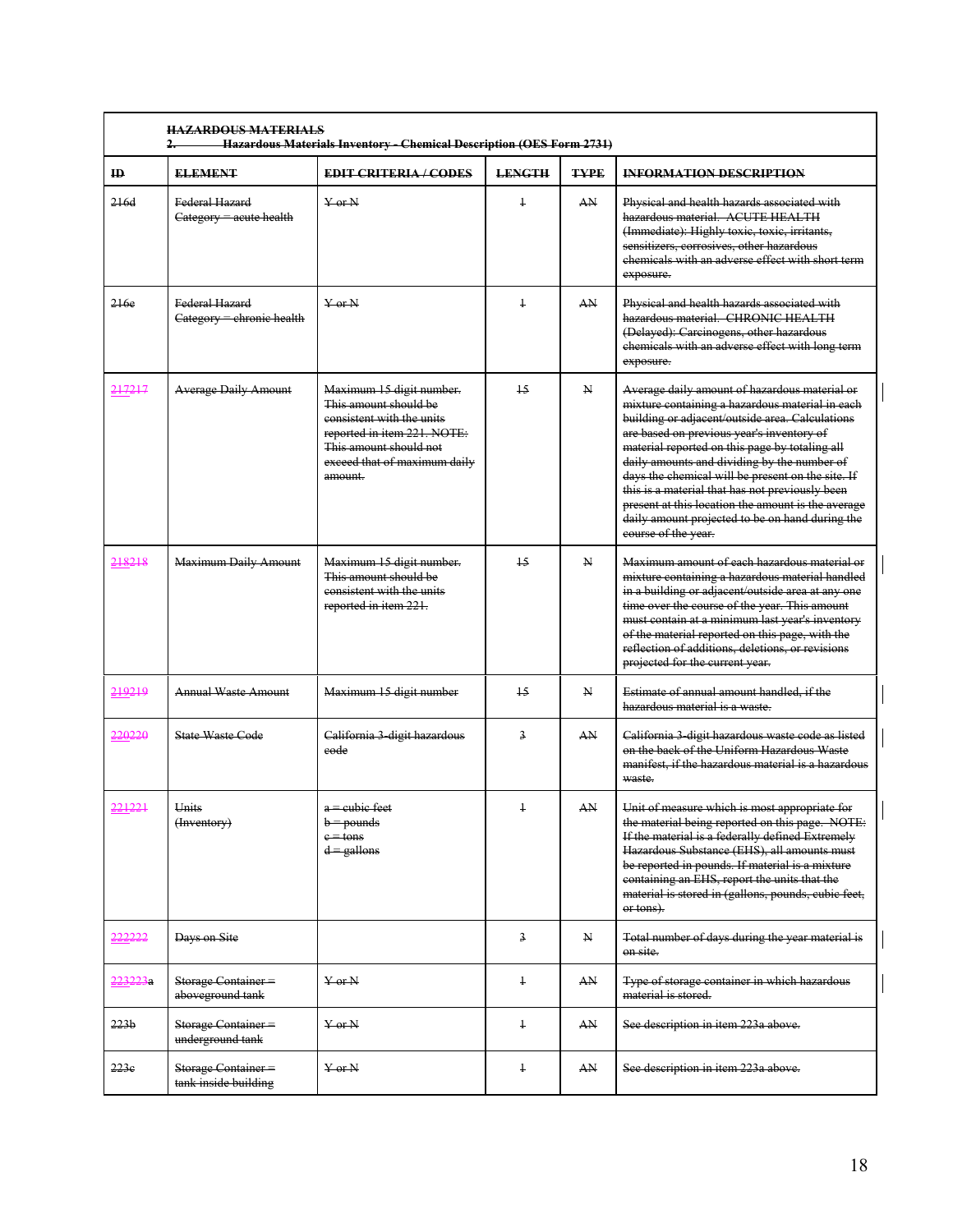| <b>HAZARDOUS MATERIALS</b><br>Hazardous Materials Inventory - Chemical Description (OES Form 2731) |                                                  |                                                                              |                |             |                                                                                                                                                   |  |  |  |
|----------------------------------------------------------------------------------------------------|--------------------------------------------------|------------------------------------------------------------------------------|----------------|-------------|---------------------------------------------------------------------------------------------------------------------------------------------------|--|--|--|
| $\mathbf{H}$                                                                                       | <b>ELEMENT</b>                                   | <b>EDIT CRITERIA/CODES</b>                                                   | <b>LENGTH</b>  | <b>TYPE</b> | <b>INFORMATION DESCRIPTION</b>                                                                                                                    |  |  |  |
| 223d                                                                                               | Storage Container=<br>steel drum                 | $Y$ or $N$                                                                   | $\ddagger$     | AN          | See description in item 223a above.                                                                                                               |  |  |  |
| 223e                                                                                               | Storage Container-<br>plastic / nonmetallic drum | $Y$ or $N$                                                                   | $\ddagger$     | AN          | See description in item 223a above.                                                                                                               |  |  |  |
| 223f                                                                                               | Storage Container = can                          | $Y$ or $N$                                                                   | $\ddagger$     | AN          | See description in item 223a above.                                                                                                               |  |  |  |
| 223g                                                                                               | Storage Container=<br>earboy                     | $Y$ or $N$                                                                   | $\overline{1}$ | AN          | See description in item 223a above.                                                                                                               |  |  |  |
| 223h                                                                                               | Storage Container = silo                         | $Y$ or $N$                                                                   | $\ddagger$     | AN          | See description in item 223a above.                                                                                                               |  |  |  |
| 223i                                                                                               | Storage Container=<br>fiber drum                 | $Y$ or $N$                                                                   | $\overline{1}$ | AN          | See description in item 223a above.                                                                                                               |  |  |  |
| 2231                                                                                               | Storage Container = bag                          | $Y$ or $N$                                                                   | $\ddagger$     | AN          | See description in item 223a above.                                                                                                               |  |  |  |
| 223k                                                                                               | Storage Container = box                          | $Y$ or $N$                                                                   | $\ddagger$     | AN          | See description in item 223a above.                                                                                                               |  |  |  |
| 2231                                                                                               | Storage Container=<br>eylinder                   | $Y$ or $N$                                                                   | $\ddagger$     | AN          | See description in item 223a above.                                                                                                               |  |  |  |
| 223m                                                                                               | Storage Container=<br>glass bottle               | $Y$ or $N$                                                                   | $\ddagger$     | AN          | See description in item 223a above.                                                                                                               |  |  |  |
| 223n                                                                                               | Storage Container=<br>plastic bottle             | $\frac{1}{2}$ or $\frac{1}{2}$                                               | $\overline{1}$ | AN          | See description in item 223a above.                                                                                                               |  |  |  |
| 223e                                                                                               | Storage Container = tote<br>hin.                 | $Y$ or $N$                                                                   | $\ddagger$     | AN          | See description in item 223a above.                                                                                                               |  |  |  |
| 223p                                                                                               | Storage Container=<br>tank truck, tank wagon     | $Y$ or $N$                                                                   | $\ddagger$     | AN          | See description in item 223a above.                                                                                                               |  |  |  |
| <del>223q</del>                                                                                    | Storage Container =<br>tank car, rail car        | $Y$ or $N$                                                                   | $\ddagger$     | AN          | See description in item 223a above.                                                                                                               |  |  |  |
| 223r                                                                                               | Storage Container = other                        | Narrative                                                                    | 30             | AN          | See description in item 223a above.                                                                                                               |  |  |  |
| 224224                                                                                             | <b>Storage Pressure</b>                          | $a =$ ambient<br>b = below ambient<br>e = above ambient                      | $\ddagger$     | AN          | Pressure at which hazardous material is stored.                                                                                                   |  |  |  |
| 225225                                                                                             | <b>Storage Temperature</b>                       | $a =$ ambient<br>$b$ = below ambient<br>e = above ambient<br>$d =$ ervogenie | $\ddagger$     | AN          | Temperature at which hazardous material is<br>stored.                                                                                             |  |  |  |
| 226226                                                                                             | Hazardous Component 1<br>Percent by Weight       | 2.2 (implied decimal)                                                        | $\overline{4}$ | N           | Percentage weight of hazardous component in a<br>mixture. If a range of percentages is available,<br>report the highest percentage in that range. |  |  |  |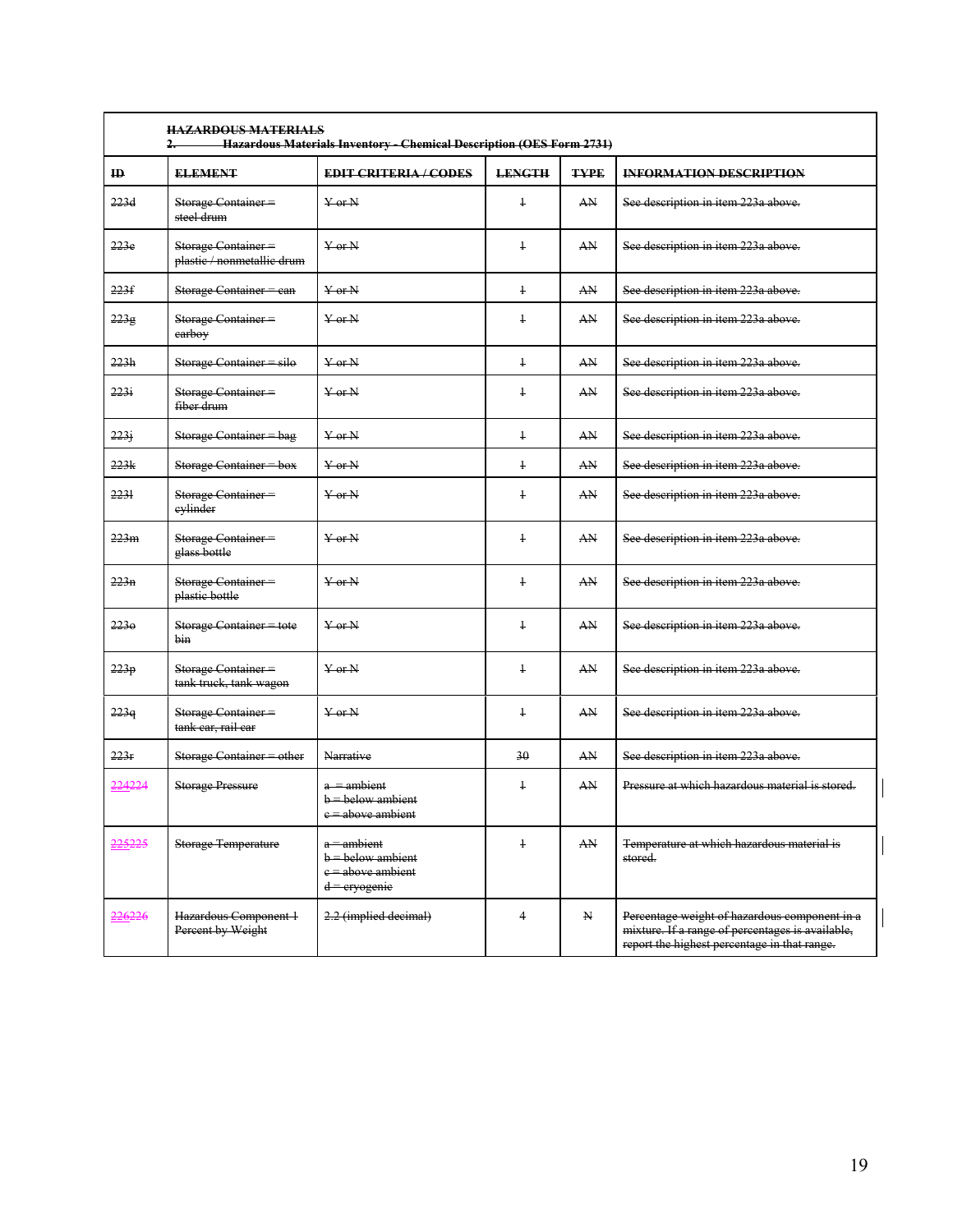| $\mathbf{H}$ | <b>ELEMENT</b>                             | <b>EDIT CRITERIA/CODES</b> | <b>LENGTH</b>   | <b>TYPE</b> | <b>INFORMATION DESCRIPTION</b>                                                                                                                                                                                                                                                                                                                                                                                                                                                                                                                                                                                                                                                                                   |
|--------------|--------------------------------------------|----------------------------|-----------------|-------------|------------------------------------------------------------------------------------------------------------------------------------------------------------------------------------------------------------------------------------------------------------------------------------------------------------------------------------------------------------------------------------------------------------------------------------------------------------------------------------------------------------------------------------------------------------------------------------------------------------------------------------------------------------------------------------------------------------------|
| 227227       | Hazardous Component 1<br>Name              | Narrative                  | 80              | AN          | Chemical name of hazardous component in a<br>mixture (refer to MSDS or, in the case of trade<br>secrets, refer to manufacturer). All hazardous<br>components in the mixture present at greater than<br>1% by weight if non-carcinogenic, or 0.1% by<br>weight if carcinogenic, should be reported. If<br>more than five hazardous components are<br>present above these percentages, the business<br>may submit an additional sheet of paper to<br>capture the required information. Information on<br>more than five components is not submitted<br>electronically unless the CUPA has established<br>local standards. When reporting a waste<br>mixture, mineral and chemical composition<br>should be listed. |
| 228228       | Hazardous Component 1<br><b>EHS</b>        | $Y$ or $N$                 | $\ddagger$      | AN          | Indicates if the component of the mixture is<br>considered an Extremely Hazardous Substance<br>as defined in 40 CFR Part 355.                                                                                                                                                                                                                                                                                                                                                                                                                                                                                                                                                                                    |
| 229229       | Hazardous Component 1<br>CAS#              |                            | 15              | AN          | Chemical Abstract Service (CAS) number<br>related to hazardous component in the mixture.                                                                                                                                                                                                                                                                                                                                                                                                                                                                                                                                                                                                                         |
| 230230       | Hazardous Component 2<br>Percent by Weight | 2.2 (implied decimal)      | 4               | N           | See description in item 226.                                                                                                                                                                                                                                                                                                                                                                                                                                                                                                                                                                                                                                                                                     |
| 231231       | Hazardous Component 2<br>Name              |                            | 80              | AN          | See description in item 227.                                                                                                                                                                                                                                                                                                                                                                                                                                                                                                                                                                                                                                                                                     |
| 232232       | Hazardous Component 2<br><b>EHS</b>        | $Y$ or $N$                 | $\ddagger$      | AN          | See description in item 228.                                                                                                                                                                                                                                                                                                                                                                                                                                                                                                                                                                                                                                                                                     |
| 233233       | Hazardous Component 2<br>CAS#              |                            | 15              | AN          | See description in item 229.                                                                                                                                                                                                                                                                                                                                                                                                                                                                                                                                                                                                                                                                                     |
| 234234       | Hazardous Component 3<br>Percent by Weight | 2.2 (implied decimal)      | $\overline{4}$  | N           | See description in item 226.                                                                                                                                                                                                                                                                                                                                                                                                                                                                                                                                                                                                                                                                                     |
| 235235       | Hazardous Component 3<br>Name              |                            | 80              | AN          | See description in item 227.                                                                                                                                                                                                                                                                                                                                                                                                                                                                                                                                                                                                                                                                                     |
| 236236       | Hazardous Component 3<br><b>EHS</b>        | $\frac{1}{2}$ or N         | $\ddagger$      | AN          | See description in item 228.                                                                                                                                                                                                                                                                                                                                                                                                                                                                                                                                                                                                                                                                                     |
| 237237       | Hazardous Component 3<br>CAS#              |                            | $\overline{15}$ | AN          | See description in item 229.                                                                                                                                                                                                                                                                                                                                                                                                                                                                                                                                                                                                                                                                                     |
| 238238       | Hazardous Component 4<br>Percent by Weight | 2.2 (implied decimal)      | 4               | N           | See description in item 226.                                                                                                                                                                                                                                                                                                                                                                                                                                                                                                                                                                                                                                                                                     |
| 239239       | Hazardous Component 4<br>Name              |                            | 80              | AN          | See description in item 227.                                                                                                                                                                                                                                                                                                                                                                                                                                                                                                                                                                                                                                                                                     |
| 240240       | Hazardous Component 4<br><b>EHS</b>        | $\frac{1}{2}$ or N         | $\ddagger$      | AN          | See description in item 228.                                                                                                                                                                                                                                                                                                                                                                                                                                                                                                                                                                                                                                                                                     |
| 241241       | Hazardous Component 4<br>CAS#              |                            | 15              | AN.         | See description in item 229.                                                                                                                                                                                                                                                                                                                                                                                                                                                                                                                                                                                                                                                                                     |
| 242242       | Hazardous Component 5<br>Percent by Weight | 2.2 (implied decimal)      | $\overline{4}$  | N           | See description in item 226.                                                                                                                                                                                                                                                                                                                                                                                                                                                                                                                                                                                                                                                                                     |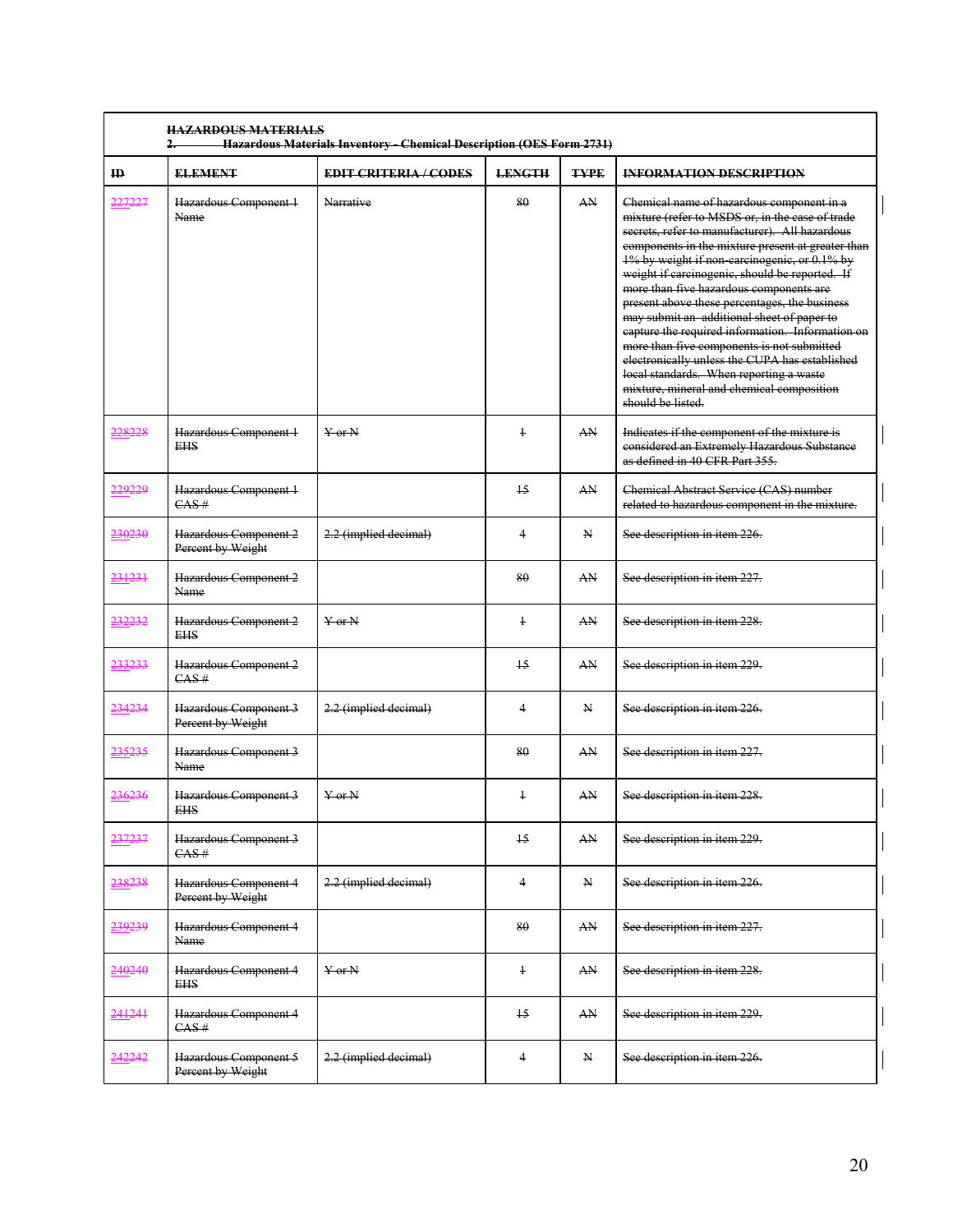| ID     | <b>ELEMENT</b>                                     | <b>EDIT CRITERIA / CODES</b>                                                                      | <b>LENGTH</b> | <b>TYPE</b> | <b>INFORMATION DESCRIPTION</b>                                                                                                                                                                       |
|--------|----------------------------------------------------|---------------------------------------------------------------------------------------------------|---------------|-------------|------------------------------------------------------------------------------------------------------------------------------------------------------------------------------------------------------|
| 243243 | Hazardous Component 5<br>Name                      |                                                                                                   | 80            | AN          | See description in item 227.                                                                                                                                                                         |
| 244244 | Hazardous Component 5<br><b>EHS</b>                | $Y$ or N                                                                                          | +             | AN          | See description in item 228.                                                                                                                                                                         |
| 245245 | Hazardous Component 5<br>CAS#                      |                                                                                                   | 15            | AN          | See description in item 229.                                                                                                                                                                         |
|        |                                                    | information is not submitted electronically unless the CUPA has established local data standards. |               |             | If more than five hazardous components are present at greater than 1% by weight if non-carcinogenic, or 0.1% by weight if carcinogenic, the                                                          |
| 246246 | <b>Additional Locally</b><br>Collected Information |                                                                                                   | 255           | AN          | For local use only. This space may be used by<br>the CUPA to collect any additional information<br>necessary to meet the requirements of their<br>individual programs. Contact CUPA for<br>guidance. |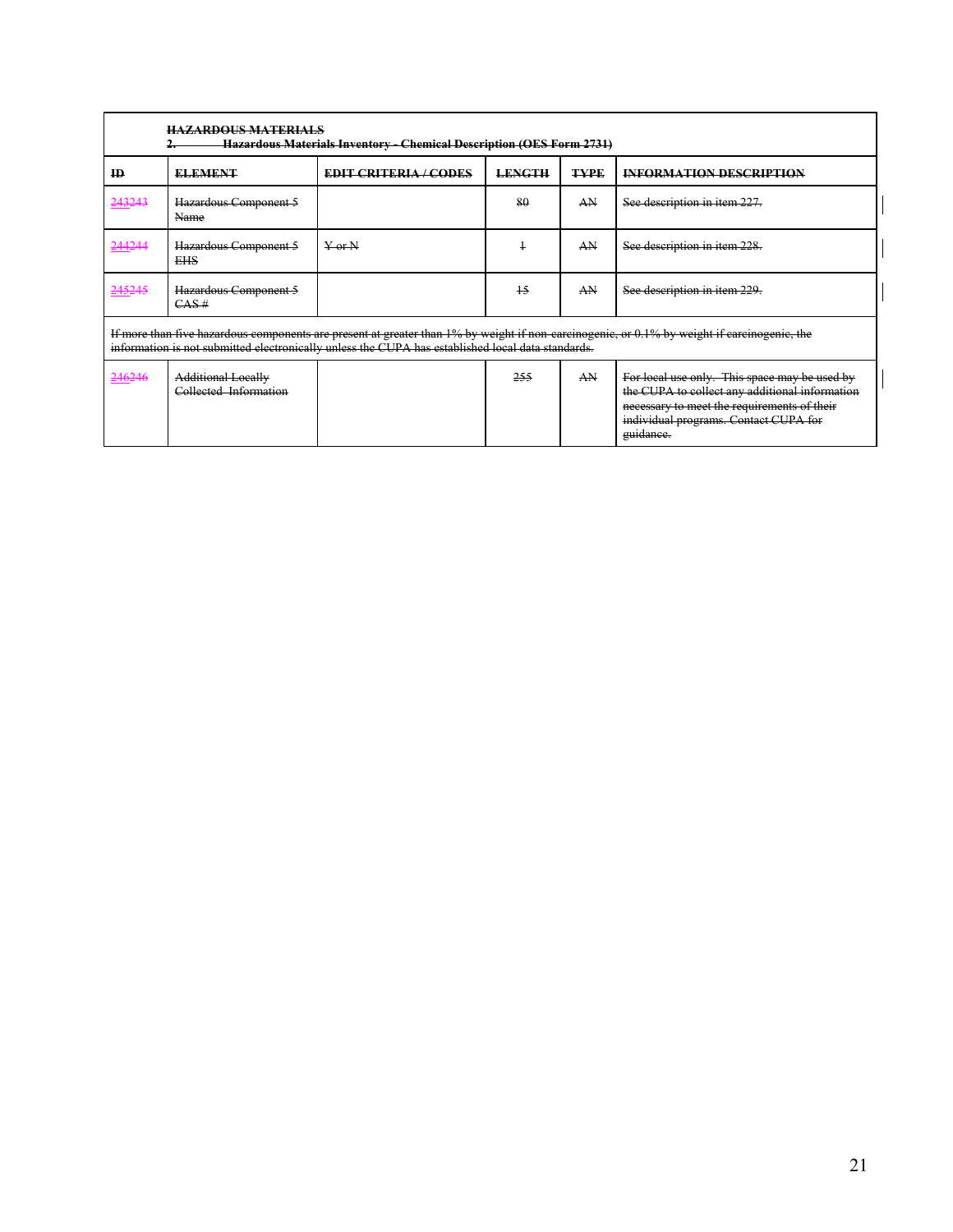| Ш.<br>А.       | <b>TANKS</b><br><b>UST Facility Page</b>                             |                                                                                                                                                                                         |               |             |                                                                                                                                                                                                  |
|----------------|----------------------------------------------------------------------|-----------------------------------------------------------------------------------------------------------------------------------------------------------------------------------------|---------------|-------------|--------------------------------------------------------------------------------------------------------------------------------------------------------------------------------------------------|
| ID             | <b>ELEMENT</b>                                                       | <b>EDIT CRITERIA / CODES</b>                                                                                                                                                            | <b>LENGTH</b> | <b>TYPE</b> | <b>INFORMATION DESCRIPTION</b>                                                                                                                                                                   |
| $\ddagger$     | <b>Facility ID Number</b>                                            | 2 AN county<br>3 AN jurisdiction<br>6 AN facility number                                                                                                                                | $\pm$         | AN          | Number to allow cross linking of data. County<br>and jurisdiction number from tax code list. This<br>number is assigned by the CUPA. This is the<br>unique number which identifies the facility. |
| $\overline{3}$ | <b>Business Name</b>                                                 |                                                                                                                                                                                         | 70            | AN          | Full legal name of business.                                                                                                                                                                     |
| 400400         | <b>Type of Action</b><br>(Tank Facility)                             | $1$ = new site permit<br>$3$ = renewal permit<br>$4$ = amended permit<br>$5$ = change of information<br>6 = temporary site closure<br>$7$ = permanently closed site<br>8 = tank removed | $\ddagger$    | AN          | Reason page is being submitted.                                                                                                                                                                  |
| 401401         | <b>Nearest Cross Street</b>                                          |                                                                                                                                                                                         | 35            | AN          | Name of cross street nearest to site of the tank.                                                                                                                                                |
| 402402         | Facility Owner Type                                                  | $1$ = corporation<br>$2$ = individual<br>$\frac{3}{2}$ = partnership<br>4 = local agency / district<br>$5 =$ county agency<br>$6$ = state agency<br>$7$ = federal agency                | $\ddagger$    | AN          | Type of business ownership.                                                                                                                                                                      |
| 403403         | <b>Business Type</b><br>(Tank Facility)                              | $1 - gas station$<br>$2 -$ distributor<br>$3 - farm$<br>$4$ = processor<br>$5$ = commercial<br>$6 =$ other                                                                              | $\ddagger$    | AN          | Type of business.                                                                                                                                                                                |
| 404404         | <b>Total Number of Tanks</b><br>Remaining at Site<br>(Tank Facility) |                                                                                                                                                                                         | 4             | N           | Number of tanks remaining on the site after<br>requested action.                                                                                                                                 |
| 405405         | <b>Indian or Trust Land</b>                                          | $Y$ or $N$                                                                                                                                                                              | $\ddagger$    | AN          | Indicates if facility is located on Indian<br>reservation or other trust lands.                                                                                                                  |
| 406406         | Public Agency Supervisor<br>Name                                     |                                                                                                                                                                                         | 35            | AN          | Contact person for tank records, if facility owner<br>is a public agency.                                                                                                                        |
| 107107         | Property Owner Name                                                  |                                                                                                                                                                                         | 25            | AN          | Name of property owner, if different from<br>business owner on Business Owner/Operator<br>page.                                                                                                  |
| 408408         | <b>Property Owner Phone</b>                                          | Area $\text{code} + 7$ digit phone<br>$number + extension$                                                                                                                              | 15            | AN          | Phone number of property owner, if different<br>from business owner.                                                                                                                             |
| 409409         | <b>Property Owner Address</b>                                        | Postal standard:<br>2 lines, 35 characters                                                                                                                                              | 70            | AN          | Street or mailing address of property owner, if<br>different from business owner.                                                                                                                |
| 410410         | Property Owner City                                                  | Postal standard                                                                                                                                                                         | 20            | AN          | City of property owner, if different from business<br>owner.                                                                                                                                     |
| 411411         | <b>Property Owner State</b>                                          | Valid 2 digit state code                                                                                                                                                                | 2             | AN          | State of property owner, if different from<br>business owner.                                                                                                                                    |
| 412412         | Property Owner Zip Code                                              | Postal standard                                                                                                                                                                         | 9             | AN          | Zip code of property owner, if different from<br>business owner.                                                                                                                                 |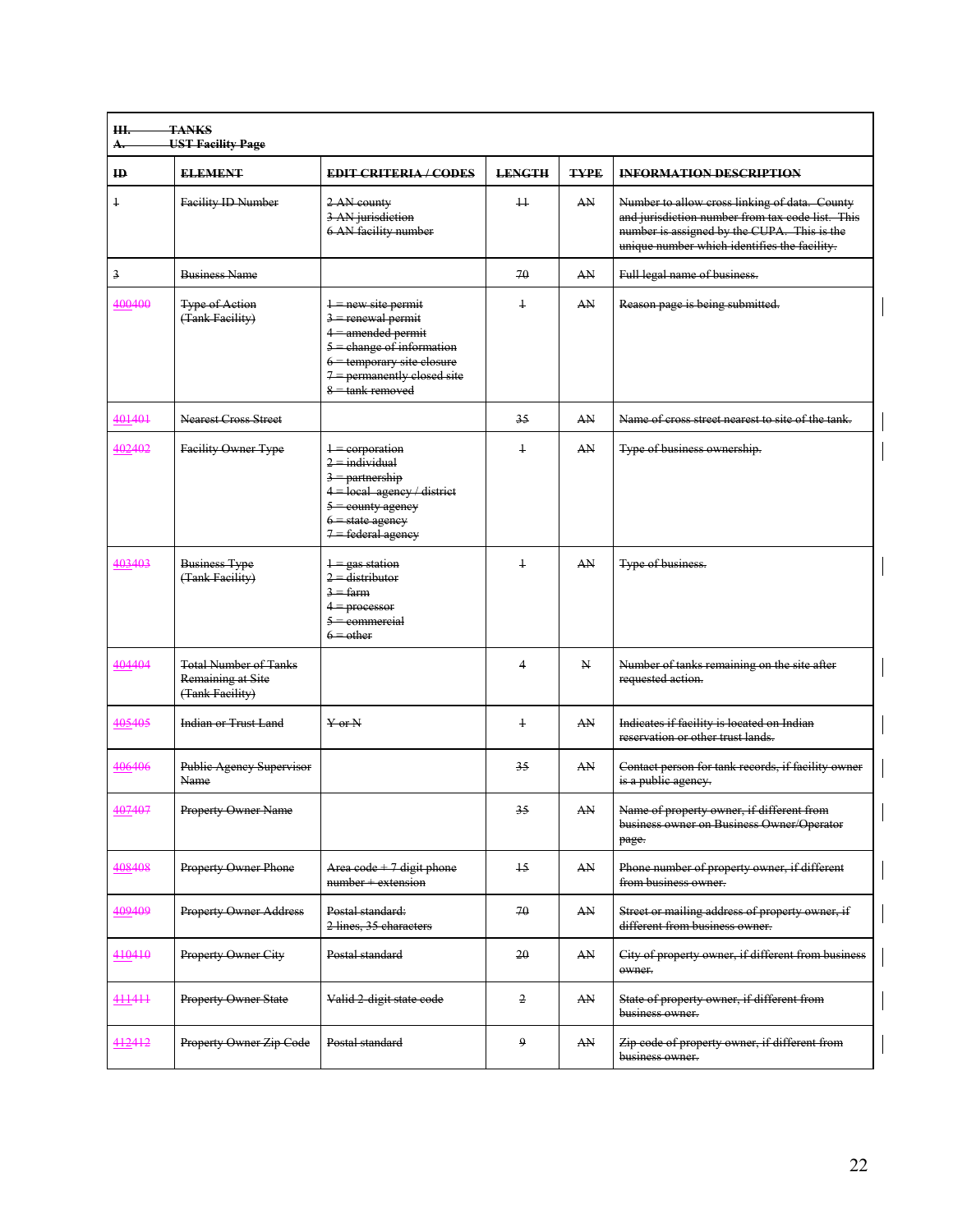| Ш.<br>А.     | <b>TANKS</b><br><b>UST Facility Page</b>                        |                                                                                                                                                                                 |                 |             |                                                                                                                                                                                                                                                                                                                                                                                                                                                                                                                                                                                                                                                                                                                                                                            |
|--------------|-----------------------------------------------------------------|---------------------------------------------------------------------------------------------------------------------------------------------------------------------------------|-----------------|-------------|----------------------------------------------------------------------------------------------------------------------------------------------------------------------------------------------------------------------------------------------------------------------------------------------------------------------------------------------------------------------------------------------------------------------------------------------------------------------------------------------------------------------------------------------------------------------------------------------------------------------------------------------------------------------------------------------------------------------------------------------------------------------------|
| $\mathbf{H}$ | <b>ELEMENT</b>                                                  | <b>EDIT CRITERIA / CODES</b>                                                                                                                                                    | <b>LENGTH</b>   | <b>TYPE</b> | <b>INFORMATION DESCRIPTION</b>                                                                                                                                                                                                                                                                                                                                                                                                                                                                                                                                                                                                                                                                                                                                             |
| 413413       | Property Owner Type                                             | $1$ = corporation<br>$2 =$ individual<br>$\frac{3 - \text{partnership}}{2}$<br>4 = local agency / district<br>$5$ = county agency<br>$6$ = state agency<br>$7$ = federal agency | $\ddagger$      | AN          | Type of property ownership.                                                                                                                                                                                                                                                                                                                                                                                                                                                                                                                                                                                                                                                                                                                                                |
| 414414       | <b>Tank Owner Name</b><br>(Facility)                            |                                                                                                                                                                                 | 35              | AN          | Name of tank owner, if different from business<br>owner on Business Owner/Operator page.                                                                                                                                                                                                                                                                                                                                                                                                                                                                                                                                                                                                                                                                                   |
| 415415       | <b>Tank Owner Phone</b><br>(Facility)                           | Area $\text{code} + 7$ digit phone<br>$number + extension$                                                                                                                      | $\overline{15}$ | AN          | Phone number of tank owner, if different from<br>business owner.                                                                                                                                                                                                                                                                                                                                                                                                                                                                                                                                                                                                                                                                                                           |
| 416416       | <b>Tank Owner Street</b><br>(Facility)                          | Postal standard:<br>2 lines, 35 characters                                                                                                                                      | 70              | AN          | Street or mailing address of tank owner, if<br>different from business owner.                                                                                                                                                                                                                                                                                                                                                                                                                                                                                                                                                                                                                                                                                              |
| 417417       | <b>Tank Owner City</b><br>(Facility)                            | Postal standard                                                                                                                                                                 | 20              | AN          | City of tank owner, if different from business<br>owner.                                                                                                                                                                                                                                                                                                                                                                                                                                                                                                                                                                                                                                                                                                                   |
| 418418       | <b>Tank Owner State</b><br>(Facility)                           | Valid 2 digit state code                                                                                                                                                        | 2               | AN          | State of tank owner, if different from business<br>owner.                                                                                                                                                                                                                                                                                                                                                                                                                                                                                                                                                                                                                                                                                                                  |
| 419419       | <b>Tank Owner Zip Code</b><br>(Facility)                        | Postal standard                                                                                                                                                                 | 9               | AN          | Zip code of tank owner, if different from<br>business owner.                                                                                                                                                                                                                                                                                                                                                                                                                                                                                                                                                                                                                                                                                                               |
| 420420       | <b>Tank Owner Type</b>                                          | $1$ = corporation<br>$2 =$ individual<br>$\frac{3 - \text{partnership}}{2}$<br>4 = local agency / district<br>$5$ = county agency<br>$6$ = state agency<br>$7$ = federal agency | $\ddagger$      | AN          | Type of tank ownership.                                                                                                                                                                                                                                                                                                                                                                                                                                                                                                                                                                                                                                                                                                                                                    |
| 421421       | <b>BOE Number</b>                                               | BOE 8 digit number, first two<br>$digits = 44$                                                                                                                                  | 8               | AN          | Board of Equalization (BOE) UST storage fee<br>account number. This number is required before<br>a permit application can be processed.<br>Registration with the BOE will ensure that you<br>will receive a quarterly storage fee return in<br>reporting the \$0.012 per gallon fee due on the<br>number of gallons placed in your USTs. The<br>BOE will code persons exempt from paying the<br>storage fee so returns will not be sent. If you do<br>not have an account number with the BOE or if<br>you have any questions regarding the fee or<br>exemptions, please call the BOE at (916) 322-<br>9669 or write to the BOE at the following<br>address:<br><b>Board of Equalization</b><br><b>Fuel Taxes Division</b><br>P.O. Box 942879<br>Sacramento, CA 94279 0030 |
| 422422-1     | Petroleum UST Financial<br>Responsibility Code=<br>self insured | $Y$ or $N$                                                                                                                                                                      | $\ddagger$      | AN          | Method(s) used by owner and/or operator in<br>meeting the Federal and State financial<br>responsibility requirements. USTs owned by any<br>Federal or State agency as well as non-petroleum<br>USTs are exempt from this requirement.                                                                                                                                                                                                                                                                                                                                                                                                                                                                                                                                      |
| $422 - 2$    | Petroleum UST Financial<br>Responsibility Code=<br>guarantee    | $Y$ or $N$                                                                                                                                                                      | $\ddagger$      | AN          | See description in item 422 1.                                                                                                                                                                                                                                                                                                                                                                                                                                                                                                                                                                                                                                                                                                                                             |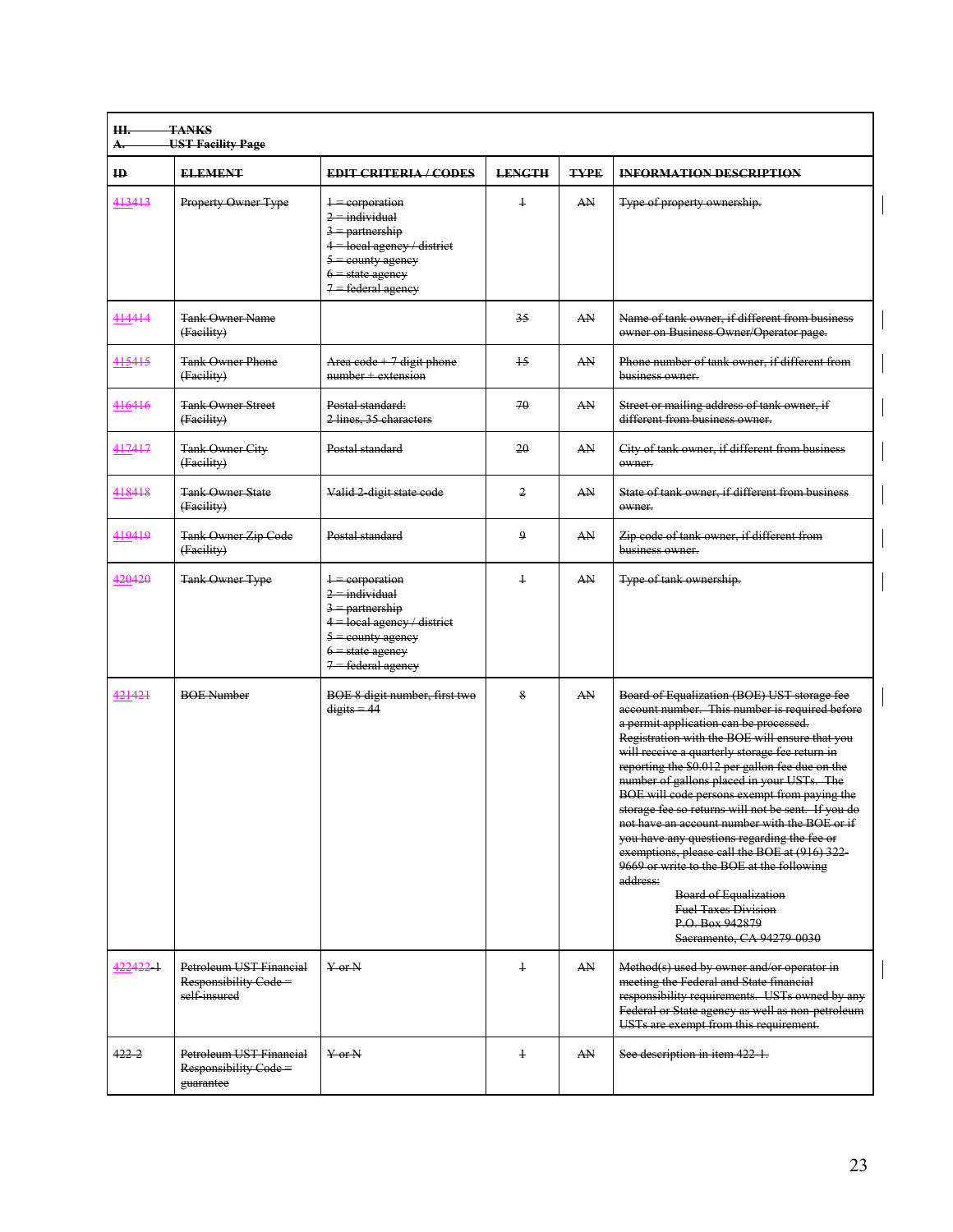| Ш.<br>А.     | <b>TANKS</b><br><b>UST Facility Page</b>                                         |                                                                                                                                                                                     |                 |             |                                                                                                                                                                                                                  |
|--------------|----------------------------------------------------------------------------------|-------------------------------------------------------------------------------------------------------------------------------------------------------------------------------------|-----------------|-------------|------------------------------------------------------------------------------------------------------------------------------------------------------------------------------------------------------------------|
| $\mathbf{H}$ | <b>ELEMENT</b>                                                                   | <b>EDIT CRITERIA/CODES</b>                                                                                                                                                          | <b>LENGTH</b>   | <b>TYPE</b> | <b>INFORMATION DESCRIPTION</b>                                                                                                                                                                                   |
| 4223         | Petroleum UST Financial<br>Responsibility Code=<br>insurance                     | $Y$ or $N$                                                                                                                                                                          | $\overline{1}$  | AN          | See description in item 422 1.                                                                                                                                                                                   |
| $422 - 4$    | Petroleum UST Financial<br>Responsibility Code=<br>surety bond                   | $Y$ or $N$                                                                                                                                                                          | $\overline{1}$  | AN          | See description in item 422 1.                                                                                                                                                                                   |
| $422 - 5$    | Petroleum UST Financial<br>Responsibility Code=<br>letter of credit              | $Y$ or $N$                                                                                                                                                                          | $\ddagger$      | AN          | See description in item 422 1.                                                                                                                                                                                   |
| $422 - 6$    | Petroleum \UST Financial<br>Responsibility Code=<br>exemption                    | $Y$ or $N$                                                                                                                                                                          | $\ddagger$      | AN          | See description in item 422-1.                                                                                                                                                                                   |
| $422 - 7$    | Petroleum UST Financial<br>Responsibility Code=<br>State Fund                    | $Y$ or $N$                                                                                                                                                                          | $\ddagger$      | AN          | See description in item 422 1.                                                                                                                                                                                   |
| 4228         | Petroleum UST Financial<br>Responsibility Code=<br>State Fund and CFO letter     | $Y$ or $N$                                                                                                                                                                          | $\ddagger$      | AN          | See description in item 422-1.                                                                                                                                                                                   |
| $422 - 9$    | Petroleum UST Financial<br>Responsibility Code =<br>State Fund and CD            | $\frac{V}{V}$ or N                                                                                                                                                                  | $\ddagger$      | AN          | See description in item 422-1.                                                                                                                                                                                   |
| $422 - 10$   | Petroleum UST Financial<br>Responsibility Code=<br>local government<br>mechanism | $Y$ or $N$                                                                                                                                                                          | $\ddagger$      | AN          | See description in item 422 1.                                                                                                                                                                                   |
| 422 99       | Petroleum UST Financial<br>Responsibility Code=<br>other                         | Narrative                                                                                                                                                                           | 30              | AN          | See description in item 422 1.                                                                                                                                                                                   |
| 423423       | Notification Address                                                             | $1$ = facility address<br>$2$ = property owner address<br>$\frac{3 - \text{rank} \cdot \text{owner} \cdot \text{address}}{3 - \text{rank} \cdot \text{owner} \cdot \text{address}}$ | $\ddagger$      | AN          | Address to which legal notifications and mailings<br>should be sent.                                                                                                                                             |
| 424424       | Date Certified<br>(Tank Facility)                                                | <b>YYYYMMDD</b>                                                                                                                                                                     | 8               | Đ           | Date the page was signed.                                                                                                                                                                                        |
| 425425       | <b>Applicant Phone</b><br>(Tank Facility)                                        | Area $\text{code} + 7$ digit phone<br>$number + extension$                                                                                                                          | 15              | AN          | Phone number of applicant (person certifying).                                                                                                                                                                   |
| 426426       | <b>Applicant Name</b><br>(Tank Facility)                                         |                                                                                                                                                                                     | 35              | AN          | Name of signatory. The applicant certifies to a<br>belief that all the information submitted is<br>accurate and complete. The applicant may be the<br>Owner/Operator or officially designated<br>representative. |
| 427427       | <b>Applicant Title</b><br>(Tank Facility)                                        |                                                                                                                                                                                     | 35              | AN          | Title of person signing the page.                                                                                                                                                                                |
| 428428       | <b>State UST Facility</b><br>Number                                              | 2 AN county<br>3 AN jurisdiction<br>6 AN facility number                                                                                                                            | $\overline{11}$ | AN          | For local use only. County and jurisdiction<br>number from tax code list. This number may be<br>the same as the Facility ID number.                                                                              |
| 429429       | 1998 Upgrade Certificate<br>Number                                               |                                                                                                                                                                                     | $\epsilon$      | AN          | For local use only. The State Water Resources<br>Control Board 1998 Upgrade Certificate Number<br>for the facility.                                                                                              |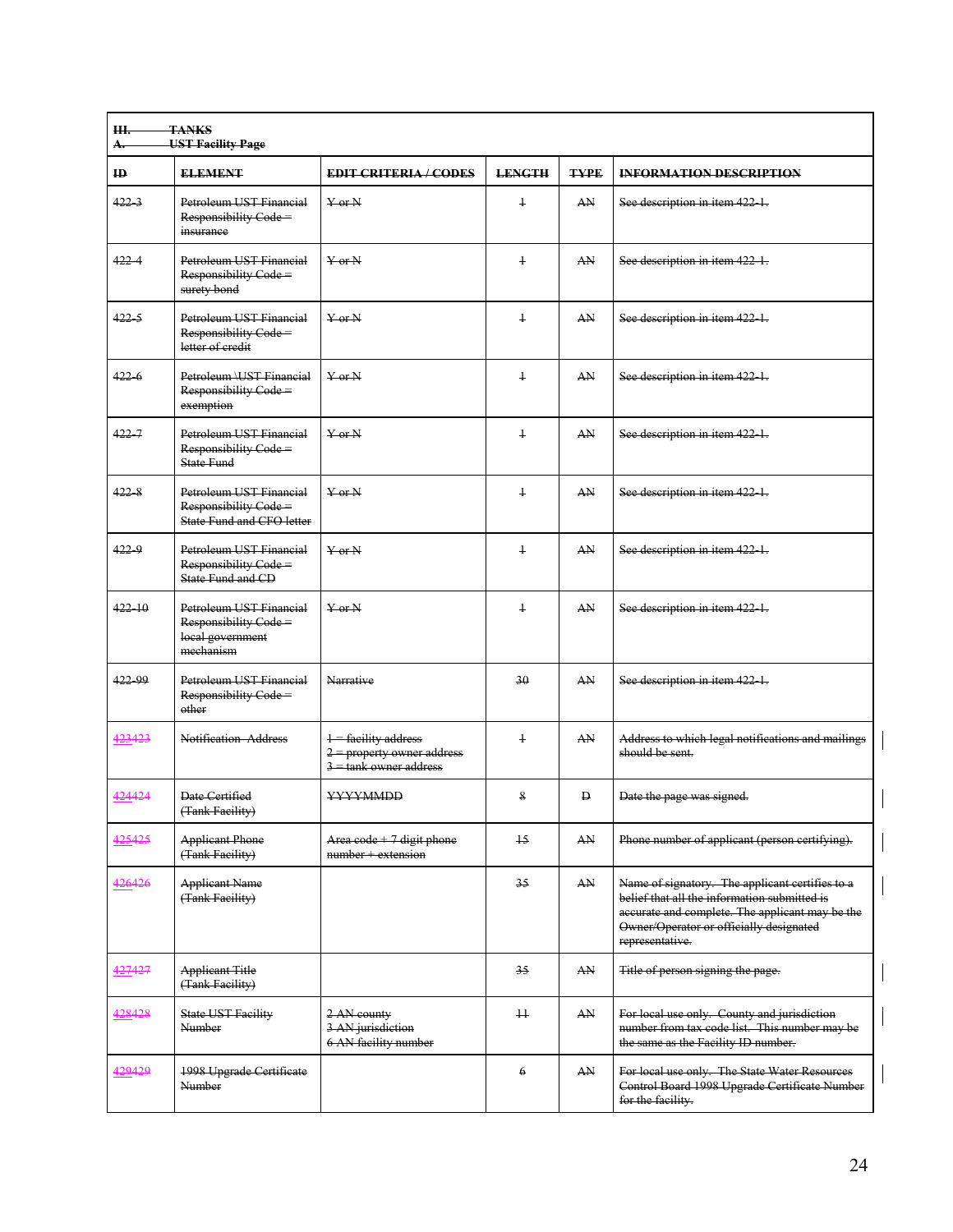| Ш.<br><b>B.</b> | <b>TANKS</b><br><b>UST Tank Pages 1 and 2</b> |                                                                                                                                                                                                 |                |              |                                                                                                                                                                                                  |
|-----------------|-----------------------------------------------|-------------------------------------------------------------------------------------------------------------------------------------------------------------------------------------------------|----------------|--------------|--------------------------------------------------------------------------------------------------------------------------------------------------------------------------------------------------|
| $\mathbf{H}$    | <b>ELEMENT</b>                                | <b>EDIT CRITERIA / CODES</b>                                                                                                                                                                    | <b>LENGTH</b>  | <b>TYPE</b>  | <b>INFORMATION DESCRIPTION</b>                                                                                                                                                                   |
| $\ddagger$      | Facility ID Number                            | 2 AN county<br>3 AN jurisdiction<br>6 AN facility number.                                                                                                                                       | 11             | AN           | Number to allow cross linking of data. County<br>and jurisdiction number from tax code list. This<br>number is assigned by the CUPA. This is the<br>unique number which identifies the facility. |
| $\overline{3}$  | <b>Business Name</b>                          | Postal standard:<br>2 lines, 35 characters                                                                                                                                                      | 70             | AN           | Full legal name of business.                                                                                                                                                                     |
| 430430          | <b>Type of Action</b><br>(Tank Unit)          | $1$ = new site permit<br>$3$ = renewal permit<br>$4$ = amended permit<br>$5$ = change of information<br>6 = temporary site closure<br>$7$ = permanently closed on<br>site<br>$8$ = tank removed | $\ddagger$     | AN           | Reason page is being submitted.                                                                                                                                                                  |
| 431431          | <b>Location Within Site</b><br>(Tank Unit)    |                                                                                                                                                                                                 | 70             | AN           | Optional. Location of tank within site.                                                                                                                                                          |
| 432432          | Tank ID#<br>(Tank Unit)                       |                                                                                                                                                                                                 | 6              | AN           | Owner's tank ID#. This is a unique tank number<br>used by owner to identify the tank.                                                                                                            |
| 433433          | <b>Tank Manufacturer</b>                      |                                                                                                                                                                                                 | 30             | AN           | Name of company that manufactured tank.                                                                                                                                                          |
| 434434          | Compartmentalized Tank                        | $Y$ or $N$                                                                                                                                                                                      | $\ddagger$     | AN           | Indicates whether the tank is compartmentalized.<br>Each compartment is considered a separate tank<br>and requires the completion of separate tank<br>pages.                                     |
| 435435          | Date Tank Installed                           | <b>YYYYMM</b>                                                                                                                                                                                   | 6              | $\mathbf{D}$ | Year and month the tank installation was<br>completed.                                                                                                                                           |
| 436436          | <b>Tank Capacity</b>                          |                                                                                                                                                                                                 | $\tau$         | N            | Tank capacity in gallons.                                                                                                                                                                        |
| 437437          | Number of Tank<br>Compartments                |                                                                                                                                                                                                 | $\overline{2}$ | AN           | Number of compartments in compartmentalized<br>tank-                                                                                                                                             |
| 438438          | <b>Additional Description</b>                 | Narrative                                                                                                                                                                                       | 70             | AN           | For local use only. Additional tank or location<br>description.                                                                                                                                  |
| 439439          | Tank Use                                      | $01$ = motor vehicle fuel<br>02 = non fuel petroleum<br>$03$ = chemical product<br>$04$ = hazardous waste<br>(includes used oil)<br>$95 =$ unknown                                              | 2              | AN           | Type of hazardous materials stored.                                                                                                                                                              |
| 440440          | Petroleum Type                                | $1a = regular unleaded$<br>$1b =$ premium unleaded<br>1e = midgrade unleaded<br>$02$ = leaded<br>$03 = diesel$<br>$04$ = gasohol<br>$05$ = jet fuel<br>$06$ = aviation gas<br>$99$ = other      | 2              | AN           | Type of fuel if tank stores vehicle fuel.                                                                                                                                                        |
| 441441          | Common Name<br>(Tank Unit)                    |                                                                                                                                                                                                 | 30             | AN           | Common name of substance stored. Same as on<br>Hazardous Materials Inventory - Chemical<br>Description page.                                                                                     |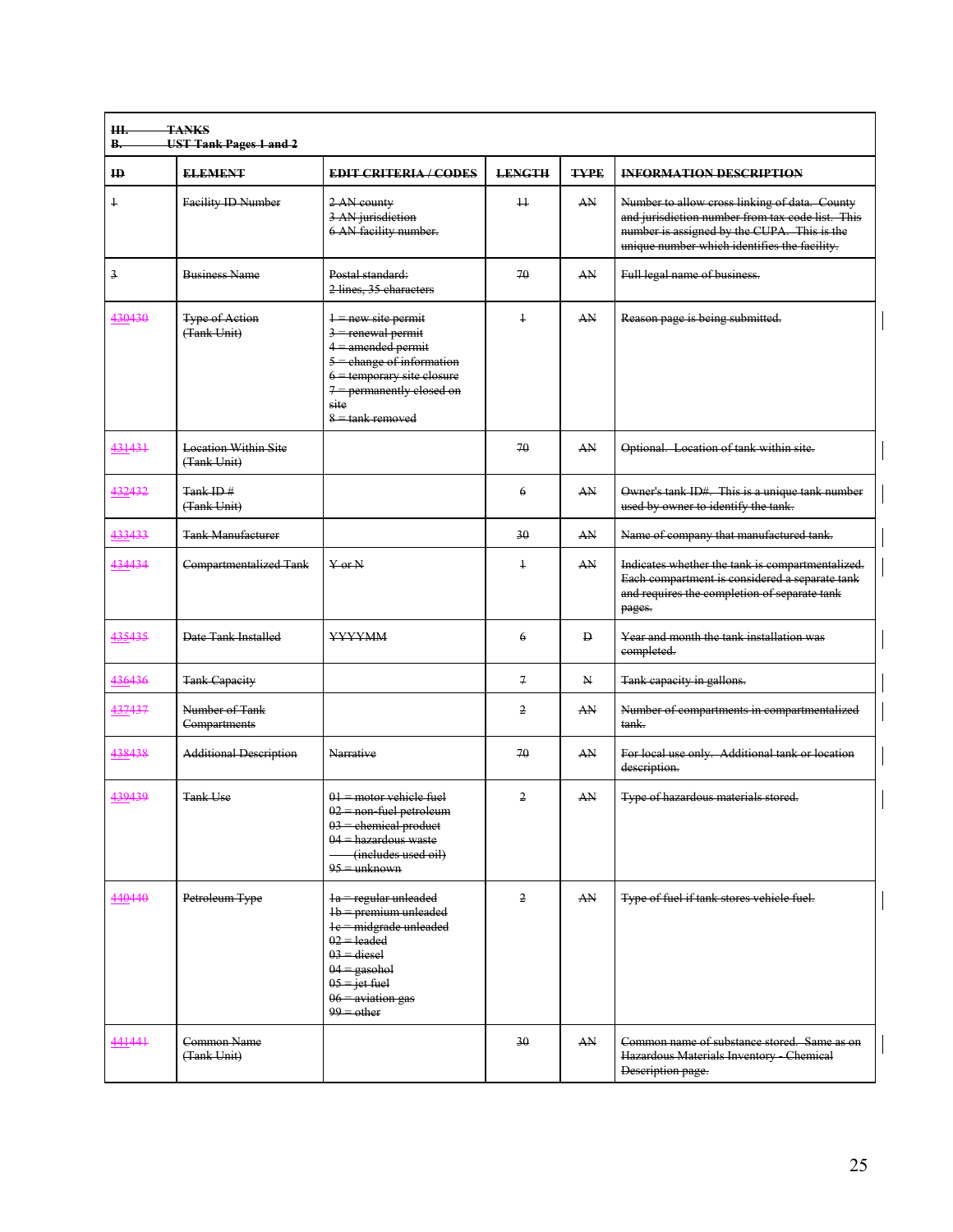| Ш.<br><b>B.</b> | <b>TANKS</b><br><b>UST Tank Pages 1 and 2</b>      |                                                                                                                                                                                                                                                                                                            |                |              |                                                                                                                          |  |  |  |  |
|-----------------|----------------------------------------------------|------------------------------------------------------------------------------------------------------------------------------------------------------------------------------------------------------------------------------------------------------------------------------------------------------------|----------------|--------------|--------------------------------------------------------------------------------------------------------------------------|--|--|--|--|
| $\mathbf{H}$    | <b>ELEMENT</b>                                     | <b>EDIT CRITERIA/CODES</b>                                                                                                                                                                                                                                                                                 | <b>LENGTH</b>  | <b>TYPE</b>  | <b>INFORMATION DESCRIPTION</b>                                                                                           |  |  |  |  |
| 442442          | CAS # (Tank Unit)                                  |                                                                                                                                                                                                                                                                                                            | 15             | AN           | CAS # of chemical stored in UST. Same as the<br>CAS # on the Hazardous Material Inventory-<br>Chemical Description page. |  |  |  |  |
| 443443          | <b>Type of Tank</b>                                | $01$ = single wall<br>$02 =$ double wall<br>$03$ = single wall w/ exterior<br>- membrane liner<br>$04$ = single wall in a vault<br>$05 = \text{single wall w/internal}$<br>bladder system<br>$95 =$ unknown<br>$99 =$ other                                                                                | $\overline{2}$ | AN           | Type of tank construction.                                                                                               |  |  |  |  |
| 444444          | <b>Tank Material</b><br>(primary tank)             | $01$ – bare steel<br>$02$ = stainless steel<br>$03$ = fiberglass / plastic<br>$04$ = steel clad w/ fiberglass<br>reinforced plastic (frp)<br>$05$ = concrete<br>$08$ = frp compatible w/ 100%<br>methanol<br>$95 =$ unknown<br>$99 -$ other                                                                | $\overline{2}$ | AN           | Construction material of the primary tank.                                                                               |  |  |  |  |
| 445445          | <b>Tank Material</b><br>(secondary tank)           | $01$ = bare steel<br>$02$ = stainless steel<br>$03$ = fiberglass / plastic<br>$04$ = steel clad w/fiberglass<br>reinforced plastic (frp)<br>$05$ = concrete<br>08 = frp compatible w/ 100%<br>methanol<br>$09$ = frp non-corrodible jacket<br>$10 = \text{coated steel}$<br>$95 =$ unknown<br>$99 -$ other | $\overline{2}$ | AN           | Construction material of the secondary tank.                                                                             |  |  |  |  |
| 446446          | <b>Tank Interior Lining</b><br>or Coating          | $01$ = rubber lined<br>$02$ = alkyd lining<br>$03 =$ epoxy lining<br>$04$ = phenolic lining<br>$05$ = glass lining<br>$06 =$ unlined<br>$95 =$ unknown<br>$99 =$ other                                                                                                                                     | $\overline{2}$ | AN           | Construction material of the interior lining or<br>coating.                                                              |  |  |  |  |
| 447447          | Date Tank Interior<br><b>Lining Installed</b>      | <b>YYYYMMDD</b>                                                                                                                                                                                                                                                                                            | 8              | $\mathbf{N}$ | For local use only. Date interior lining or coating<br>installed.                                                        |  |  |  |  |
| 448448          | Other Tank Corrosion<br>Protection                 | 01 = manufactured cathodie<br>protection<br>$02$ = sacrificial anode<br>$03$ = fiberglass reinforced<br>plastic (frp)<br>04 = impressed current<br>$95 =$ unknown<br>$99$ = other                                                                                                                          | $\overline{2}$ | AN           | Other tank corrosion protection methods, if<br>applicable.                                                               |  |  |  |  |
| 449449          | Date Tank Corrosion<br><b>Protection Installed</b> | YYYYMMDD                                                                                                                                                                                                                                                                                                   | 8              | $\mathbf{N}$ | For local use only. Date tank corrosion protection<br>installed.                                                         |  |  |  |  |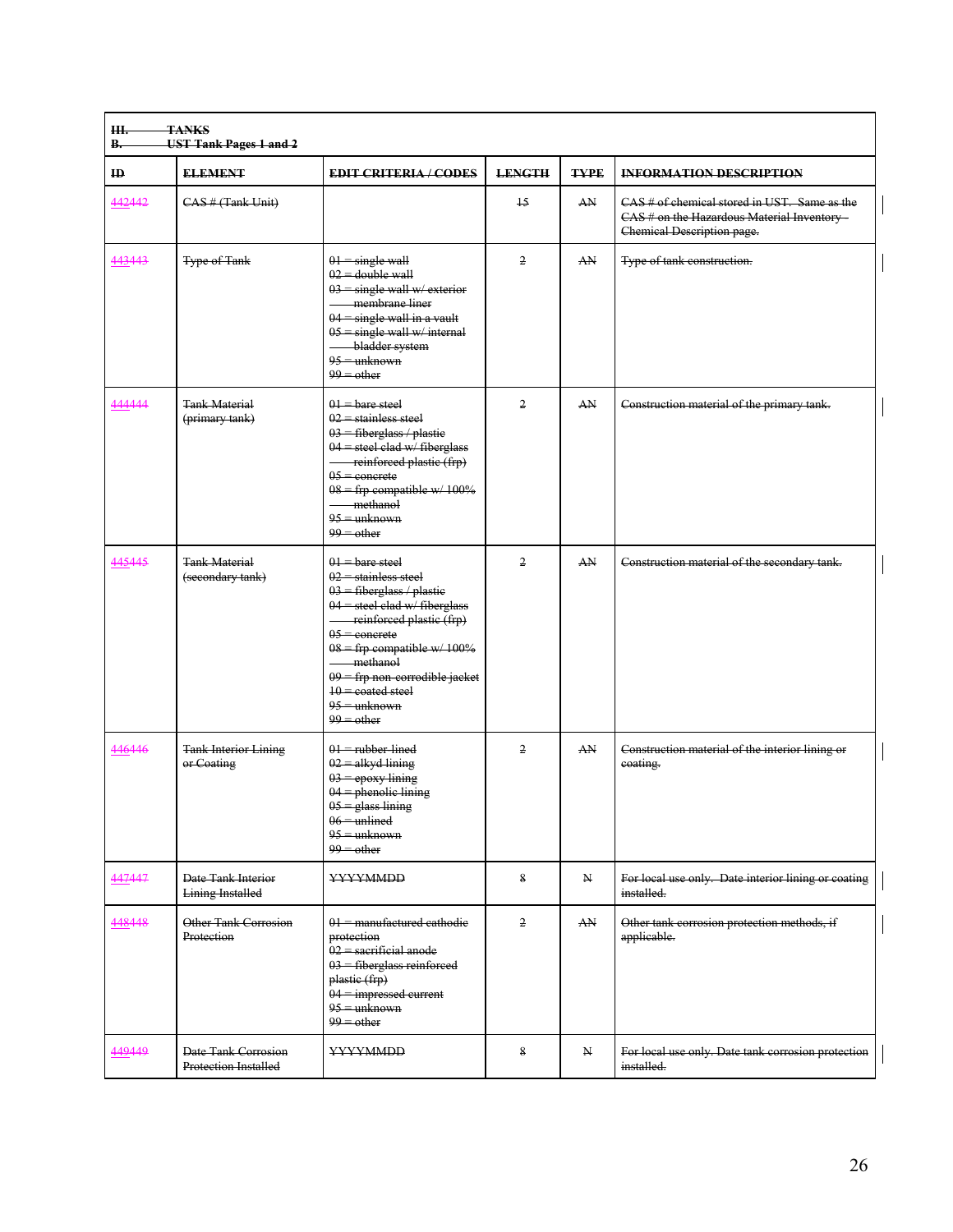| $\mathbf{H}$ | <b>ELEMENT</b>                                                                                                              | <b>EDIT CRITERIA/CODES</b> | <b>LENGTH</b>           | <b>TYPE</b> | <b>INFORMATION DESCRIPTION</b>                     |
|--------------|-----------------------------------------------------------------------------------------------------------------------------|----------------------------|-------------------------|-------------|----------------------------------------------------|
| 450450 1     | Year Spill and Overfill<br>$Insteadled = spill$<br>eontainment                                                              | <b>YYYY</b>                | $\overline{4}$          | N           | Year spill containment installed.                  |
| $450 - 2$    | Year Spill and Overfill<br>$Instead let = drop tube$                                                                        | <b>YYYY</b>                | $\overline{4}$          | N           | Year drop tube installed.                          |
| $450-3$      | Year Spill and Overfill<br>Installed = striker plate                                                                        | <b>YYYY</b>                | 4                       | N           | Year striker plate installed.                      |
| 451451-1     | Type of Spill Protection =<br>spill containment                                                                             | <b>Narrative</b>           | $\overline{15}$         | AN          | For local use only. Type of tank spill protection. |
| $451 - 2$    | Type of Spill Protection =<br>drop tube                                                                                     | <b>Narrative</b>           | $\overline{15}$         | AN          | For local use only. Type of tank spill protection. |
| $451 - 3$    | Type of Spill Protection =<br>striker plate                                                                                 | Narrative                  | $\overline{15}$         | AN.         | For local use only. Type of tank spill protection. |
| 452452-1     | Year Overfill Protection<br>Equipment Installed=<br>alarm                                                                   | <b>YYYY</b>                | 4                       | N           | Year alarm installed                               |
| $452 - 2$    | Year Overfill Protection<br>Equipment Installed=<br>ball float                                                              | <b>YYYY</b>                | $\overline{4}$          | N           | Year ball float installed.                         |
| 4523         | Year Overfill Protection<br>Equipment Installed = $fi\mu$<br>tube shut off valve                                            | <b>YYYY</b>                | $\overline{\mathbf{4}}$ | N           | Year fill tube shut off valve installed.           |
| $452 - 4$    | <b>Overfill Protection</b><br>Equipment = exempt                                                                            | $Y$ or $N$                 | $\ddagger$              | AN          | Indicates exemption from overfill protection.      |
| 453453 1     | <b>Tank Leak Detection</b><br>$(Single Wall) = visual$<br>(exposed portion only)                                            | $Y$ or $N$                 | $\ddagger$              | AN.         | Type of tank leak detection.                       |
| $453 - 2$    | <b>Tank Leak Detection</b><br>$(Single Wall) = automatic$<br>tank gauging (ATG)                                             | $Y$ or $N$                 | $\ddagger$              | AN          | Type of tank leak detection.                       |
| $453 - 3$    | <b>Tank Leak Detection</b><br>$(Single Wall) =$<br>continuous ATG                                                           | $Y$ or $N$                 | $\ddagger$              | AN          | Type of tank leak detection.                       |
| $453 - 4$    | <b>Tank Leak Detection</b><br>(Single Wall) = statistical<br>inventory reconciliation<br>$(SIR) + biennial tank$<br>testing | $Y$ or $N$                 | $\ddagger$              | AN          | Type of tank leak detection.                       |
| $453 - 5$    | <b>Tank Leak Detection</b><br>$(Single Wall) = manual$<br>tank gauging (MTG)                                                | $Y$ or $N$                 | $\ddagger$              | AN          | Type of tank leak detection.                       |
| 4536         | <b>Tank Leak Detection</b><br>(Single Wall) = vadose<br>zone                                                                | $Y$ or $N$                 | $\ddagger$              | AN          | Type of tank leak detection.                       |
| $453 - 7$    | <b>Tank Leak Detection</b><br>$(Single Wall) =$<br>groundwater                                                              | $Y$ or $N$                 | $\ddagger$              | AN          | Type of tank leak detection.                       |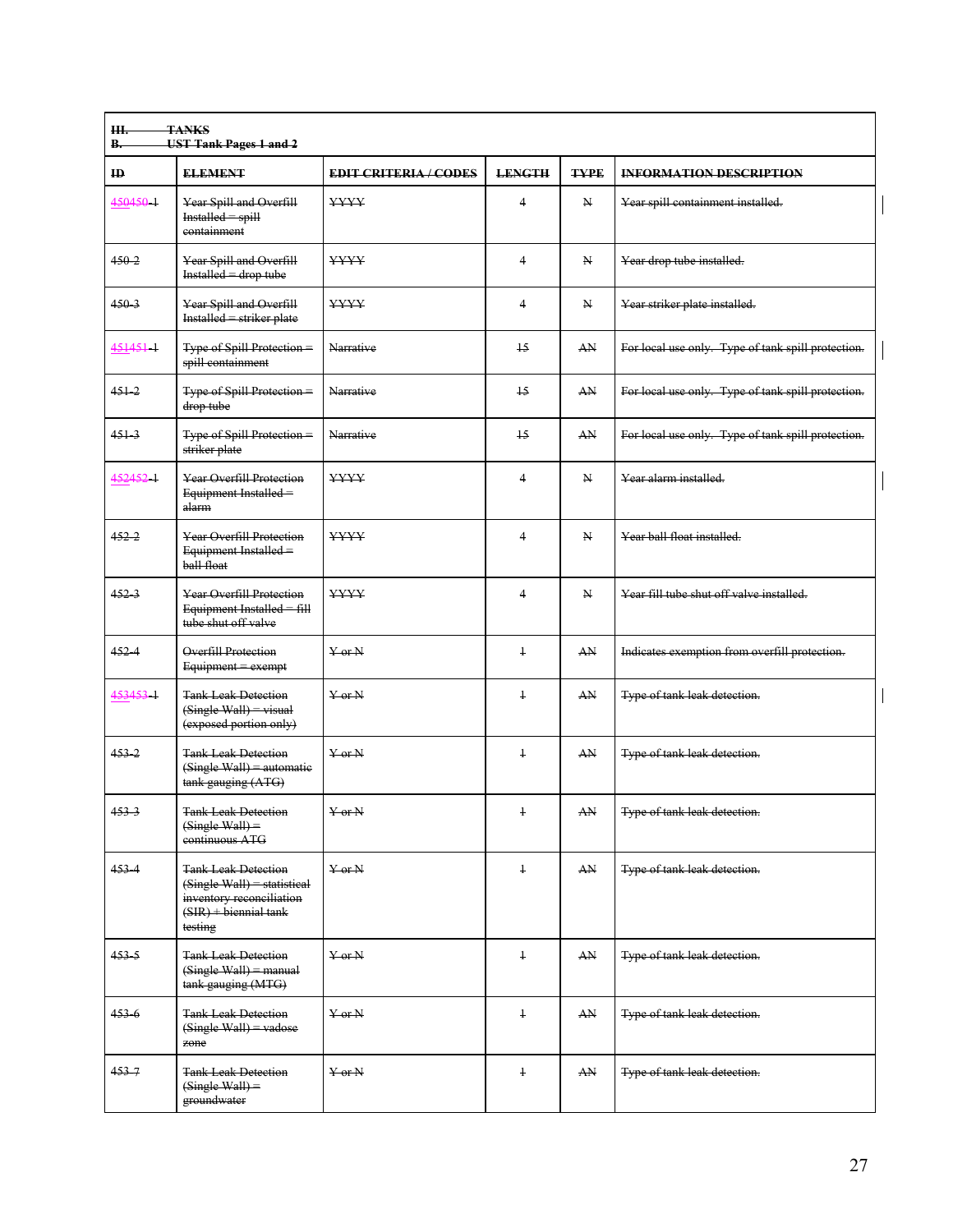| ID        | <b>ELEMENT</b>                                                                           | <b>EDIT CRITERIA/CODES</b> | <b>LENGTH</b> | <b>TYPE</b> | <b>INFORMATION DESCRIPTION</b>                                                                       |
|-----------|------------------------------------------------------------------------------------------|----------------------------|---------------|-------------|------------------------------------------------------------------------------------------------------|
| 4538      | <b>Tank Leak Detection</b><br>$(Single Wall) = tank$<br>testing                          | $Y$ or $N$                 | $\ddagger$    | AN          | Type of tank leak detection.                                                                         |
| 453 99    | <b>Tank Leak Detection</b><br>$(Single Wall) = other$                                    | Narrative                  | 30            | AN          | Type of tank leak detection.                                                                         |
| 454454-1  | <b>Tank Leak Detection</b><br>(Double Wall) = visual<br>(single wall in vault only)      | $Y$ or $N$                 | $\ddagger$    | AN          | Type of tank leak detection.                                                                         |
| $454 - 2$ | <b>Tank Leak Detection</b><br>$(Double Wall) =$<br>continuous interstitial<br>monitoring | $Y$ or $N$                 | $\ddagger$    | AN          | Type of tank leak detection.                                                                         |
| 4543      | <b>Tank Leak Detection</b><br>(Double Wall) = manual<br>monitoring                       | $Y$ or $N$                 | $\ddagger$    | AN          | Type of tank leak detection.                                                                         |
| 455455    | <b>Estimated Date Last Used</b>                                                          | YYYYMMDD                   | 8             | Đ           | Date tank last used (for closure in place).                                                          |
| 456456    | Estimated Quantity of<br><b>Substance Remaining</b><br>in Tank                           |                            | $\tau$        | N           | Estimated quantity of hazardous substance<br>remaining in gallons (for closure in place).            |
| 457457    | <b>Tank Filled with</b><br><b>Inert Material</b>                                         | $Y$ or $N$                 | $\ddagger$    | AN          | Indicates whether tank was filled with an inert<br>material prior to closure (for closure in place). |
| 458458 1  | Piping System Type<br>(Underground) = pressure                                           | $Y$ or $N$                 | $\ddagger$    | AN          | Type of underground piping system.                                                                   |
| 4582      | Piping System Type<br>(Underground) = suction                                            | $Y$ or $N$                 | $\ddagger$    | AN          | Type of underground piping system.                                                                   |
| 4583      | Piping System Type<br>$(Underground) = gravity$                                          | $Y$ or $N$                 | $\ddagger$    | AN          | Type of underground piping system.                                                                   |
| 459459 1  | Piping System Type<br>$(Aboveground)$ = pressure                                         | $Y$ or $N$                 | $\ddagger$    | AN          | Type of aboveground piping system.                                                                   |
| $459 - 2$ | Piping System Type<br>$(Aboveground) = 1$ suction                                        | $Y$ or $N$                 | $\ddagger$    | AN          | Type of aboveground piping system.                                                                   |
| 459-3     | Piping System Type<br>$(Aboveground) = gravity$                                          | $Y$ or $N$                 | $\ddagger$    | AN          | Type of aboveground piping system.                                                                   |
| 460460 1  | <b>Piping Construction</b><br>$(Underground) = single$<br>wall                           | $Y$ or $N$                 | $\ddagger$    | AN          | Type of underground piping construction.                                                             |
| $460-2$   | <b>Piping Construction</b><br>(Underground) = double<br>wall                             | $Y$ or $N$                 | $\ddagger$    | AN          | Type of underground piping construction.                                                             |
| $460-3$   | <b>Piping Construction</b><br>(Underground) = lined<br>trench                            | $Y$ or $N$                 | $\ddagger$    | AN          | Type of underground piping construction.                                                             |
| 460 95    | <b>Piping Construction</b><br>$(\overline{U}$ nderground) =<br>unknown                   | $Y$ or $N$                 | $\ddagger$    | AN          | Type of underground piping construction.                                                             |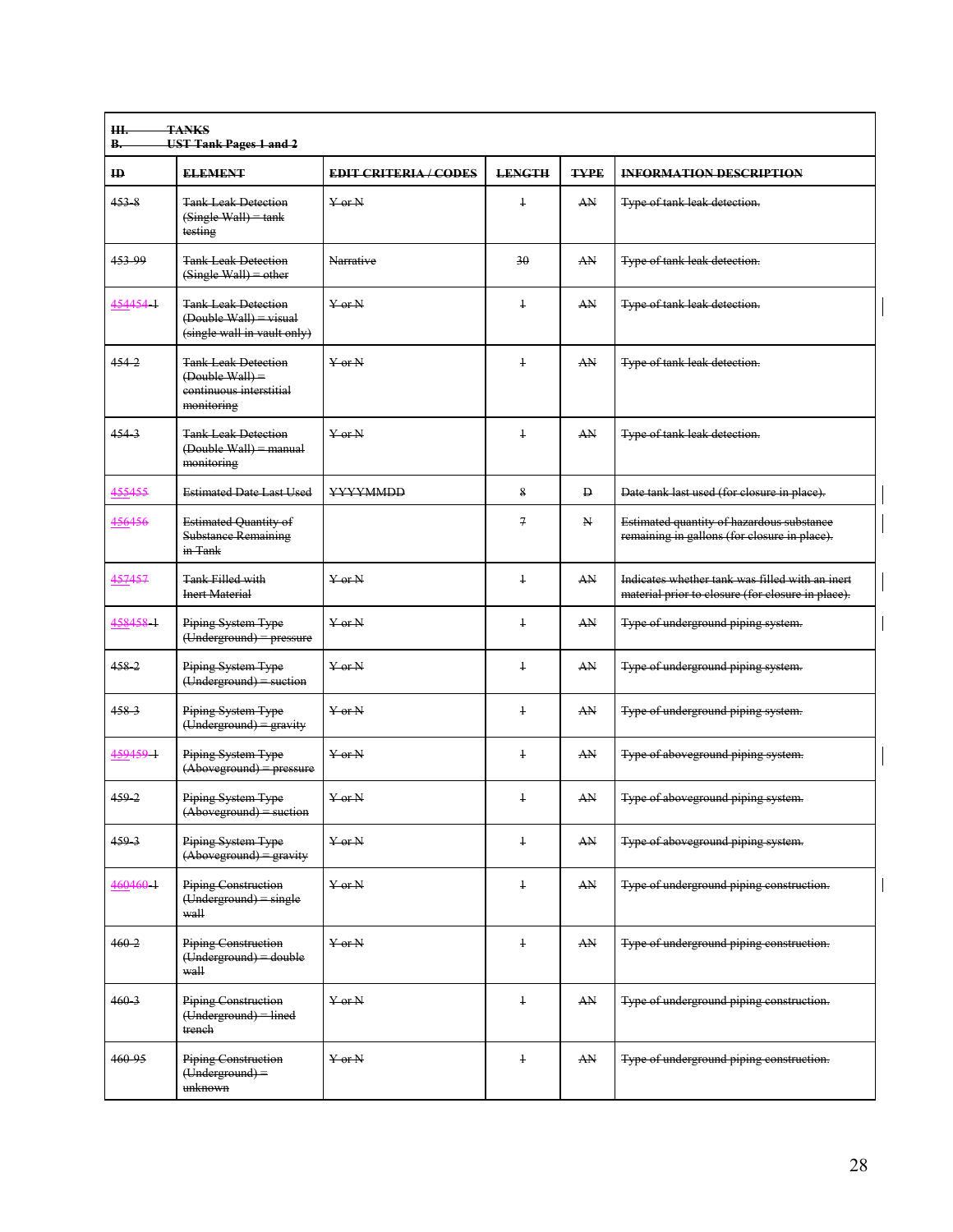| Ш.<br><b>B.</b> | <b>TANKS</b><br><b>UST Tank Pages 1 and 2</b>                                                         |                              |                |             |                                                                             |
|-----------------|-------------------------------------------------------------------------------------------------------|------------------------------|----------------|-------------|-----------------------------------------------------------------------------|
| $\mathbf{H}$    | <b>ELEMENT</b>                                                                                        | <b>EDIT CRITERIA / CODES</b> | <b>LENGTH</b>  | <b>TYPE</b> | <b>INFORMATION DESCRIPTION</b>                                              |
| 460 99          | <b>Piping Construction</b><br>$(Underground) = other$                                                 | $Y$ or $N$                   | $\ddagger$     | AN.         | Type of underground piping construction.                                    |
| 461461          | Piping Manufacturer<br>(Underground)                                                                  | <b>Narrative</b>             | 30             | AN          | Name of underground piping manufacturer.                                    |
| 462462-1        | <b>Piping Construction</b><br>$(Aboveground) = single$<br>wall                                        | $Y$ or $N$                   | $\ddagger$     | AN          | Type of aboveground piping construction.                                    |
| $462 - 2$       | Piping Construction<br>(Aboveground) = double<br>wall                                                 | $Y$ or $N$                   | $\ddagger$     | AN          | Type of aboveground piping construction.                                    |
| 462.95          | Piping Construction<br>$(Aboveground) =$<br>unknown                                                   | $Y$ or $N$                   | $\ddagger$     | AN          | Type of aboveground piping construction.                                    |
| 462 99          | <b>Piping Construction</b><br>$(Aboveground) = other$                                                 | $Y$ or $N$                   | $\ddagger$     | AN          | Type of aboveground piping construction.                                    |
| 463463          | <b>Piping Manufacturer</b><br>(Aboveground)                                                           | Narrative                    | 30             | AN          | Name of aboveground piping manufacturer.                                    |
| 464464 1        | Piping Material and<br>Corrosion Protection<br>$(Underground) = bare$<br>steel                        | $Y$ or $N$                   | $\ddagger$     | AN          | Construction material and/or corrosion protection<br>of underground piping. |
| $464 - 2$       | Piping Material and<br><b>Corrosion Protection</b><br>$(Underground) = stainless$<br>steel            | $Y$ or $N$                   | $\ddagger$     | AN          | Construction material and/or corrosion protection<br>of underground piping. |
| $464-3$         | Piping Material and<br>Corrosion Protection<br>$(Underground) = plastic$<br>compatible with contents  | $Y$ or $N$                   | $\ddagger$     | AN          | Construction material and/or corrosion protection<br>of underground piping. |
| $464 - 4$       | Piping Material and<br><b>Corrosion Protection</b><br>(Underground) =<br>fiberglass                   | $\frac{V}{V}$ or N           | $\overline{1}$ | AN          | Construction material and/or corrosion protection<br>of underground piping. |
| $464 - 5$       | Piping Material and<br><b>Corrosion Protection</b><br>(Underground) = steel w/<br>coating             | $Y$ or $N$                   | $\ddagger$     | AN          | Construction material and/or corrosion protection<br>of underground piping. |
| 4646            | Piping Material and<br>Corrosion Protection<br>$(Underground) = frp$<br>compatible w/100%<br>methanol | $Y$ or $N$                   | $\ddagger$     | AN          | Construction material and/or corrosion protection<br>of underground piping. |
| $464 - 7$       | Piping Material and<br>Corrosion Protection<br>(Underground) =<br>galvanized steel                    | $Y$ or $N$                   | $\ddagger$     | AN.         | Construction material and/or corrosion protection<br>of underground piping. |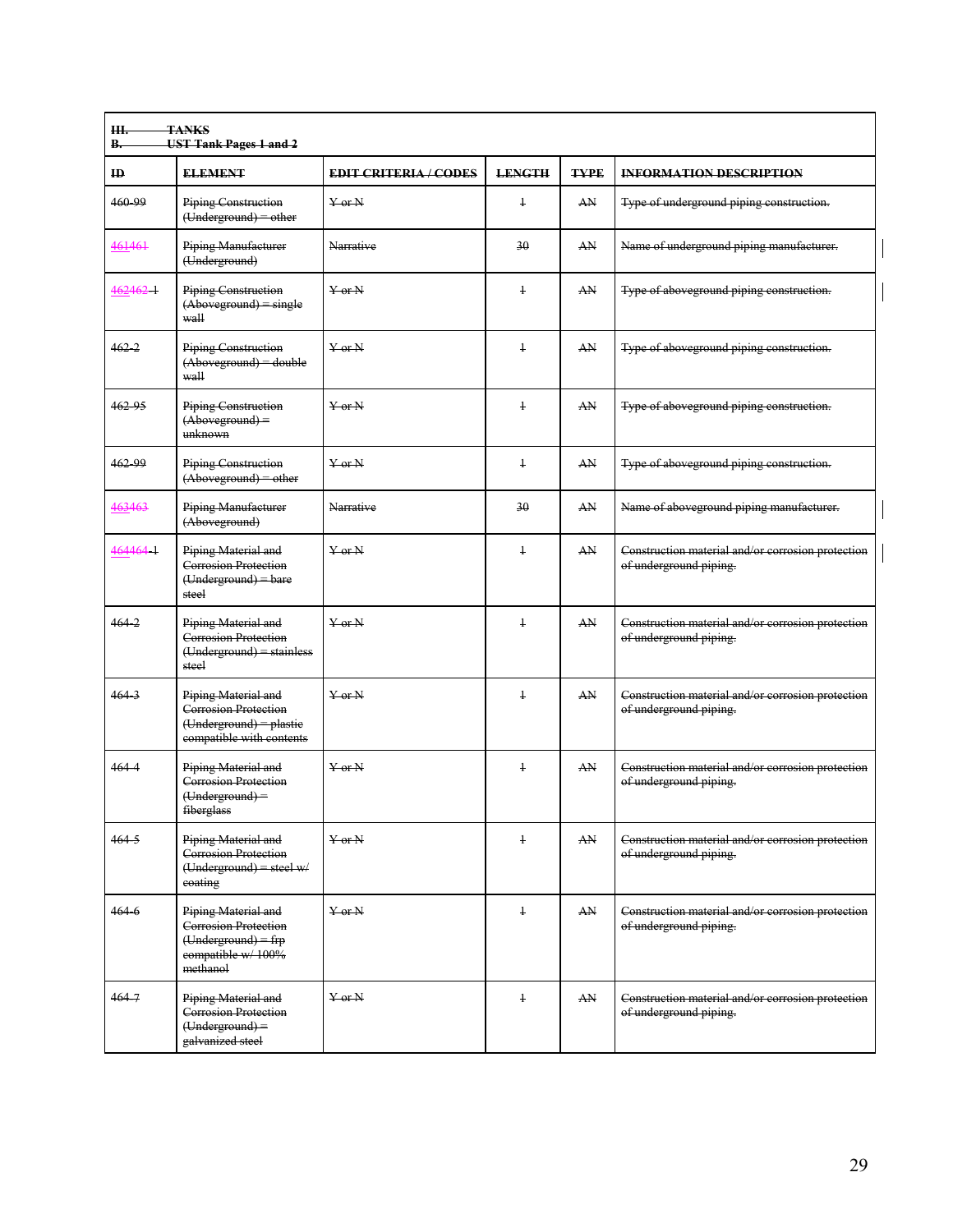| <b>B.</b>    | <b>UST Tank Pages 1 and 2</b>                                                                                           |                              |               |             |                                                                             |
|--------------|-------------------------------------------------------------------------------------------------------------------------|------------------------------|---------------|-------------|-----------------------------------------------------------------------------|
| $\mathbf{H}$ | <b>ELEMENT</b>                                                                                                          | <b>EDIT CRITERIA / CODES</b> | <b>LENGTH</b> | <b>TYPE</b> | <b>INFORMATION DESCRIPTION</b>                                              |
| 4648         | Piping Material and<br><b>Corrosion Protection</b><br>$(Underground) = flexible$<br>(HDPE high density<br>polyethylene) | $Y$ or $N$                   | $\ddagger$    | AN          | Construction material and/or corrosion protection<br>of underground piping. |
| $464 - 9$    | Piping Material and<br><b>Corrosion Protection</b><br>$(Underground) =$<br>eathodic protection                          | $V$ or $N$                   | $\ddagger$    | AN          | Construction material and/or corrosion protection<br>of underground piping. |
| 464 95       | Piping Material and<br>Corrosion Protection<br>$(Underground) =$<br>unknown                                             | $\frac{V}{V}$ or N           | $\ddagger$    | AN          | Construction material and/or corrosion protection<br>of underground piping. |
| 464 99       | Piping Material and<br>Corrosion Protection<br>(Underground) = other                                                    | $Y$ or $N$                   | $\ddagger$    | AN          | Construction material and/or corrosion protection<br>of underground piping. |
| 465465 1     | Piping Material and<br>Corrosion Protection<br>$(Aboveground) = bare$<br>steel                                          | $\frac{V}{V}$ or N           | $\ddagger$    | AN          | Construction material and/or corrosion protection<br>of aboveground piping. |
| $465 - 2$    | Piping Material and<br>Corrosion Protection<br>$(Aboveground) =$<br>stainless steel                                     | $Y$ or $N$                   | $\ddagger$    | AN          | Construction material and/or corrosion protection<br>of aboveground piping. |
| $465 - 3$    | Piping Material and<br><b>Corrosion Protection</b><br>(Aboveground) = plastie<br>compatible with contents               | $Y$ or $N$                   | $\ddagger$    | AN          | Construction material and/or corrosion protection<br>of aboveground piping. |
| 4654         | Piping Material and<br>Corrosion Protection<br>$(Aboveround) =$<br>fiberglass                                           | $Y$ or $N$                   | $\ddagger$    | AN          | Construction material and/or corrosion protection<br>of aboveground piping. |
| $465 - 5$    | Piping Material and<br><b>Corrosion Protection</b><br>$(Aboveground) =$<br>steel w/ coating                             | $Y$ or $N$                   | $\ddagger$    | AN          | Construction material and/or corrosion protection<br>of aboveground piping. |
| 4656         | Piping Material and<br><b>Corrosion Protection</b><br>$(Aboveground)$ = frp<br>compatible w/100%<br>methanol            | $Y$ or $N$                   | $\ddagger$    | AN          | Construction material and/or corrosion protection<br>of aboveground piping. |
| $465 - 7$    | Piping Material and<br><b>Corrosion Protection</b><br>$(Aboveground) =$<br>galvanized steel                             | $Y$ or $N$                   | $\ddagger$    | AN          | Construction material and/or corrosion protection<br>of aboveground piping. |
| $465 - 8$    | Piping Material and<br><b>Corrosion Protection</b><br>(Aboveground) = flexible<br>(HDPE high density<br>polyethylene)   | $Y$ or N                     | $\ddagger$    | AN          | Construction material and/or corrosion protection<br>of aboveground piping. |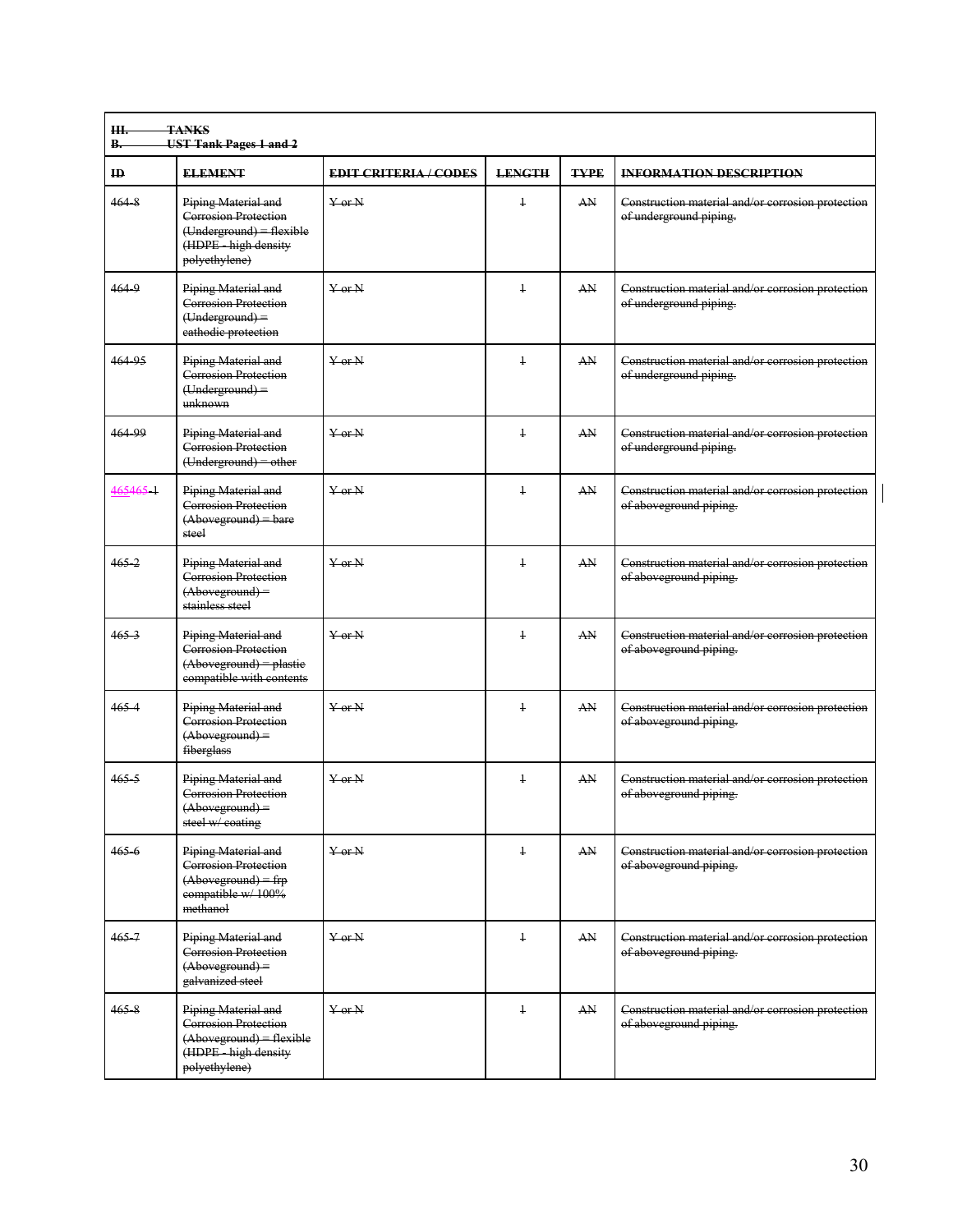| $\mathbf{H}$ | <b>ELEMENT</b>                                                                                                                                            | <b>EDIT CRITERIA/CODES</b> | <b>LENGTH</b> | <b>TYPE</b> | <b>INFORMATION DESCRIPTION</b>                                                               |
|--------------|-----------------------------------------------------------------------------------------------------------------------------------------------------------|----------------------------|---------------|-------------|----------------------------------------------------------------------------------------------|
| 465.9        | Piping Material and<br>Corrosion Protection<br>$(Aboveground) =$<br>eathodic protection                                                                   | $Y$ or $N$                 | $\ddagger$    | AN          | Construction material and/or corrosion protection<br>of aboveground piping.                  |
| 465.95       | Piping Material and<br>Corrosion Protection<br>$(Aboveground) =$<br>unknown                                                                               | $Y$ or $N$                 | $\ddagger$    | AN          | Construction material and/or corrosion protection<br>of aboveground piping.                  |
| 465-99       | Piping Material and<br><b>Corrosion Protection</b><br>$(Aboverround) = other$                                                                             | $Y$ or $N$                 | $\ddagger$    | AN          | Construction material and/or corrosion protection<br>of aboveground piping.                  |
| 466466-1     | Piping Leak Detection<br>(Underground single<br>wall) = electronic line leak<br>$detection + auto shutoff +$<br>alarms                                    | $Y$ or $N$                 | $\ddagger$    | AN          | Leak detection system used to comply with<br>monitoring requirements for underground piping. |
| $466 - 2$    | Piping Leak Detection<br>(Underground single<br>wall) = monthly $0.2$ gph<br>test                                                                         | $Y$ or $N$                 | $\ddagger$    | AN          | Leak detection system used to comply with<br>monitoring requirements for underground piping. |
| $466-3$      | Piping Leak Detection<br>(Underground single<br>$wall$ = annual integrity<br>test                                                                         | $Y$ or $N$                 | $\ddagger$    | AN          | Leak detection system used to comply with<br>monitoring requirements for underground piping. |
| $466 - 5$    | <b>Piping Leak Detection</b><br>(Underground single<br>$wall$ = daily visual<br>$momentoring + triennial$<br>integrity test                               | $Y$ or $N$                 | $\ddagger$    | AN          | Leak detection system used to comply with<br>monitoring requirements for underground piping. |
| $466 - 7$    | <b>Piping Leak Detection</b><br>(Underground - single<br>$wall) = self$ monitoring                                                                        | $Y$ or $N$                 | $\ddagger$    | AN          | Leak detection system used to comply with<br>monitoring requirements for underground piping. |
| 4669         | <b>Piping Leak Detection</b><br>(Underground single<br>$wall) = biennial$ integrity<br>test                                                               | $Y$ or $N$                 | $\ddagger$    | AN          | Leak detection system used to comply with<br>monitoring requirements for underground piping. |
| $466 - 10a$  | <b>Piping Leak Detection</b><br>(Underground-<br>secondarily contained) =<br>$sump$ sensor $+$ alarms $+$<br>auto shutoff for leaks                       | $\frac{1}{2}$ or N         | $\ddagger$    | AN          | Leak detection system used to comply with<br>monitoring requirements for underground piping. |
| $466 - 10b$  | <b>Piping Leak Detection</b><br>(Underground-<br>secondarily contained) =<br>sump sensor + alarms +<br>auto shutoff for leaks,<br>failure, and disconnect | $\frac{1}{2}$ or N         | $\ddagger$    | AN.         | Leak detection system used to comply with<br>monitoring requirements for underground piping. |
| $466 - 10e$  | Piping Leak Detection<br>(Underground-<br>secondarily contained) =<br>$sump$ sensor + alarms + no<br>auto shutoff                                         | $\frac{1}{2}$ or N         | $\ddagger$    | AN          | Leak detection system used to comply with<br>monitoring requirements for underground piping. |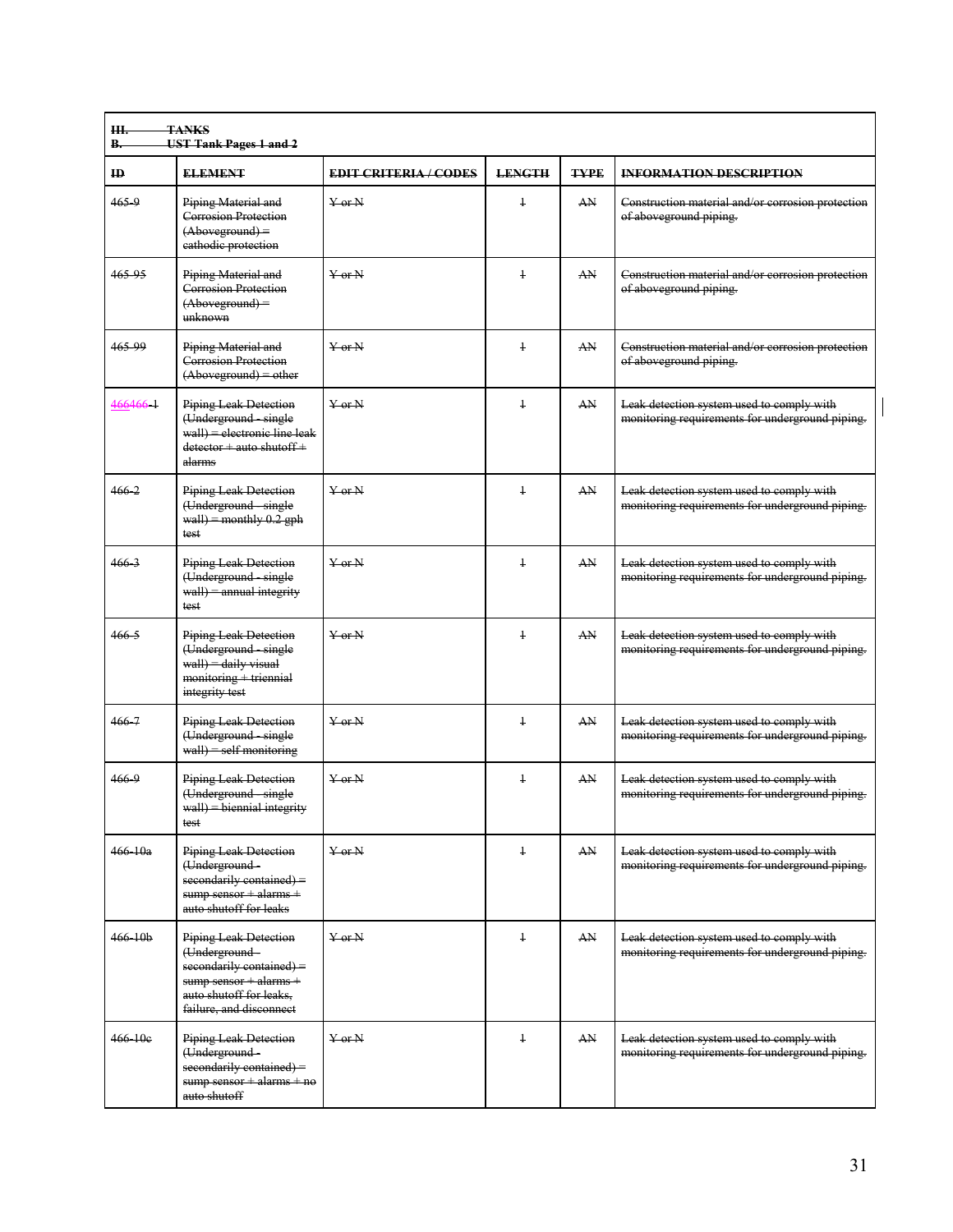| Ш.<br><b>B.</b> | <b>TANKS</b><br><b>UST Tank Pages 1 and 2</b>                                                                                                      |                                  |               |             |                                                                                              |  |  |  |
|-----------------|----------------------------------------------------------------------------------------------------------------------------------------------------|----------------------------------|---------------|-------------|----------------------------------------------------------------------------------------------|--|--|--|
| $\mathbf{H}$    | <b>ELEMENT</b>                                                                                                                                     | <b>EDIT CRITERIA/CODES</b>       | <b>LENGTH</b> | <b>TYPE</b> | <b>INFORMATION DESCRIPTION</b>                                                               |  |  |  |
| $466 + 11$      | <b>Piping Leak Detection</b><br>(Underground-<br>secondarily contained,<br>pressure) = automatic leak<br>detector + flow shutoff or<br>restriction | $Y$ or $N$                       | $\ddagger$    | AN          | Leak detection system used to comply with<br>monitoring requirements for underground piping. |  |  |  |
| $466 - 12$      | <b>Piping Leak Detection</b><br>(Underground-<br>$secondarily contained) =$<br>annual integrity test                                               | $Y$ or $N$                       | $\ddagger$    | AN          | Leak detection system used to comply with<br>monitoring requirements for underground piping. |  |  |  |
| $466 - 13$      | Piping Leak Detection<br>(Underground-<br>secondarily contained.<br>$suction/gravity) = sump$<br>sensor + alarms                                   | $Y$ or $N$                       | $\ddagger$    | AN          | Leak detection system used to comply with<br>monitoring requirements for underground piping. |  |  |  |
| 466 14          | <b>Piping Leak Detection</b><br>(Underground-<br>emergency generators) =<br>sump sensor without auto<br>shutoff + alarms                           | $Y$ or $N$                       | $\ddagger$    | AN.         | Leak detection system used to comply with<br>monitoring requirements for underground piping. |  |  |  |
| $466 - 15$      | <b>Piping Leak Detection</b><br>(Underground-<br>emergency generators) =<br>automatic leak detector<br>without flow shutoff or<br>restriction      | $\frac{1}{2}$ or N               | $\ddagger$    | AN          | Leak detection system used to comply with<br>monitoring requirements for underground piping. |  |  |  |
| 466 16          | <b>Piping Leak Detection</b><br>(Underground-<br>$emergency generators) =$<br>annual integrity test                                                | $Y$ or $N$                       | $\ddagger$    | AN          | Leak detection system used to comply with<br>monitoring requirements for underground piping. |  |  |  |
| $466 - 17$      | <b>Piping Leak Detection</b><br>(Underground-<br>emergency generators) =<br>daily visual check                                                     | $Y$ or $N$                       | $\ddagger$    | AN          | Leak detection system used to comply with<br>monitoring requirements for underground piping. |  |  |  |
| 467467 1        | Piping Leak Detection<br>(Aboveground single<br>$wall) = electric line$ leak<br>detector + auto shutoff +<br>alarms                                | $Y$ or $N$                       | $\ddagger$    | AN.         | Leak detection system used to comply with<br>monitoring requirements for aboveground piping. |  |  |  |
| $467 - 2$       | <b>Piping Leak Detection</b><br>(Aboveground single<br>wall) = monthly $0.2$ gph<br>test                                                           | $\overline{Y}$ or $\overline{N}$ | $\ddagger$    | AN          | Leak detection system used to comply with<br>monitoring requirements for aboveground piping. |  |  |  |
| $467-3$         | <b>Piping Leak Detection</b><br>(Aboveground single<br>$wall$ = annual integrity<br>test                                                           | $\overline{Y}$ or $\overline{N}$ | $\ddagger$    | AN.         | Leak detection system used to comply with<br>monitoring requirements for aboveground piping. |  |  |  |
| $467 - 4$       | <b>Piping Leak Detection</b><br>(Aboveground single<br>wall, pressure) = daily<br>visual check                                                     | $\overline{Y}$ or $\overline{N}$ | $\ddagger$    | AN.         | Leak detection system used to comply with<br>monitoring requirements for aboveground piping. |  |  |  |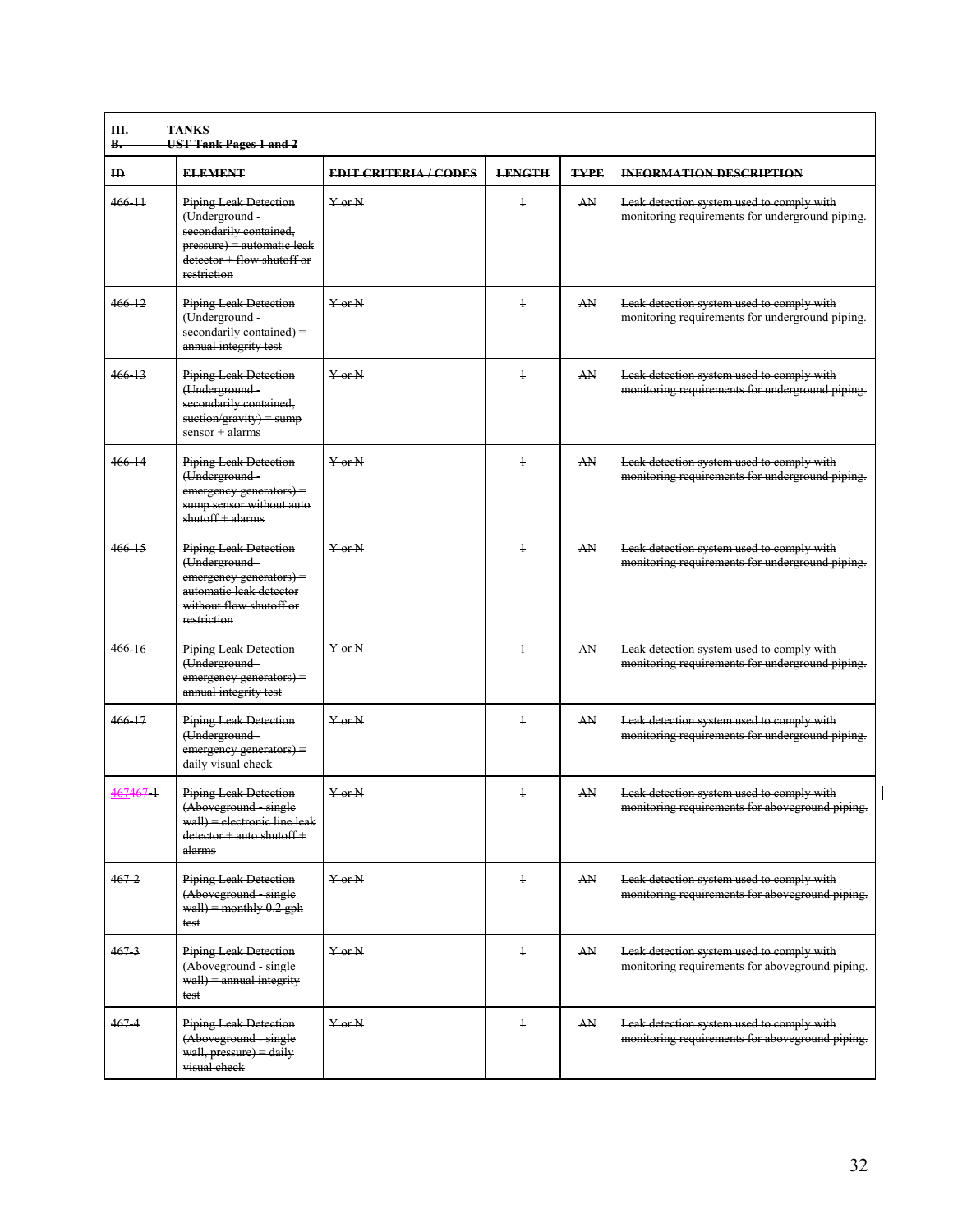| $\bf{ID}$   | <b>ELEMENT</b>                                                                                                                                             | <b>EDIT CRITERIA/CODES</b>     | <b>LENGTH</b>  | <b>TYPE</b> | <b>INFORMATION DESCRIPTION</b>                                                               |
|-------------|------------------------------------------------------------------------------------------------------------------------------------------------------------|--------------------------------|----------------|-------------|----------------------------------------------------------------------------------------------|
| $467 - 5$   | <b>Piping Leak Detection</b><br>(Aboveground single<br>wall, suction) $=$ daily<br>visual monitoring                                                       | $Y$ or $N$                     | $\ddagger$     | AN          | Leak detection system used to comply with<br>monitoring requirements for aboveground piping. |
| $467 - 6$   | <b>Piping Leak Detection</b><br>(Aboveground single<br>$wall)$ = triennial integrity<br>test                                                               | $\frac{V}{V}$ or N             | $\overline{1}$ | AN          | Leak detection system used to comply with<br>monitoring requirements for aboveground piping. |
| $467 - 7$   | <b>Piping Leak Detection</b><br>(Aboveground single<br>$wall) = self$ monitoring                                                                           | $Y$ or N                       | $\ddagger$     | AN          | Leak detection system used to comply with<br>monitoring requirements for aboveground piping. |
| 4678        | <b>Piping Leak Detection</b><br>(Aboveground single<br>wall, gravity) = daily<br>visual monitoring                                                         | $Y$ or $N$                     | $\ddagger$     | AN          | Leak detection system used to comply with<br>monitoring requirements for aboveground piping. |
| $467 - 9$   | Piping Leak Detection<br>(Aboveground single<br>$wall$ = biennial integrity<br>test                                                                        | $Y$ or $N$                     | $\overline{1}$ | AN          | Leak detection system used to comply with<br>monitoring requirements for aboveground piping. |
| $467 - 10a$ | <b>Piping Leak Detection</b><br>(Aboveground-<br>$secondarily contained) =$<br>$sump$ sensor + alarms +<br>auto shutoff<br>for leaks                       | $Y$ or $N$                     | $\ddagger$     | AN          | Leak detection system used to comply with<br>monitoring requirements for aboveground piping. |
| $467 + 0h$  | <b>Piping Leak Detection</b><br>(Aboveground-<br>secondarily contained) =<br>$sump$ sensor + alarms +<br>auto shutoff for leaks.<br>failure and disconnect | $Y$ or $N$                     | $\overline{1}$ | AN          | Leak detection system used to comply with<br>monitoring requirements for aboveground piping. |
| 467 10e     | <b>Piping Leak Detection</b><br>(Aboveground-<br>secondarily contained,<br>$pressure$ = sump sensor +<br>alarms + no auto shutoff                          | $Y$ or $N$                     | $\ddagger$     | AN          | Leak detection system used to comply with<br>monitoring requirements for aboveground piping. |
| $467 + 1$   | Piping Leak Detection<br>(Aboveground-<br>$secondarily contained) =$<br>automatie<br>leak detector                                                         | $Y$ or $N$                     | $\ddagger$     | AN.         | Leak detection system used to comply with<br>monitoring requirements for aboveground piping. |
| $467 + 2$   | <b>Piping Leak Detection</b><br>(Aboveground-<br>secondarily contained) =<br>annual integrity test                                                         | $\frac{1}{2}$ or N             | $\ddagger$     | AN          | Leak detection system used to comply with<br>monitoring requirements for aboveground piping. |
| 46713       | <b>Piping Leak Detection</b><br>(Aboveground-<br>secondarily contained,<br>$suction/gravity) = sump$<br>sensor + alarms                                    | $\frac{1}{2}$ or $\frac{1}{2}$ | $\ddagger$     | AN          | Leak detection system used to comply with<br>monitoring requirements for aboveground piping. |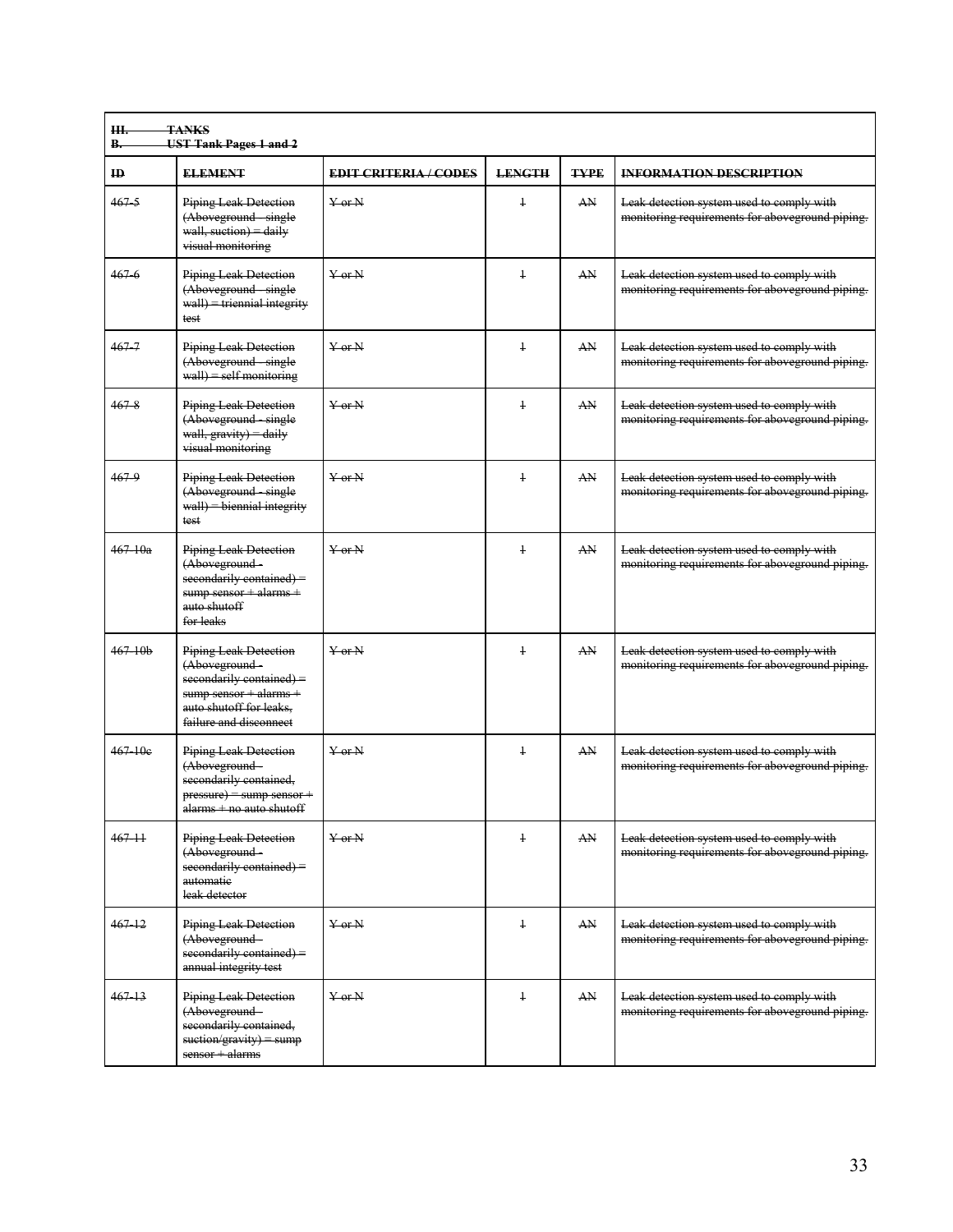| Ш.<br>В.     | <b>TANKS</b><br><b>UST Tank Pages 1 and 2</b>                                                                              |                                                                                                                                                                                                                             |               |                |                                                                                                                                                                                                                  |
|--------------|----------------------------------------------------------------------------------------------------------------------------|-----------------------------------------------------------------------------------------------------------------------------------------------------------------------------------------------------------------------------|---------------|----------------|------------------------------------------------------------------------------------------------------------------------------------------------------------------------------------------------------------------|
| $\mathbf{H}$ | <b>ELEMENT</b>                                                                                                             | <b>EDIT CRITERIA / CODES</b>                                                                                                                                                                                                | <b>LENGTH</b> | <b>TYPE</b>    | <b>INFORMATION DESCRIPTION</b>                                                                                                                                                                                   |
| 467 14       | <b>Piping Leak Detection</b><br>(Aboveground-<br>emergency generators) =<br>sump sensor without auto<br>$shutoff + alarms$ | $Y$ or $N$                                                                                                                                                                                                                  | $\ddagger$    | AN             | Leak detection system used to comply with<br>monitoring requirements for aboveground piping.                                                                                                                     |
| $467 - 15$   | <b>Piping Leak Detection</b><br>(Aboveground-<br>emergency generators) =<br>automatic leak detector                        | $Y$ or $N$                                                                                                                                                                                                                  | $\ddagger$    | AN             | Leak detection system used to comply with<br>monitoring requirements for aboveground piping.                                                                                                                     |
| 467 16       | <b>Piping Leak Detection</b><br>(Aboveground-<br>emergency generators) =<br>annual integrity test                          | $Y$ or $N$                                                                                                                                                                                                                  | $\ddagger$    | AN             | Leak detection system used to comply with<br>monitoring requirements for aboveground piping.                                                                                                                     |
| 467 17       | <b>Piping Leak Detection</b><br>(Aboveground-<br>emergency generators) =<br>daily visual check                             | $Y$ or $N$                                                                                                                                                                                                                  | $\ddagger$    | AN             | Leak detection system used to comply with<br>monitoring requirements for aboveground piping.                                                                                                                     |
| 468468       | Date Dispenser<br><b>Containment Installed</b>                                                                             | <b>YYYYMMDD</b>                                                                                                                                                                                                             | Ջ             | N              | Date dispenser containment installed.                                                                                                                                                                            |
| 469469       | Dispenser Containment<br><b>Type</b>                                                                                       | $\frac{1 - \text{float mechanism}}{\text{float} + \text{model}}$<br>$2$ = sensor + alarms<br>$3$ = sensor + auto shutoff +<br>$-\alpha$ alarms<br>$4$ = daily visual check<br>$5$ = trench liner / monitoring<br>$6 = none$ | $\ddagger$    | AN             | Type of dispenser containment.                                                                                                                                                                                   |
| 470470       | Date Certified (Tank Unit)                                                                                                 | <b>YYYYMMDD</b>                                                                                                                                                                                                             | 8             | $\overline{D}$ | Date the document was signed.                                                                                                                                                                                    |
| 471471       | <b>Owner/ Operator Name</b><br>(Tank Unit)                                                                                 |                                                                                                                                                                                                                             | 35            | AN             | Name of signatory. The applicant certifies to a<br>belief that all the information submitted is<br>accurate and complete. The applicant may be the<br>Owner/Operator or officially designated<br>representative. |
| 472472       | Owner/Operator-Title<br>(Tank Unit)                                                                                        |                                                                                                                                                                                                                             | 35            | AN             | Title of person signing the page.                                                                                                                                                                                |
| 473473       | Permit Number                                                                                                              |                                                                                                                                                                                                                             | $\mathbf{Q}$  | AN             | For local use only. Permit number.                                                                                                                                                                               |
| 474474       | Permit Approved By                                                                                                         |                                                                                                                                                                                                                             | 35            | AN             | For local use only.Name of person approving<br>permit.                                                                                                                                                           |
| 475475       | <b>Permit Expiration Date</b>                                                                                              | <b>YYYYMMDD</b>                                                                                                                                                                                                             | $\mathbf{R}$  | $\overline{D}$ | For local use only. Date of permit expiration.                                                                                                                                                                   |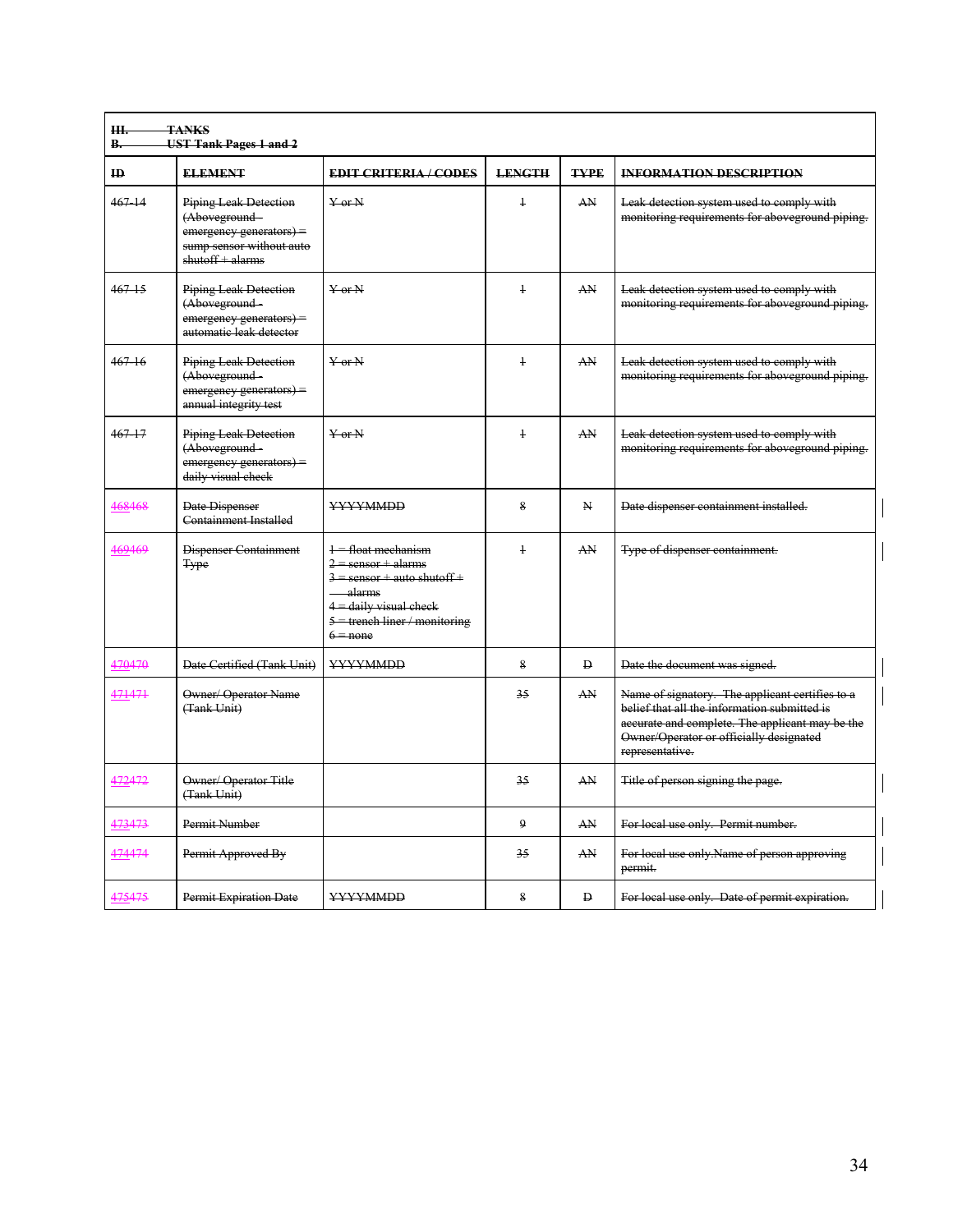| <b>TANKS</b><br>C. UST Installation - Certificate of Compliance Page |                                                                    |                                                          |                 |                |                                                                                                                                                                                                   |  |  |  |
|----------------------------------------------------------------------|--------------------------------------------------------------------|----------------------------------------------------------|-----------------|----------------|---------------------------------------------------------------------------------------------------------------------------------------------------------------------------------------------------|--|--|--|
| ID                                                                   | <b>ELEMENT</b>                                                     | <b>EDIT CRITERIA/</b><br><b>CODES</b>                    | <b>LENGTH</b>   | <b>TYPE</b>    | <b>INFORMATION DESCRIPTION</b>                                                                                                                                                                    |  |  |  |
| $\ddagger$                                                           | Facility ID Number                                                 | 2 AN county<br>3 AN jurisdiction<br>6 AN facility number | $\overline{11}$ | AN             | Number to permit cross linking of data. County<br>and jurisdiction number from tax code list. This<br>number is assigned by the CUPA. This is the<br>unique number which identifies the facility. |  |  |  |
| $\overline{3}$                                                       | <b>Business Name</b>                                               | Postal standard:<br>2 lines, 35 characters               | 70              | AN             | Full legal name of business.                                                                                                                                                                      |  |  |  |
| 476476                                                               | Address<br>(Tank Installation)                                     | Postal standard:<br>2 lines, 35 characters               | 70              | AN             | For local use only. Address of tank installation.                                                                                                                                                 |  |  |  |
| 477477                                                               | Tank ID $#$<br>(Tank Installation)                                 |                                                          | 6               | AN             | Owner's tank ID#, if there is a tank number used<br>by owner to identify the tank. Unique identifier<br>of tank at site. Same as data element #432.                                               |  |  |  |
| 478478                                                               | <b>Trained and Certified</b><br>by Tank and Piping<br>Manufacturer | VarN                                                     | $\ddagger$      | AN             | Indicates whether installer was trained and<br>certified by tank and piping manufacturer.                                                                                                         |  |  |  |
| 479479                                                               | Registered Engineer<br>Inspection                                  | $\operatorname{Var} N$                                   | $\ddagger$      | AN             | Indicates whether installation was certified by<br>registered professional engineer.                                                                                                              |  |  |  |
| 480480                                                               | Unified Program<br><b>Agency Approval</b>                          | $Y$ or $N$                                               | $\ddagger$      | AN             | Indicates whether installation was approved by<br>the Unified Program Agency.                                                                                                                     |  |  |  |
| 481481                                                               | Completion of<br>Manufacturer's Checklist                          | $Y$ or $N$                                               | $\ddagger$      | AN             | Indicates whether work on manufacturer's<br>installation checklist was completed.                                                                                                                 |  |  |  |
| 482482                                                               | Contractors State License<br>Board Certification or<br>License     | $\frac{V}{V}$ or $\frac{N}{V}$                           | $\ddagger$      | AN             | Indicates whether contractor has been certified or<br>licensed by the Contractors State License Board.                                                                                            |  |  |  |
| 483483                                                               | <b>Installation Description</b>                                    | Narrative                                                | $30^{\circ}$    | AN             | Description of installation.                                                                                                                                                                      |  |  |  |
| 484484                                                               | Date Certified<br>(Tank Installation)                              | <b>YYYYMMDD</b>                                          | 8               | $\overline{D}$ | Date tank installation certification was signed.                                                                                                                                                  |  |  |  |
| 485485                                                               | <b>Tank Owner/Agent Name</b><br>(Installation)                     |                                                          | 35              | AN             | Name of tank owner/agent, or officially<br>designated representative of the owner/agent.<br>The signer certifies to a belief that all the<br>information submitted is accurate and complete.      |  |  |  |
| 486486                                                               | <b>Tank Owner/Agent Title</b><br>(Installation)                    |                                                          | 35              | AN             | Title of person signing the page.                                                                                                                                                                 |  |  |  |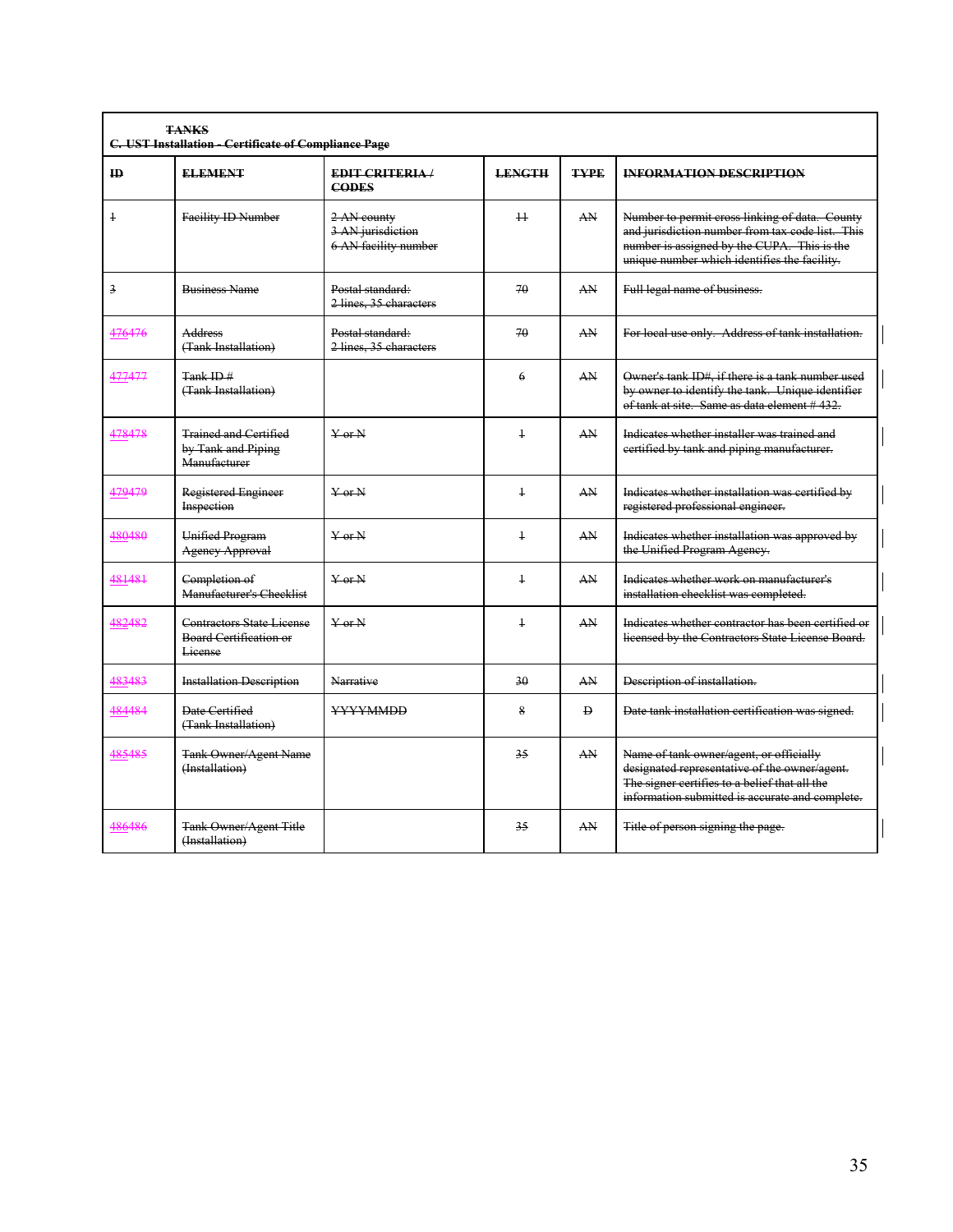| <b>HAZARDOUS WASTE</b><br>IV.<br><b>A. Recyclable Materials</b>                                                             |                                                     |                                                            |               |              |                                                                                                                                                                                                                                                                                                                        |  |  |  |
|-----------------------------------------------------------------------------------------------------------------------------|-----------------------------------------------------|------------------------------------------------------------|---------------|--------------|------------------------------------------------------------------------------------------------------------------------------------------------------------------------------------------------------------------------------------------------------------------------------------------------------------------------|--|--|--|
| ID                                                                                                                          | <b>ELEMENT</b>                                      | <b>EDIT CRITERIA</b> /<br><b>CODES</b>                     | <b>LENGTH</b> | <b>TYPE</b>  | <b>INFORMATION DESCRIPTION</b>                                                                                                                                                                                                                                                                                         |  |  |  |
| $\ddagger$                                                                                                                  | Facility ID Number                                  | 2 AN county<br>3 AN jurisdiction<br>6 AN facility number   | $\pm$         | AN           | Number to allow cross linking of data. County<br>and jurisdiction number from tax code list. This<br>number is assigned by the CUPA. This is the<br>unique number which identifies the facility.                                                                                                                       |  |  |  |
| $\overline{2}$                                                                                                              | <b>EPA ID Number</b>                                | 12 digit identifier beginning<br>with CA                   | $+2$          | AN           | <b>EPA Identification number for businesses that</b><br>generate, recycle, or treat hazardous waste. For<br>facilities in California, the number usually starts<br>with the letters CA. The number can be obtained<br>from the Telephone Information Center at<br>(916) 324 1781, (800) 61 TOXIC or (800) 618-<br>6942 |  |  |  |
| $\overline{3}$                                                                                                              | <b>Business Name</b>                                | Postal standard:<br>2 lines, 35 characters                 | 70            | AN           | Full legal name of the business.                                                                                                                                                                                                                                                                                       |  |  |  |
| 500500                                                                                                                      | <b>Beginning Date of</b><br><b>Reporting Period</b> | <b>YYYYMMDD</b>                                            | 8             | Đ            | Beginning date of the reporting period for this<br>report. This report is for two calendar years and<br>is due on July 1 of every even numbered year per<br>HSC 25143.10(a).                                                                                                                                           |  |  |  |
| 501501                                                                                                                      | <b>Ending Date of</b><br><b>Reporting Period</b>    | <b>YYYYMMDD</b>                                            | 8             | $\mathbf{D}$ | Ending date of the reporting period for this<br>report. This report is for two calendar years and<br>is due on July 1 of every even numbered year per<br>HSC 25143.10(a).                                                                                                                                              |  |  |  |
| <b>L. TYPE OF RECYCLING ACTIVITY</b>                                                                                        |                                                     |                                                            |               |              |                                                                                                                                                                                                                                                                                                                        |  |  |  |
| 502502                                                                                                                      | <b>Onsite Recycling</b>                             | $Y$ or $N$                                                 | $\ddagger$    | AN           | Facility must report if it recycles onsite more<br>than 100 kilograms per month of recyclable<br>material under a claim that the material qualifies<br>for exclusion or exemption pursuant to HSC<br>25143.2. Triggers requirement to complete parts<br>III and IV of the Recyclable Materials Report.                 |  |  |  |
| 503503                                                                                                                      | Offsite Recycling                                   | $Y$ or $N$                                                 | $\ddagger$    | AN           | Facility must report if it recycles more than 100<br>kilograms per month of recyclable material under<br>a claim that the material qualifies for exclusion<br>received from an offsite location pursuant to<br>HSC 25143.2. Triggers requirement to complete<br>all parts of the Recyclable Materials Report.          |  |  |  |
| II. OFFSITE GENERATOR OF RECYCLABLE MATERIAL INFORMATION (repeats for each generator, EXCEPT for the signature information) |                                                     |                                                            |               |              |                                                                                                                                                                                                                                                                                                                        |  |  |  |
| 504504                                                                                                                      | <b>Offsite Generator Name</b>                       |                                                            | 35            | AN           | Facility name of offsite generator of recyclable<br>material.                                                                                                                                                                                                                                                          |  |  |  |
| 505505                                                                                                                      | Offsite Generator<br><b>EPA ID Number</b>           | 12 digit identifier beginning<br>with CA                   | 12            | AN           | EPA Identification number of generator of<br>recyclable material.                                                                                                                                                                                                                                                      |  |  |  |
| 506506                                                                                                                      | <b>Street Address</b><br>(Offsite Generator)        | Postal standard:<br>2 lines, 35 characters                 | 70            | AN           | Street address for offsite generator of recyclable<br>material. No post office box numbers are<br>allowed. This information must provide a means<br>to geographically locate the facility.                                                                                                                             |  |  |  |
| 507507                                                                                                                      | Phone<br>(Offsite Generator)                        | Area $\text{code} + 7$ digit phone<br>$number + extension$ | 15            | AN           | Phone number for offsite generator of recyclable<br>material.                                                                                                                                                                                                                                                          |  |  |  |
| 508508                                                                                                                      | City<br>(Offsite Generator)                         | Postal standard                                            | 20            | AN           | City or unincorporated area for offsite generator<br>of recyclable material.                                                                                                                                                                                                                                           |  |  |  |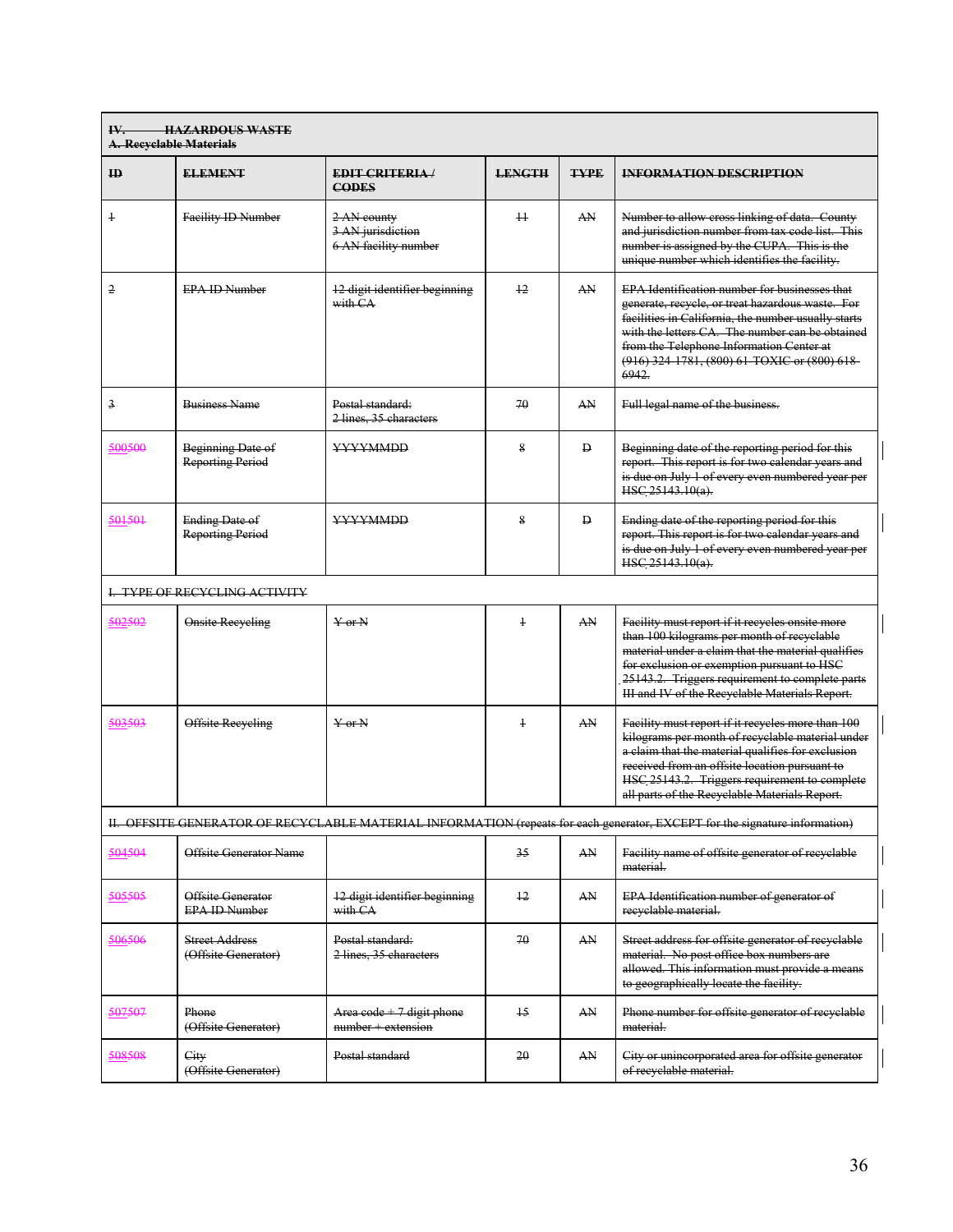| <b>HAZARDOUS WASTE</b><br>IV.<br><b>A. Recyclable Materials</b> |                                                                               |                                                                 |                |              |                                                                                                                                                                                               |  |
|-----------------------------------------------------------------|-------------------------------------------------------------------------------|-----------------------------------------------------------------|----------------|--------------|-----------------------------------------------------------------------------------------------------------------------------------------------------------------------------------------------|--|
| $\mathbf{ID}$                                                   | <b>ELEMENT</b>                                                                | <b>EDIT CRITERIA/</b><br><b>CODES</b>                           | <b>LENGTH</b>  | <b>TYPE</b>  | <b>INFORMATION DESCRIPTION</b>                                                                                                                                                                |  |
| 509509                                                          | <b>State</b><br>(Offsite Generator)                                           | Valid 2 digit state code                                        | 2              | AN           | State for offsite generator of recyclable material.                                                                                                                                           |  |
| 510510                                                          | <del>Zip Code</del><br>(Offsite Generator)                                    | Postal standard                                                 | 9              | AN           | Zip code for offsite generator of recyclable<br>material                                                                                                                                      |  |
| 511511                                                          | <b>Mailing Address</b><br>(Offsite Generator)                                 | Postal standard:<br>2 lines, 35 characters                      | 70             | AN           | Mailing address for offsite generator of<br>recyclable material, if different from street<br>address-                                                                                         |  |
| 512512                                                          | <b>City for Mailing Address</b><br>(Offsite Generator)                        | Postal standard                                                 | 20             | AN           | City or unincorporated area for mailing address<br>of offsite generator of recyclable material, if<br>different from street address.                                                          |  |
| 513513                                                          | <b>State for Mailing Address</b><br>(Offsite Generator)                       | Valid 2 digit state code                                        | $\overline{2}$ | AN           | State for mailing address of offsite generator of<br>recyclable material, if different from street<br>address.                                                                                |  |
| 514514                                                          | <b>Zip Code for Mailing</b><br>Address (Offsite<br>Generator)                 | Postal standard                                                 | 9              | AN           | Zip code for mailing address of offsite generator<br>of recyclable material, if different from street<br>address-                                                                             |  |
|                                                                 | <b>III. CERTIFICATION SECTION</b>                                             |                                                                 |                |              |                                                                                                                                                                                               |  |
| 515515                                                          | Date (Recyclable<br>Materials)                                                | <b>YYYYMMDD</b>                                                 | 8              | $\mathbf{D}$ | Date the document was signed.                                                                                                                                                                 |  |
| 516516                                                          | Name of Document<br>Preparer (Recyclable<br>Materials)                        |                                                                 | 35             | AN           | Full name of person who prepared the Recyclable<br>Materials Report.                                                                                                                          |  |
| 517517                                                          | Certifier Name<br>(Recyclable Materials)                                      |                                                                 | 35             | AN           | Full name of person signing the Recyclable<br>Materials Report.                                                                                                                               |  |
| 518518                                                          | Certifier Title<br>(Recyclable Materials)                                     |                                                                 | 35             | AN           | Title of person signing the Recyclable Materials<br>Report.                                                                                                                                   |  |
|                                                                 | IV. RECYCLABLE MATERIAL INFORMATION                                           | A. Description                                                  |                |              |                                                                                                                                                                                               |  |
| 519519                                                          | <b>Total Number of</b><br>Recyclable Materials                                |                                                                 | 3              | AN           | Total number of recyclable materials reported in<br>this report. Verify that the number of recyclable<br>material reports (part IV) is the same as the total<br>number listed here.           |  |
| 520520                                                          | Recyclable Material<br>Number                                                 |                                                                 | 3              | AN           | Unique identification number for each recyclable<br>material reported. They can be numbered<br>sequentially, or by any other system as long as<br>the numbers are not repeated or duplicated. |  |
| 521521                                                          | Common Name<br>(Recyclable Materials)                                         |                                                                 | 60             | AN.          | Common name of material recycled. This is the<br>same as the Common Name on the Hazardous<br>Materials Inventory Chemical Description page.                                                   |  |
| 522522                                                          | Quantity During Two<br><b>Year Reporting Period</b><br>(Recyclable Materials) |                                                                 | 10             | N            | Total quantity of this recyclable material<br>recycled during the two year reporting period.<br>Round to nearest whole number.                                                                |  |
| 523523                                                          | <b>Units</b><br>(Recyclable Materials)                                        | $a =$ gallons<br>$b =$ pounds<br>$e = t$ ons<br>$d = kilograms$ | $\overline{1}$ | AN           | Unit of measure for quantity reported.                                                                                                                                                        |  |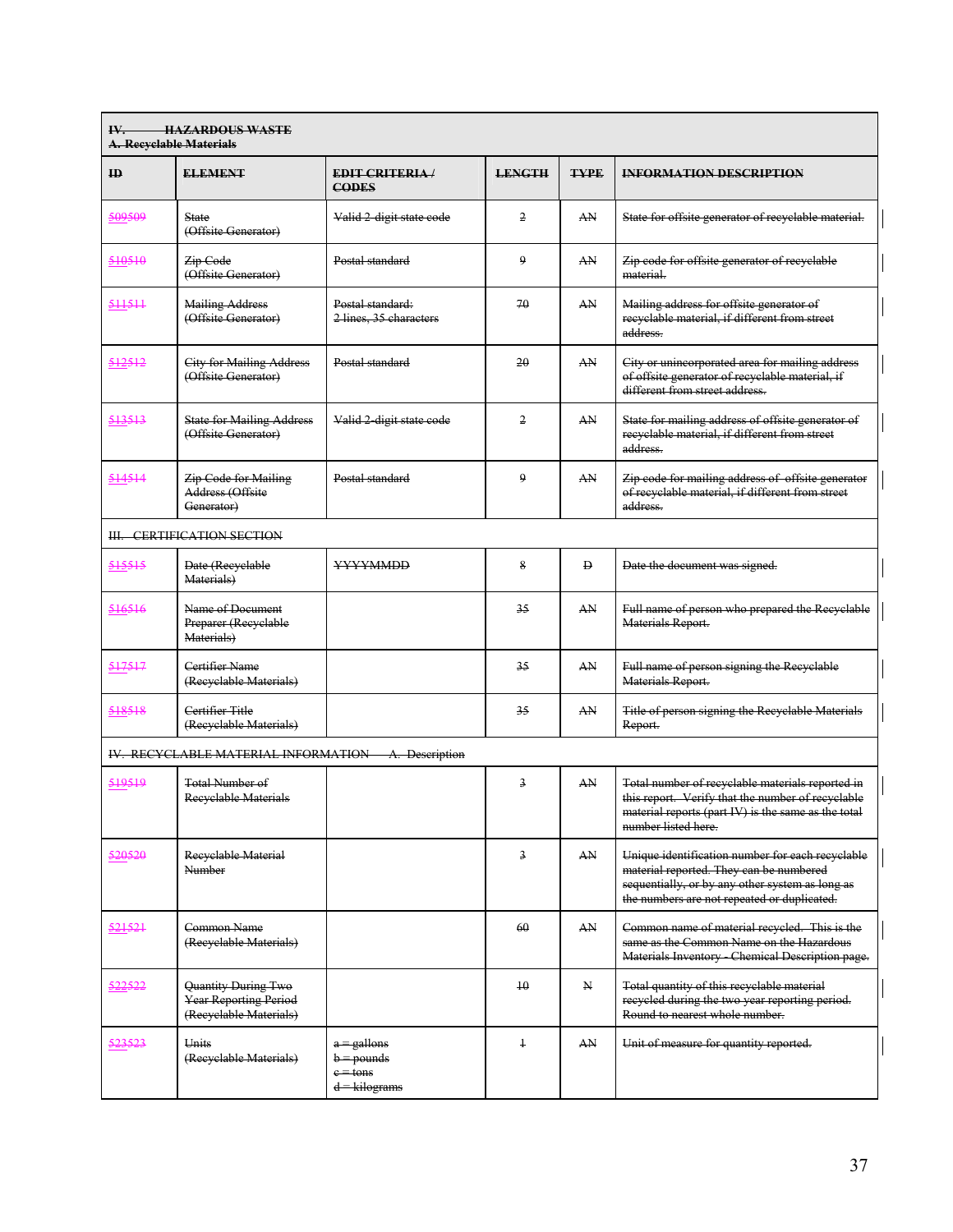| <b>HAZARDOUS WASTE</b><br>$W_{-}$<br><b>A. Recyclable Materials</b> |                                                               |                                                                                          |                |             |                                                                                                                                                                                  |  |  |
|---------------------------------------------------------------------|---------------------------------------------------------------|------------------------------------------------------------------------------------------|----------------|-------------|----------------------------------------------------------------------------------------------------------------------------------------------------------------------------------|--|--|
| ID                                                                  | <b>ELEMENT</b>                                                | <b>EDIT CRITERIA</b> /<br><b>CODES</b>                                                   | <b>LENGTH</b>  | <b>TYPE</b> | <b>INFORMATION DESCRIPTION</b>                                                                                                                                                   |  |  |
| 524524                                                              | Recyclable Material<br><b>Description</b>                     | Narrative                                                                                | 150            | AN          | Description of recyclable material.                                                                                                                                              |  |  |
| <u>525525</u>                                                       | Recycling Process and<br><b>Beneficial Use</b>                | Narrative                                                                                | 150            | AN          | Description of the recycling process and<br>beneficial use of recyclable material, i.e., how it<br>was used to make or substitute for a product.                                 |  |  |
| 526526                                                              | <b>Authorizing Provision of</b><br><b>HSC Section 25143.2</b> | <b>Statutory citation</b>                                                                | 20             | AN          | Subdivision(s), and subparagraph(s) (if<br>applicable) of HSC 25143.2 that served as the<br>basis for the claim to exemption or exclusion.<br>For example: HSC 25143.2(d)(2)(C). |  |  |
| 527527                                                              | Basis for Claim to<br>Exelusion<br>or Exemption               | Narrative                                                                                | 50             | AN          | Explanation of the basis for the claim to an<br>exclusion or exemption.                                                                                                          |  |  |
|                                                                     |                                                               | IV. RECYCLABLE MATERIAL INFORMATION B. Product And Constituent Information: Offsite Only |                |             |                                                                                                                                                                                  |  |  |
| 528528                                                              | Hazardous Constituent 1                                       |                                                                                          | 80             | AN          | Description of hazardous constituent (use<br>common name, if appropriate).                                                                                                       |  |  |
| 529529                                                              | Concentration<br>Recyclable Material 1                        | 6 digits with floating<br>decimal                                                        | $\mathcal{I}$  | N           | Concentration of this hazardous constituent in<br>this recyclable material.                                                                                                      |  |  |
| 530530                                                              | Units<br>Recyclable Material 1                                | a = percentage<br>b = parts per million                                                  | $\ddagger$     | AN          | Unit of measure which is most appropriate for<br>this hazardous constituent.                                                                                                     |  |  |
| 531531                                                              | Concentration<br><b>Final Product 1</b>                       | 6 digits with floating<br>decimal                                                        | $\overline{z}$ | N           | Concentration of this hazardous constituent in the<br>final product.                                                                                                             |  |  |
| 532532                                                              | <b>Units</b><br><b>Final Product 1</b>                        | a - percentage<br>b = parts per million                                                  | $\ddagger$     | AN          | Unit of measure which is most appropriate for<br>this hazardous constituent.                                                                                                     |  |  |
| ;33533                                                              | Final Products/<br>Uses for Constituent 1                     |                                                                                          | 60             | AN          | Final use of the recyclable material. Description<br>of the product(s) that resulted from the recycling<br>process and how that product is beneficially<br>used.                 |  |  |
| 534534                                                              | Hazardous Constituent 2                                       |                                                                                          | 80             | AN          | Description of hazardous constituent (use<br>common name, if appropriate).                                                                                                       |  |  |
|                                                                     | Concentration<br>Recyclable Material 2                        | 6 digits with floating<br>decimal                                                        | $\mathbf{r}$   | ${\bf N}$   | Concentration of this hazardous constituent in<br>this recyclable material.                                                                                                      |  |  |
| 536536                                                              | <b>Units</b><br>Recyclable Material 2                         | a - percentage<br>b = parts per million                                                  | $\ddagger$     | AN          | Unit of measure which is most appropriate for<br>this hazardous constituent.                                                                                                     |  |  |
| <del>37537</del>                                                    | Concentration<br>Final Product 2                              | 6 digits with floating<br>decimal                                                        | 7              | N           | Concentration of this hazardous constituent in the<br>final product.                                                                                                             |  |  |
| 538538                                                              | Units<br>Final Product 2                                      | a = percentage<br>b = parts per million                                                  | $\ddagger$     | AN          | Unit of measure which is most appropriate for<br>this hazardous constituent.                                                                                                     |  |  |
| 539539                                                              | Final Products/<br>Uses for Constituent 2                     |                                                                                          | 60             | AN          | Final use of the recyclable material. Description<br>of the product(s) that resulted from the recycling<br>process and how that product is beneficially<br>used.                 |  |  |
| 540540                                                              | Hazardous Constituent 3                                       |                                                                                          | 80             | AN          | Description of hazardous constituent (use<br>common name, if appropriate).                                                                                                       |  |  |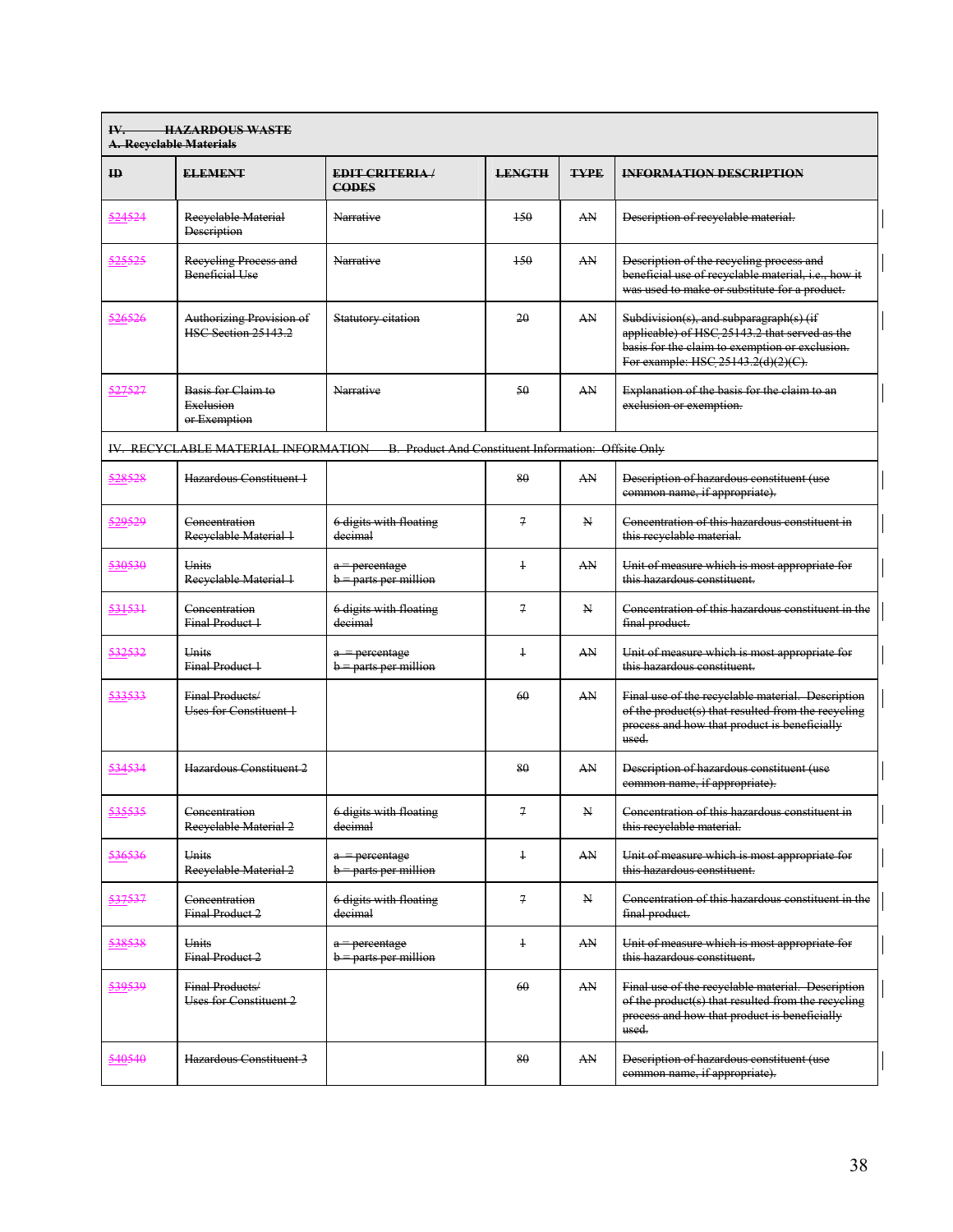| <b>HAZARDOUS WASTE</b><br>$W_{-}$<br><b>A. Recyclable Materials</b> |                                           |                                                                                |                |              |                                                                                                                                                                                                                                                                                                     |  |
|---------------------------------------------------------------------|-------------------------------------------|--------------------------------------------------------------------------------|----------------|--------------|-----------------------------------------------------------------------------------------------------------------------------------------------------------------------------------------------------------------------------------------------------------------------------------------------------|--|
| $\mathbf{ID}$                                                       | <b>ELEMENT</b>                            | <b>EDIT CRITERIA/</b><br><b>CODES</b>                                          | <b>LENGTH</b>  | <b>TYPE</b>  | <b>INFORMATION DESCRIPTION</b>                                                                                                                                                                                                                                                                      |  |
| 541541                                                              | Concentration<br>Reevelable Material 3    | 6 digits with floating<br>decimal                                              | $\overline{7}$ | $\mathbf{N}$ | Concentration of this hazardous constituent in<br>this recyclable material.                                                                                                                                                                                                                         |  |
| 542542                                                              | <b>Units</b><br>Recyclable Material 3     | $a$ = percentage<br>$b =$ parts per million                                    | $\ddagger$     | AN           | Unit of measure which is most appropriate for<br>this hazardous constituent.                                                                                                                                                                                                                        |  |
| 543543                                                              | Concentration<br><b>Final Product 3</b>   | 6 digits with floating<br>decimal                                              | 7              | $\mathbf{N}$ | Concentration of this hazardous constituent in the<br>final product.                                                                                                                                                                                                                                |  |
| 544544                                                              | <b>Units</b><br><b>Final Product 3</b>    | $a$ = percentage<br>b = parts per million                                      | $\ddagger$     | AN           | Unit of measure which is most appropriate for<br>this hazardous constituent.                                                                                                                                                                                                                        |  |
| 545545                                                              | Final Products/<br>Uses for Constituent 3 |                                                                                | 60             | AN           | Final use of the recyclable material. Description<br>of the product(s) that resulted from the recycling<br>process and how that product is beneficially<br>used.                                                                                                                                    |  |
| 546546                                                              | Hazardous Constituent 4                   |                                                                                | 80             | AN           | Description of hazardous constituent (use<br>common name, if appropriate).                                                                                                                                                                                                                          |  |
| 547547                                                              | Concentration<br>Recyclable Material 4    | 6 digits with floating<br>decimal                                              | $\overline{7}$ | $\mathbf{N}$ | Concentration of this hazardous constituent in<br>this recyclable material.                                                                                                                                                                                                                         |  |
| 548548                                                              | <b>Units</b><br>Recyclable Material 4     | a = percentage<br>b = parts per million                                        | $\ddagger$     | AN           | Unit of measure which is most appropriate for<br>this hazardous constituent.                                                                                                                                                                                                                        |  |
| 549549                                                              | Concentration<br><b>Final Product 4</b>   | 6 digits with floating<br>decimal                                              | $\mathcal{I}$  | $\mathbf{N}$ | Concentration of this hazardous constituent in the<br>final product.                                                                                                                                                                                                                                |  |
| 550550                                                              | <b>Units</b><br><b>Final Product 4</b>    | a = percentage<br>b = parts per million                                        | $\ddagger$     | AN           | Unit of measure which is most appropriate for<br>this hazardous constituent.                                                                                                                                                                                                                        |  |
| 551551                                                              | Final Products/<br>Uses for Constituent 4 |                                                                                | 60             | AN           | Final use of the recyclable material. Description<br>of the product(s) that resulted from the recycling<br>process and how that product is beneficially<br>used                                                                                                                                     |  |
|                                                                     |                                           | submitted electronically unless the CUPA has established local data standards. |                |              | If more than four hazardous constituents are present in one recyclable material, submit this information on additional sheets. The information is not                                                                                                                                               |  |
|                                                                     | V. DOCUMENTATION OF KNOWN MARKET          |                                                                                |                |              |                                                                                                                                                                                                                                                                                                     |  |
| 552552                                                              | Documentation<br>(Offsite Recycling)      | $Y$ or $N$                                                                     | $\ddagger$     | AN           | If the recycler is an offsite facility, indicates if<br>documentation is provided. Documentation is<br>required pursuant to HSC $25143.10(a)(3)(A)$ to<br>show that there was a known market for<br>disposition of the recyclable material and any<br>products manufactured from it. A copy of this |  |

report must be submitted to the generator of the

material.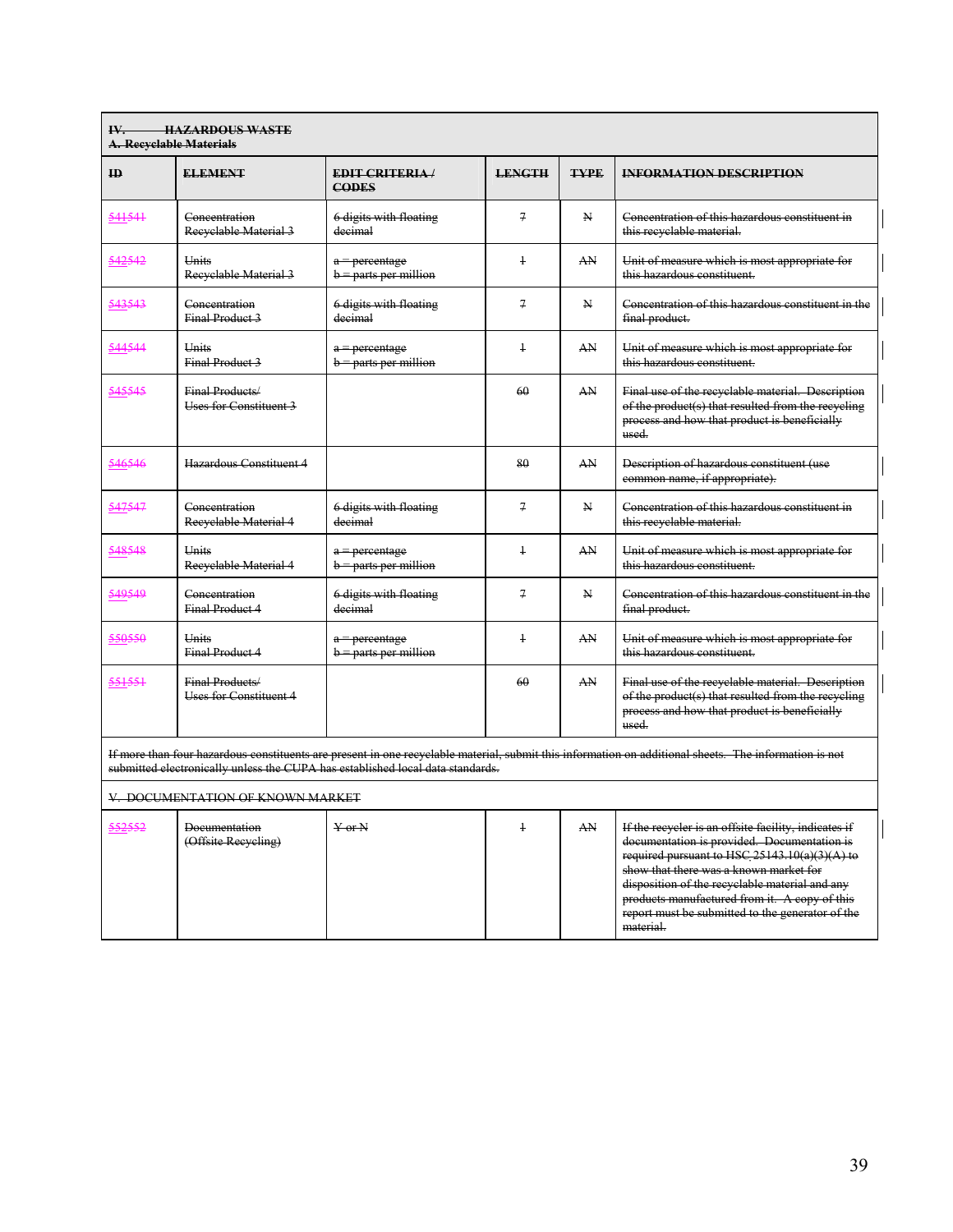| ID                | <b>ELEMENT</b>                                                     | <b>EDIT CRITERIA/</b><br><b>CODES</b>                    | <b>LENGTH</b>           | <b>TYPE</b> | <b>INFORMATION DESCRIPTION</b>                                                                                                                                                                   |
|-------------------|--------------------------------------------------------------------|----------------------------------------------------------|-------------------------|-------------|--------------------------------------------------------------------------------------------------------------------------------------------------------------------------------------------------|
| $\ddagger$        | Facility ID Number                                                 | 2 AN county<br>3 AN jurisdiction<br>6 AN facility number | $\pm$                   | AN          | Number to allow cross linking of data. County<br>and jurisdiction number from tax code list. This<br>number is assigned by the CUPA. This is the<br>unique number which identifies the facility. |
| $\overline{3}$    | <b>Business Name</b>                                               | Postal standard:<br>2 lines, 35 characters               | 70                      | AN          | Full legal name of business.                                                                                                                                                                     |
| 600600            | <b>Notification Status</b><br>(Onsite Hazardous<br>Waste Facility) | a = amended<br>$b = initial$<br>e = renewal              | $\ddagger$              | AN          | Notification status under the tiered permitting<br>system.                                                                                                                                       |
| 601601a           | Permit Status =<br>facility permit                                 | $Y$ or $N$                                               | $\ddagger$              | AN          | Permit status for State issued hazardous waste<br>permits or grants of authorization.                                                                                                            |
| 601 <sub>b</sub>  | Permit Status =<br>interim status                                  | $Y$ or $N$                                               | $\ddagger$              | AN          | Permit status for State issued hazardous waste<br>permits or grants of authorization.                                                                                                            |
| 601 <sub>e</sub>  | Permit Status-<br>standardized permit                              | $Y$ or $N$                                               | $\ddagger$              | AN          | Permit status for State issued hazardous waste<br>permits or grants of authorization.                                                                                                            |
| 601d              | Permit Status = variance                                           | $Y$ or $N$                                               | $\ddagger$              | AN          | Permit status for State issued hazardous waste<br>permits or grants of authorization.                                                                                                            |
| 60 <sub>1</sub> e | Permit Status =<br>consent agreement                               | $Y$ or $N$                                               | $\ddagger$              | AN          | Permit status for State issued hazardous waste<br>permits or grants of authorization.                                                                                                            |
| 602602a           | Number of Units =<br><b>CESQT</b>                                  | Maximum 3 digit number                                   | 3                       | AN          | Number of units at facility. Attach a unit specific<br>notification page for EACH unit covered by this<br>notification, except CE CL units.                                                      |
| 602 <sub>b</sub>  | Number of Units = CESW                                             | Maximum 3 digit number                                   | 3                       | AN          | Number of units at facility. Attach a unit specific<br>notification page for EACH unit covered by this<br>notification, except CE CL units.                                                      |
| 60 <sub>2</sub> e | Number of Units $= CA$                                             | Maximum 3 digit number                                   | 3                       | AN          | Number of units at facility. Attach a unit specific<br>notification page for EACH unit covered by this<br>notification, except CE CL units.                                                      |
| 602d              | Number of Units = $PRR$                                            | Maximum 3 digit number                                   | $\overline{3}$          | AN          | Number of units at facility. Attach a unit specific<br>notification page for EACH unit covered by this<br>notification, except CE CL units.                                                      |
| 602e              | Number of Units = CEL                                              | Maximum 3 digit number                                   | $\overline{\mathbf{3}}$ | AN          | Number of units at facility. Attach a unit specific<br>notification page for EACH unit covered by this<br>notification, except CE CL units.                                                      |
| 602f              | Number of Units = CE-CL                                            | Maximum 3 digit number                                   | 3                       | AN          | Number of CE CL (commercial laundries) units<br>at facility. No unit specific notification is<br>required for<br>CE CL.                                                                          |
| 602g              | Number of Units = total                                            | Maximum 3 digit number                                   | $\overline{3}$          | AN          | Total number of units at facility. Verify that this<br>number equals the number of unit notification<br>pages plus CE CL units.                                                                  |
| 603603            | Date Certified<br>(Onsite Hazardous<br>Waste Facility)             | <b>YYYYMMDD</b>                                          | 8                       | Đ           | Date the page was signed.                                                                                                                                                                        |

 $\mathbf I$ 

 $\begin{array}{c} \hline \end{array}$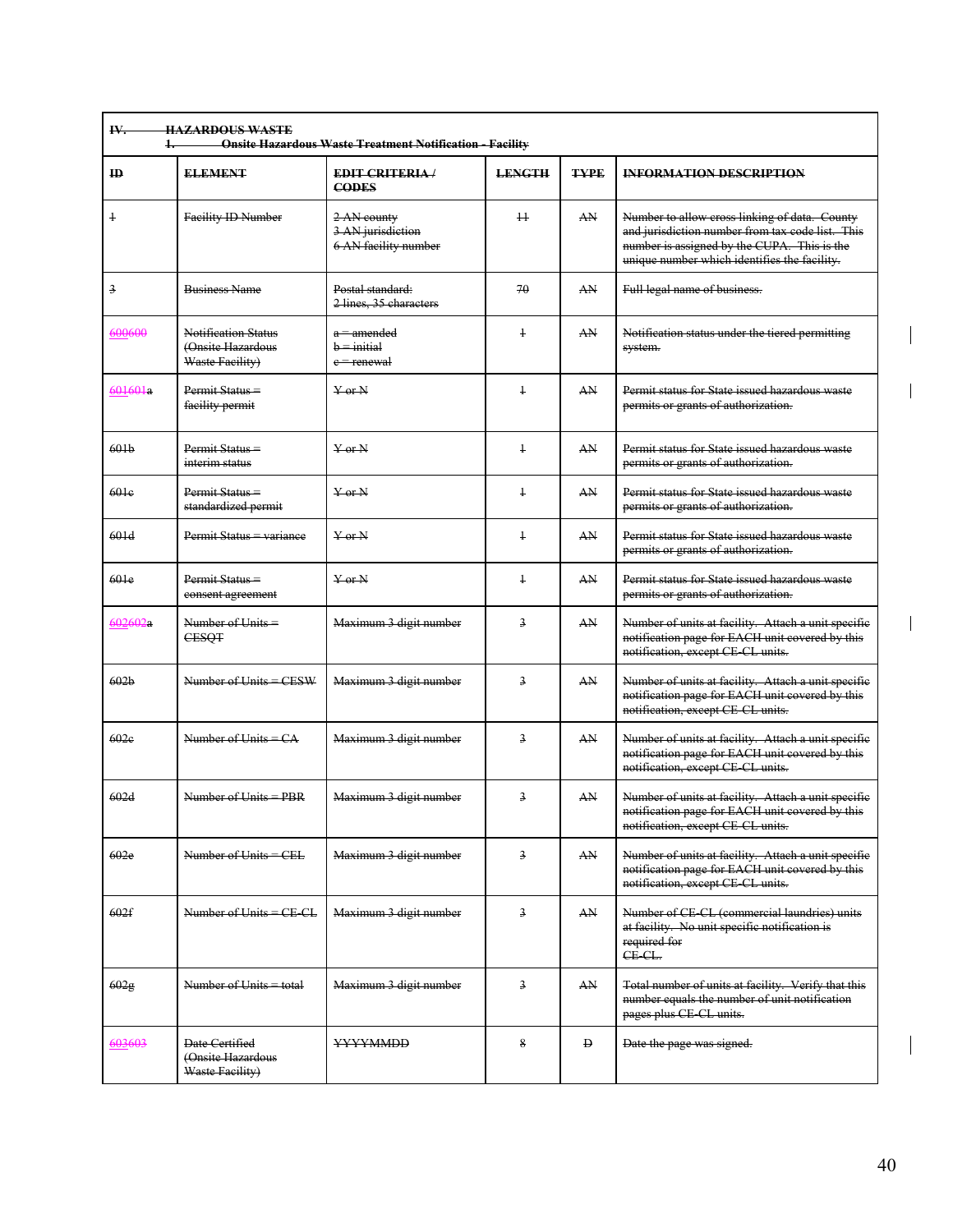| IV.       | <b>HAZARDOUS WASTE</b><br><b>Onsite Hazardous Waste Treatment Notification - Facility</b> |                                        |               |             |                                                                                                                                                                                                                                                                                                                                                                                                                                                                                                                                                                                                                                                                                                                                                                                                                                         |  |  |  |  |
|-----------|-------------------------------------------------------------------------------------------|----------------------------------------|---------------|-------------|-----------------------------------------------------------------------------------------------------------------------------------------------------------------------------------------------------------------------------------------------------------------------------------------------------------------------------------------------------------------------------------------------------------------------------------------------------------------------------------------------------------------------------------------------------------------------------------------------------------------------------------------------------------------------------------------------------------------------------------------------------------------------------------------------------------------------------------------|--|--|--|--|
| <b>ID</b> | <b>ELEMENT</b>                                                                            | <b>EDIT CRITERIA</b> /<br><b>CODES</b> | <b>LENGTH</b> | <b>TYPE</b> | <b>INFORMATION DESCRIPTION</b>                                                                                                                                                                                                                                                                                                                                                                                                                                                                                                                                                                                                                                                                                                                                                                                                          |  |  |  |  |
| 604604    | Owner / Operator Name<br>(Onsite Hazardous<br>Waste Facility)                             |                                        | 35            | AN          | Full name of business owner/operator, or<br>officially designated representative of the<br>owner/operator. The signer certifies to a belief<br>that all the information submitted is accurate and<br>complete. The person signing this page must be<br>an owner or officer of the company who is<br>authorized to make decisions for the facility and<br>who has operational control. In most companies,<br>this is not the environmental compliance or<br>technical staff. The signer of the certifications<br>attests to their accuracy under penalty of law for<br>submitting false information. The certifications<br>cover waste minimization, the eligibility of the<br>unit(s) for the indicated tier, the fact that the unit<br>meets all of the operating requirements for that<br>tier, and that the information is accurate. |  |  |  |  |
| 605605    | Owner / Operator Title<br>(Onsite Hazardous<br>Waste Facility)                            |                                        | 35            | AN          | Title of person signing the page.                                                                                                                                                                                                                                                                                                                                                                                                                                                                                                                                                                                                                                                                                                                                                                                                       |  |  |  |  |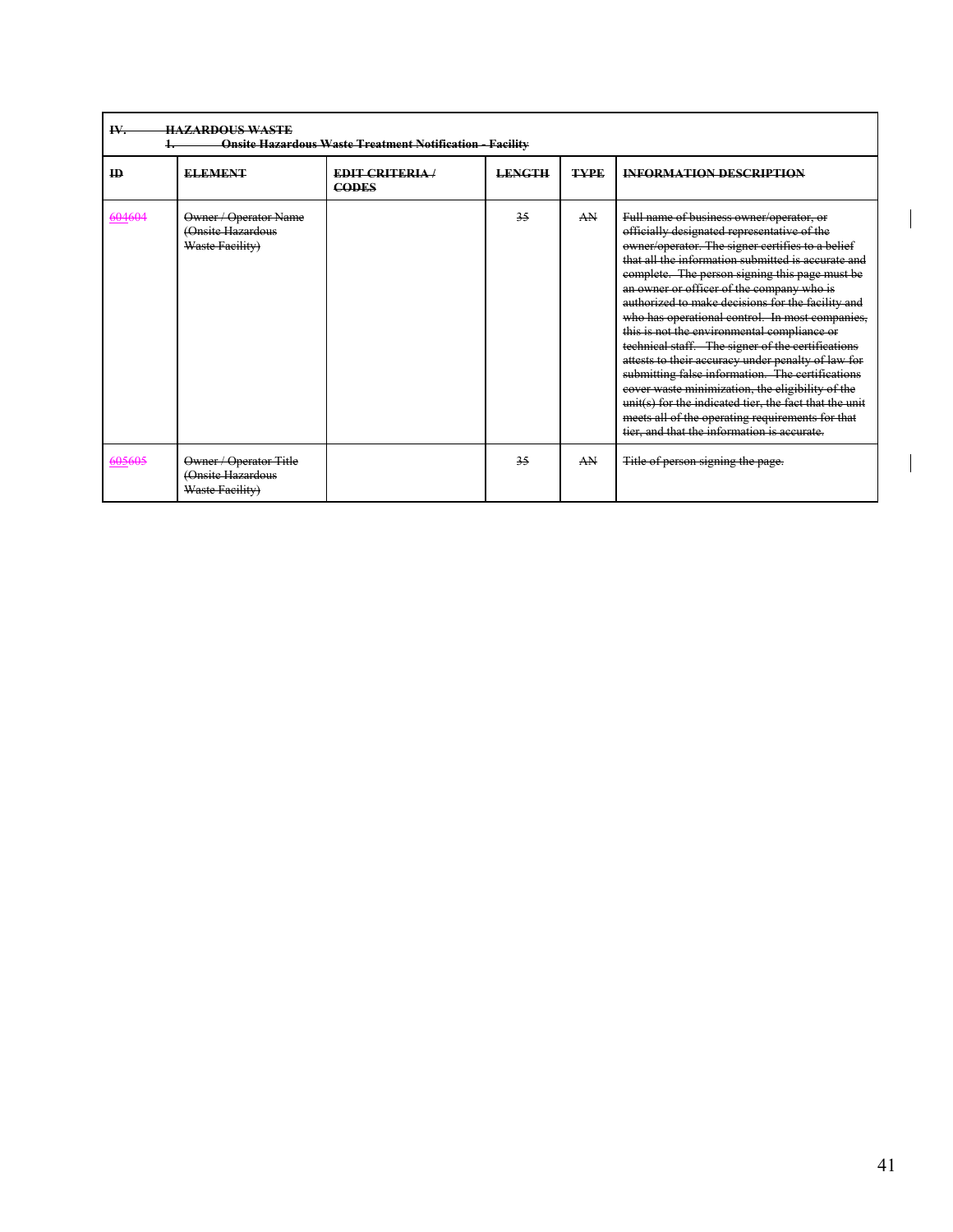| ID             | <b>ELEMENT</b>                                                | <b>EDIT CRITERIA</b> /<br><b>CODES</b>                          | <b>LENGTH</b>  | <b>TYPE</b> | <b>INFORMATION DESCRIPTION</b>                                                                                                                                                                                                                                                                                                                            |
|----------------|---------------------------------------------------------------|-----------------------------------------------------------------|----------------|-------------|-----------------------------------------------------------------------------------------------------------------------------------------------------------------------------------------------------------------------------------------------------------------------------------------------------------------------------------------------------------|
| $\ddagger$     | Facility ID Number                                            | 2 AN county<br>3 AN jurisdiction<br>6 AN facility number        | $\pm$          | AN          | Number to allow cross linking of data. County and<br>jurisdiction number from tax code list. This number<br>is assigned by the CUPA. This is the unique number<br>which identifies the facility.                                                                                                                                                          |
| $\overline{3}$ | <b>Business Name</b>                                          | Postal standard:<br>2 lines, 35 characters                      | 70             | AN          | Full legal name of business.                                                                                                                                                                                                                                                                                                                              |
| 606606         | <b>Unit ID Number</b><br>(Onsite Hazardous Waste<br>Facility) |                                                                 | 18             | AN.         | Unique identification number for unit. The units can<br>be numbered sequentially, or by any other system as<br>long as the numbers are not repeated or duplicated.                                                                                                                                                                                        |
| 607607         | Unit Type / Tier<br>(Onsite Hazardous Waste<br>Facility)      | $a = CESQT$<br>$b = CESW$<br>$e = CA$<br>$d = PBR$<br>$e = CEL$ | $\ddagger$     | AN          | Unit type under the tiered permitting program.                                                                                                                                                                                                                                                                                                            |
| 608608         | Number of Tanks<br>(Onsite Hazardous Waste<br>Facility)       |                                                                 | $\overline{2}$ | AN          | Number of tanks containing hazardous waste.<br>"Tank" means a stationary device, designed to<br>contain an accumulation of hazardous waste which is<br>constructed primarily of non-earthen materials (e.g.,<br>wood, concrete, steel, plastic) which provide<br>structural support.                                                                      |
| 609609         | Number Of Containers/<br><b>Treatment Areas</b>               |                                                                 | 2              | AN          | Number of containers and container treatment areas<br>for hazardous waste. "Container" means any device<br>that is open or closed, and portable in which a<br>material can be stored, handled, treated, transported,<br>recycled, or disposed of. "Container treatment area"<br>is the location set aside and used to treat containers,<br>such as drums. |
| 610610         | <b>Unit Name</b>                                              |                                                                 | 30             | AN          | Name of treatment unit. A unit is defined as a tank.<br>a container, or a combination of tanks or tank<br>systems and/or containers located together that are<br>used in sequence to treat or accumulate one or more<br>compatible hazardous wastestreams. The devices are<br>either plumbed together or otherwise linked so as to<br>form one system.    |
| <u>611</u> 611 | <del>Monthly Treatment</del><br>Volume                        |                                                                 | 8              | AN          | Estimated monthly total volume of hazardous waste<br>treated in each unit. If the volume fluctuates<br>significantly by month, enter the maximum or<br>highest volume treated in any month.                                                                                                                                                               |
| 612612         | Unit Of Measure                                               | $a =$ pounds<br>$b =$ gallons                                   | $\ddagger$     | AN          | Unit of measure for monthly treatment volume.                                                                                                                                                                                                                                                                                                             |
| 613613         | Specific Waste Type<br><b>Treated</b>                         | Narrative                                                       | 150            | AN.         | Description of the specific waste type(s) treated. For<br>example, if waste qualifies as an aqueous waste with<br>metal or organics, indicate the specific metals or<br>organics.                                                                                                                                                                         |
| 614614         | <b>Treatment Process</b><br><b>Description</b>                | Narrative                                                       | 150            | AN          | Description of treatment process(es) used.                                                                                                                                                                                                                                                                                                                |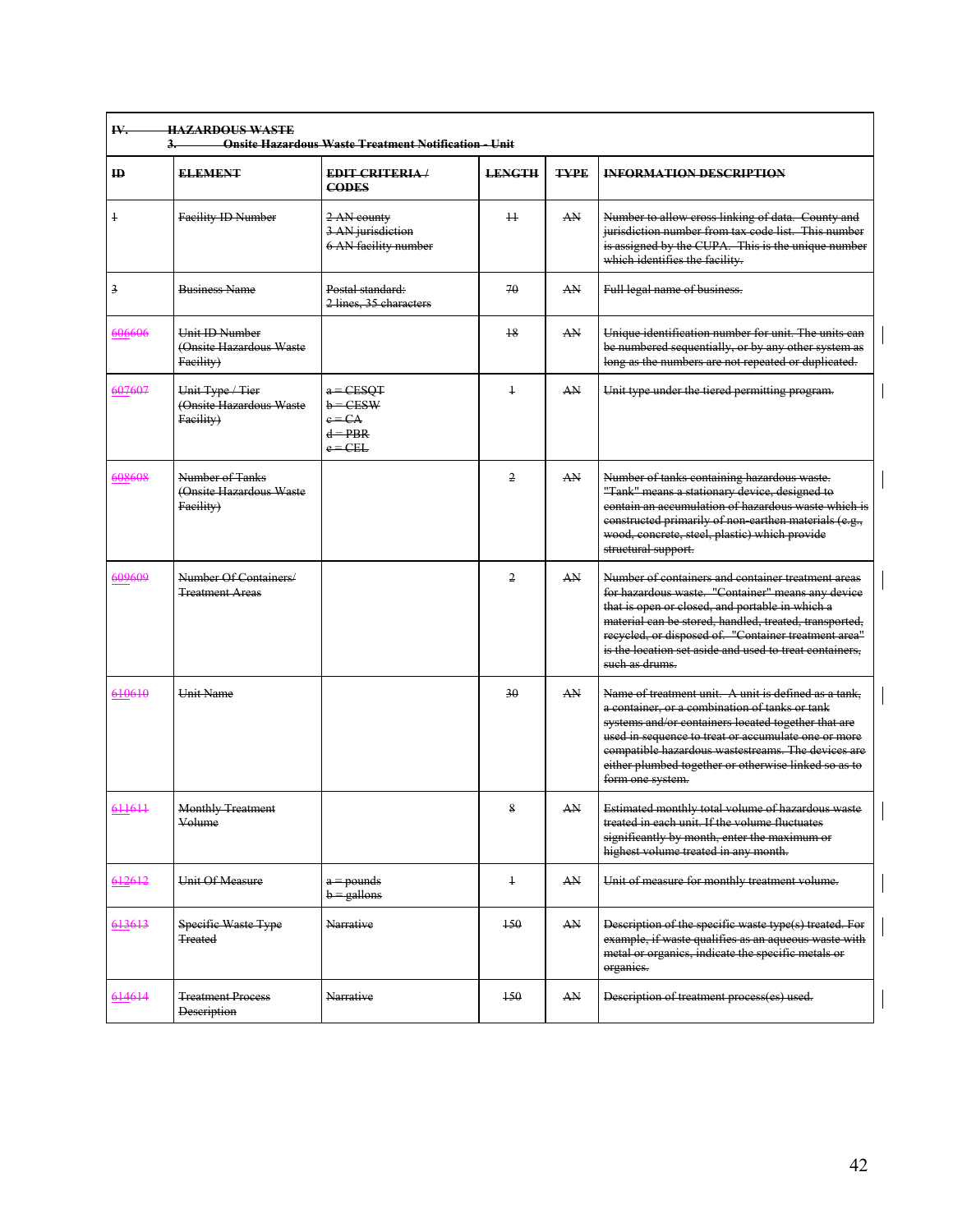| <b>IV.</b>       | <b>HAZARDOUS WASTE</b><br><b>Onsite Hazardous Waste Treatment Notification - Unit</b>                                                                                                                                       |                                      |               |             |                                                                                                                                                                                                                                                                                                                                                                                                                                                                                                                                                                                                                                                                                                           |  |  |  |
|------------------|-----------------------------------------------------------------------------------------------------------------------------------------------------------------------------------------------------------------------------|--------------------------------------|---------------|-------------|-----------------------------------------------------------------------------------------------------------------------------------------------------------------------------------------------------------------------------------------------------------------------------------------------------------------------------------------------------------------------------------------------------------------------------------------------------------------------------------------------------------------------------------------------------------------------------------------------------------------------------------------------------------------------------------------------------------|--|--|--|
| $\mathbf{H}$     | <b>ELEMENT</b>                                                                                                                                                                                                              | <b>EDIT CRITERIA</b><br><b>CODES</b> | <b>LENGTH</b> | <b>TYPE</b> | <b>INFORMATION DESCRIPTION</b>                                                                                                                                                                                                                                                                                                                                                                                                                                                                                                                                                                                                                                                                            |  |  |  |
| 615615a          | <b>Basis for Not Needing</b><br>Federal<br>$Permit = treated$ waste is<br>not a hazardous waste<br>under federal law<br>(California - only waste)                                                                           | $Y$ or N                             | $\ddagger$    | AN          | Basis for determining that a hazardous waste permit<br>is not required under RCRA and the federal<br>regulations adopted under RCRA (40 CFR). Only<br>onsite treatment operations that are not required to<br>obtain a federal permit are eligible for the onsite<br>permitting tiers. Indicate at least one reason to prove<br>eligibility for the onsite treatment tiers. Contact the<br>CUPA, DTSC Regional Office, the U.S. EPA's<br>Region IX RCRA Information Line at (415)744-<br>2074, or the U.S. EPA RCRA Hotline at (800)424-<br>9346.                                                                                                                                                         |  |  |  |
| 615 <sub>b</sub> | Basis for Not Needing<br>Federal<br>Permit = treated in waste<br>water treatment units<br>(tanks) and discharged to a<br>publicly owned treatment<br>works (POTW) / sewering<br>agency or under an NPDES<br>permit          | $Y$ or $N$                           | $\ddagger$    | AN          | Basis for determining that a hazardous waste permit<br>is not required under RCRA and the federal<br>regulations adopted under RCRA (40 CFR).<br>Wastewater treatment unit means a device which (1)<br>is part of a wastewater treatment facility regulated<br>under section 402 or 307(b) of the Clean Water Act,<br>and (2) receives and treats or stores an influent<br>wastewater that is a hazardous waste or that<br>generates and accumulates a wastewater treatment<br>sludge that is a hazardous waste or that treats or<br>stores a wastewater treatment sludge which is a<br>hazardous waste, and (3) meets the definition of tank<br>or tank system. This term is defined in 40 CFR<br>260.10 |  |  |  |
| 615e             | <b>Basis for Not Needing</b><br>Federal<br>Permit = treatment in<br>elementary neutralization<br>units                                                                                                                      | $Y$ or $N$                           | $\ddagger$    | AN          | Basis for determining that a hazardous waste permit<br>is not required under RCRA and the federal<br>regulations adopted under RCRA (40 CFR).<br>Elementary neutralization unit means a device<br>which: $(1)$ is used for neutralizing wastes that are<br>hazardous only because they exhibit the corrosivity<br>characteristic or they are listed only for this reason:<br>and (2) meets the definition of tank, tank system,<br>container, transport vehicle, or vessel. This term is<br>defined in 40 CFR 260.10.                                                                                                                                                                                     |  |  |  |
| 615d             | <b>Basis for Not Needing</b><br>Federal<br>Permit = treatment in a<br>totally enelosed treatme<br>facility                                                                                                                  | $Y$ or $N$                           | $\ddagger$    | AN.         | Basis for determining that a hazardous waste permit<br>is not required under RCRA and the federal<br>regulations adopted under RCRA (40 CFR). Totally<br>enclosed treatment facility means a facility for the<br>treatment of hazardous waste which is directly<br>connected to an industrial production process and<br>which is constructed and operated in a manner which<br>prevents the release of any hazardous waste or any<br>constituent thereof into the environment during<br>treatment. This term is defined in 40 CFR 260.10.                                                                                                                                                                 |  |  |  |
| 615e             | <b>Basis for Not Needing</b><br>Federal<br>Permit = federal<br>eonditionally<br>exempt small quantity<br>generator [generated 100<br>kg (approximately<br>27 gallons) or less] of<br>hazardous waste in a<br>calendar month | $\frac{1}{2}$ or $\frac{1}{2}$       | $\ddagger$    | AN.         | Basis for determining that a hazardous waste permit<br>is not required under RCRA and the federal<br>regulations adopted under RCRA (40 CFR). See<br>description in item 615a above.                                                                                                                                                                                                                                                                                                                                                                                                                                                                                                                      |  |  |  |

 $\mathbf{I}$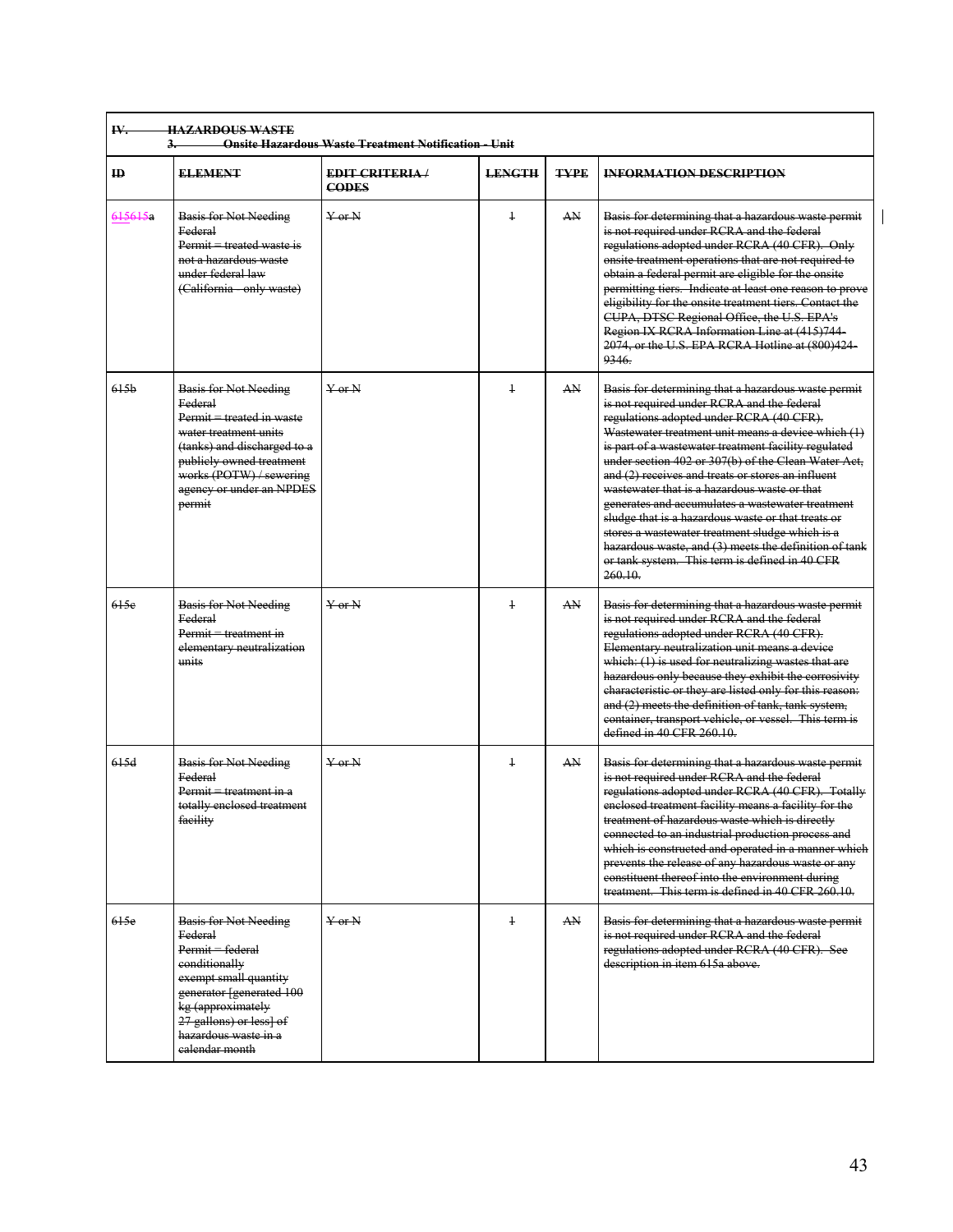| $\mathbf{H}$     | <b>ELEMENT</b>                                                                                                                                                                                                                   | <b>EDIT CRITERIA</b><br><b>CODES</b> | <b>LENGTH</b> | <b>TYPE</b> | <b>INFORMATION DESCRIPTION</b>                                                                                                                                                       |
|------------------|----------------------------------------------------------------------------------------------------------------------------------------------------------------------------------------------------------------------------------|--------------------------------------|---------------|-------------|--------------------------------------------------------------------------------------------------------------------------------------------------------------------------------------|
| 615f             | <b>Basis for Not Needing</b><br>Federal<br>Permit = treatment in an<br>accumulation tank or<br>container within 90 days<br>for over 1000 kg/month<br>generators and 180 or 270<br>days for generators of 100<br>to 1000 kg/month | $Y$ or $N$                           | $\ddagger$    | AN          | Basis for determining that a hazardous waste permit<br>is not required under RCRA and the federal<br>regulations adopted under RCRA (40 CFR). See<br>description in item 615a above. |
| 615g             | <b>Basis for Not Needing</b><br>Federal<br>Permit = recyclable<br>materials<br>are reclaimed to recover<br>silver<br>or other precious metals                                                                                    | $Y$ or $N$                           | $\ddagger$    | AN          | Basis for determining that a hazardous waste permit<br>is not required under RCRA and the federal<br>regulations adopted under RCRA (40 CFR). See<br>description in item 615a above. |
| 615h             | <b>Basis for Not Needing</b><br><b>Federal</b><br>Permit = empty container<br>rinsing and/or treatment                                                                                                                           | $Y$ or $N$                           | $\ddagger$    | AN          | Basis for determining that a hazardous waste permit<br>is not required under RCRA and the federal<br>regulations adopted under RCRA (40 CFR). See<br>description in item 615a above. |
| 615i             | <b>Basis for Not Needing</b><br><b>Federal</b><br>$Permit - other$                                                                                                                                                               | Narrative                            | 30            | AN          | Description of basis for determining that a hazardous<br>waste permit is not required under RCRA and the<br>federal regulations adopted under RCRA (40 CFR).<br>See item 615a above. |
| 616616a          | Residuals Management<br>Description = discharge<br>non hazardous<br>aqueous waste to POTW or<br>sewer                                                                                                                            | $\frac{V}{V}$ or N                   | $\ddagger$    | AN          | Residual management options. If any hazardous<br>residuals are disposed or hauled offsite, indicates<br>where the waste is sent-                                                     |
| 616 <sub>b</sub> | Residuals Management<br>Description = discharge<br>non hazardous aqueous<br>waste under a NPDES<br>permit                                                                                                                        | $Y$ or $N$                           | $\ddagger$    | AN          | See description in item 616a above.                                                                                                                                                  |
| 616e             | Residuals Management<br>Description = dispose of<br>non hazardous solid waste<br>residues at an offsite<br>location                                                                                                              | $Y$ or $N$                           | $\ddagger$    | AN          | See description in item 616a above.                                                                                                                                                  |
| 616d             | Residuals Management<br>Description = offsite<br>reeyeling                                                                                                                                                                       | $\frac{V}{V}$ or $\frac{N}{V}$       | $\ddagger$    | AN          | See description in item 616a above.                                                                                                                                                  |
| 616e             | Residuals Management<br>Description = thermal<br>treatment                                                                                                                                                                       | $\frac{1}{2}$ or N                   | $\ddagger$    | AN.         | See description in item 616a above.                                                                                                                                                  |
| 616f             | Residuals Management<br>Description = disposal to<br>land                                                                                                                                                                        | $\frac{1}{2}$ or N                   | $\ddagger$    | AN.         | See description in item 616a above.                                                                                                                                                  |
| 616g             | Residuals Management<br>Description = further<br>treatment                                                                                                                                                                       | $Y$ or $N$                           | $\ddagger$    | AN          | See description in item 616a above.                                                                                                                                                  |

 $\begin{array}{c} \hline \end{array}$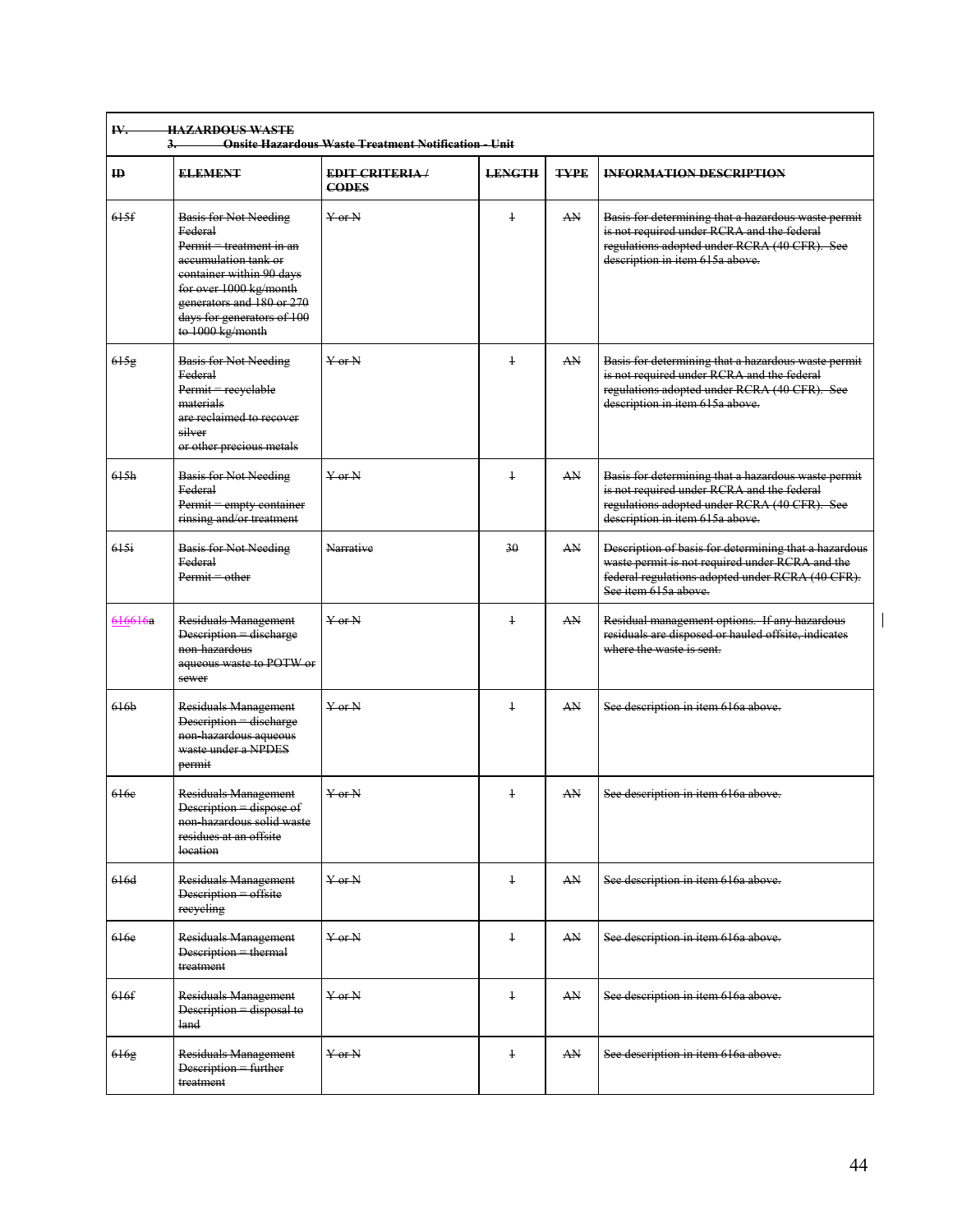| IV.<br><b>HAZARDOUS WASTE</b><br><b>Onsite Hazardous Waste Treatment Notification - Unit</b> |                                                                   |                                      |               |             |                                       |  |
|----------------------------------------------------------------------------------------------|-------------------------------------------------------------------|--------------------------------------|---------------|-------------|---------------------------------------|--|
| ID.                                                                                          | <b>ELEMENT</b>                                                    | <b>EDIT CRITERIA</b><br><b>CODES</b> | <b>LENGTH</b> | <b>TYPE</b> | <b>INFORMATION DESCRIPTION</b>        |  |
| 616h                                                                                         | Residuals Management<br>Description = other method<br>of disposal | Narrative                            | 30            | AN          | See description in item 616a above.   |  |
| 617617                                                                                       | Secondary Containment<br><b>Installation Date</b>                 | <b>YYYYMMDD</b>                      | 8             | Ð           | Date secondary containment installed. |  |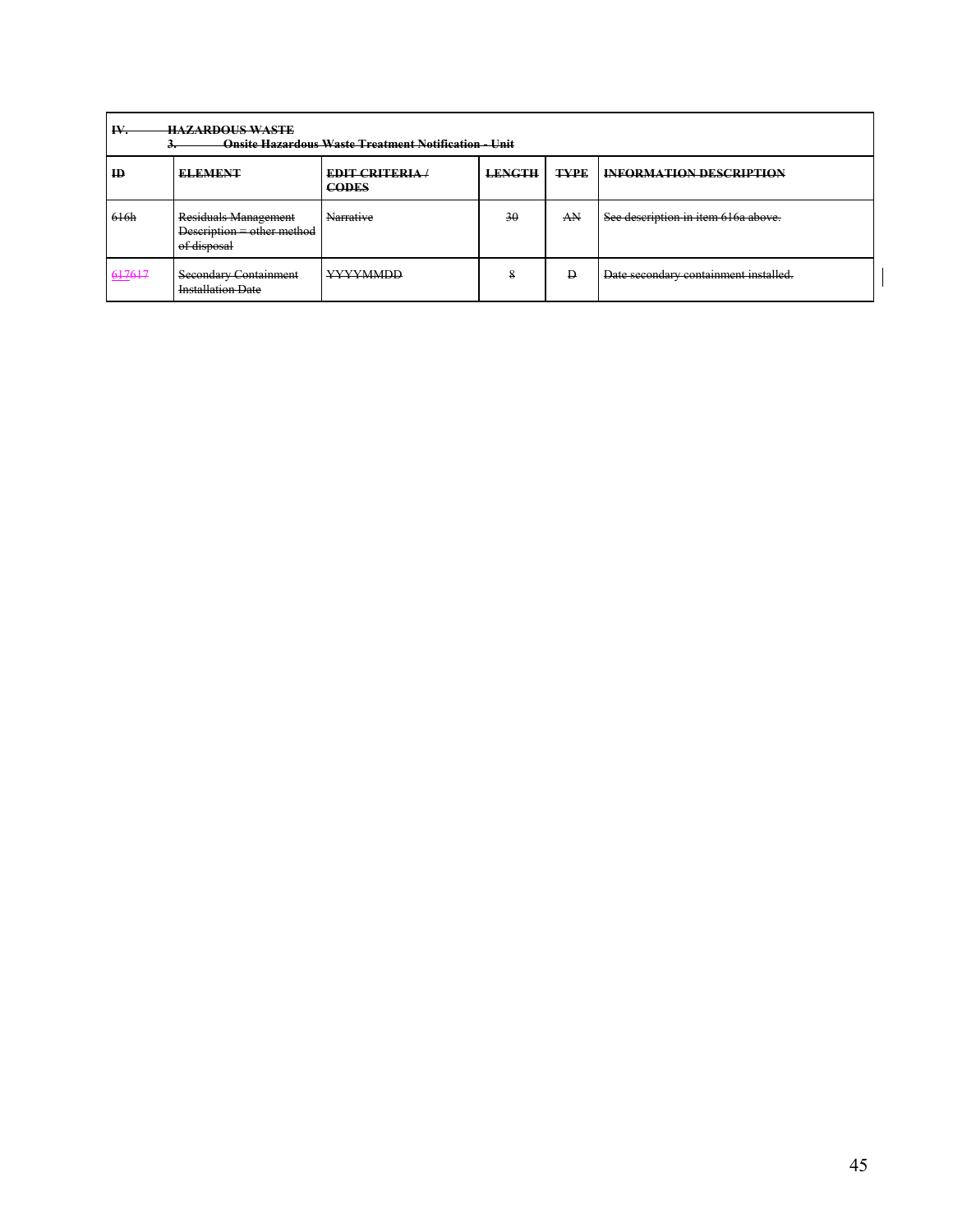|                   | <b>IV. HAZARDOUS WASTE</b>                                                                                                                                                                                                                                                            | C. Onsite Tiered Permitting - Waste and Treatment Process Combinations             |                 |             |  |                                                                                                                                                                                                   |                |             |  |  |
|-------------------|---------------------------------------------------------------------------------------------------------------------------------------------------------------------------------------------------------------------------------------------------------------------------------------|------------------------------------------------------------------------------------|-----------------|-------------|--|---------------------------------------------------------------------------------------------------------------------------------------------------------------------------------------------------|----------------|-------------|--|--|
| $\bf{H}$          | <b>ELEMENT</b>                                                                                                                                                                                                                                                                        | <b>EDIT CRITERIA/CODE</b>                                                          | <b>LENGTH</b>   | <b>TYPE</b> |  | <b>INFORMATION DESCRIPTION</b>                                                                                                                                                                    |                |             |  |  |
| 606               | Unit ID Number                                                                                                                                                                                                                                                                        |                                                                                    | 18              | AN          |  | Unique identification number for unit. The units can<br>be numbered sequentially or by any other system as<br>long as the numbers are not repeated or duplicated.                                 |                |             |  |  |
| $\overline{1}$    | Facility ID Number                                                                                                                                                                                                                                                                    | 2 AN county<br>3 AN jurisdiction<br>6 AN facility number                           | $\overline{11}$ | AN          |  | Number to permit cross linking of data. County and<br>jurisdiction number from tax code list. This number<br>is assigned by the CUPA. This is the unique number<br>which identifies the facility. |                |             |  |  |
|                   | <b>INFORMATION DESCRIPTION - Conditionally Exempt Small Quantity Treatment (CESQT) Waste and Treatment Process</b><br>Combinations. These are all of the eligible waste streams and treatment processes that are available within the tier. NOTE: PBR<br>codes are the same as CESQT. |                                                                                    |                 |             |  |                                                                                                                                                                                                   |                |             |  |  |
| $\mathbf{H}$      | <b>ELEMENT</b>                                                                                                                                                                                                                                                                        |                                                                                    |                 |             |  | <b>EDIT CRITERIA/</b><br><b>CODE</b>                                                                                                                                                              | <b>LENGTH</b>  | <b>TYPE</b> |  |  |
| $627 - 1a$        | Aqueous Waste Hexavalent Chromium Reduction                                                                                                                                                                                                                                           |                                                                                    |                 |             |  | $\frac{V}{V}$ or $\frac{N}{V}$                                                                                                                                                                    | $\overline{1}$ | AN          |  |  |
| $627 - 2a$        |                                                                                                                                                                                                                                                                                       | Aqueous Waste w/Metals pH Adjustment / Neutralization                              |                 |             |  | $Y$ or $N$                                                                                                                                                                                        | $\overline{1}$ | AN          |  |  |
| $627 - 2b$        |                                                                                                                                                                                                                                                                                       | Aqueous Waste w/Metals - Precipitation or Crystallization                          |                 |             |  | $Y$ or $N$                                                                                                                                                                                        | $\overline{1}$ | AN          |  |  |
| $627 - 2e$        |                                                                                                                                                                                                                                                                                       | Aqueous Waste w/Metals Phase Separation by Filter, Centrifuge, or Gravity Settling |                 |             |  | VarN                                                                                                                                                                                              | $\ddagger$     | AN          |  |  |
| $627 - 2d$        | Aqueous Waste w/Metals Ion Exchange                                                                                                                                                                                                                                                   |                                                                                    |                 |             |  | $Y$ or $N$                                                                                                                                                                                        | $\ddagger$     | AN          |  |  |
| $627 - 2e$        | Aqueous Waste w/Metals Reverse Osmosis                                                                                                                                                                                                                                                |                                                                                    |                 |             |  | $Y$ or $N$                                                                                                                                                                                        | $\overline{1}$ | AN          |  |  |
| $627-2f$          | Aqueous Waste w/Metals Metallic Replacement                                                                                                                                                                                                                                           |                                                                                    |                 |             |  | $Y$ or $N$                                                                                                                                                                                        | $\ddagger$     | AN          |  |  |
| $627 - 2g$        | Aqueous Waste w/Metals Plating onto an Electrode                                                                                                                                                                                                                                      |                                                                                    |                 |             |  | $\frac{1}{2}$ or N                                                                                                                                                                                | $\ddagger$     | AN          |  |  |
| 6272h             | Aqueous Waste w/Metals Electrodialysis                                                                                                                                                                                                                                                |                                                                                    |                 |             |  | $Y$ or $N$                                                                                                                                                                                        | $\overline{1}$ | AN          |  |  |
| $627 - 2i$        |                                                                                                                                                                                                                                                                                       | Aqueous Waste w/Metals Electrowinning or Electrolytic Recovery                     |                 |             |  | Y or N                                                                                                                                                                                            | $\ddagger$     | AN          |  |  |
| $627 - 2i$        | <b>Reactions</b>                                                                                                                                                                                                                                                                      | Aqueous Waste w/Metals - Chemical Stabilization Using Silicates or Cementitious    |                 |             |  | $Y$ or $N$                                                                                                                                                                                        | $\ddagger$     | AN          |  |  |
| $627 - 2k$        | Aqueous Waste w/Metals Evaporation                                                                                                                                                                                                                                                    |                                                                                    |                 |             |  | $\frac{1}{2}$ or N                                                                                                                                                                                | $\ddagger$     | AN          |  |  |
| $627 - 21$        | Aqueous Waste w/Metals - Adsorption                                                                                                                                                                                                                                                   |                                                                                    |                 |             |  | $Y$ or $N$                                                                                                                                                                                        | $\ddagger$     | AN          |  |  |
| $627 - 3a$        | Filter, Centrifuge, or Gravity Settling                                                                                                                                                                                                                                               | Aqueous Waste w/Organics (<10% Organic and <1% Volatiles) Phase Separation by      |                 |             |  | $_{\rm Y-0r}$ N                                                                                                                                                                                   | $\ddagger$     | AN          |  |  |
| $627-3b$          |                                                                                                                                                                                                                                                                                       | Aqueous Waste w/Organics (<10% Organic and <1% Volatiles) Adsorption               |                 |             |  | $_{\rm Y~or~N}$                                                                                                                                                                                   | $\frac{1}{2}$  | AN          |  |  |
| 627.3e            | Aqueous Waste w/Organics (<10% Organic and <1% Volatiles) Distillation                                                                                                                                                                                                                | Y or N                                                                             | $\ddagger$      | AN          |  |                                                                                                                                                                                                   |                |             |  |  |
| $627-3d$          | Aqueous Waste w/Organics (<10% Organic and <1% Volatiles) Biological Process<br><b>Using Microorganisms</b>                                                                                                                                                                           | $\frac{1}{2}$ or $\frac{1}{2}$                                                     | $\ddagger$      | AN          |  |                                                                                                                                                                                                   |                |             |  |  |
| <del>627 3e</del> | <b>Enclosed System</b>                                                                                                                                                                                                                                                                | Aqueous Waste w/Organics (<10% Organic and <1% Volatiles) Photodegradation in      |                 |             |  | Y or N                                                                                                                                                                                            | $\ddagger$     | AN          |  |  |
| $627-3f$          | <b>Stripping</b>                                                                                                                                                                                                                                                                      | Aqueous Waste w/Organics (<10% Organic and <1% Volatiles) Air Stripping or Steam   |                 |             |  | $Y$ or $N$                                                                                                                                                                                        | $\ddagger$     | AN          |  |  |

## **IV. HAZARDOUS WASTE**

**C. Onsite Tiered Permitting - Waste and Treatment Process Combinations**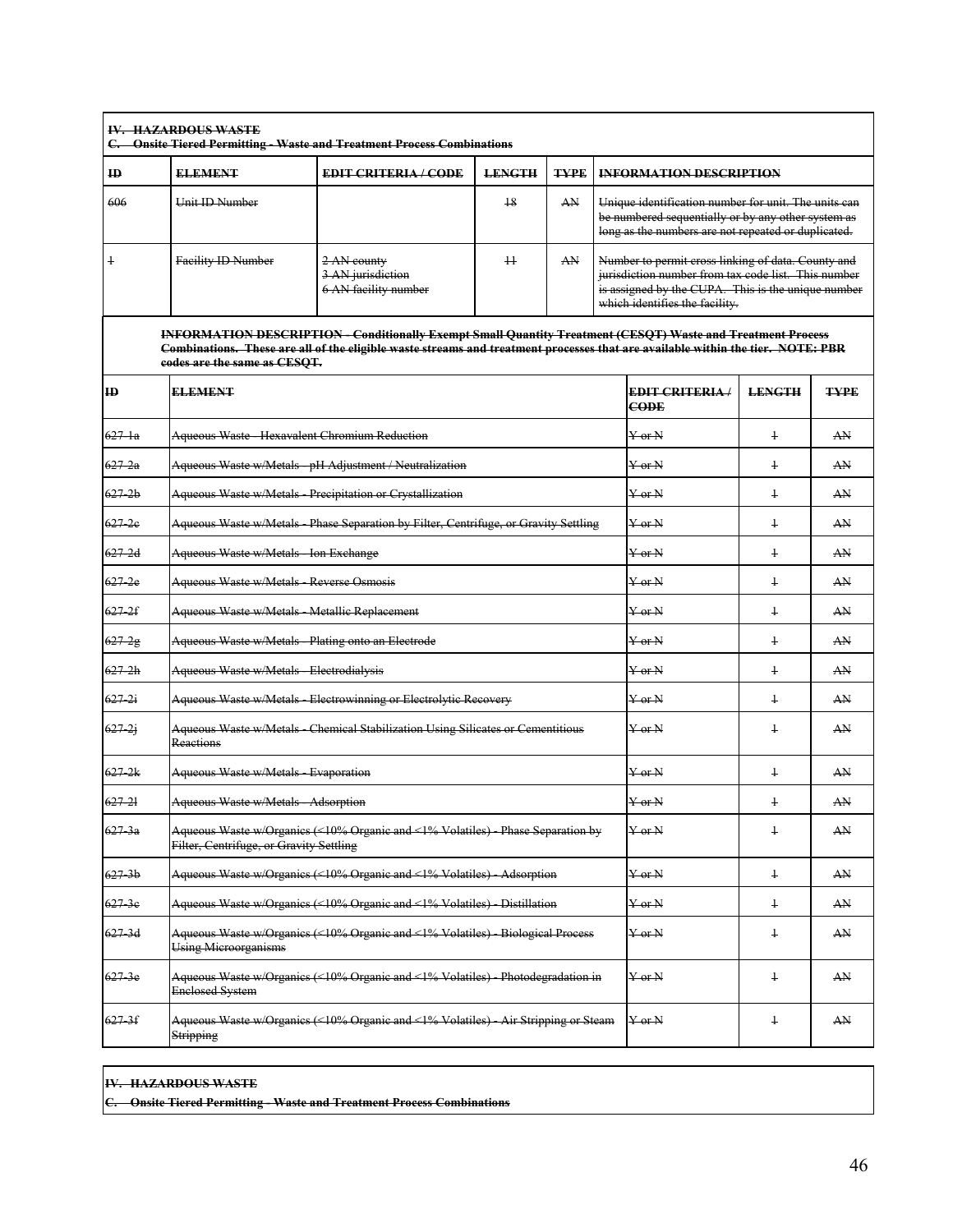| $\mathbf{H}$ | eodes are the same as CESQT.<br><b>ELEMENT</b>                                                                         | <b>EDIT CRITERIA</b>           | <b>LENGTH</b>  | <b>TYPE</b> |
|--------------|------------------------------------------------------------------------------------------------------------------------|--------------------------------|----------------|-------------|
|              |                                                                                                                        | <b>CODE</b>                    |                |             |
| $627 - 4a$   | Sludges, Dusts, Solids w/Metal(s) Chemical Stabilization Using Silicates or<br>Cementitious Reactions                  | $Y$ or $N$                     | $\ddagger$     | AN          |
| $627 - 4b$   | Sludges, Dusts, Solids w/Metal(s) - Grind, Shred, Crush, or Compact                                                    | $V$ or $N$                     | $\ddagger$     | AN          |
| 627 4e       | Sludges, Dusts, Solids w/Metal(s) Drying to Remove Water                                                               | $Y$ or $N$                     | $\ddagger$     | AN          |
| 627 4d       | Sludges, Dusts, Solids w/Metal(s) Separation by Size, Magnetism, or Density                                            | $Y$ or $N$                     | $\ddagger$     | AN          |
| 627.5a       | Sludges w/Alum, Gypsum, Lime, Sulfur, or Phosphate Chemical Stabilization Using<br>Silicates or Cementitious Reactions | $Y$ or $N$                     | $\ddagger$     | AN          |
| $627-5b$     | Sludges w/Alum, Gypsum, Lime, Sulfur, or Phosphate Drying to Remove Water                                              | $Y$ or $N$                     | $\overline{1}$ | AN          |
| $627-5e$     | Sludges w/Alum, Gypsum, Lime, Sulfur, or Phosphate Phase Separation by Filter,<br>Centrifuge, or Gravity Settling      | $Y$ or $N$                     | $\ddagger$     | AN          |
| 6276a        | Special Waste (Sec. 66261.120) Chemical Stabilization Using Silicates or Cementitious<br>Reactions                     | $Y$ or $N$                     | $\ddagger$     | AN          |
| 6276b        | Special Waste (Sec. 66261.120) Drying to Remove Water                                                                  | $Y$ or $N$                     | $\overline{1}$ | AN          |
| 627 6e       | Special Waste (Sec. 66261.120) Phase Separation by Filter, Centrifuge, or Gravity<br>Settling                          | $Y$ or $N$                     | $\ddagger$     | AN          |
| 627-6d       | Special Waste (Sec. 66261.120) Screening Based on Size                                                                 | $Y$ or $N$                     | $\overline{1}$ | AN          |
| 6276e        | Special Waste (Sec. 66261.120) Separation by Size, Magnetism, or Density                                               | $Y$ or $N$                     | $\ddagger$     | AN          |
| $627 - 7a$   | Special Waste (Sec. 66261.124) - Chemical Stabilization Using Silicates or Cementitious<br><b>Reactions</b>            | $Y$ or $N$                     | $\overline{1}$ | AN          |
| $627 - 7b$   | Special Waste (Sec. 66261.124) Drying to Remove Water                                                                  | $Y$ or $N$                     | $\ddagger$     | AN          |
| $627 - 7e$   | Special Waste (Sec. 66261.124) - Phase Separation by Filter, Centrifuge, or Gravity<br>Settling                        | $Y$ or $N$                     | $\overline{1}$ | AN          |
| $627 - 7d$   | Special Waste (Sec. 66261.124) Magnetic Separation                                                                     | $Y$ or $N$                     | $\ddagger$     | AN          |
| $627 - 8a$   | Inorganic Acid/Alkaline Waste pH Adjustment / Neutralization                                                           | $Y$ or $N$                     | $\ddagger$     | AN          |
| 6279a        | Soils w/Metal(s) Chemical Stabilization Using Silicates or Cementitious Reactions                                      | $Y$ or $N$                     | $\ddagger$     | AN          |
| 6279b        | Soils w/Metal(s) Separation by Size                                                                                    | <del>Y or N</del>              | $\ddagger$     | AN          |
| 627.9e       | Soils w/Metal(s) Magnetic Separation                                                                                   | $\frac{1}{2}$ Or $\frac{1}{2}$ | $\ddagger$     | AN          |
| $627 - 10a$  | Used Oil, Mixed Oil, Oily Water, Oil/Water Sludges - Separation by Filter, Centrifuge, or<br><b>Gravity Settling</b>   | Y or N                         | $\ddagger$     | AN          |
| 627 10b      | Used Oil, Mixed Oil, Oily Water, O/W Sludges Distillation                                                              | $Y$ or $N$                     | $\ddagger$     | AN          |
| 627 10e      | Used Oil, Mixed Oil, Oily Water, O/W Sludges Neutralization                                                            | $Y$ or $N$                     | $\ddagger$     | AN          |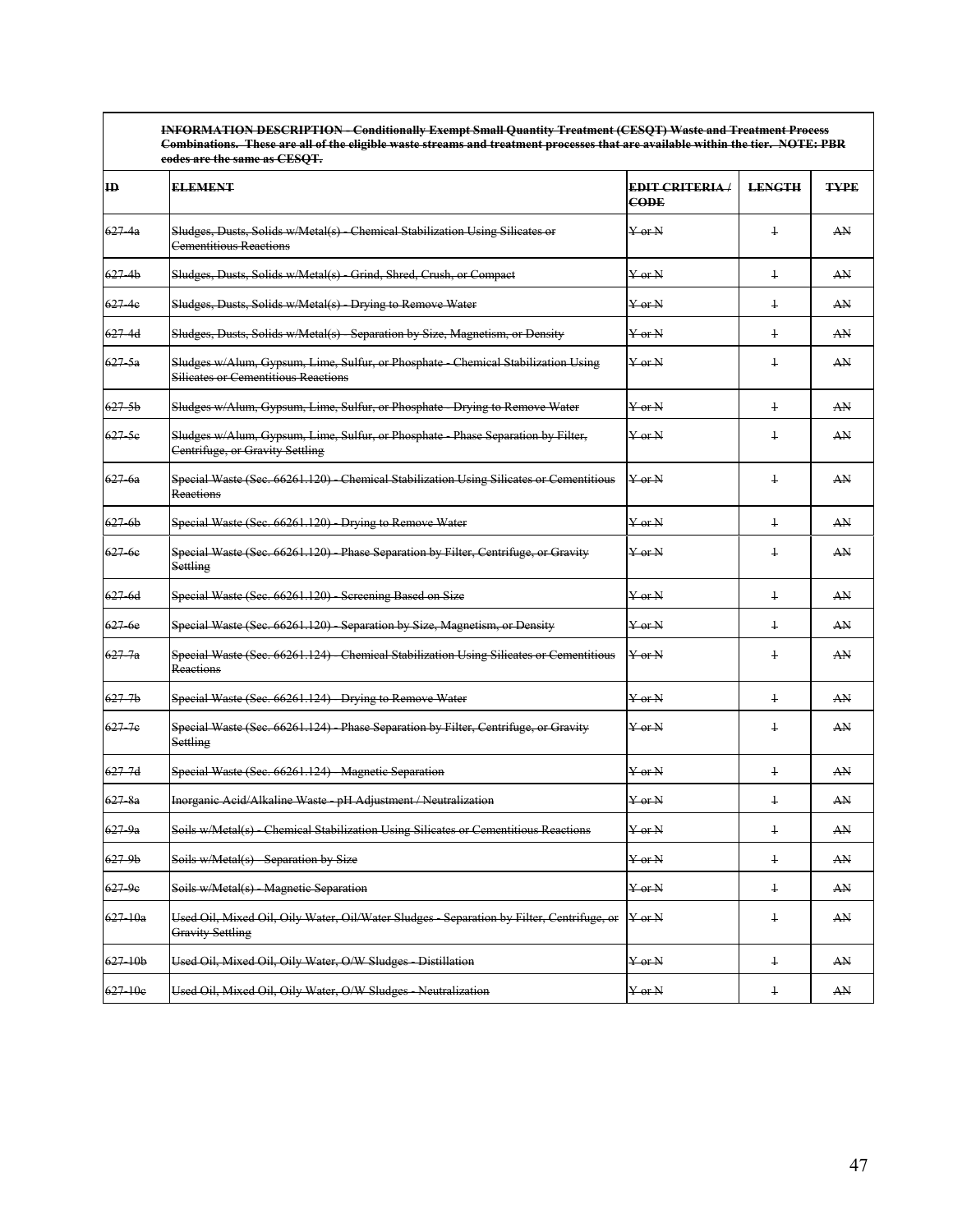| IV          | <b>HAZARDOUS WASTE</b><br>C. Onsite Tiered Permitting - Waste and Treatment Process Combinations                                                                                                                                                                                      |                                      |               |             |  |  |  |  |  |  |
|-------------|---------------------------------------------------------------------------------------------------------------------------------------------------------------------------------------------------------------------------------------------------------------------------------------|--------------------------------------|---------------|-------------|--|--|--|--|--|--|
|             | <b>INFORMATION DESCRIPTION - Conditionally Exempt Small Quantity Treatment (CESQT) Waste and Treatment Process</b><br>Combinations. These are all of the eligible waste streams and treatment processes that are available within the tier. NOTE: PBR<br>codes are the same as CESOT. |                                      |               |             |  |  |  |  |  |  |
| <b>ID</b>   | <b>ELEMENT</b>                                                                                                                                                                                                                                                                        | <b>EDIT CRITERIA</b><br><b>CODE</b>  | <b>LENGTH</b> | <b>TYPE</b> |  |  |  |  |  |  |
| $627 - 10d$ | Used Oil, Mixed Oil, Oily Water, O/W Sludges Separation by Size, Magnetism, or<br><b>Density</b>                                                                                                                                                                                      | $Y$ or $N$                           | $\ddagger$    | AN          |  |  |  |  |  |  |
| $627 - 10e$ | Used Oil, Mixed Oil, Oily Water, O/W Sludges - Reverse Osmosis                                                                                                                                                                                                                        | $\frac{V}{V}$ or $\frac{V}{V}$       | $\ddagger$    | AN          |  |  |  |  |  |  |
| $627 - 10f$ | Used Oil, Mixed Oil, Oily Water, O/W Sludges Biological Process Using<br>Microorganisms                                                                                                                                                                                               | $Y$ or $N$                           | $\ddagger$    | AN          |  |  |  |  |  |  |
| $627 - 11a$ | Containers (< 110 Gallons) or Liners - Rinsing with Liquid                                                                                                                                                                                                                            | $\frac{V}{V}$ or $\frac{V}{V}$       | $\ddagger$    | AN          |  |  |  |  |  |  |
| $627 + 11h$ | Containers (< 110 Gallons) or Liners Crush, Shred, Grind, or Puncture                                                                                                                                                                                                                 | $Y$ or $N$                           | $\ddagger$    | AN          |  |  |  |  |  |  |
| $627 - 12a$ | Multi component Resins Mixing per Manufacturer's Instructions                                                                                                                                                                                                                         | $Y$ or $N$                           | $\ddagger$    | AN          |  |  |  |  |  |  |
| 627 13      | Wastestream & Treatment Technology Combination Certified by DTSC per<br>HSC 25200.1.5                                                                                                                                                                                                 | Valid Certified Technology<br>Number | 10            | AN          |  |  |  |  |  |  |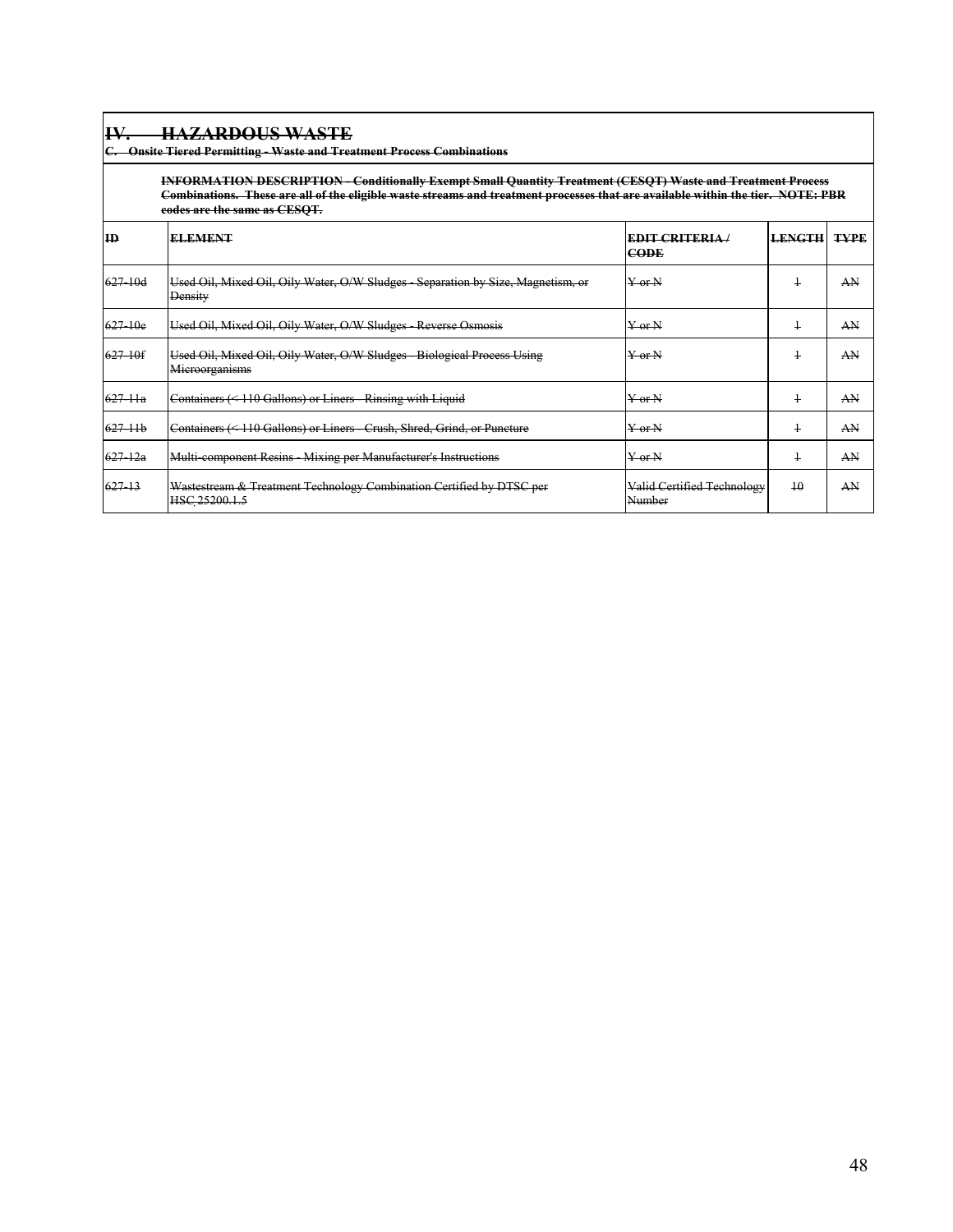| $C_{\bullet}$  |                                                                                                                       | <b>Onsite Tiered Permitting - Waste and Treatment Process Combinations</b>                                                                                                                                                               |               |             |                                                                                                                                                                                                   |                                                                                                                                                       |             |  |
|----------------|-----------------------------------------------------------------------------------------------------------------------|------------------------------------------------------------------------------------------------------------------------------------------------------------------------------------------------------------------------------------------|---------------|-------------|---------------------------------------------------------------------------------------------------------------------------------------------------------------------------------------------------|-------------------------------------------------------------------------------------------------------------------------------------------------------|-------------|--|
| ID             | <b>ELEMENT</b>                                                                                                        | <b>EDIT CRITERIA/CODE</b>                                                                                                                                                                                                                | <b>LENGTH</b> | <b>TYPE</b> | <b>INFORMATION DESCRIPTION</b>                                                                                                                                                                    |                                                                                                                                                       |             |  |
| 606            | <b>Unit ID Number</b>                                                                                                 |                                                                                                                                                                                                                                          | 18            | AN          | duplicated.                                                                                                                                                                                       | Unique identification number for unit. The units<br>ean be numbered sequentially or by any other<br>system as long as the numbers are not repeated or |             |  |
| $\overline{1}$ | <b>Facility ID Number</b>                                                                                             | $\overline{11}$<br>AN<br>2 AN county<br>3 AN jurisdiction<br>6 AN facility number                                                                                                                                                        |               |             | Number to permit cross linking of data. County<br>and jurisdiction number from tax code list. This<br>number is assigned by the CUPA. This is the<br>unique number which identifies the facility. |                                                                                                                                                       |             |  |
|                |                                                                                                                       | <b>INFORMATION DESCRIPTION - Conditionally Exempt Specified Wastestreams (CESW) Waste and Treatment Process</b><br>Combinations. These are all of the elibible waste streams and Treatment processes that are available within the tier. |               |             |                                                                                                                                                                                                   |                                                                                                                                                       |             |  |
| $\mathbf{m}$   | <b>ELEMENT</b>                                                                                                        |                                                                                                                                                                                                                                          |               |             | EDIT CRITERIA/<br>CODE                                                                                                                                                                            | <b>LENGTH</b>                                                                                                                                         | <b>TYPE</b> |  |
| $628 +$        | Resins Mixing or Curing per Manufacturer's Instructions                                                               |                                                                                                                                                                                                                                          |               |             | $\operatorname{Var} N$                                                                                                                                                                            | $\ddagger$                                                                                                                                            | AN          |  |
| 6282           |                                                                                                                       | Containers (<110 Gallons) Rinse, Crush, Shred, Grind or Puncture                                                                                                                                                                         |               |             | $Y$ or $N$                                                                                                                                                                                        | $\overline{1}$                                                                                                                                        | AN          |  |
| 6283           |                                                                                                                       | Special Waste (Sec. 66261.124) Drying by Evaporation or Pressing to Remove Water                                                                                                                                                         |               |             | $Y$ or $N$                                                                                                                                                                                        | $\ddagger$                                                                                                                                            | AN          |  |
| $628 - 4$      |                                                                                                                       | Special Waste (Sec. 66261.124) Magnetic Separation or Screening                                                                                                                                                                          |               |             | $Y$ or $N$                                                                                                                                                                                        | $\ddagger$                                                                                                                                            | AN          |  |
| 628.8a         |                                                                                                                       | Gravity Settling Settling Solids w/Non hazardous Liquid                                                                                                                                                                                  |               |             | $Y$ or $N$                                                                                                                                                                                        | $\overline{1}$                                                                                                                                        | AN          |  |
| 628B           |                                                                                                                       | Gravity Settling Separation of Oil/Water Mix or Sludges (<25 Barrels/mo)                                                                                                                                                                 |               |             | $Y$ or $N$                                                                                                                                                                                        | $\ddagger$                                                                                                                                            | AN          |  |
| $628 - 9$      | Neutralizing Acidic/Alkaline Material - Certified or Educational Laboratory or<br><1 Gallon/batch of Laboratory Waste |                                                                                                                                                                                                                                          |               |             | $Y$ or $N$                                                                                                                                                                                        | $\ddagger$                                                                                                                                            | AN          |  |
| 628-10         | Hazardous Waste Treatment Carried Out in Q/C or Q/A Labs (not Offsite Facility)                                       |                                                                                                                                                                                                                                          |               |             | $Y$ or $N$                                                                                                                                                                                        | $\overline{1}$                                                                                                                                        | AN          |  |
| $628 - 11$     | Wastestream & Treatment Technology Combination Certified by DTSC per<br>HSC 25200.1.5                                 |                                                                                                                                                                                                                                          |               |             | Valid Certified<br><b>Technology Number</b>                                                                                                                                                       | $\overline{10}$                                                                                                                                       | AN          |  |
| $628 + 2$      | Formaldehyde / Glutaraldehyde by Healthcare Facilities Using Equipment Certified by<br>DTSC per HSC 25200.1.5         | Valid Certified<br><b>Technology Number</b>                                                                                                                                                                                              | 10            | AN          |                                                                                                                                                                                                   |                                                                                                                                                       |             |  |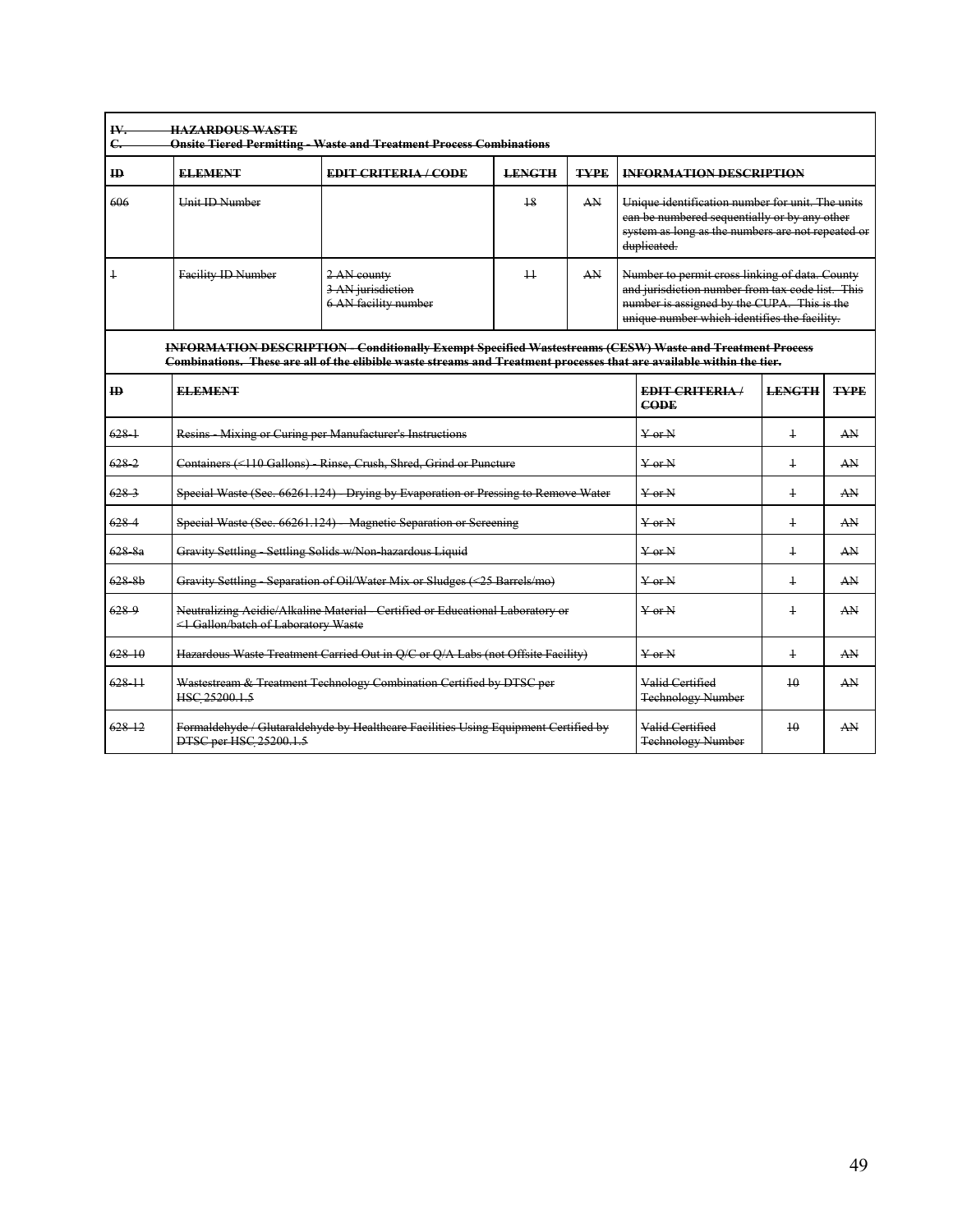| ID                 | <b>ELEMENT</b>                                                                  | <b>EDIT CRITERIA/CODE</b>                                                                                                                                                                                    | <b>LENGTH</b>   | <b>TYPE</b> | <b>INFORMATION DESCRIPTION</b>                                                                                                                                                                    |                |             |
|--------------------|---------------------------------------------------------------------------------|--------------------------------------------------------------------------------------------------------------------------------------------------------------------------------------------------------------|-----------------|-------------|---------------------------------------------------------------------------------------------------------------------------------------------------------------------------------------------------|----------------|-------------|
| 606                | Unit ID Number                                                                  |                                                                                                                                                                                                              | 18              | AN          | Unique identification number for unit. The units<br>ean be numbered sequentially or by any other<br>system as long as the numbers are not repeated or<br>duplicated.                              |                |             |
| $\ddagger$         | <b>Facility ID Number</b>                                                       | 2 AN county<br>3 AN jurisdiction<br>6 AN facility number                                                                                                                                                     | $\overline{11}$ | AN          | Number to permit cross linking of data. County<br>and jurisdiction number from tax code list. This<br>number is assigned by the CUPA. This is the<br>unique number which identifies the facility. |                |             |
|                    |                                                                                 | INFORMATION DESCRIPTION - Conditionally Authorized (CA) Waste and Treatment Process Combinations. These are all of<br>the eligible waste streams and treatment processes that are available within the tier. |                 |             |                                                                                                                                                                                                   |                |             |
| $\mathbf{D}$       | <b>ELEMENT</b>                                                                  |                                                                                                                                                                                                              |                 |             | <b>EDIT CRITERIA/CODE</b>                                                                                                                                                                         | <b>LENGTH</b>  | <b>TYPE</b> |
| $629 - 1a$         | or Gravity Settling                                                             | Aqueous Waste w/Inorganics <1,400 ppm Phase Separation by Filter, Centrifuge,                                                                                                                                |                 |             | $Y$ or $N$                                                                                                                                                                                        | $\ddagger$     | AN          |
| $629 - 1b$         |                                                                                 | Aqueous Waste w/Inorganics <1,400 ppm Ion Exchange / Metallic Replacement                                                                                                                                    |                 |             | $Y$ or $N$                                                                                                                                                                                        | $\ddagger$     | AN          |
| $629 - 1e$         |                                                                                 | Aqueous Waste w/Inorganics <1,400 ppm Reverse Osmosis                                                                                                                                                        |                 |             | $\frac{1}{2}$ or N                                                                                                                                                                                | $\ddagger$     | AN          |
| $629 - 1d$         | Aqueous Waste w/Inorganics <1,400 ppm Adsorption<br>$Y$ or N                    |                                                                                                                                                                                                              |                 |             |                                                                                                                                                                                                   | $\ddagger$     | AN          |
| $629 - 1e$         | Aqueous Waste w/Inorganics <1,400 ppm pH Adjustment                             |                                                                                                                                                                                                              |                 |             | $Y$ or N                                                                                                                                                                                          | $\ddagger$     | AN          |
| $629 - 1f$         | Aqueous Waste w/Inorganics <1,400 ppm Electrowinning if no Hydrochloric<br>Aeid |                                                                                                                                                                                                              |                 |             | $\frac{1}{2}$ or N                                                                                                                                                                                | $\ddagger$     | AN          |
| $629 - 18$         | Aqueous Waste w/Inorganies <750 ppm Hexavalent Chromium Reduction               |                                                                                                                                                                                                              |                 |             | $Y$ or $N$                                                                                                                                                                                        | $\ddagger$     | AN          |
| $629 - 2a$         | <b>Gravity Settling</b>                                                         | Aqueous Waste w/Organics <750 ppm Phase Separation by Filter, Centrifuge, or                                                                                                                                 |                 |             | $Y$ or $N$                                                                                                                                                                                        | $\ddagger$     | AN          |
| 6292b              | Aqueous Waste w/Organics <750 ppm Adsorption                                    |                                                                                                                                                                                                              |                 |             | $Y$ or $N$                                                                                                                                                                                        | $\ddagger$     | AN          |
| 629.3a             | Compact                                                                         | Sludges, Dusts, Solids w/Metal(s) <750 ppm Filter, Gravity, Grind, Crush, or                                                                                                                                 |                 |             | $Y$ or $N$                                                                                                                                                                                        | $\ddagger$     | AN          |
| 629.3 <sub>b</sub> |                                                                                 | Sludges, Dusts, Solids w/Metal(s) <750 ppm Drying to Remove Water                                                                                                                                            |                 |             | $\frac{1}{2}$ or N                                                                                                                                                                                | $\ddagger$     | AN          |
| 629.30             | Density                                                                         | Sludges, Dusts, Solids w/Metal(s) <750 ppm Separation by Size, Magnetism, or                                                                                                                                 |                 |             | $Y$ or $N$                                                                                                                                                                                        | $\overline{1}$ | AN          |
| 629.4a             | to Remove Water                                                                 | Sludges w/ Alum, Gypsum, Lime, Phosphate <5,000 Gal / 45,000 Lb/mo Drying                                                                                                                                    |                 |             | $Y$ or $N$                                                                                                                                                                                        | $\ddagger$     | AN          |
| $629 - 4b$         | Separation by Filter, Centrifuge, or Gravity Settling                           | Sludges w/ Alum, Gypsum, Lime, Phosphate < 5,000 Gal / 45,000 Lb/mo Phase                                                                                                                                    |                 |             | $\frac{1}{2}$ or $\frac{1}{2}$                                                                                                                                                                    | $\ddagger$     | AN          |
| $629 - 5a$         |                                                                                 | Special Waste (Sec. 66261.120) w/ < 750 ppm Drying to Remove Water                                                                                                                                           |                 |             | $\rm Y\,or\,N$                                                                                                                                                                                    | $\ddagger$     | AN          |
| $629-5b$           | Centrifuge, or Gravity Settling                                                 | Special Waste (Sec. 66261.120) w/ < 750 ppm Phase Separation by Filter,                                                                                                                                      |                 |             | $\frac{1}{2}$ or $\frac{1}{2}$                                                                                                                                                                    | $\ddagger$     | AN          |
| $629 - 5e$         |                                                                                 | Special Waste (Sec. 66261.120) w/ < 750 ppm Screening Based on Size                                                                                                                                          |                 |             | $\rm Y\,or\,N$                                                                                                                                                                                    | $\ddagger$     | AN          |
| $629 - 5d$         | Density                                                                         | Special Waste (Sec. 66261.120) w/ <750 ppm Separation by Size, Magnetism, or                                                                                                                                 |                 |             | $Y$ or $N$                                                                                                                                                                                        | $\ddagger$     | AN          |
|                    |                                                                                 |                                                                                                                                                                                                              |                 |             |                                                                                                                                                                                                   |                |             |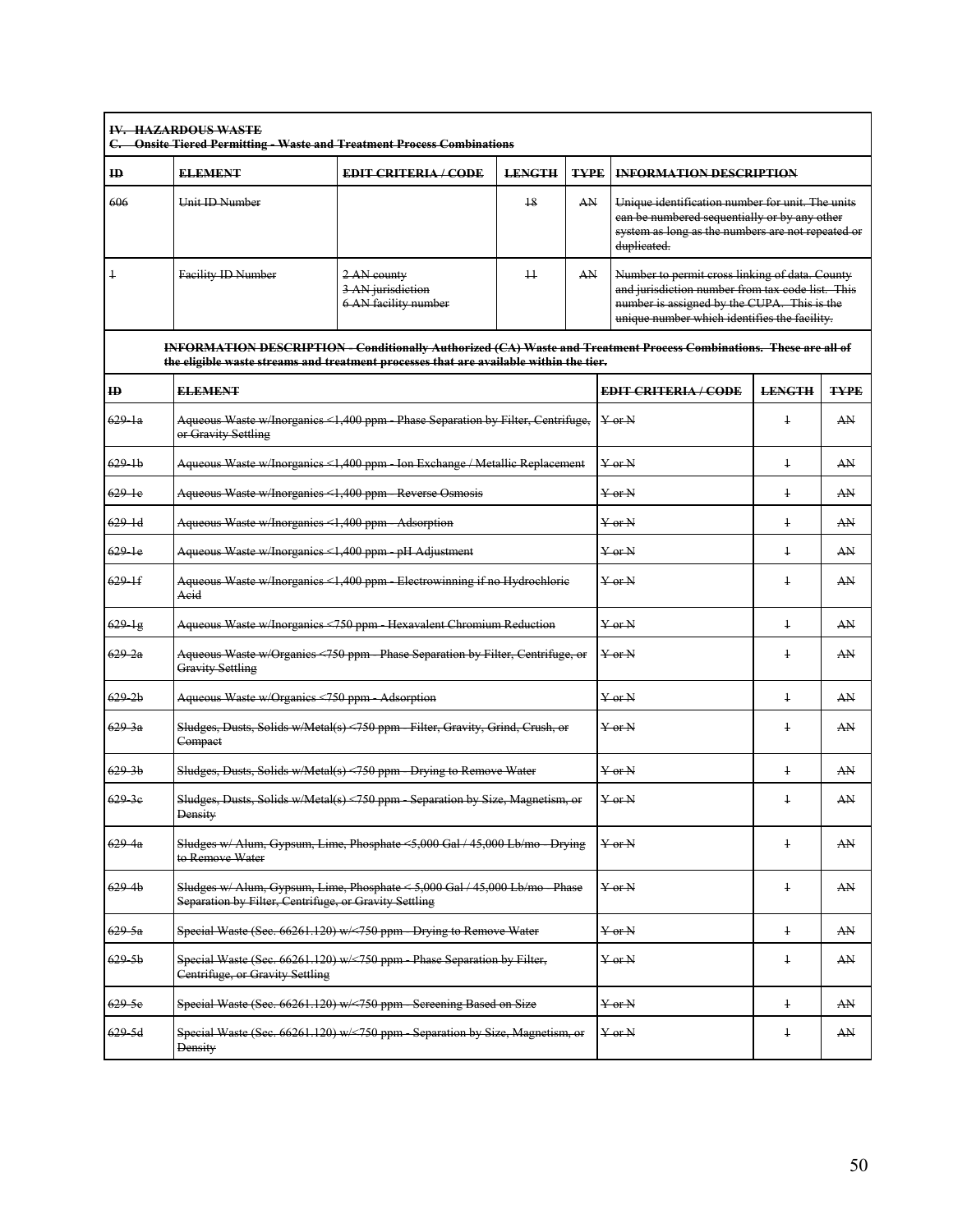**IV. HAZARDOUS WASTE**

|                    | C. Onsite Tiered Permitting - Waste and Treatment Process Combinations                                                                                                                                       |                                      |               |             |  |  |  |  |
|--------------------|--------------------------------------------------------------------------------------------------------------------------------------------------------------------------------------------------------------|--------------------------------------|---------------|-------------|--|--|--|--|
|                    | INFORMATION DESCRIPTION - Conditionally Authorized (CA) Waste and Treatment Process Combinations. These are all of<br>the eligible waste streams and treatment processes that are available within the tier. |                                      |               |             |  |  |  |  |
| ID                 | <b>ELEMENT</b>                                                                                                                                                                                               | <b>EDIT CRITERIA/CODE</b>            | <b>LENGTH</b> | <b>TYPE</b> |  |  |  |  |
| 6296a              | Special Waste (Sec. 66261.124) w/ < 750 ppm Drying to Remove Water                                                                                                                                           | $Y$ or $N$                           | $\ddagger$    | AN          |  |  |  |  |
| 6296b              | Special Waste (Sec. 66261.124) w/<750 ppm Phase Separation by Filter,<br>Centrifuge, or Gravity Settling                                                                                                     | $Y$ or $N$                           | $\ddagger$    | AN          |  |  |  |  |
| $629 - 6c$         | Special Waste (Sec. 66261.124) w/ < 750 ppm - Magnetic Separation                                                                                                                                            | $Y$ or $N$                           | $\ddagger$    | AN          |  |  |  |  |
| $629 - 7a$         | Soils w/Metals <45,000 Lb/ < 5000 Gal/mo Separation by Size                                                                                                                                                  | $Y$ or $N$                           | $\ddagger$    | AN          |  |  |  |  |
| $629 - 7b$         | Soils w/Metals <45,000 Lb/ < 5000 Gal/mo Magnetic Separation                                                                                                                                                 | $Y$ or $N$                           | $\ddagger$    | AN          |  |  |  |  |
| 629.8a             | Oily Water, Oil/Water Sludges Phase Separation by Filter, Centrifuge, or Gravity<br>Settling                                                                                                                 | $Y$ or $N$                           | $\ddagger$    | AN          |  |  |  |  |
| 629.8 <sub>b</sub> | Oily Water, Oil/Water Sludges Separation by Size, Magnetism, or Density                                                                                                                                      | $Y$ or $N$                           | $\ddagger$    | AN          |  |  |  |  |
| 629 8e             | Oily Water, Oil/Water Sludges Reverse Osmosis                                                                                                                                                                | $Y$ or $N$                           | $\ddagger$    | AN          |  |  |  |  |
| $629 - 9a$         | Alkaline/Acidic Waste <10% by Weight - Neutralization                                                                                                                                                        | $Y$ or $N$                           | $\ddagger$    | AN          |  |  |  |  |
| $629-9b$           | Alkaline/Acidic Waste >10% by Weight (<500 Gallons/batch) Neutralization                                                                                                                                     | $Y$ or $N$                           | $\ddagger$    | AN          |  |  |  |  |
| 629 12             | Wastestream & Treatment Technology Combination Certified by DTSC per<br>HSC 25200.1.5                                                                                                                        | Valid Certified Technology<br>Number | 10            | AN          |  |  |  |  |

1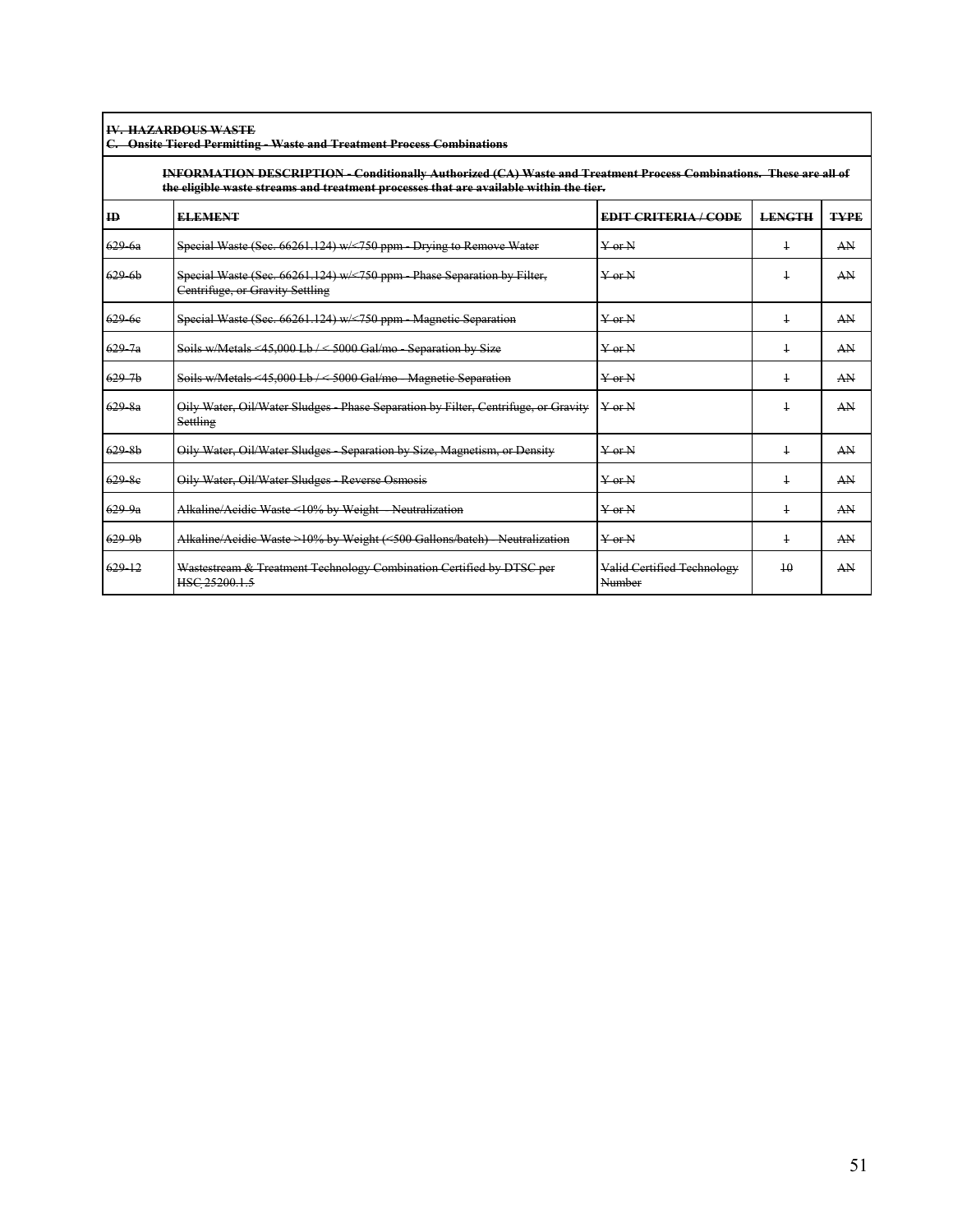| $\mathbf{H}$      | <b>ELEMENT</b>                                                                                       | <b>EDIT CRITERIA/CODE</b>                                                                                                                                                                                                                | <b>LENGTH</b>    | <b>TYPE</b> | <b>INFORMATION DESCRIPTION</b>                                                                                                                                       |               |             |
|-------------------|------------------------------------------------------------------------------------------------------|------------------------------------------------------------------------------------------------------------------------------------------------------------------------------------------------------------------------------------------|------------------|-------------|----------------------------------------------------------------------------------------------------------------------------------------------------------------------|---------------|-------------|
| 606               | Unit ID Number                                                                                       |                                                                                                                                                                                                                                          | 18               | AN          | Unique identification number for unit. The units<br>ean be numbered sequentially or by any other<br>system as long as the numbers are not repeated or<br>duplicated. |               |             |
| $\ddagger$        | Facility ID Number                                                                                   | Number to permit cross linking of data. County<br>and jurisdiction number from tax code list. This<br>number is assigned by the CUPA. This is the<br>unique number which identifies the facility.                                        |                  |             |                                                                                                                                                                      |               |             |
|                   |                                                                                                      | INFORMATION DESCRIPTION-Permit by Rule (PBR) Waste and Treatment Process Combinations. These are all of the<br>eligible waste streams and treatment processes that are available within the tier. NOTE: PBR codes are the same as CESQT. |                  |             |                                                                                                                                                                      |               |             |
| $\mathbf{D}$      | <b>ELEMENT</b>                                                                                       |                                                                                                                                                                                                                                          |                  |             | <b>EDIT CRITERIA/CODE</b>                                                                                                                                            | <b>LENGTH</b> | <b>TYPE</b> |
| 6301a             |                                                                                                      | Aqueous Waste Hexavalent Chromium Reduction                                                                                                                                                                                              |                  |             | Y <sub>or N</sub>                                                                                                                                                    | $\ddagger$    | AN          |
| $630 - 2a$        |                                                                                                      | Aqueous Waste w/Metals pH Adjustment / Neutralization                                                                                                                                                                                    |                  |             | $Y$ or $N$                                                                                                                                                           | $\ddagger$    | AN          |
| 6302 <sub>b</sub> | Aqueous Waste w/Metals Precipitation or Crystallization                                              |                                                                                                                                                                                                                                          |                  |             | $Y$ or $N$                                                                                                                                                           | $\ddagger$    | AN          |
| 630 2e            | Aqueous Waste w/Metals Phase Separation by Filter, Centrifuge, or Gravity<br>Settling                |                                                                                                                                                                                                                                          |                  |             | $Y$ or $N$                                                                                                                                                           | $\ddagger$    | AN          |
| $630 - 2d$        | Aqueous Waste w/Metals Ion Exchange                                                                  |                                                                                                                                                                                                                                          |                  |             | $Y$ or $N$                                                                                                                                                           | $\ddagger$    | AN          |
| 630 2e            | Aqueous Waste w/Metals Reverse Osmosis                                                               |                                                                                                                                                                                                                                          |                  |             | $Y$ or $N$                                                                                                                                                           | $\ddagger$    | AN          |
| $630 - 2f$        | Aqueous Waste w/Metals - Metallic Replacement                                                        |                                                                                                                                                                                                                                          |                  |             | $Y$ or $N$                                                                                                                                                           | $\ddagger$    | AN          |
| 630 2g            |                                                                                                      | Aqueous Waste w/Metals Plating onto an Electrode                                                                                                                                                                                         |                  |             | $Y$ or $N$                                                                                                                                                           | $\ddagger$    | AN          |
| 6302h             | Aqueous Waste w/Metals Electrodialysis                                                               |                                                                                                                                                                                                                                          |                  |             | $Y$ or $N$                                                                                                                                                           | $\ddagger$    | AN          |
| 6302i             |                                                                                                      | Aqueous Waste w/Metals Electrowinning or Electrolytic Recovery                                                                                                                                                                           |                  |             | $Y$ or $N$                                                                                                                                                           | $\ddagger$    | AN          |
| $630 - 2i$        | Reactions                                                                                            | Aqueous Waste w/Metals - Chemical Stabilization Using Silicates or Cementitious                                                                                                                                                          |                  |             | $Y$ or $N$                                                                                                                                                           | $\ddagger$    | AN          |
| 630.2k            | Aqueous Waste w/Metals Evaporation                                                                   |                                                                                                                                                                                                                                          |                  |             | $Y$ or $N$                                                                                                                                                           | $\ddagger$    | AN          |
| 630-21            | Aqueous Waste w/Metals Adsorption                                                                    |                                                                                                                                                                                                                                          |                  |             | Y or N                                                                                                                                                               | $\ddag$       | AN          |
| 630.3a            | by Filter, Centrifuge, or Gravity Settling                                                           | Aqueous Waste w/Organics (<10% Organic and <1% Volatiles)                                                                                                                                                                                | Phase Separation |             | $\frac{1}{2}$ or N                                                                                                                                                   | $\ddagger$    | AN          |
| $630 - 3b$        |                                                                                                      | Aqueous Waste w/Organics (<10% Organic and <1% Volatiles) - Adsorption                                                                                                                                                                   |                  |             |                                                                                                                                                                      | $\ddagger$    | AN          |
| 630.3e            |                                                                                                      | Aqueous Waste w/Organics (<10% Organic and <1% Volatiles) Distillation                                                                                                                                                                   |                  |             | Y or N                                                                                                                                                               | $\ddagger$    | AN          |
| $630 - 3d$        | Aqueous Waste w/Organics (<10% Organic and <1% Volatiles) Biological<br>Process Using Microorganisms |                                                                                                                                                                                                                                          |                  | Y or N      | $\ddagger$                                                                                                                                                           | AN            |             |
| 630.3e            | in Enclosed System                                                                                   | Aqueous Waste w/Organics (<10% Organic and <1% Volatiles) Photodegradation                                                                                                                                                               |                  |             | $Y$ or $N$                                                                                                                                                           | $\ddagger$    | AN          |
| $630 - 3f$        | Aqueous Waste w/Organics (<1% Volatiles) Air Stripping or Steam Stripping                            |                                                                                                                                                                                                                                          |                  |             | Y or N                                                                                                                                                               | $\ddagger$    | AN          |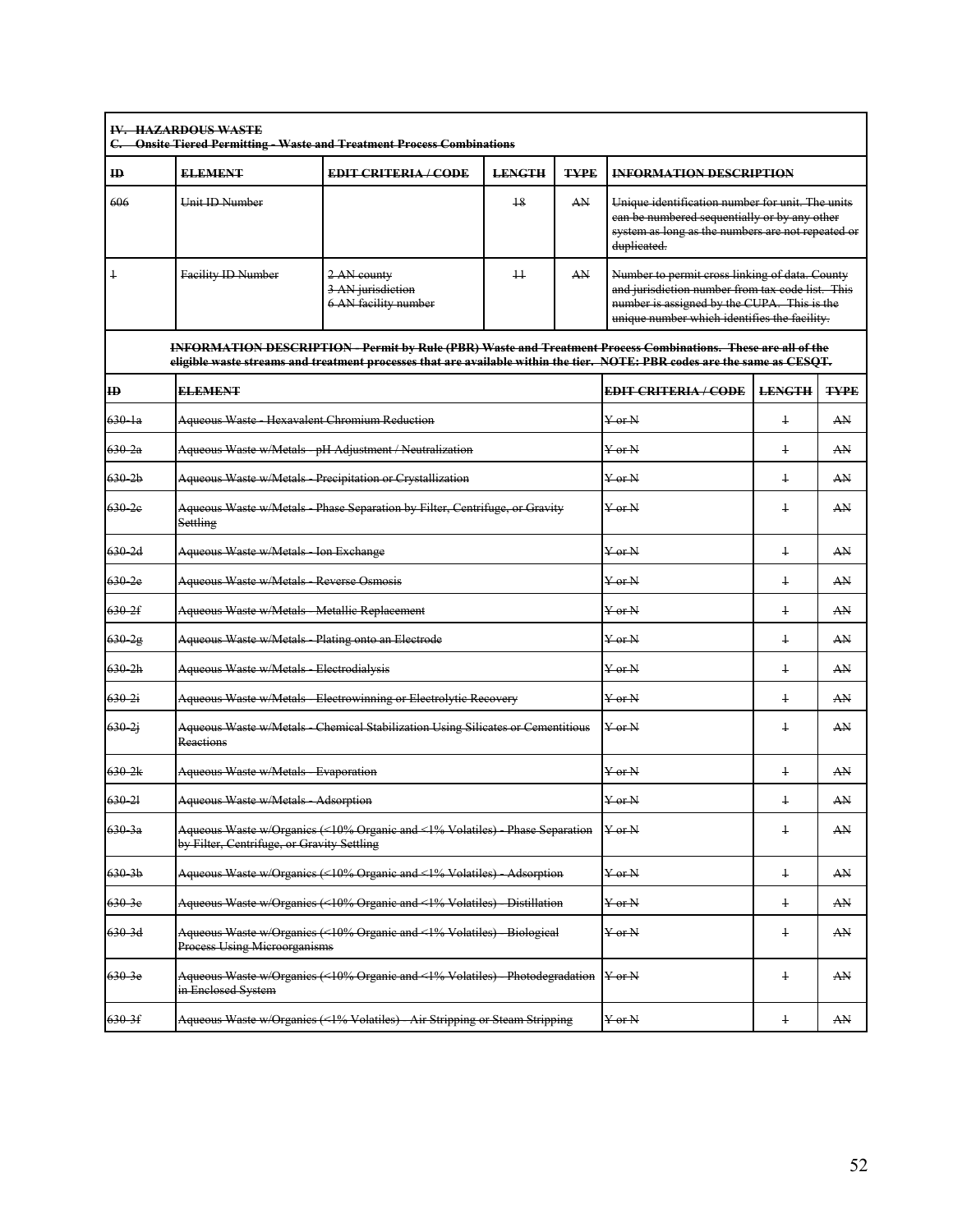**IV HAZARDOUS WASTE**

**C. Onsite Tiered Permitting - Waste and Treatment Process Combinations**

 **INFORMATION DESCRIPTION - Permit by Rule (PBR) Waste and Treatment Process Combinations. These are all of the eligible waste streams and treatment processes that are available within the tier. NOTE: PBR codes are the same as CESQT.**

| ID                | <b>ELEMENT</b>                                                                                                                  | <b>EDIT CRITERIA/CODE</b>      | <b>LENGTH</b> | <b>TYPE</b> |
|-------------------|---------------------------------------------------------------------------------------------------------------------------------|--------------------------------|---------------|-------------|
| 630.4a            | Sludges, Dusts, Solids w/Metal(s) Chemical Stabilization Using Silicates or<br><b>Cementitious Reactions</b>                    | $Y$ or $N$                     | $\ddagger$    | AN          |
| $630-4b$          | Sludges, Dusts, Solids w/Metal(s) Grind, Shred, Crush, or Compact                                                               | Y <sub>or N</sub>              | $\ddagger$    | AN          |
| 630 4e            | Sludges, Dusts, Solids w/Metal(s) Drying to Remove Water                                                                        | Y <sub>or N</sub>              | $\ddagger$    | AN          |
| 630 4d            | Sludges, Dusts, Solids w/Metal(s) Separation by Size, Magnetism, or Density                                                     | $Y$ or $N$                     | $\ddagger$    | AN          |
| 630.5a            | Sludges w/Alum, Gypsum, Lime, Sulfur, or Phosphate - Chemical Stabilization Using<br><b>Silicates or Cementitious Reactions</b> | $Y$ or N                       | $\ddagger$    | AN          |
| $630-5b$          | Sludges w/Alum, Gypsum, Lime, Sulfur, or Phosphate Drying to Remove Water                                                       | $Y$ or $N$                     | $\ddagger$    | AN          |
| $630 - 5c$        | Sludges w/Alum, Gypsum, Lime, Sulfur, or Phosphate - Phase Separation by Filter,<br>Centrifuge, or Gravity Settling             | $\frac{Y}{Y}$ or N             | $\ddagger$    | AN          |
| 630 6a            | Special Waste (Sec. 66261.120) Chemical Stabilization Using Silicates or<br>Cementitious Reactions                              | $Y$ or $N$                     | $\ddagger$    | AN          |
| 6306b             | Special Waste (Sec. 66261.120) Drying to Remove Water                                                                           | $\frac{V}{V}$ or $\frac{N}{V}$ | $\ddagger$    | AN          |
| 630 <sub>6e</sub> | Special Waste (Sec. 66261.120) Phase Separation by Filter, Centrifuge, or Gravity<br>Settling                                   | $Y$ or $N$                     | $\ddagger$    | AN          |
| 630 6d            | Special Waste (Sec. 66261.120) Screening Based on Size                                                                          | $Y$ or $N$                     | $\ddagger$    | AN          |
| $630 - 6e$        | Special Waste (Sec. 66261.120) - Separation by Size, Magnetism, or Density                                                      | $Y$ or $N$                     | $\ddagger$    | AN          |
| $630 - 7a$        | Special Waste (Sec. 66261.124) Chemical Stabilization Using Silicates or<br>Cementitious Reactions                              | $Y$ or $N$                     | $\ddagger$    | AN          |
| $630 - 7b$        | Special Waste (Sec. 66261.124) - Drying to Remove Water                                                                         | $\frac{V}{V}$ or N             | $\ddagger$    | AN          |
| 630 7e            | Special Waste (Sec. 66261.124) Phase Separation by Filter, Centrifuge, or Gravity<br><b>Settling</b>                            | $Y$ or $N$                     | $\ddagger$    | AN          |
| 630 7d            | Special Waste (Sec. 66261.124) Magnetic Separation                                                                              | $Y$ or $N$                     | $\ddagger$    | AN          |
| 630.8a            | Inorganic Acid/Alkaline Waste pH Adjustment / Neutralization                                                                    | $Y$ or $N$                     | $\ddagger$    | AN          |
| 630.9a            | Soils w/Metal(s) Chemical Stabilization Using Silicates or Cementitious Reactions                                               | $Y$ or $N$                     | $\ddagger$    | AN          |
| 630 9b            | Soils w/Metal(s) Separation by Size                                                                                             | $Y$ or $N$                     | $\ddagger$    | AN          |
| 630.9e            | Soils w/Metal(s) Magnetic Separation                                                                                            | $Y$ or $N$                     | $\ddagger$    | AN          |
| $630 - 10a$       | Used Oil, Mixed Oil, Oily Water, Oil/W Sludges Separation by Filter, Centrifuge, or   Y or N<br><b>Gravity Settling</b>         |                                | $\ddagger$    | AN          |
| $630 - 10b$       | Used Oil, Mixed Oil, Oily Water, O/W Sludges Distillation                                                                       | $\rm Y$ or $\rm N$             | $\ddagger$    | AN          |
| 630 10e           | Used Oil, Mixed Oil, Oily Water, O/W Sludges Neutralization                                                                     | $\frac{1}{2}$ or N             | $\ddagger$    | AN          |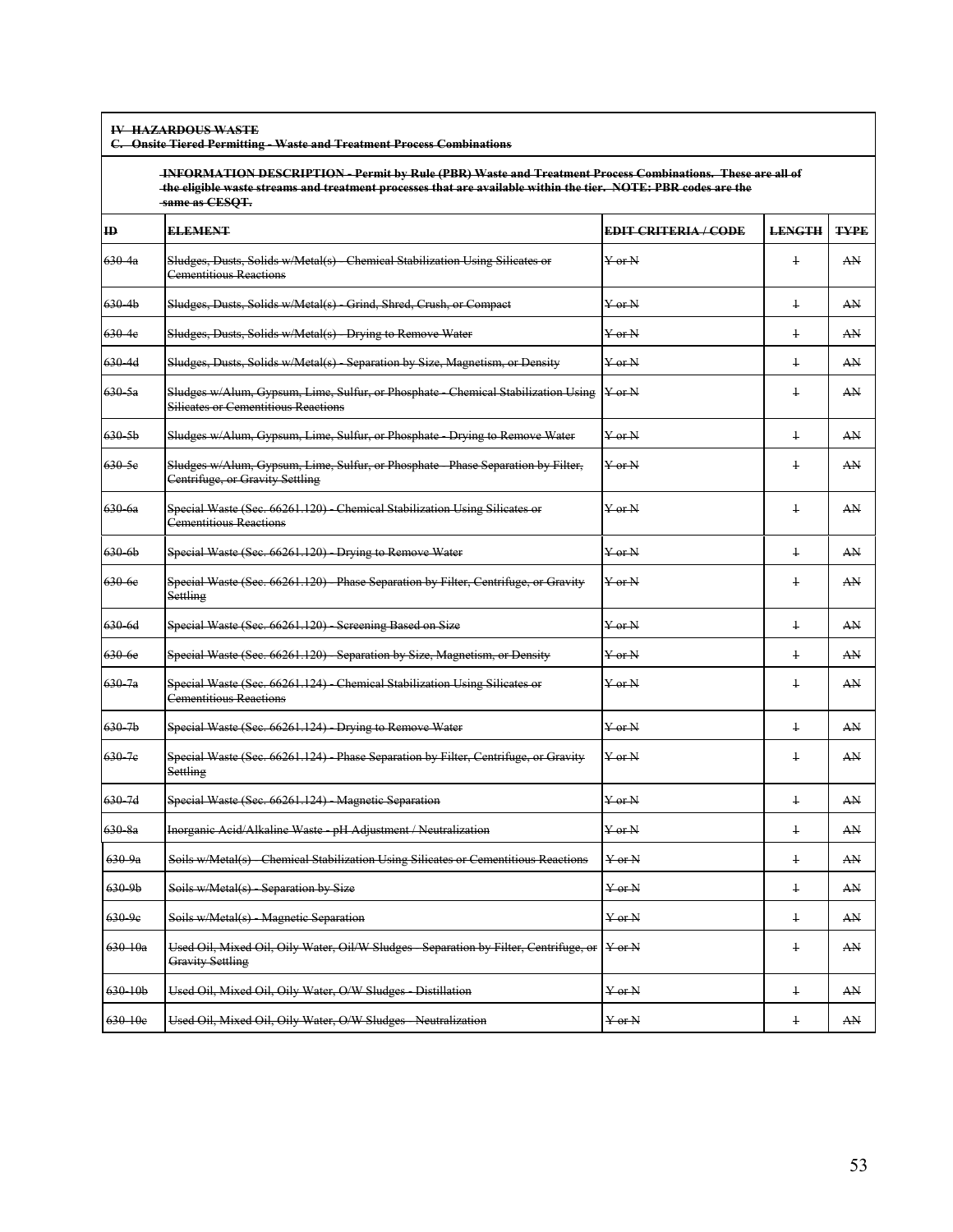| <b>IV HAZARDOUS WASTE</b> |
|---------------------------|
|                           |

## **C. Onsite Tiered Permitting - Waste and Treatment Process Combinations**

**INFORMATION DESCRIPTION - Permit by Rule (PBR) Waste and Treatment Process Combinations. These are all of the eligible waste streams and treatment processes that are available within the tier. NOTE: PBR codes are the same as CESQT.**

| ID          | <b>ELEMENT</b>                                                                            | <b>EDIT CRITERIA/CODE</b>            | <b>LENGTH</b>   | <b>TYPE</b> |
|-------------|-------------------------------------------------------------------------------------------|--------------------------------------|-----------------|-------------|
| $630 - 10d$ | Used Oil, Mixed Oil, Oily Water, O/W Sludges Separation by Size, Magnetism, or<br>Density | $\frac{1}{2}$ or $\frac{1}{2}$       | ٠               | AN          |
| $630 - 10e$ | Used Oil, Mixed Oil, Oily Water, O/W Sludges Reverse Osmosis                              | $Y$ or $N$                           | ۰               | AN          |
| 630-10f     | Used Oil, Mixed Oil, Oily Water, O/W Sludges Biological Process Using<br>Microorganisms   | $\frac{Y}{Y}$ or $\frac{N}{Y}$       | ÷               | AN          |
| $630 - 11a$ | Containers (< 110 Gallons) or Liners Rinsing with Liquid                                  | $Y$ or $N$                           | 4               | AN          |
| $630 - 11b$ | Containers (< 110 Gallons) or Liners Crush, Shred, Grind, or Puncture                     | $Y$ or $N$                           | ÷               | AN          |
| $630 - 12a$ | Multi component Resins Mixing per Manufacturer's Instructions                             | $Y$ or $N$                           | ٠               | AN          |
| 630 13      | Wastestream & Treatment Technology Combination Certified by DTSC per<br>HSC 25200.1.5     | Valid Certified Technology<br>Number | $\overline{10}$ | AN          |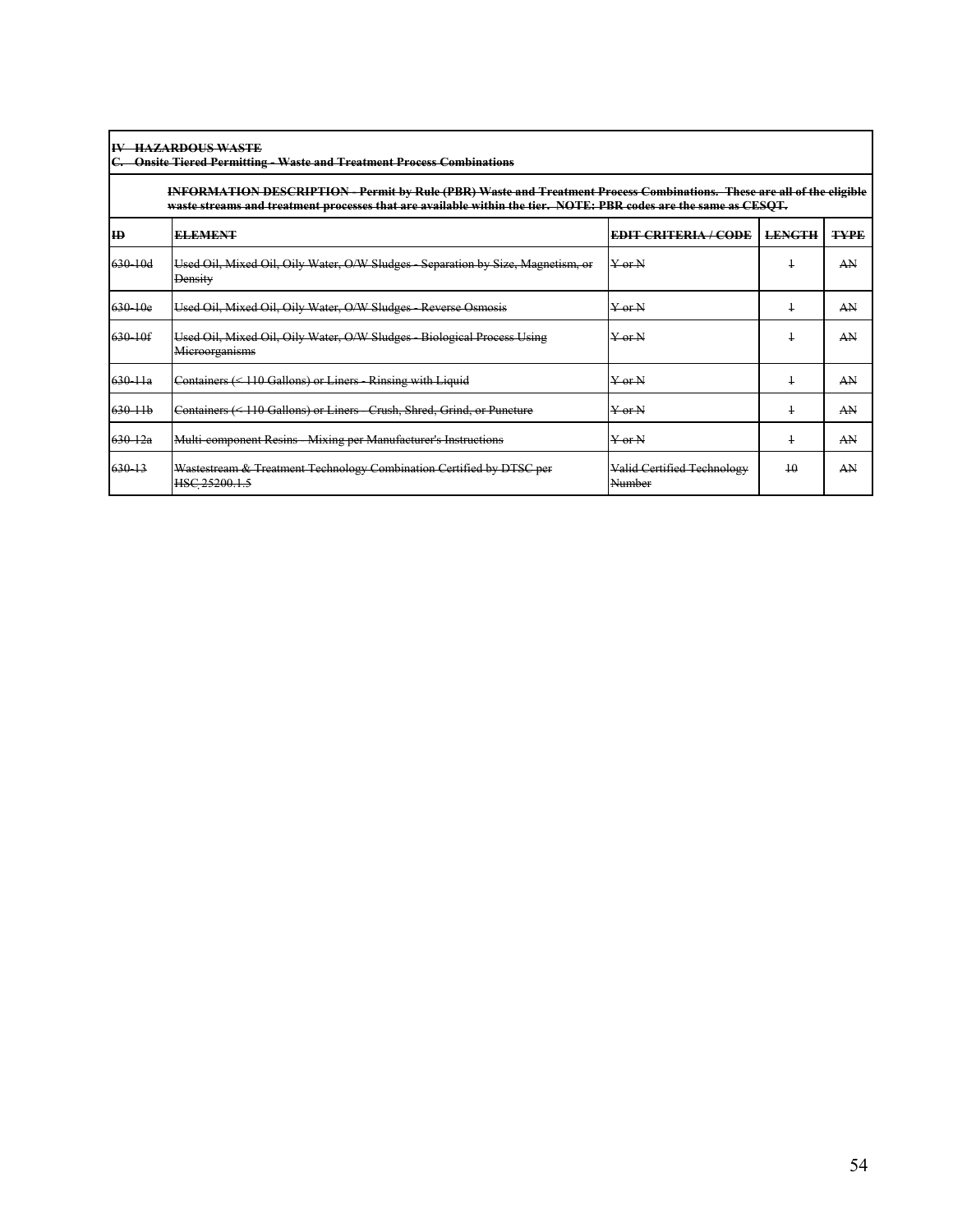| ID             | <b>ELEMENT</b>                                                                                                                                                                                       | <b>EDIT CRITERIA / CODE</b>                                                                                                                                                                                                | <b>LENGTH</b> | <b>TYPE</b> |  | <b>INFORMATION DESCRIPTION</b>                                                                                                                                                                    |                         |             |
|----------------|------------------------------------------------------------------------------------------------------------------------------------------------------------------------------------------------------|----------------------------------------------------------------------------------------------------------------------------------------------------------------------------------------------------------------------------|---------------|-------------|--|---------------------------------------------------------------------------------------------------------------------------------------------------------------------------------------------------|-------------------------|-------------|
| 606            | <b>Unit ID Number</b>                                                                                                                                                                                |                                                                                                                                                                                                                            | 18            | AN          |  | Unique identification number for unit. The units<br>can be numbered sequentially or by any other<br>system as long as the numbers are not repeated or<br>duplicated.                              |                         |             |
| $\overline{1}$ | <b>Facility ID Number</b>                                                                                                                                                                            | 2 AN county<br>3 AN jurisdiction<br>6 AN facility number                                                                                                                                                                   | 11            | AN          |  | Number to permit cross linking of data. County<br>and jurisdiction number from tax code list. This<br>number is assigned by the CUPA. This is the<br>unique number which identifies the facility. |                         |             |
|                |                                                                                                                                                                                                      | <b>INFORMATION DESCRIPTION - Conditionally Exempt - Limited (CEL) Waste and Treatment Process Combinations. These are</b><br>all of the cligible waste streams and treatment processes that are available within the tier. |               |             |  |                                                                                                                                                                                                   |                         |             |
| ID             | <b>ELEMENT</b>                                                                                                                                                                                       |                                                                                                                                                                                                                            |               |             |  | <b>EDIT CIRTERIA/</b><br>CODE                                                                                                                                                                     | <b>LENGTH</b>           | <b>TYPE</b> |
| $631 +$        | HSC 25200.1.5                                                                                                                                                                                        | Aerosol Cans Puncturing, Draining or Crushing (at Ambient Temperature) Using<br>Wastestream & Treatment Technology Combination Certified by DTSC per                                                                       |               |             |  | Valid Certified<br><b>Technology Number</b>                                                                                                                                                       | 10                      | AN          |
| $631 - 2a$     |                                                                                                                                                                                                      | Used Oil Mixed w/Water, Oily Water (no Gasoline and <2% Diesel) Gravity Separation                                                                                                                                         |               |             |  | $Y$ or $N$                                                                                                                                                                                        | $\ddagger$              | AN          |
| $631 - 2h$     |                                                                                                                                                                                                      | Used Oil Mixed w/Water, Oily Water (no Gasoline and <2% Diesel) - Centrifuge                                                                                                                                               |               |             |  | $Y$ or $N$                                                                                                                                                                                        | $\ddagger$              | AN          |
| $631 - 2e$     | Used Oil Mixed w/Water, Oily Water (no Gasoline and <2% Diesel) Membrane<br>Technology                                                                                                               |                                                                                                                                                                                                                            |               |             |  | $\frac{V}{V}$ or N                                                                                                                                                                                | $\ddagger$              | AN          |
| $631 - 2d$     | Used Oil Mixed w/Water, Oily Water (no Gasoline and <2% Diesel) - Heating to<br>Temperature not above 20 Deg F below Flashpoint of the Used Oil Component of the<br>Mixture at Atmospheric Pressure. |                                                                                                                                                                                                                            |               |             |  | $Y$ or $N$                                                                                                                                                                                        | $\overline{\mathbf{1}}$ | AN          |
| $631 - 2e$     | Used Oil Mixed w/Water, Oily Water (no Gasoline and <2% Diesel) Addition of<br><b>Demulsifiers</b>                                                                                                   |                                                                                                                                                                                                                            |               |             |  | $Y$ or $N$                                                                                                                                                                                        | 1                       | AN          |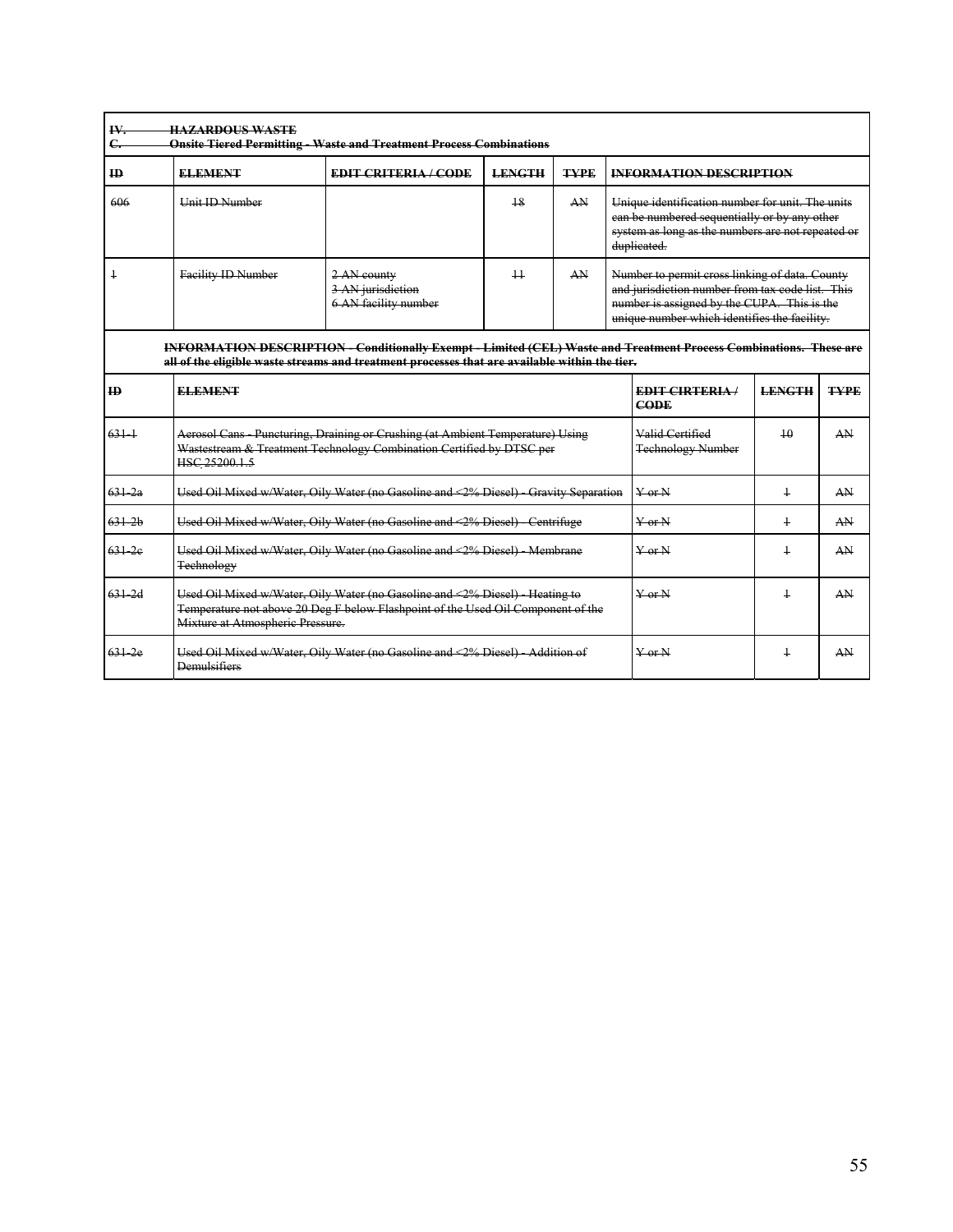| ID         | <b>ELEMENT</b>                                                                                      | <b>EDIT CRITERIA</b><br><b>CODES</b>                                                   | <b>LENGTH</b>   | <b>TYPE</b> | <b>INFORMATION DESCRIPTION</b>                                                                                                                                                                                                                                                                                                                                                                                                                                                                                                                                                                                                                                                                          |
|------------|-----------------------------------------------------------------------------------------------------|----------------------------------------------------------------------------------------|-----------------|-------------|---------------------------------------------------------------------------------------------------------------------------------------------------------------------------------------------------------------------------------------------------------------------------------------------------------------------------------------------------------------------------------------------------------------------------------------------------------------------------------------------------------------------------------------------------------------------------------------------------------------------------------------------------------------------------------------------------------|
| $\ddagger$ | Facility ID Number                                                                                  | 2 AN county<br>3 AN jurisdiction<br>6 AN facility number                               | $\overline{11}$ | AN          | Number to allow cross linking of data. County<br>and jurisdiction number from tax code list. This<br>number is assigned by the CUPA. This is the<br>unique number which identifies the facility.                                                                                                                                                                                                                                                                                                                                                                                                                                                                                                        |
| 2          | <b>EPA ID Number</b>                                                                                | 12 digit identifier beginning<br>with CA                                               | 12              | AN          | <b>EPA</b> Identification number for businesses that<br>generate, recycle, or treat hazardous waste. For<br>facilities in California, the number usually starts<br>with the letters CA. The number can be obtained<br>from the Telephone Information Center at<br>(916)324 1781, (800) 61 TOXIC or (800) 618<br>6942.                                                                                                                                                                                                                                                                                                                                                                                   |
| 3          | <b>Business Name</b>                                                                                | Postal standard:<br>2 lines, 35 characters                                             | 70              | AN          | Full legal name of the business.                                                                                                                                                                                                                                                                                                                                                                                                                                                                                                                                                                                                                                                                        |
| 700700     | <b>Certification Status</b>                                                                         | a = initial certification<br>$b =$ amended certification<br>$e$ = annual certification | $\overline{1}$  | AN          | Reason for submitting certification.                                                                                                                                                                                                                                                                                                                                                                                                                                                                                                                                                                                                                                                                    |
| 701701     | <b>Type of Operation</b><br>(Hazardous Waste<br><b>Financial Assurance)</b>                         | $a = PBR$ FTU<br>$b = CA$<br>$e$ $=$ $o$ ther                                          | $\ddagger$      | AN          | Type of operation.                                                                                                                                                                                                                                                                                                                                                                                                                                                                                                                                                                                                                                                                                      |
| 702702     | <b>Estimated Closure Costs</b>                                                                      |                                                                                        | $+2$            | AN          | Estimated closure costs in dollars. This section<br>requires a written estimate of the cost of closing<br>each treatment unit. The estimated closure cost<br>may be either the actual cost or the estimated cost<br>when using your own staff and/or personal<br>equipment. The closure cost estimate may take<br>into account any salvage value that may be<br>realized from the sale of wastes, facility structure<br>or equipment, land or other facility assets. For<br>PBR only: If you have operated under PBR for<br>less than 30 days in any calendar year, do not<br>enter any dollar amount. You qualify for an<br>exemption. If eligible for the exemption, enter<br>EXEMPT in this section. |
| 703703     | <b>Exemption From</b><br>Financial Assurance = cost<br>estimate $\le$ \$10,000                      | $Y$ or $N$                                                                             | $\ddagger$      | AN          | Indicates if reason for exemption from financial<br>assurance requirements is total closure cost<br>estimate not more than \$10,000. A model letter<br>using the required certifications must be<br>submitted to claim this exemption.                                                                                                                                                                                                                                                                                                                                                                                                                                                                  |
| 704704     | <b>Exemption From</b><br><b>Financial Assurance =</b><br>other                                      | Narrative                                                                              | 30              | AN          | Description of other reason for exemption from<br>financial assurance requirements.                                                                                                                                                                                                                                                                                                                                                                                                                                                                                                                                                                                                                     |
| 705705     | <b>Exemption From</b><br>Financial Assurance =<br>TTU owner / operator<br>and operated < 30 days/yr | $Y$ or $N$                                                                             | $\ddagger$      | AN          | Indicates if reason for exemption from financial<br>assurance requirements is for owner or operator<br>under PBR only and operating no more than<br>thirty days in any calendar year.                                                                                                                                                                                                                                                                                                                                                                                                                                                                                                                   |
| 706706     | Requirement for<br><b>Financial Assurance</b>                                                       | $Y$ or $N$                                                                             | $\ddagger$      | AN          | Indicates if financial assurance is required.                                                                                                                                                                                                                                                                                                                                                                                                                                                                                                                                                                                                                                                           |
| 707707     | Date of Closure Assurance<br>Mechanism                                                              | <b>YYYYMMDD</b>                                                                        | 8               | Đ           | Effective date of closure assurance mechanism.                                                                                                                                                                                                                                                                                                                                                                                                                                                                                                                                                                                                                                                          |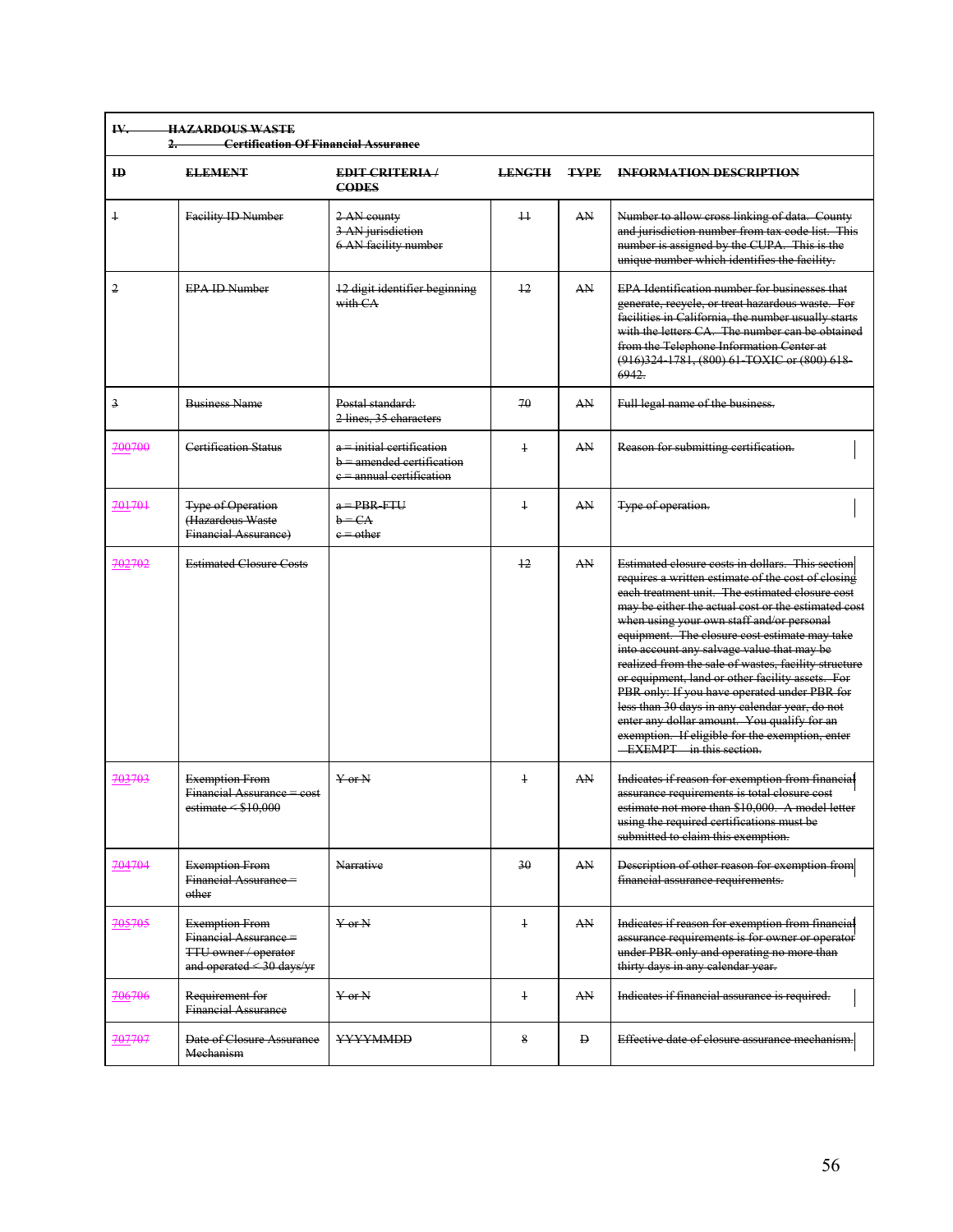| ш | <b>HAZADDOUS WASTE</b><br>------------------------- |
|---|-----------------------------------------------------|
|   | Cortification Of Financial Assurance                |

| ID     | <b>ELEMENT</b>                                    | <b>EDIT CRITERIA</b> /<br><b>CODES</b>                                                                                                                                                                                                                                                  | <b>LENGTH</b> | <b>TYPE</b> | <b>INFORMATION DESCRIPTION</b>                                                                                                                                                                                                                                                                                                                                                                                                                                                                                                                                                                                                                                                                                                                                                                                                                                                                                                                                                                                                                                                                                                                                                                                                                                                                                                                                                                                                                                                                                                    |
|--------|---------------------------------------------------|-----------------------------------------------------------------------------------------------------------------------------------------------------------------------------------------------------------------------------------------------------------------------------------------|---------------|-------------|-----------------------------------------------------------------------------------------------------------------------------------------------------------------------------------------------------------------------------------------------------------------------------------------------------------------------------------------------------------------------------------------------------------------------------------------------------------------------------------------------------------------------------------------------------------------------------------------------------------------------------------------------------------------------------------------------------------------------------------------------------------------------------------------------------------------------------------------------------------------------------------------------------------------------------------------------------------------------------------------------------------------------------------------------------------------------------------------------------------------------------------------------------------------------------------------------------------------------------------------------------------------------------------------------------------------------------------------------------------------------------------------------------------------------------------------------------------------------------------------------------------------------------------|
| 708708 | Mechanism ID Number                               |                                                                                                                                                                                                                                                                                         | 25            | AN          | Number of closure assurance mechanism if<br>applicable, for example, the insurance policy<br>number.                                                                                                                                                                                                                                                                                                                                                                                                                                                                                                                                                                                                                                                                                                                                                                                                                                                                                                                                                                                                                                                                                                                                                                                                                                                                                                                                                                                                                              |
| 709709 | Closure Assurance<br>Mechanism                    | a = elosure trust fund<br>$b$ = surety bond<br>e = elosure letter of credit<br>d = elosure insurance<br>e = financial test and<br>corporate guarantee<br>$f =$ alternative mechanism<br>$g =$ multiple financial<br>mechanisms<br>$h =$ certificate of deposit<br>$I$ = savings account | $\ddagger$    | AN          | Type of financial mechanism established to<br>provide closure cost assurance. Eligible types for<br>FTUs and TTUs are contained in CCR Section<br>$67450.13(a)(5)$ .<br>a = elosure trust fund, as provided in CCR<br>Section<br>$-66265.143(a)$ (Attach DTSC Form 1154)<br>$b$ = surety bond guaranteeing payment into a<br>elosure trust fund, as described in CCR<br>Section<br>-66265.143(b) (Attach DTSC Form 1155 or<br>1156<br>$\longrightarrow$ with DTSC Form 1154)<br>e = elosure letter of credit, as described in CCR<br>-Section 66265.143(c) (Attach DTSC Form<br>$-1157$<br>$d$ = elosure insurance, as described in CCR<br>Section<br>-66265.143(d) (Attach DTSC Form 1158)<br>e = financial test and corporate guarantee for<br>elosure, as described in CCR Section<br>-66265.143(e) (Attach either DTSC Form<br>$1159$ or<br>$-1173$<br>$f =$ alternative mechanism for closure costs, as<br>described in CCR Section 67450.13(e) (No<br>$-$ form $)$<br>$g$ = multiple financial mechanisms for closure<br>costs,<br>as described in CCR Section $66265.143(g)$<br>(No)<br>— form)<br>h = certificate of deposit, as described in Section<br>3 104(2)(e) of the Uniform Commercial Code<br>(No form)<br>$i$ = savings account, as described in Section<br>4 104(a) of the Uniform Commercial Code<br>(A)<br>$-$ form)<br>These mechanisms require use of the additional<br><b>DTSC Financial Assurance forms referenced</b><br>above. These forms are available from the CUPA<br>or the DTSC Regional Office. |
| 710710 | <b>Financial Institution</b><br>or Surety Name    |                                                                                                                                                                                                                                                                                         | 35            | AN          | Name of the financial institution, insurance<br>company, surety company, or other appropriate<br>organization used to establish the closure<br>financial assurance. Indicate your company if<br>you are using a corporate guarantee and financial<br>test.                                                                                                                                                                                                                                                                                                                                                                                                                                                                                                                                                                                                                                                                                                                                                                                                                                                                                                                                                                                                                                                                                                                                                                                                                                                                        |
| 711711 | <b>Financial Institution</b><br>or Surety Address | Postal standard:<br>2 lines, 35 characters                                                                                                                                                                                                                                              | 70            | AN          | Address of financial institution, insurance<br>company, surety company, or other appropriate<br>organization used to establish the closure<br>financial assurance.                                                                                                                                                                                                                                                                                                                                                                                                                                                                                                                                                                                                                                                                                                                                                                                                                                                                                                                                                                                                                                                                                                                                                                                                                                                                                                                                                                |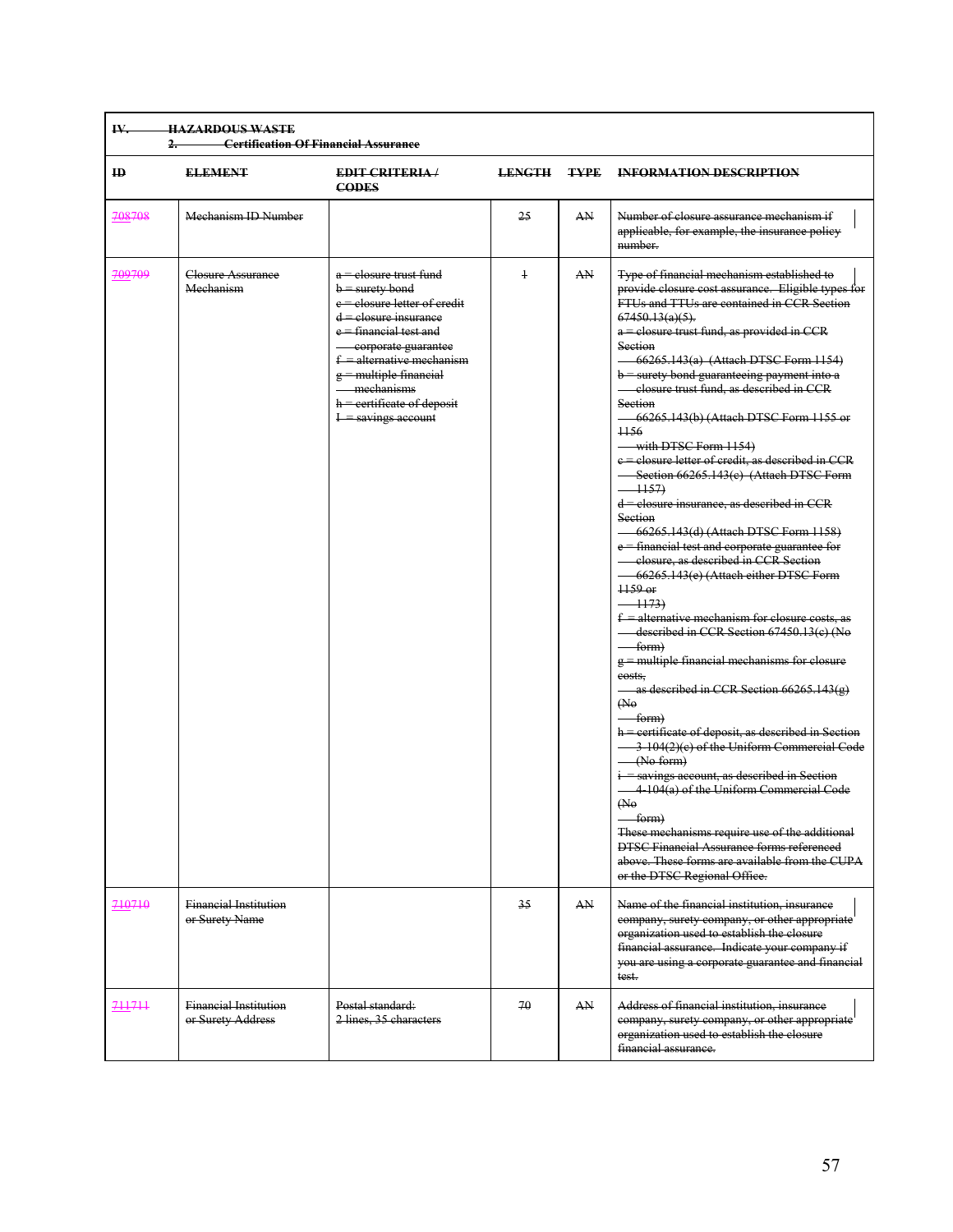| IV.          | <b>HAZARDOUS WASTE</b><br><b>Certification Of Financial Assurance</b><br>2 |                                      |               |              |                                                                                                                                                                                                                                                                                                                                                                                                                                                                                                                                                                 |  |  |  |
|--------------|----------------------------------------------------------------------------|--------------------------------------|---------------|--------------|-----------------------------------------------------------------------------------------------------------------------------------------------------------------------------------------------------------------------------------------------------------------------------------------------------------------------------------------------------------------------------------------------------------------------------------------------------------------------------------------------------------------------------------------------------------------|--|--|--|
| $\mathbf{H}$ | <b>ELEMENT</b>                                                             | <b>EDIT CRITERIA</b><br><b>CODES</b> | <b>LENGTH</b> | <b>TYPE</b>  | <b>INFORMATION DESCRIPTION</b>                                                                                                                                                                                                                                                                                                                                                                                                                                                                                                                                  |  |  |  |
| 712712       | <b>Financial Institution</b><br>or Surety City                             | Postal standard                      | 20            | AN           | City of financial institution, insurance company,<br>surety company, or other appropriate<br>organization used to establish the closure<br>financial assurance.                                                                                                                                                                                                                                                                                                                                                                                                 |  |  |  |
| 713713       | <b>Financial Institution</b><br>or Surety State                            | Valid 2 digit state code             | 2             | AN           | State of financial institution, insurance company,<br>surety company, or other appropriate<br>organization used to establish the closure<br>financial assurance.                                                                                                                                                                                                                                                                                                                                                                                                |  |  |  |
| 714714       | <b>Financial Institution</b><br>or Surety Zip Code                         | Postal standard                      | 9             | AN           | Zip code of financial institution, insurance<br>company, surety company, or other appropriate<br>organization used to establish the closure<br>financial assurance.                                                                                                                                                                                                                                                                                                                                                                                             |  |  |  |
| 715715       | <b>Signer of Certification</b>                                             | a = owner<br>$b =$ operator          | $\ddag$       | AN           | Indicates if signer of certification is the owner of<br>operator of the facility.                                                                                                                                                                                                                                                                                                                                                                                                                                                                               |  |  |  |
| 716716       | Date Certified<br>(Financial Assurance)                                    | <b>YYYYMMDD</b>                      | 8             | $\mathbf{D}$ | Date the document was signed.                                                                                                                                                                                                                                                                                                                                                                                                                                                                                                                                   |  |  |  |
| 717717       | <b>Owner/ Operator Name</b><br>(Financial Assurance)                       |                                      | 35            | AN           | Full name of business owner/operator, or<br>officially designated representative of the<br>owner/operator. The person signing this page<br>must be an owner or officer of the company who<br>is authorized to make decisions for the facility<br>and who has operational control. The authorized<br>signatory must be completed as specified in CCR<br>Section 66270.11. In most companies, this is not<br>the environmental compliance or technical staff.<br>The signer certifies to a belief that all the<br>information submitted is accurate and complete. |  |  |  |
| 718718       | Owner/Operator Title<br>(Financial Assurance)                              |                                      | 35            | AN           | Title of person signing the page.                                                                                                                                                                                                                                                                                                                                                                                                                                                                                                                               |  |  |  |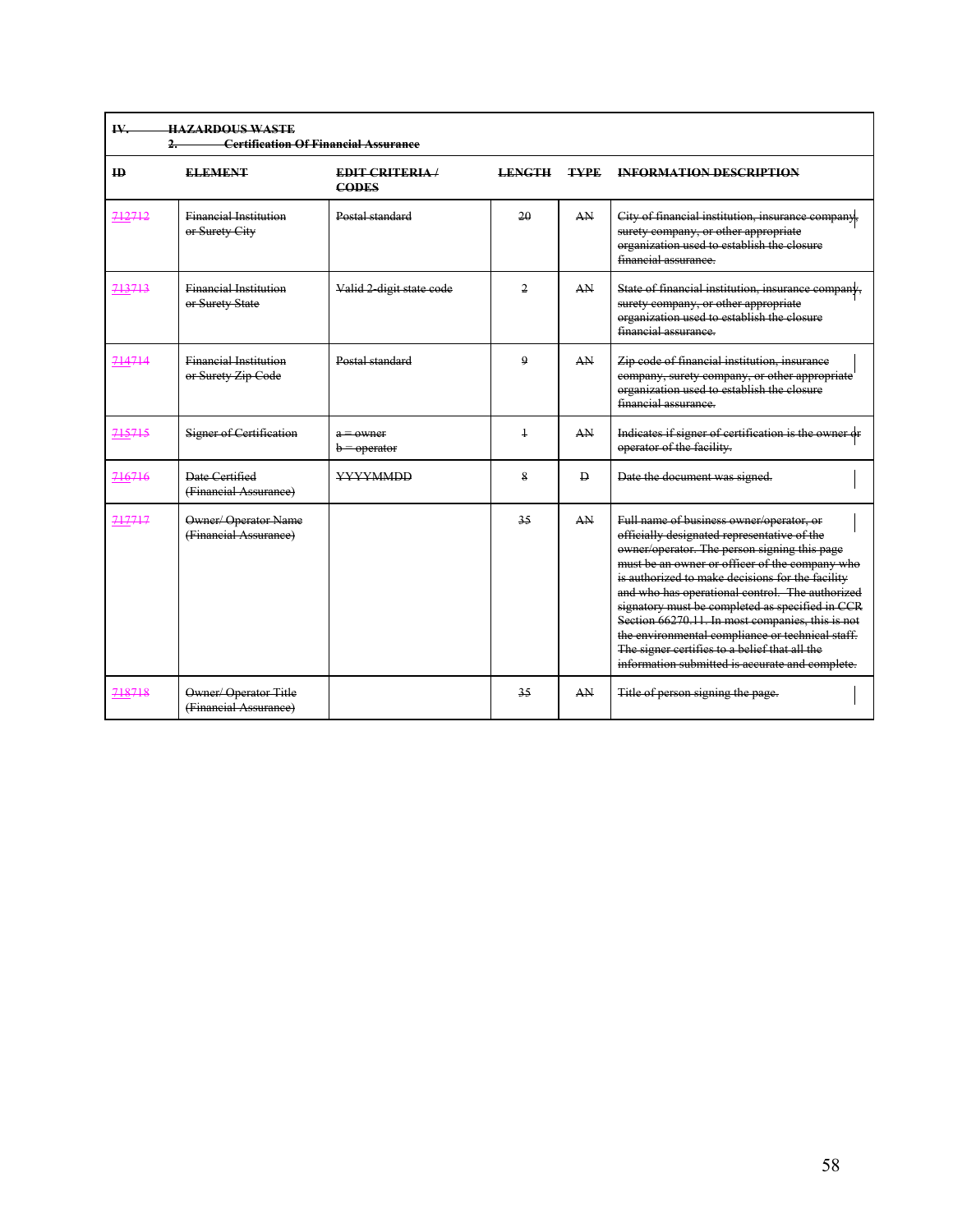|                | <b>FACILITY INFORMATION</b><br><b>Business Activities</b>  |                                                          |               |             |                                                                                                                                                                                                                                                                                                                                                                                                                                                                                                                                                                                                                                                                                                                                                                                                                                                                                                                    |
|----------------|------------------------------------------------------------|----------------------------------------------------------|---------------|-------------|--------------------------------------------------------------------------------------------------------------------------------------------------------------------------------------------------------------------------------------------------------------------------------------------------------------------------------------------------------------------------------------------------------------------------------------------------------------------------------------------------------------------------------------------------------------------------------------------------------------------------------------------------------------------------------------------------------------------------------------------------------------------------------------------------------------------------------------------------------------------------------------------------------------------|
| $\mathbf{H}$   | <b>ELEMENT</b>                                             | <b>EDIT CRITERIA</b><br><b>CODES</b>                     | <b>LENGTH</b> | <b>TYPE</b> | <b>INFORMATION DESCRIPTION</b>                                                                                                                                                                                                                                                                                                                                                                                                                                                                                                                                                                                                                                                                                                                                                                                                                                                                                     |
| $+$            | Facility ID Number                                         | 2 AN county<br>3 AN jurisdiction<br>6 AN facility number | $\pm$         | AN          | Number to allow cross linking of data. County and jurisdiction<br>number from tax code list. This number is assigned by the<br>CUPA. This is the unique number which identifies the facility.                                                                                                                                                                                                                                                                                                                                                                                                                                                                                                                                                                                                                                                                                                                      |
| $\frac{22}{5}$ | <b>EPA ID Number</b>                                       | 12 digit identifier<br>beginning with CA                 | 12            | AN          | EPA Identification number for businesses that generate, recycle,<br>or treat hazardous waste. For facilities in California, the number<br>usually starts with the letters CA. The number can be obtained<br>from the Telephone Information Center at<br>(916) 324-1781, (800) 61-TOXIC or (800) 618-6942.                                                                                                                                                                                                                                                                                                                                                                                                                                                                                                                                                                                                          |
| $\frac{33}{5}$ | <b>Business Name</b>                                       | Postal standard:<br>2 lines, 35 characters               | 70            | AN          | Full legal name of business.                                                                                                                                                                                                                                                                                                                                                                                                                                                                                                                                                                                                                                                                                                                                                                                                                                                                                       |
| 44             | Hazardous Materials<br>On Site                             | $Y$ or $N$                                               | $\ddagger$    | AN          | Business must report that it has hazardous materials on site if:<br>- it is handled in quantities equal to or greater than 500 pounds,<br>55 gallons, or 200 cubic feet of gas (calculated at standard<br>temperature and pressure),<br>- it is handled in quantities equal to or greater than the<br>applicable federal threshold planning quantity for an extremely<br>hazardous substance listed in 40 CFR Part 355, Appendix A,<br>- radioactive materials are handled in quantities for which an<br>emergency plan is required to be adopted pursuant to Part 30,<br>Part 40, or Part 70 of Chapter 10 of 10 CFR, or pursuant to any<br>regulations adopted by the state in accordance with those<br>regulations.<br>Triggers requirement for chemical description data elements.                                                                                                                             |
| $\frac{55}{2}$ | Own or Operate<br>Underground<br><b>Storage Tank</b>       | $Y$ or $N$                                               | $\ddagger$    | AN          | Facility must report if it owns or operates USTs containing<br>hazardous substances defined in HSC 25316. Triggers<br>requirement for UST facility and tank data elements.                                                                                                                                                                                                                                                                                                                                                                                                                                                                                                                                                                                                                                                                                                                                         |
| 66             | Upgrade/Install<br>Underground<br><b>Storage Tank</b>      | $Y$ or $N$                                               | $\ddagger$    | AN          | Facility must report if it intends to install or upgrade USTs<br>containing hazardous substances defined in HSC 25316.<br>Triggers requirement for UST installation data elements.                                                                                                                                                                                                                                                                                                                                                                                                                                                                                                                                                                                                                                                                                                                                 |
| 77             | Underground<br>Storage Tank<br>Closure                     | $Y$ or $N$                                               | $\ddagger$    | AN          | Facility must report if a UST which held hazardous materials is<br>being closed in place. Triggers requirement for UST closure<br>data elements.                                                                                                                                                                                                                                                                                                                                                                                                                                                                                                                                                                                                                                                                                                                                                                   |
| $\frac{88}{5}$ | Own or Operate<br>Aboveground<br>Petroleum<br>Storage Tank | $Y$ or $N$                                               | $\ddagger$    | AN          | Facility must report if it stores petroleum in aboveground tanks.<br>"Petroleum" means crude oil or any fraction thereof, which is<br>liquid at 60 degrees Fahrenheit temperature and 14.7 pounds<br>square inch absolute pressure (HSC 25270.2(g)). The facility<br>must report if any ASTs capacity exceeds 660 gallons or if the<br>total facility storage capacity (aggregate) exceeds 1320 gal.<br>"Storage tank" does not include any of the following:<br>a pressure vessel or boiler which is subject to Division 5 of<br>the Labor Code.<br>a storage tank containing hazardous waste if a hazardous<br>waste facilities permit has been issued for the storage tank by<br>DTSC.<br>an aboveground oil production tank which is regulated by the<br>Division of Oil and Gas, or<br>eertain oil filled electrical equipment including but not limited<br>to transformers, circuit breakers, or capacitors. |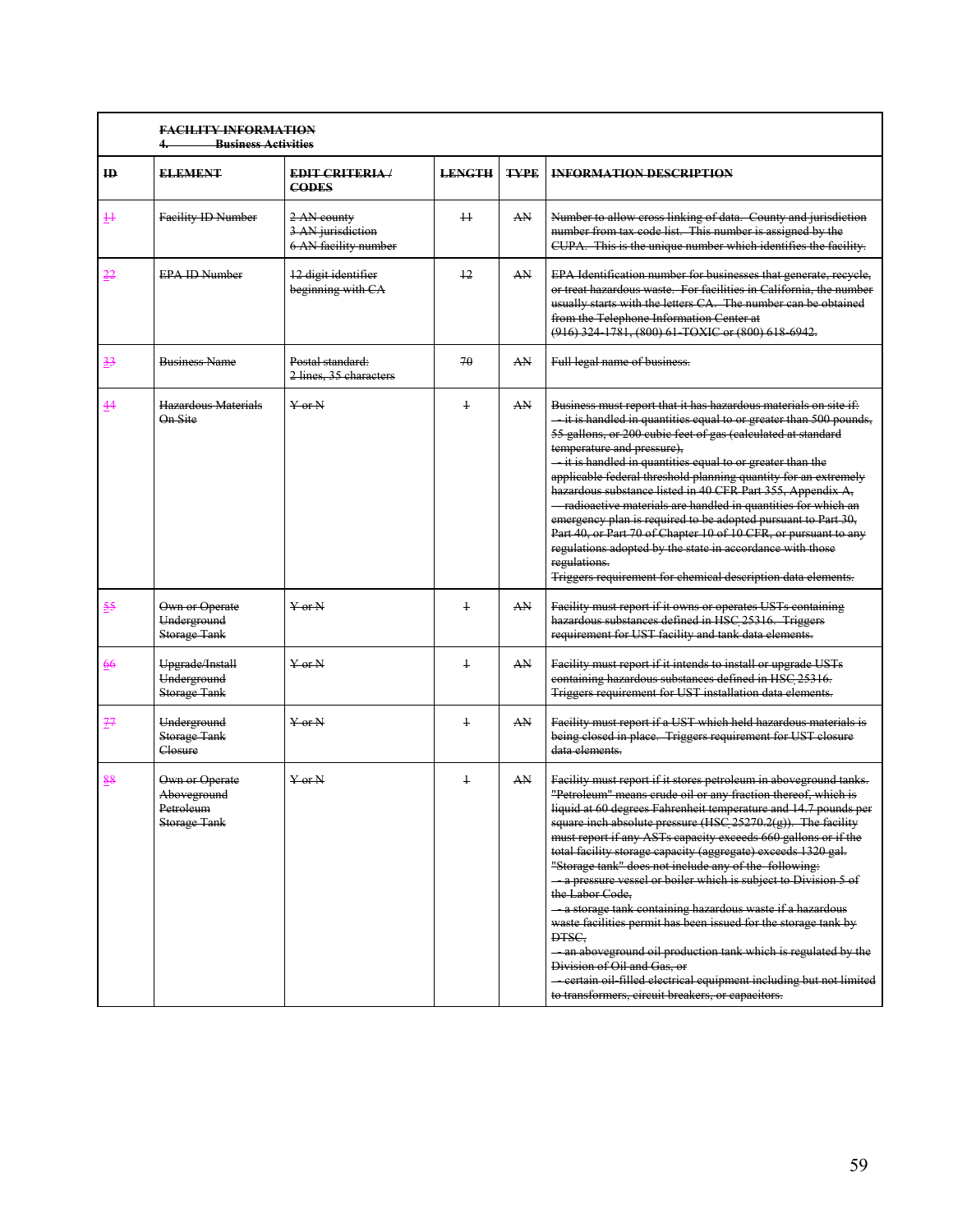|    | <b>FACILITY INFORMATION</b><br><b>Business Activities</b> |                                      |               |             |                                                                                                                                                                                                                                                                                                                                                                                                                                                                                                                                                     |  |  |  |  |  |  |
|----|-----------------------------------------------------------|--------------------------------------|---------------|-------------|-----------------------------------------------------------------------------------------------------------------------------------------------------------------------------------------------------------------------------------------------------------------------------------------------------------------------------------------------------------------------------------------------------------------------------------------------------------------------------------------------------------------------------------------------------|--|--|--|--|--|--|
| ID | <b>ELEMENT</b>                                            | <b>EDIT CRITERIA</b><br><b>CODES</b> | <b>LENGTH</b> | <b>TYPE</b> | <b>INFORMATION DESCRIPTION</b>                                                                                                                                                                                                                                                                                                                                                                                                                                                                                                                      |  |  |  |  |  |  |
| وو | Hazardous Waste<br>Generator                              | $Y_{\rm or}N$                        |               | AN          | Facility must report if it generates hazardous waste. "Hazardous<br>waste" means a waste that meets any of the criteria for the<br>identification of a hazardous waste adopted by the department<br>pursuant to HSC 25141. "Hazardous waste" includes, but is not<br>limited to, RCRA hazardous waste. Unless expressly provided<br>otherwise, the term "hazardous waste" shall be understood to<br>also include extremely hazardous waste and acutely hazardous<br>waste. Triggers requirement to obtain and provide EPA<br>Identification number. |  |  |  |  |  |  |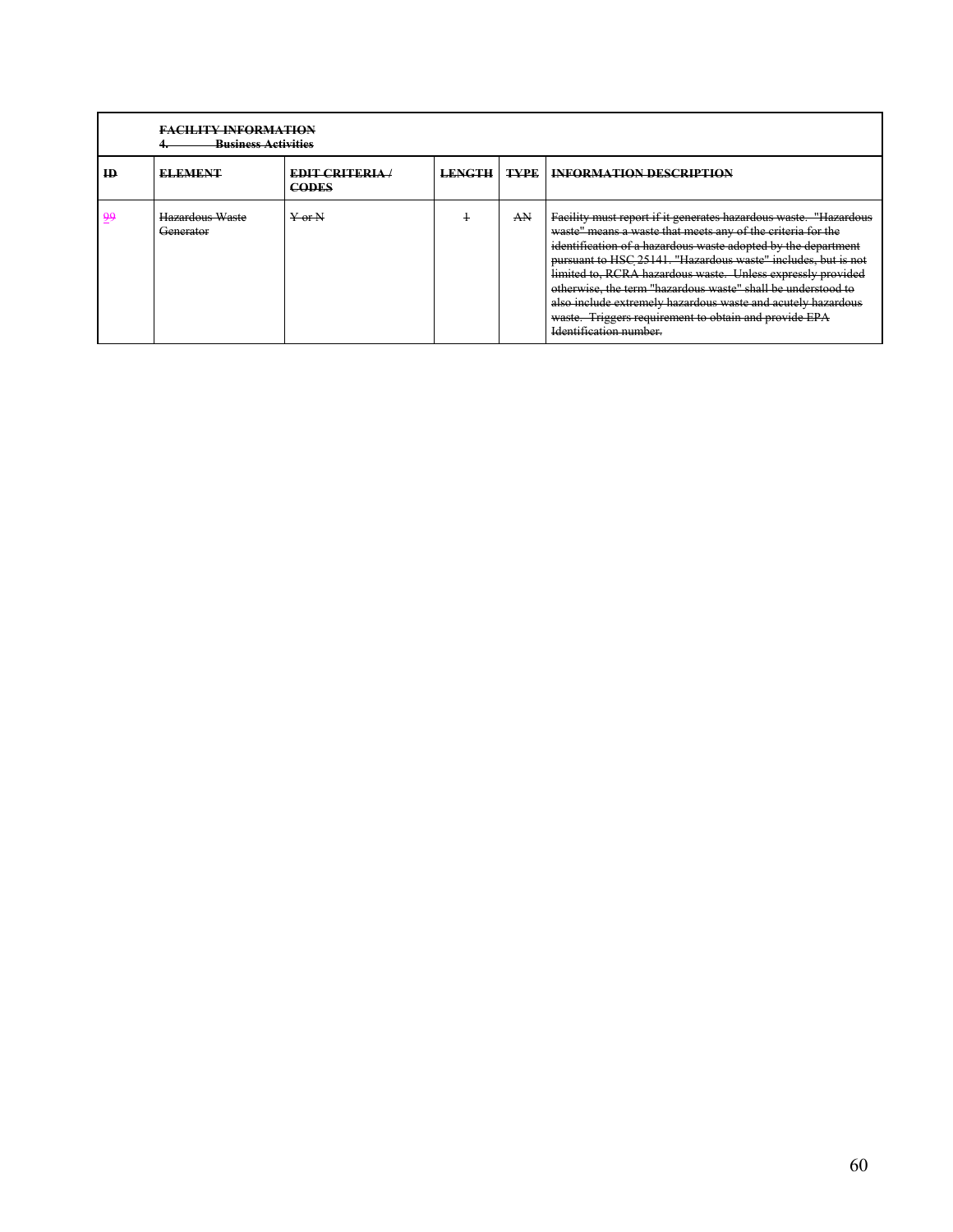| <b>HAZARDOUS WASTE</b><br>IV.<br><b>Remote Waste Consolidation Site Annual Notification</b><br>5. |                                                                                                             |                                                          |                   |              |                                                                                                                                                                                                                                                                                                                 |  |  |
|---------------------------------------------------------------------------------------------------|-------------------------------------------------------------------------------------------------------------|----------------------------------------------------------|-------------------|--------------|-----------------------------------------------------------------------------------------------------------------------------------------------------------------------------------------------------------------------------------------------------------------------------------------------------------------|--|--|
| ID                                                                                                | <b>ELEMENT</b>                                                                                              | <b>EDIT CRITERIA</b><br><b>CODES</b>                     | <b>LENGT</b><br>н | <b>TYPE</b>  | <b>INFORMATION DESCRIPTION</b>                                                                                                                                                                                                                                                                                  |  |  |
| $\ddagger$                                                                                        | Facility ID Number                                                                                          | 2 AN county<br>3 AN jurisdiction<br>6 AN facility number | $^{+}$            | AN           | Number to allow cross linking of data. County<br>and jurisdiction number from tax code list. This<br>number is assigned by the CUPA. This is the<br>unique number which identifies the facility.                                                                                                                |  |  |
| $\overline{2}$                                                                                    | <b>EPA ID Number</b>                                                                                        | 12 digit identifier beginning<br>with CA                 | 12                | AN           | EPA Identification number for businesses that<br>generate, recycle, or treat hazardous waste. For<br>facilities in California, the number usually starts<br>with the letters CA. The number can be obtained<br>from the Telephone Information Center at<br>(916) 324 1781, (800) 61 TOXIC or (800) 618-<br>6942 |  |  |
| $\overline{3}$                                                                                    | <b>Business Name</b>                                                                                        | Postal standard:<br>2 lines. 35 characters               | 70                | AN           | Full legal name of business.                                                                                                                                                                                                                                                                                    |  |  |
| 720720                                                                                            | Notification Status<br>(Remote Consolidation)                                                               | $a = initial$<br>$b = revised$<br>e = annual             | $\ddagger$        | AN           | Reason for submitting notification.                                                                                                                                                                                                                                                                             |  |  |
| 721721                                                                                            | Address<br>(Remote Consolidation)                                                                           | Postal standard:<br>2 lines, 35 characters               | 70                | AN           | Street address or legal description of consolidation<br>site.                                                                                                                                                                                                                                                   |  |  |
| 722722                                                                                            | City (Remote<br>Consolidation)                                                                              | Postal standard                                          | 20                | AN           | City of consolidation site.                                                                                                                                                                                                                                                                                     |  |  |
| 723723                                                                                            | Zip Code<br>(Remote Consolidation)                                                                          | Postal standard                                          | 9                 | AN           | Zip Code of consolidation site.                                                                                                                                                                                                                                                                                 |  |  |
| 724724                                                                                            | Description Of Remote<br>Consolidation Location(s)                                                          | Narrative                                                | 150               | AN           | Description of type of remote location(s) and<br>sources(s) from which non RCRA hazardous<br>waste will be collected.                                                                                                                                                                                           |  |  |
| 725725                                                                                            | Description Of<br>Waste(s) Collected                                                                        | Narrative                                                | $+50$             | AN           | Description of type of hazardous waste that may<br>be collected.                                                                                                                                                                                                                                                |  |  |
| 726726                                                                                            | <b>Onsite Hazardous</b><br>Waste Treatment                                                                  | $Y$ or $N$                                               | $\ddagger$        | AN           | Indicates if hazardous waste is treated at<br>eonsolidation site.                                                                                                                                                                                                                                               |  |  |
| 727727                                                                                            | <b>Estimated Monthly</b><br>Volume Consolidated                                                             |                                                          | $\overline{10}$   | $\mathbf{N}$ | Estimated monthly total volume consolidated.                                                                                                                                                                                                                                                                    |  |  |
| 728728                                                                                            | Units<br>(Remote Consolidation)                                                                             | a = pounds<br>$b =$ gallons                              | $\ddagger$        | AN           | Units for estimated monthly total volume<br>consolidated.                                                                                                                                                                                                                                                       |  |  |
| 729729a                                                                                           | <b>Basis For Not Needing</b><br>A Federal Permit<br>(Remote Consolidation) =<br>non RCRA hazardous<br>waste | $Y$ or $N$                                               | $\ddagger$        | AN           | Indicates if activity is exempt from, or not<br>otherwise regulated by, the federal Resource<br>Conservation and Recovery Act (RCRA).                                                                                                                                                                           |  |  |
| 729 <sub>b</sub>                                                                                  | <b>Basis For Not Needing</b><br>A Federal Permit<br>(Remote Consolidation) =<br>other                       | Narrative                                                | 60                | AN           | Description of other reason(s) activity is not<br>subject to permitting requirements under federal<br>law.                                                                                                                                                                                                      |  |  |
| 730730                                                                                            | Date Certified<br>(Remote Consolidation)                                                                    | YYYYMMDD                                                 | 8                 | Đ            | Date the document was signed.                                                                                                                                                                                                                                                                                   |  |  |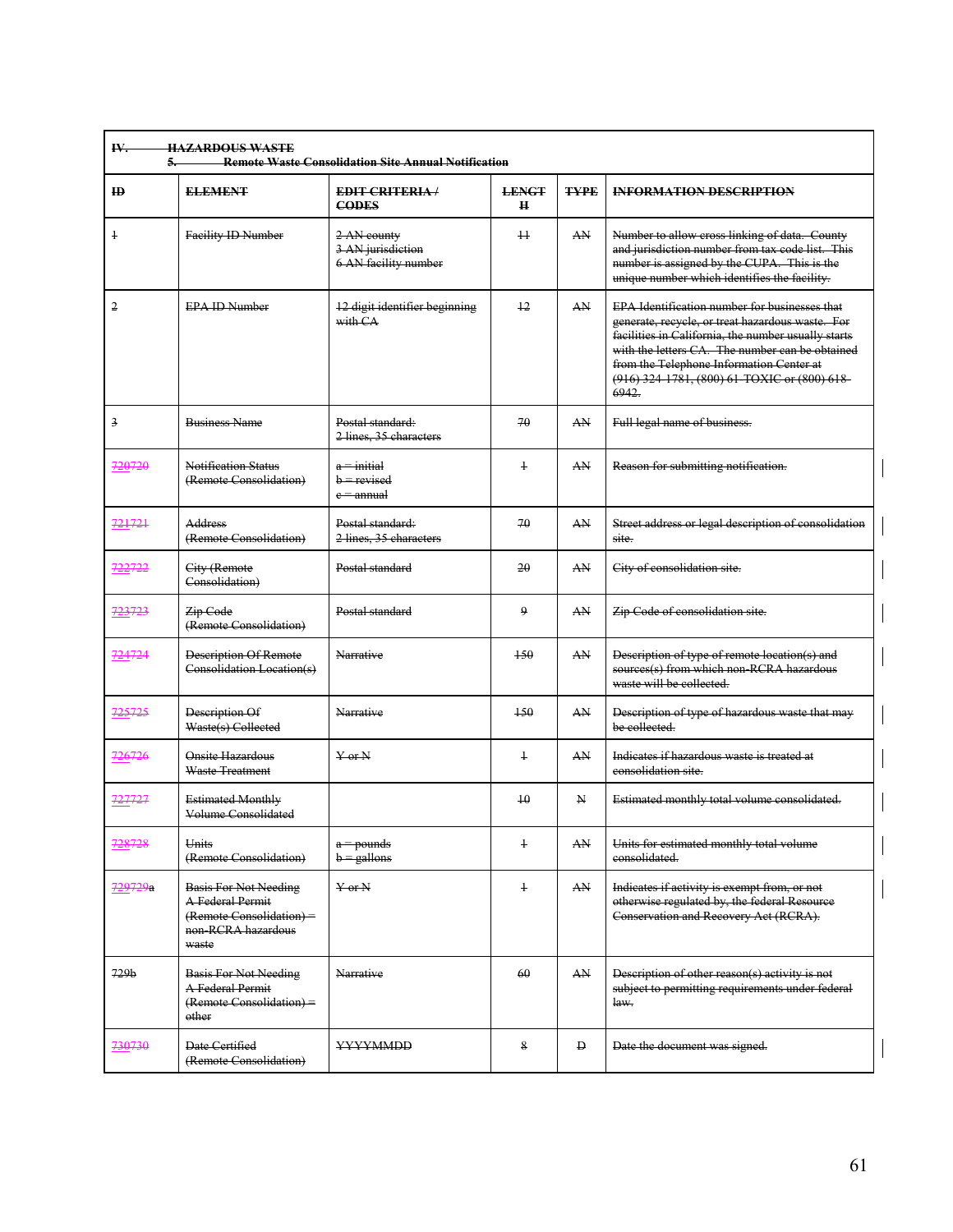|                                   | IV.<br><b>HAZARDOUS WASTE</b><br><b>Remote Waste Consolidation Site Annual Notification</b> |  |    |    |                                                                                                                                                                                                                                                                                                                                                                                                                                                                          |  |  |  |  |
|-----------------------------------|---------------------------------------------------------------------------------------------|--|----|----|--------------------------------------------------------------------------------------------------------------------------------------------------------------------------------------------------------------------------------------------------------------------------------------------------------------------------------------------------------------------------------------------------------------------------------------------------------------------------|--|--|--|--|
| 721721<br>771771                  | Owner/Operator Name<br>(Remote Consolidation)                                               |  | 35 | AN | Full name of business owner/operator, or officially<br>designated representative of the owner/operator.<br>The person signing this page must be an owner or<br>officer of the company who is authorized to make<br>decisions for the facility and who has operational<br>control. In most companies, this is not the<br>environmental compliance or technical staff. The<br>signer certifies to a belief that all the information<br>submitted is accurate and complete. |  |  |  |  |
| 722722<br>$1 - 1 - 1 - 1 - 1 - 1$ | Owner/Operator-Title<br>(Remote Consolidation)                                              |  | 35 | AN | Title of person signing the page.                                                                                                                                                                                                                                                                                                                                                                                                                                        |  |  |  |  |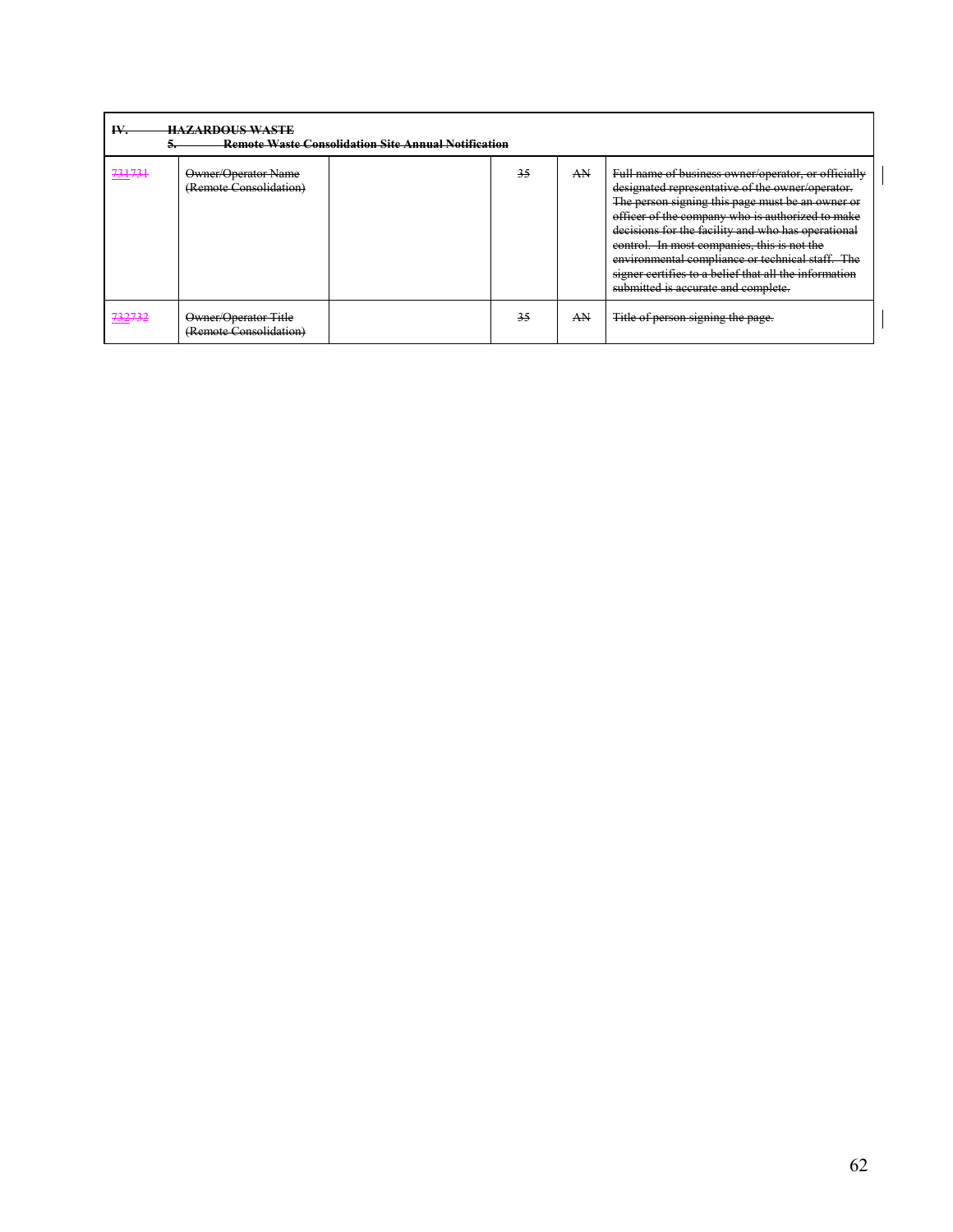| IV.<br>F.        | <b>HAZARDOUS WASTE</b><br><b>Hazardous Waste Tank Closure Certification</b> |                                                          |                |             |                                                                                                                                                                                                  |
|------------------|-----------------------------------------------------------------------------|----------------------------------------------------------|----------------|-------------|--------------------------------------------------------------------------------------------------------------------------------------------------------------------------------------------------|
| $\bf{H}$         | <b>ELEMENT</b>                                                              | <b>EDIT CRITERIA/CODES</b>                               | <b>LENGTH</b>  | <b>TYPE</b> | <b>INFORMATION DESCRIPTION</b>                                                                                                                                                                   |
| $\overline{+}$   | Facility ID Number                                                          | 2 AN county<br>3 AN jurisdiction<br>6 AN facility number | 11             | AN          | Number to allow cross linking of data. County<br>and jurisdiction number from tax code list. This<br>number is assigned by the CUPA. This is the<br>unique number which identifies the facility. |
| $\overline{3}$   | <b>Business Name</b>                                                        |                                                          | 70             | AN          | Full legal name of the business.                                                                                                                                                                 |
| 740740           | <b>Tank Owner Name</b><br>(Closure)                                         |                                                          | 35             | AN          | Name of tank owner, if different from business<br>owner on Business Owner/Operator page.                                                                                                         |
| 741741           | <b>Tank Owner Address</b><br>(Closure)                                      | Postal standard:<br>2 lines, 35 characters               | 70             | AN          | Street or mailing address of tank owner, if<br>different from business owner.                                                                                                                    |
| 742742           | <b>Tank Owner City (Closure)</b>                                            | Postal standard                                          | 20             | AN          | City of tank owner, if different from business<br>owner.                                                                                                                                         |
| 743743           | <b>Tank Owner State</b><br>(Closure)                                        | Postal standard                                          | $\overline{2}$ | AN          | State of tank owner, if different from business<br>owner.                                                                                                                                        |
| 744744           | <b>Tank Owner Zip Code</b><br>(Closure)                                     | Postal standard                                          | $\mathbf{Q}$   | AN          | Zip code of tank owner, if different from<br>business owner.                                                                                                                                     |
| 745745           | $Tank$ ID $#$ 1<br>(Closure)                                                |                                                          | 6              | AN          | Owner's tank ID # for first tank closed, if there is<br>a tank number used by owner to identify the tank.<br>Unique identifier of tank at site.                                                  |
| 746746a          | Concentration of<br>$Flammable Vapor 1 = top$                               | 4 digits with floating decimal                           | 5              | AN          | Concentration of flammable vapor for first tank<br>elosed taken at top of tank.                                                                                                                  |
| 746b             | Concentration of<br>Flammable Vapor 1=<br>center                            | 4 digits with floating decimal                           | 5              | AN          | Concentration of flammable vapor for first tank<br>elosed taken at center of tank-                                                                                                               |
| 746e             | Concentration of<br>Flammable Vapor 1 =<br>bottom                           | 4 digits with floating decimal                           | $\sim$         | AN          | Concentration of flammable vapor for first tank<br>elosed taken at bottom of tank.                                                                                                               |
| 747747a          | Concentration of<br>$Oxygen 1 = top$                                        | 4 digits with floating decimal                           | 5              | AN          | Concentration of oxygen for first tank closed<br>taken at top of tank.                                                                                                                           |
| 747 <sub>b</sub> | Concentration of<br>$Oxygen 1 = center$                                     | 4 digits with floating decimal                           | 5              | AN          | Concentration of oxygen for first tank closed<br>taken at center of tank.                                                                                                                        |
| 747e             | Concentration of<br>$Oxygen 1 = bottom$                                     | 4 digits with floating decimal                           | 5              | AN          | Concentration of oxygen for first tank closed<br>taken at bottom of tank.                                                                                                                        |
| 748748           | Tank ID $#2$<br>(Closure)                                                   |                                                          | 6              | AN          | Owner's tank ID # for second tank closed, if there<br>is a tank number used by owner to identify the<br>tank. Unique identifier of tank at site.                                                 |
| 749749a          | Concentration of<br>$F$ lammable Vapor $2 = top$                            | 4 digits with floating decimal                           | 5              | AN          | Concentration of flammable vapor for second<br>tank elosed taken at top of tank.                                                                                                                 |
| 749b             | Concentration of<br>Flammable Vapor 2=<br>eenter                            | 4 digits with floating decimal                           | 5              | AN          | Concentration of flammable vapor for second<br>tank elosed taken at center of tank.                                                                                                              |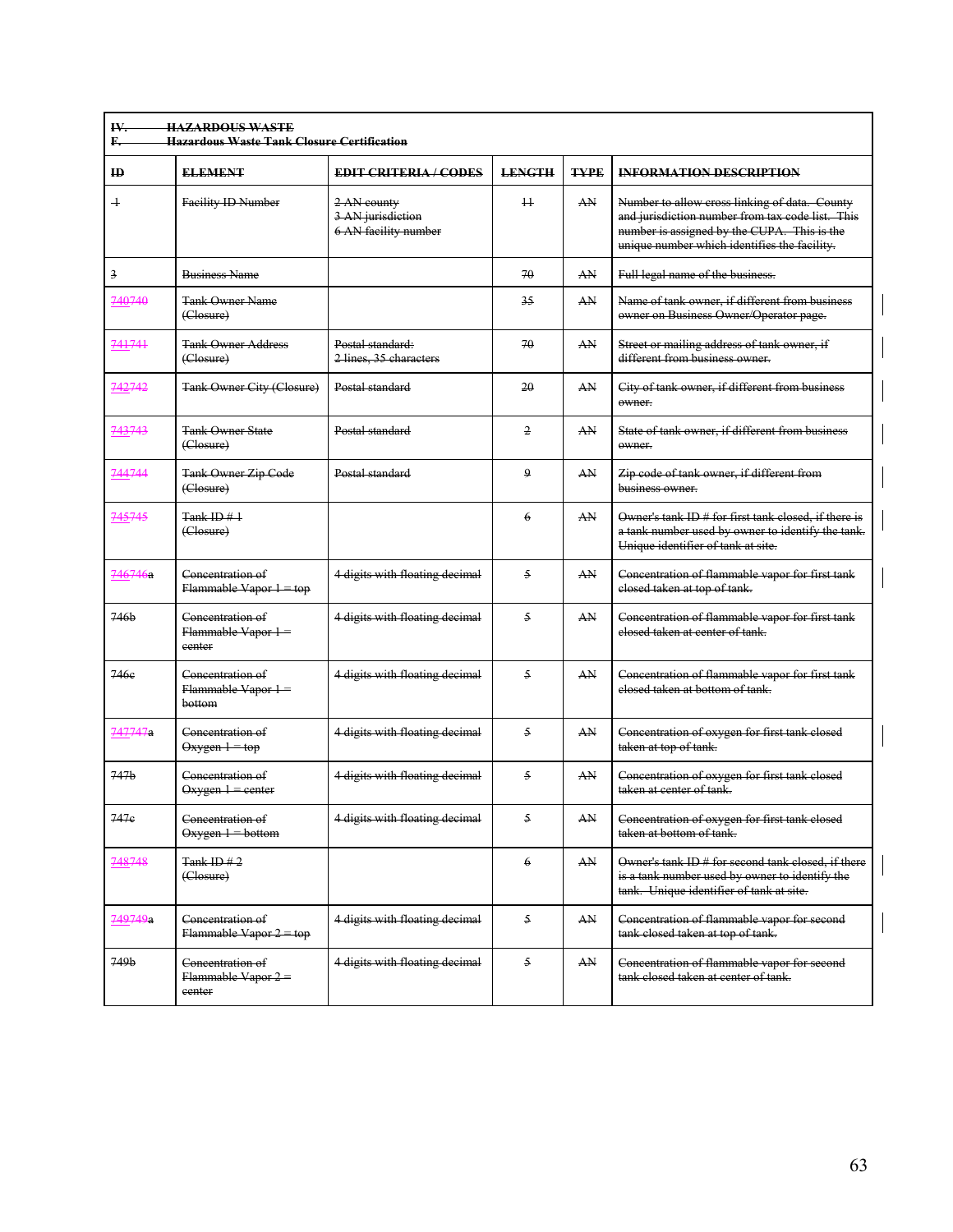| $\mathbf{H}$     | <b>ELEMENT</b>                                    | <b>EDIT CRITERIA/CODES</b>                                                                                              | <b>LENGTH</b> | <b>TYPE</b>  | <b>INFORMATION DESCRIPTION</b>                                                                                                                  |
|------------------|---------------------------------------------------|-------------------------------------------------------------------------------------------------------------------------|---------------|--------------|-------------------------------------------------------------------------------------------------------------------------------------------------|
| 749e             | Concentration of<br>Flammable Vapor 2 =<br>bottom | 4 digits with floating decimal                                                                                          | 5             | AN           | Concentration of flammable vapor for second<br>tank elosed taken at bottom of tank.                                                             |
| 750750a          | Concentration of<br>$Oxygen 2 = top$              | 4 digits with floating decimal                                                                                          | 5             | AN           | Concentration of oxygen for second tank closed<br>taken at top of tank.                                                                         |
| 750 <sub>b</sub> | Concentration of<br>$Oxygen 2 = center$           | 4 digits with floating decimal                                                                                          | 5             | AN           | Concentration of oxygen for second tank closed<br>taken at center of tank-                                                                      |
| 750e             | Concentration of<br>$Oxygen 2 = bottom$           | 4 digits with floating decimal                                                                                          | 5             | AN           | Concentration of oxygen for second tank closed<br>taken at bottom of tank.                                                                      |
| 751751           | Tank ID $#3$<br>(Closure)                         |                                                                                                                         | 6             | AN           | Owner's tank ID # for third tank closed, if there<br>is a tank number used by owner to identify the<br>tank. Unique identifier of tank at site. |
| 752752a          | Concentration of<br>Flammable Vapor 3 = top       | 4 digits with floating decimal                                                                                          | 5             | AN           | Concentration of flammable vapor for third tank<br>elosed taken at top of tank.                                                                 |
| 752 <sub>b</sub> | Concentration of<br>Flammable Vapor 3 =<br>center | 4 digits with floating decimal                                                                                          | 5             | AN           | Concentration of flammable vapor for third tank<br>elosed taken at center of tank-                                                              |
| 752e             | Concentration of<br>Flammable Vapor 3 =<br>bottom | 4 digits with floating decimal                                                                                          | 5             | AN           | Concentration of flammable vapor for third tank<br>elosed taken at bottom of tank.                                                              |
| 753753a          | Concentration of<br>$Oxygen-3 = top$              | 4 digits with floating decimal                                                                                          | 5             | AN           | Concentration of oxygen for third tank closed<br>taken at top of tank.                                                                          |
| 753 <sub>b</sub> | Concentration of<br>$Oxygen 3 = center$           | 4 digits with floating decimal                                                                                          | 5             | AN           | Concentration of oxygen for third tank closed<br>taken at center of tank.                                                                       |
| 753e             | Concentration of<br>$Oxygen 3 = bottom$           | 4 digits with floating decimal                                                                                          | 5             | AN           | Concentration of oxygen for third tank closed<br>taken at bottom of tank.                                                                       |
|                  |                                                   | If more than three tanks are closed, complete additional copies of the Hazardous Waste Tank Closure Certification page. |               |              |                                                                                                                                                 |
| 754754           | Certifier Name<br>(Tank Closure)                  |                                                                                                                         | 35            | AN           | Full name of person signing the page.                                                                                                           |
| 755755           | Certifier Title<br>(Tank Closure)                 |                                                                                                                         | 35            | AN           | Title of person signing the page.                                                                                                               |
| 756756           | Certifier Address<br>(Tank Closure)               | Postal standard:<br>2 lines, 35 characters                                                                              | 70            | AN           | Address of person signing the page.                                                                                                             |
| 757757           | Certifier City<br>(Tank Closure)                  | Postal standard                                                                                                         | 20            | AN           | City of person signing the page.                                                                                                                |
| 758758           | Certifier Phone<br>(Tank Closure)                 | Area $\text{code} + 7$ digit phone<br>number + extension                                                                | 15            | AN           | Phone number of person signing the page.                                                                                                        |
| 759759           | Date Certified<br>(Tank Closure)                  | YYYMMDD                                                                                                                 | 8             | $\mathbf{D}$ | Date the document was signed.                                                                                                                   |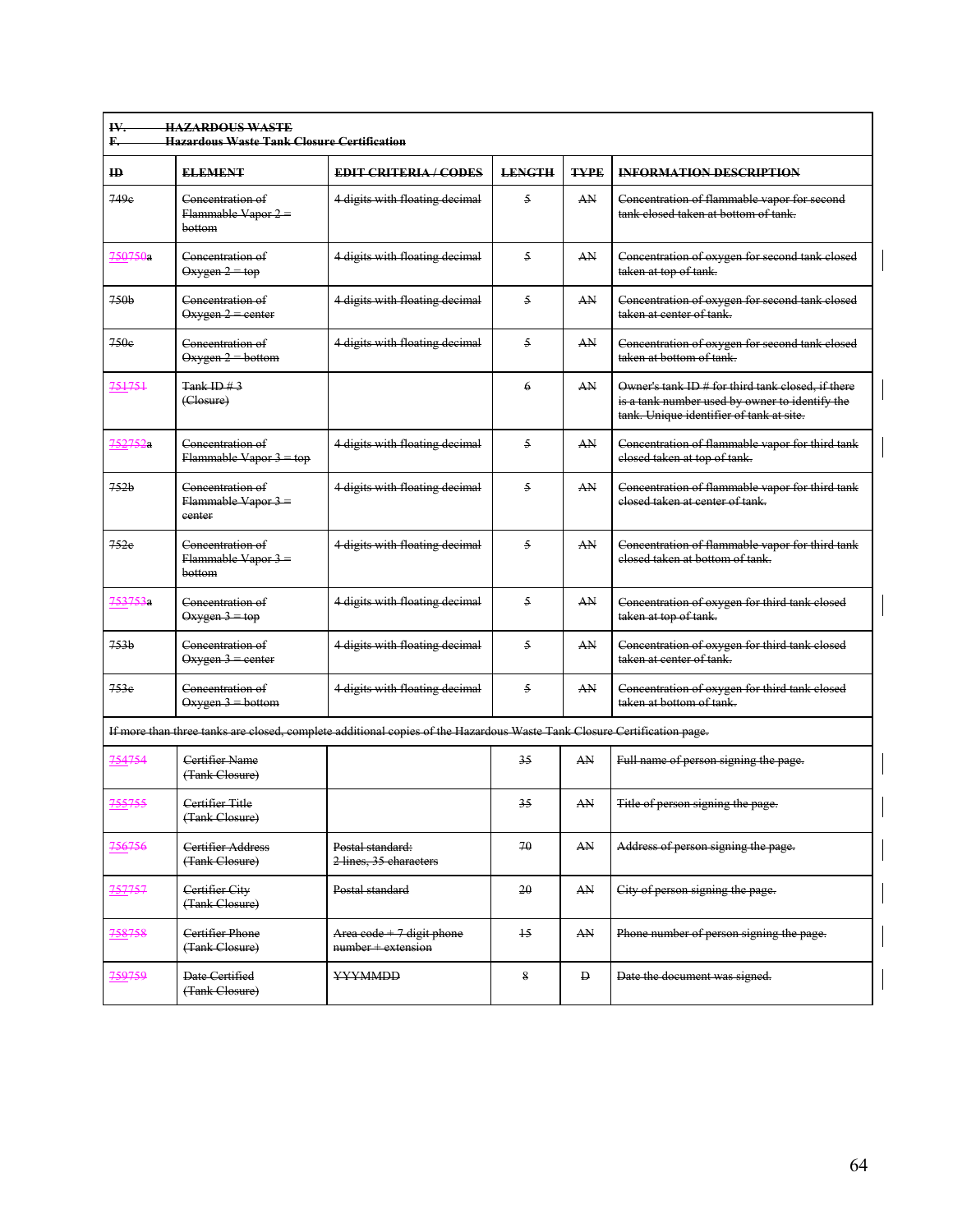| ID               | <b>ELEMENT</b>                                                                                              | <b>EDIT CRITERIA / CODES</b> | <b>LENGTH</b> | <b>TYPE</b> | <b>INFORMATION DESCRIPTION</b>                                                                                                                                                                                         |
|------------------|-------------------------------------------------------------------------------------------------------------|------------------------------|---------------|-------------|------------------------------------------------------------------------------------------------------------------------------------------------------------------------------------------------------------------------|
| 760760           | Certifier Represents<br><b>Local Ageney</b>                                                                 | $Y$ or $N$                   | $\ddagger$    | AN          | Indicates if person certifying the tank is a<br>representative of the CUPA, authorized agency,<br>0.144                                                                                                                |
| 761761           | Name of Local Agency                                                                                        | Narrative                    | 35            | AN          | Name of CUPA, authorized agency, or LIA.                                                                                                                                                                               |
| 762762a          | <b>Affiliation of Certifying</b><br>Person = Certified<br><b>Industrial Hygienist</b>                       | $Y$ or $N$                   | $\ddagger$    | AN          | Certification, license or organization which the<br>certifier holds or to which the certifier belongs, if<br>the person does not represent the CUPA.                                                                   |
| 762 <sub>b</sub> | <b>Affiliation of Certifying</b><br>Person = Certified<br><b>Safety Professional</b>                        | $Y$ or $N$                   | $\ddagger$    | AN          | Certification, license or organization which the<br>eertifier holds or to which the certifier belongs, if<br>the person does not represent the CUPA.                                                                   |
| 762e             | <b>Affiliation of Certifying</b><br>$Person = Centified$<br>Marine Chemist                                  | $Y$ or $N$                   | $\ddagger$    | AN          | Certification, license or organization which the<br>certifier holds or to which the certifier belongs, if<br>the person does not represent the CUPA.                                                                   |
| 762d             | <b>Affiliation of Certifying</b><br>Person = Registered<br><b>Environmental Health</b><br><b>Specialist</b> | $Y$ or $N$                   | $\ddagger$    | AN          | Certification, license or organization which the<br>eertifier holds or to which the certifier belongs, if<br>the person does not represent the CUPA.                                                                   |
| 762e             | Affiliation of Certifying<br>Person = Professional<br>Engineer                                              | $Y$ or $N$                   | $\ddagger$    | AN          | Certification, license or organization which the<br>eertifier holds or to which the certifier belongs, if<br>the person does not represent the CUPA.                                                                   |
| 762f             | <b>Affiliation of Certifying</b><br>$Person = Class II$<br>Registered Environmental<br>Assessor             | $Y$ or $N$                   | $\ddagger$    | AN          | Certification, license or organization which the<br>eertifier holds or to which the certifier belongs, if<br>the person does not represent the CUPA.                                                                   |
| 762g             | <b>Affiliation of Certifying</b><br>Person = Licensed<br>Contractor                                         | $Y$ or $N$                   | $\ddagger$    | AN          | Certification, license or organization which the<br>eertifier holds or to which the certifier belongs, if<br>the person does not represent the CUPA.                                                                   |
| 763763           | Tank Held Flammable or<br>Combustible Materials                                                             | $Y$ or $N$                   | $\mathbf{1}$  | AN          | Indicates if tank previously held flammable or<br>combustible materials. If yes, the tank interior<br>atmosphere shall be re-checked with a<br>combustible gas indicator prior to work being<br>conducted on the tank. |
| 764764           | <b>Management Instructions</b>                                                                              | Narrative                    | 150           | AN          | Certifier's tank management instructions for scrap<br>dealer, disposal facility, etc.                                                                                                                                  |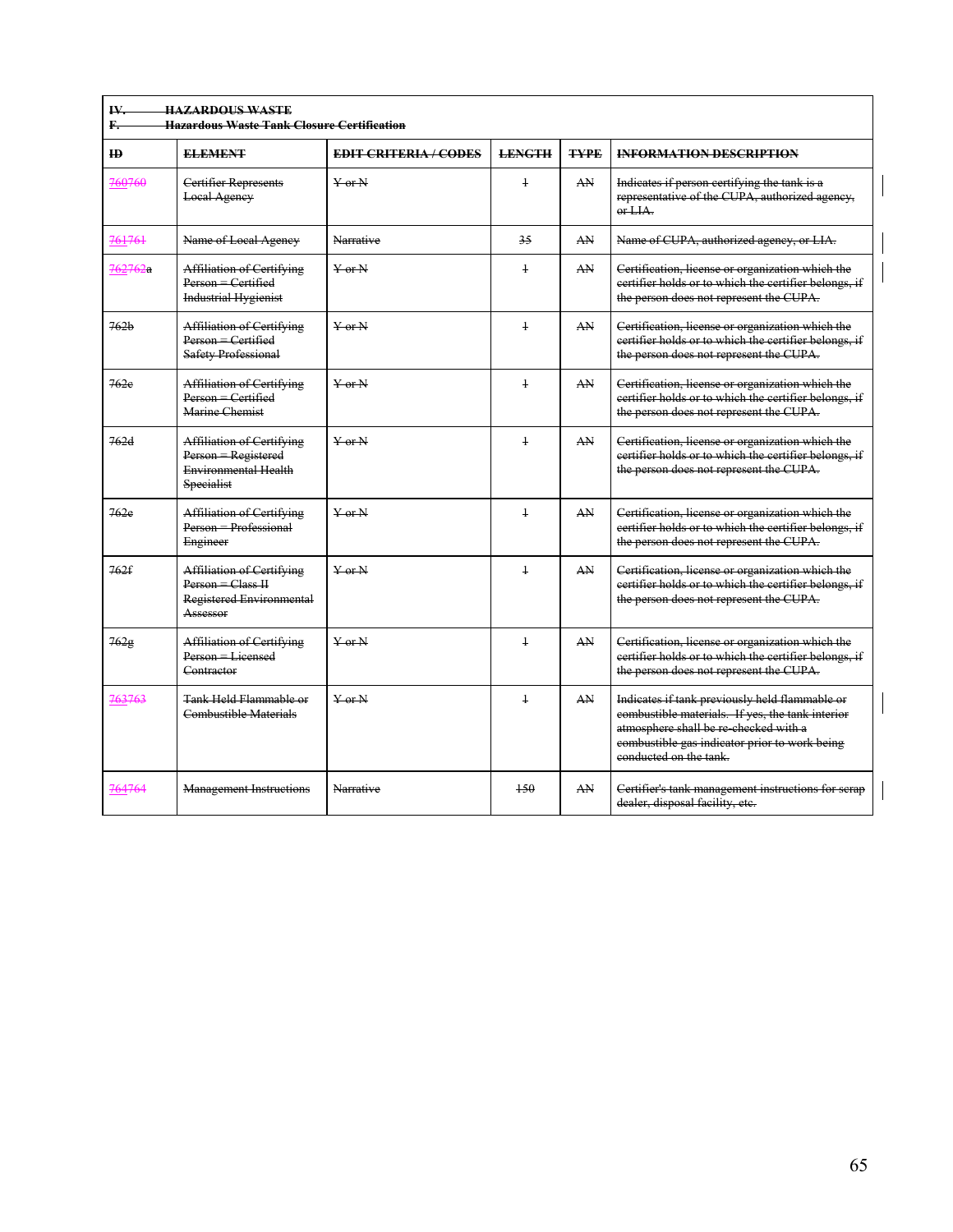## **Appendix D UP Information Collection and Reporting Standards Unified Program Data Dictionary--CUPA Section**

|                         | <b>1 COMPLIANCE ACTIVITY INFORMATION</b>                            |                                                          |               |             |                                                                                                                                                                                                                                                                                                         |  |  |  |  |
|-------------------------|---------------------------------------------------------------------|----------------------------------------------------------|---------------|-------------|---------------------------------------------------------------------------------------------------------------------------------------------------------------------------------------------------------------------------------------------------------------------------------------------------------|--|--|--|--|
| <b>ID</b>               | <b>ELEMENT</b>                                                      | <b>EDIT CRITERIA / CODES</b>                             | <b>LENGTH</b> | <b>TYPE</b> | <b>INFORMATION DESCRIPTION</b>                                                                                                                                                                                                                                                                          |  |  |  |  |
| $\ddagger$              | Facility ID Number                                                  | 2 AN county<br>3 AN jurisdiction<br>6 AN facility number | $+1$          | AN          | Number to allow cross linking of data. County<br>and jurisdiction number from tax code list. This<br>number is assigned by the CUPA. This is the<br>unique number which identifies the facility.                                                                                                        |  |  |  |  |
| $\overline{2}$          | <b>EPA ID Number</b>                                                | 12 digit identifier beginning<br>with CA                 | 12            | AN          | EPA identification number for businesses that<br>generate, recycle, or treat hazardous waste. For<br>facilities in California, the number should start<br>with the letters CA. If the handler is regulated<br>under Federal RCRA requirements, this ID must<br>be the U.S. EPA identification number.   |  |  |  |  |
| $\overline{\mathbf{3}}$ | <b>Business Name</b>                                                | Postal standard:<br>2 lines, 35 character                | 70            | AN          | Full legal name of business.                                                                                                                                                                                                                                                                            |  |  |  |  |
| 900900                  | <b>RCRA Large Quantity</b><br>Generator (LOG) of<br>Hazardous Waste | $Y$ or $N$                                               | $\ddagger$    | AN.         | Indicates if facility generates 1000 kg of RCRA<br>hazardous waste in a calendar month-<br>Identification is based on the business<br>notification of LQG activity to U.S. EPA. If the<br>designation is incorrect, the CUPA cannot change<br>the designation unless the business notifies U.S.<br>EPA- |  |  |  |  |
| 901901                  | Generator of Solely<br>California Hazardous<br>Waste                | $\frac{V}{V}$ or $\frac{V}{V}$                           | $\ddagger$    | AN          | Indicates if facility generates solely California<br>hazardous waste and does not generate any<br><b>RCRA</b> waste                                                                                                                                                                                     |  |  |  |  |
| 902902                  | CalARP Program:<br><b>Stationary Source</b>                         | $\frac{V}{V}$ or $\frac{N}{V}$                           | $\ddagger$    | AN          | Indicates if facility is a stationary source as<br>defined by the CalARP program.                                                                                                                                                                                                                       |  |  |  |  |
| 903903                  | CalARP Program: Multiple<br><b>Stationary Sources</b>               | $Y$ or $N$                                               | $\ddagger$    | AN          | Indicates if business operates multiple locations<br>in this CUPA jurisdiction that are stationary<br>sources as defined by the CalARP program.                                                                                                                                                         |  |  |  |  |
| 904904                  | CalARP Program: RMP<br><b>Waiver Determination</b>                  | $V$ or $N$                                               | $\mathbf{1}$  | AN          | Indicates if the CUPA has waived the<br>requirement for a Risk Management Plan for<br>this stationary source (a RMP waiver).                                                                                                                                                                            |  |  |  |  |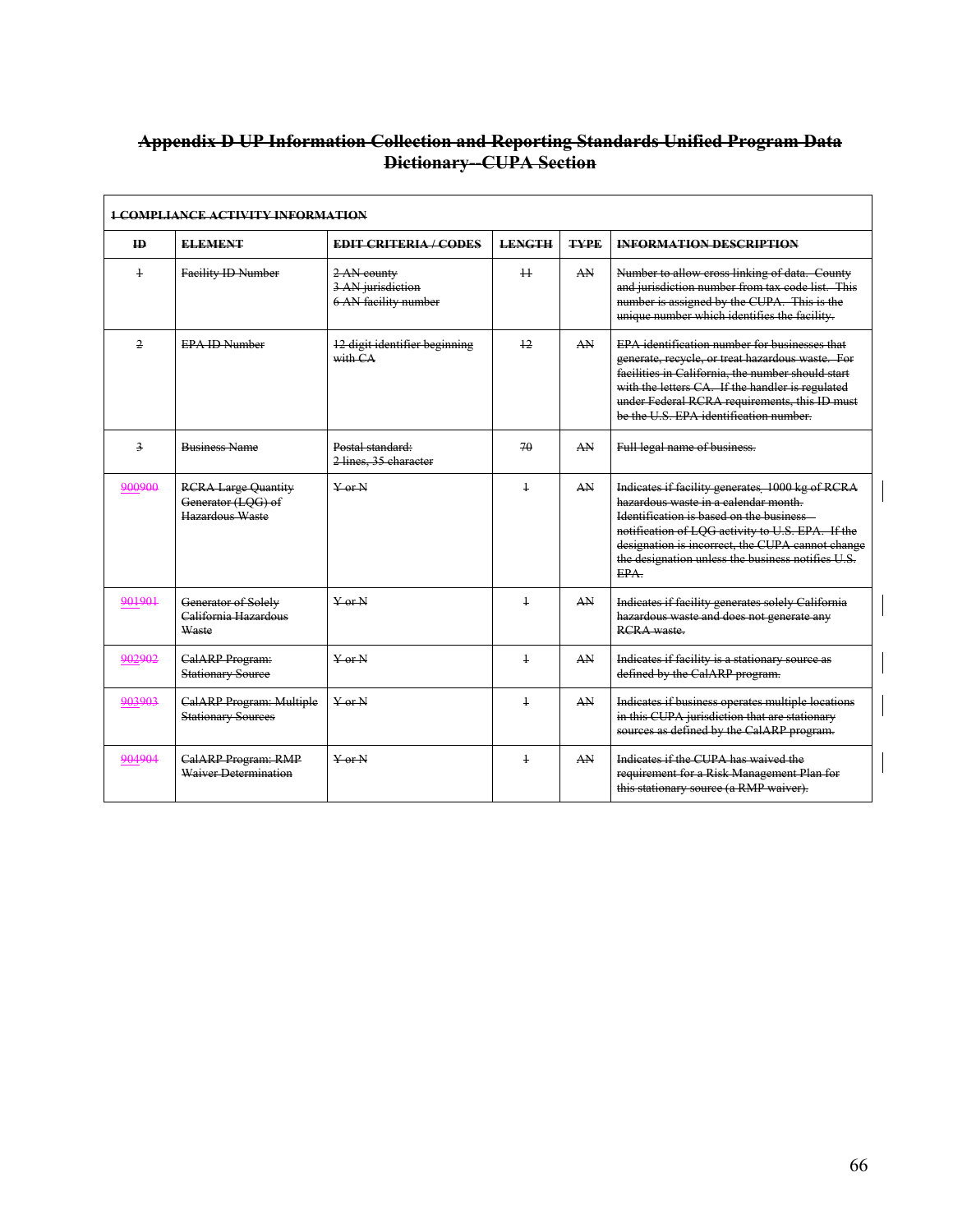|                  |                                         | 2. INSPECTION INFORMATION (one record for each facility for each program element and inspection date)                                                                                                                                                                                                                                                                                                                                                                                                                                                                                                                                                                             |                 |              |                                                                                                                                                                                                                                                                                                                                                                                                                                                                                                                                                                                                                                                                                                                                                                                                                                                                                                                                                                                                     |
|------------------|-----------------------------------------|-----------------------------------------------------------------------------------------------------------------------------------------------------------------------------------------------------------------------------------------------------------------------------------------------------------------------------------------------------------------------------------------------------------------------------------------------------------------------------------------------------------------------------------------------------------------------------------------------------------------------------------------------------------------------------------|-----------------|--------------|-----------------------------------------------------------------------------------------------------------------------------------------------------------------------------------------------------------------------------------------------------------------------------------------------------------------------------------------------------------------------------------------------------------------------------------------------------------------------------------------------------------------------------------------------------------------------------------------------------------------------------------------------------------------------------------------------------------------------------------------------------------------------------------------------------------------------------------------------------------------------------------------------------------------------------------------------------------------------------------------------------|
| ID               | <b>ELEMENT</b>                          | <b>EDIT CRITERIA / CODES</b>                                                                                                                                                                                                                                                                                                                                                                                                                                                                                                                                                                                                                                                      | <b>LENGTH</b>   | <b>TYPE</b>  | <b>INFORMATION DESCRIPTION</b>                                                                                                                                                                                                                                                                                                                                                                                                                                                                                                                                                                                                                                                                                                                                                                                                                                                                                                                                                                      |
| $\ddagger$       | Facility ID Number                      | 2 AN county<br>3 AN jurisdiction<br>6 AN facility number                                                                                                                                                                                                                                                                                                                                                                                                                                                                                                                                                                                                                          | $\overline{11}$ | AN           | Number to allow cross linking of data.<br>County and jurisdiction number from tax<br>eode list. This number is assigned by the<br>CUPA. This is the unique number which<br>identifies the facility.                                                                                                                                                                                                                                                                                                                                                                                                                                                                                                                                                                                                                                                                                                                                                                                                 |
| $\overline{3}$   | <b>Business Name</b>                    | Postal standard:<br>2 lines, 35 characters                                                                                                                                                                                                                                                                                                                                                                                                                                                                                                                                                                                                                                        | 70              | AN           | Full legal name of business.                                                                                                                                                                                                                                                                                                                                                                                                                                                                                                                                                                                                                                                                                                                                                                                                                                                                                                                                                                        |
| 905905           | Program Element                         | a = Hazardous Materials Release<br>Response Plans (HMRRP)<br>b = California Accidental Release<br>Prevention (CalARP)<br>e = Undergound Storage Tank<br>(UST)<br>$\dot{d}$ = Spill Prevention Control and<br>Countermeasures (SPCC)/<br>Aboveground Storage Tank<br>e = Hazardous Waste Generator<br>f = Hazardous Waste Large<br>Quantity Generator (LQG)<br>(subset of Hazardous Waste<br>Generator)<br>g = Hazardous Waste Recycler<br>$h =$ Permit by Rule (PBR)<br>$i =$ Conditionally Authorized (CA)<br>(only available if PBR is not used)<br>j = Conditionally Exempt (CE)<br>(only available if PBR and CA<br>are not used)<br>$k =$ Household Hazardous Waste<br>(HHW) | $\ddagger$      | AN           | Program element inspected. Enter one<br>program element only. For example, a<br>facility inspected for compliance with UST,<br>hazardous waste and hazardous materials<br>storage regulations would have three records,<br>one for each program element. Each record<br>would have a unique set of violations, even<br>though all inspections took place on the same<br>date. For Tiered Permitting options enter the<br>highest tier.                                                                                                                                                                                                                                                                                                                                                                                                                                                                                                                                                              |
| 906906           | <b>Inspection Date</b>                  | <b>YYYYMMDD</b>                                                                                                                                                                                                                                                                                                                                                                                                                                                                                                                                                                                                                                                                   | 8               | $\mathbf{D}$ | Date of completion of inspection.                                                                                                                                                                                                                                                                                                                                                                                                                                                                                                                                                                                                                                                                                                                                                                                                                                                                                                                                                                   |
| 907907a          | Inspection Type =<br>Routine Inspection | $Y$ or N                                                                                                                                                                                                                                                                                                                                                                                                                                                                                                                                                                                                                                                                          | $\ddagger$      | AN.          | Indicates if inspection is routine. A routine<br>inspection is a regularly scheduled inspection<br>to evaluate compliance. Does not include<br>follow up inspections.                                                                                                                                                                                                                                                                                                                                                                                                                                                                                                                                                                                                                                                                                                                                                                                                                               |
| 907 <sub>b</sub> | Inspection Type = Other                 | $Y$ or $N$                                                                                                                                                                                                                                                                                                                                                                                                                                                                                                                                                                                                                                                                        | $\ddagger$      | AN           | Indicates if inspection is not a routine<br>inspection. Other inspections include<br>complaint investigations, closure, release<br>investigations, tank installation and/or<br>removal oversight, tank cleaning, and follow-<br>up enforcement inspections, or other<br>inspections that may be in addition to a<br>regularly scheduled inspection. This includes<br>verification inspections for owners/operators<br>of aboveground storage tanks having to<br>prepare a spill prevention control and<br>countermeasure plan. It does not include<br>regularly scheduled inspections, field or site<br>visits whose principle purpose is<br>informational or educational, pollution<br>prevention education, or visits needed to<br>verify administrative information or orient<br>new owners or operators. A complaint<br>inspection is a service request originating<br>from any outside party, including the public,<br>that initiates a site visit outside of the routine<br>inspection eyele. |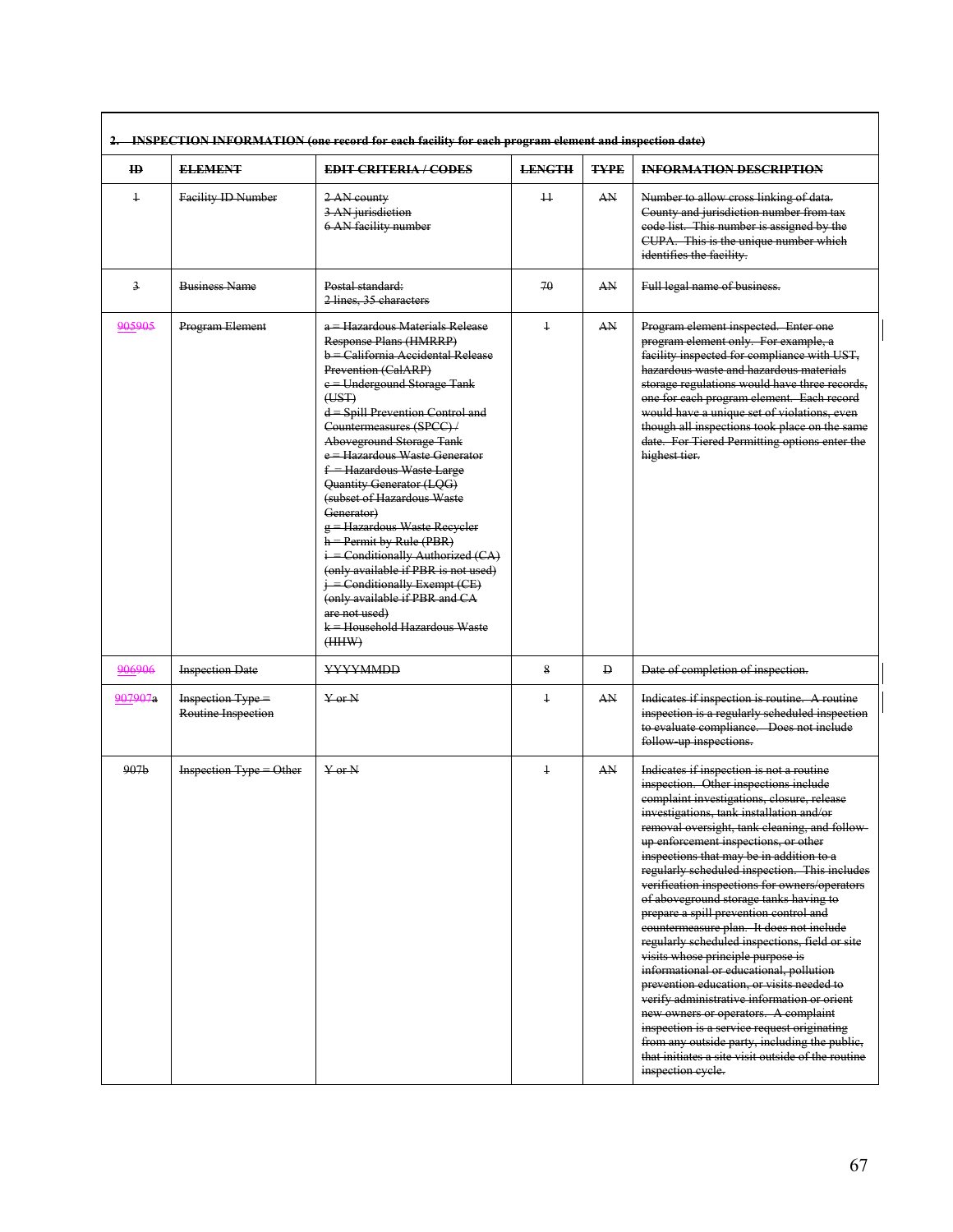| 2. INSPECTION INFORMATION (one record for each facility for each program element and inspection date) |                                                                           |                              |                |             |                                                                                                                                                                                                                                                                                                                                                                                                                                                                                                                                                                                                                                                                                                                                                                                                                                                                                                                                                                                                                                                                                                                                                                                                                                                                                                                     |  |  |
|-------------------------------------------------------------------------------------------------------|---------------------------------------------------------------------------|------------------------------|----------------|-------------|---------------------------------------------------------------------------------------------------------------------------------------------------------------------------------------------------------------------------------------------------------------------------------------------------------------------------------------------------------------------------------------------------------------------------------------------------------------------------------------------------------------------------------------------------------------------------------------------------------------------------------------------------------------------------------------------------------------------------------------------------------------------------------------------------------------------------------------------------------------------------------------------------------------------------------------------------------------------------------------------------------------------------------------------------------------------------------------------------------------------------------------------------------------------------------------------------------------------------------------------------------------------------------------------------------------------|--|--|
| <b>ID</b>                                                                                             | <b>ELEMENT</b>                                                            | <b>EDIT CRITERIA / CODES</b> | <b>LENGTH</b>  | <b>TYPE</b> | <b>INFORMATION DESCRIPTION</b>                                                                                                                                                                                                                                                                                                                                                                                                                                                                                                                                                                                                                                                                                                                                                                                                                                                                                                                                                                                                                                                                                                                                                                                                                                                                                      |  |  |
| 908908                                                                                                | <b>CalARP Audit</b>                                                       | $Y$ or N                     | $\ddagger$     | AN          | Indicates if site visit is an audit of a CalARP<br>Risk Management Plan for a stationary<br>source.                                                                                                                                                                                                                                                                                                                                                                                                                                                                                                                                                                                                                                                                                                                                                                                                                                                                                                                                                                                                                                                                                                                                                                                                                 |  |  |
| 909909a                                                                                               | <b>Inspection Category</b> =<br><b>Single Program</b>                     | $Y$ or $N$                   | $\ddagger$     | AN          | Indicates if inspection is a single program<br>inspection. Inspectors perform single<br>program inspections alone. If inspection is a<br>single program inspection, do not enter codes<br>for any other inspection category.                                                                                                                                                                                                                                                                                                                                                                                                                                                                                                                                                                                                                                                                                                                                                                                                                                                                                                                                                                                                                                                                                        |  |  |
| 909 <sub>b</sub>                                                                                      | <b>Inspection Category</b> =<br><b>Combined Routine</b><br>Inspection     | $Y$ or $N$                   | $\ddagger$     | AN          | Indicates if inspection is a combined routine<br>inspection. Combined routine inspections are<br>regularly scheduled inspections to evaluate<br>compliance conducted by one inspector for<br>more than one program element. This does<br>not include other inspections performed<br>outside the routine inspection eyele.                                                                                                                                                                                                                                                                                                                                                                                                                                                                                                                                                                                                                                                                                                                                                                                                                                                                                                                                                                                           |  |  |
| 909e                                                                                                  | <b>Inspection Category</b> =<br>Joint Inspection                          | $Y$ or $N$                   | $\ddagger$     | AN          | Indicates if inspection is a joint inspection.<br>Joint inspections may be routine or other<br>inspections. Joint inspections are conducted<br>by more than one inspector from different<br>Unified Program agencies within a CUPA,<br>for more than one program element.                                                                                                                                                                                                                                                                                                                                                                                                                                                                                                                                                                                                                                                                                                                                                                                                                                                                                                                                                                                                                                           |  |  |
| 909d                                                                                                  | <b>Inspection Category</b> =<br>Integrated or Multi-<br>media Inspections | $Y$ or $N$                   | $\ddagger$     | AN          | Indicates if inspection is integrated or multi-<br>media. Integrated or multi media inspections<br>may be routine or other inspections.<br>Integrated inspections are conducted by one<br>or more inspectors for the Unified Program<br>and other programs not in the Unified<br>Program. Multi-media inspections are<br>conducted by one or more inspectors for<br>more than one medium, such as air, water, or<br>soil.                                                                                                                                                                                                                                                                                                                                                                                                                                                                                                                                                                                                                                                                                                                                                                                                                                                                                           |  |  |
| 910910                                                                                                | Number of Class I<br><b>Violations</b>                                    |                              | $\overline{2}$ | N           | For hazardous waste generators, number of<br>Class I violations. A Class I violation means<br>a deviation that represents a significant threat<br>to human health or safety or the environment<br>because of the volume of the waste, the<br>relative hazardousness of the waste, or the<br>proximity of the population at risk. The<br>deviation must be significant enough that it<br>eould result in releases of hazardous waste or<br>constituents to the environment, hazardous<br>waste failing to be delivered to an authorized<br>hazardous waste facility, failure to detect<br>releases of hazardous waste or constituents,<br>inadequate financial resources in the case of<br>releases of hazardous waste or constituents,<br>or inadequate financial resources to pay for<br>facility closure, perform emergency cleanup<br>operations or other corrective actions. A<br>Class I violation is also a deviation that is a<br>chronic violation or committed by a<br>recalcitrant violator. A Class I violation is<br>typically one that is referred to the District<br>Attorney or City Attorney for formal<br>enforcement action. Sanctions are typically<br>imposed for failure to correct the violation.<br>Class I violations are defined in the Health<br>and Safety Code (HSC) section 25110.8.5. |  |  |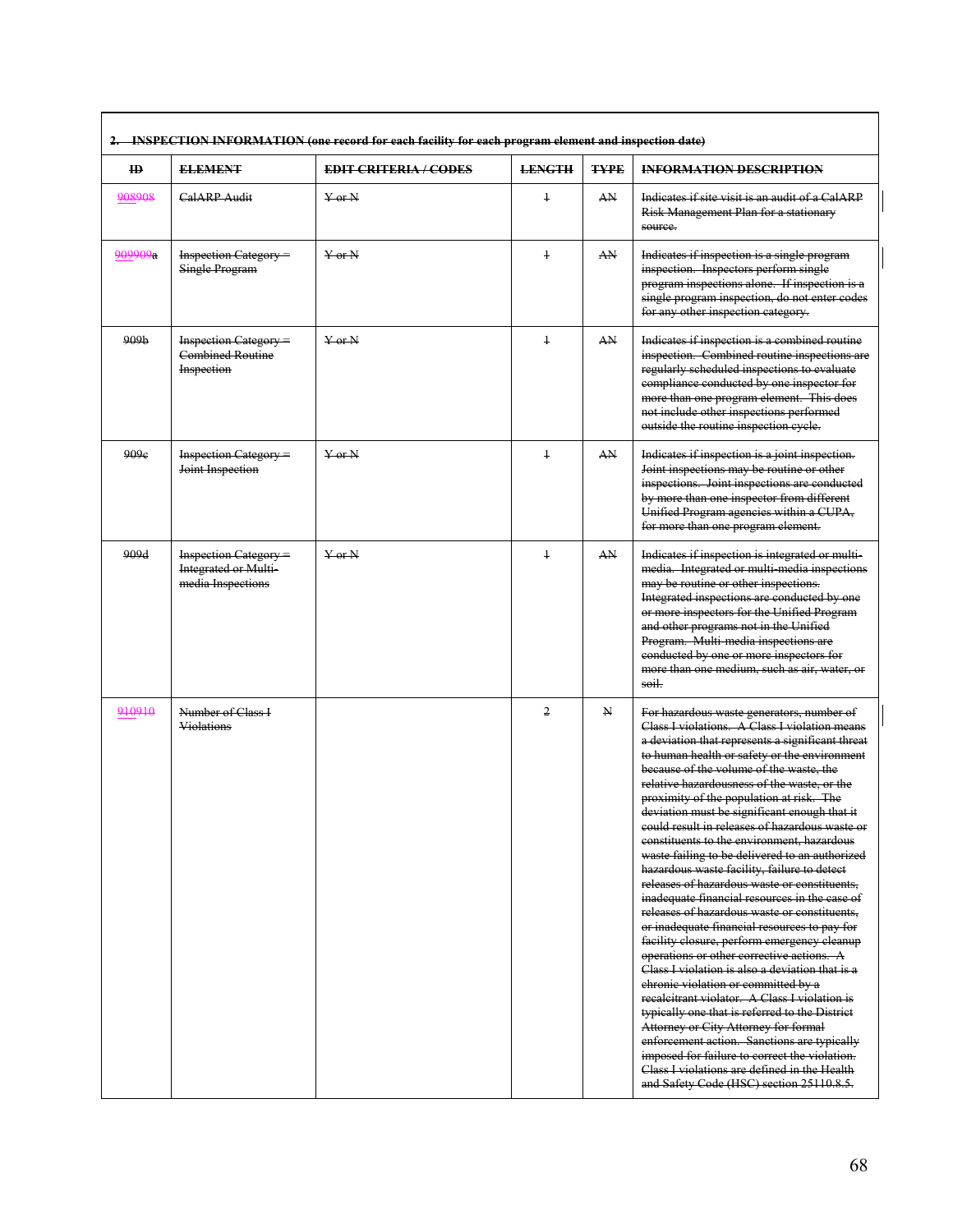| ID     | <b>ELEMENT</b>                          | <b>EDIT CRITERIA / CODES</b> | <b>LENGTH</b>  | <b>TYPE</b>  | <b>INFORMATION DESCRIPTION</b>                                                                                                                                                                                                                                                                                                                                                                                                                                                                                                                                                                                                                                                                                 |
|--------|-----------------------------------------|------------------------------|----------------|--------------|----------------------------------------------------------------------------------------------------------------------------------------------------------------------------------------------------------------------------------------------------------------------------------------------------------------------------------------------------------------------------------------------------------------------------------------------------------------------------------------------------------------------------------------------------------------------------------------------------------------------------------------------------------------------------------------------------------------|
| 911911 | Number of Class II<br><b>Violations</b> |                              | $\overline{2}$ | $\mathbf{N}$ | For hazarous waste generators, number of<br>Class II violations. A Class II violation<br>means a deviation that is not a Class I<br>violation. This count includes violations<br>which would be considered minor, but are<br>knowing, willful, or intentional, or enable the<br>violator to benefit economically from<br>noncompliance, either by reduced costs or<br>competitive advantage. Do not include minor<br>violations in this count. Class II violations<br>are defined in 22 California Code of<br>Regulations (CCR) 66260.10.                                                                                                                                                                      |
| 912912 | Number of Minor<br><b>Violations</b>    |                              | 2              | $\mathbf{N}$ | For hazardous waste generators, number of<br>minor violations. A minor violation means a<br>deviation from any regulation, standard,<br>requirement, or permit condition, that is not a<br>Class I violation. Exclude from this count all<br>violations where the violation is knowing.<br>willful, or intentional, or enables the violator<br>to benefit economically from noncompliance,<br>either by reduced costs or competitive<br>advantage. These are counted as Class II<br>violations. Also exclude any violation that is<br>a chronic violation or that is committed by a<br>reclacitrant violator, since these are counted<br>as Class Lyiolations. A minor violation is<br>defined in HSC 25117.6. |
| 913913 | Number of Other<br><b>Violations</b>    |                              | 2              | N            | For non-hazardous waste program elements,<br>number of other violations. Other violations<br>are those that are not hazardous waste<br>violations.                                                                                                                                                                                                                                                                                                                                                                                                                                                                                                                                                             |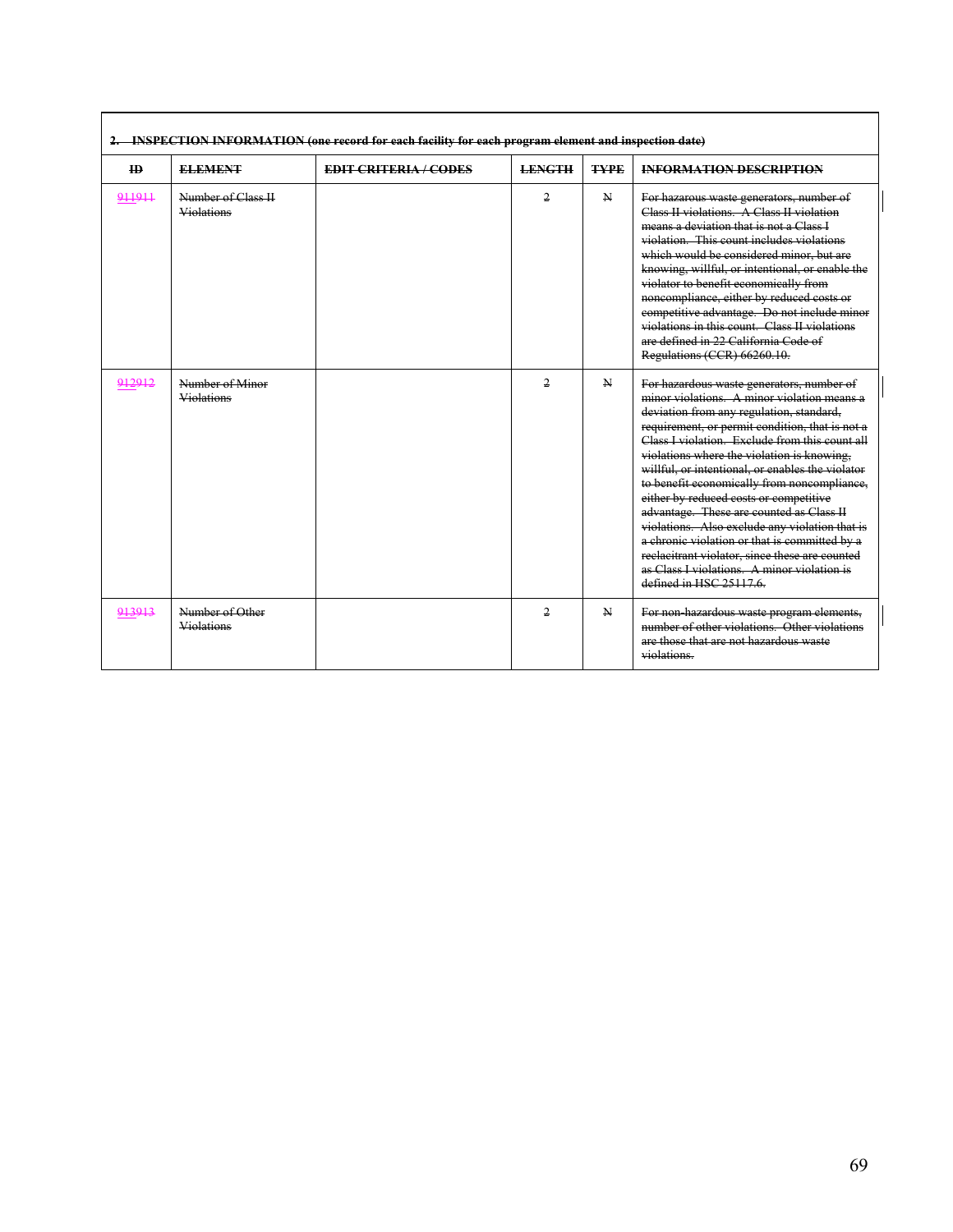| 33. ENFORCEMENT INFORMATION (one record for each facility for each program element and enforcement action) |                                      |                                                                                                                                                                                                                                                                                                                                                                                                                                                                                                                                                                                                                                                                                                 |                 |              |                                                                                                                                                                                                                                                                                                                                                                                                                                                                                                                                                                                                                                                                                                                                                                |  |  |  |
|------------------------------------------------------------------------------------------------------------|--------------------------------------|-------------------------------------------------------------------------------------------------------------------------------------------------------------------------------------------------------------------------------------------------------------------------------------------------------------------------------------------------------------------------------------------------------------------------------------------------------------------------------------------------------------------------------------------------------------------------------------------------------------------------------------------------------------------------------------------------|-----------------|--------------|----------------------------------------------------------------------------------------------------------------------------------------------------------------------------------------------------------------------------------------------------------------------------------------------------------------------------------------------------------------------------------------------------------------------------------------------------------------------------------------------------------------------------------------------------------------------------------------------------------------------------------------------------------------------------------------------------------------------------------------------------------------|--|--|--|
| ID                                                                                                         | <b>ELEMENT</b>                       | <b>EDIT CRITERIA/CODES</b>                                                                                                                                                                                                                                                                                                                                                                                                                                                                                                                                                                                                                                                                      | <b>LENGTH</b>   | <b>TYPE</b>  | <b>INFORMATION DESCRIPTION</b>                                                                                                                                                                                                                                                                                                                                                                                                                                                                                                                                                                                                                                                                                                                                 |  |  |  |
| $\ddagger$                                                                                                 | Facility ID Number                   | 2 AN county<br>3 AN jurisdiction<br>6 AN facility number                                                                                                                                                                                                                                                                                                                                                                                                                                                                                                                                                                                                                                        | $\overline{11}$ | AN           | Number to allow cross linking of data. County<br>and jurisdiction number from tax code list. This<br>number is assigned by the CUPA. This is the<br>unique number which identifies the facility.                                                                                                                                                                                                                                                                                                                                                                                                                                                                                                                                                               |  |  |  |
| $\overline{3}$                                                                                             | <b>Business Name</b>                 | Postal standard:<br>2 lines, 35 characters                                                                                                                                                                                                                                                                                                                                                                                                                                                                                                                                                                                                                                                      | 70              | AN           | Full legal name of business.                                                                                                                                                                                                                                                                                                                                                                                                                                                                                                                                                                                                                                                                                                                                   |  |  |  |
| 902                                                                                                        | Program Element                      | a = Hazardous Materials Release<br>Response Plans (HMRRP)<br>b = California Accidental Release<br>Prevention (CalARP)<br>e = Undergound Storage Tank<br>(UST)<br>$\hat{d}$ = Spill Prevention Control and<br>Countermeasures (SPCC)/<br>Aboveground Storage Tank<br>e = Hazardous Waste Generator<br>f = Hazardous Waste Large<br>Quantity Generator (LQG)<br>(subset of Hazardous Waste<br>Generator)<br>g - Hazardous Waste Recycler<br>$h =$ Permit by Rule (PBR)<br>I = Conditionally Authorized (CA)<br>(only available if PBR is not used)<br>$\frac{1}{1}$ - Conditionally Exempt (CE)<br>(only available if PBR and CA<br>are not used)<br>k = Household Hazardous Waste<br>(HHW) Fixed | $\overline{2}$  | AN           | Program element inspected. Enter one program<br>element only. For example, a facility inspected<br>for compliance with UST, hazardous waste and<br>hazardous materials storage regulations would<br>have three records, one for each program<br>element. Each record would have a unique set of<br>violations, even though all inspections took place<br>on the same date. For Tiered Permitting options<br>enter the highest tier.                                                                                                                                                                                                                                                                                                                            |  |  |  |
| 903                                                                                                        | <b>Inspection Date</b>               | <b>YYYYMMDD</b>                                                                                                                                                                                                                                                                                                                                                                                                                                                                                                                                                                                                                                                                                 | 8               | $\mathbf{D}$ | Date of completion of inspection.                                                                                                                                                                                                                                                                                                                                                                                                                                                                                                                                                                                                                                                                                                                              |  |  |  |
| 914914                                                                                                     | <b>Type of Enforcement</b><br>Action | $a$ = Informal action<br><b>b</b> = Referral to State agency<br>e = Formal order<br>d = Referral to Attorney General or<br>District Attorney                                                                                                                                                                                                                                                                                                                                                                                                                                                                                                                                                    | $\overline{1}$  | AN           | Type of enforcement action. Informal actions<br>are actions that are not formal actions. An<br>informal enforcement action notifies the business<br>of non-compliance and establishes a date by<br>which the non-compliance is to be corrected.<br>Informal actions are made by a written document<br>including, but not limited to, a letter or notice of<br>violation. Informal actions do not convey<br>sanctions. A formal order is an enforceable<br>order or agreement which mandates compliance.<br>Examples include administrative orders and<br>referrals for civil and/or criminal actions.<br>Sanctions are imposed for failure to comply. If<br>more than one enforcement action is taken, the<br>type and date of each action should be recorded. |  |  |  |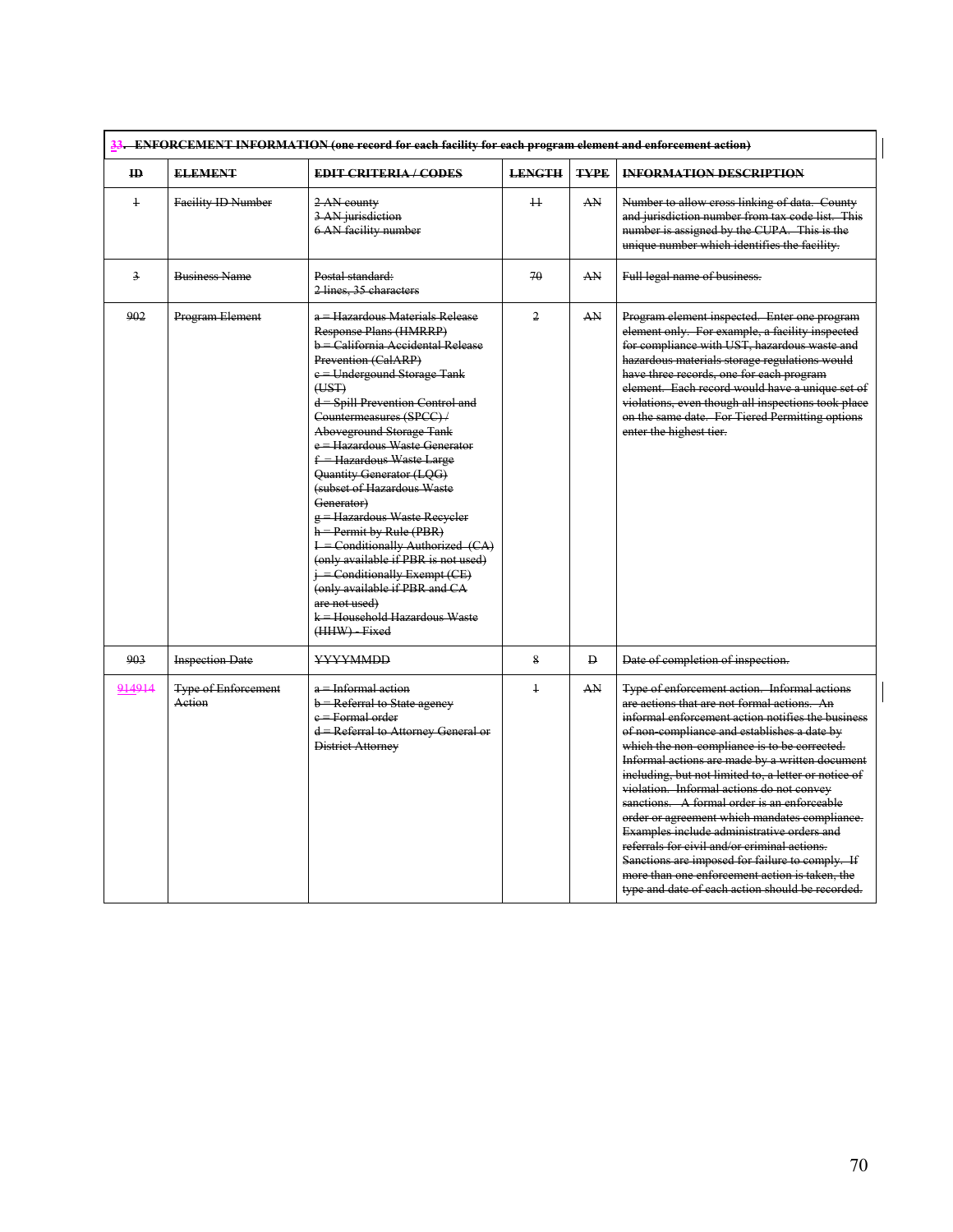| ID     | <b>ELEMENT</b>                                     | <b>EDIT CRITERIA / CODES</b>                        | <b>LENGTH</b> | <b>TYPE</b>  | <b>INFORMATION DESCRIPTION</b>                                                                                                                                                                                                                                                                                                                                                                                                                          |
|--------|----------------------------------------------------|-----------------------------------------------------|---------------|--------------|---------------------------------------------------------------------------------------------------------------------------------------------------------------------------------------------------------------------------------------------------------------------------------------------------------------------------------------------------------------------------------------------------------------------------------------------------------|
| 915915 | Date of Enforcement<br>Action                      | <b>YYYYMMDD</b>                                     | 8             | $\mathbf{D}$ | Date the enforcement action is taken. The date<br>of enforcement action is the date the order is sent<br>to the business, a final referral is made to the<br>Attorney General, District Attorney or County<br>Attorney, the complaint is filed with the court, or<br>the date the administrative order is issued. If<br>more than one enforcement action is taken, the<br>type and date of each action should be recorded.                              |
| 916916 | <b>Type of Formal</b><br><b>Enforcement Action</b> | a = Administrative<br>$b =$ Civil<br>$e =$ Criminal | $\ddagger$    | AN           | Type of formal enforcement action.                                                                                                                                                                                                                                                                                                                                                                                                                      |
| 917917 | Date Returned to<br>Compliance                     | <b>YYYYMMDD</b>                                     | 8             | $\mathbf{D}$ | Date physical compliance was determined by the<br>CUPA for all violations identified during the<br>inspection. This may not be based on a site visit,<br>but is the date compliance was verified. It may<br>be based on correspondence received from the<br>regulated business.                                                                                                                                                                         |
| 918918 | Docket Number                                      | $\overline{\mathbb{R}}$                             | 13            | AN           | Number assigned by the court for civil and<br>eriminal actions                                                                                                                                                                                                                                                                                                                                                                                          |
| 919919 | <b>Final Fine or Penalty</b><br>Assessed           |                                                     | 8             | AN           | Dollar amount of fine or penalty assessed. This<br>is the final monetary penalty or fine assessed via<br>eourt or administrative order, or the amount<br>agreed upon in a formal legal settlement. It is<br>based on the value of fines / penalties excluding<br>eosts. Round to nearest whole number. Do not<br>use decimal places. Note the fine or penalty is<br>by program element for each enforcement action<br>at each facility, when available. |
| 920920 | <b>Fine or Penalty Collected</b>                   |                                                     | 8             | AN           | Dollar amount of final fine or penalty actually<br>collected by the CUPA. Round to nearest whole<br>number. Do not use decimal places.                                                                                                                                                                                                                                                                                                                  |
| 921921 | Date Fine or Penalty<br>Collected                  | <b>YYYYMMDD</b>                                     | 8             | $\mathbf{D}$ | Date when the final fine or penalty was<br>completely collected.                                                                                                                                                                                                                                                                                                                                                                                        |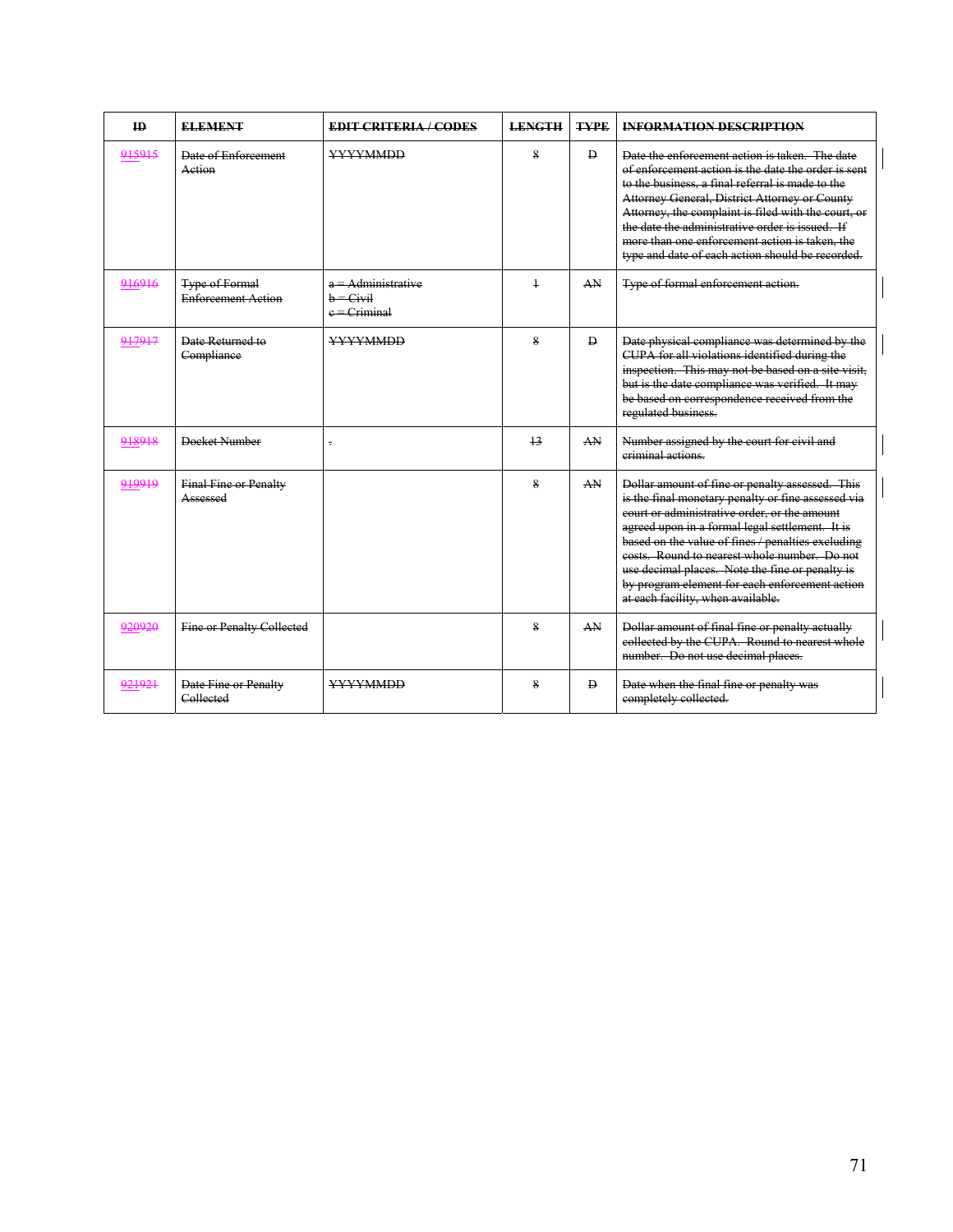|  | <i>AA</i> – TIEDEN DEDMITTING DEI EASE INFODMATION |
|--|----------------------------------------------------|
|  |                                                    |

| <b>ID</b>             | <b>ELEMENT</b>                             | <b>EDIT CRITERIA / CODES</b>                             | <b>LENGTH</b> | <b>TYPE</b>    | <b>INFORMATION DESCRIPTION</b>                                                                                                                                                                               |  |  |
|-----------------------|--------------------------------------------|----------------------------------------------------------|---------------|----------------|--------------------------------------------------------------------------------------------------------------------------------------------------------------------------------------------------------------|--|--|
|                       | Facility ID Number                         | 2 AN county<br>3 AN jurisdiction<br>6 AN facility number | $+1$          | AN             | Number to allow cross linking of data. County<br>and jurisdiction number from tax code list. This<br>number is assigned by the CUPA. This is the<br>unique number which identifies the facility.             |  |  |
| 3                     | <b>Business Name</b>                       | Postal standard:<br>2 lines, 35 characters               | 70            | A N            | Full legal name of business.                                                                                                                                                                                 |  |  |
| രാറരാറ<br>$7 - 7 - 1$ | Date of Release                            | <b>YYYYMMDD</b>                                          | 8             | $\overline{D}$ | Date of release at a facility treating hazardous<br>waste onsite under PBR, CA, or CE. A<br>reportable release is from any activity at the<br>facility, not just from one of the Tiered<br>Permitting units. |  |  |
| <u>923923</u>         | Description of Release and<br>Consequences | Narrative                                                | 200           | AN             | Description of the circumstances of the release<br>and actions subsequently taken.                                                                                                                           |  |  |
| 924924                | Date Corrective Action<br>Completed        | <b>YYYYMMDD</b>                                          | 8             | $\mathbf{D}$   | Date corrective action was completed. If no<br>corrective action was needed, then leave blank.                                                                                                               |  |  |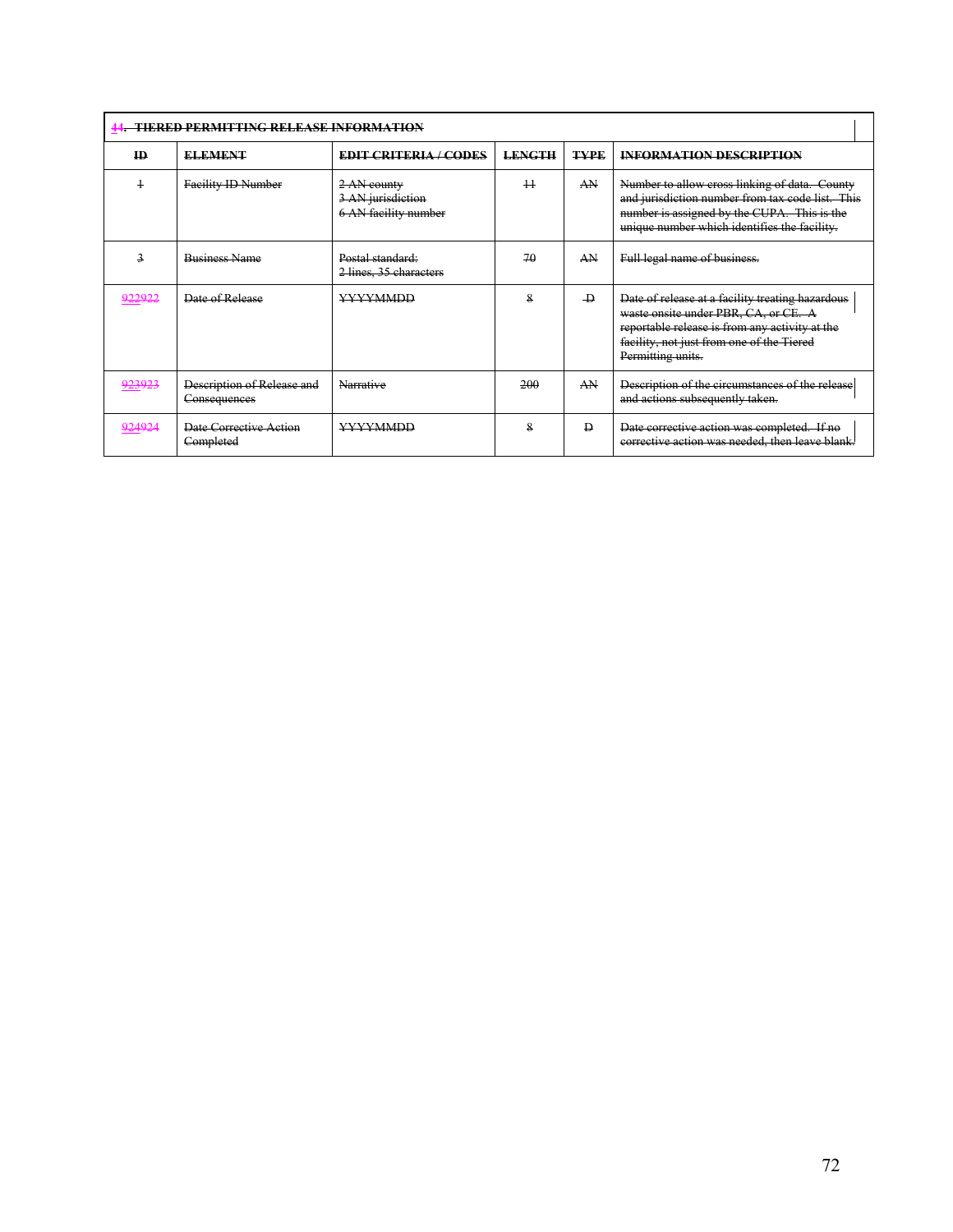## **Appendix E Unified Program Consolidated Forms**

http://www.calepa.ca.gov/CUPA/Pulications/

**Appendix F [Reserved**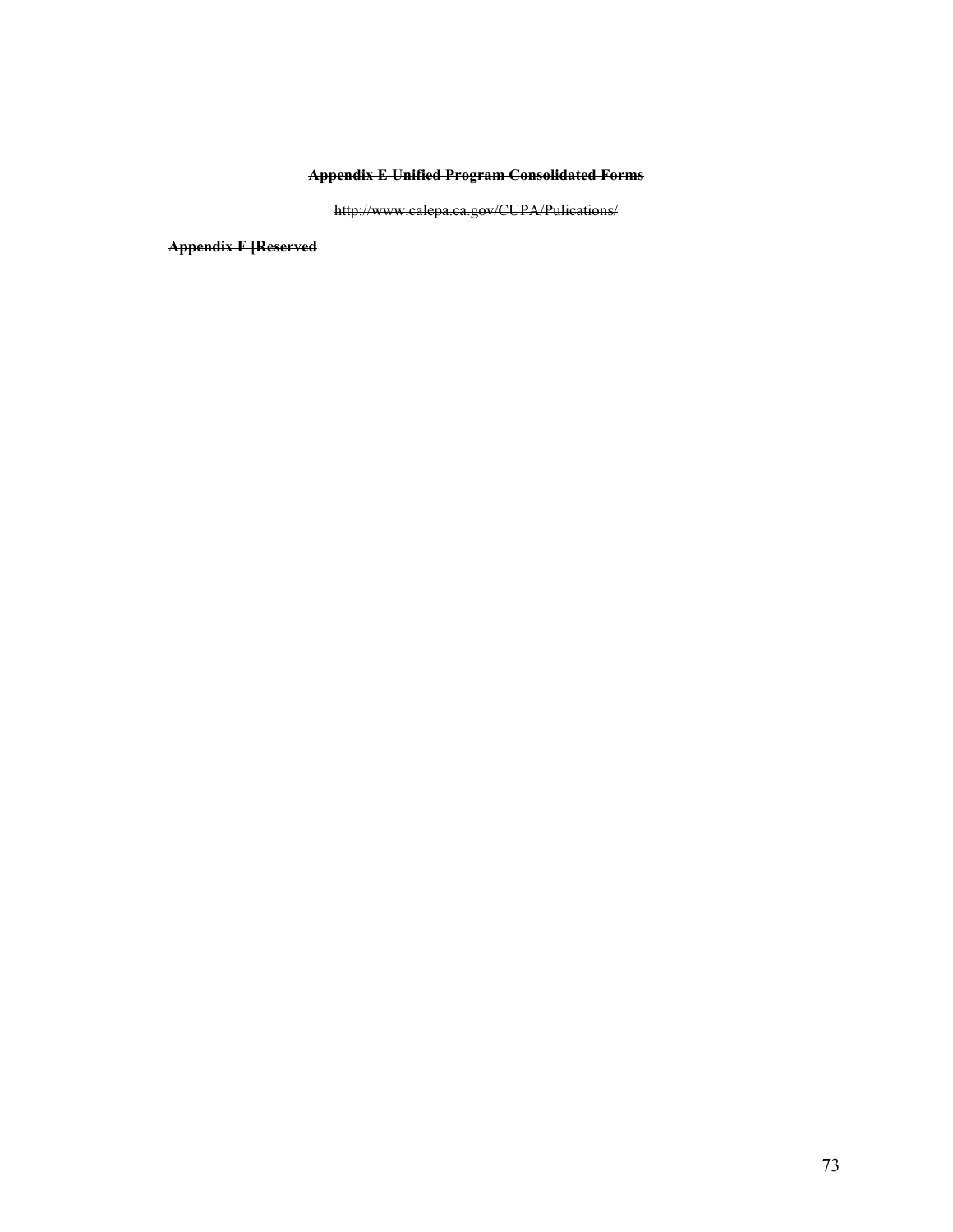## Add **Title 27, Division 3, Subdivision 1, Chapters 1, 2, 3, 4, 5 and 6 of the California Code of Regulations:**

## **Chapter 1 Facility Information**

## **ACRONYMS**

AA - Authorizing Agency AN - Alpha-numeric AST - Aboveground Storage Tank ATG - Automatic Tank Gauging BOE - Board of Equalization CA - Conditionally Authorized Cal/EPA - California Environmental Protection Agency Cal/ARP - California Accidental Release Prevention CAS - Chemical Abstract Number CCR - California Code of Regulations CD - Certificate of Deposit CE - Conditionally Exempt CE-CL - Conditionally Exempt - Commercial Laundry CEL - Conditionally Exempt – Limited CESQT - Conditionally Exempt Small Quantity Treatment CESW - Conditionally Exempt - Specified Wastestreams CFO - Chief Financial Officer CFR - Code of Federal Regulations CUPA - Certified Unified Program Agency DBA - Doing Business As DOT - United States Department of Transportation DTSC - Department of Toxic Substances Control EHS - Extremely Hazardous Substance EPA - United States Environmental Protection Agency EPCRA - Emergency Planning and Community Right to Know Act FRP - Fiberglass Reinforced Plastic FTU - Fixed Treatment Unit HDPE - High Density Polyethylene HHW - Household Hazardous Waste HMRRP - Hazardous Materials Release Response Plans HSC - Health and Safety Code HW - Hazardous Waste ID - Identification IUPAC - International Union of Pure and Applied Chemistry LIA - Local Implementing Agency LQG - Large Quantity Generator MSDS - Material Safety Data Sheet MTG - Manual Tank Gauging NPDES - National Pollutant Discharge Elimination System OES - Office of Emergency Services PA - Participating Agency PBR - Permit by Rule POTW - Publicly Owned Treatment Works Q/A - Quality Assurance Q/C - Quality Control RCRA - Resource Conservation and Recovery Act RMP - Risk Management Plan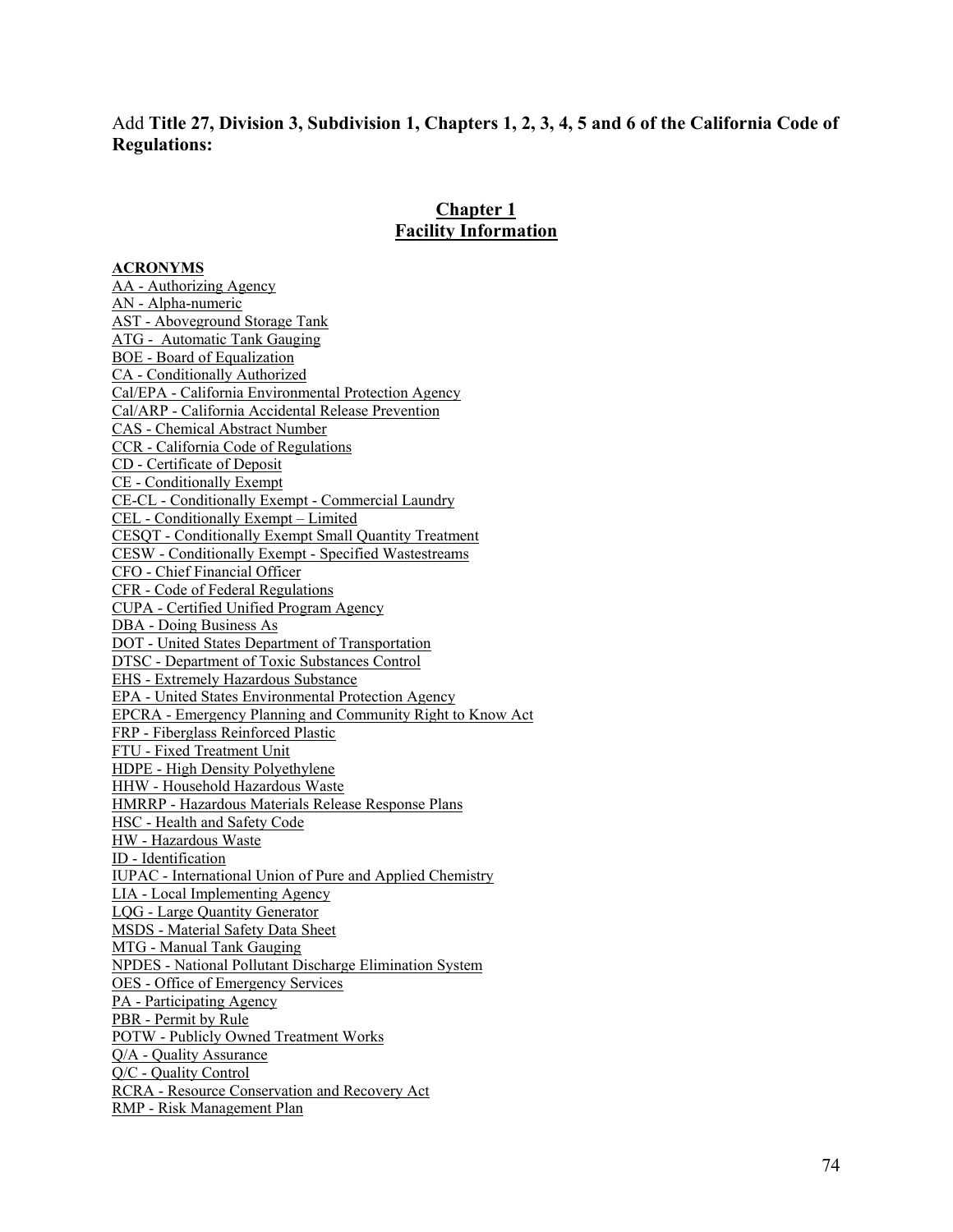SIC - Standard Industrial Classification SIR - Statistical Inventory Reconciliation SPCC - Spill Prevention Control and Countermeasures SWRCB - State Water Resources Control Board TTU - Transportable Treatment Unit U.S. EPA - United States Environmental Protection Agency UP - Unified Program UPCF - Unified Program Consolidated Form

UST - Underground Storage Facility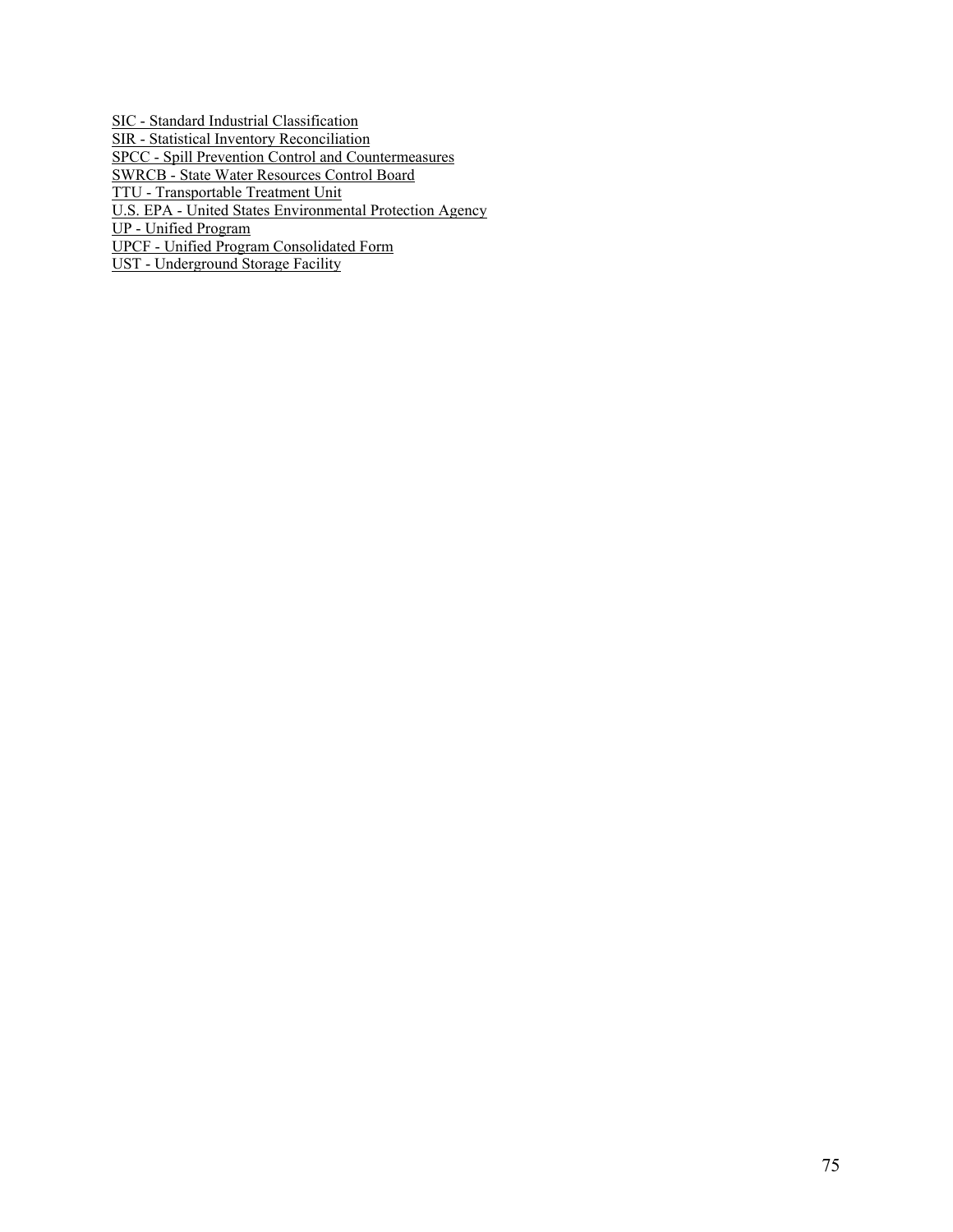| <b>Chapter 1 FACILITY INFORMATION</b><br><b>Business Activities</b><br>1. |                                                                   |                                                          |                |             |                                                                                                                                                                                                                                                                                                                                                                                                                                                                                                                                                                                                                                                                                                                                                                                                                                                                                                                                   |  |  |
|---------------------------------------------------------------------------|-------------------------------------------------------------------|----------------------------------------------------------|----------------|-------------|-----------------------------------------------------------------------------------------------------------------------------------------------------------------------------------------------------------------------------------------------------------------------------------------------------------------------------------------------------------------------------------------------------------------------------------------------------------------------------------------------------------------------------------------------------------------------------------------------------------------------------------------------------------------------------------------------------------------------------------------------------------------------------------------------------------------------------------------------------------------------------------------------------------------------------------|--|--|
| $\mathbf{D}$                                                              | <b>ELEMENT</b>                                                    | <b>EDIT CRITERIA /</b><br><b>CODES</b>                   | <b>LENGTH</b>  | <b>TYPE</b> | <b>INFORMATION DESCRIPTION</b>                                                                                                                                                                                                                                                                                                                                                                                                                                                                                                                                                                                                                                                                                                                                                                                                                                                                                                    |  |  |
| <u> 14</u>                                                                | Facility ID Number                                                | 2 AN county<br>3 AN jurisdiction<br>6 AN facility number | <u>11</u>      | AN          | Number to allow cross linking of data. County and jurisdiction<br>number from tax code list. This number is assigned by the<br>CUPA. This is the unique number which identifies the facility.                                                                                                                                                                                                                                                                                                                                                                                                                                                                                                                                                                                                                                                                                                                                     |  |  |
| 22                                                                        | EPA ID Number                                                     | 12 digit identifier beginning<br>with CA                 | 12             | AN          | EPA Identification number for businesses that generate,<br>recycle, or treat hazardous waste. For facilities in California.<br>the number usually starts with the letters CA. The number can<br>be obtained from the Telephone Information Center at<br>(916) 324-1781, (800) 61-TOXIC or (800) 618-6942.                                                                                                                                                                                                                                                                                                                                                                                                                                                                                                                                                                                                                         |  |  |
| $\frac{33}{2}$                                                            | <b>Business Name</b>                                              | Postal standard:<br>2 lines, 35 characters               | 70             | AN          | Full legal name of business.                                                                                                                                                                                                                                                                                                                                                                                                                                                                                                                                                                                                                                                                                                                                                                                                                                                                                                      |  |  |
| <u>44</u>                                                                 | Hazardous Materials<br>On Site                                    | Y or N                                                   | $\perp$        | AN          | Business must report that it has hazardous materials on site if:<br>- it is handled in quantities equal to or greater than 500<br>pounds, 55 gallons, or 200 cubic feet of gas (calculated at<br>standard temperature and pressure),<br>- it is handled in quantities equal to or greater than the<br>applicable federal threshold planning quantity for an extremely<br>hazardous substance listed in 40 CFR Part 355, Appendix A,<br>- radioactive materials are handled in quantities for which an<br>emergency plan is required to be adopted pursuant to Part 30,<br>Part 40, or Part 70 of Chapter 10 of 10 CFR, or pursuant to<br>Section 25503.5(a) of the Health and Safety Code.<br><u>reculations adopted by the state in accordance with thos</u><br>regulations.<br>Triggers requirement for chemical description data elements.                                                                                     |  |  |
| 55                                                                        | Own or Operate<br>Underground<br><b>Storage Tank</b>              | Y or N                                                   | 1              | AN          | Facility must report if it owns or operates USTs containing<br>hazardous substances defined in HSC 25316. Triggers<br>requirement for UST facility and tank data elements.                                                                                                                                                                                                                                                                                                                                                                                                                                                                                                                                                                                                                                                                                                                                                        |  |  |
| 66                                                                        | Upgrade/Install<br>Underground<br><b>Storage Tank</b>             | Y or N                                                   | $\perp$        | AN          | Facility must report if it intends to install or upgrade USTs<br>containing hazardous substances defined in HSC 25316.<br>Triggers requirement for UST installation data elements.                                                                                                                                                                                                                                                                                                                                                                                                                                                                                                                                                                                                                                                                                                                                                |  |  |
| 77                                                                        | Underground<br><b>Storage Tank</b><br>Closure                     | Y or N                                                   | $\mathbf 1$    | AN          | Facility must report if a UST which held hazardous materials is<br>being closed in place. Triggers requirement for UST closure<br>data elements.                                                                                                                                                                                                                                                                                                                                                                                                                                                                                                                                                                                                                                                                                                                                                                                  |  |  |
| 88                                                                        | Own or Operate<br>Aboveground<br>Petroleum<br><b>Storage Tank</b> | Y or N                                                   | $\overline{1}$ | AN          | Facility must report if it stores petroleum in aboveground tanks.<br>"Petroleum" means crude oil or any fraction thereof, which is<br>liquid at 60 degrees Fahrenheit temperature and 14.7 pounds<br>per square inch absolute pressure (HSC $25270.2(g)$ ). The<br>facility must report if any ASTs capacity exceeds 660 gallons<br>or if the total facility storage capacity (aggregate) exceeds 1320<br>gal. "Storage tank" does not include any of the following:<br>- a pressure vessel or boiler which is subject to Division 5 of<br>the Labor Code,<br>- a storage tank containing hazardous waste if a hazardous<br>waste facilities permit has been issued for the storage tank by<br>DTSC.<br>- an aboveground oil production tank which is regulated by<br>the Division of Oil and Gas, or<br>- certain oil-filled electrical equipment including but not<br>limited to transformers, circuit breakers, or capacitors. |  |  |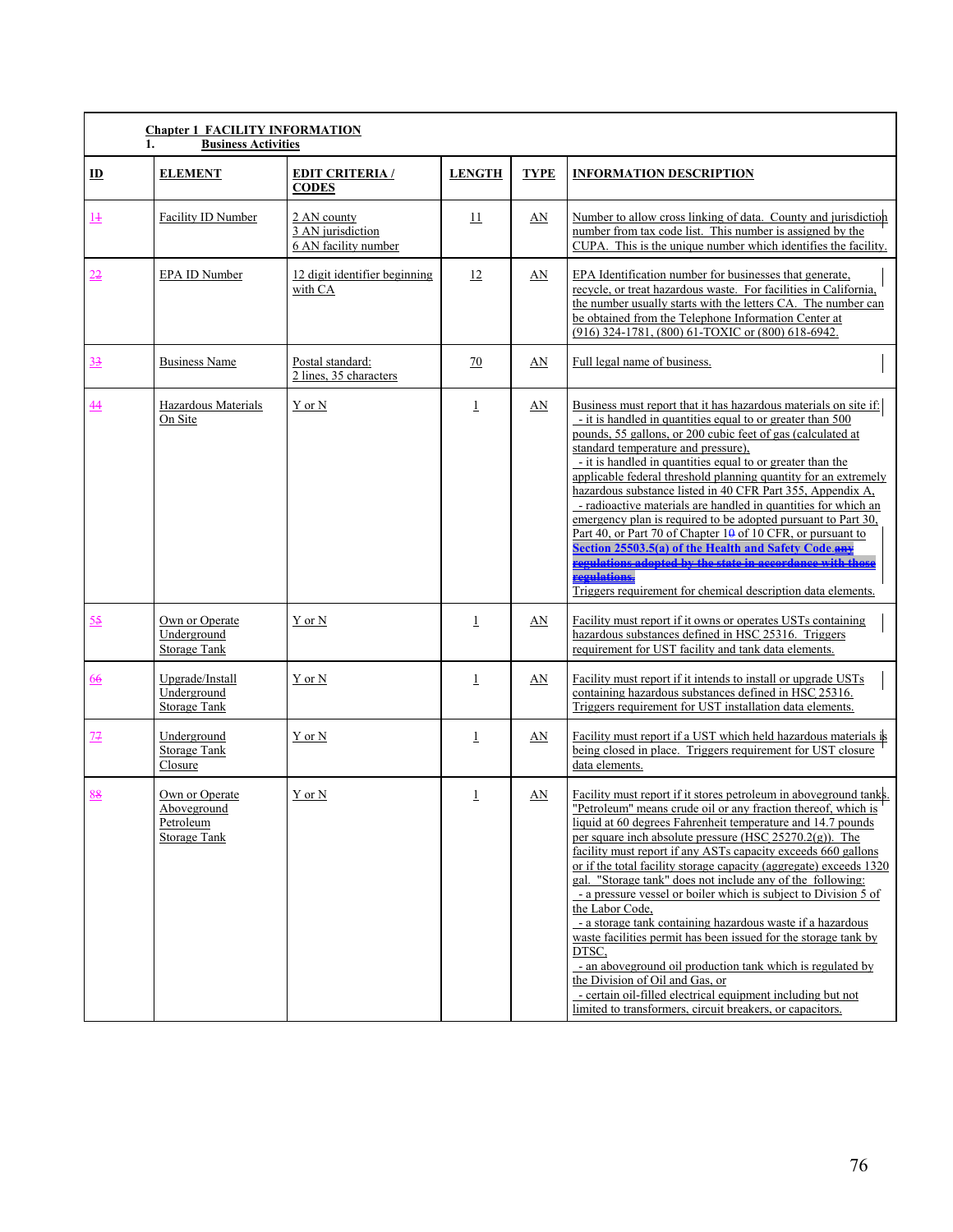| <b>Chapter 1 FACILITY INFORMATION</b> |                                     |                                       |                |             |                                                                                                                                                                                                                                                                                                                                                                                                                                                                                                                                                                                                                                                                                                                                                                                                                                                                                                                                                                                                                                   |  |  |  |  |
|---------------------------------------|-------------------------------------|---------------------------------------|----------------|-------------|-----------------------------------------------------------------------------------------------------------------------------------------------------------------------------------------------------------------------------------------------------------------------------------------------------------------------------------------------------------------------------------------------------------------------------------------------------------------------------------------------------------------------------------------------------------------------------------------------------------------------------------------------------------------------------------------------------------------------------------------------------------------------------------------------------------------------------------------------------------------------------------------------------------------------------------------------------------------------------------------------------------------------------------|--|--|--|--|
|                                       | 1.<br><b>Business Activities</b>    |                                       |                |             |                                                                                                                                                                                                                                                                                                                                                                                                                                                                                                                                                                                                                                                                                                                                                                                                                                                                                                                                                                                                                                   |  |  |  |  |
| $\mathbf{D}$                          | <b>ELEMENT</b>                      | <b>EDIT CRITERIA/</b><br><b>CODES</b> | <b>LENGTH</b>  | <b>TYPE</b> | <b>INFORMATION DESCRIPTION</b>                                                                                                                                                                                                                                                                                                                                                                                                                                                                                                                                                                                                                                                                                                                                                                                                                                                                                                                                                                                                    |  |  |  |  |
| 99                                    | Hazardous Waste<br>Generator        | Y or N                                | $\perp$        | AN          | Facility must report if it generates hazardous waste.<br>"Hazardous waste" means a waste that meets any of the criteria<br>for the identification of a hazardous waste adopted by the<br>department pursuant to HSC 25141. "Hazardous waste"<br>includes, but is not limited to, RCRA hazardous waste. Unless<br>expressly provided otherwise, the term "hazardous waste" shall<br>be understood to also include extremely hazardous waste and<br>acutely hazardous waste. Triggers requirement to obtain and<br>provide EPA Identification number.                                                                                                                                                                                                                                                                                                                                                                                                                                                                               |  |  |  |  |
| 10 <sup>40</sup>                      | Recycle                             | Y or N                                | $\perp$        | AN          | Facility must report if it recycles more than 100 kilograms per<br>month of recyclable material under a claim that the material<br>qualifies for exclusion or exemption pursuant to HSC.25143.2.<br>This includes onsite and offsite facilities that recycle under this<br>law. Triggers requirement for Recyclable Materials data<br>elements. Persons that send recyclable material offsite to be<br>recycled and that do not recycle onsite are not included in this<br>category.                                                                                                                                                                                                                                                                                                                                                                                                                                                                                                                                              |  |  |  |  |
| $11 + 1$                              | Onsite Hazardous<br>Waste Treatment | Y or N                                | $\perp$        | AN          | Facility must report if it treats hazardous waste under an onsite<br>tier. "Treatment" means any method, technique, or process<br>which is designed to change the physical, chemical, or<br>biological character or composition of any hazardous waste or<br>any material contained therein, or removes or reduces its<br>harmful properties or characteristics for any purpose.<br>"Treatment" does not include the removal of residues from<br>manufacturing process equipment for the purposes of cleaning<br>that equipment. Amendments (effective 1/1/99) add<br>exemptions from the definition of "treatment" for certain<br>processes under specific, limited conditions. Refer to HSC<br>25123.5(b) for these specific exemptions.<br>Treatment of certain laboratory hazardous wastes do not<br>require treatment. Refer to HSC25200.3.1 for specific<br>information.<br>Contact CUPA to determine if any exemptions or exclusions<br>apply. Triggers requirement for onsite hazardous waste<br>treatment data elements. |  |  |  |  |
| $12 + 2$                              | <b>Financial Assurance</b>          | Y or N                                | $\overline{1}$ | AN          | Facilities that treat hazardous waste under PBR or CA tiers are<br>required to provide financial assurance for closure costs (per 22<br>$CCR$ , 67450.13(b), HSC 25245.4), unless they are exempt.<br>Triggers requirement for financial assurance data elements.                                                                                                                                                                                                                                                                                                                                                                                                                                                                                                                                                                                                                                                                                                                                                                 |  |  |  |  |
| $13 + 3$                              | Remote Waste<br>Consolidation Site  | Y or N                                | $\perp$        | AN          | Facilities must report if they collect hazardous waste initially at<br>remote sites and subsequently transport the hazardous waste to<br>a consolidation site they operate pursuant to HSC 25110.10.<br>Triggers requirement for remote hazardous waste consolidation<br>data elements.                                                                                                                                                                                                                                                                                                                                                                                                                                                                                                                                                                                                                                                                                                                                           |  |  |  |  |
| 1444                                  | Hazardous Waste<br>Tank Closure     | Y or N                                | $\perp$        | AN          | Facilities must report if the tank being closed would be<br>classified as hazardous waste, after its contents are removed.<br>Classification could be based on:<br>- the facility's knowledge of the tank and its contents.<br>- testing of the tank,<br>- inability to remove hazardous materials stored in the tank,<br>- the mixture rule, or<br>- the listed wastes in 40 CFR 261.31, 40 CFR 261.32.<br>Triggers requirement for hazardous waste data elements.                                                                                                                                                                                                                                                                                                                                                                                                                                                                                                                                                               |  |  |  |  |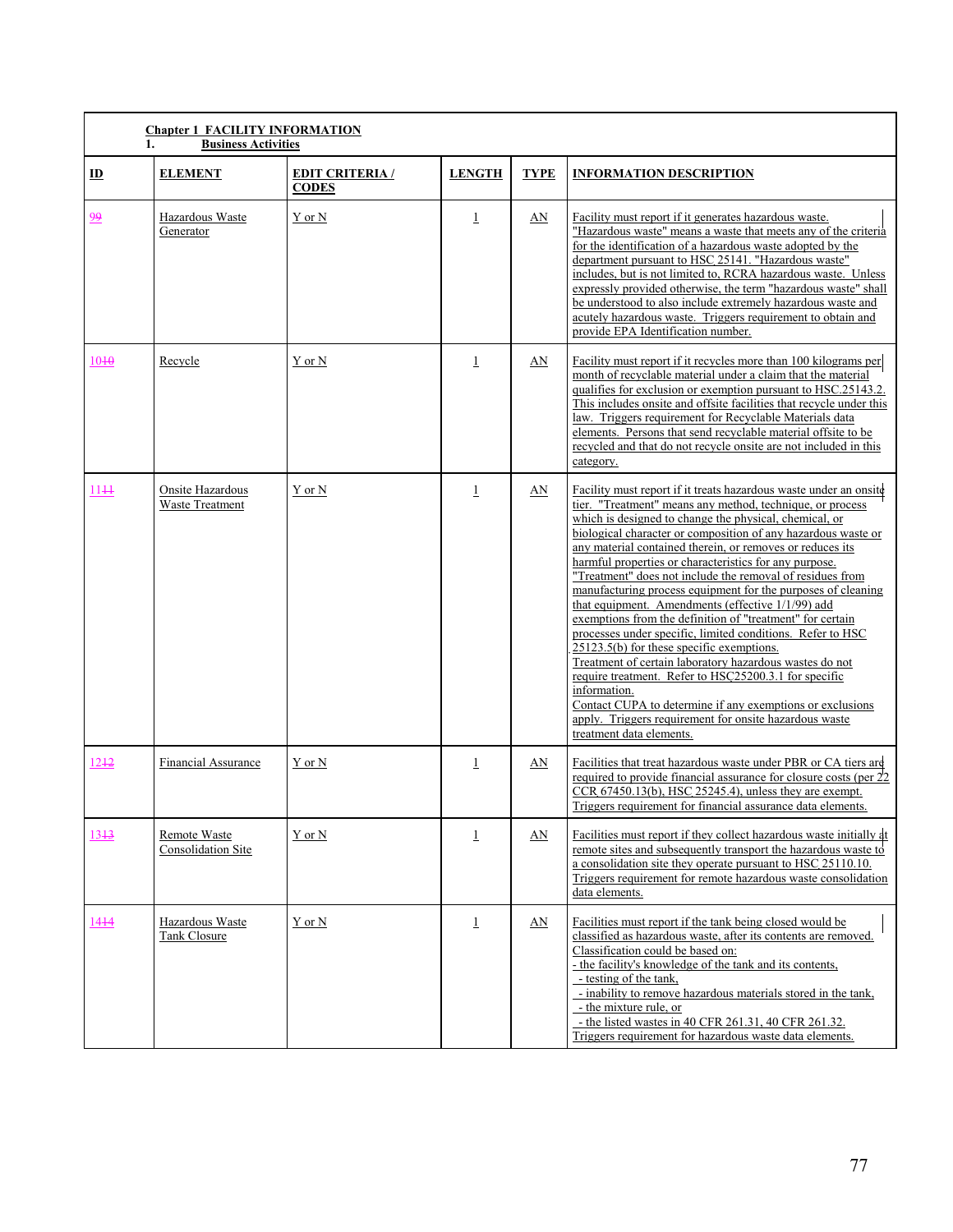|             | <b>Chapter 1 FACILITY INFORMATION</b><br><b>Business Activities</b> |                                        |               |             |                                                                                                                                                                                                   |  |  |  |  |  |
|-------------|---------------------------------------------------------------------|----------------------------------------|---------------|-------------|---------------------------------------------------------------------------------------------------------------------------------------------------------------------------------------------------|--|--|--|--|--|
| $_{\rm ID}$ | <b>ELEMENT</b>                                                      | <b>EDIT CRITERIA</b> /<br><b>CODES</b> | <b>LENGTH</b> | <b>TYPE</b> | <b>INFORMATION DESCRIPTION</b>                                                                                                                                                                    |  |  |  |  |  |
| $15 + 5$    | Local Requirements                                                  |                                        |               |             | For local use only. This space may be used by the CUPA to<br>collect any additional information necessary to meet the<br>requirements of their individual programs. Contact CUPA for<br>guidance. |  |  |  |  |  |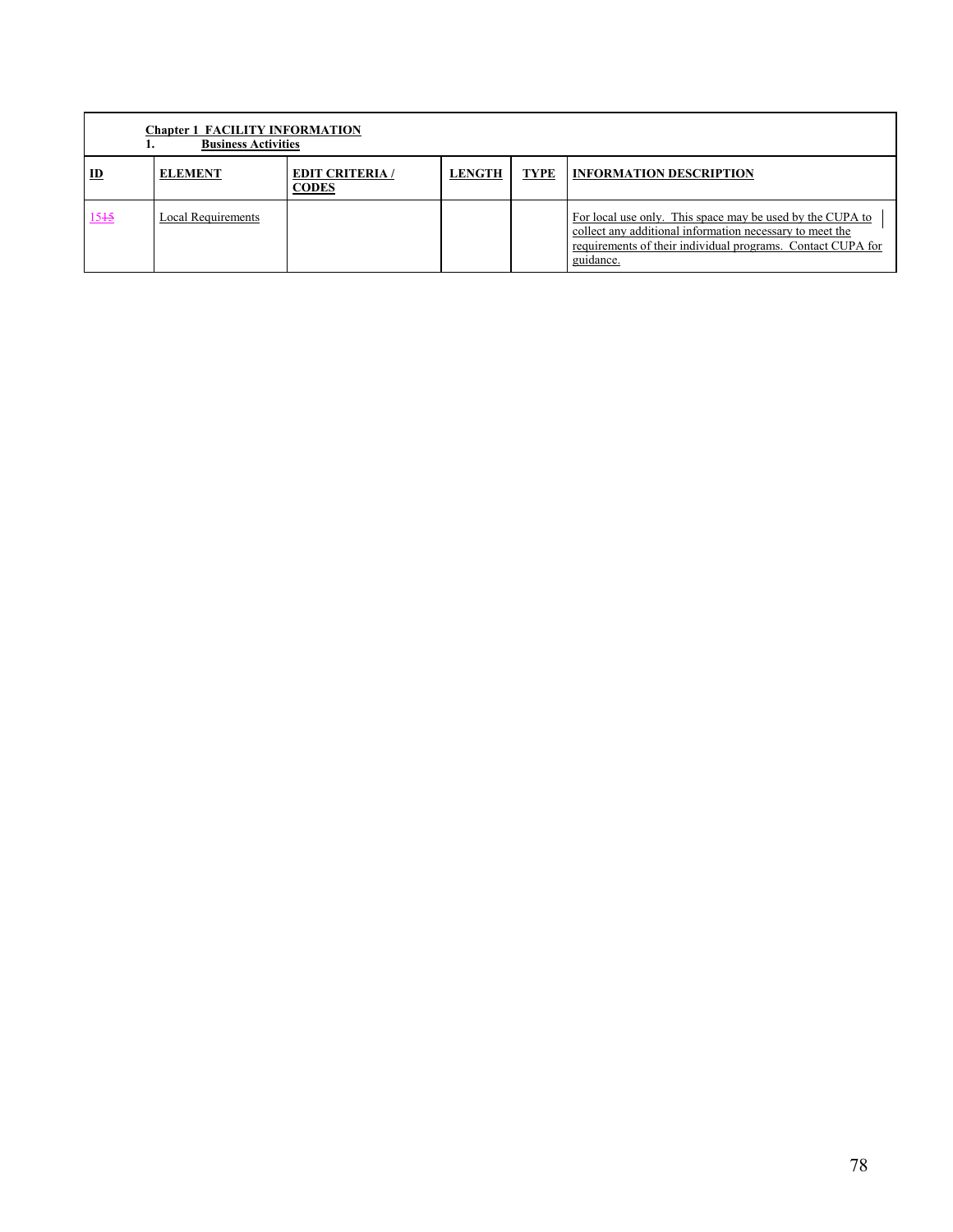|                | <b>Chapter 1 FACILITY INFORMATION</b><br><b>Business Owner / Operator Identification (OES Form 2730)</b> |                                                                 |                |                  |                                                                                                                                                                                                  |  |  |  |  |
|----------------|----------------------------------------------------------------------------------------------------------|-----------------------------------------------------------------|----------------|------------------|--------------------------------------------------------------------------------------------------------------------------------------------------------------------------------------------------|--|--|--|--|
| $\mathbf{D}$   | <b>ELEMENT</b>                                                                                           | <b>EDIT CRITERIA / CODES</b>                                    | <b>LENGTH</b>  | <b>TYPE</b>      | <b>INFORMATION DESCRIPTION</b>                                                                                                                                                                   |  |  |  |  |
| $\perp$        | Facility ID Number                                                                                       | 2 AN county<br>3 AN jurisdiction<br>6 AN facility number        | 11             | AN               | Number to allow cross linking of data. County and<br>jurisdiction number from tax code list. This number is<br>assigned by the CUPA. This is the unique number which<br>identifies the facility. |  |  |  |  |
| $\overline{3}$ | <b>Business Name</b>                                                                                     | Postal standard:<br>2 lines, 35 characters                      | 70             | AN               | Full legal name of business.                                                                                                                                                                     |  |  |  |  |
| 100400         | <b>Beginning Date</b>                                                                                    | YYYYMMDD                                                        | 8              | D                | Beginning year and date of report.                                                                                                                                                               |  |  |  |  |
| 101+0+         | <b>Ending Date</b>                                                                                       | YYYYMMDD                                                        | 8              | D                | Ending year and date of report.                                                                                                                                                                  |  |  |  |  |
| 102+02         | <b>Business Phone</b>                                                                                    | Area code $+7$ digit phone number<br>+ extension                | 15             | AN               | Phone number of this site.                                                                                                                                                                       |  |  |  |  |
| 103403         | <b>Business Site Address</b>                                                                             | Postal standard:<br>2 lines, 35 characters                      | 70             | AN               | Street address where facility is located. No post office<br>box numbers are allowed. This information must provide<br>a means to geographically locate the facility.                             |  |  |  |  |
| 104404         | City (Business)                                                                                          | Postal standard                                                 | 20             | AN               | City or unincorporated area in which business site is<br>located.                                                                                                                                |  |  |  |  |
| 105+05         | Zip Code (Business)                                                                                      | Postal standard                                                 | $\overline{9}$ | AN               | Zip code of business site.                                                                                                                                                                       |  |  |  |  |
| 106406         | Dun & Bradstreet                                                                                         | D-U-N-S (data universal<br>numbering system) 9 digit number     | $\overline{9}$ | AN               | Dun & Bradstreet D-U-N-S number for facility. The Dun<br>& Bradstreet number may be obtained by calling $(610)$<br>882-7748 or by Internet.                                                      |  |  |  |  |
| 107407         | SIC Code                                                                                                 | Standard Industrial Classification<br>(SIC) Code 4 digit number | $\overline{4}$ | AN               | Standard Industrial Classification (SIC) Code number for<br>primary business activity. If code is more than 4 digits,<br>report only the first four.                                             |  |  |  |  |
| 108408         | County                                                                                                   |                                                                 | 20             | AN               | County in which business site is located.                                                                                                                                                        |  |  |  |  |
| 109+09         | <b>Business Operator</b><br>Name                                                                         |                                                                 | 35             | AN               | Name of business operator.                                                                                                                                                                       |  |  |  |  |
| 110+10         | <b>Business Operator</b><br>Phone                                                                        | Area code + 7 digit phone number<br>+ extension                 | 15             | AN               | Phone number of business operator, if different from<br>business phone.                                                                                                                          |  |  |  |  |
| 111+++         | <b>Business Owner Name</b>                                                                               |                                                                 | 35             | AN               | Name of business owner, if different from business<br>operator.                                                                                                                                  |  |  |  |  |
| 112++2         | <b>Business Owner Phone</b>                                                                              | Area code $+7$ digit phone number<br>+ extension                | 15             | AN               | Phone number of business owner, if different from<br>business phone.                                                                                                                             |  |  |  |  |
| 113++3         | <b>Business Owner</b><br><b>Mailing Address</b>                                                          | Postal standard:<br>2 lines, 35 characters                      | <u>70</u>      | AN               | Mailing address of owner, if different from business site<br>address.                                                                                                                            |  |  |  |  |
| 114++4         | <b>Business Owner City</b>                                                                               | Postal standard                                                 | 20             | $\Delta N$       | City for owner's mailing address.                                                                                                                                                                |  |  |  |  |
| 115++5         | <b>Business Owner State</b>                                                                              | Postal standard                                                 | $\overline{2}$ | AN               | State for owner's mailing address.                                                                                                                                                               |  |  |  |  |
| 116++6         | Business Owner Zip<br>Code                                                                               | Postal standard                                                 | $\overline{9}$ | AN               | Zip code for owner's mailing address.                                                                                                                                                            |  |  |  |  |
| 117447         | Environmental<br>Contact Name                                                                            |                                                                 | 35             | AN               | Name of person, if different from the business<br>owner/operator, who receives all environmental<br>correspondence and will respond to enforcement activity.                                     |  |  |  |  |
| 118448         | Environmental<br><b>Contact Phone</b>                                                                    | Area code $+7$ digit phone number<br>+ extension                | 15             | $\underline{AN}$ | Phone number of environmental contact, if different from<br>business owner or operator.                                                                                                          |  |  |  |  |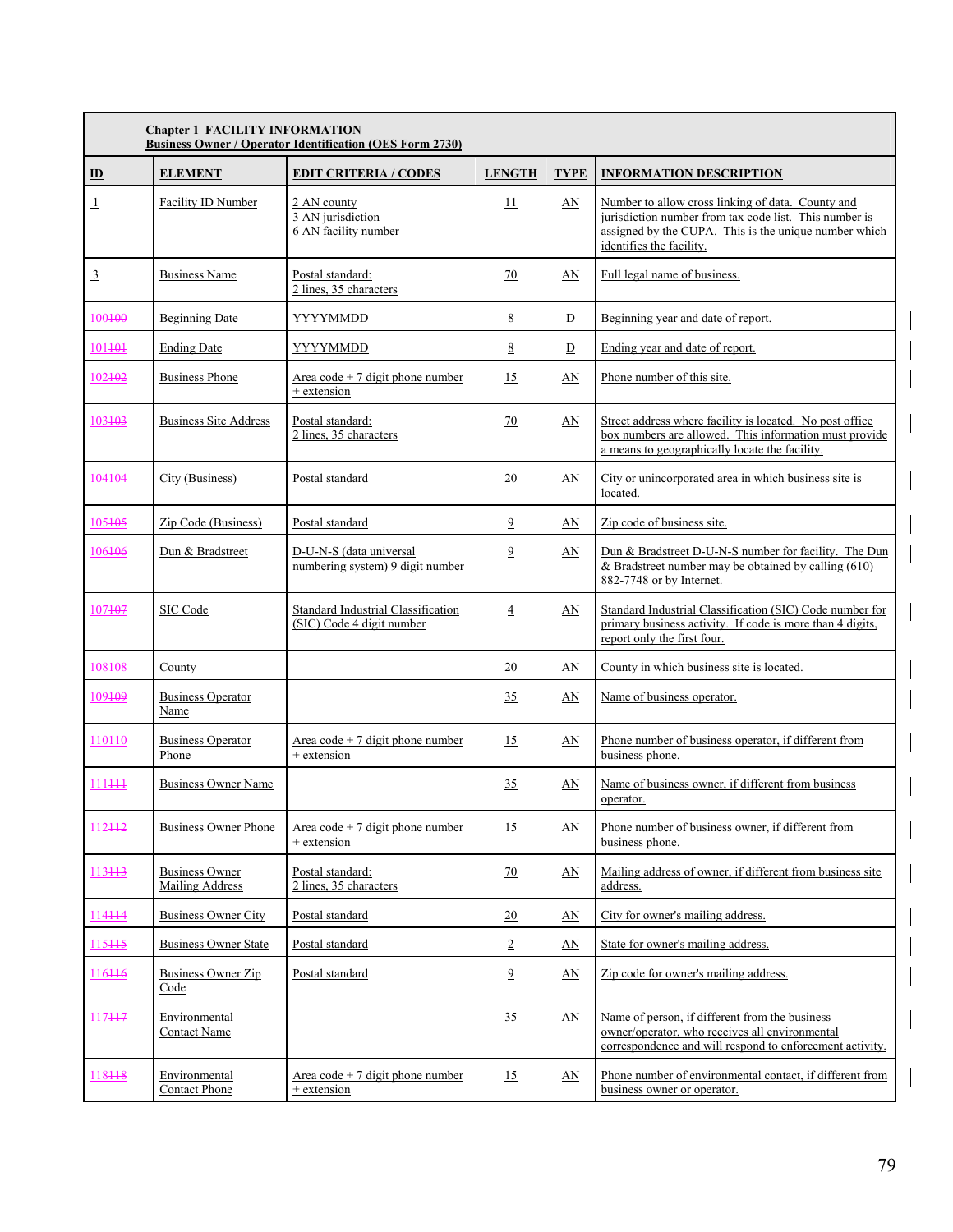|                    | <b>Chapter 1 FACILITY INFORMATION</b><br><b>Business Owner / Operator Identification (OES Form 2730)</b> |                                                  |                 |                |                                                                                                                                                                                                                                                                                       |  |  |  |  |
|--------------------|----------------------------------------------------------------------------------------------------------|--------------------------------------------------|-----------------|----------------|---------------------------------------------------------------------------------------------------------------------------------------------------------------------------------------------------------------------------------------------------------------------------------------|--|--|--|--|
| $\mathbf{D}$       | <b>ELEMENT</b>                                                                                           | <b>EDIT CRITERIA / CODES</b>                     | <b>LENGTH</b>   | <b>TYPE</b>    | <b>INFORMATION DESCRIPTION</b>                                                                                                                                                                                                                                                        |  |  |  |  |
| 119449             | <b>Environmental Contact</b><br>Mailing Address                                                          | Postal standard:<br>2 lines, 35 characters       | 70              | AN             | Mailing address for all environmental contact<br>correspondence, if different from the site address.                                                                                                                                                                                  |  |  |  |  |
| 120420             | Environmental<br><b>Contact City</b>                                                                     | Postal standard                                  | 20              | AN             | City for environmental contact's mailing address.                                                                                                                                                                                                                                     |  |  |  |  |
| 121+2+             | Environmental<br><b>Contact State</b>                                                                    | Postal standard                                  | $\overline{2}$  | AN             | State for environmental contact's mailing address.                                                                                                                                                                                                                                    |  |  |  |  |
| 122422             | Environmental<br>Contact Zip Code                                                                        | Postal standard                                  | $\overline{9}$  | AN             | Zip code for environmental contact's mailing address.                                                                                                                                                                                                                                 |  |  |  |  |
| 123423             | Primary Emergency<br><b>Contact Name</b>                                                                 |                                                  | 35              | AN             | Name of a representative that can be contacted in case of<br>an emergency involving hazardous materials at the<br>business site. The contact shall have FULL facility<br>access, site familiarity, and authority to make decisions<br>for the business regarding incident mitigation. |  |  |  |  |
| 124424             | Primary Emergency<br>Contact Title                                                                       |                                                  | 35              | AN             | Title of primary emergency contact.                                                                                                                                                                                                                                                   |  |  |  |  |
| 125425             | Primary Emergency<br><b>Contact Business</b><br>Phone Number                                             | Area code $+7$ digit phone number<br>+ extension | 15              | AN             | Business phone number of primary emergency contact.                                                                                                                                                                                                                                   |  |  |  |  |
| 126426             | Primary Emergency<br>Contact 24-Hour Phone                                                               | Area code + 7 digit phone number<br>+ extension  | 15              | AN             | Phone number for primary emergency contact which is<br>answered 24 hours a day and, if not the contact's home<br>phone number, then the service answering the phone<br>must be able to immediately contact the above stated<br>individual.                                            |  |  |  |  |
| 127427             | Primary Emergency<br><b>Contact Pager Number</b>                                                         | Area code + 7 digit phone number<br>+ extension  | 15              | AN             | Pager phone number for primary emergency contact, if<br>available.                                                                                                                                                                                                                    |  |  |  |  |
| 128428             | Secondary Emergency<br><b>Contact Name</b>                                                               |                                                  | 35              | AN             | Name of secondary representative that can be contacted<br>in the event that the primary emergency contact is not<br>available. The contact shall have FULL facility access,<br>site familiarity, and authority to make decisions for the<br>business regarding incident mitigation.   |  |  |  |  |
| 129429             | <b>Secondary Emergency</b><br>Contact Title                                                              |                                                  | 35              | AN             | Title of secondary emergency contact.                                                                                                                                                                                                                                                 |  |  |  |  |
| 130430             | Secondary Emergency<br><b>Contact Business Phone</b>                                                     | Area code $+7$ digit phone number<br>+ extension | 15              | $\Delta N$     | Business phone number of secondary emergency contact.                                                                                                                                                                                                                                 |  |  |  |  |
| 131 <del>131</del> | Secondary Emergency<br>Contact 24-Hour Phone                                                             | Area code + 7 digit phone number<br>+ extension  | 15              | AN             | Phone number for secondary emergency contact which is<br>answered 24 hours a day and, if not the contact's home<br>phone number, then the service answering the phone<br>must be able to immediately contact the above stated<br>individual.                                          |  |  |  |  |
| 132+32             | Secondary Emergency<br><b>Contact Pager Number</b>                                                       | Area code $+7$ digit phone number<br>+ extension | 15              | AN             | Pager phone number for secondary emergency contact, if<br>available.                                                                                                                                                                                                                  |  |  |  |  |
| 133433             | <b>Additional Locally</b><br>Collected Information                                                       | Narrative                                        | 255             | $\Delta N$     | For local use only. This space may be used for CUPAs<br>or agencies authorized by the Secretary pursuant to HSC<br>$25404.3(f)(2)$ to collect any additional information<br>necessary to meet the requirements of their individual<br>programs. Contact local agency for guidance.    |  |  |  |  |
| 134 <del>134</del> | Date Identification<br>Signed                                                                            | YYYYMMDD                                         | $\underline{8}$ | $\overline{D}$ | Date the document was signed.                                                                                                                                                                                                                                                         |  |  |  |  |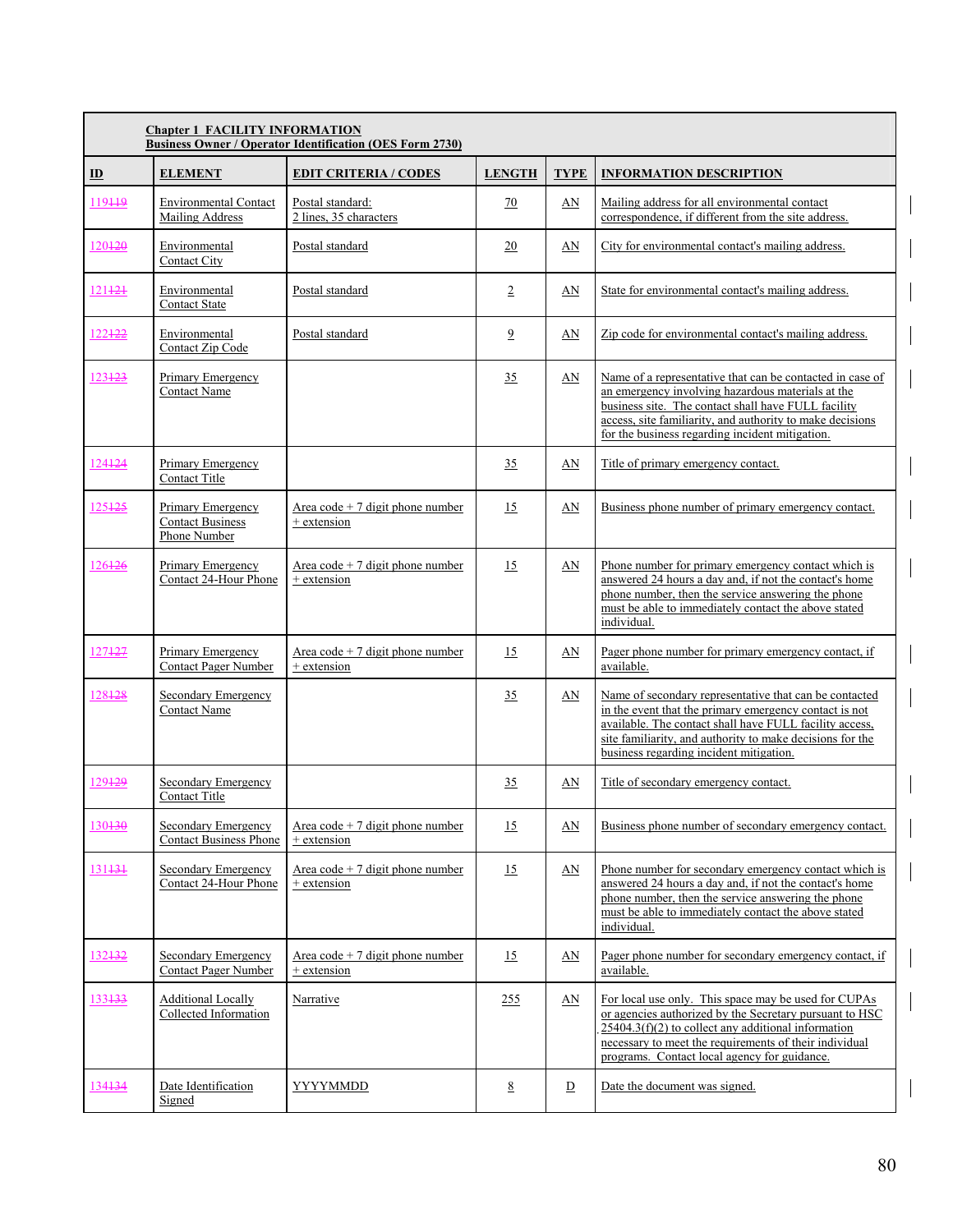|              | <b>Chapter 1 FACILITY INFORMATION</b><br><b>Business Owner / Operator Identification (OES Form 2730)</b> |                              |               |             |                                                                                                                                                                                                                                                                                      |  |  |  |  |  |  |
|--------------|----------------------------------------------------------------------------------------------------------|------------------------------|---------------|-------------|--------------------------------------------------------------------------------------------------------------------------------------------------------------------------------------------------------------------------------------------------------------------------------------|--|--|--|--|--|--|
| $\mathbf{D}$ | <b>ELEMENT</b>                                                                                           | <b>EDIT CRITERIA / CODES</b> | <b>LENGTH</b> | <b>TYPE</b> | <b>INFORMATION DESCRIPTION</b>                                                                                                                                                                                                                                                       |  |  |  |  |  |  |
| 135435       | Document Preparer<br>Name (Identification)                                                               |                              | 35            | AN          | Full name of person who prepared the submittal<br>information.                                                                                                                                                                                                                       |  |  |  |  |  |  |
| 136436       | Name of Signer<br>of Identification                                                                      |                              | 35            | AN          | Full name of person signing the page. The signer<br>certifies to a familiarity with the information submitted<br>and that based on their inquiry of those individuals<br>responsible for obtaining the information, all the<br>information submitted is true, accurate and complete. |  |  |  |  |  |  |
| 137437       | Title of Signer<br>of Identification                                                                     |                              | 35            | AN          | Title of person signing the page.                                                                                                                                                                                                                                                    |  |  |  |  |  |  |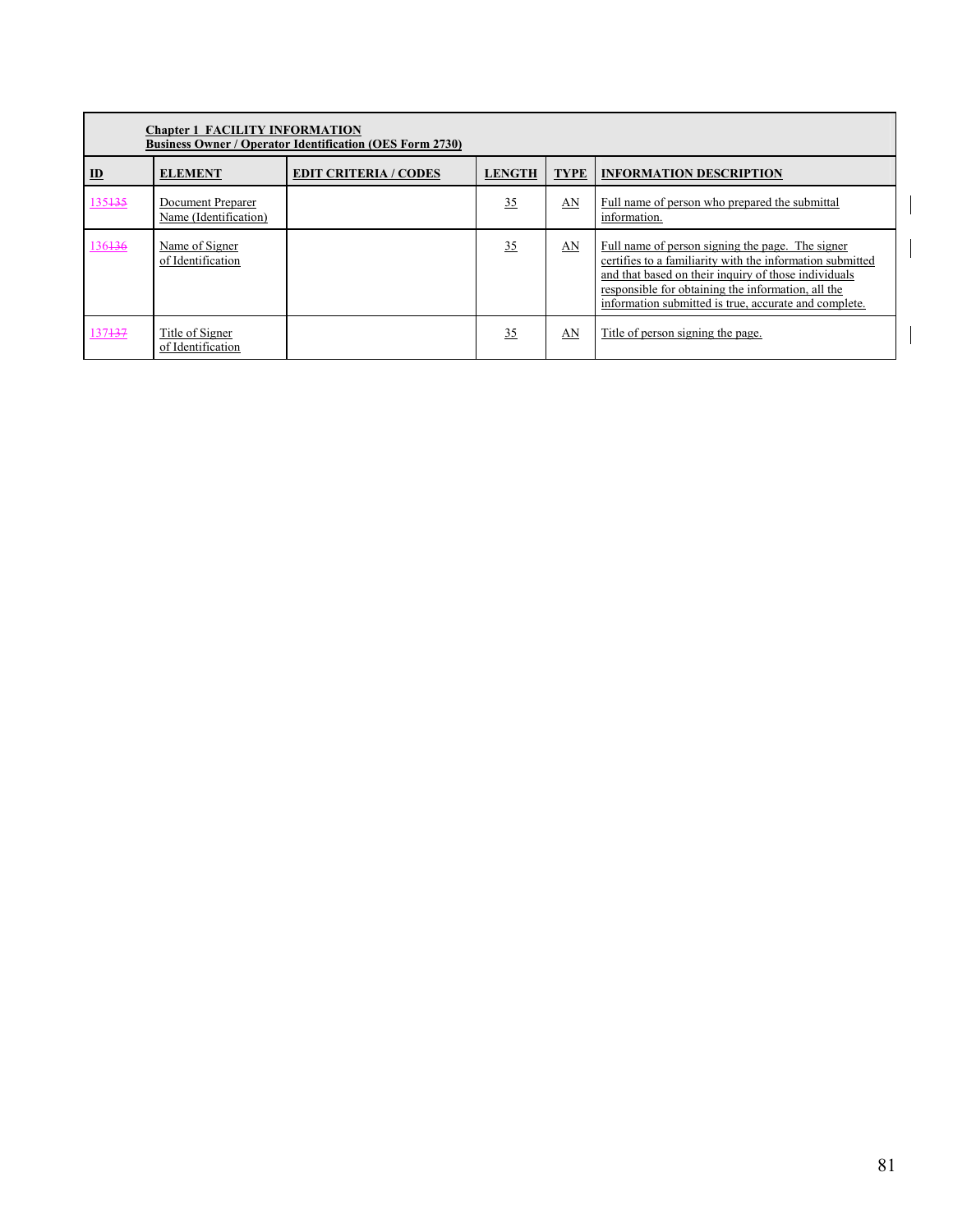|                    | <b>Chapter 2 HAZARDOUS MATERIALS</b><br><b>Hazardous Materials Inventory - Chemical Description (OES Form 2731)</b> |                                                          |                |                           |                                                                                                                                                                                                                                                                                                                                                                                                                                                         |  |  |  |  |
|--------------------|---------------------------------------------------------------------------------------------------------------------|----------------------------------------------------------|----------------|---------------------------|---------------------------------------------------------------------------------------------------------------------------------------------------------------------------------------------------------------------------------------------------------------------------------------------------------------------------------------------------------------------------------------------------------------------------------------------------------|--|--|--|--|
| $\mathbf{D}$       | <b>ELEMENT</b>                                                                                                      | <b>EDIT CRITERIA / CODES</b>                             | <b>LENGTH</b>  | <b>TYPE</b>               | <b>INFORMATION DESCRIPTION</b>                                                                                                                                                                                                                                                                                                                                                                                                                          |  |  |  |  |
| $\overline{1}$     | Facility ID Number                                                                                                  | 2 AN county<br>3 AN jurisdiction<br>6 AN facility number | 11             | $\underline{\mathbf{AN}}$ | Number to allow cross linking of data. County and<br>jurisdiction number from tax code list. This number<br>is assigned by the CUPA. This is the unique number<br>which identifies the facility.                                                                                                                                                                                                                                                        |  |  |  |  |
| $\overline{3}$     | <b>Business Name</b>                                                                                                |                                                          | 70             | AN                        | Full legal name of business.                                                                                                                                                                                                                                                                                                                                                                                                                            |  |  |  |  |
| 200 <del>200</del> | Add / Delete / Revise                                                                                               | $a = add$<br>$d =$ delete<br>$r = revise$                | $\overline{1}$ |                           | Indicates if material is being added to the inventory,<br>deleted from the inventory or if the information<br>previously submitted is being revised. Not required<br>for electronic data collection. NOTE: This field may<br>be empty if entire inventory is resubmitted annually.                                                                                                                                                                      |  |  |  |  |
| 201 <del>201</del> | Chemical Location<br>(Inventory)                                                                                    | Narrative                                                | 140            | AN                        | Building or outside/adjacent area where hazardous<br>material is handled. A chemical that is stored at the<br>same pressure and temperature, in multiple locations<br>within a building, may be reported on a single page.<br>NOTE: This information is not subject to public<br>disclosure pursuant to HSC 25506.                                                                                                                                      |  |  |  |  |
| 202 <del>202</del> | Chemical Location<br>Confidential - EPCRA                                                                           | Y or N                                                   | $\overline{1}$ | AN                        | If the business is subject to the Emergency Planning<br>and Community Right to Know Act (EPCRA) this<br>field indicates whether the business wishes to keep<br>chemical location information confidential.                                                                                                                                                                                                                                              |  |  |  |  |
| 203 <del>203</del> | Map Number                                                                                                          | Optional field                                           | 15             | AN                        | If a map is included, number of map on which the<br>location of the hazardous material is shown.                                                                                                                                                                                                                                                                                                                                                        |  |  |  |  |
| 204 <del>204</del> | Grid Number                                                                                                         | Optional field                                           | 15             | AN                        | If grid coordinates are used, coordinates of map that<br>correspond to the location of the hazardous material.<br>If applicable, multiple grid coordinates can be listed.                                                                                                                                                                                                                                                                               |  |  |  |  |
| 205205             | Chemical Name                                                                                                       | Narrative                                                | 60             | AN                        | Proper chemical name associated to the Chemical<br>Abstract Service (CAS) number of the hazardous<br>material. This should be the International Union of<br>Pure and Applied Chemistry (IUPAC) name found<br>on the Material Safety Data Sheet (MSDS). NOTE:<br>If the chemical is a mixture, do not complete this<br>field; complete the common name" field instead.                                                                                   |  |  |  |  |
| 206206             | <b>Trade Secret</b>                                                                                                 | Y or N                                                   | $\overline{1}$ | AN                        | Indicates if information in this section is declared a<br>trade secret. If business is not subject to EPCRA,<br>trade secret information is bound by State<br>requirements, as defined in HSC 25511. If business<br>is subject to EPCRA, trade secret information is<br>bound by Federal requirements, as defined in 40 CFR<br>and business must submit a "Substantiation to<br>Accompany Claims of Trade Secrecy" form (40 CFR<br>350.27) to U.S. EPA. |  |  |  |  |
| 207207             | Common Name<br>(Inventory)                                                                                          |                                                          | 60             | AN                        | Common name or trade name of hazardous material<br>or mixture containing a hazardous material.                                                                                                                                                                                                                                                                                                                                                          |  |  |  |  |
| 208208             | EHS                                                                                                                 | Y or N                                                   | $\overline{1}$ | AN                        | Indicates if hazardous material is an Extremely<br>Hazardous Substance (EHS), as defined in 40 CFR<br>Part 355, Appendix A. If the material is a mixture<br>containing an EHS, do not complete this field; report<br>on the individual hazardous components in the<br>appropriate section below.                                                                                                                                                        |  |  |  |  |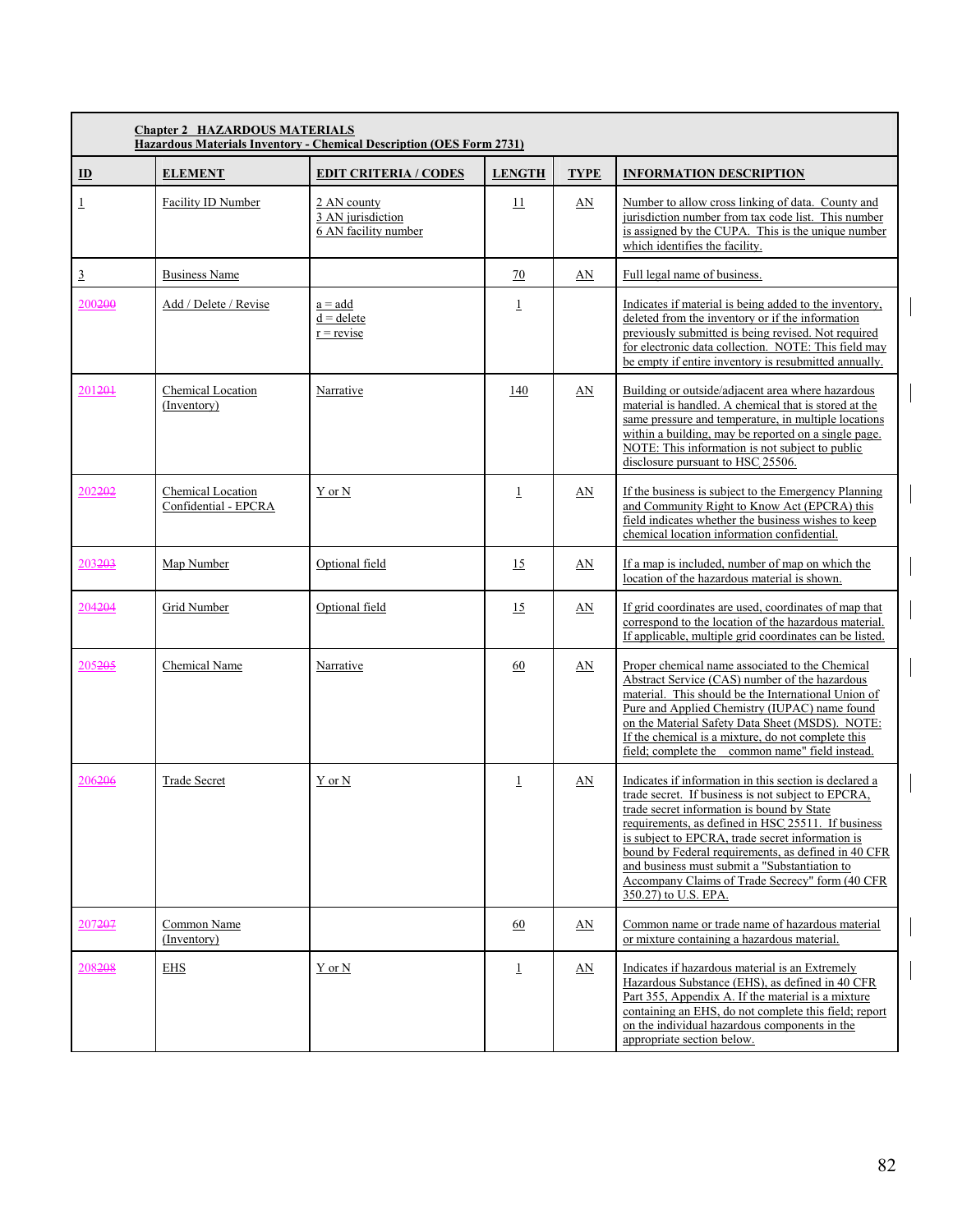|                    | <b>Chapter 2 HAZARDOUS MATERIALS</b><br>Hazardous Materials Inventory - Chemical Description (OES Form 2731) |                                                       |                |                     |                                                                                                                                                                                                                                                                                                                                                                                                                                                                  |  |  |  |  |  |
|--------------------|--------------------------------------------------------------------------------------------------------------|-------------------------------------------------------|----------------|---------------------|------------------------------------------------------------------------------------------------------------------------------------------------------------------------------------------------------------------------------------------------------------------------------------------------------------------------------------------------------------------------------------------------------------------------------------------------------------------|--|--|--|--|--|
| $\mathbf{D}$       | <b>ELEMENT</b>                                                                                               | <b>EDIT CRITERIA / CODES</b>                          | <b>LENGTH</b>  | <b>TYPE</b>         | <b>INFORMATION DESCRIPTION</b>                                                                                                                                                                                                                                                                                                                                                                                                                                   |  |  |  |  |  |
| 209209             | CAS#                                                                                                         | Chemical Abstract Service<br>number                   | 15             | AN                  | Chemical Abstract Service (CAS) number for the<br>hazardous material. For mixtures, enter the CAS $#$ of<br>the mixture if it has been assigned a number distinct<br>from its components. If the mixture has no CAS $#$ , do<br>not complete this field; report the CAS #s of the<br>individual hazardous components in the appropriate<br>section below.                                                                                                        |  |  |  |  |  |
| 210210             | Fire Code Hazard Classes                                                                                     | Narrative                                             | 60             | AN                  | May be required by the CUPA. Fire Code Hazard<br>Classes describe to first responders the type and level<br>of hazardous materials which a business handles. A<br>list of the various hazard classes and instructions on<br>how to determine which class a material falls under<br>are included in the appendices of the Uniform Fire<br>Code Article 80. If a material has more than one<br>applicable hazard class, include all. Contact CUPA<br>for guidance. |  |  |  |  |  |
| 211211             | Hazardous Material Type<br>(Inventory)                                                                       | $a = pure$<br>$b = mixture$<br>$c = waste$            | $\overline{1}$ | $\Delta N$          | Type of hazardous material. If waste material, check<br>only that box. If mixture or waste, complete the<br>individual hazardous components section below.                                                                                                                                                                                                                                                                                                       |  |  |  |  |  |
| 212212             | Radioactive                                                                                                  | Y or N                                                | $\perp$        | AN                  | Indicates whether the hazardous material stored is<br>radioactive.                                                                                                                                                                                                                                                                                                                                                                                               |  |  |  |  |  |
| 213213             | Curies                                                                                                       | 9 digits with floating decimal                        | 10             | $\underline{\rm N}$ | Activity in curies if the hazardous materials stored is<br>radioactive.                                                                                                                                                                                                                                                                                                                                                                                          |  |  |  |  |  |
| 214 <del>214</del> | Physical State                                                                                               | $a = solid$<br>$b = liquid$<br>$c = gas$              | $\overline{1}$ | AN                  | Physical state of the hazardous material stored.                                                                                                                                                                                                                                                                                                                                                                                                                 |  |  |  |  |  |
| 215245             | Largest Container                                                                                            | Maximum 13 digit number,<br>report units in item 221. | 13             | $_{\rm N}$          | Total capacity of largest container in which material<br>is stored.                                                                                                                                                                                                                                                                                                                                                                                              |  |  |  |  |  |
| 216216a            | Federal Hazard<br>$Category = fire$                                                                          | Y or N                                                | $\overline{1}$ | AN                  | Physical and health hazards associated with<br>hazardous material. FIRE: Flammable liquids and<br>solids, combustible liquids, pyrophorics, oxidizers.                                                                                                                                                                                                                                                                                                           |  |  |  |  |  |
| 216 <sub>b</sub>   | Federal Hazard<br>$Category = reactive$                                                                      | Y or N                                                | $\overline{1}$ | AN                  | Physical and health hazards associated with<br>hazardous material. REACTIVE: Unstable reactive.<br>organic peroxides, water reactive, radioactive.                                                                                                                                                                                                                                                                                                               |  |  |  |  |  |
| 216c               | Federal Hazard<br>$Categorv = pressure$ release                                                              | Y or N                                                | $\overline{1}$ | AN                  | Physical and health hazards associated with<br>hazardous material. PRESSURE RELEASE:<br>Explosives, compressed gases, blasting agents.                                                                                                                                                                                                                                                                                                                           |  |  |  |  |  |
| 216d               | Federal Hazard<br>$Category = acute health$                                                                  | Y or N                                                | $\perp$        | AN                  | Physical and health hazards associated with<br>hazardous material. ACUTE HEALTH (Immediate):<br>Highly toxic, toxic, irritants, sensitizers, corrosives,<br>other hazardous chemicals with an adverse effect<br>with short term exposure.                                                                                                                                                                                                                        |  |  |  |  |  |
| 216e               | Federal Hazard<br>$Category = chronic health$                                                                | Y or N                                                | $\perp$        | <u>AN</u>           | Physical and health hazards associated with<br>hazardous material. CHRONIC HEALTH<br>(Delayed): Carcinogens, other hazardous chemicals<br>with an adverse effect with long term exposure.                                                                                                                                                                                                                                                                        |  |  |  |  |  |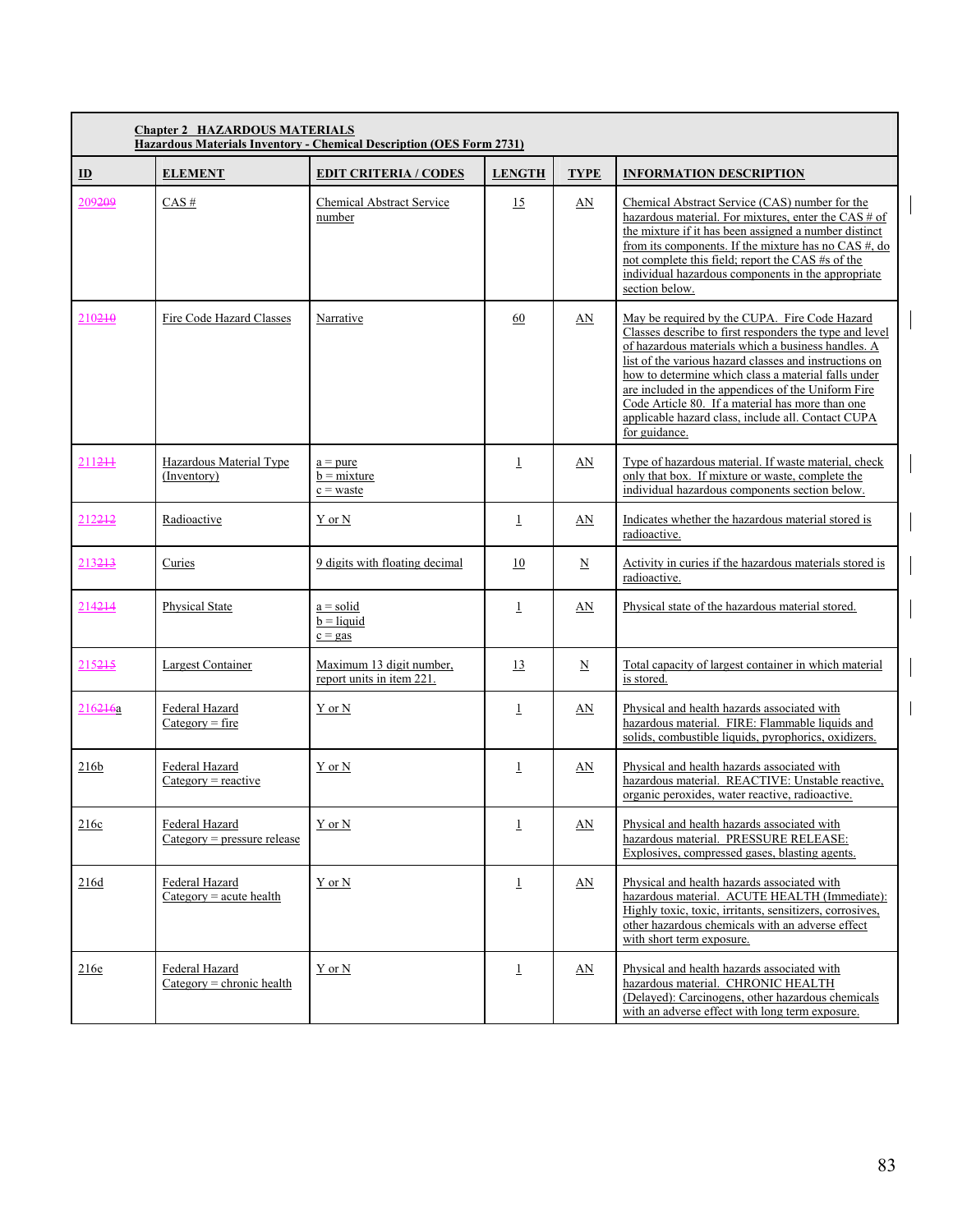| <b>Chapter 2 HAZARDOUS MATERIALS</b><br><b>Hazardous Materials Inventory - Chemical Description (OES Form 2731)</b> |                                                   |                                                                                                                                                                                 |                |                          |                                                                                                                                                                                                                                                                                                                                                                                                                                                                                                                                        |  |  |  |
|---------------------------------------------------------------------------------------------------------------------|---------------------------------------------------|---------------------------------------------------------------------------------------------------------------------------------------------------------------------------------|----------------|--------------------------|----------------------------------------------------------------------------------------------------------------------------------------------------------------------------------------------------------------------------------------------------------------------------------------------------------------------------------------------------------------------------------------------------------------------------------------------------------------------------------------------------------------------------------------|--|--|--|
| $\mathbf{D}$                                                                                                        | <b>ELEMENT</b>                                    | <b>EDIT CRITERIA / CODES</b>                                                                                                                                                    | <b>LENGTH</b>  | <b>TYPE</b>              | <b>INFORMATION DESCRIPTION</b>                                                                                                                                                                                                                                                                                                                                                                                                                                                                                                         |  |  |  |
| 217217                                                                                                              | <b>Average Daily Amount</b>                       | Maximum 15 digit number.<br>This amount should be<br>consistent with the units<br>reported in item 221. NOTE:<br>This amount should not exceed<br>that of maximum daily amount. | 15             | $\underline{N}$          | Average daily amount of hazardous material or<br>mixture containing a hazardous material in each<br>building or adiacent/outside area. Calculations are<br>based on previous year's inventory of material<br>reported on this page by totaling all daily amounts<br>and dividing by the number of days the chemical will<br>be present on the site. If this is a material that has not<br>previously been present at this location the amount is<br>the average daily amount projected to be on hand<br>during the course of the year. |  |  |  |
| 218218                                                                                                              | Maximum Daily Amount                              | Maximum 15 digit number.<br>This amount should be<br>consistent with the units<br>reported in item $221$ .                                                                      | 15             | $\underline{N}$          | Maximum amount of each hazardous material or<br>mixture containing a hazardous material handled in a<br>building or adjacent/outside area at any one time over<br>the course of the year. This amount must contain at a<br>minimum last year's inventory of the material<br>reported on this page, with the reflection of additions,<br>deletions, or revisions projected for the current year.                                                                                                                                        |  |  |  |
| 219219                                                                                                              | Annual Waste Amount                               | Maximum 15 digit number                                                                                                                                                         | 15             | $\underline{\mathbf{N}}$ | Estimate of annual amount handled, if the hazardous<br>material is a waste.                                                                                                                                                                                                                                                                                                                                                                                                                                                            |  |  |  |
| 220220                                                                                                              | <b>State Waste Code</b>                           | California 3-digit hazardous<br>code                                                                                                                                            | $\overline{3}$ | AN                       | California 3-digit hazardous waste code as listed on<br>the back of the Uniform Hazardous Waste manifest,<br>if the hazardous material is a hazardous waste.                                                                                                                                                                                                                                                                                                                                                                           |  |  |  |
| 221 <del>221</del>                                                                                                  | Units<br>(Inventory)                              | $a = cubic$ feet<br>$b =$ pounds<br>$c = tons$<br>$d =$ gallons                                                                                                                 | $\perp$        | AN                       | Unit of measure which is most appropriate for the<br>material being reported on this page. NOTE: If the<br>material is a federally defined Extremely Hazardous<br>Substance (EHS), all amounts must be reported in<br>pounds. If material is a mixture containing an EHS,<br>report the units that the material is stored in (gallons,<br>pounds, cubic feet, or tons).                                                                                                                                                                |  |  |  |
| 222 <del>222</del>                                                                                                  | Days on Site                                      |                                                                                                                                                                                 | $\overline{3}$ | $\mathbf N$              | Total number of days during the year material is on<br>site.                                                                                                                                                                                                                                                                                                                                                                                                                                                                           |  |  |  |
| 223 <del>223</del> a                                                                                                | Storage Container =<br>aboveground tank           | Y or N                                                                                                                                                                          | $\overline{1}$ | AN                       | Type of storage container in which hazardous<br>material is stored.                                                                                                                                                                                                                                                                                                                                                                                                                                                                    |  |  |  |
| 223 <sub>b</sub>                                                                                                    | Storage Container $=$<br>underground tank         | Y or N                                                                                                                                                                          | $\overline{1}$ | AN                       | See description in item 223a above.                                                                                                                                                                                                                                                                                                                                                                                                                                                                                                    |  |  |  |
| 223c                                                                                                                | Storage Container $=$<br>tank inside building     | Y or N                                                                                                                                                                          | $\overline{1}$ | AN                       | See description in item 223a above.                                                                                                                                                                                                                                                                                                                                                                                                                                                                                                    |  |  |  |
| 223d                                                                                                                | Storage Container $=$<br>steel drum               | Y or N                                                                                                                                                                          | $\perp$        | AN                       | See description in item 223a above.                                                                                                                                                                                                                                                                                                                                                                                                                                                                                                    |  |  |  |
| 223e                                                                                                                | Storage Container =<br>plastic / nonmetallic drum | Y or N                                                                                                                                                                          | $\overline{1}$ | AN                       | See description in item 223a above.                                                                                                                                                                                                                                                                                                                                                                                                                                                                                                    |  |  |  |
| 223f                                                                                                                | Storage Container $=$ can                         | Y or N                                                                                                                                                                          | $\overline{1}$ | AN                       | See description in item 223a above.                                                                                                                                                                                                                                                                                                                                                                                                                                                                                                    |  |  |  |
| 223g                                                                                                                | Storage Container $=$ carboy                      | Y or N                                                                                                                                                                          | $\overline{1}$ | AN                       | See description in item 223a above.                                                                                                                                                                                                                                                                                                                                                                                                                                                                                                    |  |  |  |
| 223h                                                                                                                | Storage Container $=$ silo                        | $Y$ or $N$                                                                                                                                                                      | $\perp$        | <u>AN</u>                | See description in item 223a above.                                                                                                                                                                                                                                                                                                                                                                                                                                                                                                    |  |  |  |
| 223i                                                                                                                | Storage Container $=$<br>fiber drum               | Y or N                                                                                                                                                                          | $\perp$        | AN                       | See description in item 223a above.                                                                                                                                                                                                                                                                                                                                                                                                                                                                                                    |  |  |  |
| 223j                                                                                                                | Storage Container $=$ bag                         | $Y$ or $N$                                                                                                                                                                      | $\overline{1}$ | AN                       | See description in item 223a above.                                                                                                                                                                                                                                                                                                                                                                                                                                                                                                    |  |  |  |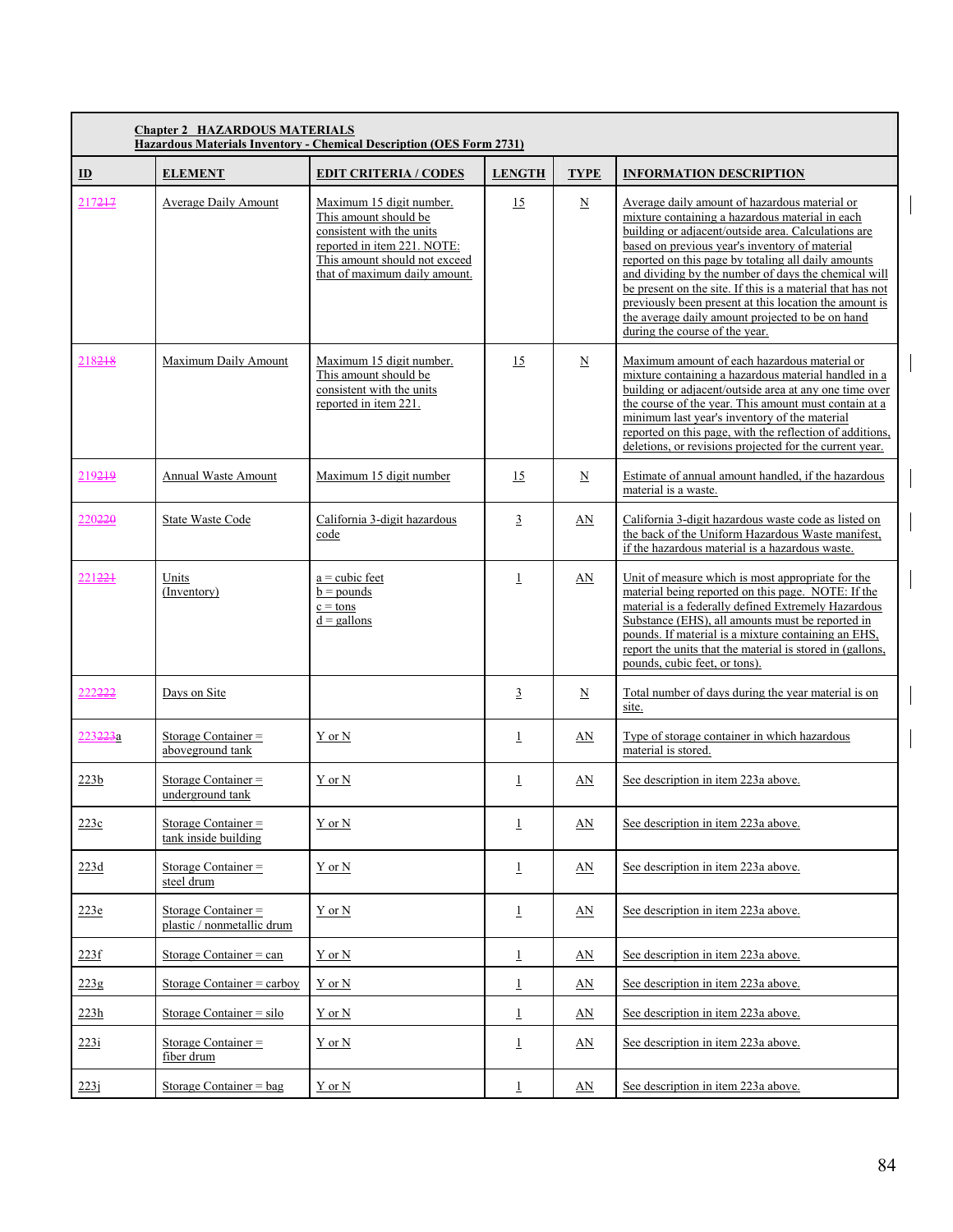|                    | <b>Chapter 2 HAZARDOUS MATERIALS</b><br><b>Hazardous Materials Inventory - Chemical Description (OES Form 2731)</b> |                                                                              |                |                          |                                                                                                                                                                                                                                                                                                                                                                                                                                                                                                                                                                                                                                                                                                             |  |  |  |  |
|--------------------|---------------------------------------------------------------------------------------------------------------------|------------------------------------------------------------------------------|----------------|--------------------------|-------------------------------------------------------------------------------------------------------------------------------------------------------------------------------------------------------------------------------------------------------------------------------------------------------------------------------------------------------------------------------------------------------------------------------------------------------------------------------------------------------------------------------------------------------------------------------------------------------------------------------------------------------------------------------------------------------------|--|--|--|--|
| $\mathbf{D}$       | <b>ELEMENT</b>                                                                                                      | <b>EDIT CRITERIA / CODES</b>                                                 | <b>LENGTH</b>  | <b>TYPE</b>              | <b>INFORMATION DESCRIPTION</b>                                                                                                                                                                                                                                                                                                                                                                                                                                                                                                                                                                                                                                                                              |  |  |  |  |
| 223k               | Storage Container = $box$                                                                                           | Y or N                                                                       | $\overline{1}$ | <u>AN</u>                | See description in item 223a above.                                                                                                                                                                                                                                                                                                                                                                                                                                                                                                                                                                                                                                                                         |  |  |  |  |
| 2231               | Storage Container =<br>cylinder                                                                                     | Y or N                                                                       | $\mathbf 1$    | <u>AN</u>                | See description in item 223a above.                                                                                                                                                                                                                                                                                                                                                                                                                                                                                                                                                                                                                                                                         |  |  |  |  |
| 223m               | Storage Container =<br>glass bottle                                                                                 | Y or N                                                                       | $\perp$        | <u>AN</u>                | See description in item 223a above.                                                                                                                                                                                                                                                                                                                                                                                                                                                                                                                                                                                                                                                                         |  |  |  |  |
| 223n               | Storage Container $=$<br>plastic bottle                                                                             | Y or N                                                                       | $\overline{1}$ | AN                       | See description in item 223a above.                                                                                                                                                                                                                                                                                                                                                                                                                                                                                                                                                                                                                                                                         |  |  |  |  |
| 2230               | Storage Container $=$ tote<br>bin                                                                                   | Y or N                                                                       | $\perp$        | AN                       | See description in item 223a above.                                                                                                                                                                                                                                                                                                                                                                                                                                                                                                                                                                                                                                                                         |  |  |  |  |
| 223p               | Storage Container $=$<br>tank truck, tank wagon                                                                     | Y or N                                                                       | $\mathbf 1$    | AN                       | See description in item 223a above.                                                                                                                                                                                                                                                                                                                                                                                                                                                                                                                                                                                                                                                                         |  |  |  |  |
| 223q               | Storage Container $=$<br>tank car, rail car                                                                         | Y or N                                                                       | $\perp$        | AN                       | See description in item 223a above.                                                                                                                                                                                                                                                                                                                                                                                                                                                                                                                                                                                                                                                                         |  |  |  |  |
| 223r               | Storage Container $=$ other                                                                                         | Narrative                                                                    | 30             | AN                       | See description in item 223a above.                                                                                                                                                                                                                                                                                                                                                                                                                                                                                                                                                                                                                                                                         |  |  |  |  |
| 224224             | Storage Pressure                                                                                                    | $a =$ ambient<br>$b =$ below ambient<br>$c =$ above ambient                  | $\perp$        | AN                       | Pressure at which hazardous material is stored.                                                                                                                                                                                                                                                                                                                                                                                                                                                                                                                                                                                                                                                             |  |  |  |  |
| 225225             | Storage Temperature                                                                                                 | a = ambient<br>$b =$ below ambient<br>$c = above$ ambient<br>$d = cryogenic$ | $\perp$        | AN                       | Temperature at which hazardous material is stored.                                                                                                                                                                                                                                                                                                                                                                                                                                                                                                                                                                                                                                                          |  |  |  |  |
| 226226             | Hazardous Component 1<br>Percent by Weight                                                                          | 2.2 (implied decimal)                                                        | $\overline{4}$ | $\underline{\text{N}}$   | Percentage weight of hazardous component in a<br>mixture. If a range of percentages is available, report<br>the highest percentage in that range.                                                                                                                                                                                                                                                                                                                                                                                                                                                                                                                                                           |  |  |  |  |
| 227227             | Hazardous Component 1<br>Name                                                                                       | Narrative                                                                    | 80             | $\Delta N$               | Chemical name of hazardous component in a mixture<br>(refer to MSDS or, in the case of trade secrets, refer<br>to manufacturer). All hazardous components in the<br>mixture present at greater than 1% by weight if non-<br>carcinogenic, or 0.1% by weight if carcinogenic,<br>should be reported. If more than five hazardous<br>components are present above these percentages, the<br>business may submit an additional sheet of paper to<br>capture the required information. Information on<br>more than five components is not submitted<br>electronically unless the CUPA has established local<br>standards. When reporting a waste mixture, mineral<br>and chemical composition should be listed. |  |  |  |  |
| 228228             | Hazardous Component 1<br><b>EHS</b>                                                                                 | Y or N                                                                       | $\overline{1}$ | <u>AN</u>                | Indicates if the component of the mixture is<br>considered an Extremely Hazardous Substance as<br>defined in 40 CFR Part 355.                                                                                                                                                                                                                                                                                                                                                                                                                                                                                                                                                                               |  |  |  |  |
| 229229             | Hazardous Component 1<br>$CAS \#$                                                                                   |                                                                              | 15             | AN                       | Chemical Abstract Service (CAS) number related to<br>hazardous component in the mixture.                                                                                                                                                                                                                                                                                                                                                                                                                                                                                                                                                                                                                    |  |  |  |  |
| 230 <del>230</del> | Hazardous Component 2<br>Percent by Weight                                                                          | 2.2 (implied decimal)                                                        | $\overline{4}$ | $\underline{\mathbf{N}}$ | See description in item 226.                                                                                                                                                                                                                                                                                                                                                                                                                                                                                                                                                                                                                                                                                |  |  |  |  |
| 231231             | Hazardous Component 2<br>Name                                                                                       |                                                                              | 80             | AN                       | See description in item 227.                                                                                                                                                                                                                                                                                                                                                                                                                                                                                                                                                                                                                                                                                |  |  |  |  |
| 232 <del>232</del> | Hazardous Component 2                                                                                               | Y or N                                                                       | $\overline{1}$ | AN                       | See description in item 228.                                                                                                                                                                                                                                                                                                                                                                                                                                                                                                                                                                                                                                                                                |  |  |  |  |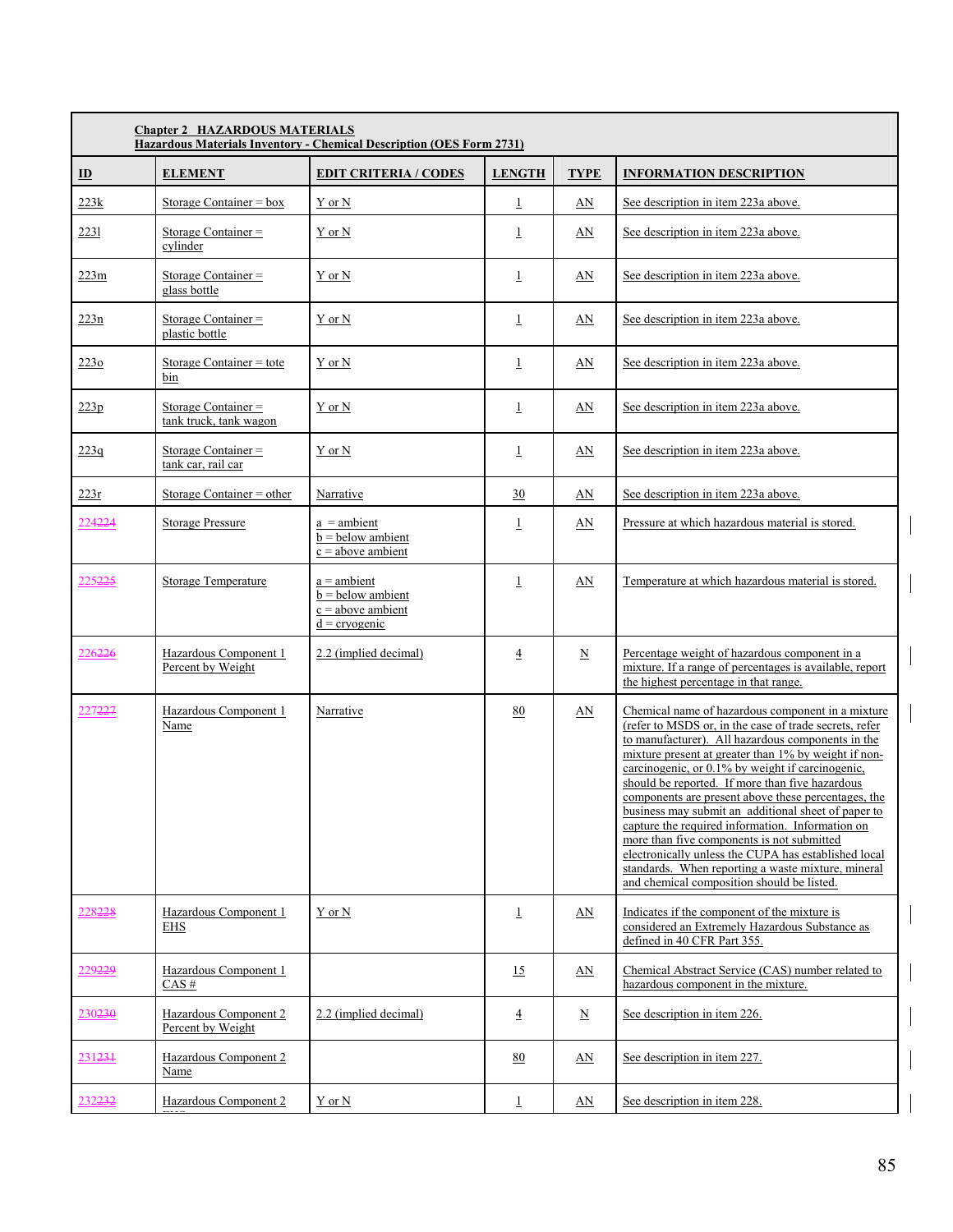|                    | <b>Chapter 2 HAZARDOUS MATERIALS</b><br><b>Hazardous Materials Inventory - Chemical Description (OES Form 2731)</b> |                                                                                |                |                     |                                                                                                                                                                   |  |  |  |
|--------------------|---------------------------------------------------------------------------------------------------------------------|--------------------------------------------------------------------------------|----------------|---------------------|-------------------------------------------------------------------------------------------------------------------------------------------------------------------|--|--|--|
| $\mathbf{I}$       | <b>ELEMENT</b>                                                                                                      | <b>EDIT CRITERIA / CODES</b>                                                   | <b>LENGTH</b>  | <b>TYPE</b>         | <b>INFORMATION DESCRIPTION</b>                                                                                                                                    |  |  |  |
|                    | <b>EHS</b>                                                                                                          |                                                                                |                |                     |                                                                                                                                                                   |  |  |  |
| 233233             | Hazardous Component 2<br>$CAS$ #                                                                                    |                                                                                | 15             | AN                  | See description in item 229.                                                                                                                                      |  |  |  |
| 234234             | Hazardous Component 3<br>Percent by Weight                                                                          | 2.2 (implied decimal)                                                          | $\overline{4}$ | $\underline{\rm N}$ | See description in item 226.                                                                                                                                      |  |  |  |
| 235235             | Hazardous Component 3<br>Name                                                                                       |                                                                                | 80             | AN                  | See description in item 227.                                                                                                                                      |  |  |  |
| 236236             | Hazardous Component 3<br><b>EHS</b>                                                                                 | Y or N                                                                         | $\perp$        | AN                  | See description in item 228.                                                                                                                                      |  |  |  |
| 237237             | Hazardous Component 3<br>$CAS$ #                                                                                    |                                                                                | 15             | AN                  | See description in item 229.                                                                                                                                      |  |  |  |
| 238238             | Hazardous Component 4<br>Percent by Weight                                                                          | 2.2 (implied decimal)                                                          | $\overline{4}$ | $\underline{\rm N}$ | See description in item 226.                                                                                                                                      |  |  |  |
| 239239             | Hazardous Component 4<br>Name                                                                                       |                                                                                | 80             | AN                  | See description in item 227.                                                                                                                                      |  |  |  |
| 240240             | Hazardous Component 4<br><b>EHS</b>                                                                                 | Y or N                                                                         | $\perp$        | AN                  | See description in item 228.                                                                                                                                      |  |  |  |
| 241241             | Hazardous Component 4<br>$CAS \#$                                                                                   |                                                                                | 15             | AN                  | See description in item 229.                                                                                                                                      |  |  |  |
| 242 <del>242</del> | Hazardous Component 5<br>Percent by Weight                                                                          | 2.2 (implied decimal)                                                          | $\overline{4}$ | $\underline{\rm N}$ | See description in item 226.                                                                                                                                      |  |  |  |
| 243243             | Hazardous Component 5<br>Name                                                                                       |                                                                                | 80             | AN                  | See description in item 227.                                                                                                                                      |  |  |  |
| 244244             | Hazardous Component 5<br><b>EHS</b>                                                                                 | Y or N                                                                         | $\perp$        | AN                  | See description in item 228.                                                                                                                                      |  |  |  |
| 245245             | Hazardous Component 5<br>CAS#                                                                                       |                                                                                | 15             | AN                  | See description in item 229.                                                                                                                                      |  |  |  |
|                    |                                                                                                                     | submitted electronically unless the CUPA has established local data standards. |                |                     | If more than five hazardous components are present at greater than $1\%$ by weight if non-carcinogenic, or 0.1% by weight if carcinogenic, the information is not |  |  |  |
| 246246             | <b>Additional Locally</b>                                                                                           |                                                                                | 255            | AN                  | For local use only. This space may be used by the CUPA to                                                                                                         |  |  |  |

| $2 + 0 = -0$ | дишнопат босан у<br>Collected Information | ت ف⊇ | <b>TIM</b> | TUE TOTAL USU OTHY. THIS SDAVE HIAV DU USUU DV THU CUT A T<br>collect any additional information necessary to meet the<br>requirements of their individual programs. Contact CUPA<br>for guidance. |
|--------------|-------------------------------------------|------|------------|----------------------------------------------------------------------------------------------------------------------------------------------------------------------------------------------------|
|              |                                           |      |            |                                                                                                                                                                                                    |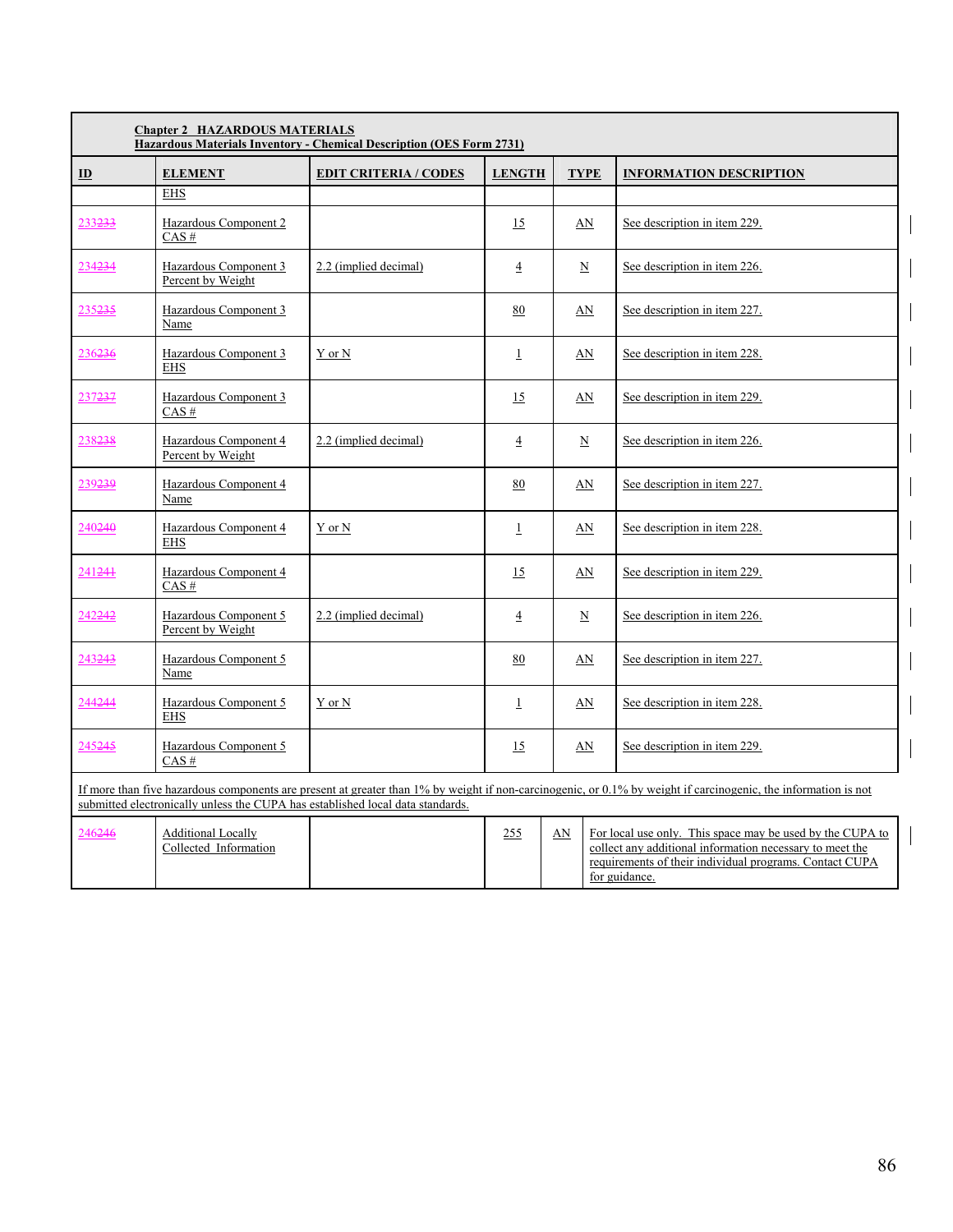| <b>Chapter 3 TANKS</b><br><b>UST Facility Page</b><br>A. |                                                                      |                                                                                                                                                                                             |                 |                          |                                                                                                                                                                                                  |  |  |
|----------------------------------------------------------|----------------------------------------------------------------------|---------------------------------------------------------------------------------------------------------------------------------------------------------------------------------------------|-----------------|--------------------------|--------------------------------------------------------------------------------------------------------------------------------------------------------------------------------------------------|--|--|
| $\mathbf{D}$                                             | <b>ELEMENT</b>                                                       | <b>EDIT CRITERIA / CODES</b>                                                                                                                                                                | <b>LENGTH</b>   | <b>TYPE</b>              | <b>INFORMATION DESCRIPTION</b>                                                                                                                                                                   |  |  |
| $\overline{1}$                                           | Facility ID Number                                                   | 2 AN county<br>3 AN jurisdiction<br>6 AN facility number                                                                                                                                    | $\overline{11}$ | AN                       | Number to allow cross linking of data. County and<br>jurisdiction number from tax code list. This number<br>is assigned by the CUPA. This is the unique number<br>which identifies the facility. |  |  |
| $\overline{3}$                                           | <b>Business Name</b>                                                 |                                                                                                                                                                                             | 70              | AN                       | Full legal name of business.                                                                                                                                                                     |  |  |
| 400400                                                   | Type of Action<br>(Tank Facility)                                    | $1 = new site permit$<br>$3$ = renewal permit<br>$4 =$ amended permit<br>$5$ = change of information<br>$6$ = temporary site closure<br>$7$ = permanently closed site<br>$8 =$ tank removed | $\mathbf 1$     | AN                       | Reason page is being submitted.                                                                                                                                                                  |  |  |
| 401401                                                   | Nearest Cross Street                                                 |                                                                                                                                                                                             | 35              | AN                       | Name of cross street nearest to site of the tank.                                                                                                                                                |  |  |
| 402402                                                   | Facility Owner Type                                                  | $1 =$ corporation<br>$2 = individual$<br>$3 =$ partnership<br>$4 = local agency / district$<br>$5 =$ county agency<br>$6 =$ state agency<br>$7 =$ federal agency                            | $\overline{1}$  | AN                       | Type of business ownership.                                                                                                                                                                      |  |  |
| 403403                                                   | <b>Business Type</b><br>(Tank Facility)                              | $1 = gas$ station<br>$2 =$ distributor<br>$3 = \text{farm}$<br>$4 = \text{processor}$<br>$5 =$ commercial<br>$6 = other$                                                                    | $\mathbf{1}$    | AN                       | Type of business.                                                                                                                                                                                |  |  |
| 404404                                                   | <b>Total Number of Tanks</b><br>Remaining at Site<br>(Tank Facility) |                                                                                                                                                                                             | $\overline{4}$  | $\underline{\mathbf{N}}$ | Number of tanks remaining on the site after<br>requested action.                                                                                                                                 |  |  |
| 405405                                                   | Indian or Trust Land                                                 | Y or N                                                                                                                                                                                      | $\mathbf 1$     | AN                       | Indicates if facility is located on Indian reservation<br>or other trust lands.                                                                                                                  |  |  |
| 406406                                                   | Public Agency<br><b>Supervisor Name</b>                              |                                                                                                                                                                                             | 35              | AN                       | Contact person for tank records, if facility owner is a<br>public agency.                                                                                                                        |  |  |
| 407407                                                   | <b>Property Owner Name</b>                                           |                                                                                                                                                                                             | 35              | AN                       | Name of property owner, if different from business<br>owner on Business Owner/Operator page.                                                                                                     |  |  |
| 408408                                                   | Property Owner Phone                                                 | Area code + 7 digit phone number +<br>extension                                                                                                                                             | 15              | AN                       | Phone number of property owner, if different from<br>business owner.                                                                                                                             |  |  |
| 409409                                                   | Property Owner<br>Address                                            | Postal standard:<br>2 lines, 35 characters                                                                                                                                                  | $\overline{10}$ | AN                       | Street or mailing address of property owner, if<br>different from business owner.                                                                                                                |  |  |
| 410410                                                   | Property Owner City                                                  | Postal standard                                                                                                                                                                             | 20              | AN                       | City of property owner, if different from business<br>owner.                                                                                                                                     |  |  |
| 411411                                                   | <b>Property Owner State</b>                                          | Valid 2-digit state code                                                                                                                                                                    | $\overline{2}$  | AN                       | State of property owner, if different from business<br>owner.                                                                                                                                    |  |  |
| 412412                                                   | Property Owner Zip<br>Code                                           | Postal standard                                                                                                                                                                             | $\overline{9}$  | AN                       | Zip code of property owner, if different from<br>business owner.                                                                                                                                 |  |  |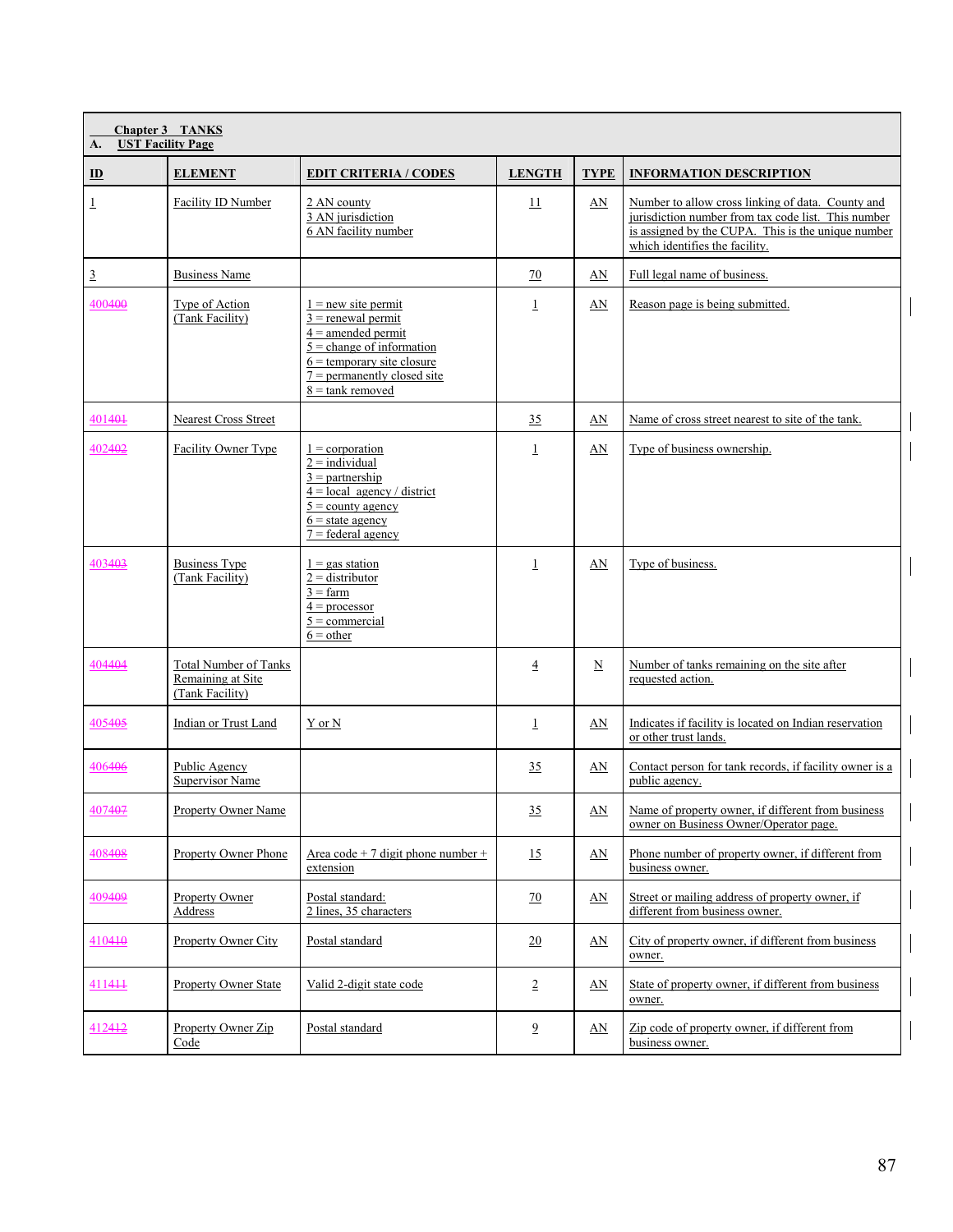| A.                   | <b>Chapter 3 TANKS</b><br><b>UST Facility Page</b>                  |                                                                                                                                                                  |                 |             |                                                                                                                                                                                                                                                                                                                                                                                                                                                                                                                                                                                                                                                                                                                                                        |  |  |  |
|----------------------|---------------------------------------------------------------------|------------------------------------------------------------------------------------------------------------------------------------------------------------------|-----------------|-------------|--------------------------------------------------------------------------------------------------------------------------------------------------------------------------------------------------------------------------------------------------------------------------------------------------------------------------------------------------------------------------------------------------------------------------------------------------------------------------------------------------------------------------------------------------------------------------------------------------------------------------------------------------------------------------------------------------------------------------------------------------------|--|--|--|
| $\mathbf{D}$         | <b>ELEMENT</b>                                                      | <b>EDIT CRITERIA / CODES</b>                                                                                                                                     | <b>LENGTH</b>   | <b>TYPE</b> | <b>INFORMATION DESCRIPTION</b>                                                                                                                                                                                                                                                                                                                                                                                                                                                                                                                                                                                                                                                                                                                         |  |  |  |
| 413413               | Property Owner Type                                                 | $1 =$ corporation<br>$2 =$ individual<br>$3 =$ partnership<br>$4 =$ local agency / district<br>$5 =$ county agency<br>$6$ = state agency<br>$7 =$ federal agency | $\mathbf{1}$    | AN          | Type of property ownership.                                                                                                                                                                                                                                                                                                                                                                                                                                                                                                                                                                                                                                                                                                                            |  |  |  |
| 414444               | Tank Owner Name<br>(Facility)                                       |                                                                                                                                                                  | 35              | AN          | Name of tank owner, if different from business<br>owner on Business Owner/Operator page.                                                                                                                                                                                                                                                                                                                                                                                                                                                                                                                                                                                                                                                               |  |  |  |
| 415445               | Tank Owner Phone<br>(Facility)                                      | Area code + 7 digit phone number +<br>extension                                                                                                                  | 15              | AN          | Phone number of tank owner, if different from<br>business owner.                                                                                                                                                                                                                                                                                                                                                                                                                                                                                                                                                                                                                                                                                       |  |  |  |
| 416416               | Tank Owner Street<br>(Facility)                                     | Postal standard:<br>2 lines, 35 characters                                                                                                                       | 70              | AN          | Street or mailing address of tank owner, if different<br>from business owner.                                                                                                                                                                                                                                                                                                                                                                                                                                                                                                                                                                                                                                                                          |  |  |  |
| 417417               | Tank Owner City<br>(Facility)                                       | Postal standard                                                                                                                                                  | $\overline{20}$ | AN          | City of tank owner, if different from business owner.                                                                                                                                                                                                                                                                                                                                                                                                                                                                                                                                                                                                                                                                                                  |  |  |  |
| 418418               | <b>Tank Owner State</b><br>(Facility)                               | Valid 2-digit state code                                                                                                                                         | $\overline{2}$  | AN          | State of tank owner, if different from business<br>owner.                                                                                                                                                                                                                                                                                                                                                                                                                                                                                                                                                                                                                                                                                              |  |  |  |
| 419419               | Tank Owner Zip Code<br>(Facility)                                   | Postal standard                                                                                                                                                  | $\overline{9}$  | AN          | Zip code of tank owner, if different from business<br>owner.                                                                                                                                                                                                                                                                                                                                                                                                                                                                                                                                                                                                                                                                                           |  |  |  |
| 420420               | Tank Owner Type                                                     | $1 =$ corporation<br>$2 =$ individual<br>$3 =$ partnership<br>$4 =$ local agency / district<br>$5 =$ county agency<br>$6$ = state agency<br>$7 =$ federal agency | $\perp$         | AN          | Type of tank ownership.                                                                                                                                                                                                                                                                                                                                                                                                                                                                                                                                                                                                                                                                                                                                |  |  |  |
| 421421               | <b>BOE Number</b>                                                   | BOE 8 digit number, first two digits<br>$= 44$                                                                                                                   | 8               | AN          | Board of Equalization (BOE) UST storage fee<br>account number. This number is required before a<br>permit application can be processed. Registration<br>with the BOE will ensure that you will receive a<br>quarterly storage fee return in reporting the \$0.012<br>per gallon fee due on the number of gallons placed<br>in your USTs. The BOE will code persons exempt<br>from paying the storage fee so returns will not be<br>sent. If you do not have an account number with the<br>BOE or if you have any questions regarding the fee<br>or exemptions, please call the BOE at (916) 322-<br>9669 or write to the BOE at the following address:<br>Board of Equalization<br>Fuel Taxes Division<br>P.O. Box 942879<br>Sacramento, CA 94279-0030 |  |  |  |
| 422 <del>422</del> 1 | Petroleum UST<br>Financial<br>Responsibility Code =<br>self-insured | Y or N                                                                                                                                                           | $\perp$         | AN          | Method(s) used by owner and/or operator in meeting<br>the Federal and State financial responsibility<br>requirements. USTs owned by any Federal or State<br>agency as well as non-petroleum USTs are exempt<br>from this requirement.                                                                                                                                                                                                                                                                                                                                                                                                                                                                                                                  |  |  |  |
| $422 - 2$            | Petroleum UST<br>Financial<br>Responsibility Code $=$<br>guarantee  | Y or N                                                                                                                                                           | $\perp$         | AN          | See description in item 422-1.                                                                                                                                                                                                                                                                                                                                                                                                                                                                                                                                                                                                                                                                                                                         |  |  |  |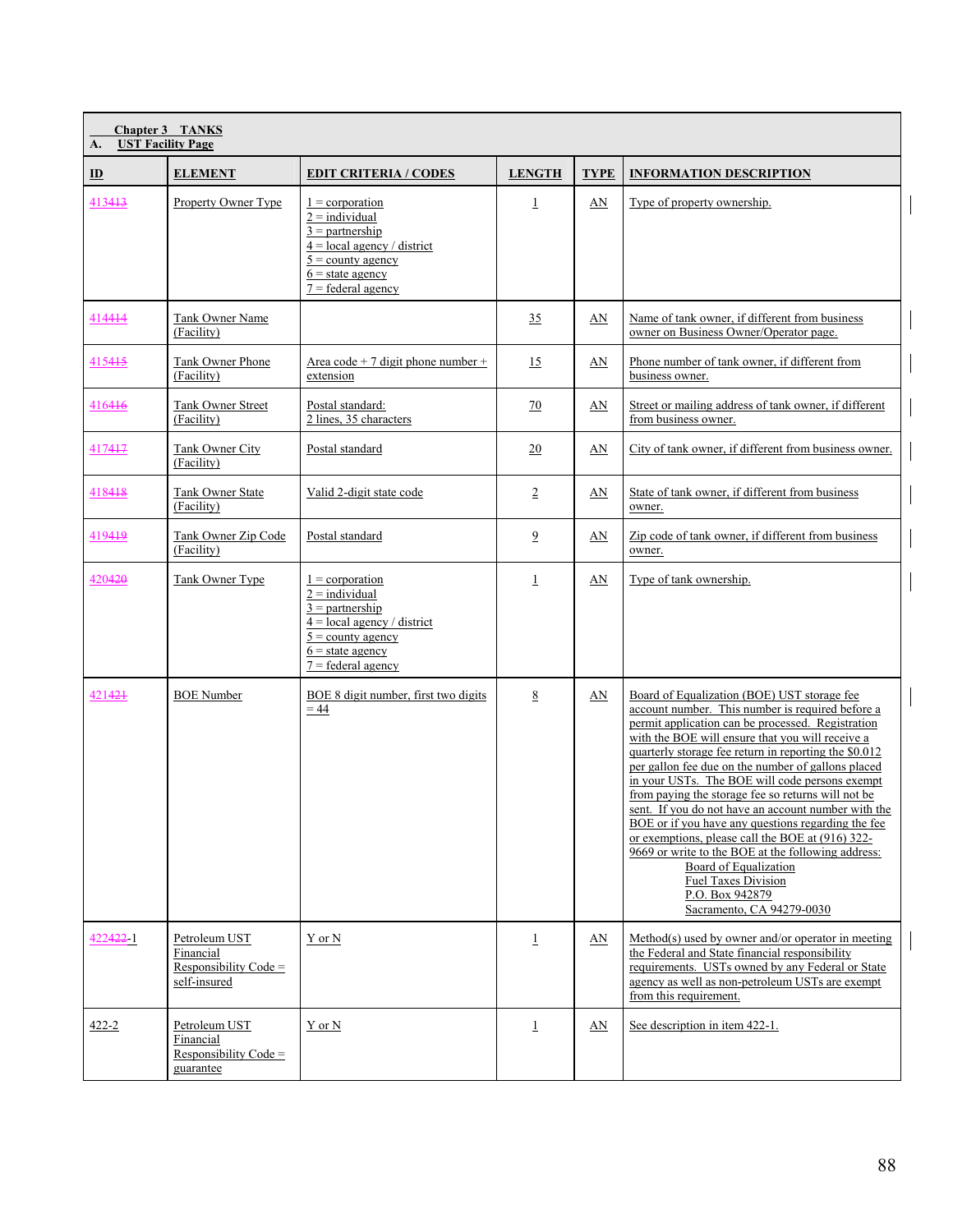| <b>Chapter 3 TANKS</b><br><b>UST Facility Page</b><br>A. |                                                                                      |                                                                                           |                 |                  |                                                                                                                                                                                                                  |  |  |
|----------------------------------------------------------|--------------------------------------------------------------------------------------|-------------------------------------------------------------------------------------------|-----------------|------------------|------------------------------------------------------------------------------------------------------------------------------------------------------------------------------------------------------------------|--|--|
| $\underline{\mathbf{ID}}$                                | <b>ELEMENT</b>                                                                       | <b>EDIT CRITERIA / CODES</b>                                                              | <b>LENGTH</b>   | <b>TYPE</b>      | <b>INFORMATION DESCRIPTION</b>                                                                                                                                                                                   |  |  |
| $422 - 3$                                                | Petroleum UST<br>Financial<br>Responsibility Code =<br>insurance                     | Y or N                                                                                    | $\overline{1}$  | AN               | See description in item 422-1.                                                                                                                                                                                   |  |  |
| 422-4                                                    | Petroleum UST<br>Financial<br>Responsibility Code $=$<br>surety bond                 | $Y$ or $N$                                                                                | $\perp$         | AN               | See description in item 422-1.                                                                                                                                                                                   |  |  |
| 422-5                                                    | Petroleum UST<br>Financial<br>Responsibility Code =<br>letter of credit              | Y or N                                                                                    | $\perp$         | AN               | See description in item 422-1.                                                                                                                                                                                   |  |  |
| $422 - 6$                                                | Petroleum \UST<br>Financial<br>Responsibility Code $=$<br>exemption                  | Y or N                                                                                    | $\perp$         | AN               | See description in item 422-1.                                                                                                                                                                                   |  |  |
| 422-7                                                    | Petroleum UST<br>Financial<br>Responsibility Code =<br><b>State Fund</b>             | Y or N                                                                                    | $\perp$         | AN               | See description in item 422-1.                                                                                                                                                                                   |  |  |
| $422 - 8$                                                | Petroleum UST<br>Financial<br>Responsibility Code =<br>State Fund and CFO<br>letter  | Y or N                                                                                    | $\overline{1}$  | AN               | See description in item 422-1.                                                                                                                                                                                   |  |  |
| 422-9                                                    | Petroleum UST<br>Financial<br>Responsibility Code =<br>State Fund and CD             | Y or N                                                                                    | $\overline{1}$  | AN               | See description in item 422-1.                                                                                                                                                                                   |  |  |
| $422 - 10$                                               | Petroleum UST<br>Financial<br>Responsibility Code =<br>local government<br>mechanism | Y or N                                                                                    | $\perp$         | AN               | See description in item 422-1.                                                                                                                                                                                   |  |  |
| 422-99                                                   | Petroleum UST<br>Financial<br>Responsibility Code $=$<br>other                       | Narrative                                                                                 | 30              | $\underline{AN}$ | See description in item 422-1.                                                                                                                                                                                   |  |  |
| 423423                                                   | Notification Address                                                                 | $1 =$ facility address<br>$2$ = property owner address<br>$3 = \text{rank}$ owner address | $\overline{1}$  | $\Delta N$       | Address to which legal notifications and mailings<br>should be sent.                                                                                                                                             |  |  |
| 424424                                                   | Date Certified<br>(Tank Facility)                                                    | <b>YYYYMMDD</b>                                                                           | $8\overline{8}$ | D                | Date the page was signed.                                                                                                                                                                                        |  |  |
| 425425                                                   | <b>Applicant Phone</b><br>(Tank Facility)                                            | Area code + 7 digit phone number +<br>extension                                           | 15              | AN               | Phone number of applicant (person certifying).                                                                                                                                                                   |  |  |
| 426426                                                   | <b>Applicant Name</b><br>(Tank Facility)                                             |                                                                                           | 35              | $\Delta N$       | Name of signatory. The applicant certifies to a<br>belief that all the information submitted is accurate<br>and complete. The applicant may be the<br>Owner/Operator or officially designated<br>representative. |  |  |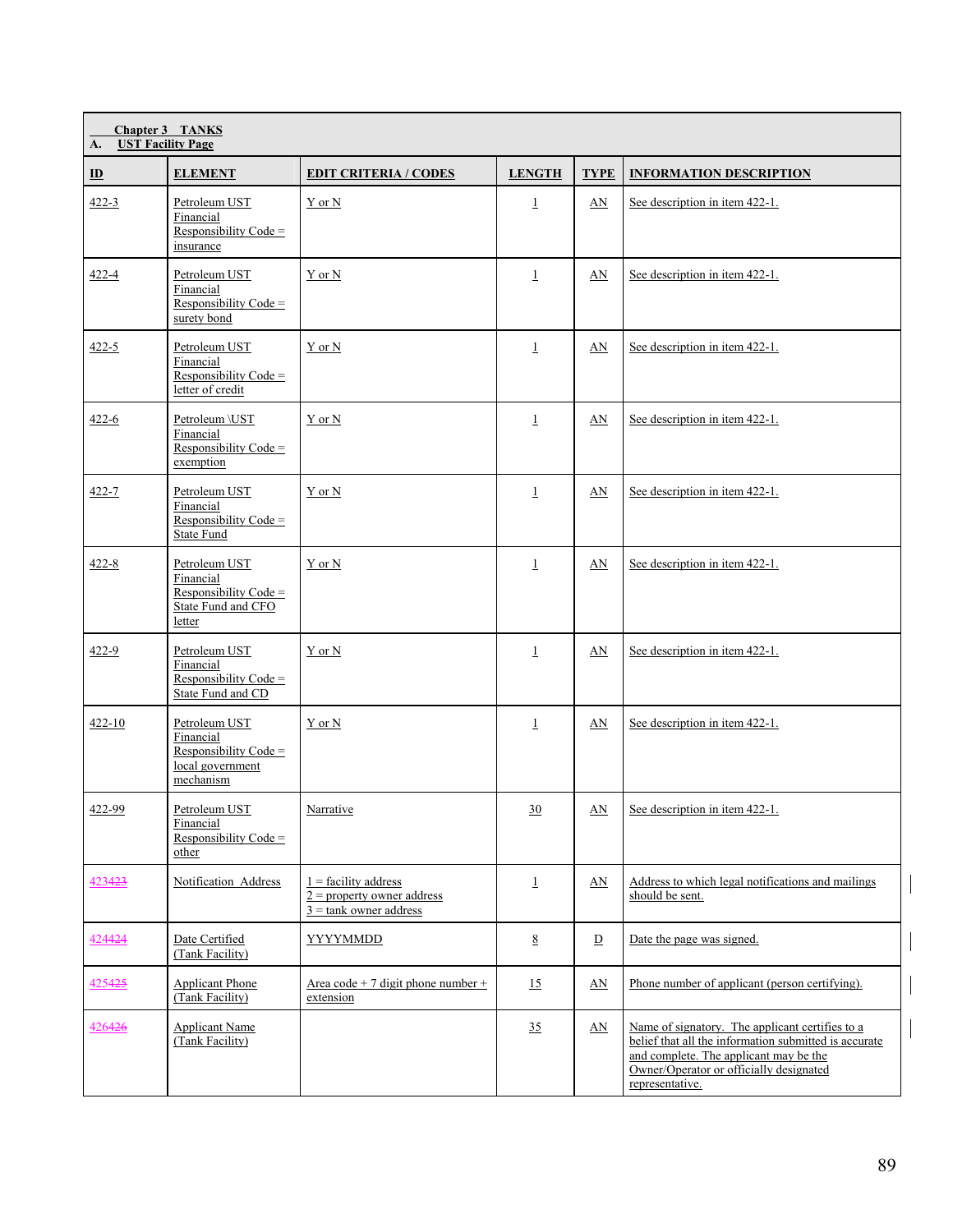| <b>Chapter 3 TANKS</b><br><b>UST Facility Page</b><br>$\mathbf{A}$ . |                                           |                                                          |               |             |                                                                                                                                     |  |  |  |
|----------------------------------------------------------------------|-------------------------------------------|----------------------------------------------------------|---------------|-------------|-------------------------------------------------------------------------------------------------------------------------------------|--|--|--|
| ID                                                                   | <b>ELEMENT</b>                            | <b>EDIT CRITERIA / CODES</b>                             | <b>LENGTH</b> | <b>TYPE</b> | <b>INFORMATION DESCRIPTION</b>                                                                                                      |  |  |  |
| 427427                                                               | <b>Applicant Title</b><br>(Tank Facility) |                                                          | 35            | AN          | Title of person signing the page.                                                                                                   |  |  |  |
| 428428                                                               | State UST Facility<br>Number              | 2 AN county<br>3 AN jurisdiction<br>6 AN facility number | 11            | AN          | For local use only. County and jurisdiction number<br>from tax code list. This number may be the same as<br>the Facility ID number. |  |  |  |
| 429429                                                               | 1998 Upgrade<br>Certificate Number        |                                                          | 6             | AN          | For local use only. The State Water Resources<br>Control Board 1998 Upgrade Certificate Number for<br>the facility.                 |  |  |  |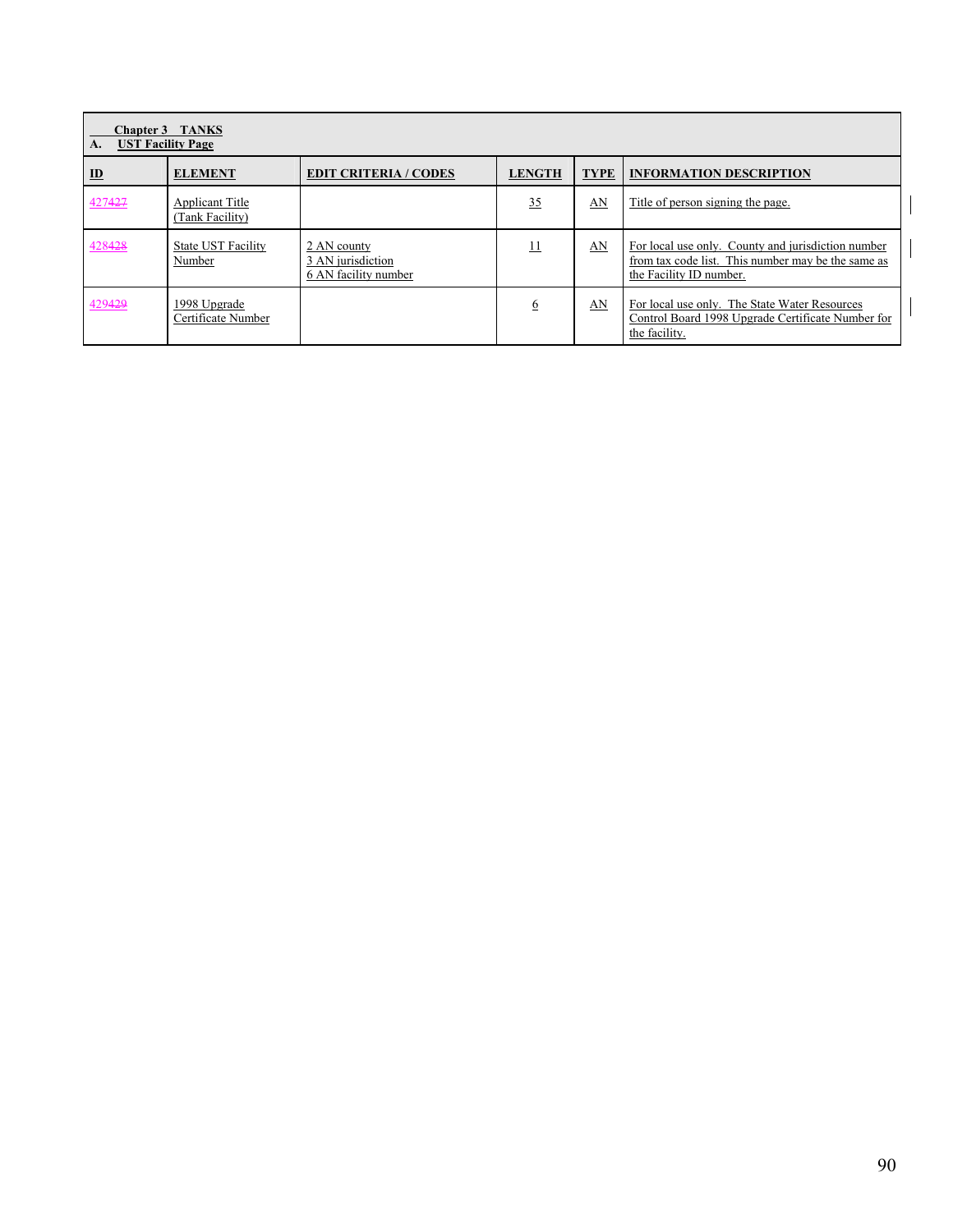| <b>Chapter 3 TANKS</b><br><b>UST Tank Pages 1 and 2</b><br><b>B.</b> |                                     |                                                                                                                                                                                                          |                  |                          |                                                                                                                                                                                                  |  |  |
|----------------------------------------------------------------------|-------------------------------------|----------------------------------------------------------------------------------------------------------------------------------------------------------------------------------------------------------|------------------|--------------------------|--------------------------------------------------------------------------------------------------------------------------------------------------------------------------------------------------|--|--|
| $\mathbf{D}$                                                         | <b>ELEMENT</b>                      | <b>EDIT CRITERIA / CODES</b>                                                                                                                                                                             | <b>LENGTH</b>    | <b>TYPE</b>              | <b>INFORMATION DESCRIPTION</b>                                                                                                                                                                   |  |  |
| $\overline{1}$                                                       | Facility ID Number                  | 2 AN county<br>3 AN jurisdiction<br>6 AN facility number.                                                                                                                                                | 11               | AN                       | Number to allow cross linking of data. County and<br>jurisdiction number from tax code list. This number is<br>assigned by the CUPA. This is the unique number<br>which identifies the facility. |  |  |
| $\overline{3}$                                                       | <b>Business Name</b>                | Postal standard:<br>2 lines, 35 characters                                                                                                                                                               | 70               | AN                       | Full legal name of business.                                                                                                                                                                     |  |  |
| 430430                                                               | Type of Action<br>(Tank Unit)       | $1 = new site permit$<br>$3$ = renewal permit<br>$\frac{4}{4}$ = amended permit<br>$5$ = change of information<br>$6$ = temporary site closure<br>$7$ = permanently closed on site<br>$8 =$ tank removed | $\perp$          | AN                       | Reason page is being submitted.                                                                                                                                                                  |  |  |
| 431434                                                               | Location Within Site<br>(Tank Unit) |                                                                                                                                                                                                          | 70               | AN                       | Optional. Location of tank within site.                                                                                                                                                          |  |  |
| 432432                                                               | Tank ID #<br>(Tank Unit)            |                                                                                                                                                                                                          | 6                | AN                       | Owner's tank ID#. This is a unique tank number used<br>by owner to identify the tank.                                                                                                            |  |  |
| 433433                                                               | Tank Manufacturer                   |                                                                                                                                                                                                          | 30               | AN                       | Name of company that manufactured tank.                                                                                                                                                          |  |  |
| 434434                                                               | Compartmentalized<br>Tank           | Y or N                                                                                                                                                                                                   | $\perp$          | AN                       | Indicates whether the tank is compartmentalized. Each<br>compartment is considered a separate tank and requires<br>the completion of separate tank pages.                                        |  |  |
| 435435                                                               | Date Tank Installed                 | <b>YYYYMM</b>                                                                                                                                                                                            | 6                | $\overline{D}$           | Year and month the tank installation was completed.                                                                                                                                              |  |  |
| 436436                                                               | Tank Capacity                       |                                                                                                                                                                                                          | $\overline{1}$   | $\underline{\mathbf{N}}$ | Tank capacity in gallons.                                                                                                                                                                        |  |  |
| 437437                                                               | Number of Tank<br>Compartments      |                                                                                                                                                                                                          | $\overline{2}$   | AN                       | Number of compartments in compartmentalized tank.                                                                                                                                                |  |  |
| 438438                                                               | <b>Additional Description</b>       | Narrative                                                                                                                                                                                                | 70               | AN                       | For local use only. Additional tank or location<br>description.                                                                                                                                  |  |  |
| 439439                                                               | Tank Use                            | $01$ = motor vehicle fuel<br>$02$ = non-fuel petroleum<br>$03$ = chemical product<br>$04$ = hazardous waste<br>(includes used oil)<br>$95 =$ unknown                                                     | $\overline{2}$   | AN                       | Type of hazardous materials stored.                                                                                                                                                              |  |  |
| 440440                                                               | Petroleum Type                      | $1a$ = regular unleaded<br>$1b =$ premium unleaded<br>$1c = midgrade$ unleaded<br>$02$ = leaded<br>$03 = diesel$<br>$04 =$ gasohol<br>$05 = jet$ fuel<br>$06$ = aviation gas<br>$99 = other$             | $\overline{2}$   | AN                       | Type of fuel if tank stores vehicle fuel.                                                                                                                                                        |  |  |
| 441444                                                               | Common Name<br>(Tank Unit)          |                                                                                                                                                                                                          | $\underline{30}$ | AN                       | Common name of substance stored. Same as on<br>Hazardous Materials Inventory - Chemical Description<br>page.                                                                                     |  |  |
| 442442                                                               | CAS # (Tank Unit)                   |                                                                                                                                                                                                          | 15               | $\Delta N$               | $\overline{CAS}$ # of chemical stored in UST. Same as the CAS #<br>on the Hazardous Material Inventory - Chemical<br>Description page.                                                           |  |  |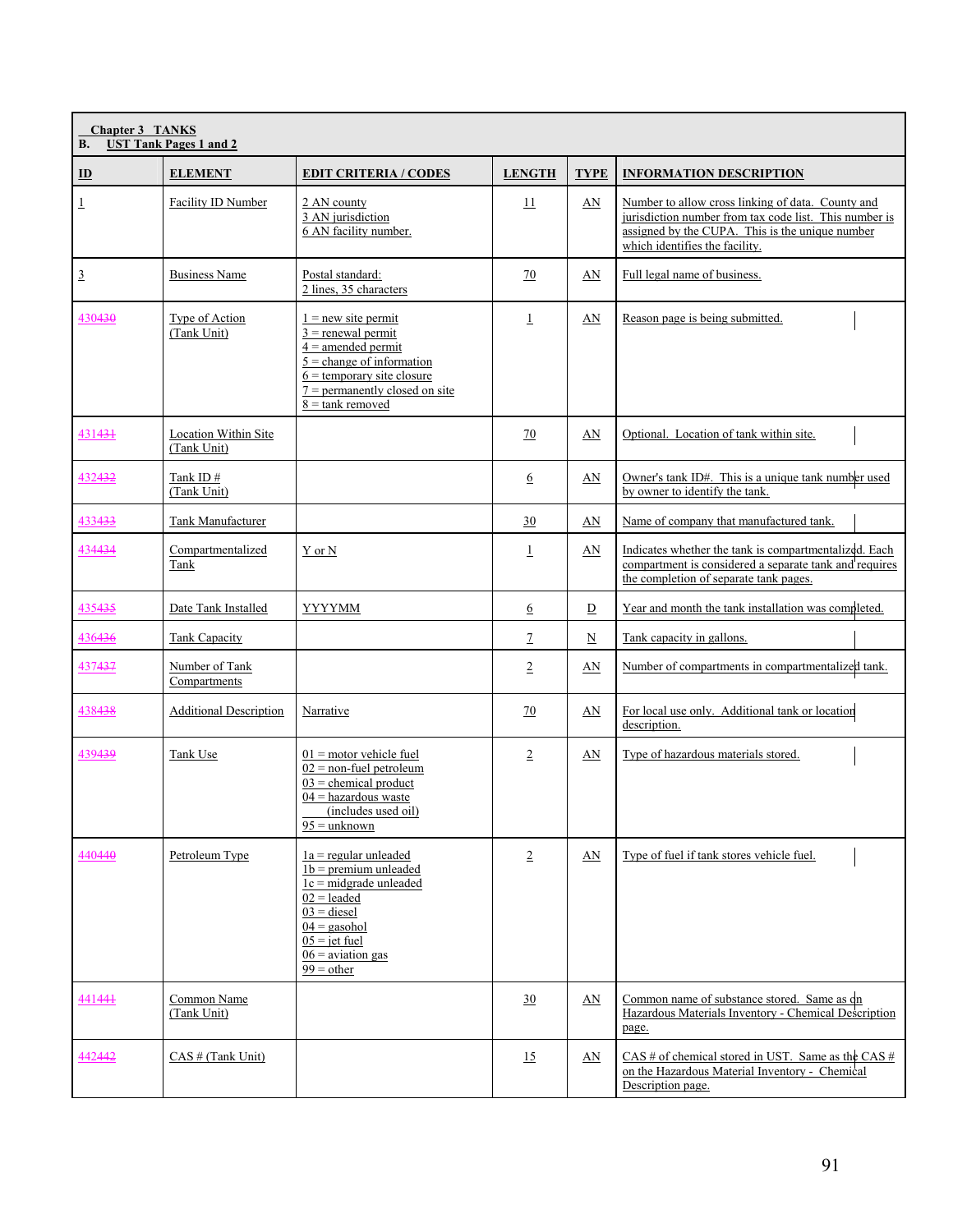| <b>B.</b>                 | <b>Chapter 3 TANKS</b><br><b>UST Tank Pages 1 and 2</b>        |                                                                                                                                                                                                                                                                                                               |                 |                          |                                                                   |  |  |  |
|---------------------------|----------------------------------------------------------------|---------------------------------------------------------------------------------------------------------------------------------------------------------------------------------------------------------------------------------------------------------------------------------------------------------------|-----------------|--------------------------|-------------------------------------------------------------------|--|--|--|
| $\underline{\mathbf{ID}}$ | <b>ELEMENT</b>                                                 | <b>EDIT CRITERIA / CODES</b>                                                                                                                                                                                                                                                                                  | <b>LENGTH</b>   | <b>TYPE</b>              | <b>INFORMATION DESCRIPTION</b>                                    |  |  |  |
| 443443                    | Type of Tank                                                   | $01 =$ single wall<br>$02 =$ double wall<br>$03$ = single wall w/ exterior<br>membrane liner<br>$04 =$ single wall in a vault<br>$05 = \text{single wall}$ w/ internal<br>bladder system<br>$95 =$ unknown<br>$99 = other$                                                                                    | $\overline{2}$  | AN                       | Type of tank construction.                                        |  |  |  |
| 444444                    | Tank Material<br>(primary tank)                                | $01$ = bare steel<br>$02$ = stainless steel<br>$03$ = fiberglass / plastic<br>$04$ = steel clad w/ fiberglass<br>reinforced plastic (frp)<br>$05 =$ concrete<br>$08 =$ frp compatible w/ 100%<br>methanol<br>$95 =$ unknown<br>$99 = other$                                                                   | $\overline{2}$  | AN                       | Construction material of the primary tank.                        |  |  |  |
| 445445                    | <b>Tank Material</b><br>(secondary tank)                       | $01$ = bare steel<br>$02$ = stainless steel<br>$03$ = fiberglass / plastic<br>$04$ = steel clad w/ fiberglass<br>reinforced plastic (frp)<br>$05 =$ concrete<br>$08 =$ frp compatible w/ 100%<br>methanol<br>$09$ = frp non-corrodible jacket<br>$10 = \text{coated steel}$<br>$95 =$ unknown<br>$99 = other$ | $\overline{2}$  | AN                       | Construction material of the secondary tank.                      |  |  |  |
| 446446                    | <b>Tank Interior Lining</b><br>or Coating                      | $01$ = rubber-lined<br>$02 =$ alkyd lining<br>$03 =$ epoxy lining<br>$04$ = phenolic lining<br>$05$ = glass lining<br>$06 =$ unlined<br>$95 =$ unknown<br>$99 = other$                                                                                                                                        | $\overline{2}$  | AN                       | Construction material of the interior lining or coating.          |  |  |  |
| 447447                    | Date Tank Interior<br><b>Lining Installed</b>                  | <b>YYYYMMDD</b>                                                                                                                                                                                                                                                                                               | $8\overline{8}$ | $\underline{\mathbf{N}}$ | For local use only. Date interior lining or coating<br>installed. |  |  |  |
| 448448                    | Other Tank Corrosion<br>Protection                             | $01$ = manufactured cathodic<br>protection<br>$02$ = sacrificial anode<br>$03$ = fiberglass reinforced<br>plastic (frp)<br>$04 =$ impressed current<br>$95 =$ unknown<br>$99 = other$                                                                                                                         | $\overline{2}$  | $\Delta N$               | Other tank corrosion protection methods, if applicable.           |  |  |  |
| 449449                    | Date Tank Corrosion<br><b>Protection Installed</b>             | <b>YYYYMMDD</b>                                                                                                                                                                                                                                                                                               | $8\overline{8}$ | $\underline{\text{N}}$   | For local use only. Date tank corrosion protection<br>installed.  |  |  |  |
| $450450 - 1$              | Year Spill and Overfill<br>$Insteadled = spill$<br>containment | <b>YYYY</b>                                                                                                                                                                                                                                                                                                   | $\overline{4}$  | $\underline{\text{N}}$   | Year spill containment installed.                                 |  |  |  |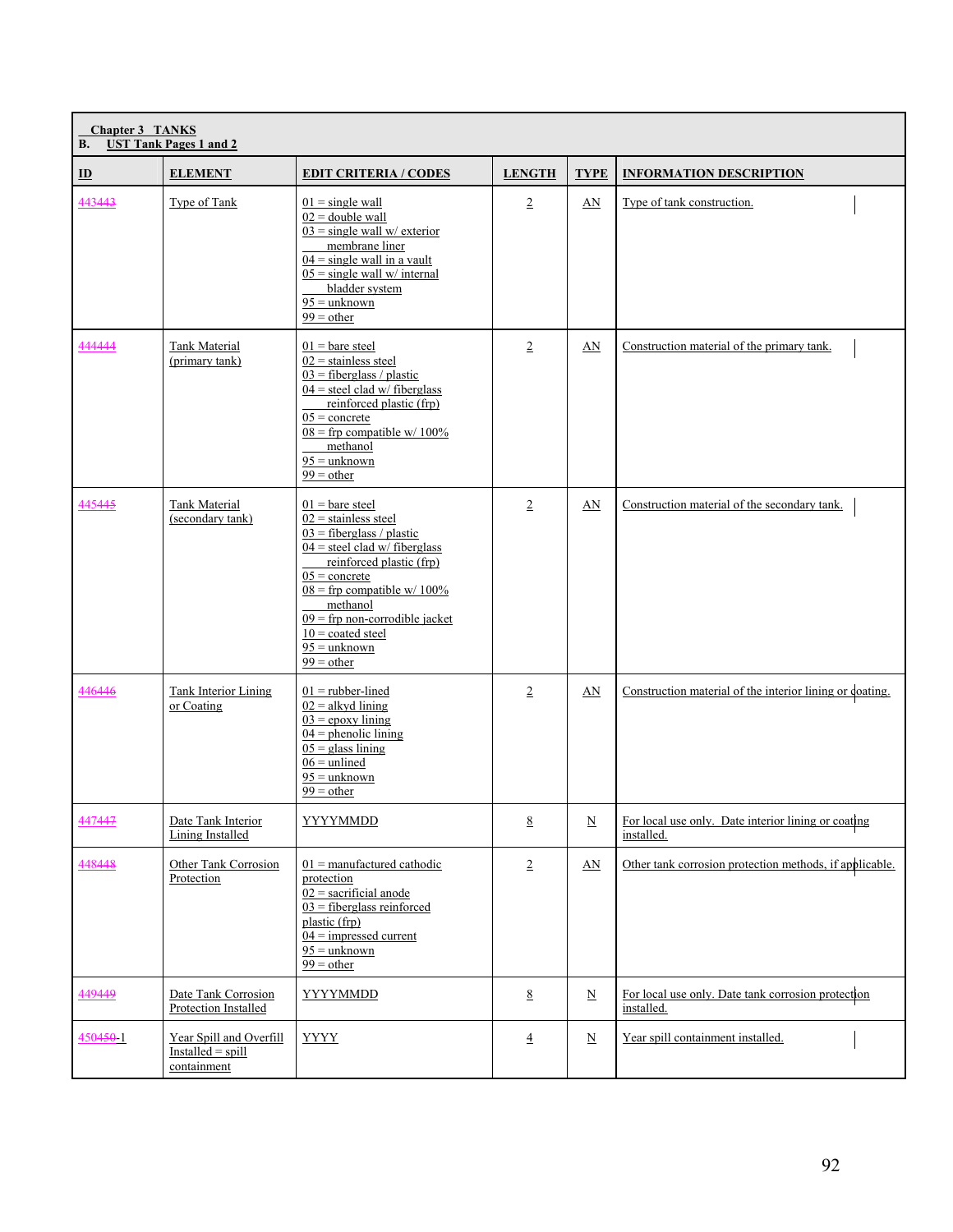| <b>Chapter 3 TANKS</b><br><b>UST Tank Pages 1 and 2</b><br><b>B.</b> |                                                                                                                        |                              |                |                          |                                                    |  |  |
|----------------------------------------------------------------------|------------------------------------------------------------------------------------------------------------------------|------------------------------|----------------|--------------------------|----------------------------------------------------|--|--|
| $\underline{\mathbf{ID}}$                                            | <b>ELEMENT</b>                                                                                                         | <b>EDIT CRITERIA / CODES</b> | <b>LENGTH</b>  | <b>TYPE</b>              | <b>INFORMATION DESCRIPTION</b>                     |  |  |
| $450 - 2$                                                            | Year Spill and Overfill<br>$Insteadled = drop tube$                                                                    | <b>YYYY</b>                  | $\overline{4}$ | $\underline{\text{N}}$   | Year drop tube installed.                          |  |  |
| $450 - 3$                                                            | Year Spill and Overfill<br>$Insteadled = strike$ plate                                                                 | <b>YYYY</b>                  | $\overline{4}$ | $\underline{\text{N}}$   | Year striker plate installed.                      |  |  |
| $45145 + 1$                                                          | Type of Spill Protection<br>$=$ spill containment                                                                      | Narrative                    | 15             | AN                       | For local use only. Type of tank spill protection. |  |  |
| $451 - 2$                                                            | Type of Spill Protection<br>$=$ drop tube                                                                              | Narrative                    | 15             | AN                       | For local use only. Type of tank spill protection. |  |  |
| $451 - 3$                                                            | Type of Spill Protection<br>$=$ striker plate                                                                          | Narrative                    | 15             | AN                       | For local use only. Type of tank spill protection. |  |  |
| 4524521                                                              | Year Overfill<br>Protection Equipment<br>$Insteadled = alarm$                                                          | <b>YYYY</b>                  | $\overline{4}$ | $\underline{\mathbf{N}}$ | Year alarm installed.                              |  |  |
| 452-2                                                                | Year Overfill<br><b>Protection Equipment</b><br>Installed $=$<br>ball float                                            | <b>YYYY</b>                  | $\overline{4}$ | $\underline{N}$          | Year ball float installed.                         |  |  |
| $452 - 3$                                                            | Year Overfill<br>Protection Equipment<br>Installed = $\overline{fill}$ tube shut<br>off valve                          | YYYY                         | $\overline{4}$ | $\underline{\text{N}}$   | Year fill tube shut off valve installed.           |  |  |
| 452-4                                                                | Overfill Protection<br>$Equipment = \text{exempt}$                                                                     | Y or N                       | $\perp$        | AN                       | Indicates exemption from overfill protection.      |  |  |
| 453453-1                                                             | Tank Leak Detection<br>$(Single Wall) = visual$<br>(exposed portion only)                                              | Y or N                       | $\perp$        | AN                       | Type of tank leak detection.                       |  |  |
| $453 - 2$                                                            | <b>Tank Leak Detection</b><br>$(Single Wall) =$<br>automatic tank gauging<br>(ATG)                                     | Y or N                       | $\perp$        | AN                       | Type of tank leak detection.                       |  |  |
| $453 - 3$                                                            | Tank Leak Detection<br>$(Single Wall) =$<br>continuous ATG                                                             | Y or N                       | $\overline{1}$ | AN                       | Type of tank leak detection.                       |  |  |
| 453-4                                                                | Tank Leak Detection<br>$(Single Wall) =$<br>statistical inventory<br>reconciliation $(SIR)$ +<br>biennial tank testing | Y or N                       | $\perp$        | $\Delta N$               | Type of tank leak detection.                       |  |  |
| $453 - 5$                                                            | Tank Leak Detection<br>$(Single Wall) = manual$<br>$tank$ gauging $(MTG)$                                              | Y or N                       | $\perp$        | AN                       | Type of tank leak detection.                       |  |  |
| 453-6                                                                | Tank Leak Detection<br>$(Single Wall) = values$<br>zone                                                                | Y or N                       | $\perp$        | AN                       | Type of tank leak detection.                       |  |  |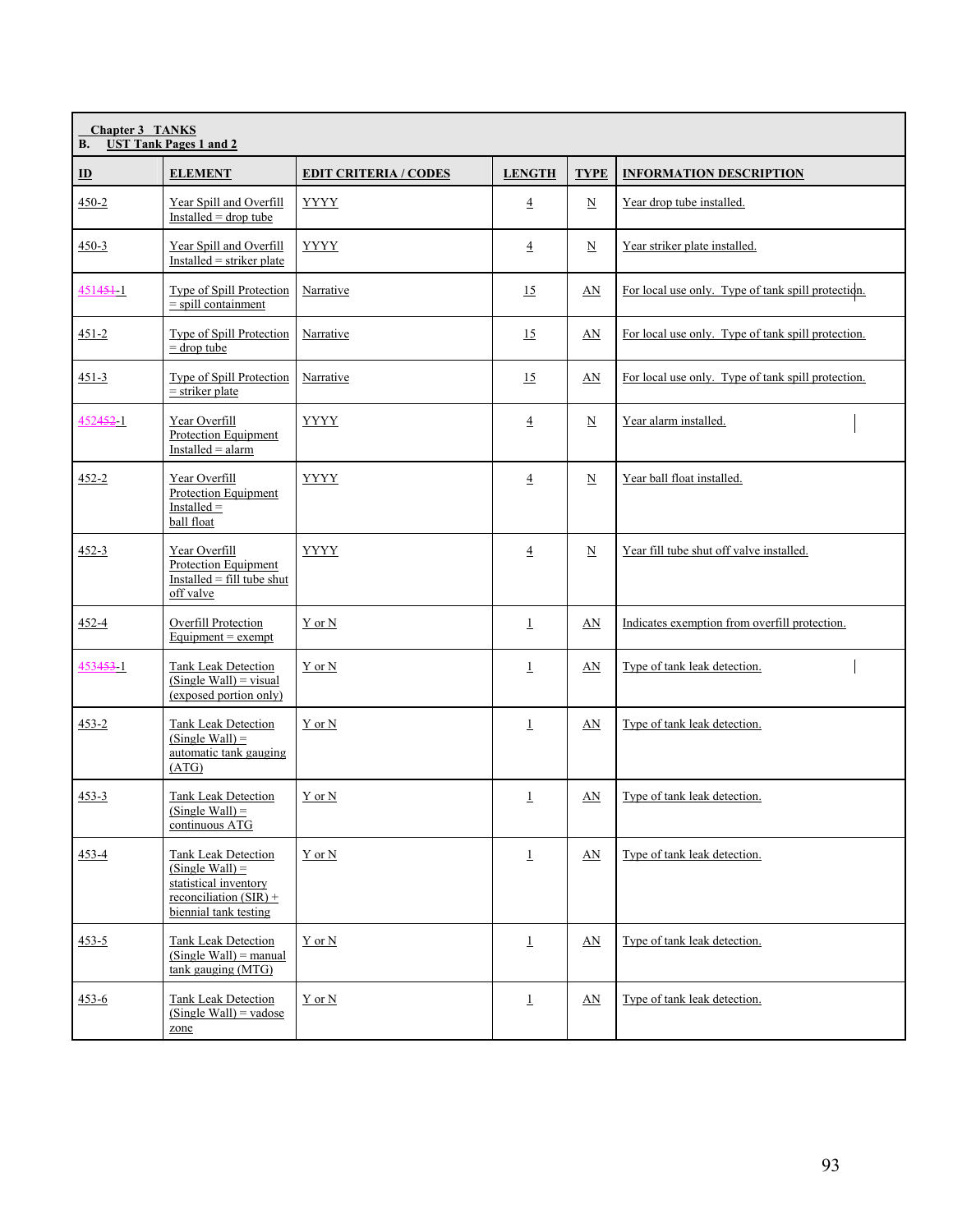| <b>Chapter 3 TANKS</b><br><b>UST Tank Pages 1 and 2</b><br><b>B.</b> |                                                                                          |                              |                |                          |                                                                                                      |  |  |
|----------------------------------------------------------------------|------------------------------------------------------------------------------------------|------------------------------|----------------|--------------------------|------------------------------------------------------------------------------------------------------|--|--|
| $\mathbf{D}$                                                         | <b>ELEMENT</b>                                                                           | <b>EDIT CRITERIA / CODES</b> | <b>LENGTH</b>  | <b>TYPE</b>              | <b>INFORMATION DESCRIPTION</b>                                                                       |  |  |
| 453-7                                                                | <b>Tank Leak Detection</b><br>$(Single Wall) =$<br>groundwater                           | Y or N                       | $\perp$        | AN                       | Type of tank leak detection.                                                                         |  |  |
| $453 - 8$                                                            | <b>Tank Leak Detection</b><br>$(Single Wall) = tank$<br>testing                          | Y or N                       | $\perp$        | AN                       | Type of tank leak detection.                                                                         |  |  |
| 453-99                                                               | <b>Tank Leak Detection</b><br>$(Single Wall) = other$                                    | Narrative                    | 30             | AN                       | Type of tank leak detection.                                                                         |  |  |
| 454454-1                                                             | <b>Tank Leak Detection</b><br>$(Double Wall) = visual$<br>(single wall in vault<br>only) | Y or N                       | $\perp$        | AN                       | Type of tank leak detection.                                                                         |  |  |
| 454-2                                                                | <b>Tank Leak Detection</b><br>$(Double Wall) =$<br>continuous interstitial<br>monitoring | Y or N                       | $\mathbf{1}$   | AN                       | Type of tank leak detection.                                                                         |  |  |
| 454-3                                                                | <b>Tank Leak Detection</b><br>$(Double Wall) =$<br>manual monitoring                     | Y or N                       | $\perp$        | AN                       | Type of tank leak detection.                                                                         |  |  |
| 455455                                                               | <b>Estimated Date Last</b><br>Used                                                       | YYYYMMDD                     | 8              | D                        | Date tank last used (for closure in place).                                                          |  |  |
| 456456                                                               | <b>Estimated Quantity of</b><br><b>Substance Remaining</b><br>in Tank                    |                              | $\overline{1}$ | $\underline{\mathbf{N}}$ | Estimated quantity of hazardous substance remaining<br>in gallons (for closure in place).            |  |  |
| 457457                                                               | Tank Filled with<br><b>Inert Material</b>                                                | Y or N                       | $\mathbf{1}$   | AN                       | Indicates whether tank was filled with an inert material<br>prior to closure (for closure in place). |  |  |
| 4584581                                                              | Piping System Type<br>$(Underground) =$<br>pressure                                      | Y or N                       | $\perp$        | $\Delta N$               | Type of underground piping system.                                                                   |  |  |
| 458-2                                                                | Piping System Type<br>$(Understanding and) =$<br>suction                                 | Y or N                       | $\perp$        | AN                       | Type of underground piping system.                                                                   |  |  |
| $458 - 3$                                                            | Piping System Type<br>$(Underground) =$<br>gravity                                       | Y or N                       | $\perp$        | AN                       | Type of underground piping system.                                                                   |  |  |
| 459459-1                                                             | Piping System Type<br>$(Aboveground) =$<br>pressure                                      | Y or N                       | $\perp$        | AN                       | Type of aboveground piping system.                                                                   |  |  |
| $459 - 2$                                                            | Piping System Type<br>$(Aboveground) =$<br>suction                                       | Y or N                       | $\overline{1}$ | $\underline{\text{AN}}$  | Type of aboveground piping system.                                                                   |  |  |
| $459 - 3$                                                            | Piping System Type<br>$(Aboveground) =$<br>gravity                                       | Y or N                       | $\overline{1}$ | AN                       | Type of aboveground piping system.                                                                   |  |  |
| $460460 - 1$                                                         | Piping Construction<br>$(Underground) = single$<br>wall                                  | Y or N                       | $\perp$        | AN                       | Type of underground piping construction.                                                             |  |  |
|                                                                      |                                                                                          |                              |                |                          |                                                                                                      |  |  |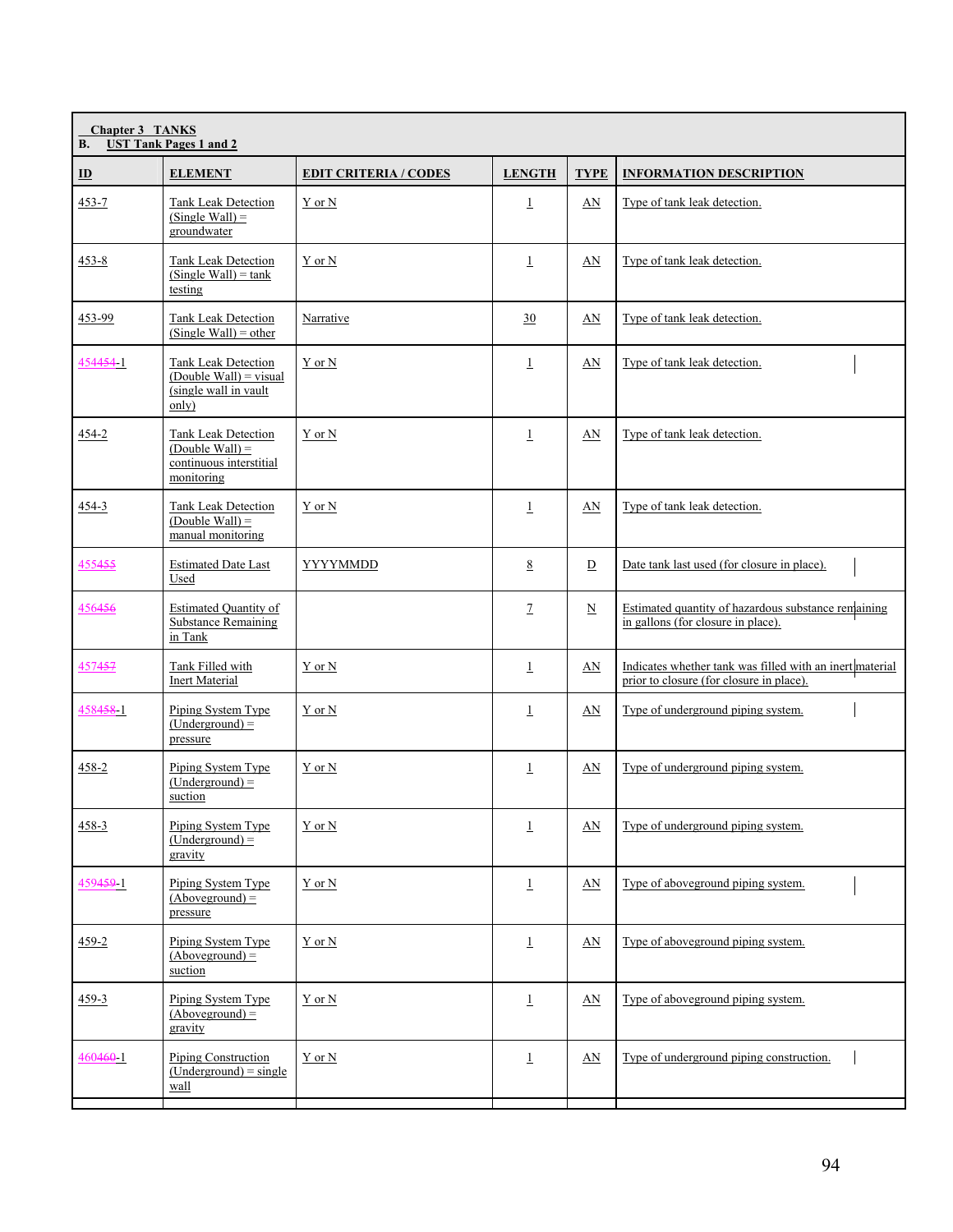| <b>Chapter 3 TANKS</b><br><b>B.</b><br><b>UST Tank Pages 1 and 2</b> |                                                                                                                |                              |                |                         |                                                                             |  |  |
|----------------------------------------------------------------------|----------------------------------------------------------------------------------------------------------------|------------------------------|----------------|-------------------------|-----------------------------------------------------------------------------|--|--|
| $\mathbf{D}$                                                         | <b>ELEMENT</b>                                                                                                 | <b>EDIT CRITERIA / CODES</b> | <b>LENGTH</b>  | <b>TYPE</b>             | <b>INFORMATION DESCRIPTION</b>                                              |  |  |
| $460 - 2$                                                            | <b>Piping Construction</b><br>$(Underground) =$<br>double wall                                                 | Y or N                       | $\mathbf 1$    | AN                      | Type of underground piping construction.                                    |  |  |
| $460 - 3$                                                            | Piping Construction<br>$(Understanding and) = lined$<br>trench                                                 | Y or N                       | $\perp$        | $\underline{\text{AN}}$ | Type of underground piping construction.                                    |  |  |
| 460-95                                                               | Piping Construction<br>$(Underground) =$<br>unknown                                                            | Y or N                       | $\perp$        | AN                      | Type of underground piping construction.                                    |  |  |
| 460-99                                                               | Piping Construction<br>$(Understanding and) = other$                                                           | Y or N                       | $\overline{1}$ | AN                      | Type of underground piping construction.                                    |  |  |
| 461461                                                               | Piping Manufacturer<br>(Underground)                                                                           | Narrative                    | 30             | AN                      | Name of underground piping manufacturer.                                    |  |  |
| 462462-1                                                             | Piping Construction<br>$(Aboveground) = single$<br>wall                                                        | Y or N                       | $\perp$        | AN                      | Type of aboveground piping construction.                                    |  |  |
| $462 - 2$                                                            | Piping Construction<br>$(Aboveground) =$<br>double wall                                                        | Y or N                       | $\overline{1}$ | AN                      | Type of aboveground piping construction.                                    |  |  |
| 462-95                                                               | Piping Construction<br>$(Aboveground) =$<br>unknown                                                            | Y or N                       | $\perp$        | AN                      | Type of aboveground piping construction.                                    |  |  |
| 462-99                                                               | Piping Construction<br>$(Aboveground) = other$                                                                 | Y or N                       | $\perp$        | AN                      | Type of aboveground piping construction.                                    |  |  |
| 463463                                                               | Piping Manufacturer<br>(Aboveground)                                                                           | Narrative                    | 30             | AN                      | Name of aboveground piping manufacturer.                                    |  |  |
| 4644641                                                              | Piping Material and<br>Corrosion Protection<br>$(Understanding and) = bare$<br>steel                           | Y or N                       | $\perp$        | $\underline{\text{AN}}$ | Construction material and/or corrosion protection of<br>underground piping. |  |  |
| 464-2                                                                | Piping Material and<br><b>Corrosion Protection</b><br>$(Understanding and) =$<br>stainless steel               | Y or N                       | 1              | AN                      | Construction material and/or corrosion protection of<br>underground piping. |  |  |
| $464 - 3$                                                            | Piping Material and<br><b>Corrosion Protection</b><br>$(Underground) = plastic$<br>compatible with<br>contents | Y or N                       | $\perp$        | AN                      | Construction material and/or corrosion protection of<br>underground piping. |  |  |
| 464-4                                                                | Piping Material and<br>Corrosion Protection<br>$(Underground) =$<br>fiberglass                                 | Y or N                       | $\perp$        | AN                      | Construction material and/or corrosion protection of<br>underground piping. |  |  |
| $464 - 5$                                                            | Piping Material and<br>Corrosion Protection<br>$(Underground) = steel$<br>$w/c$ coating                        | Y or N                       | $\overline{1}$ | $\underline{AN}$        | Construction material and/or corrosion protection of<br>underground piping. |  |  |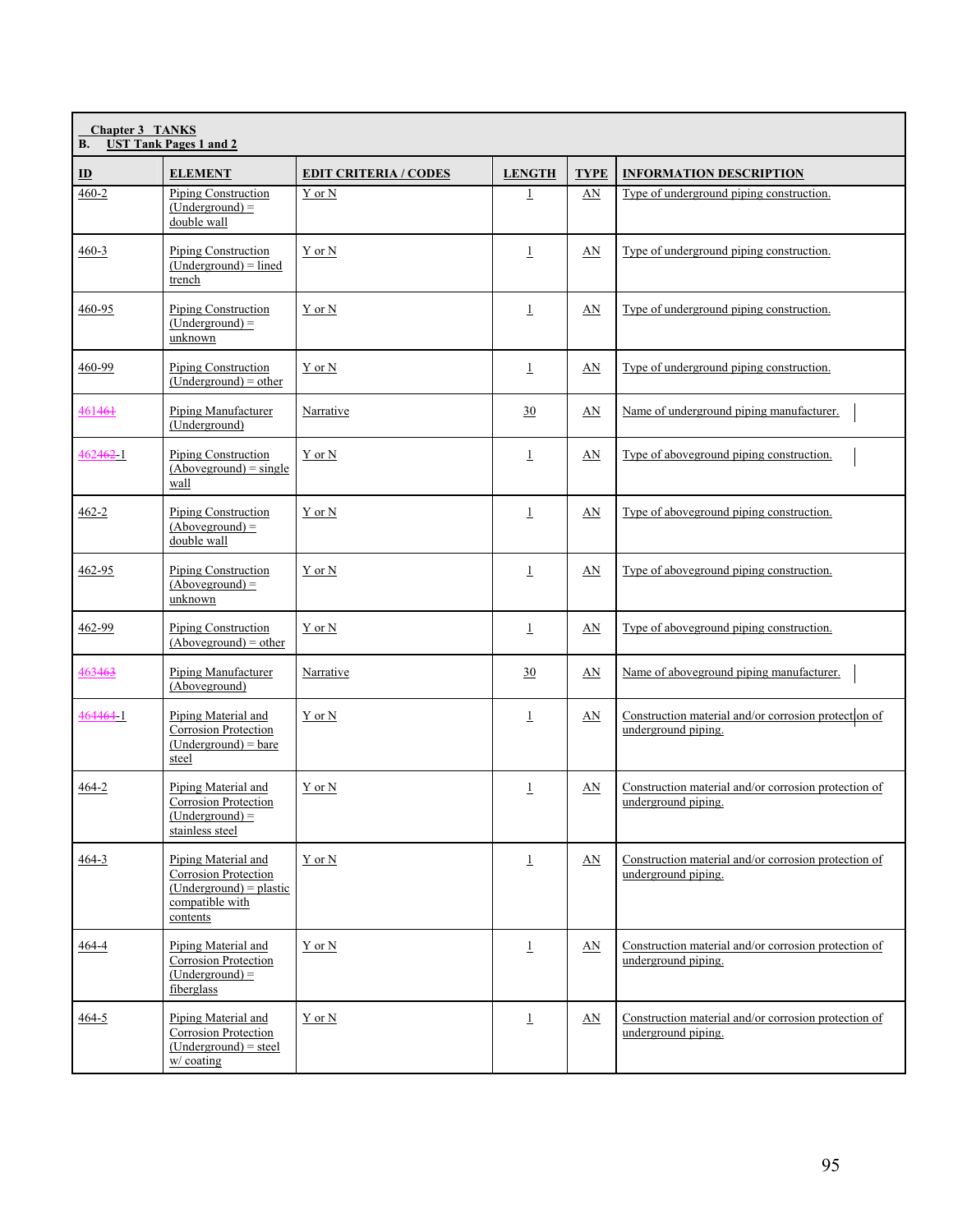| <b>Chapter 3 TANKS</b><br><b>UST Tank Pages 1 and 2</b><br><b>B.</b> |                                                                                                                          |                              |                |                         |                                                                             |  |  |
|----------------------------------------------------------------------|--------------------------------------------------------------------------------------------------------------------------|------------------------------|----------------|-------------------------|-----------------------------------------------------------------------------|--|--|
| $\mathbf{D}$                                                         | <b>ELEMENT</b>                                                                                                           | <b>EDIT CRITERIA / CODES</b> | <b>LENGTH</b>  | <b>TYPE</b>             | <b>INFORMATION DESCRIPTION</b>                                              |  |  |
| $464 - 6$                                                            | Piping Material and<br>Corrosion Protection<br>$(Understanding and) = frp$<br>compatible w/ 100%<br>methanol             | Y or N                       | $\perp$        | $\underline{\text{AN}}$ | Construction material and/or corrosion protection of<br>underground piping. |  |  |
| 464-7                                                                | Piping Material and<br><b>Corrosion Protection</b><br>$(Understanding and) =$<br>galvanized steel                        | Y or N                       | $\overline{1}$ | AN                      | Construction material and/or corrosion protection of<br>underground piping. |  |  |
| $464 - 8$                                                            | Piping Material and<br>Corrosion Protection<br>$(Understanding and) =$<br>flexible (HDPE - high<br>density polyethylene) | Y or N                       | $\mathbf{1}$   | AN                      | Construction material and/or corrosion protection of<br>underground piping. |  |  |
| 464-9                                                                | Piping Material and<br><b>Corrosion Protection</b><br>$(Underground) =$<br>cathodic protection                           | Y or N                       | $\perp$        | AN                      | Construction material and/or corrosion protection of<br>underground piping. |  |  |
| 464-95                                                               | Piping Material and<br>Corrosion Protection<br>$(Underground) =$<br>unknown                                              | Y or N                       | $\perp$        | AN                      | Construction material and/or corrosion protection of<br>underground piping. |  |  |
| 464-99                                                               | Piping Material and<br><b>Corrosion Protection</b><br>$(Underground) = other$                                            | Y or N                       | $\perp$        | AN                      | Construction material and/or corrosion protection of<br>underground piping. |  |  |
| 465465 1                                                             | Piping Material and<br><b>Corrosion Protection</b><br>$(Aboveground) = bare$<br>steel                                    | Y or N                       | $\overline{1}$ | AN                      | Construction material and/or corrosion protection of<br>aboveground piping. |  |  |
| $465 - 2$                                                            | Piping Material and<br>Corrosion Protection<br>$(Aboveground) =$<br>stainless steel                                      | $Y$ or $N$                   | $\perp$        | AN                      | Construction material and/or corrosion protection of<br>aboveground piping. |  |  |
| $465 - 3$                                                            | Piping Material and<br><b>Corrosion Protection</b><br>$(Aboveground) =$<br>plastic compatible with<br>contents           | Y or N                       | $\perp$        | AN                      | Construction material and/or corrosion protection of<br>aboveground piping. |  |  |
| 465-4                                                                | Piping Material and<br>Corrosion Protection<br>$(Aboveground) =$<br>fiberglass                                           | Y or N                       | $\perp$        | AN                      | Construction material and/or corrosion protection of<br>aboveground piping. |  |  |
| $465 - 5$                                                            | Piping Material and<br><b>Corrosion Protection</b><br>$(Aboveground) =$<br>steel w/ coating                              | Y or N                       | $\perp$        | AN                      | Construction material and/or corrosion protection of<br>aboveground piping. |  |  |
| $465 - 6$                                                            | Piping Material and<br>Corrosion Protection<br>$(Aboveground) = frp$<br>compatible w/ 100%<br>methanol                   | Y or N                       | $\perp$        | AN                      | Construction material and/or corrosion protection of<br>aboveground piping. |  |  |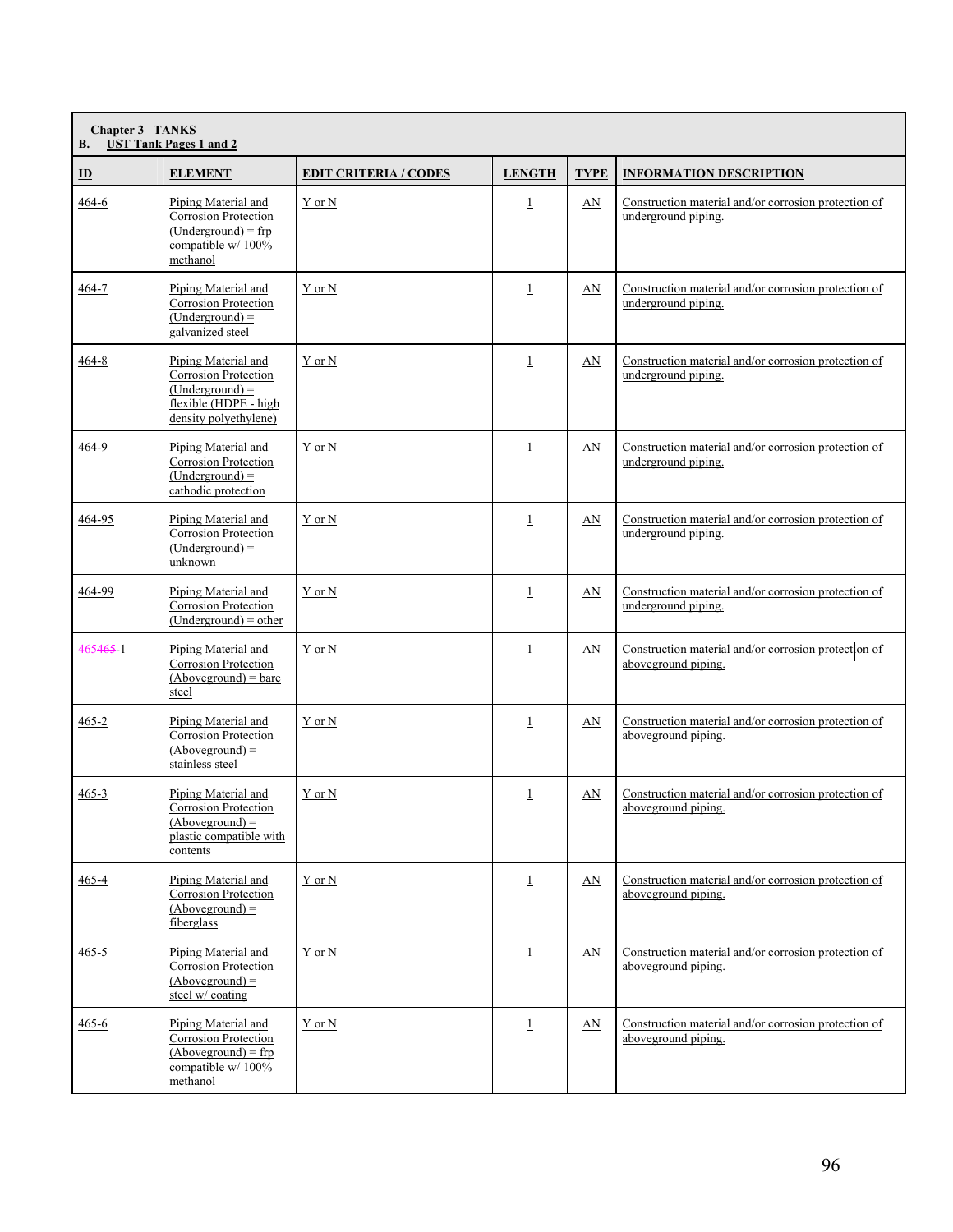| <b>Chapter 3 TANKS</b><br><b>UST Tank Pages 1 and 2</b><br>В. |                                                                                                                             |                              |               |             |                                                                                              |  |  |
|---------------------------------------------------------------|-----------------------------------------------------------------------------------------------------------------------------|------------------------------|---------------|-------------|----------------------------------------------------------------------------------------------|--|--|
| $\mathbf{D}$                                                  | <b>ELEMENT</b>                                                                                                              | <b>EDIT CRITERIA / CODES</b> | <b>LENGTH</b> | <b>TYPE</b> | <b>INFORMATION DESCRIPTION</b>                                                               |  |  |
| $465 - 7$                                                     | Piping Material and<br>Corrosion Protection<br>$(Aboveground) =$<br>galvanized steel                                        | Y or N                       | $\perp$       | $\Delta N$  | Construction material and/or corrosion protection of<br>aboveground piping.                  |  |  |
| 465-8                                                         | Piping Material and<br>Corrosion Protection<br>$(Aboveground) =$<br>flexible (HDPE - high<br>density polyethylene)          | Y or N                       | $\perp$       | $\Delta N$  | Construction material and/or corrosion protection of<br>aboveground piping.                  |  |  |
| 465-9                                                         | Piping Material and<br><b>Corrosion Protection</b><br>$(Aboveground) =$<br>cathodic protection                              | Y or N                       | $\perp$       | AN          | Construction material and/or corrosion protection of<br>aboveground piping.                  |  |  |
| 465-95                                                        | Piping Material and<br><b>Corrosion Protection</b><br>$(Aboveground) =$<br>unknown                                          | Y or N                       | $\perp$       | AN          | Construction material and/or corrosion protection of<br>aboveground piping.                  |  |  |
| 465-99                                                        | Piping Material and<br>Corrosion Protection<br>$(Aboveground) = other$                                                      | Y or N                       | $\perp$       | AN          | Construction material and/or corrosion protection of<br>aboveground piping.                  |  |  |
| 466466-1                                                      | Piping Leak Detection<br>(Underground - single<br>$wall$ = electronic line<br>leak detector + auto<br>shutoff + alarms      | Y or N                       | $\perp$       | AN          | Leak detection system used to comply with monitoring<br>requirements for underground piping. |  |  |
| 466-2                                                         | Piping Leak Detection<br>(Underground - single<br>$wall$ = monthly 0.2<br>gph test                                          | Y or N                       | $\perp$       | AN          | Leak detection system used to comply with monitoring<br>requirements for underground piping. |  |  |
| 466-3                                                         | Piping Leak Detection<br>(Underground - single<br>$wall$ = annual integrity<br>test                                         | $Y$ or $N$                   | $\perp$       | AN          | Leak detection system used to comply with monitoring<br>requirements for underground piping. |  |  |
| 466-5                                                         | Piping Leak Detection<br>(Underground - single<br>wall) = daily visual<br>$monitoring + triennial$<br>integrity test        | Y or N                       | $\perp$       | AN          | Leak detection system used to comply with monitoring<br>requirements for underground piping. |  |  |
| $466 - 7$                                                     | Piping Leak Detection<br>(Underground - single)<br>$wall$ = self monitoring                                                 | Y or N                       | $\perp$       | AN          | Leak detection system used to comply with monitoring<br>requirements for underground piping. |  |  |
| 466-9                                                         | Piping Leak Detection<br>(Underground - single<br>$wall) = biennial$<br>integrity test                                      | Y or N                       | $\perp$       | $\Delta N$  | Leak detection system used to comply with monitoring<br>requirements for underground piping. |  |  |
| 466-10a                                                       | Piping Leak Detection<br>(Underground -<br>secondarily contained)<br>$=$ sump sensor $+$ alarms<br>+ auto shutoff for leaks | Y or N                       | $\perp$       | $\Delta N$  | Leak detection system used to comply with monitoring<br>requirements for underground piping. |  |  |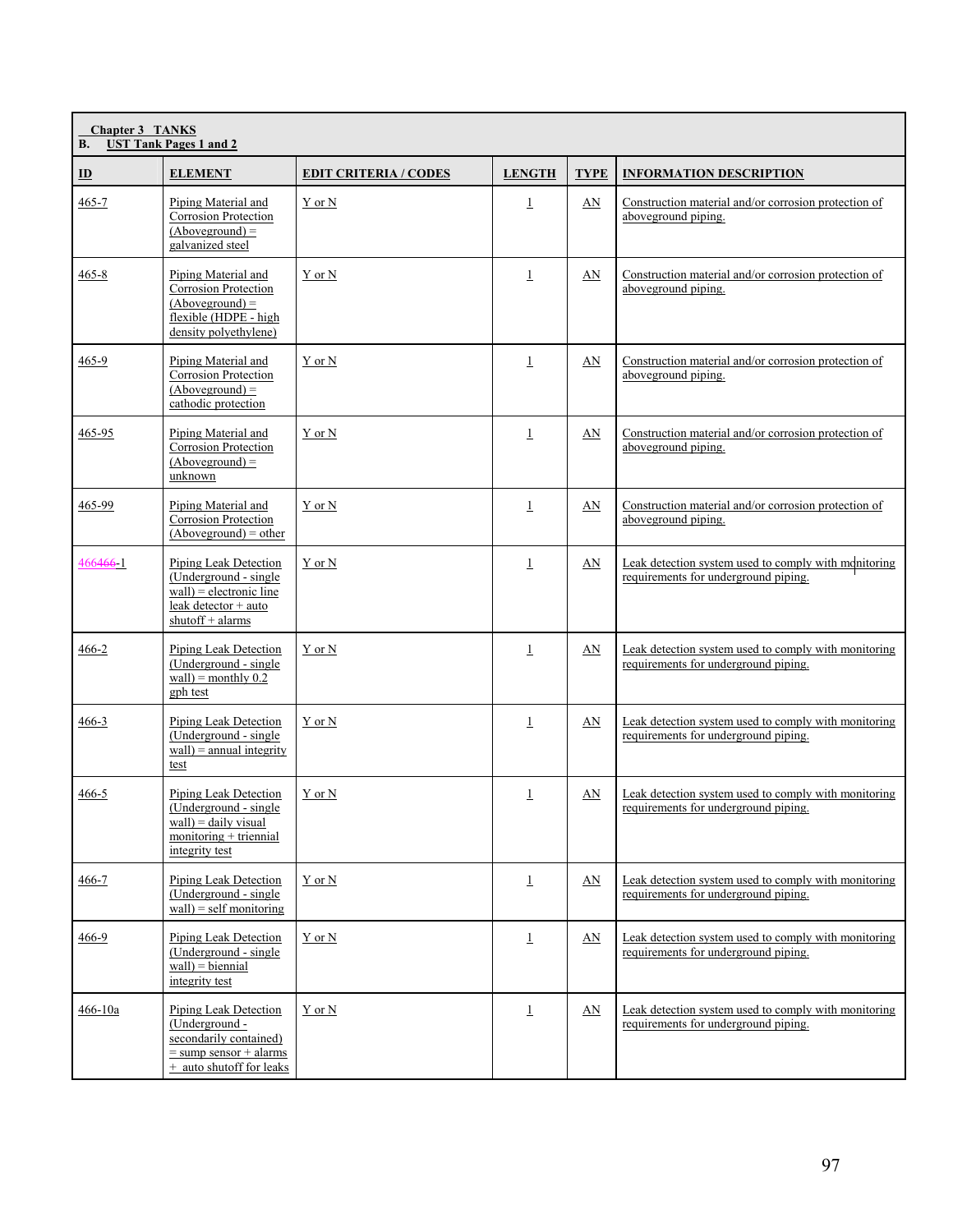| <b>Chapter 3 TANKS</b><br><b>UST Tank Pages 1 and 2</b><br><b>B.</b> |                                                                                                                                                          |                              |               |             |                                                                                              |  |  |
|----------------------------------------------------------------------|----------------------------------------------------------------------------------------------------------------------------------------------------------|------------------------------|---------------|-------------|----------------------------------------------------------------------------------------------|--|--|
| $\underline{\mathbf{ID}}$                                            | <b>ELEMENT</b>                                                                                                                                           | <b>EDIT CRITERIA / CODES</b> | <b>LENGTH</b> | <b>TYPE</b> | <b>INFORMATION DESCRIPTION</b>                                                               |  |  |
| 466-10b                                                              | Piping Leak Detection<br>(Underground -<br>secondarily contained)<br>$=$ sump sensor + alarms<br>+ auto shutoff for<br>leaks, failure, and<br>disconnect | Y or N                       | $\perp$       | $\Delta N$  | Leak detection system used to comply with monitoring<br>requirements for underground piping. |  |  |
| 466-10c                                                              | Piping Leak Detection<br>(Underground -<br>secondarily contained)<br>$=$ sump sensor $+$ alarms<br>+ no auto shutoff                                     | Y or N                       | $\perp$       | AN          | Leak detection system used to comply with monitoring<br>requirements for underground piping. |  |  |
| 466-11                                                               | Piping Leak Detection<br>(Underground -<br>secondarily contained,<br>$pressure) = automatic$<br>leak detector $+$ flow<br>shutoff or restriction         | Y or N                       | $\perp$       | AN          | Leak detection system used to comply with monitoring<br>requirements for underground piping. |  |  |
| 466-12                                                               | Piping Leak Detection<br>(Underground -<br>secondarily contained)<br>$=$ annual integrity test                                                           | Y or N                       | $\perp$       | AN          | Leak detection system used to comply with monitoring<br>requirements for underground piping. |  |  |
| 466-13                                                               | Piping Leak Detection<br>(Underground -<br>secondarily contained,<br>suction/gravity) = sump<br>sensor + alarms                                          | Y or N                       | $\perp$       | AN          | Leak detection system used to comply with monitoring<br>requirements for underground piping. |  |  |
| 466-14                                                               | Piping Leak Detection<br>(Underground -<br>emergency generators)<br>$=$ sump sensor without<br>auto shutoff + alarms                                     | Y or N                       | $\perp$       | AN          | Leak detection system used to comply with monitoring<br>requirements for underground piping. |  |  |
| 466-15                                                               | Piping Leak Detection<br>(Underground -<br>emergency generators)<br>= automatic leak<br>detector without flow<br>shutoff or restriction                  | Y or N                       | $\perp$       | AN          | Leak detection system used to comply with monitoring<br>requirements for underground piping. |  |  |
| 466-16                                                               | Piping Leak Detection<br>(Underground -<br>emergency generators)<br>$=$ annual integrity test                                                            | Y or N                       | $\perp$       | $\Delta N$  | Leak detection system used to comply with monitoring<br>requirements for underground piping. |  |  |
| 466-17                                                               | Piping Leak Detection<br>(Underground -<br>emergency generators)<br>$=$ daily visual check                                                               | Y or N                       | $\perp$       | AN          | Leak detection system used to comply with monitoring<br>requirements for underground piping. |  |  |
| 4674671                                                              | Piping Leak Detection<br>(Aboveground - single<br>$wall$ = electronic line<br>leak detector + auto<br>shutoff + alarms                                   | Y or N                       | $\perp$       | $\Delta N$  | Leak detection system used to comply with monitoring<br>requirements for aboveground piping. |  |  |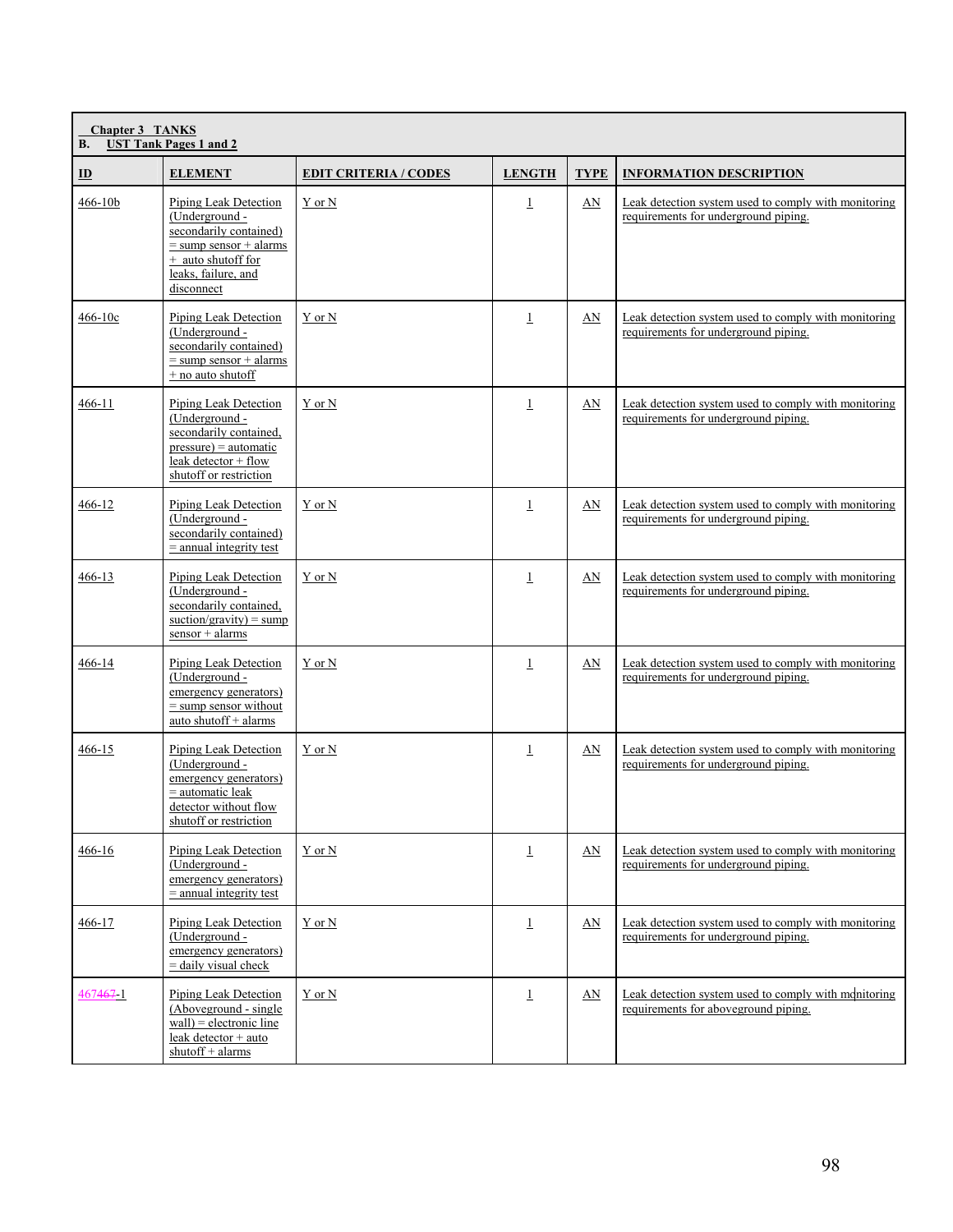| <b>Chapter 3 TANKS</b><br><b>UST Tank Pages 1 and 2</b><br><b>B.</b> |                                                                                                                                                          |                              |                |             |                                                                                               |  |
|----------------------------------------------------------------------|----------------------------------------------------------------------------------------------------------------------------------------------------------|------------------------------|----------------|-------------|-----------------------------------------------------------------------------------------------|--|
| $\mathbf{D}$                                                         | <b>ELEMENT</b>                                                                                                                                           | <b>EDIT CRITERIA / CODES</b> | <b>LENGTH</b>  | <b>TYPE</b> | <b>INFORMATION DESCRIPTION</b>                                                                |  |
| $467 - 2$                                                            | Piping Leak Detection<br>(Aboveground - single<br>wall) = monthly $0.2$<br>gph test                                                                      | Y or N                       | $\perp$        | AN          | Leak detection system used to comply with monitoring<br>requirements for aboveground piping.  |  |
| 467-3                                                                | Piping Leak Detection<br>(Aboveground - single<br>$wall$ = annual integrity<br>test                                                                      | Y or N                       | $\overline{1}$ | AN          | Leak detection system used to comply with monitoring<br>requirements for aboveground piping.  |  |
| 467-4                                                                | Piping Leak Detection<br>(Aboveground - single<br>wall, pressure) = $daily$<br>visual check                                                              | Y or N                       | $\perp$        | AN          | Leak detection system used to comply with monitoring<br>requirements for aboveground piping.  |  |
| 467-5                                                                | Piping Leak Detection<br>(Aboveground - single<br>wall, suction) = $daily$<br>visual monitoring                                                          | Y or N                       | $\perp$        | AN          | Leak detection system used to comply with monitoring<br>requirements for aboveground piping.  |  |
| 467-6                                                                | Piping Leak Detection<br>(Aboveground - single<br>$wall) = triennial$<br>integrity test                                                                  | Y or N                       | $\perp$        | AN          | Leak detection system used to comply with monitoring<br>requirements for aboveground piping.  |  |
| 467-7                                                                | Piping Leak Detection<br>(Aboveground - single)<br>$wall$ = self monitoring                                                                              | Y or N                       | $\perp$        | AN          | Leak detection system used to comply with monitoring<br>requirements for aboveground piping.  |  |
| $467 - 8$                                                            | Piping Leak Detection<br>(Aboveground - single<br>wall, $gravity$ ) = daily<br>visual monitoring                                                         | Y or N                       | $\perp$        | AN          | Leak detection system used to comply with monitoring<br>requirements for aboveground piping.  |  |
| 467-9                                                                | Piping Leak Detection<br>(Aboveground - single<br>$wall) = biennial$<br>integrity test                                                                   | Y or N                       | $\perp$        | $\Delta N$  | Leak detection system used to comply with monitoring<br>requirements for aboveground piping.  |  |
| 467-10a                                                              | Piping Leak Detection<br>(Aboveground -<br>secondarily contained)<br>$=$ sump sensor + alarms<br>+ auto shutoff<br>for leaks                             | Y or N                       | $\overline{1}$ | AN          | Leak detection system used to comply with monitoring<br>requirements for above ground piping. |  |
| 467-10b                                                              | Piping Leak Detection<br>(Aboveground -<br>secondarily contained)<br>$=$ sump sensor $+$ alarms<br>$+$ auto shutoff for leaks.<br>failure and disconnect | Y or N                       | $\overline{1}$ | AN          | Leak detection system used to comply with monitoring<br>requirements for aboveground piping.  |  |
| $467 - 10c$                                                          | Piping Leak Detection<br>(Aboveground -<br>secondarily contained,<br>$pressure) = sump$<br>$sensor + alarms + no$<br>auto shutoff                        | Y or N                       | $\overline{1}$ | AN          | Leak detection system used to comply with monitoring<br>requirements for aboveground piping.  |  |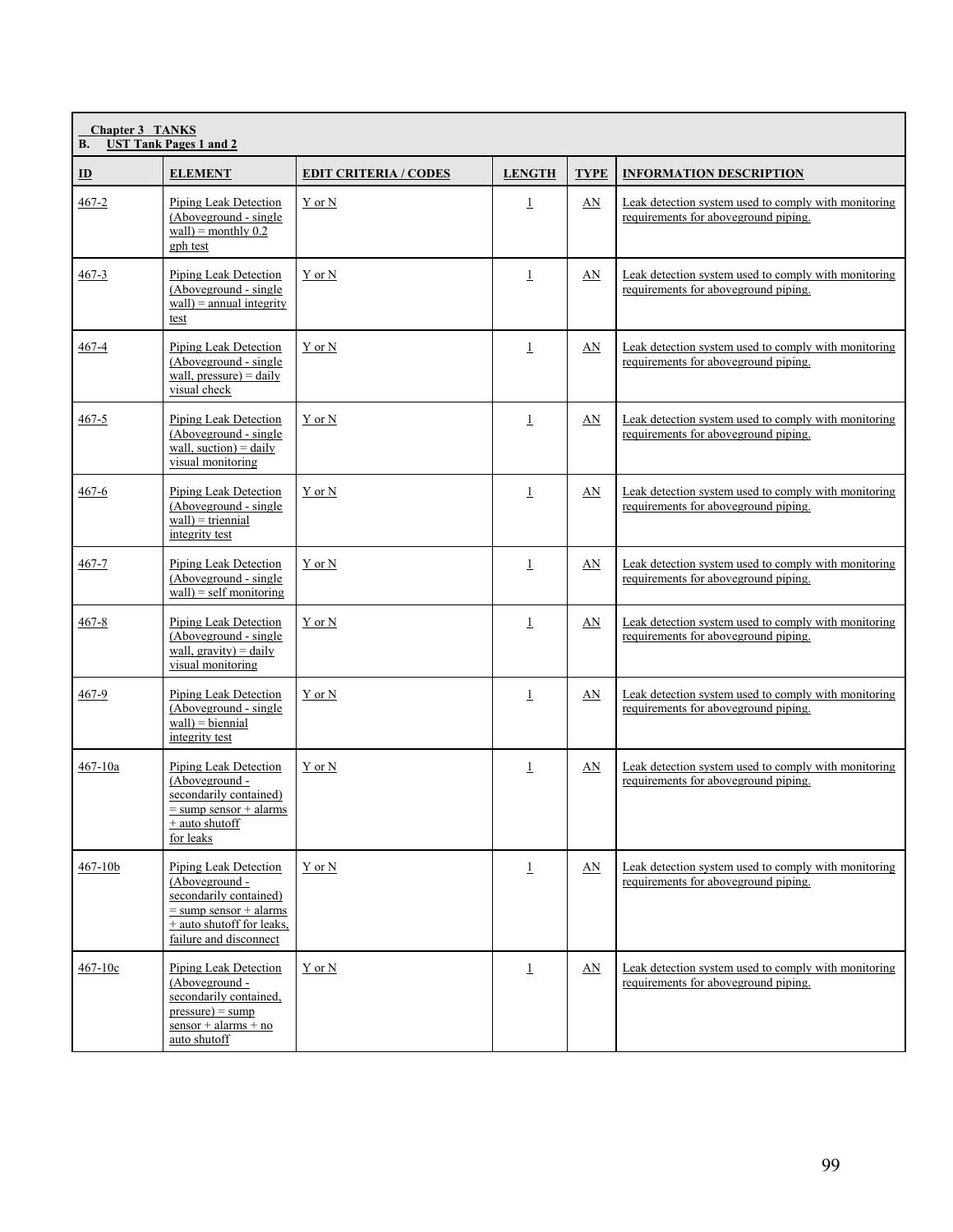| <b>Chapter 3 TANKS</b><br><b>UST Tank Pages 1 and 2</b><br><b>B.</b> |                                                                                                                      |                                                                                                                                                                        |                 |                        |                                                                                                                                                                                                               |
|----------------------------------------------------------------------|----------------------------------------------------------------------------------------------------------------------|------------------------------------------------------------------------------------------------------------------------------------------------------------------------|-----------------|------------------------|---------------------------------------------------------------------------------------------------------------------------------------------------------------------------------------------------------------|
| $\mathbf{D}$                                                         | <b>ELEMENT</b>                                                                                                       | <b>EDIT CRITERIA / CODES</b>                                                                                                                                           | <b>LENGTH</b>   | <b>TYPE</b>            | <b>INFORMATION DESCRIPTION</b>                                                                                                                                                                                |
| $467 - 11$                                                           | Piping Leak Detection<br>(Aboveground -<br>secondarily contained)<br>$=$ automatic<br>leak detector                  | Y or N                                                                                                                                                                 | $\perp$         | AN                     | Leak detection system used to comply with monitoring<br>requirements for aboveground piping.                                                                                                                  |
| 467-12                                                               | Piping Leak Detection<br>(Aboveground -<br>secondarily contained)<br>$=$ annual integrity test                       | Y or N                                                                                                                                                                 | $\perp$         | AN                     | Leak detection system used to comply with monitoring<br>requirements for aboveground piping.                                                                                                                  |
| $467 - 13$                                                           | Piping Leak Detection<br>(Aboveground -<br>secondarily contained,<br>suction/gravity) = sump<br>$sensor + alarms$    | Y or N                                                                                                                                                                 | $\perp$         | AN                     | Leak detection system used to comply with monitoring<br>requirements for above ground piping.                                                                                                                 |
| 467-14                                                               | Piping Leak Detection<br>(Aboveground -<br>emergency generators)<br>$=$ sump sensor without<br>auto shutoff + alarms | Y or N                                                                                                                                                                 | $\perp$         | AN                     | Leak detection system used to comply with monitoring<br>requirements for above ground piping.                                                                                                                 |
| 467-15                                                               | Piping Leak Detection<br>(Aboveground -<br>emergency generators)<br>$=$ automatic leak<br>detector                   | Y or N                                                                                                                                                                 | $\perp$         | AN                     | Leak detection system used to comply with monitoring<br>requirements for aboveground piping.                                                                                                                  |
| 467-16                                                               | Piping Leak Detection<br>(Aboveground -<br>emergency generators)<br>$=$ annual integrity test                        | Y or N                                                                                                                                                                 | $\perp$         | AN                     | Leak detection system used to comply with monitoring<br>requirements for aboveground piping.                                                                                                                  |
| 467-17                                                               | Piping Leak Detection<br>(Aboveground -<br>emergency generators)<br>$=$ daily visual check                           | Y or N                                                                                                                                                                 | $\perp$         | AN                     | Leak detection system used to comply with monitoring<br>requirements for aboveground piping.                                                                                                                  |
| 468468                                                               | Date Dispenser<br>Containment Installed                                                                              | <b>YYYYMMDD</b>                                                                                                                                                        | 8               | $\underline{N}$        | Date dispenser containment installed.                                                                                                                                                                         |
| 469469                                                               | Dispenser Containment<br><b>Type</b>                                                                                 | $1 =$ float mechanism<br>$2 =$ sensor + alarms<br>$3 =$ sensor + auto shutoff +<br>alarms<br>$4 =$ daily visual check<br>$5 =$ trench liner / monitoring<br>$6 = none$ | $\perp$         | $\mathbf{A}\mathbf{N}$ | Type of dispenser containment.                                                                                                                                                                                |
| 470470                                                               | Date Certified (Tank<br>Unit)                                                                                        | YYYYMMDD                                                                                                                                                               | $8\overline{8}$ | $\overline{D}$         | Date the document was signed.                                                                                                                                                                                 |
| 471471                                                               | Owner/ Operator Name<br>(Tank Unit)                                                                                  |                                                                                                                                                                        | 35              | AN                     | Name of signatory. The applicant certifies to a belief<br>that all the information submitted is accurate and<br>complete. The applicant may be the Owner/Operator or<br>officially designated representative. |
| 472472                                                               | Owner/ Operator Title<br>(Tank Unit)                                                                                 |                                                                                                                                                                        | 35              | AN                     | Title of person signing the page.                                                                                                                                                                             |
| 473473                                                               | Permit Number                                                                                                        |                                                                                                                                                                        | $\overline{9}$  | AN                     | For local use only. Permit number.                                                                                                                                                                            |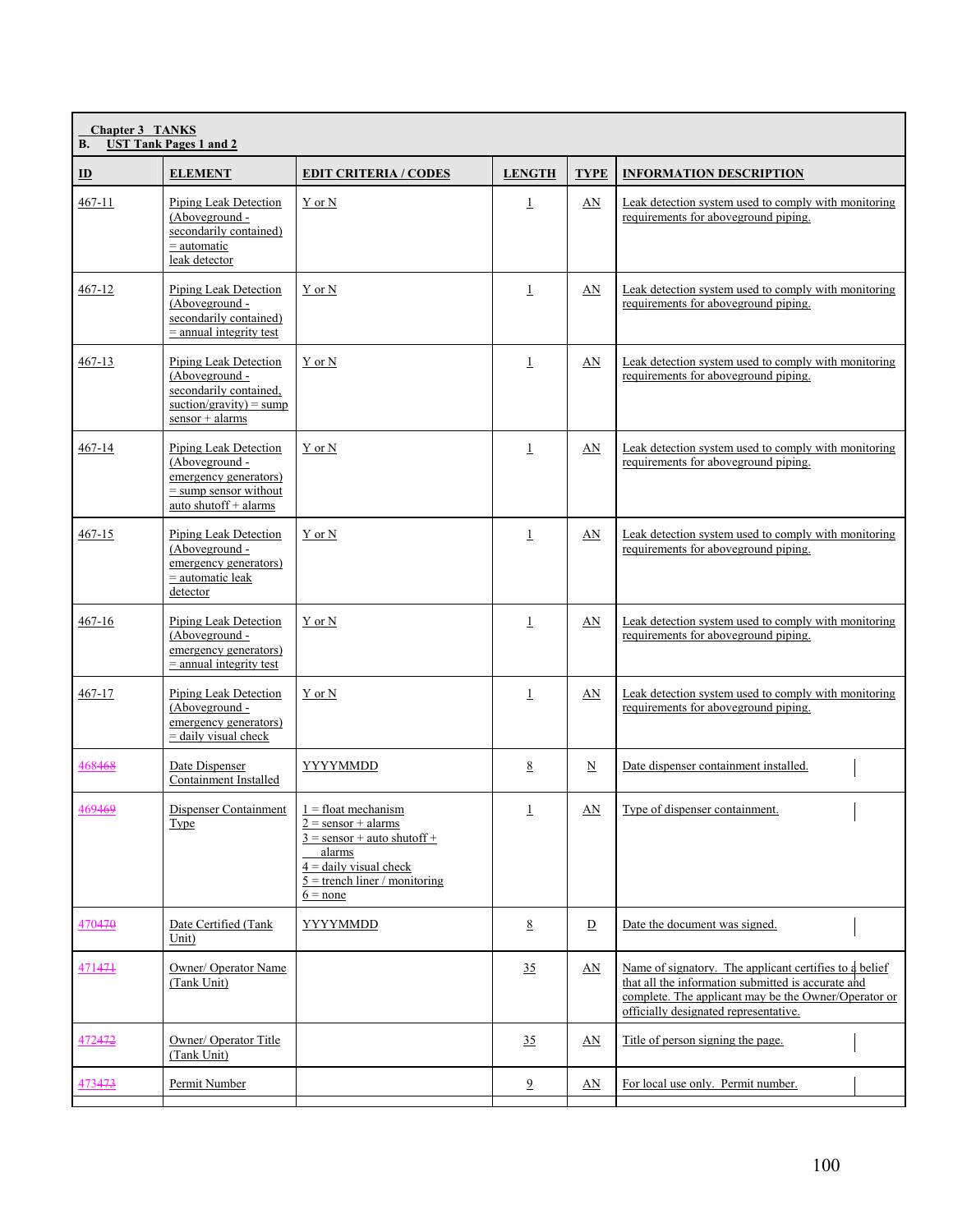| <b>Chapter 3 TANKS</b><br><b>UST Tank Pages 1 and 2</b><br><b>B.</b> |                        |                              |               |                         |                                                      |
|----------------------------------------------------------------------|------------------------|------------------------------|---------------|-------------------------|------------------------------------------------------|
| ID                                                                   | <b>ELEMENT</b>         | <b>EDIT CRITERIA / CODES</b> | <b>LENGTH</b> | <b>TYPE</b>             | <b>INFORMATION DESCRIPTION</b>                       |
| 474474                                                               | Permit Approved By     |                              |               | AN                      | For local use only. Name of person approving permit. |
| 475475                                                               | Permit Expiration Date | YYYYMMDD                     |               | $\overline{\mathsf{D}}$ | For local use only. Date of permit expiration.       |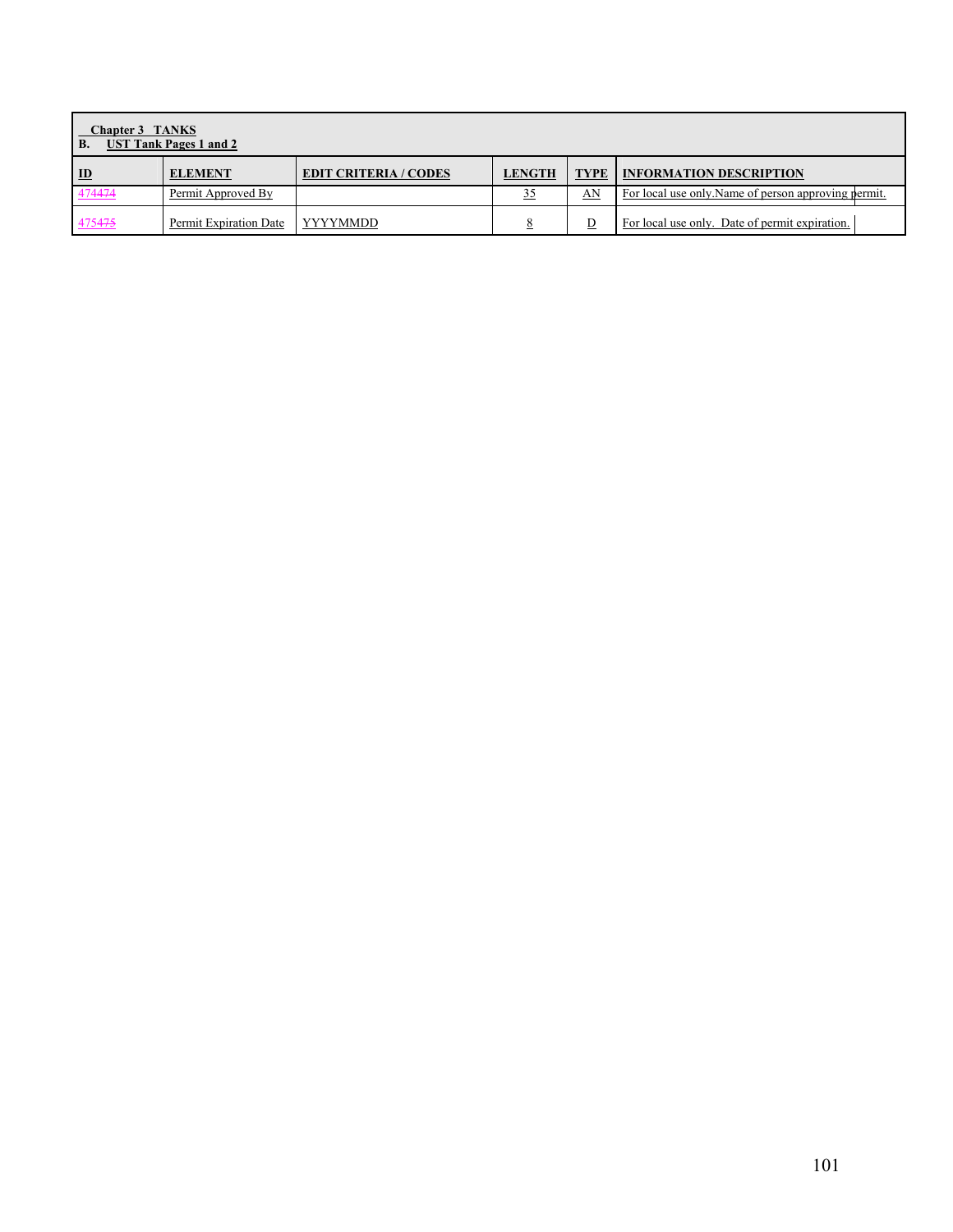| <b>Chapter 3 TANKS</b><br><b>UST Installation - Certificate of Compliance Page</b><br>C. |                                                                       |                                                          |                |             |                                                                                                                                                                                                   |  |
|------------------------------------------------------------------------------------------|-----------------------------------------------------------------------|----------------------------------------------------------|----------------|-------------|---------------------------------------------------------------------------------------------------------------------------------------------------------------------------------------------------|--|
| $\mathbf{D}$                                                                             | <b>ELEMENT</b>                                                        | <b>EDIT CRITERIA / CODES</b>                             | <b>LENGTH</b>  | <b>TYPE</b> | <b>INFORMATION DESCRIPTION</b>                                                                                                                                                                    |  |
| $\perp$                                                                                  | Facility ID Number                                                    | 2 AN county<br>3 AN jurisdiction<br>6 AN facility number | 11             | AN          | Number to permit cross linking of data. County and<br>jurisdiction number from tax code list. This number<br>is assigned by the CUPA. This is the unique number<br>which identifies the facility. |  |
| $\overline{3}$                                                                           | <b>Business Name</b>                                                  | Postal standard:<br>2 lines, 35 characters               | 70             | AN          | Full legal name of business.                                                                                                                                                                      |  |
| 476476                                                                                   | Address<br>(Tank Installation)                                        | Postal standard:<br>2 lines, 35 characters               | 70             | AN          | For local use only. Address of tank installation.                                                                                                                                                 |  |
| 477477                                                                                   | Tank ID#<br>(Tank Installation)                                       |                                                          | 6              | AN          | Owner's tank ID#, if there is a tank number used by<br>owner to identify the tank. Unique identifier of tank<br>at site. Same as data element #432.                                               |  |
| 478478                                                                                   | Trained and Certified<br>by Tank and Piping<br>Manufacturer           | Y or N                                                   | $\perp$        | AN          | Indicates whether installer was trained and certified<br>by tank and piping manufacturer.                                                                                                         |  |
| 479479                                                                                   | Registered Engineer<br>Inspection                                     | Y or N                                                   | $\perp$        | AN          | Indicates whether installation was certified by<br>registered professional engineer.                                                                                                              |  |
| 480480                                                                                   | Unified Program<br><b>Agency Approval</b>                             | Y or N                                                   | $\overline{1}$ | AN          | Indicates whether installation was approved by the<br>Unified Program Agency.                                                                                                                     |  |
| 481481                                                                                   | Completion of<br>Manufacturer's<br>Checklist                          | Y or N                                                   | $\mathbf 1$    | AN          | Indicates whether work on manufacturer's installation<br>checklist was completed.                                                                                                                 |  |
| 482482                                                                                   | <b>Contractors State</b><br>License Board<br>Certification or License | Y or N                                                   | $\perp$        | AN          | Indicates whether contractor has been certified or<br>licensed by the Contractors State License Board.                                                                                            |  |
| 483483                                                                                   | <b>Installation Description</b>                                       | Narrative                                                | 30             | AN          | Description of installation.                                                                                                                                                                      |  |
| 484484                                                                                   | Date Certified<br>(Tank Installation)                                 | <b>YYYYMMDD</b>                                          | 8              | D           | Date tank installation certification was signed.                                                                                                                                                  |  |
| 485485                                                                                   | Tank Owner/Agent<br>Name (Installation)                               |                                                          | 35             | AN          | Name of tank owner/agent, or officially designated<br>representative of the owner/agent. The signer certifies<br>to a belief that all the information submitted is<br>accurate and complete.      |  |
| 486486                                                                                   | Tank Owner/Agent<br>Title (Installation)                              |                                                          | 35             | AN          | Title of person signing the page.                                                                                                                                                                 |  |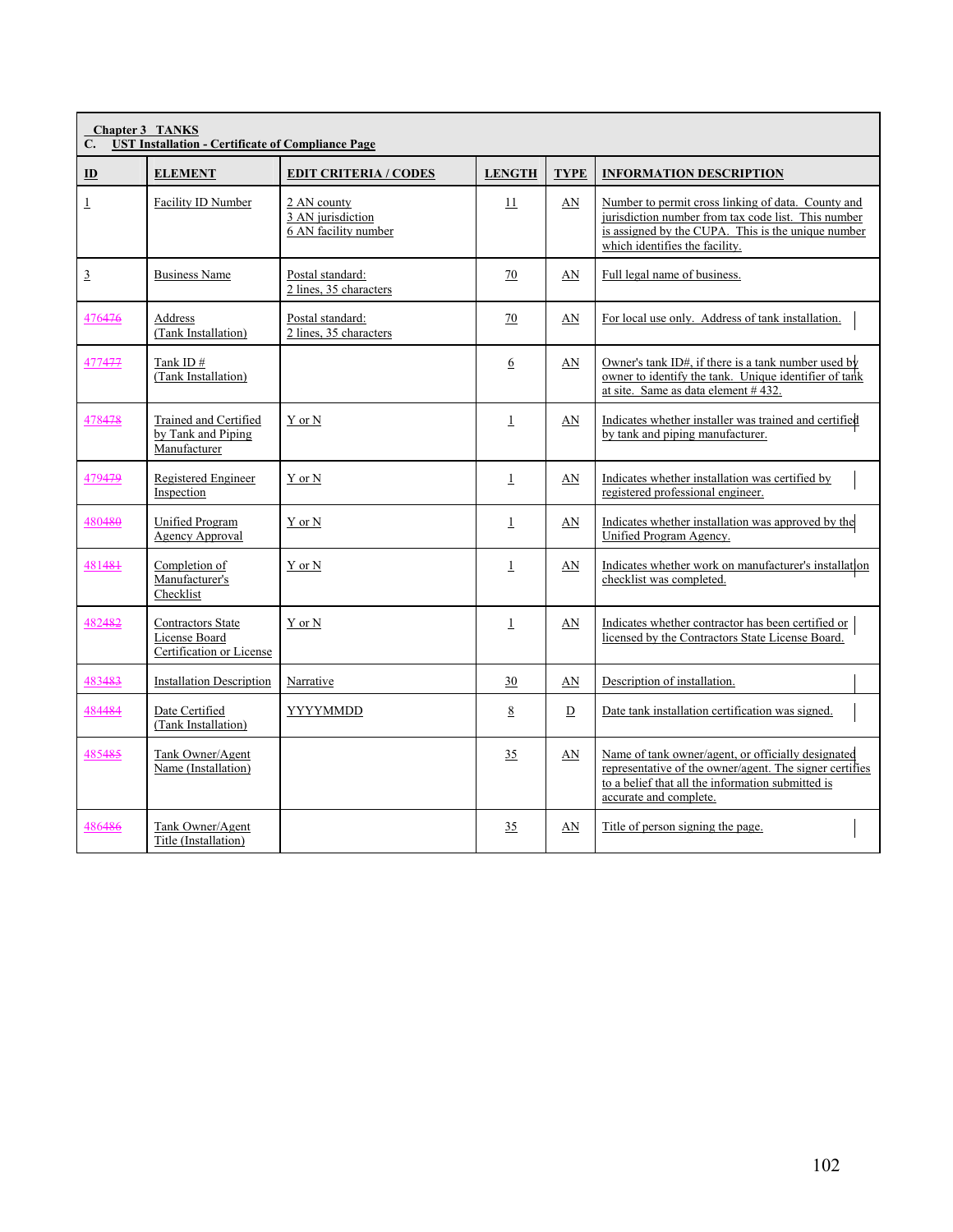| <b>Chapter 4 HAZARDOUS WASTE</b><br><b>Recyclable Materials</b><br>A. |                                              |                                                          |                 |             |                                                                                                                                                                                                                                                                                                               |
|-----------------------------------------------------------------------|----------------------------------------------|----------------------------------------------------------|-----------------|-------------|---------------------------------------------------------------------------------------------------------------------------------------------------------------------------------------------------------------------------------------------------------------------------------------------------------------|
| $\mathbf{D}$                                                          | <b>ELEMENT</b>                               | <b>EDIT CRITERIA / CODES</b>                             | <b>LENGTH</b>   | <b>TYPE</b> | <b>INFORMATION DESCRIPTION</b>                                                                                                                                                                                                                                                                                |
| $\perp$                                                               | Facility ID Number                           | 2 AN county<br>3 AN jurisdiction<br>6 AN facility number | 11              | AN          | Number to allow cross linking of data. County and<br>jurisdiction number from tax code list. This number is<br>assigned by the CUPA. This is the unique number<br>which identifies the facility.                                                                                                              |
| $\underline{2}$                                                       | EPA ID Number                                | 12 digit identifier beginning with<br>$\underline{CA}$   | 12              | AN          | EPA Identification number for businesses that<br>generate, recycle, or treat hazardous waste. For<br>facilities in California, the number usually starts with<br>the letters CA. The number can be obtained from the<br>Telephone Information Center at<br>(916) 324-1781, (800) 61-TOXIC or (800) 618-6942.  |
| $\overline{3}$                                                        | <b>Business Name</b>                         | Postal standard:<br>2 lines, 35 characters               | 70              | AN          | Full legal name of the business.                                                                                                                                                                                                                                                                              |
| 5005<br>$\frac{\theta \theta}{\theta}$                                | Beginning Date of<br>Reporting Period        | YYYYMMDD                                                 | 8               | ${\rm D}$   | Beginning date of the reporting period for this report.<br>This report is for two calendar years and is due on July<br>1 of every even numbered year per HSC $25143.10(a)$ .                                                                                                                                  |
| 5015<br>$\frac{\theta+1}{\theta}$                                     | Ending Date of<br>Reporting Period           | YYYYMMDD                                                 | 8               | ${\rm D}$   | Ending date of the reporting period for this report<br>This report is for two calendar years and is due on July<br>1 of every even numbered year per HSC 25143.10(a).                                                                                                                                         |
|                                                                       | I. TYPE OF RECYCLING ACTIVITY                |                                                          |                 |             |                                                                                                                                                                                                                                                                                                               |
| 5025<br>$\frac{0.2}{0.2}$                                             | Onsite Recycling                             | Y or N                                                   | $\perp$         | AN          | Facility must report if it recycles onsite more than 100<br>kilograms per month of recyclable material under a claim<br>that the material qualifies for exclusion or exemption<br>pursuant to HSC 25143.2. Triggers requirement to<br>complete parts III and IV of the Recyclable Materials<br>Report.        |
| 5035<br>$\underline{03}$                                              | Offsite Recycling                            | Y or N                                                   | $\mathbf{1}$    | AN          | Facility must report if it recycles more than 100<br>kilograms per month of recyclable material under a claim<br>that the material qualifies for exclusion received from an<br>offsite location pursuant to HSC 25143.2. Triggers<br>requirement to complete all parts of the Recyclable<br>Materials Report. |
|                                                                       |                                              |                                                          |                 |             | II. OFFSITE GENERATOR OF RECYCLABLE MATERIAL INFORMATION (repeats for each generator, EXCEPT for the signature information)                                                                                                                                                                                   |
| 5045<br>$\frac{04}{5}$                                                | Offsite Generator Name                       |                                                          | 35              | AN          | Facility name of offsite generator of recyclable material.                                                                                                                                                                                                                                                    |
| 5055<br>$\underline{05}$                                              | Offsite Generator<br><b>EPA ID Number</b>    | 12 digit identifier beginning with<br>СA                 | 12              | AN          | EPA Identification number of generator of recyclable<br>material.                                                                                                                                                                                                                                             |
| 5065<br>$\frac{0}{20}$                                                | <b>Street Address</b><br>(Offsite Generator) | Postal standard:<br>2 lines, 35 characters               | $\overline{20}$ | AN          | Street address for offsite generator of recyclable material.<br>No post office box numbers are allowed. This<br>information must provide a means to geographically<br>locate the facility.                                                                                                                    |
| 5075<br>$\frac{07}{10}$                                               | Phone<br>(Offsite Generator)                 | Area code + 7 digit phone number +<br>extension          | 15              | AN          | Phone number for offsite generator of recyclable<br>material.                                                                                                                                                                                                                                                 |
| 5085<br>$\frac{0.8}{0.8}$                                             | City<br>(Offsite Generator)                  | Postal standard                                          | 20              | AN          | City or unincorporated area for offsite generator of<br>recyclable material.                                                                                                                                                                                                                                  |
| 5095<br>$\frac{\theta}{2}$                                            | State<br>(Offsite Generator)                 | Valid 2-digit state code                                 | $\overline{2}$  | AN          | State for offsite generator of recyclable material.                                                                                                                                                                                                                                                           |
| 5105<br>$\overline{10}$                                               | Zip Code<br>(Offsite Generator)              | Postal standard                                          | $\overline{9}$  | AN          | Zip code for offsite generator of recyclable material.                                                                                                                                                                                                                                                        |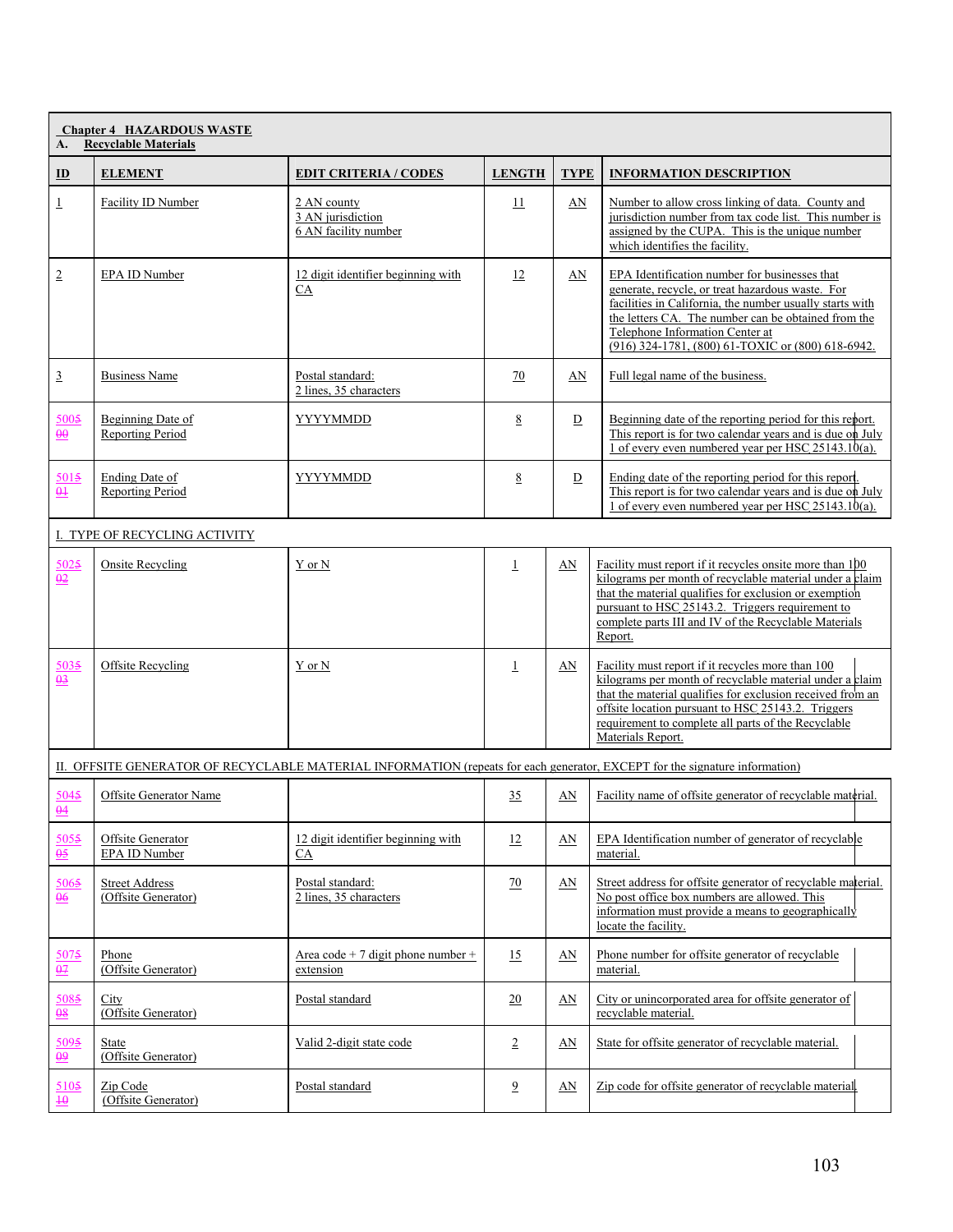| <b>Chapter 4 HAZARDOUS WASTE</b><br><b>Recyclable Materials</b><br>A. |                                                                               |                                                                |                 |                          |                                                                                                                                                                                                |
|-----------------------------------------------------------------------|-------------------------------------------------------------------------------|----------------------------------------------------------------|-----------------|--------------------------|------------------------------------------------------------------------------------------------------------------------------------------------------------------------------------------------|
| $\mathbf{D}$                                                          | <b>ELEMENT</b>                                                                | <b>EDIT CRITERIA / CODES</b>                                   | <b>LENGTH</b>   | <b>TYPE</b>              | <b>INFORMATION DESCRIPTION</b>                                                                                                                                                                 |
| 5115<br>$\pm$                                                         | Mailing Address<br>(Offsite Generator)                                        | Postal standard:<br>2 lines, 35 characters                     | 70              | AN                       | Mailing address for offsite generator of recyclable<br>material, if different from street address.                                                                                             |
| 5125<br>$\frac{12}{12}$                                               | City for Mailing Address<br>(Offsite Generator)                               | Postal standard                                                | 20              | AN                       | City or unincorporated area for mailing address of offsite<br>generator of recyclable material, if different from street<br>address.                                                           |
| 5135<br>$\frac{13}{2}$                                                | <b>State for Mailing Address</b><br>(Offsite Generator)                       | Valid 2-digit state code                                       | $\overline{2}$  | AN                       | State for mailing address of offsite generator of<br>recyclable material, if different from street address.                                                                                    |
| 5145<br>$\overline{14}$                                               | Zip Code for Mailing Address<br>(Offsite Generator)                           | Postal standard                                                | $\overline{9}$  | AN                       | Zip code for mailing address of offsite generator of<br>recyclable material, if different from street address.                                                                                 |
| Ш.                                                                    | <b>CERTIFICATION SECTION</b>                                                  |                                                                |                 |                          |                                                                                                                                                                                                |
| 5155<br>$\frac{15}{12}$                                               | Date (Recyclable Materials)                                                   | YYYYMMDD                                                       | $\underline{8}$ | D                        | Date the document was signed.                                                                                                                                                                  |
| 5165<br>$\frac{16}{10}$                                               | Name of Document Preparer<br>(Recyclable Materials)                           |                                                                | 35              | AN                       | Full name of person who prepared the Recyclable<br>Materials Report.                                                                                                                           |
| 5175<br>$\frac{17}{1}$                                                | Certifier Name<br>(Recyclable Materials)                                      |                                                                | 35              | AN                       | Full name of person signing the Recyclable Materials<br>Report.                                                                                                                                |
| 5185<br>$\frac{18}{1}$                                                | Certifier Title<br>(Recyclable Materials)                                     |                                                                | 35              | AN                       | Title of person signing the Recyclable Materials Report.                                                                                                                                       |
|                                                                       | IV. RECYCLABLE MATERIAL INFORMATION                                           | A. Description                                                 |                 |                          |                                                                                                                                                                                                |
| 5195<br>$\underline{\mathbf{\mathbf{\underline{\omega}}} }$           | Total Number of<br>Recyclable Materials                                       |                                                                | $\overline{3}$  | AN                       | Total number of recyclable materials reported in this<br>report. Verify that the number of recyclable material<br>reports (part IV) is the same as the total number listed<br>here.            |
| 5205<br>$\frac{20}{2}$                                                | Recyclable Material<br>Number                                                 |                                                                | $\overline{3}$  | AN                       | Unique identification number for each recyclable<br>material reported. They can be numbered sequentially, or<br>by any other system as long as the numbers are not<br>repeated or duplicated.  |
| 5215<br>$\frac{21}{2}$                                                | Common Name<br>(Recyclable Materials)                                         |                                                                | 60              | AN                       | Common name of material recycled. This is the same as<br>the Common Name on the Hazardous Materials<br>Inventory - Chemical Description page.                                                  |
| 5225<br>$\frac{22}{2}$                                                | <b>Quantity During Two</b><br>Year Reporting Period<br>(Recyclable Materials) |                                                                | 10              | $\underline{\mathbf{N}}$ | Total quantity of this recyclable material recycled during<br>the two year reporting period. Round to nearest whole<br>number.                                                                 |
| 5235<br>$\frac{23}{2}$                                                | Units<br>(Recyclable Materials)                                               | $a =$ gallons<br>$b =$ pounds<br>$c = tons$<br>$d = kilograms$ | $\overline{1}$  | AN                       | Unit of measure for quantity reported.                                                                                                                                                         |
| 5245<br>$\frac{24}{5}$                                                | Recyclable Material Description                                               | Narrative                                                      | 150             | AN                       | Description of recyclable material.                                                                                                                                                            |
| 5255<br>$\frac{25}{25}$                                               | Recycling Process and Beneficial<br>Use                                       | Narrative                                                      | 150             | AN                       | Description of the recycling process and beneficial use of<br>recyclable material, i.e., how it was used to make or<br>substitute for a product.                                               |
| 5265<br>$\frac{26}{5}$                                                | <b>Authorizing Provision of</b><br><b>HSC Section 25143.2</b>                 | Statutory citation                                             | 20              | AN                       | Subdivision(s), and subparagraph(s) (if applicable) $\frac{1}{2}$<br>HSC 25143.2 that served as the basis for the claim to<br>exemption or exclusion. For example: HSC<br>$25143.2(d)(2)(C)$ . |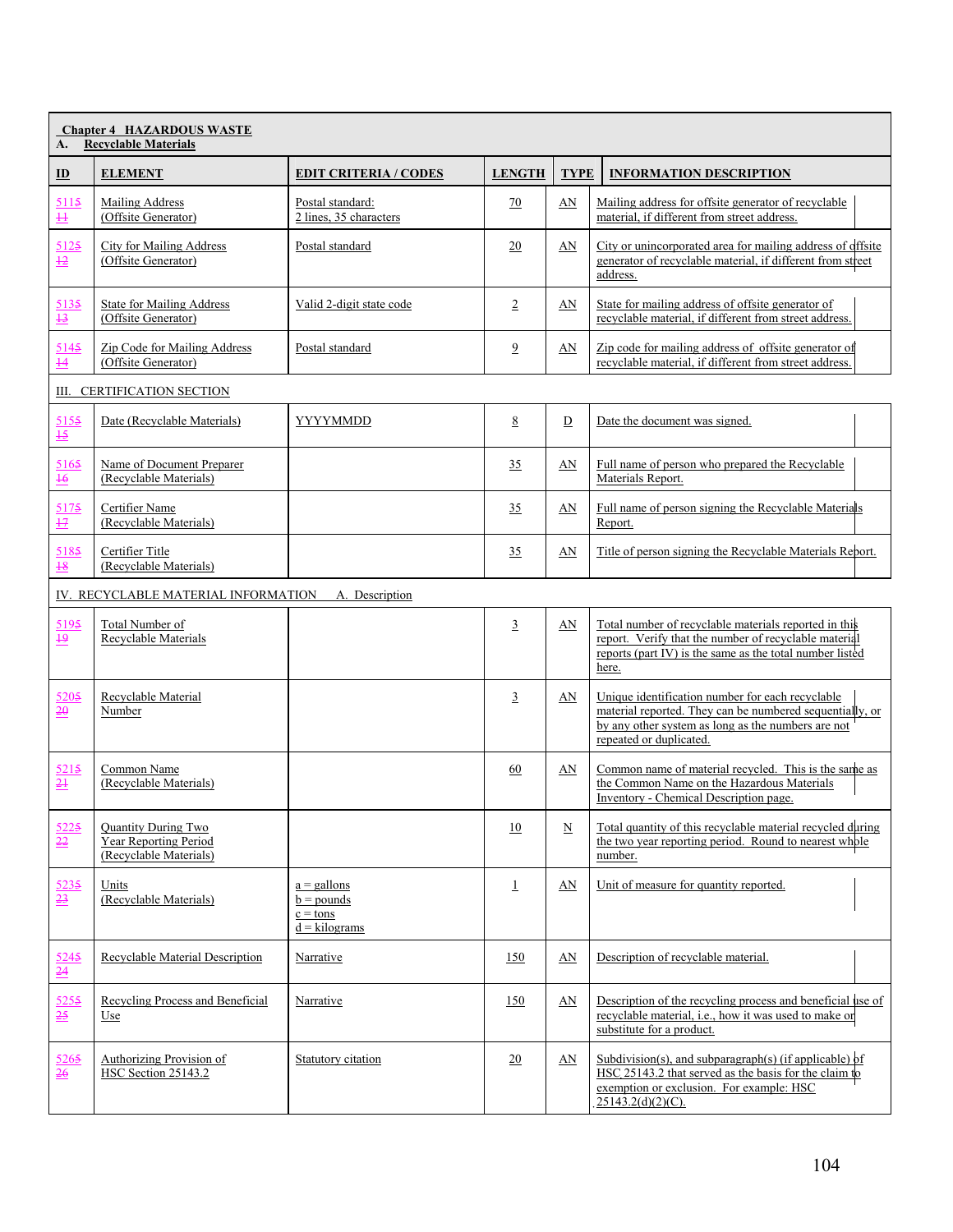| <b>Chapter 4 HAZARDOUS WASTE</b><br><b>Recyclable Materials</b><br>A. |                                              |                                                                                          |                |                          |                                                                                                                                                               |
|-----------------------------------------------------------------------|----------------------------------------------|------------------------------------------------------------------------------------------|----------------|--------------------------|---------------------------------------------------------------------------------------------------------------------------------------------------------------|
| $\mathbf{D}$                                                          | <b>ELEMENT</b>                               | <b>EDIT CRITERIA / CODES</b>                                                             | <b>LENGTH</b>  | <b>TYPE</b>              | <b>INFORMATION DESCRIPTION</b>                                                                                                                                |
| 5275<br>27                                                            | Basis for Claim to Exclusion<br>or Exemption | Narrative                                                                                | 50             | AN                       | Explanation of the basis for the claim to an exclusion or<br>exemption.                                                                                       |
|                                                                       |                                              | IV. RECYCLABLE MATERIAL INFORMATION B. Product And Constituent Information: Offsite Only |                |                          |                                                                                                                                                               |
| 5285<br>28                                                            | Hazardous Constituent 1                      |                                                                                          | 80             | AN                       | Description of hazardous constituent (use common hame,<br>if appropriate).                                                                                    |
| 5295<br>29                                                            | Concentration<br>Recyclable Material 1       | 6 digits with floating decimal                                                           | $\overline{1}$ | N                        | Concentration of this hazardous constituent in this<br>recyclable material.                                                                                   |
| 5305<br>$\frac{30}{5}$                                                | Units<br>Recyclable Material 1               | $a =$ percentage<br>$b =$ parts per million                                              | $\perp$        | AN                       | Unit of measure which is most appropriate for this<br>hazardous constituent.                                                                                  |
| 5315<br>$\frac{31}{2}$                                                | Concentration<br>Final Product 1             | 6 digits with floating decimal                                                           | $\mathcal{I}$  | $\mathbf N$              | Concentration of this hazardous constituent in the final<br>product.                                                                                          |
| 5325<br>$rac{32}{1}$                                                  | Units<br>Final Product 1                     | $a = percentage$<br>$b =$ parts per million                                              | $\perp$        | AN                       | Unit of measure which is most appropriate for this<br>hazardous constituent.                                                                                  |
| 5335<br>$\frac{33}{5}$                                                | Final Products/<br>Uses for Constituent 1    |                                                                                          | 60             | AN                       | Final use of the recyclable material. Description of the<br>product(s) that resulted from the recycling process and<br>how that product is beneficially used. |
| 5345<br>$\frac{34}{5}$                                                | Hazardous Constituent 2                      |                                                                                          | 80             | AN                       | Description of hazardous constituent (use common name,<br>if appropriate).                                                                                    |
| 5355<br>$\frac{35}{25}$                                               | Concentration<br>Recyclable Material 2       | 6 digits with floating decimal                                                           | $\mathcal{I}$  | $\underline{\mathbf{N}}$ | Concentration of this hazardous constituent in this<br>recyclable material.                                                                                   |
| 5365<br>$\frac{36}{5}$                                                | Units<br>Recyclable Material 2               | $a =$ percentage<br>$b =$ parts per million                                              | $\overline{1}$ | AN                       | Unit of measure which is most appropriate for this<br>hazardous constituent.                                                                                  |
| 5375<br>$rac{37}{1}$                                                  | Concentration<br>Final Product 2             | 6 digits with floating decimal                                                           | $\overline{1}$ | $\underline{\mathbf{N}}$ | Concentration of this hazardous constituent in the final<br>product.                                                                                          |
| 5385<br>$\frac{38}{5}$                                                | Units<br>Final Product 2                     | $a =$ percentage<br>$b =$ parts per million                                              | $\perp$        | AN                       | Unit of measure which is most appropriate for this<br>hazardous constituent.                                                                                  |
| 5395<br>$\frac{39}{2}$                                                | Final Products/<br>Uses for Constituent 2    |                                                                                          | 60             | AN                       | Final use of the recyclable material. Description of the<br>product(s) that resulted from the recycling process and<br>how that product is beneficially used. |
| 5405<br>$\overline{40}$                                               | Hazardous Constituent 3                      |                                                                                          | 80             | AN                       | Description of hazardous constituent (use common name,<br>if appropriate).                                                                                    |
| 5415<br>41                                                            | Concentration<br>Recyclable Material 3       | 6 digits with floating decimal                                                           | $\mathcal{I}$  | $\underline{\mathbf{N}}$ | Concentration of this hazardous constituent in this<br>recyclable material.                                                                                   |
| 5425<br>42                                                            | Units<br>Recyclable Material 3               | $a =$ percentage<br>$b =$ parts per million                                              | $\perp$        | AN                       | Unit of measure which is most appropriate for this<br>hazardous constituent.                                                                                  |
| 5435<br>$\frac{43}{5}$                                                | Concentration<br>Final Product 3             | 6 digits with floating decimal                                                           | $\mathcal{I}$  | $\underline{\mathbf{N}}$ | Concentration of this hazardous constituent in the final<br>product.                                                                                          |
| 5445<br>$\frac{44}{5}$                                                | Units<br>Final Product 3                     | $a =$ percentage<br>$b =$ parts per million                                              | $\perp$        | AN                       | Unit of measure which is most appropriate for this<br>hazardous constituent.                                                                                  |
| 5455<br>$\frac{45}{5}$                                                | Final Products/<br>Uses for Constituent 3    |                                                                                          | 60             | AN                       | Final use of the recyclable material. Description of the<br>product(s) that resulted from the recycling process and<br>how that product is beneficially used. |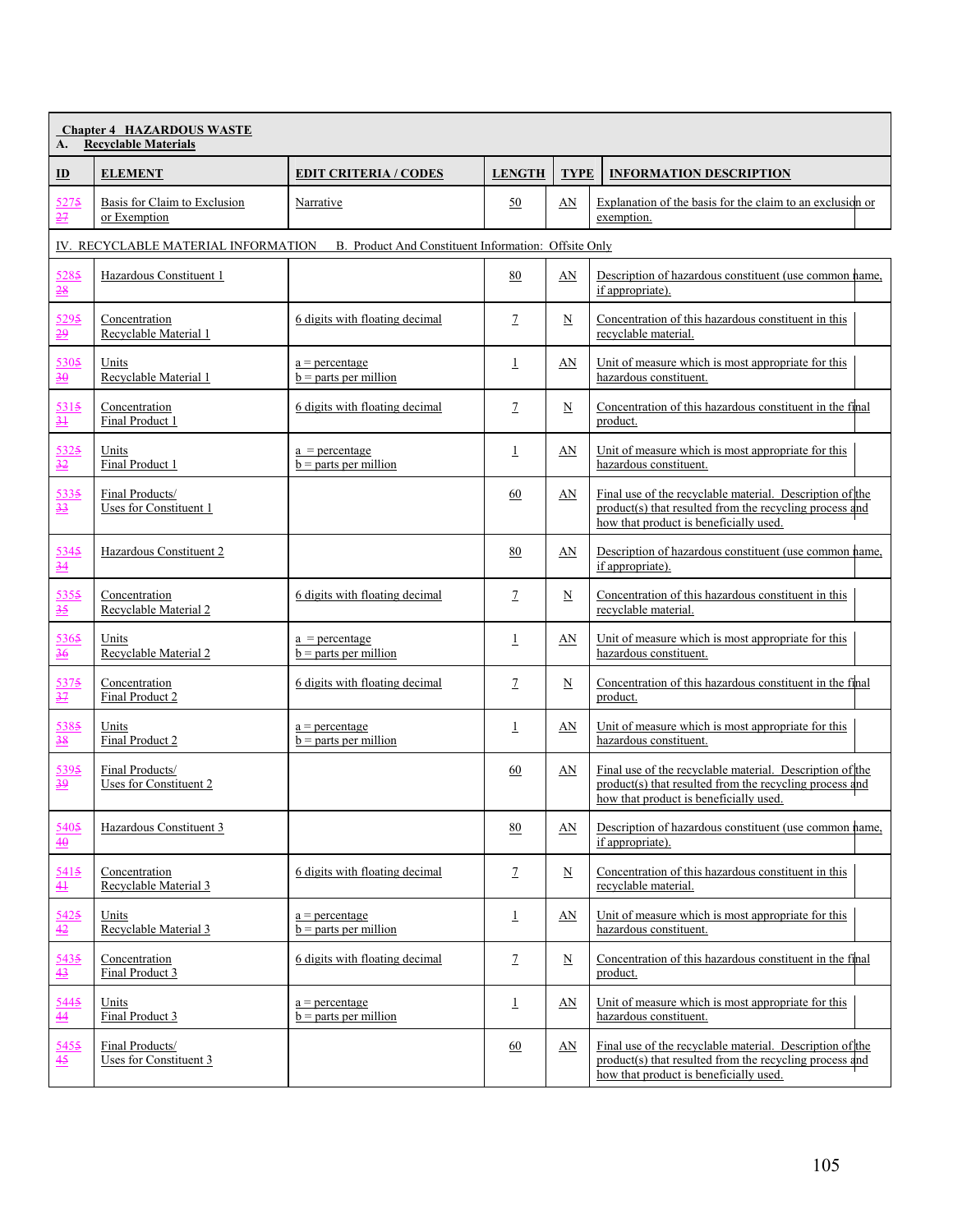| <b>Chapter 4 HAZARDOUS WASTE</b><br><b>Recyclable Materials</b><br>A.                                                                                                                                                                   |                                           |                                             |                |             |                                                                                                                                                                                                                                                                                                                                                                   |
|-----------------------------------------------------------------------------------------------------------------------------------------------------------------------------------------------------------------------------------------|-------------------------------------------|---------------------------------------------|----------------|-------------|-------------------------------------------------------------------------------------------------------------------------------------------------------------------------------------------------------------------------------------------------------------------------------------------------------------------------------------------------------------------|
| $\mathbf{D}$                                                                                                                                                                                                                            | <b>ELEMENT</b>                            | <b>EDIT CRITERIA / CODES</b>                | <b>LENGTH</b>  | <b>TYPE</b> | <b>INFORMATION DESCRIPTION</b>                                                                                                                                                                                                                                                                                                                                    |
| 5465<br>$\frac{46}{ }$                                                                                                                                                                                                                  | Hazardous Constituent 4                   |                                             | 80             | AN          | Description of hazardous constituent (use common name,<br>if appropriate).                                                                                                                                                                                                                                                                                        |
| 5475<br>47                                                                                                                                                                                                                              | Concentration<br>Recyclable Material 4    | 6 digits with floating decimal              | $\overline{1}$ | $\mathbf N$ | Concentration of this hazardous constituent in this<br>recyclable material.                                                                                                                                                                                                                                                                                       |
| 5485<br>$\frac{48}{5}$                                                                                                                                                                                                                  | Units<br>Recyclable Material 4            | $a = percentage$<br>$b =$ parts per million | $\perp$        | AN          | Unit of measure which is most appropriate for this<br>hazardous constituent.                                                                                                                                                                                                                                                                                      |
| 5495<br>49                                                                                                                                                                                                                              | Concentration<br>Final Product 4          | 6 digits with floating decimal              | 7              | $\mathbf N$ | Concentration of this hazardous constituent in the final<br>product.                                                                                                                                                                                                                                                                                              |
| 5505<br>$\frac{50}{2}$                                                                                                                                                                                                                  | Units<br>Final Product 4                  | $a = percentage$<br>$b =$ parts per million | $\perp$        | AN          | Unit of measure which is most appropriate for this<br>hazardous constituent.                                                                                                                                                                                                                                                                                      |
| 5515<br>$\frac{51}{2}$                                                                                                                                                                                                                  | Final Products/<br>Uses for Constituent 4 |                                             | 60             | AN          | Final use of the recyclable material. Description of the<br>product(s) that resulted from the recycling process and<br>how that product is beneficially used.                                                                                                                                                                                                     |
| If more than four hazardous constituents are present in one recyclable material, submit this information on additional sheets. The information is not submitted<br>electronically unless the CUPA has established local data standards. |                                           |                                             |                |             |                                                                                                                                                                                                                                                                                                                                                                   |
|                                                                                                                                                                                                                                         | V. DOCUMENTATION OF KNOWN MARKET          |                                             |                |             |                                                                                                                                                                                                                                                                                                                                                                   |
| 5525<br>52                                                                                                                                                                                                                              | Documentation<br>(Offsite Recycling)      | Y or N                                      | $\perp$        | AN          | If the recycler is an offsite facility, indicates if<br>documentation is provided. Documentation is required<br>pursuant to HSC $25143.10(a)(3)(A)$ to show that there<br>was a known market for disposition of the recyclable<br>material and any products manufactured from it. A copy<br>of this report must be submitted to the generator of the<br>material. |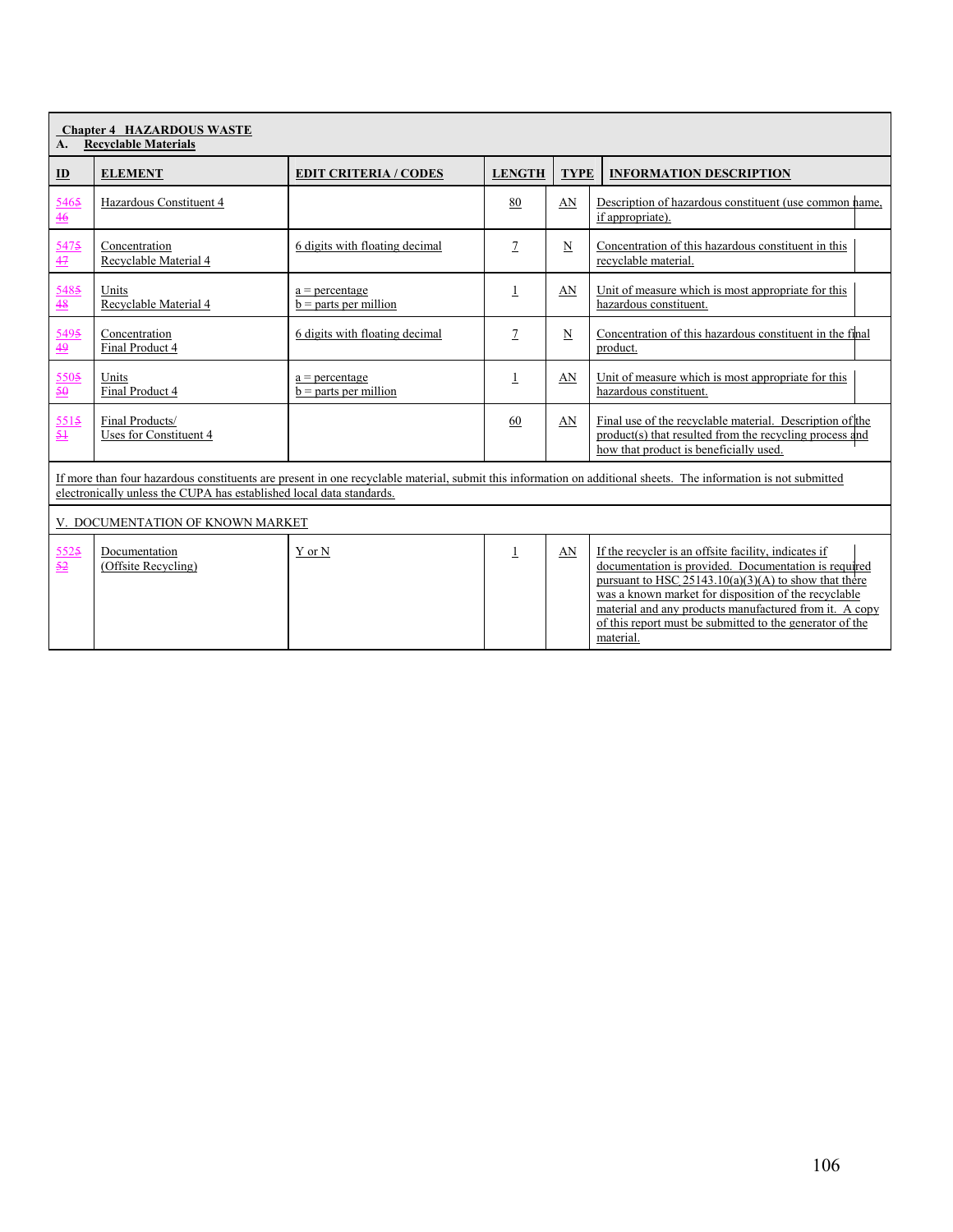| <b>Chapter 4 HAZARDOUS WASTE</b><br><b>Onsite Hazardous Waste Treatment Notification - Facility</b><br>1. |                                                             |                                                          |                 |                |                                                                                                                                                                                                  |  |
|-----------------------------------------------------------------------------------------------------------|-------------------------------------------------------------|----------------------------------------------------------|-----------------|----------------|--------------------------------------------------------------------------------------------------------------------------------------------------------------------------------------------------|--|
| $\mathbf{D}$                                                                                              | <b>ELEMENT</b>                                              | <b>EDIT CRITERIA / CODES</b>                             | <b>LENGTH</b>   | <b>TYPE</b>    | <b>INFORMATION DESCRIPTION</b>                                                                                                                                                                   |  |
| $\overline{1}$                                                                                            | Facility ID Number                                          | 2 AN county<br>3 AN jurisdiction<br>6 AN facility number | $\overline{11}$ | AN             | Number to allow cross linking of data. County and<br>jurisdiction number from tax code list. This number is<br>assigned by the CUPA. This is the unique number<br>which identifies the facility. |  |
| $\overline{3}$                                                                                            | <b>Business Name</b>                                        | Postal standard:<br>2 lines, 35 characters               | 70              | AN             | Full legal name of business.                                                                                                                                                                     |  |
| 600600                                                                                                    | Notification Status<br>(Onsite Hazardous<br>Waste Facility) | $a =$ amended<br>$b = initial$<br>$c =$ renewal          | $\overline{1}$  | AN             | Notification status under the tiered permitting system.                                                                                                                                          |  |
| 60160 <sub>1</sub> a                                                                                      | Permit Status =<br>facility permit                          | Y or N                                                   | $\overline{1}$  | AN             | Permit status for State issued hazardous waste permits<br>or grants of authorization.                                                                                                            |  |
| 601b                                                                                                      | Permit Status =<br>interim status                           | Y or N                                                   | $\overline{1}$  | AN             | Permit status for State issued hazardous waste permits<br>or grants of authorization.                                                                                                            |  |
| 601c                                                                                                      | Permit Status =<br>standardized permit                      | Y or N                                                   | $\overline{1}$  | AN             | Permit status for State issued hazardous waste permits<br>or grants of authorization.                                                                                                            |  |
| 601d                                                                                                      | Permit Status =<br>variance                                 | Y or N                                                   | $\overline{1}$  | AN             | Permit status for State issued hazardous waste permits<br>or grants of authorization.                                                                                                            |  |
| 601e                                                                                                      | Permit Status =<br>consent agreement                        | Y or N                                                   | $\overline{1}$  | AN             | Permit status for State issued hazardous waste permits<br>or grants of authorization.                                                                                                            |  |
| 602602a                                                                                                   | Number of Units $=$<br><b>CESQT</b>                         | Maximum 3 digit number                                   | 3               | AN             | Number of units at facility. Attach a unit specific<br>notification page for EACH unit covered by this<br>notification, except CE-CL units.                                                      |  |
| 602 <sub>b</sub>                                                                                          | Number of Units $=$<br><b>CESW</b>                          | Maximum 3 digit number                                   | $\overline{3}$  | $\Delta N$     | Number of units at facility. Attach a unit specific<br>notification page for EACH unit covered by this<br>notification, except CE-CL units.                                                      |  |
| 602c                                                                                                      | Number of Units $= CA$                                      | Maximum 3 digit number                                   | $\overline{3}$  | $\Delta N$     | Number of units at facility. Attach a unit specific<br>notification page for EACH unit covered by this<br>notification, except CE-CL units.                                                      |  |
| 602d                                                                                                      | Number of Units $=$<br>PBR                                  | Maximum 3 digit number                                   | $\overline{3}$  | AN             | Number of units at facility. Attach a unit specific<br>notification page for EACH unit covered by this<br>notification, except CE-CL units.                                                      |  |
| 602e                                                                                                      | Number of Units $=$<br>CEL                                  | Maximum 3 digit number                                   | $\overline{3}$  | AN             | Number of units at facility. Attach a unit specific<br>notification page for EACH unit covered by this<br>notification, except CE-CL units.                                                      |  |
| 602f                                                                                                      | Number of Units $=$ CE-<br>CL                               | Maximum 3 digit number                                   | $\overline{3}$  | $\Delta N$     | Number of CE-CL (commercial laundries) units at<br>facility. No unit specific notification is required for<br>CE-CL.                                                                             |  |
| 602g                                                                                                      | Number of Units $=$<br>total                                | Maximum 3 digit number                                   | $\overline{3}$  | $\Delta N$     | Total number of units at facility. Verify that this<br>number equals the number of unit notification pages<br>plus CE-CL units.                                                                  |  |
| 603603                                                                                                    | Date Certified<br>(Onsite Hazardous<br>Waste Facility)      | <b>YYYYMMDD</b>                                          | 8               | $\overline{D}$ | Date the page was signed.                                                                                                                                                                        |  |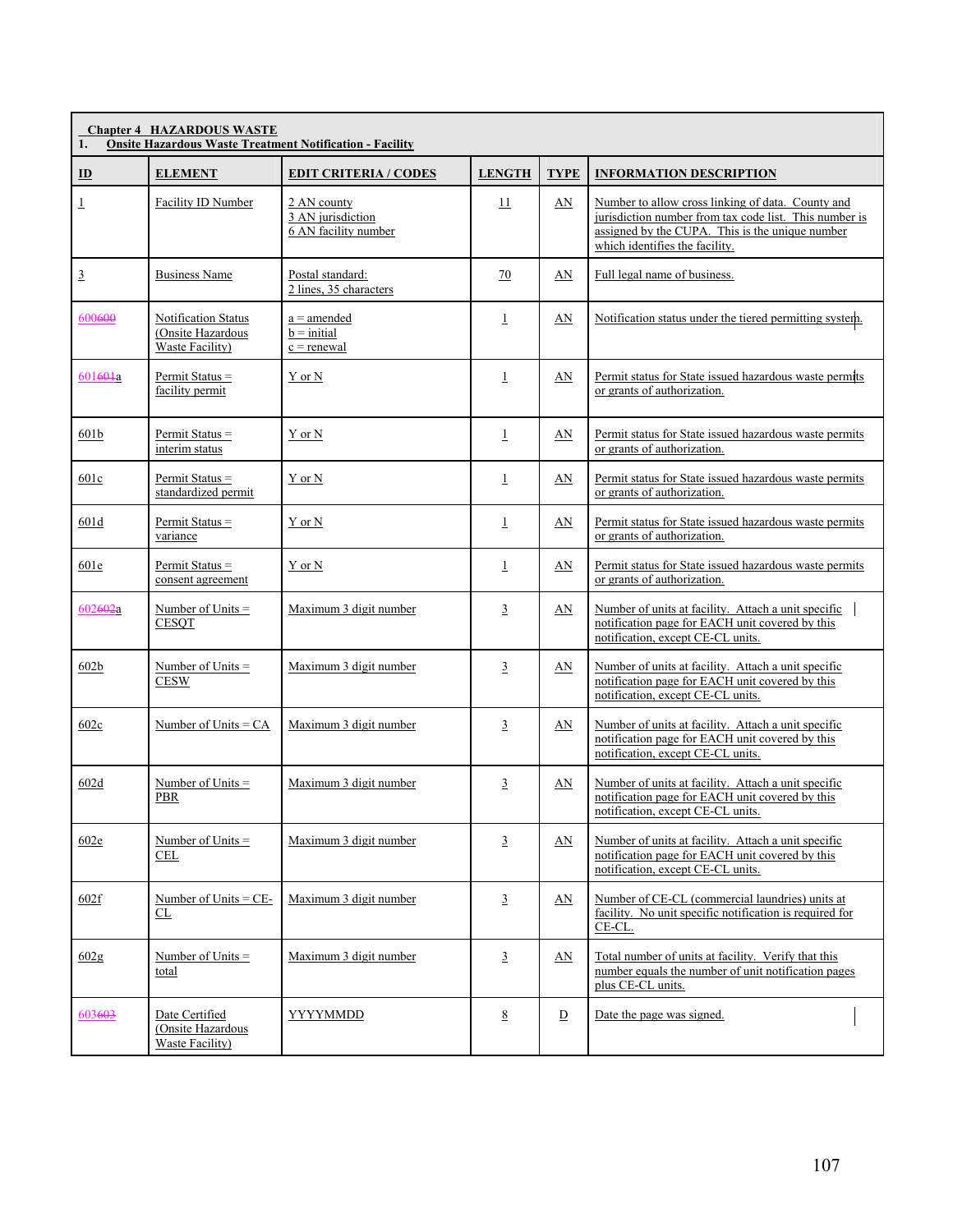| <b>Chapter 4 HAZARDOUS WASTE</b><br><b>Onsite Hazardous Waste Treatment Notification - Facility</b> |                                                                  |                              |               |             |                                                                                                                                                                                                                                                                                                                                                                                                                                                                                                                                                                                                                                                                                                                                                                                                                                   |  |  |
|-----------------------------------------------------------------------------------------------------|------------------------------------------------------------------|------------------------------|---------------|-------------|-----------------------------------------------------------------------------------------------------------------------------------------------------------------------------------------------------------------------------------------------------------------------------------------------------------------------------------------------------------------------------------------------------------------------------------------------------------------------------------------------------------------------------------------------------------------------------------------------------------------------------------------------------------------------------------------------------------------------------------------------------------------------------------------------------------------------------------|--|--|
| ID                                                                                                  | <b>ELEMENT</b>                                                   | <b>EDIT CRITERIA / CODES</b> | <b>LENGTH</b> | <b>TYPE</b> | <b>INFORMATION DESCRIPTION</b>                                                                                                                                                                                                                                                                                                                                                                                                                                                                                                                                                                                                                                                                                                                                                                                                    |  |  |
| 604604                                                                                              | Owner / Operator<br>Name (Onsite<br>Hazardous<br>Waste Facility) |                              | 35            | AN          | Full name of business owner/operator, or officially<br>designated representative of the owner/operator. The<br>signer certifies to a belief that all the information<br>submitted is accurate and complete. The person signing<br>this page must be an owner or officer of the company<br>who is authorized to make decisions for the facility and<br>who has operational control. In most companies, this is<br>not the environmental compliance or technical staff.<br>The signer of the certifications attests to their accuracy<br>under penalty of law for submitting false information.<br>The certifications cover waste minimization, the<br>eligibility of the unit(s) for the indicated tier, the fact<br>that the unit meets all of the operating requirements for<br>that tier, and that the information is accurate. |  |  |
| 605605                                                                                              | Owner / Operator Title<br>(Onsite Hazardous<br>Waste Facility)   |                              | 35            | AN          | Title of person signing the page.                                                                                                                                                                                                                                                                                                                                                                                                                                                                                                                                                                                                                                                                                                                                                                                                 |  |  |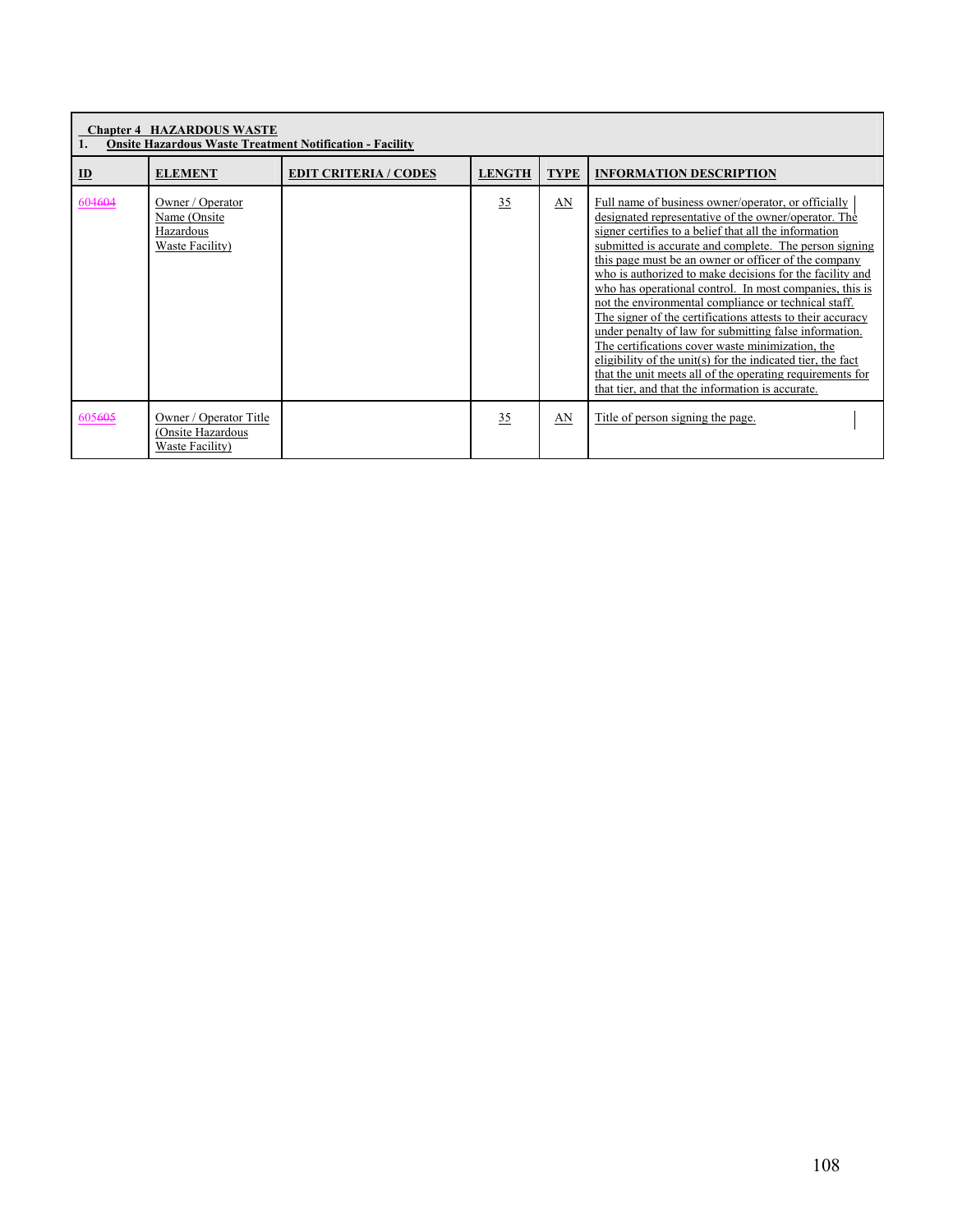| 3.             | <b>Chapter 4 HAZARDOUS WASTE</b><br><b>Onsite Hazardous Waste Treatment Notification - Unit</b> |                                                                 |                |             |                                                                                                                                                                                                                                                                                                                                                        |
|----------------|-------------------------------------------------------------------------------------------------|-----------------------------------------------------------------|----------------|-------------|--------------------------------------------------------------------------------------------------------------------------------------------------------------------------------------------------------------------------------------------------------------------------------------------------------------------------------------------------------|
| $\mathbf{D}$   | <b>ELEMENT</b>                                                                                  | <b>EDIT CRITERIA / CODES</b>                                    | <b>LENGTH</b>  | <b>TYPE</b> | <b>INFORMATION DESCRIPTION</b>                                                                                                                                                                                                                                                                                                                         |
| $\overline{1}$ | Facility ID Number                                                                              | 2 AN county<br>3 AN jurisdiction<br>6 AN facility number        | 11             | AN          | Number to allow cross linking of data. County and<br>jurisdiction number from tax code list. This number is<br>assigned by the CUPA. This is the unique number<br>which identifies the facility.                                                                                                                                                       |
| $\overline{3}$ | <b>Business Name</b>                                                                            | Postal standard:<br>2 lines, 35 characters                      | 70             | AN          | Full legal name of business.                                                                                                                                                                                                                                                                                                                           |
| 606606         | Unit ID Number<br>(Onsite Hazardous Waste<br>Facility)                                          |                                                                 | 18             | AN          | Unique identification number for unit. The units can be<br>numbered sequentially, or by any other system as long<br>as the numbers are not repeated or duplicated.                                                                                                                                                                                     |
| 607607         | Unit Type / Tier<br>(Onsite Hazardous Waste)<br>Facility)                                       | $a = CESOT$<br>$b = CESW$<br>$c = CA$<br>$d = PBR$<br>$e = CEL$ | $\overline{1}$ | AN          | Unit type under the tiered permitting program.                                                                                                                                                                                                                                                                                                         |
| 608608         | Number of Tanks<br>(Onsite Hazardous Waste<br>Facility)                                         |                                                                 | $\overline{2}$ | AN          | Number of tanks containing hazardous waste. "Tank"<br>means a stationary device, designed to contain an<br>accumulation of hazardous waste which is constructed<br>primarily of non-earthen materials (e.g., wood,<br>concrete, steel, plastic) which provide structural<br>support.                                                                   |
| 609609         | Number Of Containers/<br><b>Treatment Areas</b>                                                 |                                                                 | $\overline{2}$ | AN          | Number of containers and container treatment areas for<br>hazardous waste. "Container" means any device that is<br>open or closed, and portable in which a material can be<br>stored, handled, treated, transported, recycled, or<br>disposed of. "Container treatment area" is the location<br>set aside and used to treat containers, such as drums. |
| 610610         | Unit Name                                                                                       |                                                                 | 30             | AN          | Name of treatment unit. A unit is defined as a tank, a<br>container, or a combination of tanks or tank systems<br>and/or containers located together that are used in<br>sequence to treat or accumulate one or more compatible<br>hazardous wastestreams. The devices are either<br>plumbed together or otherwise linked so as to form one<br>system. |
| $61164+$       | Monthly Treatment Volume                                                                        |                                                                 | 8              | AN          | Estimated monthly total volume of hazardous waste<br>treated in each unit. If the volume fluctuates<br>significantly by month, enter the maximum or highest<br>volume treated in any month.                                                                                                                                                            |
| 612612         | Unit Of Measure                                                                                 | $a =$ pounds<br>$b =$ gallons                                   | $\overline{1}$ | AN          | Unit of measure for monthly treatment volume.                                                                                                                                                                                                                                                                                                          |
| 613613         | Specific Waste Type Treated                                                                     | Narrative                                                       | 150            | AN          | Description of the specific waste type(s) treated. For<br>example, if waste qualifies as an aqueous waste with<br>metal or organics, indicate the specific metals or<br>organics.                                                                                                                                                                      |
| 614614         | <b>Treatment Process</b><br>Description                                                         | Narrative                                                       | 150            | AN          | Description of treatment process(es) used.                                                                                                                                                                                                                                                                                                             |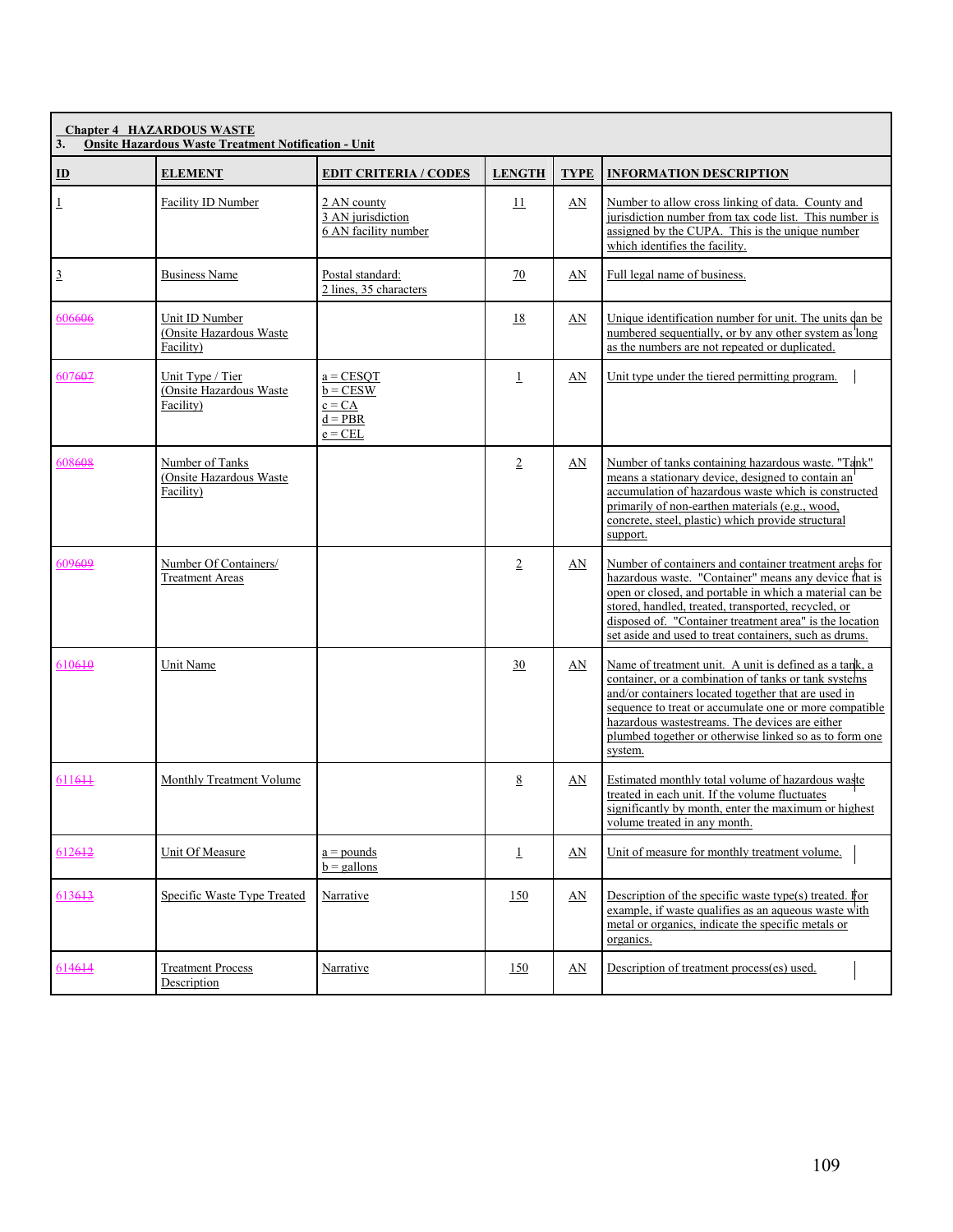| 3.                        | <b>Chapter 4 HAZARDOUS WASTE</b><br><b>Onsite Hazardous Waste Treatment Notification - Unit</b>                                                                                                                     |                              |                |             |                                                                                                                                                                                                                                                                                                                                                                                                                                                                                                                                                                                                                                                                                                        |
|---------------------------|---------------------------------------------------------------------------------------------------------------------------------------------------------------------------------------------------------------------|------------------------------|----------------|-------------|--------------------------------------------------------------------------------------------------------------------------------------------------------------------------------------------------------------------------------------------------------------------------------------------------------------------------------------------------------------------------------------------------------------------------------------------------------------------------------------------------------------------------------------------------------------------------------------------------------------------------------------------------------------------------------------------------------|
| $\underline{\mathbf{ID}}$ | <b>ELEMENT</b>                                                                                                                                                                                                      | <b>EDIT CRITERIA / CODES</b> | <b>LENGTH</b>  | <b>TYPE</b> | <b>INFORMATION DESCRIPTION</b>                                                                                                                                                                                                                                                                                                                                                                                                                                                                                                                                                                                                                                                                         |
| 615615a                   | Basis for Not Needing<br>Federal<br>$Permit = treated$ waste is not a<br>hazardous waste under federal<br>law (California - only waste)                                                                             | Y or N                       | $\perp$        | AN          | Basis for determining that a hazardous waste permit is<br>not required under RCRA and the federal regulations<br>adopted under RCRA (40 CFR). Only onsite treatment<br>operations that are not required to obtain a federal<br>permit are eligible for the onsite permitting tiers.<br>Indicate at least one reason to prove eligibility for the<br>onsite treatment tiers. Contact the CUPA, DTSC<br>Regional Office, the U.S. EPA's Region IX RCRA<br>Information Line at (415)744-2074, or the U.S. EPA<br>RCRA Hotline at (800)424-9346.                                                                                                                                                           |
| 615b                      | Basis for Not Needing<br>Federal<br>$Permit = treated in waste$<br>water treatment units (tanks)<br>and discharged to a publicly<br>owned treatment works<br>(POTW) / sewering agency or<br>under an NPDES permit   | Y or N                       | $\overline{1}$ | AN          | Basis for determining that a hazardous waste permit is<br>not required under RCRA and the federal regulations<br>adopted under RCRA (40 CFR). Wastewater treatment<br>unit means a device which $(1)$ is part of a wastewater<br>treatment facility regulated under section 402 or 307(b)<br>of the Clean Water Act, and (2) receives and treats or<br>stores an influent wastewater that is a hazardous waste<br>or that generates and accumulates a wastewater<br>treatment sludge that is a hazardous waste or that treats<br>or stores a wastewater treatment sludge which is a<br>hazardous waste, and (3) meets the definition of tank or<br>tank system. This term is defined in 40 CFR 260.10. |
| 615c                      | Basis for Not Needing<br>Federal<br>Permit = treatment in<br>elementary neutralization<br>units                                                                                                                     | Y or N                       | $\overline{1}$ | $\Delta N$  | Basis for determining that a hazardous waste permit is<br>not required under RCRA and the federal regulations<br>adopted under RCRA (40 CFR). Elementary<br>neutralization unit means a device which: (1) is used<br>for neutralizing wastes that are hazardous only because<br>they exhibit the corrosivity characteristic or they are<br>listed only for this reason: and (2) meets the definition<br>of tank, tank system, container, transport vehicle, or<br>vessel. This term is defined in 40 CFR 260.10.                                                                                                                                                                                       |
| 615d                      | Basis for Not Needing<br>Federal<br>$Permit = treatment in a totally$<br>enclosed treatment facility                                                                                                                | Y or N                       | $\perp$        | AN          | Basis for determining that a hazardous waste permit is<br>not required under RCRA and the federal regulations<br>adopted under RCRA (40 CFR). Totally enclosed<br>treatment facility means a facility for the treatment of<br>hazardous waste which is directly connected to an<br>industrial production process and which is constructed<br>and operated in a manner which prevents the release of<br>any hazardous waste or any constituent thereof into the<br>environment during treatment. This term is defined in<br>40 CFR 260.10.                                                                                                                                                              |
| 615e                      | Basis for Not Needing<br>Federal<br>$Permit = federal conditionally$<br>exempt small quantity<br>generator [generated 100 kg<br>(approximately<br>27 gallons) or less] of<br>hazardous waste in a calendar<br>month | Y or N                       | $\perp$        | AN          | Basis for determining that a hazardous waste permit is<br>not required under RCRA and the federal regulations<br>adopted under RCRA (40 CFR). See description in<br>item 615a above.                                                                                                                                                                                                                                                                                                                                                                                                                                                                                                                   |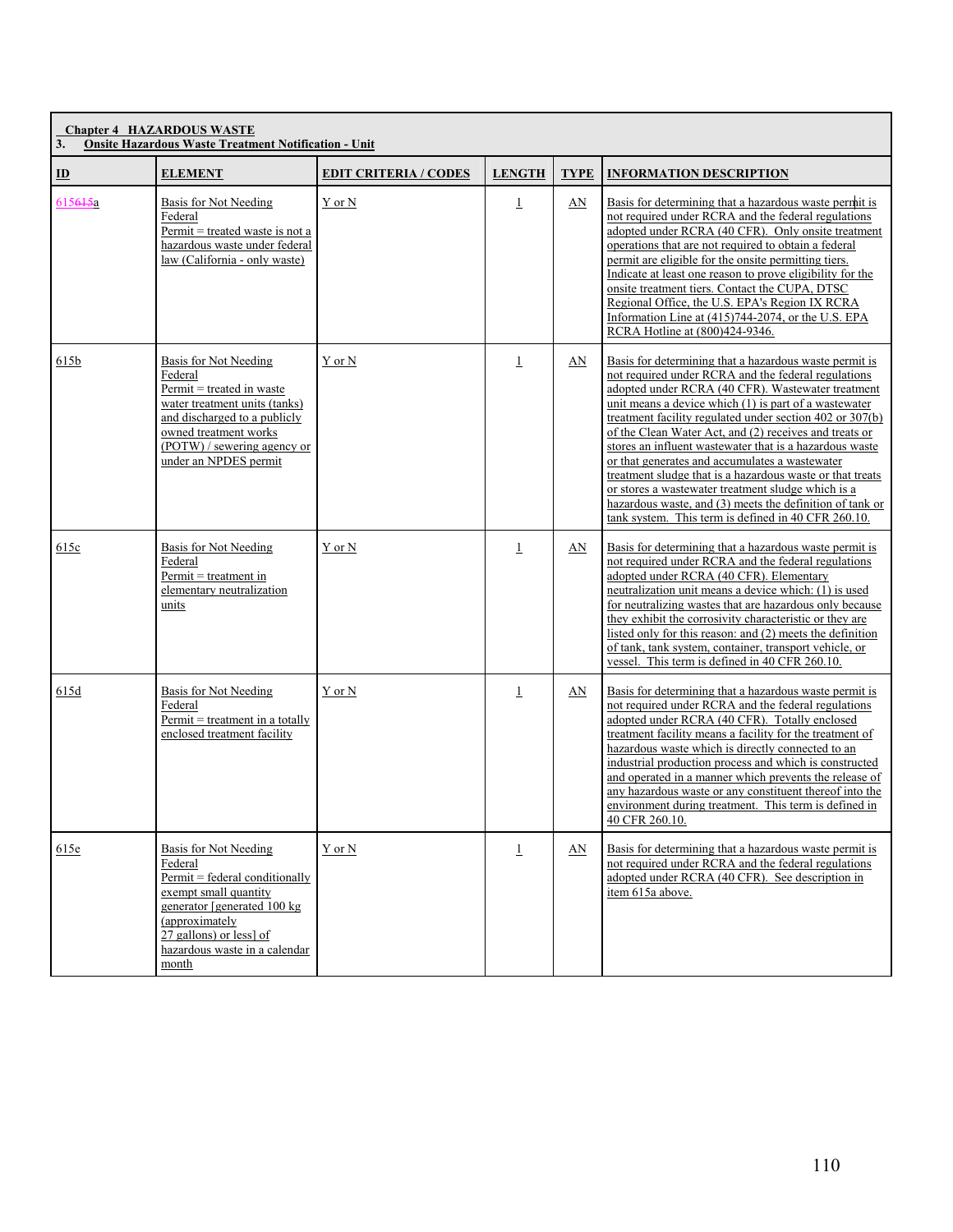| 3.           | <b>Chapter 4 HAZARDOUS WASTE</b><br><b>Onsite Hazardous Waste Treatment Notification - Unit</b>                                                                                                                             |                              |                |             |                                                                                                                                                                                      |
|--------------|-----------------------------------------------------------------------------------------------------------------------------------------------------------------------------------------------------------------------------|------------------------------|----------------|-------------|--------------------------------------------------------------------------------------------------------------------------------------------------------------------------------------|
| $\mathbf{D}$ | <b>ELEMENT</b>                                                                                                                                                                                                              | <b>EDIT CRITERIA / CODES</b> | <b>LENGTH</b>  | <b>TYPE</b> | <b>INFORMATION DESCRIPTION</b>                                                                                                                                                       |
| 615f         | Basis for Not Needing<br>Federal<br>$Permit = treatment in an$<br>accumulation tank or<br>container within 90 days for<br>over 1000 kg/month<br>generators and 180 or 270<br>days for generators of 100 to<br>1000 kg/month | Y or N                       | $\perp$        | AN          | Basis for determining that a hazardous waste permit is<br>not required under RCRA and the federal regulations<br>adopted under RCRA (40 CFR). See description in<br>item 615a above. |
| 615g         | Basis for Not Needing<br>Federal<br>$Permit = recvelable materials$<br>are reclaimed to recover<br>silver<br>or other precious metals                                                                                       | Y or N                       | $\perp$        | AN          | Basis for determining that a hazardous waste permit is<br>not required under RCRA and the federal regulations<br>adopted under RCRA (40 CFR). See description in<br>item 615a above. |
| 615h         | Basis for Not Needing<br>Federal<br>$Permit = empty container$<br>rinsing and/or treatment                                                                                                                                  | Y or N                       | $\perp$        | AN          | Basis for determining that a hazardous waste permit is<br>not required under RCRA and the federal regulations<br>adopted under RCRA (40 CFR). See description in<br>item 615a above. |
| 615i         | Basis for Not Needing<br>Federal<br>$Permit = other$                                                                                                                                                                        | Narrative                    | 30             | AN          | Description of basis for determining that a hazardous<br>waste permit is not required under RCRA and the<br>federal regulations adopted under RCRA (40 CFR).<br>See item 615a above. |
| 616616a      | Residuals Management<br>Description = discharge non-<br>hazardous<br>aqueous waste to POTW or<br>sewer                                                                                                                      | Y or N                       | $\overline{1}$ | AN          | Residual management options. If any hazardous<br>residuals are disposed or hauled offsite, indicates where<br>the waste is sent.                                                     |
| 616b         | Residuals Management<br>Description = discharge non-<br>hazardous aqueous waste<br>under a NPDES permit                                                                                                                     | Y or N                       | $\overline{1}$ | AN          | See description in item 616a above.                                                                                                                                                  |
| 616c         | Residuals Management<br>Description = dispose of non-<br>hazardous solid waste<br>residues at an offsite location                                                                                                           | Y or N                       | $\perp$        | AN          | See description in item 616a above.                                                                                                                                                  |
| 616d         | Residuals Management<br>Description = offsite<br>recycling                                                                                                                                                                  | Y or N                       | $\overline{1}$ | $\Delta N$  | See description in item 616a above.                                                                                                                                                  |
| 616e         | Residuals Management<br>$Description = thermal$<br>treatment                                                                                                                                                                | Y or N                       | $\perp$        | AN          | See description in item 616a above.                                                                                                                                                  |
| 616f         | Residuals Management<br>Description $=$ disposal to land                                                                                                                                                                    | Y or N                       | $\perp$        | $\Delta N$  | See description in item 616a above.                                                                                                                                                  |
| 616g         | Residuals Management<br>Description $=$ further<br>treatment                                                                                                                                                                | Y or N                       | $\perp$        | AN          | See description in item 616a above.                                                                                                                                                  |
| 616h         | Residuals Management<br>Description = other method of<br>disposal                                                                                                                                                           | Narrative                    | 30             | $\Delta N$  | See description in item 616a above.                                                                                                                                                  |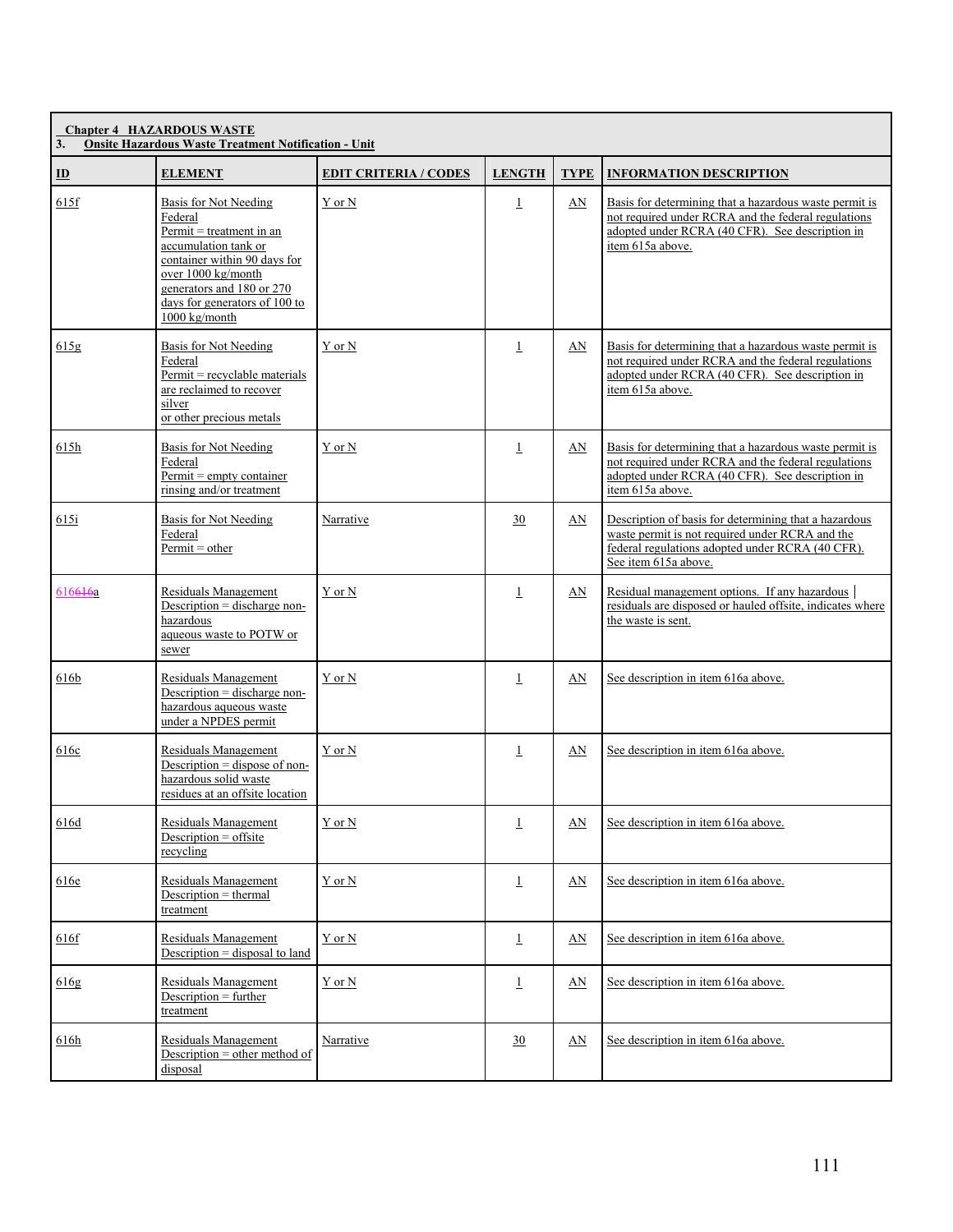| <b>Chapter 4 HAZARDOUS WASTE</b><br><b>Onsite Hazardous Waste Treatment Notification - Unit</b><br>3. |                                                   |                              |        |  |                                       |  |  |
|-------------------------------------------------------------------------------------------------------|---------------------------------------------------|------------------------------|--------|--|---------------------------------------|--|--|
| $\mathbf{D}$                                                                                          | <b>ELEMENT</b>                                    | <b>EDIT CRITERIA / CODES</b> | LENGTH |  | <b>TYPE   INFORMATION DESCRIPTION</b> |  |  |
| 617617                                                                                                | Secondary Containment<br><b>Installation Date</b> | YYYYMMDD                     |        |  | Date secondary containment installed. |  |  |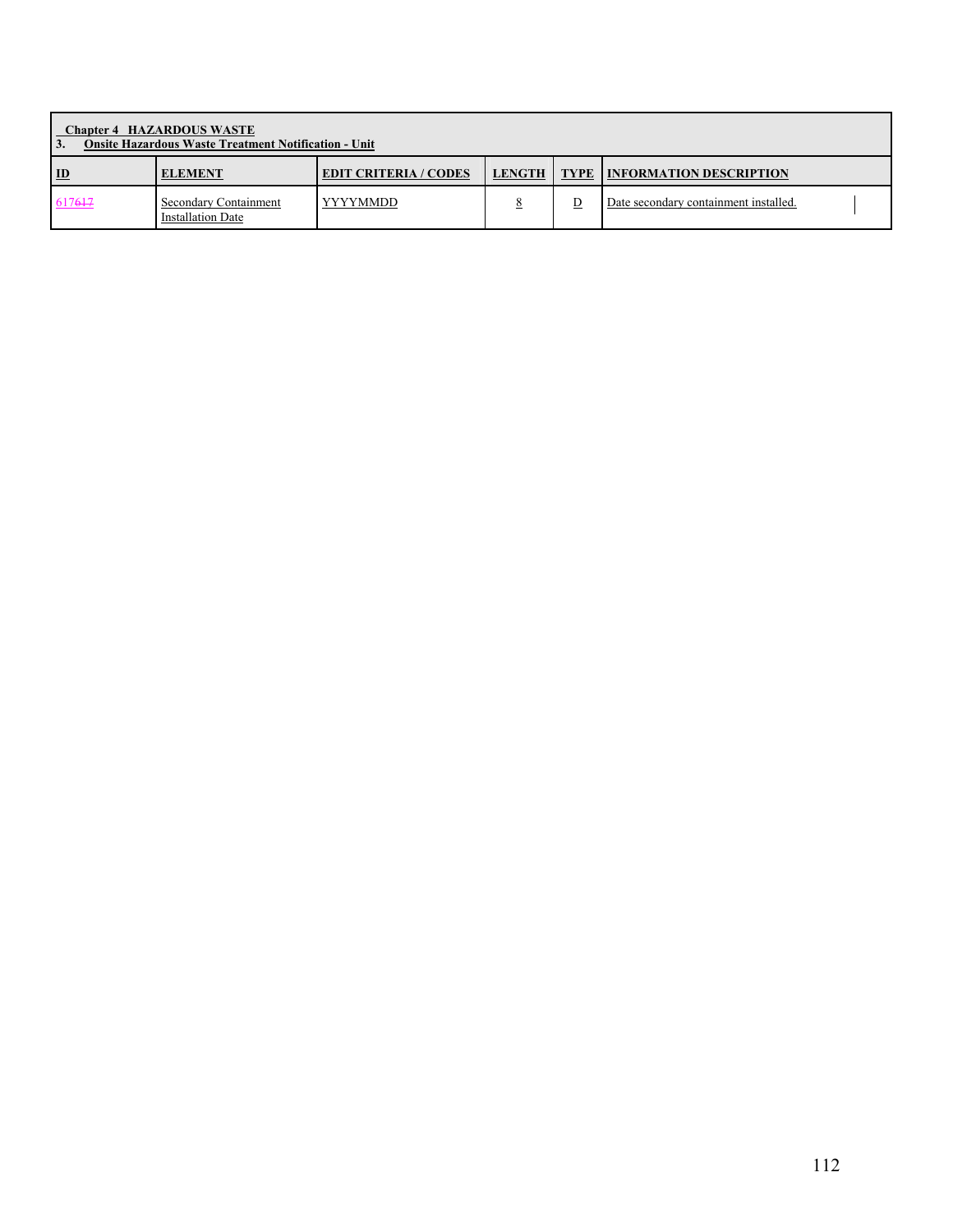| C.             | <b>Chapter 4 HAZARDOUS WASTE</b>                                                                                                                                                                                                                                                      | <b>Onsite Tiered Permitting - Waste and Treatment Process Combinations</b>                |                 |             |                                                                                                                                                                                                |                                                                                                                                        |                                         |             |  |  |
|----------------|---------------------------------------------------------------------------------------------------------------------------------------------------------------------------------------------------------------------------------------------------------------------------------------|-------------------------------------------------------------------------------------------|-----------------|-------------|------------------------------------------------------------------------------------------------------------------------------------------------------------------------------------------------|----------------------------------------------------------------------------------------------------------------------------------------|-----------------------------------------|-------------|--|--|
| $\mathbf{D}$   | <b>ELEMENT</b>                                                                                                                                                                                                                                                                        | <b>EDIT CRITERIA/</b><br><b>CODE</b>                                                      | <b>LENGTH</b>   | <b>TYPE</b> |                                                                                                                                                                                                | <b>INFORMATION DESCRIPTION</b>                                                                                                         |                                         |             |  |  |
| 606            | Unit ID Number                                                                                                                                                                                                                                                                        |                                                                                           | 18              | AN          | repeated or duplicated.                                                                                                                                                                        | Unique identification number for unit. The units can be numbered<br>sequentially or by any other system as long as the numbers are not |                                         |             |  |  |
| $\overline{1}$ | <b>Facility ID</b><br>Number                                                                                                                                                                                                                                                          | 2 AN county<br>3 AN jurisdiction<br>6 AN facility number                                  | $\overline{11}$ | AN          | Number to permit cross linking of data. County and jurisdiction<br>number from tax code list. This number is assigned by the CUPA.<br>This is the unique number which identifies the facility. |                                                                                                                                        |                                         |             |  |  |
|                | <b>INFORMATION DESCRIPTION - Conditionally Exempt Small Quantity Treatment (CESQT) Waste and Treatment Process</b><br>Combinations. These are all of the eligible waste streams and treatment processes that are available within the tier. NOTE: PBR<br>codes are the same as CESQT. |                                                                                           |                 |             |                                                                                                                                                                                                |                                                                                                                                        |                                         |             |  |  |
| $\mathbf{D}$   | <b>ELEMENT</b>                                                                                                                                                                                                                                                                        |                                                                                           |                 |             |                                                                                                                                                                                                | <b>EDIT CRITERIA /</b><br><b>CODE</b>                                                                                                  | <b>LENGT</b><br>$\overline{\mathbf{H}}$ | <b>TYPE</b> |  |  |
| $627 - 1a$     |                                                                                                                                                                                                                                                                                       | Aqueous Waste - Hexavalent Chromium Reduction                                             |                 |             |                                                                                                                                                                                                | Y or N                                                                                                                                 | $\perp$                                 | AN          |  |  |
| $627 - 2a$     |                                                                                                                                                                                                                                                                                       | Aqueous Waste w/Metals - pH Adjustment / Neutralization                                   |                 |             |                                                                                                                                                                                                | Y or N                                                                                                                                 | $\perp$                                 | AN          |  |  |
| $627 - 2b$     |                                                                                                                                                                                                                                                                                       | Aqueous Waste w/Metals - Precipitation or Crystallization                                 |                 |             |                                                                                                                                                                                                | Y or N                                                                                                                                 | $\perp$                                 | AN          |  |  |
| $627 - 2c$     |                                                                                                                                                                                                                                                                                       | Aqueous Waste w/Metals - Phase Separation by Filter, Centrifuge, or Gravity Settling      |                 |             |                                                                                                                                                                                                | Y or N                                                                                                                                 | $\perp$                                 | AN          |  |  |
| $627-2d$       |                                                                                                                                                                                                                                                                                       | Aqueous Waste w/Metals - Ion Exchange                                                     |                 |             |                                                                                                                                                                                                | Y or N                                                                                                                                 | $\perp$                                 | AN          |  |  |
| $627-2e$       |                                                                                                                                                                                                                                                                                       | Aqueous Waste w/Metals - Reverse Osmosis                                                  |                 |             |                                                                                                                                                                                                | Y or N                                                                                                                                 | $\perp$                                 | AN          |  |  |
| $627 - 2f$     |                                                                                                                                                                                                                                                                                       | Aqueous Waste w/Metals - Metallic Replacement                                             |                 |             |                                                                                                                                                                                                | Y or N                                                                                                                                 | $\overline{1}$                          | AN          |  |  |
| $627 - 2g$     |                                                                                                                                                                                                                                                                                       | Aqueous Waste w/Metals - Plating onto an Electrode                                        |                 |             |                                                                                                                                                                                                | Y or N                                                                                                                                 | $\perp$                                 | AN          |  |  |
| $627 - 2h$     |                                                                                                                                                                                                                                                                                       | Aqueous Waste w/Metals - Electrodialysis                                                  |                 |             |                                                                                                                                                                                                | Y or N                                                                                                                                 | $\perp$                                 | AN          |  |  |
| $627 - 2i$     |                                                                                                                                                                                                                                                                                       | Aqueous Waste w/Metals - Electrowinning or Electrolytic Recovery                          |                 |             |                                                                                                                                                                                                | $Y$ or $N$                                                                                                                             | $\perp$                                 | AN          |  |  |
| $627 - 2j$     | Reactions                                                                                                                                                                                                                                                                             | Aqueous Waste w/Metals - Chemical Stabilization Using Silicates or Cementitious           |                 |             |                                                                                                                                                                                                | Y or N                                                                                                                                 | $\overline{\perp}$                      | AN          |  |  |
| $627 - 2k$     |                                                                                                                                                                                                                                                                                       | Aqueous Waste w/Metals - Evaporation                                                      |                 |             |                                                                                                                                                                                                | Y or N                                                                                                                                 | $\perp$                                 | AN          |  |  |
| 627-21         |                                                                                                                                                                                                                                                                                       | Aqueous Waste w/Metals - Adsorption                                                       |                 |             |                                                                                                                                                                                                | $Y$ or $N$                                                                                                                             | $\mathbf 1$                             | AN          |  |  |
| 627-3a         | Centrifuge, or Gravity Settling                                                                                                                                                                                                                                                       |                                                                                           |                 |             | Aqueous Waste w/Organics (<10% Organic and <1% Volatiles) - Phase Separation by Filter, $\overline{Y}$ or N                                                                                    |                                                                                                                                        | $\perp$                                 | AN          |  |  |
| $627 - 3b$     |                                                                                                                                                                                                                                                                                       | Aqueous Waste w/Organics (<10% Organic and <1% Volatiles) - Adsorption                    |                 |             |                                                                                                                                                                                                | Y or N                                                                                                                                 | $\underline{1}$                         | AN          |  |  |
| $627 - 3c$     |                                                                                                                                                                                                                                                                                       | Aqueous Waste w/Organics $($ 10\% Organic and $\leq 1\%$ Volatiles) - Distillation        |                 |             |                                                                                                                                                                                                | Y or N                                                                                                                                 | $\underline{1}$                         | <u>AN</u>   |  |  |
| $627 - 3d$     | Microorganisms                                                                                                                                                                                                                                                                        | Aqueous Waste w/Organics (<10% Organic and <1% Volatiles) - Biological Process Using      |                 |             |                                                                                                                                                                                                | Y or N                                                                                                                                 | $\perp$                                 | <u>AN</u>   |  |  |
| $627 - 3e$     | <b>Enclosed System</b>                                                                                                                                                                                                                                                                | Aqueous Waste w/Organics $($ < 10% Organic and $\leq$ 1% Volatiles) - Photodegradation in |                 |             |                                                                                                                                                                                                | Y or N                                                                                                                                 | $\perp$                                 | AN          |  |  |
| $627 - 3f$     | Stripping                                                                                                                                                                                                                                                                             | Aqueous Waste w/Organics (<10% Organic and <1% Volatiles) - Air Stripping or Steam        |                 |             |                                                                                                                                                                                                | Y or N                                                                                                                                 | $\overline{1}$                          | AN          |  |  |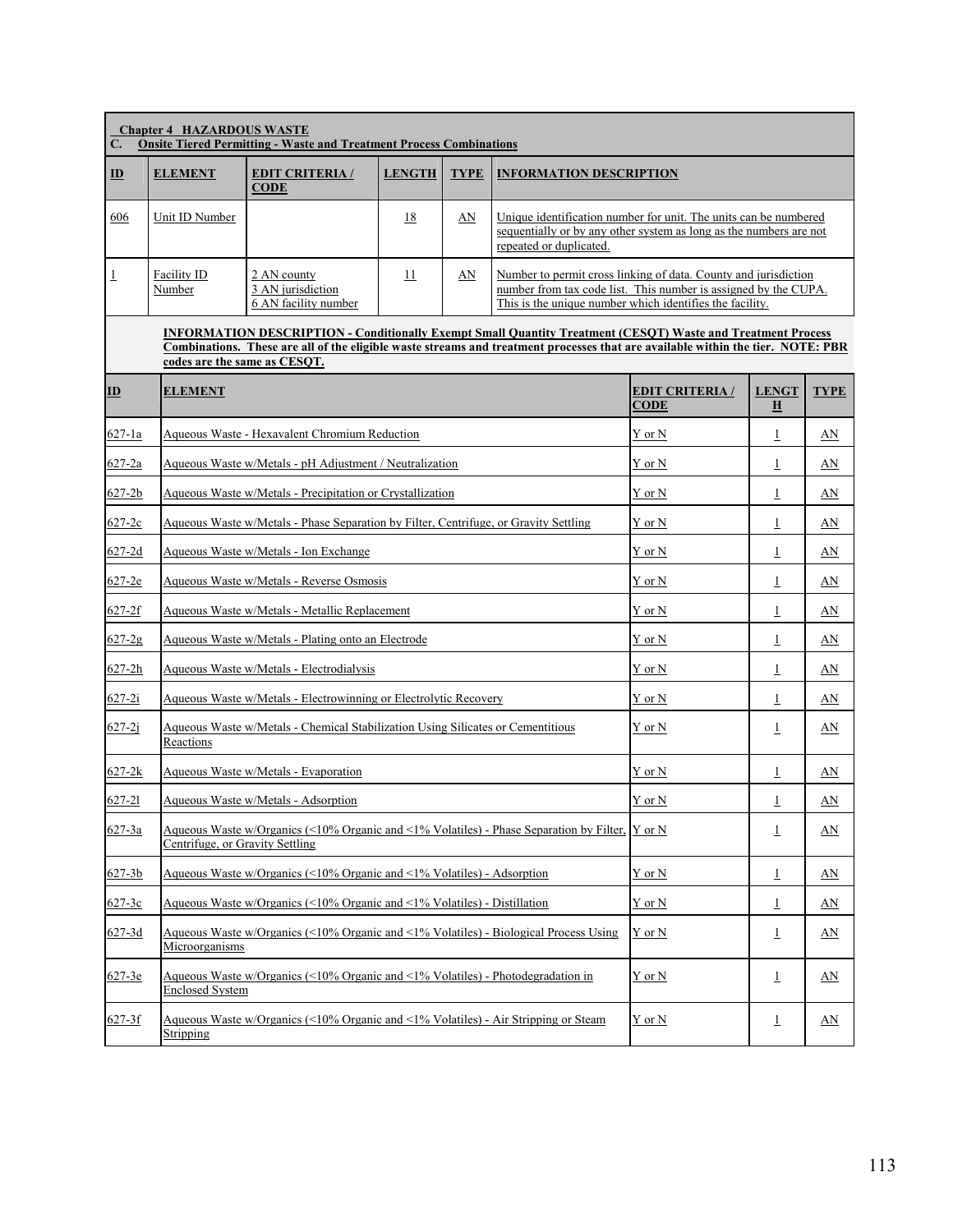**C. Onsite Tiered Permitting - Waste and Treatment Process Combinations**

**INFORMATION DESCRIPTION - Conditionally Exempt Small Quantity Treatment (CESQT) Waste and Treatment Process Combinations. These are all of the eligible waste streams and treatment processes that are available within the tier. NOTE: PBR codes are the same as CESQT.**

| ID                                 | <b>ELEMENT</b>                                                                                                           | <b>EDIT CRITERIA</b> /<br><b>CODE</b> | <b>LENGT</b><br>Н       | <b>TYPE</b> |
|------------------------------------|--------------------------------------------------------------------------------------------------------------------------|---------------------------------------|-------------------------|-------------|
| 627-4a                             | Sludges, Dusts, Solids w/Metal(s) - Chemical Stabilization Using Silicates or Cementitious<br>Reactions                  | Y or N                                | $\perp$                 | <u>AN</u>   |
| 627-4b                             | Sludges, Dusts, Solids w/Metal(s) - Grind, Shred, Crush, or Compact                                                      | Y or N                                | $\overline{\mathbf{1}}$ | AN          |
| 627-4c                             | Sludges, Dusts, Solids w/Metal(s) - Drying to Remove Water                                                               | Y or N                                | $\perp$                 | AN          |
| $627 - 4d$                         | Sludges, Dusts, Solids w/Metal(s) - Separation by Size, Magnetism, or Density                                            | $Y$ or $N$                            | $\perp$                 | AN          |
| 627-5a                             | Sludges w/Alum, Gypsum, Lime, Sulfur, or Phosphate - Chemical Stabilization Using<br>Silicates or Cementitious Reactions | Y or N                                | $\perp$                 | AN          |
| $627 - 5b$                         | Sludges w/Alum, Gypsum, Lime, Sulfur, or Phosphate - Drying to Remove Water                                              | Y or N                                | $\perp$                 | AN          |
| 627-5c                             | Sludges w/Alum, Gypsum, Lime, Sulfur, or Phosphate - Phase Separation by Filter,<br>Centrifuge, or Gravity Settling      | Y or N                                | $\perp$                 | AN          |
| $627 - 6a$                         | Special Waste (Sec. 66261.120) - Chemical Stabilization Using Silicates or Cementitious<br>Reactions                     | Y or N                                | $\perp$                 | <u>AN</u>   |
| $627 - 6b$                         | Special Waste (Sec. 66261.120) - Drying to Remove Water                                                                  | Y or N                                | $\perp$                 | AN          |
| 627-6c                             | Special Waste (Sec. 66261.120) - Phase Separation by Filter, Centrifuge, or Gravity Settling Y or N                      |                                       | $\perp$                 | AN          |
| 627-6d                             | Special Waste (Sec. 66261.120) - Screening Based on Size                                                                 | Y or N                                | $\overline{1}$          | AN          |
| 627-6e                             | Special Waste (Sec. 66261.120) - Separation by Size, Magnetism, or Density                                               | Y or N                                | $\perp$                 | AN          |
| 627-7a                             | Special Waste (Sec. 66261.124) - Chemical Stabilization Using Silicates or Cementitious<br>Reactions                     | Y or N                                | $\perp$                 | <u>AN</u>   |
| $627 - 7b$                         | Special Waste (Sec. 66261.124) - Drying to Remove Water                                                                  | Y or N                                | $\perp$                 | AN          |
| 627-7c                             | Special Waste (Sec. 66261.124) - Phase Separation by Filter, Centrifuge, or Gravity Settling                             | Y or N                                | $\perp$                 | AN          |
| $627 - 7d$                         | Special Waste (Sec. 66261.124) - Magnetic Separation                                                                     | Y or N                                | $\perp$                 | AN          |
| 627-8a                             | Inorganic Acid/Alkaline Waste - pH Adjustment / Neutralization                                                           | Y or N                                | $\overline{1}$          | AN          |
| 627-9a                             | Soils w/Metal(s) - Chemical Stabilization Using Silicates or Cementitious Reactions                                      | Y or N                                | $\perp$                 | AN          |
| $627 - 9b$                         | Soils w/Metal(s) - Separation by Size                                                                                    | Y or N                                | $\perp$                 | AN          |
| 627-9c                             | Soils w/Metal(s) - Magnetic Separation                                                                                   | Y or N                                | $\overline{1}$          | AN          |
| 627-10a                            | Used Oil, Mixed Oil, Oily Water, Oil/Water Sludges - Separation by Filter, Centrifuge, or<br><b>Gravity Settling</b>     | Y or N                                | $\perp$                 | AN          |
| 627-10b                            | Used Oil, Mixed Oil, Oily Water, O/W Sludges - Distillation                                                              | Y or N                                | $\perp$                 | AN          |
| 627-10c                            | Used Oil, Mixed Oil, Oily Water, O/W Sludges - Neutralization                                                            | Y or N                                | $\perp$                 | AN          |
| <b>Chapter 4</b><br>$\mathsf{C}$ . | <b>HAZARDOUS WASTE</b><br><b>Onsite Tiered Permitting - Waste and Treatment Process Combinations</b>                     |                                       |                         |             |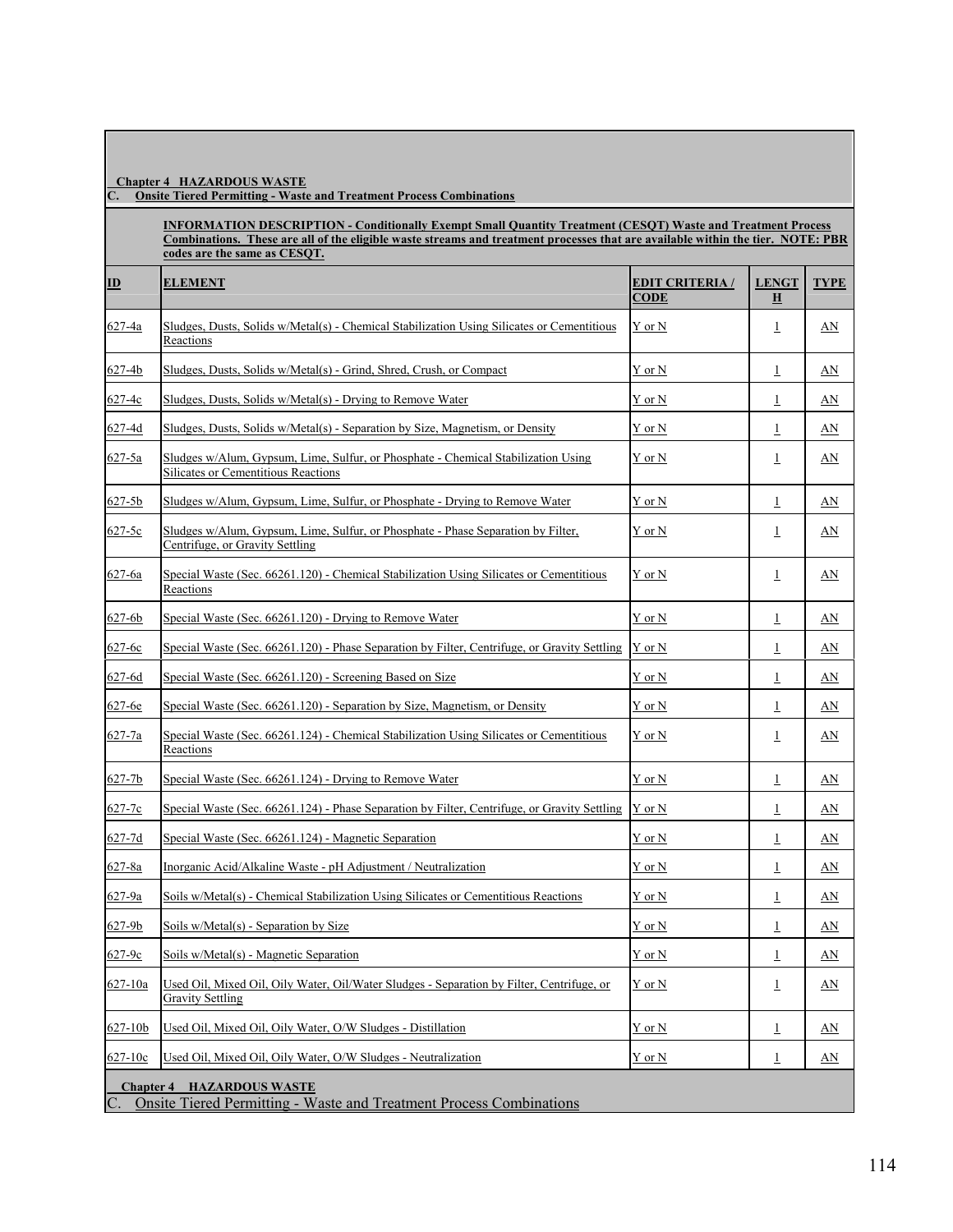|           | <b>INFORMATION DESCRIPTION - Conditionally Exempt Small Quantity Treatment (CESQT) Waste and Treatment Process</b><br>Combinations. These are all of the eligible waste streams and treatment processes that are available within the tier. NOTE: PBR<br>codes are the same as CESQT. |                                       |                                         |             |
|-----------|---------------------------------------------------------------------------------------------------------------------------------------------------------------------------------------------------------------------------------------------------------------------------------------|---------------------------------------|-----------------------------------------|-------------|
| ID        | <b>ELEMENT</b>                                                                                                                                                                                                                                                                        | <b>EDIT CRITERIA</b> /<br><b>CODE</b> | <b>LENGT</b><br>$\overline{\mathbf{H}}$ | <b>TYPE</b> |
| 627-10d   | Used Oil, Mixed Oil, Oily Water, O/W Sludges - Separation by Size, Magnetism, or Density                                                                                                                                                                                              | Y or N                                | ±                                       | AN          |
| $627-10e$ | Used Oil, Mixed Oil, Oily Water, O/W Sludges - Reverse Osmosis                                                                                                                                                                                                                        | Y or N                                | ±                                       | AN          |
| 627-10f   | Used Oil, Mixed Oil, Oily Water, O/W Sludges - Biological Process Using Microorganisms                                                                                                                                                                                                | Y or N                                | ⊥                                       | AN          |
| 627-11a   | Containers $(< 110$ Gallons) or Liners - Rinsing with Liquid                                                                                                                                                                                                                          | Y or N                                |                                         | AN          |
| 627-11b   | Containers (< 110 Gallons) or Liners - Crush, Shred, Grind, or Puncture                                                                                                                                                                                                               | Y or N                                | ⊥                                       | AN          |
| 627-12a   | Multi-component Resins - Mixing per Manufacturer's Instructions                                                                                                                                                                                                                       | Y or N                                | ⊥                                       | AN          |
| 627-13    | Wastestream & Treatment Technology Combination Certified by DTSC per<br>HSC 25200.1.5                                                                                                                                                                                                 | Valid Certified<br>Technology Number  | 10                                      | AN          |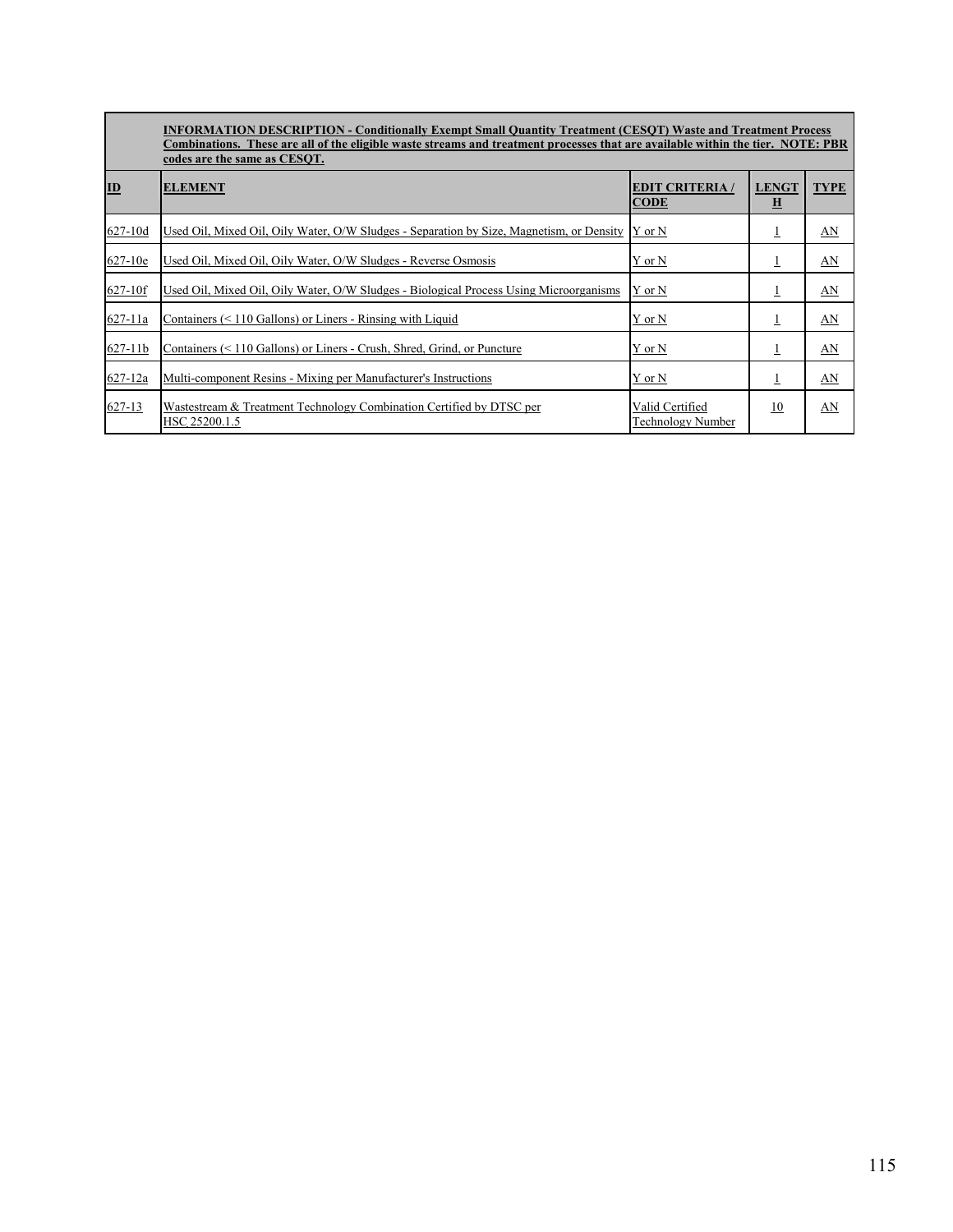| $\mathbf{C}$ . | <b>Chapter 4 HAZARDOUS WASTE</b><br><b>Onsite Tiered Permitting - Waste and Treatment Process Combinations</b>                                                                                                                           |                                                                                                                       |                                       |               |                                                                                                                                                                                                |                                                                                                                                        |                |    |  |  |  |
|----------------|------------------------------------------------------------------------------------------------------------------------------------------------------------------------------------------------------------------------------------------|-----------------------------------------------------------------------------------------------------------------------|---------------------------------------|---------------|------------------------------------------------------------------------------------------------------------------------------------------------------------------------------------------------|----------------------------------------------------------------------------------------------------------------------------------------|----------------|----|--|--|--|
| ID             | <b>ELEMENT</b>                                                                                                                                                                                                                           | <b>EDIT CRITERIA/</b><br><b>CODE</b>                                                                                  | <b>LENGTH</b>                         | <b>TYPE</b>   |                                                                                                                                                                                                | <b>INFORMATION DESCRIPTION</b>                                                                                                         |                |    |  |  |  |
| 606            | Unit ID Number                                                                                                                                                                                                                           |                                                                                                                       | 18                                    | AN            | repeated or duplicated.                                                                                                                                                                        | Unique identification number for unit. The units can be numbered<br>sequentially or by any other system as long as the numbers are not |                |    |  |  |  |
| $\perp$        | Facility ID<br>Number                                                                                                                                                                                                                    | 2 AN county<br>3 AN jurisdiction<br>6 AN facility number                                                              | 11                                    | AN            | Number to permit cross linking of data. County and jurisdiction<br>number from tax code list. This number is assigned by the CUPA.<br>This is the unique number which identifies the facility. |                                                                                                                                        |                |    |  |  |  |
|                | <b>INFORMATION DESCRIPTION - Conditionally Exempt Specified Wastestreams (CESW) Waste and Treatment Process</b><br>Combinations. These are all of the elibible waste streams and Treatment processes that are available within the tier. |                                                                                                                       |                                       |               |                                                                                                                                                                                                |                                                                                                                                        |                |    |  |  |  |
| $\mathbf{D}$   | <b>ELEMENT</b>                                                                                                                                                                                                                           |                                                                                                                       | <b>EDIT CRITERIA /</b><br><b>CODE</b> | <b>LENGTH</b> | <b>TYPE</b>                                                                                                                                                                                    |                                                                                                                                        |                |    |  |  |  |
| $628-1$        |                                                                                                                                                                                                                                          | Resins - Mixing or Curing per Manufacturer's Instructions                                                             |                                       |               |                                                                                                                                                                                                | Y or N                                                                                                                                 | $\perp$        | AN |  |  |  |
| 628-2          |                                                                                                                                                                                                                                          | Containers (<110 Gallons) - Rinse, Crush, Shred, Grind or Puncture                                                    |                                       |               |                                                                                                                                                                                                | Y or N                                                                                                                                 | $\perp$        | AN |  |  |  |
| 628-3          |                                                                                                                                                                                                                                          | Special Waste (Sec. 66261.124) - Drying by Evaporation or Pressing to Remove Water                                    |                                       |               |                                                                                                                                                                                                | Y or N                                                                                                                                 | $\perp$        | AN |  |  |  |
| 628-4          |                                                                                                                                                                                                                                          | Special Waste (Sec. 66261.124) - Magnetic Separation or Screening                                                     |                                       |               |                                                                                                                                                                                                | Y or N                                                                                                                                 | $\perp$        | AN |  |  |  |
| 628-8a         |                                                                                                                                                                                                                                          | Gravity Settling - Settling Solids w/Non-hazardous Liquid                                                             |                                       |               |                                                                                                                                                                                                | Y or N                                                                                                                                 | $\overline{1}$ | AN |  |  |  |
| 628-8b         |                                                                                                                                                                                                                                          | Gravity Settling - Separation of Oil/Water Mix or Sludges $(\leq 25$ Barrels/mo)                                      |                                       |               |                                                                                                                                                                                                | Y or N                                                                                                                                 | $\perp$        | AN |  |  |  |
| 628-9          |                                                                                                                                                                                                                                          | Neutralizing Acidic/Alkaline Material - Certified or Educational Laboratory or<br><1 Gallon/batch of Laboratory Waste |                                       |               |                                                                                                                                                                                                | Y or N                                                                                                                                 | $\perp$        | AN |  |  |  |
| 628-10         |                                                                                                                                                                                                                                          | Hazardous Waste Treatment Carried Out in O/C or O/A Labs (not Offsite Facility)                                       |                                       |               |                                                                                                                                                                                                | Y or N                                                                                                                                 | $\perp$        | AN |  |  |  |
| 628-11         | HSC 25200.1.5                                                                                                                                                                                                                            | Wastestream & Treatment Technology Combination Certified by DTSC per                                                  |                                       |               |                                                                                                                                                                                                | Valid Certified<br><b>Technology Number</b>                                                                                            | 10             | AN |  |  |  |
| 628-12         | DTSC per HSC 25200.1.5                                                                                                                                                                                                                   | Formaldehyde / Glutaraldehyde by Healthcare Facilities Using Equipment Certified by                                   |                                       |               |                                                                                                                                                                                                | Valid Certified<br><b>Technology Number</b>                                                                                            | 10             | AN |  |  |  |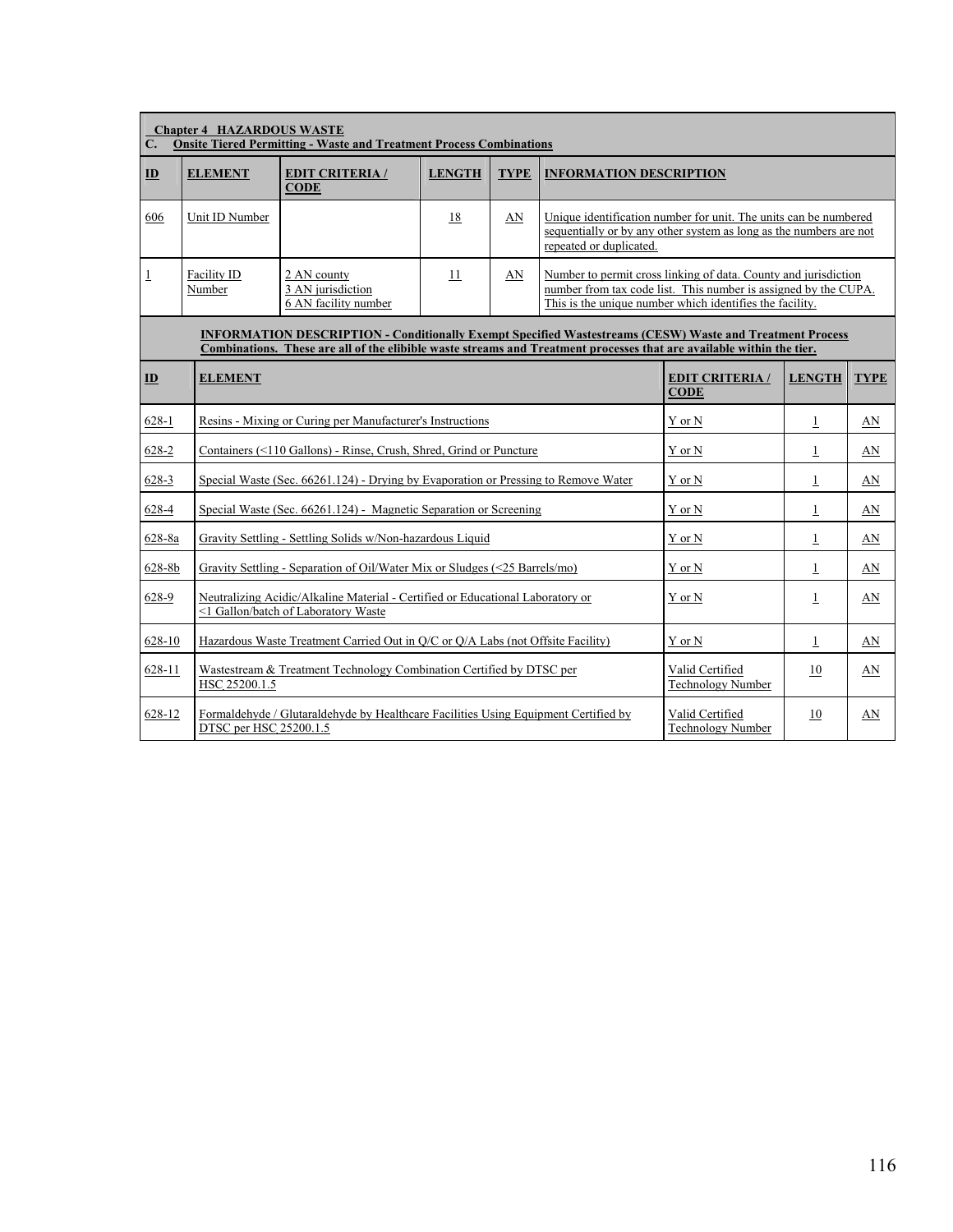| C.                        | <b>Chapter 4 HAZARDOUS WASTE</b> | <b>Onsite Tiered Permitting - Waste and Treatment Process Combinations</b>                                                                                                                                   |               |             |                                                                                                                                                                                                |                                                                                                                                        |                |                         |  |
|---------------------------|----------------------------------|--------------------------------------------------------------------------------------------------------------------------------------------------------------------------------------------------------------|---------------|-------------|------------------------------------------------------------------------------------------------------------------------------------------------------------------------------------------------|----------------------------------------------------------------------------------------------------------------------------------------|----------------|-------------------------|--|
| $\mathbf{D}$              | <b>ELEMENT</b>                   | <b>EDIT CRITERIA/</b><br>$CODE$                                                                                                                                                                              | <b>LENGTH</b> | <b>TYPE</b> | <b>INFORMATION DESCRIPTION</b>                                                                                                                                                                 |                                                                                                                                        |                |                         |  |
| 606                       | Unit ID Number                   |                                                                                                                                                                                                              | 18            | AN          | repeated or duplicated.                                                                                                                                                                        | Unique identification number for unit. The units can be numbered<br>sequentially or by any other system as long as the numbers are not |                |                         |  |
| $\overline{1}$            | Facility ID<br>Number            | 2 AN county<br>3 AN jurisdiction<br>6 AN facility number                                                                                                                                                     | 11            | AN          | Number to permit cross linking of data. County and jurisdiction<br>number from tax code list. This number is assigned by the CUPA.<br>This is the unique number which identifies the facility. |                                                                                                                                        |                |                         |  |
|                           |                                  | INFORMATION DESCRIPTION - Conditionally Authorized (CA) Waste and Treatment Process Combinations. These are all<br>of the eligible waste streams and treatment processes that are available within the tier. |               |             |                                                                                                                                                                                                |                                                                                                                                        |                |                         |  |
| $\underline{\mathbf{ID}}$ | <b>ELEMENT</b>                   |                                                                                                                                                                                                              |               |             |                                                                                                                                                                                                | <b>EDIT CRITERIA /</b><br><b>CODE</b>                                                                                                  | <b>LENGTH</b>  | TYPE                    |  |
| 629-1a                    | <b>Gravity Settling</b>          | Aqueous Waste w/Inorganics <1,400 ppm - Phase Separation by Filter, Centrifuge, or                                                                                                                           |               |             |                                                                                                                                                                                                | Y or N                                                                                                                                 | $\mathbf{1}$   | AN                      |  |
| $629-1b$                  |                                  | Aqueous Waste w/Inorganics <1,400 ppm - Ion Exchange / Metallic Replacement                                                                                                                                  |               |             |                                                                                                                                                                                                | Y or N                                                                                                                                 | $\perp$        | AN                      |  |
| 629-1c                    |                                  | Aqueous Waste w/Inorganics <1,400 ppm - Reverse Osmosis                                                                                                                                                      |               |             |                                                                                                                                                                                                | Y or N                                                                                                                                 | $\overline{1}$ | AN                      |  |
| $629 - 1d$                |                                  | Aqueous Waste w/Inorganics <1,400 ppm - Adsorption                                                                                                                                                           |               |             |                                                                                                                                                                                                | Y or N                                                                                                                                 | $\perp$        | AN                      |  |
| $629-1e$                  |                                  | Aqueous Waste w/Inorganics <1,400 ppm - pH Adjustment                                                                                                                                                        |               |             |                                                                                                                                                                                                | Y or N                                                                                                                                 | $\perp$        | AN                      |  |
| $629-1f$                  |                                  | Aqueous Waste w/Inorganics <1,400 ppm - Electrowinning if no Hydrochloric Acid                                                                                                                               |               |             |                                                                                                                                                                                                | Y or N                                                                                                                                 | $\overline{1}$ | AN                      |  |
| $629-1g$                  |                                  | Aqueous Waste w/Inorganics <750 ppm - Hexavalent Chromium Reduction                                                                                                                                          |               |             |                                                                                                                                                                                                | Y or N                                                                                                                                 | $\overline{1}$ | AN                      |  |
| $629 - 2a$                | Settling                         | Aqueous Waste w/Organics <750 ppm - Phase Separation by Filter, Centrifuge, or Gravity                                                                                                                       |               |             |                                                                                                                                                                                                | Y or N                                                                                                                                 | $\overline{1}$ | <u>AN</u>               |  |
| 629-2b                    |                                  | Aqueous Waste w/Organics <750 ppm - Adsorption                                                                                                                                                               |               |             |                                                                                                                                                                                                | Y or N                                                                                                                                 | $\overline{1}$ | AN                      |  |
| $629 - 3a$                |                                  | Sludges, Dusts, Solids w/Metal(s) <750 ppm - Filter, Gravity, Grind, Crush, or Compact                                                                                                                       |               |             |                                                                                                                                                                                                | Y or N                                                                                                                                 | $\overline{1}$ | AN                      |  |
| $629 - 3b$                |                                  | Sludges, Dusts, Solids w/Metal(s) <750 ppm - Drying to Remove Water                                                                                                                                          |               |             |                                                                                                                                                                                                | Y or N                                                                                                                                 | $\perp$        | AN                      |  |
| 629-3c                    |                                  | Sludges, Dusts, Solids w/Metal(s) <750 ppm - Separation by Size, Magnetism, or Density                                                                                                                       |               |             |                                                                                                                                                                                                | Y or N                                                                                                                                 | $\perp$        | AN                      |  |
| 629-4a                    | Remove Water                     | Sludges w/ Alum, Gypsum, Lime, Phosphate $\leq 5,000$ Gal / 45,000 Lb/mo - Drying to                                                                                                                         |               |             |                                                                                                                                                                                                | Y or N                                                                                                                                 | $\overline{1}$ | AN                      |  |
| 629-4b                    |                                  | Sludges w/ Alum, Gypsum, Lime, Phosphate $\leq 5,000$ Gal / 45,000 Lb/mo - Phase<br>Separation by Filter, Centrifuge, or Gravity Settling                                                                    |               |             |                                                                                                                                                                                                | Y or N                                                                                                                                 | $\overline{1}$ | $\underline{\text{AN}}$ |  |
| 629-5a                    |                                  | Special Waste (Sec. 66261.120) w/<750 ppm - Drying to Remove Water                                                                                                                                           |               |             |                                                                                                                                                                                                | Y or N                                                                                                                                 | $\perp$        | AN                      |  |
| $629 - 5b$                | <b>Gravity Settling</b>          | Special Waste (Sec. $66261.120$ ) w/<750 ppm - Phase Separation by Filter, Centrifuge, or                                                                                                                    |               |             |                                                                                                                                                                                                | Y or N                                                                                                                                 | $\overline{1}$ | AN                      |  |
| $629 - 5c$                |                                  | Special Waste (Sec. 66261.120) w/<750 ppm - Screening Based on Size                                                                                                                                          |               |             |                                                                                                                                                                                                | Y or N                                                                                                                                 | 1              | AN                      |  |
| $629 - 5d$                |                                  | Special Waste (Sec. 66261.120) w/<750 ppm - Separation by Size, Magnetism, or Density                                                                                                                        |               |             |                                                                                                                                                                                                | Y or N                                                                                                                                 | $\overline{1}$ | AN                      |  |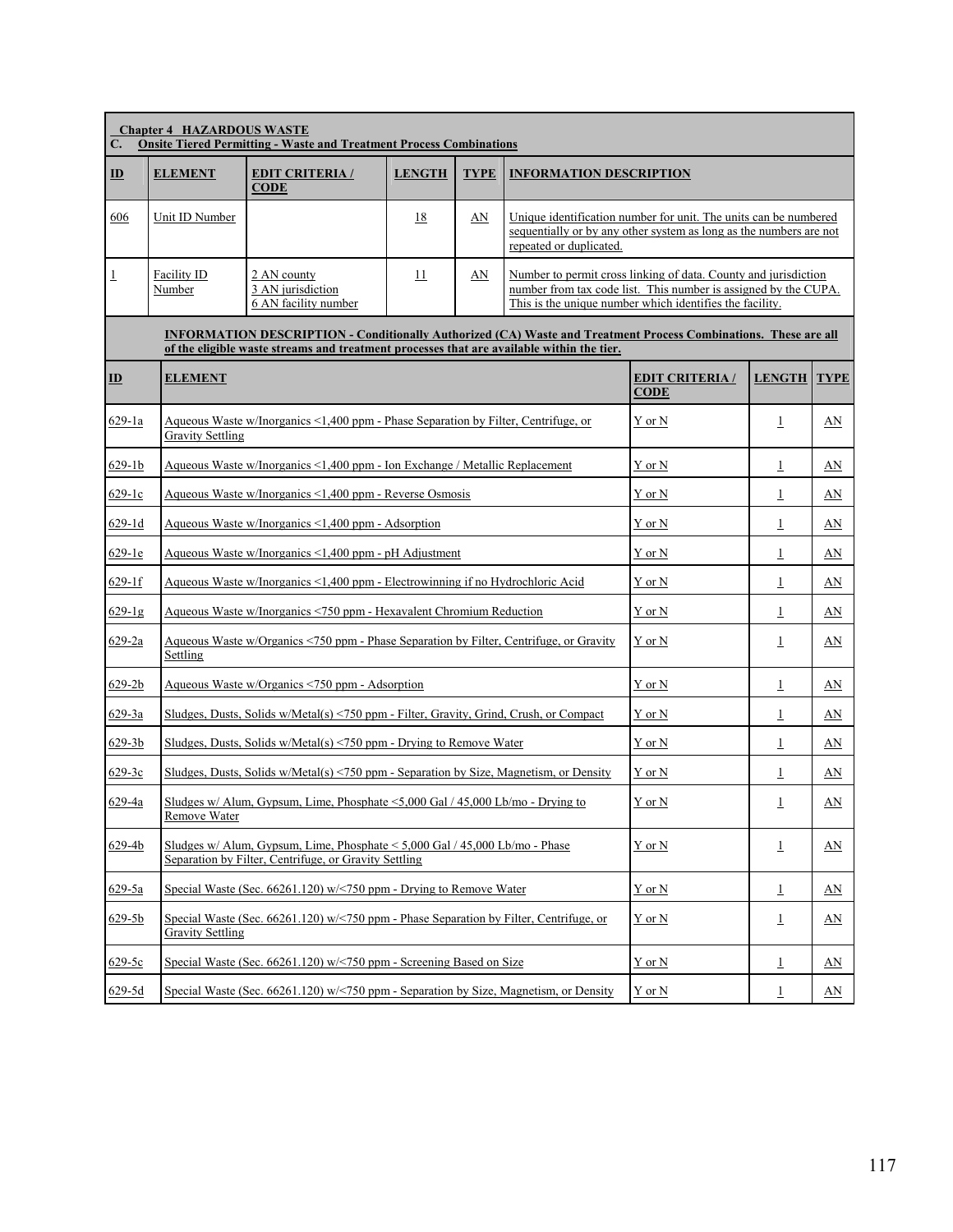| $\mathbf{C}$ . | <b>Chapter 4 HAZARDOUS WASTE</b><br><b>Onsite Tiered Permitting - Waste and Treatment Process Combinations</b>                                                                                               |                                             |                |             |  |  |  |  |  |
|----------------|--------------------------------------------------------------------------------------------------------------------------------------------------------------------------------------------------------------|---------------------------------------------|----------------|-------------|--|--|--|--|--|
|                | INFORMATION DESCRIPTION - Conditionally Authorized (CA) Waste and Treatment Process Combinations. These are all<br>of the eligible waste streams and treatment processes that are available within the tier. |                                             |                |             |  |  |  |  |  |
| ID             | <b>ELEMENT</b>                                                                                                                                                                                               | <b>EDIT CRITERIA /</b><br><b>CODE</b>       | <b>LENGTH</b>  | <b>TYPE</b> |  |  |  |  |  |
| 629-6a         | Special Waste (Sec. 66261.124) $w$ /<750 ppm - Drying to Remove Water                                                                                                                                        | Y or N                                      | $\overline{1}$ | AN          |  |  |  |  |  |
| 629-6b         | Special Waste (Sec. 66261.124) $w$ /<750 ppm - Phase Separation by Filter, Centrifuge, or<br><b>Gravity Settling</b>                                                                                         | Y or N                                      | 1              | AN          |  |  |  |  |  |
| 629-6c         | Special Waste (Sec. 66261.124) w/<750 ppm - Magnetic Separation                                                                                                                                              | Y or N                                      | 1              | AN          |  |  |  |  |  |
| 629-7a         | Soils w/Metals <45,000 Lb $/$ < 5000 Gal/mo - Separation by Size                                                                                                                                             | Y or N                                      | 1              | AN          |  |  |  |  |  |
| 629-7b         | Soils w/Metals <45,000 Lb $/$ < 5000 Gal/mo - Magnetic Separation                                                                                                                                            | Y or N                                      | 1              | AN          |  |  |  |  |  |
| 629-8a         | Oily Water, Oil/Water Sludges - Phase Separation by Filter, Centrifuge, or Gravity Settling                                                                                                                  | Y or N                                      | $\overline{1}$ | AN          |  |  |  |  |  |
| 629-8b         | Oily Water, Oil/Water Sludges - Separation by Size, Magnetism, or Density                                                                                                                                    | Y or N                                      | 1              | AN          |  |  |  |  |  |
| 629-8c         | Oily Water, Oil/Water Sludges - Reverse Osmosis                                                                                                                                                              | Y or N                                      | 1              | AN          |  |  |  |  |  |
| 629-9a         | Alkaline/Acidic Waste <10% by Weight - Neutralization                                                                                                                                                        | Y or N                                      | 1              | AN          |  |  |  |  |  |
| 629-9b         | Alkaline/Acidic Waste $>10\%$ by Weight (<500 Gallons/batch) - Neutralization                                                                                                                                | Y or N                                      | $\overline{1}$ | AN          |  |  |  |  |  |
| 629-12         | Wastestream & Treatment Technology Combination Certified by DTSC per<br>HSC 25200.1.5                                                                                                                        | Valid Certified<br><b>Technology Number</b> | 10             | AN          |  |  |  |  |  |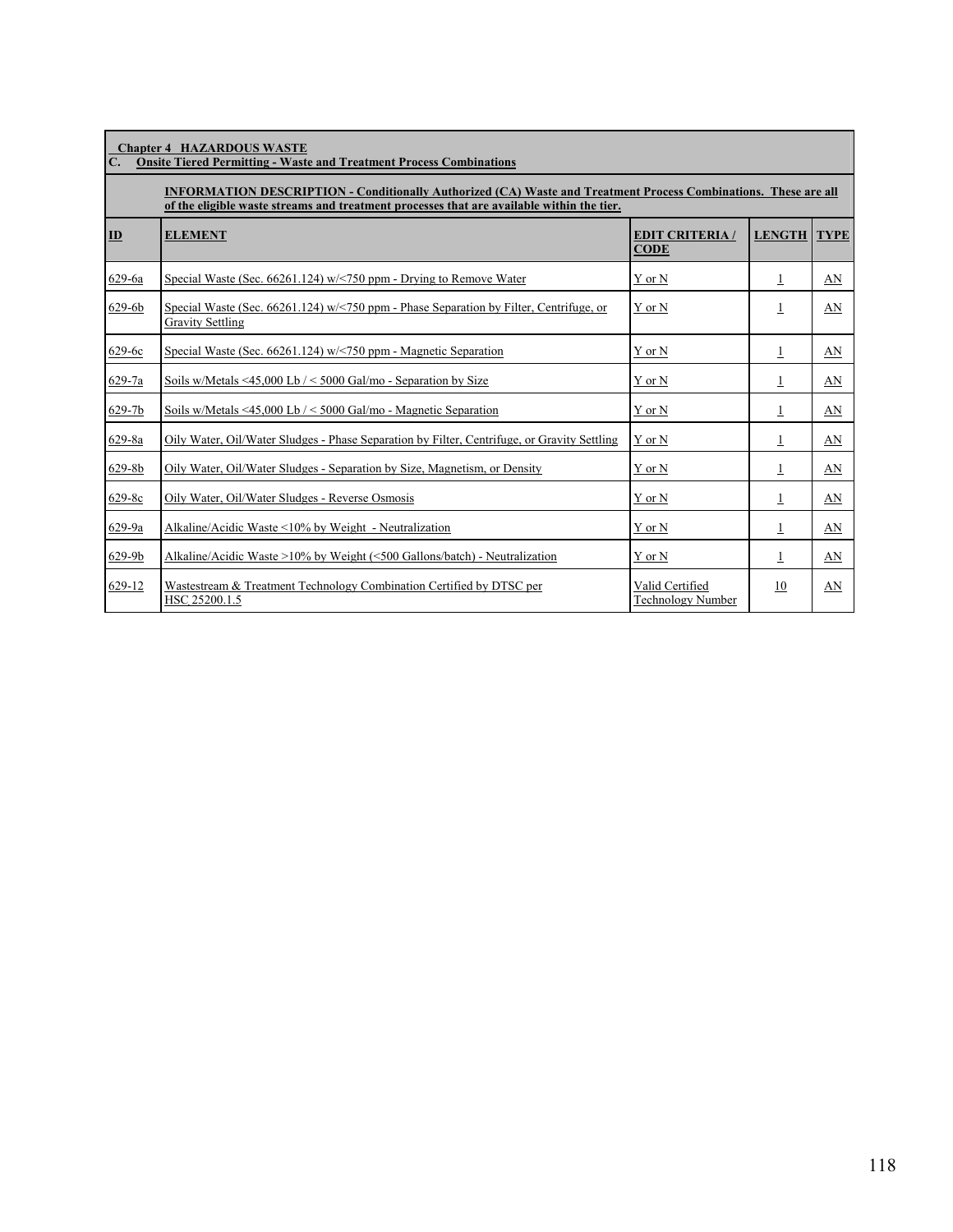| С.             | <b>Chapter 4 HAZARDOUS WASTE</b>                                                             | <b>Onsite Tiered Permitting - Waste and Treatment Process Combinations</b>                                                                                                                                                                        |               |             |                                |                                                                                                                                                                                                |                         |                  |  |  |
|----------------|----------------------------------------------------------------------------------------------|---------------------------------------------------------------------------------------------------------------------------------------------------------------------------------------------------------------------------------------------------|---------------|-------------|--------------------------------|------------------------------------------------------------------------------------------------------------------------------------------------------------------------------------------------|-------------------------|------------------|--|--|
| $\mathbf{I}$   | <b>ELEMENT</b>                                                                               | <b>EDIT CRITERIA/</b><br><b>CODE</b>                                                                                                                                                                                                              | <b>LENGTH</b> | <b>TYPE</b> | <b>INFORMATION DESCRIPTION</b> |                                                                                                                                                                                                |                         |                  |  |  |
| 606            | Unit ID Number                                                                               |                                                                                                                                                                                                                                                   | 18            | AN          | repeated or duplicated.        | Unique identification number for unit. The units can be numbered<br>sequentially or by any other system as long as the numbers are not                                                         |                         |                  |  |  |
| $\overline{1}$ | Facility ID<br>Number                                                                        | 2 AN county<br>3 AN jurisdiction<br>6 AN facility number                                                                                                                                                                                          | 11            | AN          |                                | Number to permit cross linking of data. County and jurisdiction<br>number from tax code list. This number is assigned by the CUPA.<br>This is the unique number which identifies the facility. |                         |                  |  |  |
|                |                                                                                              | <b>INFORMATION DESCRIPTION - Permit by Rule (PBR) Waste and Treatment Process Combinations. These are all of the</b><br>eligible waste streams and treatment processes that are available within the tier. NOTE: PBR codes are the same as CESOT. |               |             |                                |                                                                                                                                                                                                |                         |                  |  |  |
| ID             | <b>ELEMENT</b>                                                                               |                                                                                                                                                                                                                                                   |               |             |                                | <b>EDIT CRITERIA /</b><br><b>CODE</b>                                                                                                                                                          | <b>LENGTH</b>           | <b>TYPE</b>      |  |  |
| 630-1a         |                                                                                              | Aqueous Waste - Hexavalent Chromium Reduction                                                                                                                                                                                                     |               |             |                                | Y or N                                                                                                                                                                                         | $\perp$                 | AN               |  |  |
| 630-2a         |                                                                                              | Aqueous Waste w/Metals - pH Adjustment / Neutralization                                                                                                                                                                                           |               |             |                                | Y or N                                                                                                                                                                                         | $\perp$                 | AN               |  |  |
| $630 - 2b$     |                                                                                              | Aqueous Waste w/Metals - Precipitation or Crystallization                                                                                                                                                                                         |               |             |                                | Y or N                                                                                                                                                                                         | $\perp$                 | <u>AN</u>        |  |  |
| $630-2c$       |                                                                                              | Aqueous Waste w/Metals - Phase Separation by Filter, Centrifuge, or Gravity Settling                                                                                                                                                              |               |             |                                | Y or N                                                                                                                                                                                         | $\perp$                 | AN               |  |  |
| 630-2d         |                                                                                              | Aqueous Waste w/Metals - Ion Exchange                                                                                                                                                                                                             |               |             |                                | $\mathbf Y$ or $\mathbf N$                                                                                                                                                                     | $\overline{1}$          | AN               |  |  |
| 630-2e         |                                                                                              | Aqueous Waste w/Metals - Reverse Osmosis                                                                                                                                                                                                          |               |             |                                | Y or N                                                                                                                                                                                         | $\overline{1}$          | AN               |  |  |
| 630-2f         |                                                                                              | Aqueous Waste w/Metals - Metallic Replacement                                                                                                                                                                                                     | Y or N        | $\mathbf 1$ | AN                             |                                                                                                                                                                                                |                         |                  |  |  |
| $630 - 2g$     |                                                                                              | Aqueous Waste w/Metals - Plating onto an Electrode                                                                                                                                                                                                | Y or N        | $\perp$     | AN                             |                                                                                                                                                                                                |                         |                  |  |  |
| $630 - 2h$     |                                                                                              | Aqueous Waste w/Metals - Electrodialysis                                                                                                                                                                                                          |               |             |                                | Y or N                                                                                                                                                                                         | $\overline{\mathbf{1}}$ | AN               |  |  |
| $630-2i$       |                                                                                              | Aqueous Waste w/Metals - Electrowinning or Electrolytic Recovery                                                                                                                                                                                  |               |             |                                | Y or N                                                                                                                                                                                         | $\perp$                 | $_{\Delta N}$    |  |  |
| $630 - 2j$     | Aqueous Waste w/Metals - Chemical Stabilization Using Silicates or Cementitious<br>Reactions | Y or N                                                                                                                                                                                                                                            | $\perp$       | AN          |                                |                                                                                                                                                                                                |                         |                  |  |  |
| $630 - 2k$     |                                                                                              | Aqueous Waste w/Metals - Evaporation                                                                                                                                                                                                              |               |             |                                | Y or N                                                                                                                                                                                         | $\perp$                 | AN               |  |  |
| 630-21         |                                                                                              | Aqueous Waste w/Metals - Adsorption                                                                                                                                                                                                               |               |             |                                | Y or N                                                                                                                                                                                         | $\perp$                 | AN               |  |  |
| 630-3a         | Centrifuge, or Gravity Settling                                                              | Aqueous Waste w/Organics (<10% Organic and <1% Volatiles) - Phase Separation by Filter, $\overline{Y}$ or N                                                                                                                                       |               |             |                                |                                                                                                                                                                                                | $\underline{1}$         | AN               |  |  |
| 630-3b         |                                                                                              | Aqueous Waste w/Organics (<10% Organic and <1% Volatiles) - Adsorption                                                                                                                                                                            |               |             |                                | Y or N                                                                                                                                                                                         | $\underline{1}$         | AN               |  |  |
| 630-3c         |                                                                                              | Aqueous Waste w/Organics (<10% Organic and <1% Volatiles) - Distillation                                                                                                                                                                          |               |             |                                | Y or N                                                                                                                                                                                         | $\overline{1}$          | AN               |  |  |
| 630-3d         | Microorganisms                                                                               | Aqueous Waste w/Organics (<10% Organic and <1% Volatiles) - Biological Process Using                                                                                                                                                              |               |             |                                | Y or N                                                                                                                                                                                         | $\overline{1}$          | AN               |  |  |
| $630 - 3e$     | <b>Enclosed System</b>                                                                       | Aqueous Waste w/Organics (<10% Organic and <1% Volatiles) - Photodegradation in                                                                                                                                                                   |               |             |                                | Y or N                                                                                                                                                                                         | $\overline{1}$          | $\underline{AN}$ |  |  |
| $630-3f$       |                                                                                              | Aqueous Waste w/Organics (<1% Volatiles) - Air Stripping or Steam Stripping                                                                                                                                                                       |               |             |                                | Y or N                                                                                                                                                                                         | $\overline{1}$          | $\Delta \rm N$   |  |  |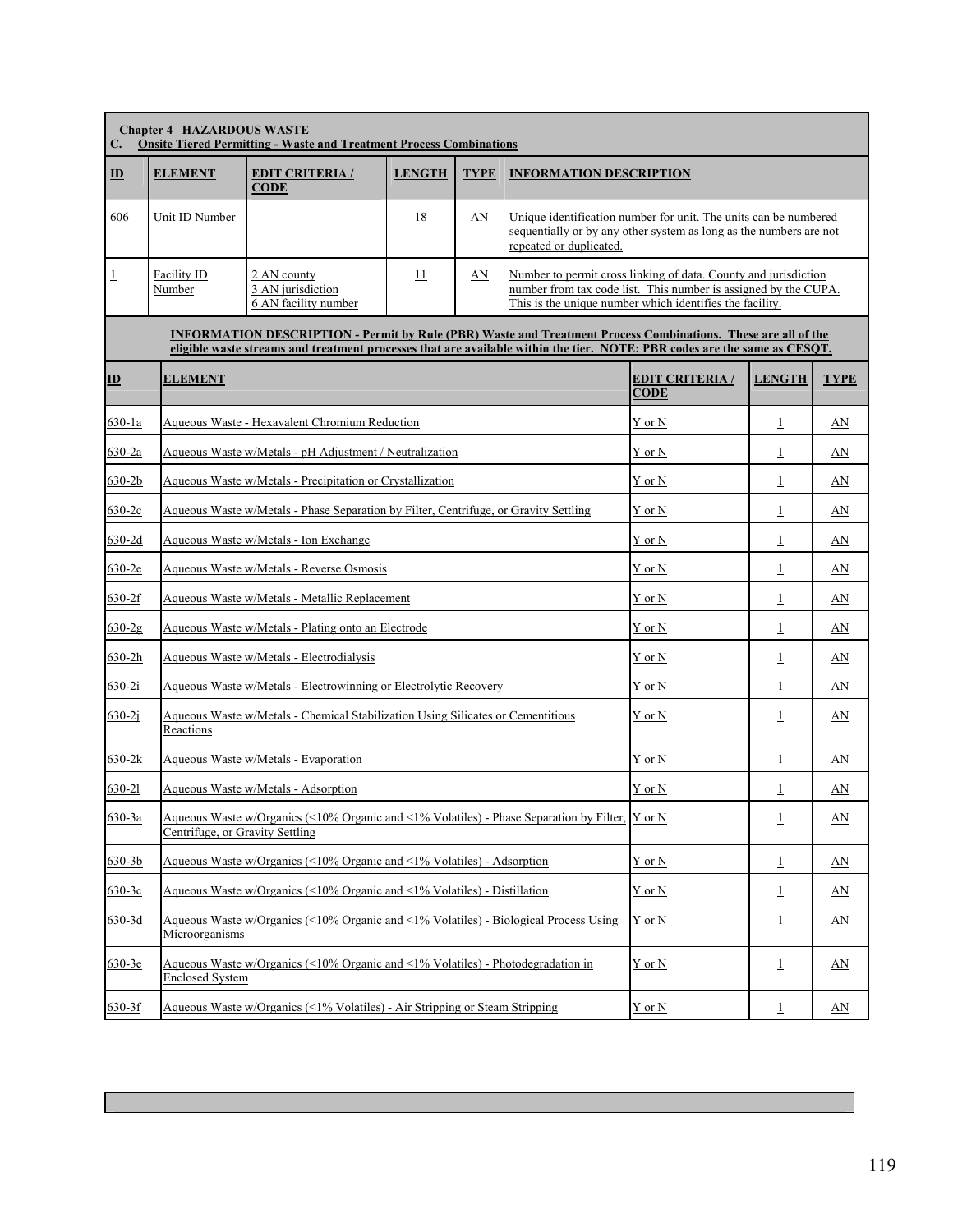**Chapter 4 HAZARDOUS WASTE**

**C. Onsite Tiered Permitting - Waste and Treatment Process Combinations**

 **INFORMATION DESCRIPTION - Permit by Rule (PBR) Waste and Treatment Process Combinations. These are all of the eligible waste streams and treatment processes that are available within the tier. NOTE: PBR codes are the same as CESQT.**

| ID          | <b>ELEMENT</b>                                                                                                                  | <b>EDIT CRITERIA /</b><br><b>CODE</b> | <b>LENGT</b><br>Н | <b>TYPE</b> |
|-------------|---------------------------------------------------------------------------------------------------------------------------------|---------------------------------------|-------------------|-------------|
| 630-4a      | Sludges, Dusts, Solids w/Metal(s) - Chemical Stabilization Using Silicates or Cementitious<br>Reactions                         | Y or N                                | $\perp$           | AN          |
| 630-4b      | Sludges, Dusts, Solids w/Metal(s) - Grind, Shred, Crush, or Compact                                                             | Y or N                                | $\perp$           | AN          |
| 630-4c      | Sludges, Dusts, Solids w/Metal(s) - Drying to Remove Water                                                                      | Y or N                                | $\perp$           | AN          |
| $630 - 4d$  | Sludges, Dusts, Solids w/Metal(s) - Separation by Size, Magnetism, or Density                                                   | Y or N                                | $\perp$           | AN          |
| 630-5a      | Sludges w/Alum, Gypsum, Lime, Sulfur, or Phosphate - Chemical Stabilization Using<br><b>Silicates or Cementitious Reactions</b> | Y or N                                | $\perp$           | AN          |
| $630 - 5b$  | Sludges w/Alum, Gypsum, Lime, Sulfur, or Phosphate - Drying to Remove Water                                                     | Y or N                                | $\perp$           | AN          |
| 630-5c      | Sludges w/Alum, Gypsum, Lime, Sulfur, or Phosphate - Phase Separation by Filter,<br>Centrifuge, or Gravity Settling             | Y or N                                | $\perp$           | AN          |
| 630-6a      | Special Waste (Sec. 66261.120) - Chemical Stabilization Using Silicates or Cementitious<br>Reactions                            | Y or N                                | $\mathbf{1}$      | AN          |
| 630-6b      | Special Waste (Sec. 66261.120) - Drying to Remove Water                                                                         | Y or N                                | 1                 | AN          |
| $630 - 6c$  | Special Waste (Sec. 66261.120) - Phase Separation by Filter, Centrifuge, or Gravity Settling $Y$ or N                           |                                       | $\mathbf{1}$      | AN          |
| 630-6d      | Special Waste (Sec. 66261.120) - Screening Based on Size                                                                        | Y or N                                | $\perp$           | AN          |
| 630-6e      | Special Waste (Sec. 66261.120) - Separation by Size, Magnetism, or Density                                                      | Y or N                                | $\overline{1}$    | AN          |
| 630-7a      | Special Waste (Sec. 66261.124) - Chemical Stabilization Using Silicates or Cementitious<br>Reactions                            | Y or N                                | $\perp$           | AN          |
| $630 - 7b$  | Special Waste (Sec. 66261.124) - Drying to Remove Water                                                                         | Y or N                                | $\overline{1}$    | AN          |
| 630-7c      | Special Waste (Sec. 66261.124) - Phase Separation by Filter, Centrifuge, or Gravity Settling                                    | Y or N                                | $\mathbf{1}$      | AN          |
| 630-7d      | Special Waste (Sec. 66261.124) - Magnetic Separation                                                                            | Y or N                                | $\perp$           | AN          |
| 630-8a      | Inorganic Acid/Alkaline Waste - pH Adjustment / Neutralization                                                                  | Y or N                                | $\mathbf 1$       | AN          |
| 630-9a      | Soils w/Metal(s) - Chemical Stabilization Using Silicates or Cementitious Reactions                                             | Y or N                                | $\mathbf{1}$      | AN          |
| 630-9b      | Soils w/Metal(s) - Separation by Size                                                                                           | Y or N                                | $\perp$           | AN          |
| 630-9c      | Soils w/Metal(s) - Magnetic Separation                                                                                          | Y or N                                | $\perp$           | AN          |
| 630-10a     | Used Oil, Mixed Oil, Oily Water, Oil/W Sludges - Separation by Filter, Centrifuge, or<br><b>Gravity Settling</b>                | Y or N                                | $\overline{1}$    | <u>AN</u>   |
| 630-10b     | Used Oil, Mixed Oil, Oily Water, O/W Sludges - Distillation                                                                     | Y or N                                | $\perp$           | AN          |
| $630 - 10c$ | Used Oil, Mixed Oil, Oily Water, O/W Sludges - Neutralization                                                                   | Y or N                                | $\mathbf 1$       | AN          |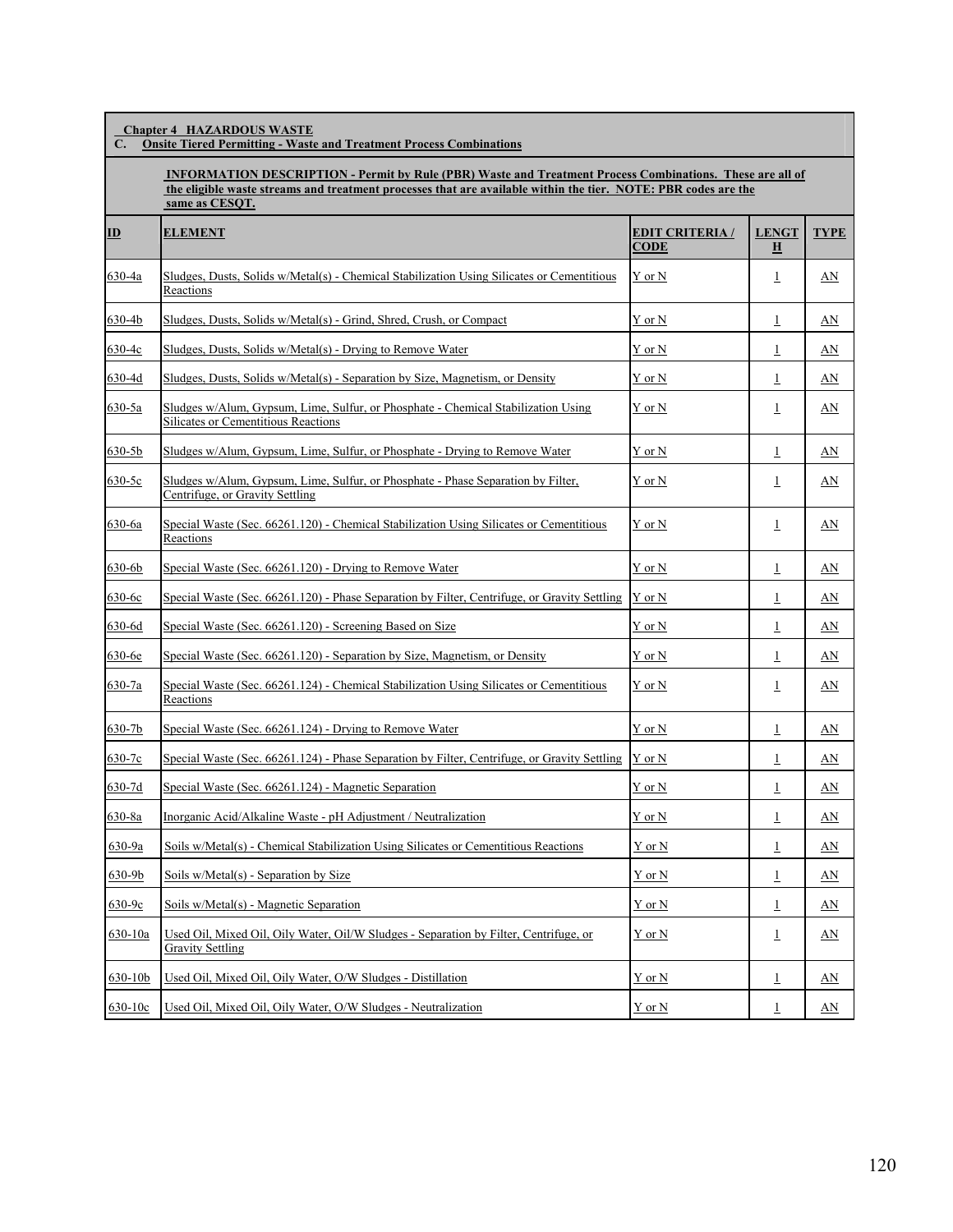| $\mathbf{C}$ . | <b>Chapter 4 HAZARDOUS WASTE</b><br><b>Onsite Tiered Permitting - Waste and Treatment Process Combinations</b>                                                                                                                                    |                                             |                |             |  |  |  |  |
|----------------|---------------------------------------------------------------------------------------------------------------------------------------------------------------------------------------------------------------------------------------------------|---------------------------------------------|----------------|-------------|--|--|--|--|
|                | <b>INFORMATION DESCRIPTION - Permit by Rule (PBR) Waste and Treatment Process Combinations. These are all of the</b><br>eligible waste streams and treatment processes that are available within the tier. NOTE: PBR codes are the same as CESQT. |                                             |                |             |  |  |  |  |
| $\mathbf{ID}$  | <b>ELEMENT</b>                                                                                                                                                                                                                                    | <b>EDIT CRITERIA /</b><br><b>CODE</b>       | <b>LENGTH</b>  | <b>TYPE</b> |  |  |  |  |
| 630-10d        | Used Oil, Mixed Oil, Oily Water, O/W Sludges - Separation by Size, Magnetism, or<br>Density                                                                                                                                                       | Y or N                                      | 1              | AN          |  |  |  |  |
| 630-10e        | Used Oil, Mixed Oil, Oily Water, O/W Sludges - Reverse Osmosis                                                                                                                                                                                    | Y or N                                      | $\mathbf{1}$   | AN          |  |  |  |  |
| 630-10f        | Used Oil, Mixed Oil, Oily Water, O/W Sludges - Biological Process Using<br>Microorganisms                                                                                                                                                         | Y or N                                      | 1              | AN          |  |  |  |  |
| 630-11a        | Containers $(< 110$ Gallons) or Liners - Rinsing with Liquid                                                                                                                                                                                      | Y or N                                      | $\overline{1}$ | AN          |  |  |  |  |
| 630-11b        | Containers (< 110 Gallons) or Liners - Crush, Shred, Grind, or Puncture                                                                                                                                                                           | Y or N                                      | 1              | AN          |  |  |  |  |
| 630-12a        | Multi-component Resins - Mixing per Manufacturer's Instructions                                                                                                                                                                                   | Y or N                                      | 1              | AN          |  |  |  |  |
| 630-13         | Wastestream & Treatment Technology Combination Certified by DTSC per<br>HSC 25200.1.5                                                                                                                                                             | Valid Certified<br><b>Technology Number</b> | 10             | AN          |  |  |  |  |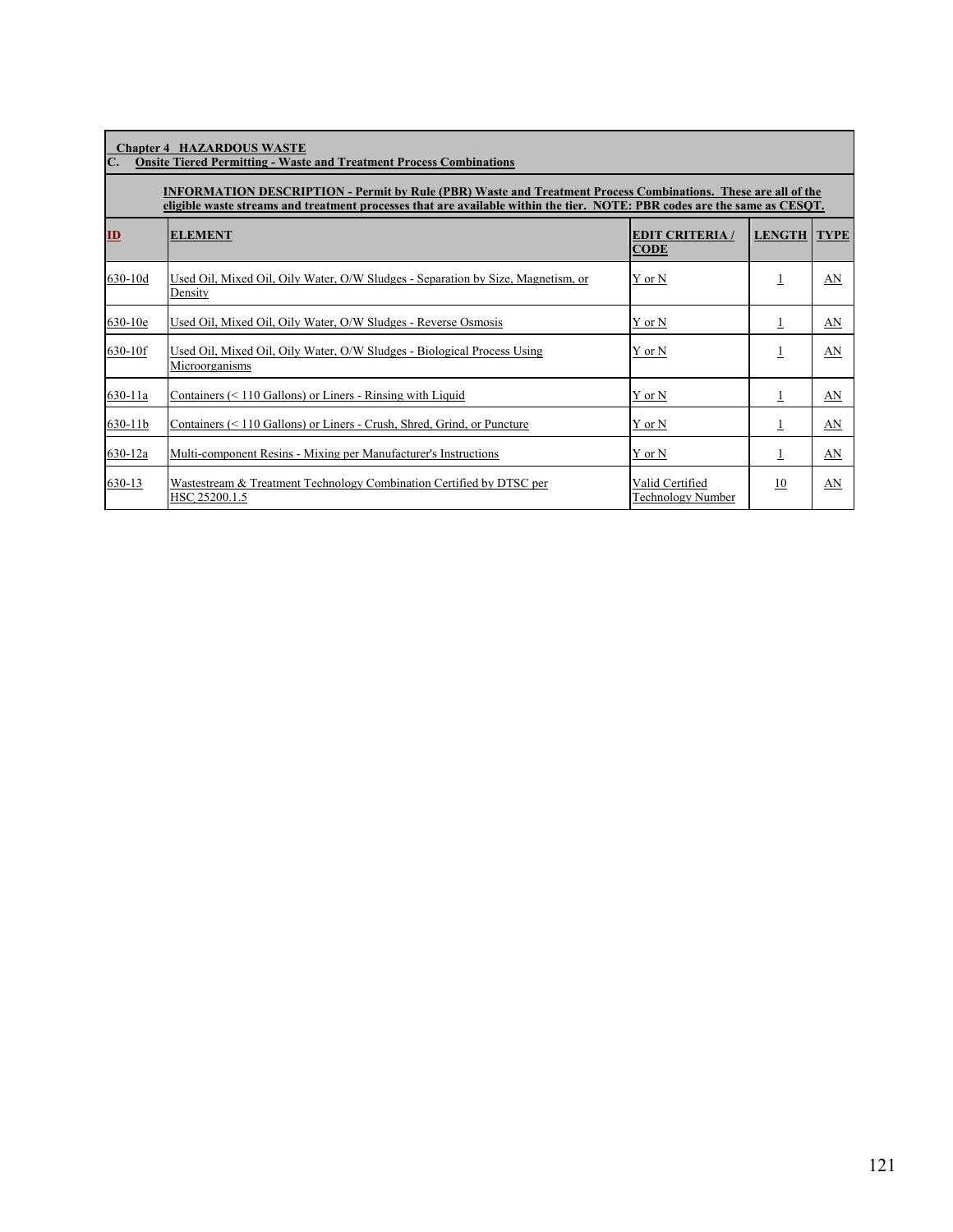| $\mathbf{C}$ . | <b>Chapter 4 HAZARDOUS WASTE</b><br><b>Onsite Tiered Permitting - Waste and Treatment Process Combinations</b>                                                                                                             |                                                                                                                                                                                                      |    |    |        |                                                                                                                                                                                                |               |             |
|----------------|----------------------------------------------------------------------------------------------------------------------------------------------------------------------------------------------------------------------------|------------------------------------------------------------------------------------------------------------------------------------------------------------------------------------------------------|----|----|--------|------------------------------------------------------------------------------------------------------------------------------------------------------------------------------------------------|---------------|-------------|
| ID             | <b>ELEMENT</b>                                                                                                                                                                                                             | <b>EDIT CRITERIA /</b><br><b>LENGTH</b><br><b>TYPE</b><br><b>INFORMATION DESCRIPTION</b><br><b>CODE</b>                                                                                              |    |    |        |                                                                                                                                                                                                |               |             |
| 606            | 18<br>Unique identification number for unit. The units can be numbered<br>Unit ID Number<br>AN<br>sequentially or by any other system as long as the numbers are not<br>repeated or duplicated.                            |                                                                                                                                                                                                      |    |    |        |                                                                                                                                                                                                |               |             |
| $\overline{1}$ | Facility ID<br>Number                                                                                                                                                                                                      | 2 AN county<br>3 AN jurisdiction<br>6 AN facility number                                                                                                                                             | 11 | AN |        | Number to permit cross linking of data. County and jurisdiction<br>number from tax code list. This number is assigned by the CUPA.<br>This is the unique number which identifies the facility. |               |             |
|                | <b>INFORMATION DESCRIPTION - Conditionally Exempt - Limited (CEL) Waste and Treatment Process Combinations. These</b><br>are all of the eligible waste streams and treatment processes that are available within the tier. |                                                                                                                                                                                                      |    |    |        |                                                                                                                                                                                                |               |             |
| ID             | <b>ELEMENT</b>                                                                                                                                                                                                             |                                                                                                                                                                                                      |    |    |        | <b>EDIT CIRTERIA/</b><br><b>CODE</b>                                                                                                                                                           | <b>LENGTH</b> | <b>TYPE</b> |
| $631 - 1$      | HSC 25200.1.5                                                                                                                                                                                                              | Aerosol Cans - Puncturing, Draining or Crushing (at Ambient Temperature) Using<br>Wastestream & Treatment Technology Combination Certified by DTSC per                                               |    |    |        | Valid Certified<br><b>Technology Number</b>                                                                                                                                                    | 10            | AN          |
| 631-2a         |                                                                                                                                                                                                                            | Used Oil Mixed w/Water, Oily Water (no Gasoline and <2% Diesel) - Gravity Separation                                                                                                                 |    |    |        | Y or N                                                                                                                                                                                         | $\mathbf 1$   | AN          |
| $631 - 2b$     |                                                                                                                                                                                                                            | Used Oil Mixed w/Water, Oily Water (no Gasoline and <2% Diesel) - Centrifuge                                                                                                                         |    |    |        | Y or N                                                                                                                                                                                         | $\perp$       | AN          |
| $631 - 2c$     | Used Oil Mixed w/Water, Oily Water (no Gasoline and <2% Diesel) - Membrane<br>Technology                                                                                                                                   |                                                                                                                                                                                                      |    |    |        | Y or N                                                                                                                                                                                         | 1             | AN          |
| $631 - 2d$     |                                                                                                                                                                                                                            | Used Oil Mixed w/Water, Oily Water (no Gasoline and <2% Diesel) - Heating to<br>Temperature not above 20 Deg F below Flashpoint of the Used Oil Component of the<br>Mixture at Atmospheric Pressure. |    |    | Y or N | 1                                                                                                                                                                                              | AN            |             |
| 631-2e         | Demulsifiers                                                                                                                                                                                                               | Used Oil Mixed w/Water, Oily Water (no Gasoline and <2% Diesel) - Addition of                                                                                                                        |    |    |        | Y or N                                                                                                                                                                                         | 1             | AN          |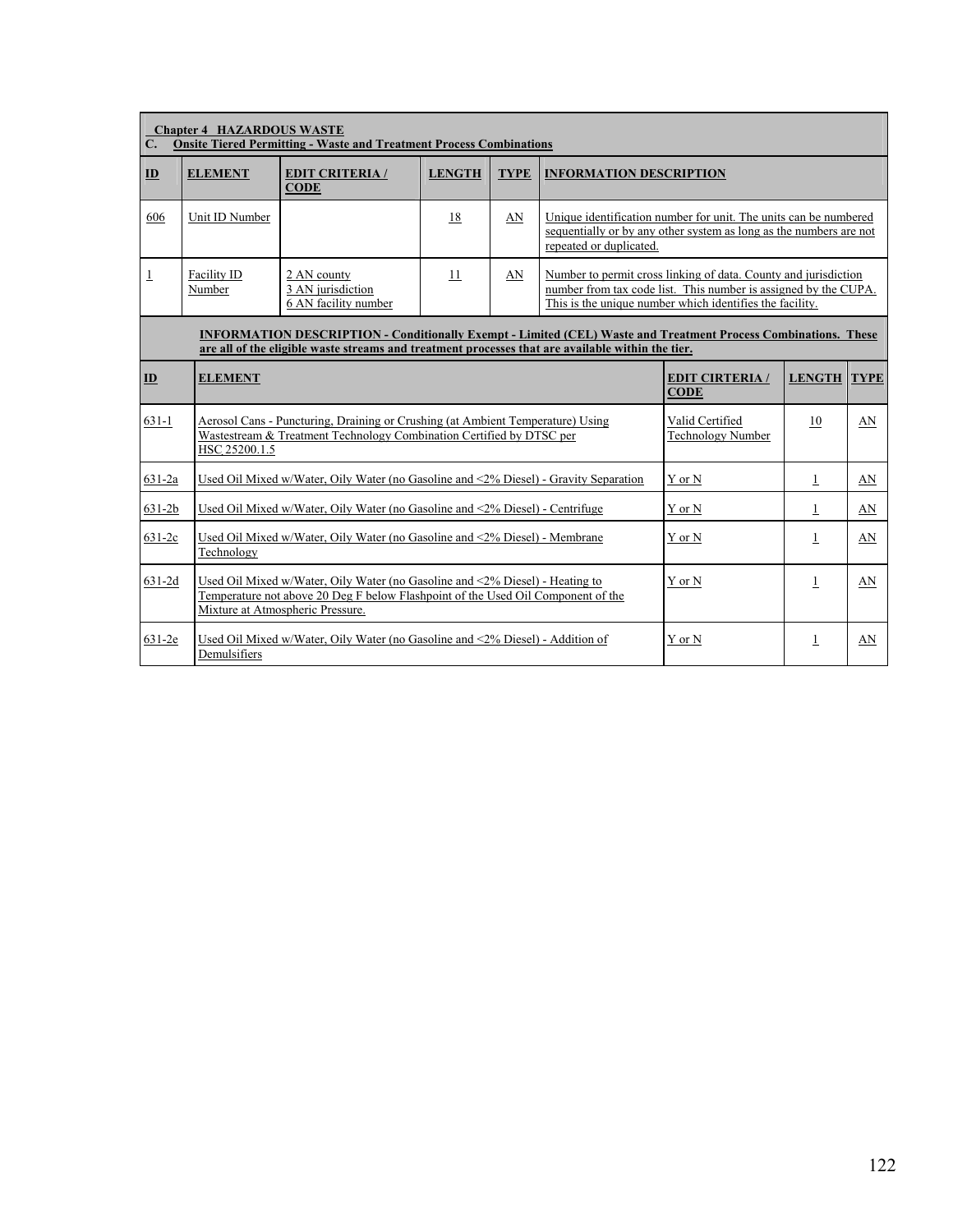| 2.             | <b>Chapter 4 HAZARDOUS WASTE</b><br><b>Certification Of Financial Assurance</b>                             |                                                                                          |                    |             |                                                                                                                                                                                                                                                                                                                                                                                                                                                                                                                                                                                                                                                                                                      |  |  |
|----------------|-------------------------------------------------------------------------------------------------------------|------------------------------------------------------------------------------------------|--------------------|-------------|------------------------------------------------------------------------------------------------------------------------------------------------------------------------------------------------------------------------------------------------------------------------------------------------------------------------------------------------------------------------------------------------------------------------------------------------------------------------------------------------------------------------------------------------------------------------------------------------------------------------------------------------------------------------------------------------------|--|--|
| $\mathbf{D}$   | <b>ELEMENT</b>                                                                                              | <b>EDIT CRITERIA / CODES</b>                                                             | <b>LENGTH</b>      | <b>TYPE</b> | <b>INFORMATION DESCRIPTION</b>                                                                                                                                                                                                                                                                                                                                                                                                                                                                                                                                                                                                                                                                       |  |  |
| $\perp$        | Facility ID Number                                                                                          | 2 AN county<br>3 AN jurisdiction<br>6 AN facility number                                 | 11                 | AN          | Number to allow cross linking of data. County and<br>jurisdiction number from tax code list. This number is<br>assigned by the CUPA. This is the unique number<br>which identifies the facility.                                                                                                                                                                                                                                                                                                                                                                                                                                                                                                     |  |  |
| $\overline{2}$ | EPA ID Number                                                                                               | 12 digit identifier beginning with<br>CA                                                 | 12                 | AN          | EPA Identification number for businesses that generate,<br>recycle, or treat hazardous waste. For facilities in<br>California, the number usually starts with the letters<br>CA. The number can be obtained from the Telephone<br>Information Center at (916)324-1781, (800) 61-TOXIC<br>or (800) 618-6942.                                                                                                                                                                                                                                                                                                                                                                                          |  |  |
| $\overline{3}$ | <b>Business Name</b>                                                                                        | Postal standard:<br>2 lines, 35 characters                                               | 70                 | AN          | Full legal name of the business.                                                                                                                                                                                                                                                                                                                                                                                                                                                                                                                                                                                                                                                                     |  |  |
| 700700         | <b>Certification Status</b>                                                                                 | $a = initial$ certification<br>$b =$ amended certification<br>$c =$ annual certification | $\overline{\perp}$ | AN          | Reason for submitting certification.                                                                                                                                                                                                                                                                                                                                                                                                                                                                                                                                                                                                                                                                 |  |  |
| 701701         | Type of Operation<br>(Hazardous Waste<br>Financial Assurance)                                               | $a = PBR-FTU$<br>$b = CA$<br>$c = other$                                                 | $\perp$            | AN          | Type of operation.                                                                                                                                                                                                                                                                                                                                                                                                                                                                                                                                                                                                                                                                                   |  |  |
| 702702         | <b>Estimated Closure</b><br>Costs                                                                           |                                                                                          | 12                 | AN          | Estimated closure costs in dollars. This section requires<br>a written estimate of the cost of closing each treatment<br>unit. The estimated closure cost may be either the<br>actual cost or the estimated cost when using your own<br>staff and/or personal equipment. The closure cost<br>estimate may take into account any salvage value that<br>may be realized from the sale of wastes, facility<br>structure or equipment, land or other facility assets. For<br>PBR only: If you have operated under PBR for less<br>than 30 days in any calendar year, do not enter any<br>dollar amount. You qualify for an exemption. If<br>eligible for the exemption, enter EXEMPT in this<br>section. |  |  |
| 703703         | <b>Exemption From</b><br>Financial Assurance =<br>$cost$ estimate $\leq$ \$10,000                           | Y or N                                                                                   | $\perp$            | AN          | Indicates if reason for exemption from financial<br>assurance requirements is total closure cost estimate not<br>more than \$10,000. A model letter using the required<br>certifications must be submitted to claim this<br>exemption.                                                                                                                                                                                                                                                                                                                                                                                                                                                               |  |  |
| 704704         | <b>Exemption From</b><br>Financial Assurance =<br>other                                                     | Narrative                                                                                | 30                 | AN          | Description of other reason for exemption from<br>financial assurance requirements.                                                                                                                                                                                                                                                                                                                                                                                                                                                                                                                                                                                                                  |  |  |
| 705705         | <b>Exemption From</b><br>Financial Assurance =<br>TTU owner / operator<br>and operated $\leq$ 30<br>days/yr | Y or N                                                                                   | $\overline{1}$     | AN          | Indicates if reason for exemption from financial<br>assurance requirements is for owner or operator under<br>PBR only and operating no more than thirty days in any<br>calendar year.                                                                                                                                                                                                                                                                                                                                                                                                                                                                                                                |  |  |
| 706706         | Requirement for<br><b>Financial Assurance</b>                                                               | Y or N                                                                                   | $\perp$            | <u>AN</u>   | Indicates if financial assurance is required.                                                                                                                                                                                                                                                                                                                                                                                                                                                                                                                                                                                                                                                        |  |  |
| 707707         | Date of Closure<br>Assurance Mechanism                                                                      | YYYYMMDD                                                                                 | 8                  | D           | Effective date of closure assurance mechanism.                                                                                                                                                                                                                                                                                                                                                                                                                                                                                                                                                                                                                                                       |  |  |
| 708708         | Mechanism ID Number                                                                                         |                                                                                          | 25                 | AN          | Number of closure assurance mechanism if applicable,<br>for example, the insurance policy number.                                                                                                                                                                                                                                                                                                                                                                                                                                                                                                                                                                                                    |  |  |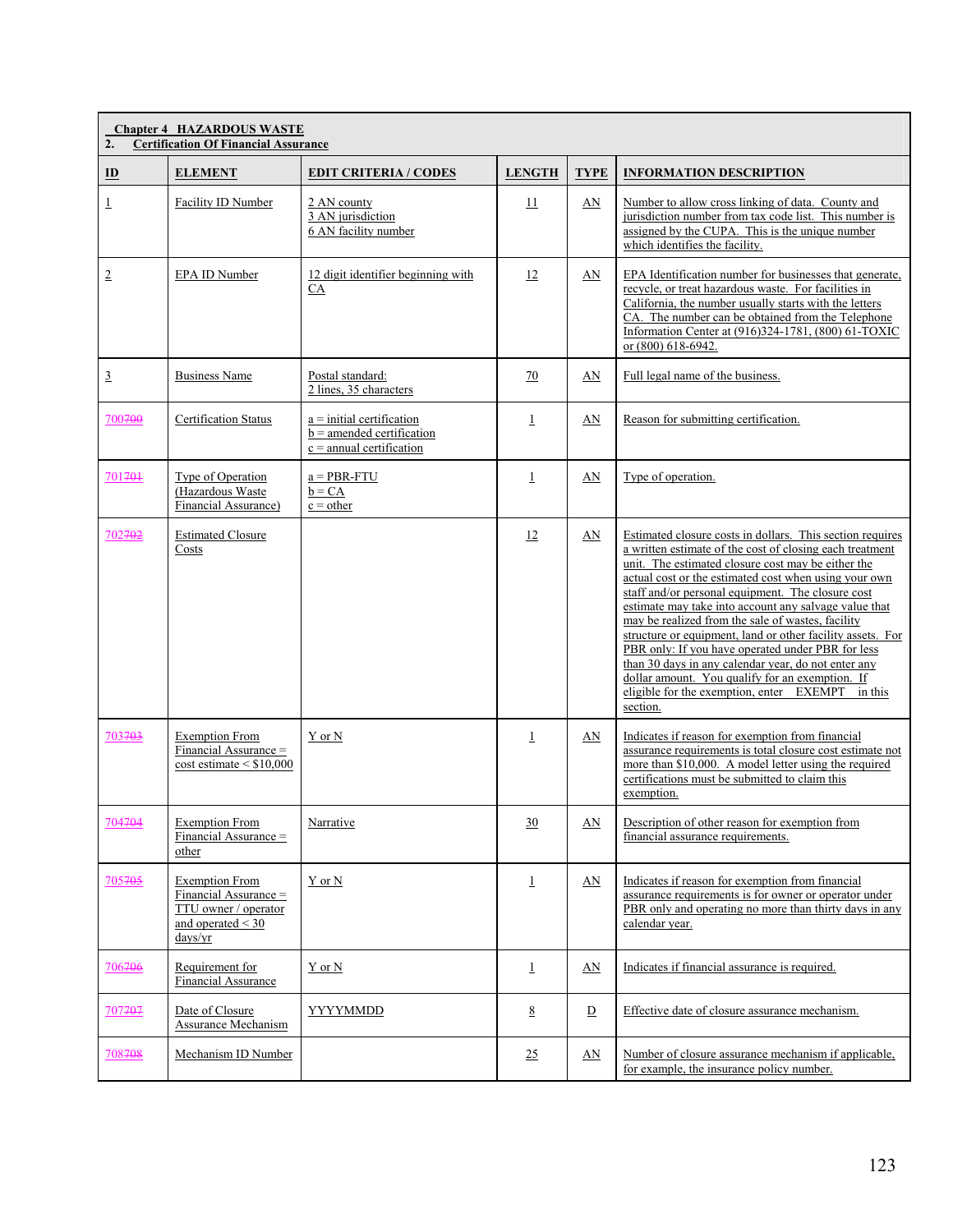| 2.                 | <b>Chapter 4 HAZARDOUS WASTE</b><br><b>Certification Of Financial Assurance</b> |                                                                                                                                                                                                                                                                                                 |                 |             |                                                                                                                                                                                                                                                                                                                                                                                                                                                                                                                                                                                                                                                                                                                                                                                                                                                                                                                                                                                                                                                                                                                                                                                                                                                                                                                                                                                                                                                                                                                                                                                        |  |  |  |
|--------------------|---------------------------------------------------------------------------------|-------------------------------------------------------------------------------------------------------------------------------------------------------------------------------------------------------------------------------------------------------------------------------------------------|-----------------|-------------|----------------------------------------------------------------------------------------------------------------------------------------------------------------------------------------------------------------------------------------------------------------------------------------------------------------------------------------------------------------------------------------------------------------------------------------------------------------------------------------------------------------------------------------------------------------------------------------------------------------------------------------------------------------------------------------------------------------------------------------------------------------------------------------------------------------------------------------------------------------------------------------------------------------------------------------------------------------------------------------------------------------------------------------------------------------------------------------------------------------------------------------------------------------------------------------------------------------------------------------------------------------------------------------------------------------------------------------------------------------------------------------------------------------------------------------------------------------------------------------------------------------------------------------------------------------------------------------|--|--|--|
| $\mathbf{D}$       | <b>ELEMENT</b>                                                                  | <b>EDIT CRITERIA / CODES</b>                                                                                                                                                                                                                                                                    | <b>LENGTH</b>   | <b>TYPE</b> | <b>INFORMATION DESCRIPTION</b>                                                                                                                                                                                                                                                                                                                                                                                                                                                                                                                                                                                                                                                                                                                                                                                                                                                                                                                                                                                                                                                                                                                                                                                                                                                                                                                                                                                                                                                                                                                                                         |  |  |  |
| 709709             | Closure Assurance<br>Mechanism                                                  | $a = closure$ trust fund<br>$b =$ surety bond<br>$c = closure$ letter of credit<br>$d = closure$ insurance<br>$e =$ financial test and<br>corporate guarantee<br>$f =$ alternative mechanism<br>$g =$ multiple financial<br>mechanisms<br>$h =$ certificate of deposit<br>$I =$ savings account | $\perp$         | AN          | Type of financial mechanism established to provide<br>closure cost assurance. Eligible types for FTUs and<br>TTUs are contained in CCR, Title 22, Section<br>$67450.13(a)(5)$ .<br>$a =$ closure trust fund, as provided in CCR, Title 22,<br>Section<br>66265.143(a) (Attach DTSC Form 1154)<br>$b$ = surety bond guaranteeing payment into a<br>closure trust fund, as described in CCR, Title 22.<br>Section<br>66265.143(b) (Attach DTSC Form 1155 or 1156<br>with DTSC Form 1154)<br>$c$ = closure letter of credit, as described in CCR, Title<br>22,<br>Section 66265.143(c) (Attach DTSC Form<br>1157)<br>$d =$ closure insurance, as described in CCR, Title 22,<br>Section<br>66265.143(d) (Attach DTSC Form 1158)<br>$e =$ financial test and corporate guarantee for<br>closure, as described in CCR, <b>Title 22</b> , Section<br>66265.143(e) (Attach either DTSC Form 1159 or<br>1173)<br>$f =$ alternative mechanism for closure costs, as<br>described in CCR, Title 22. Section 67450.13(c)<br>(No)<br>form)<br>$g =$ multiple financial mechanisms for closure costs,<br>as described in CCR, Title 22,<br>Section $66265.143(g)$ (No<br>form)<br>$h =$ certificate of deposit, as described in Section<br>$3-104(2)(e)$ (i) of the Uniform Commercial Code<br>(No form)<br>$i =$ savings account, as described in Section<br>4-104(a) of the Uniform Commercial Code (No<br>form)<br>These mechanisms require use of the additional DTSC<br>Financial Assurance forms referenced above. These<br>forms are available from the CUPA or the DTSC<br>Regional Office. |  |  |  |
| 710710             | <b>Financial Institution</b><br><u>or Surety Name</u>                           |                                                                                                                                                                                                                                                                                                 | 35              | AN          | Name of the financial institution, insurance company,<br>surety company, or other appropriate organization used<br>to establish the closure financial assurance. Indicate<br>your company if you are using a corporate guarantee<br>and financial test.                                                                                                                                                                                                                                                                                                                                                                                                                                                                                                                                                                                                                                                                                                                                                                                                                                                                                                                                                                                                                                                                                                                                                                                                                                                                                                                                |  |  |  |
| $7117 +$           | Financial Institution<br>or Surety Address                                      | Postal standard:<br>2 lines, 35 characters                                                                                                                                                                                                                                                      | $\overline{20}$ | AN          | Address of financial institution, insurance company,<br>surety company, or other appropriate organization used<br>to establish the closure financial assurance.                                                                                                                                                                                                                                                                                                                                                                                                                                                                                                                                                                                                                                                                                                                                                                                                                                                                                                                                                                                                                                                                                                                                                                                                                                                                                                                                                                                                                        |  |  |  |
| 712 <del>712</del> | Financial Institution<br>or Surety City                                         | Postal standard                                                                                                                                                                                                                                                                                 | 20              | AN          | City of financial institution, insurance company, surety<br>company, or other appropriate organization used to<br>establish the closure financial assurance.                                                                                                                                                                                                                                                                                                                                                                                                                                                                                                                                                                                                                                                                                                                                                                                                                                                                                                                                                                                                                                                                                                                                                                                                                                                                                                                                                                                                                           |  |  |  |
| 713713             | Financial Institution<br>or Surety State                                        | Valid 2-digit state code                                                                                                                                                                                                                                                                        | $\overline{2}$  | AN          | State of financial institution, insurance company, surety<br>company, or other appropriate organization used to<br>establish the closure financial assurance.                                                                                                                                                                                                                                                                                                                                                                                                                                                                                                                                                                                                                                                                                                                                                                                                                                                                                                                                                                                                                                                                                                                                                                                                                                                                                                                                                                                                                          |  |  |  |
| 714714             | <b>Financial Institution</b><br>or Surety Zip Code                              | Postal standard                                                                                                                                                                                                                                                                                 | $\overline{9}$  | AN          | Zip code of financial institution, insurance company,<br>surety company, or other appropriate organization used<br>to establish the closure financial assurance.                                                                                                                                                                                                                                                                                                                                                                                                                                                                                                                                                                                                                                                                                                                                                                                                                                                                                                                                                                                                                                                                                                                                                                                                                                                                                                                                                                                                                       |  |  |  |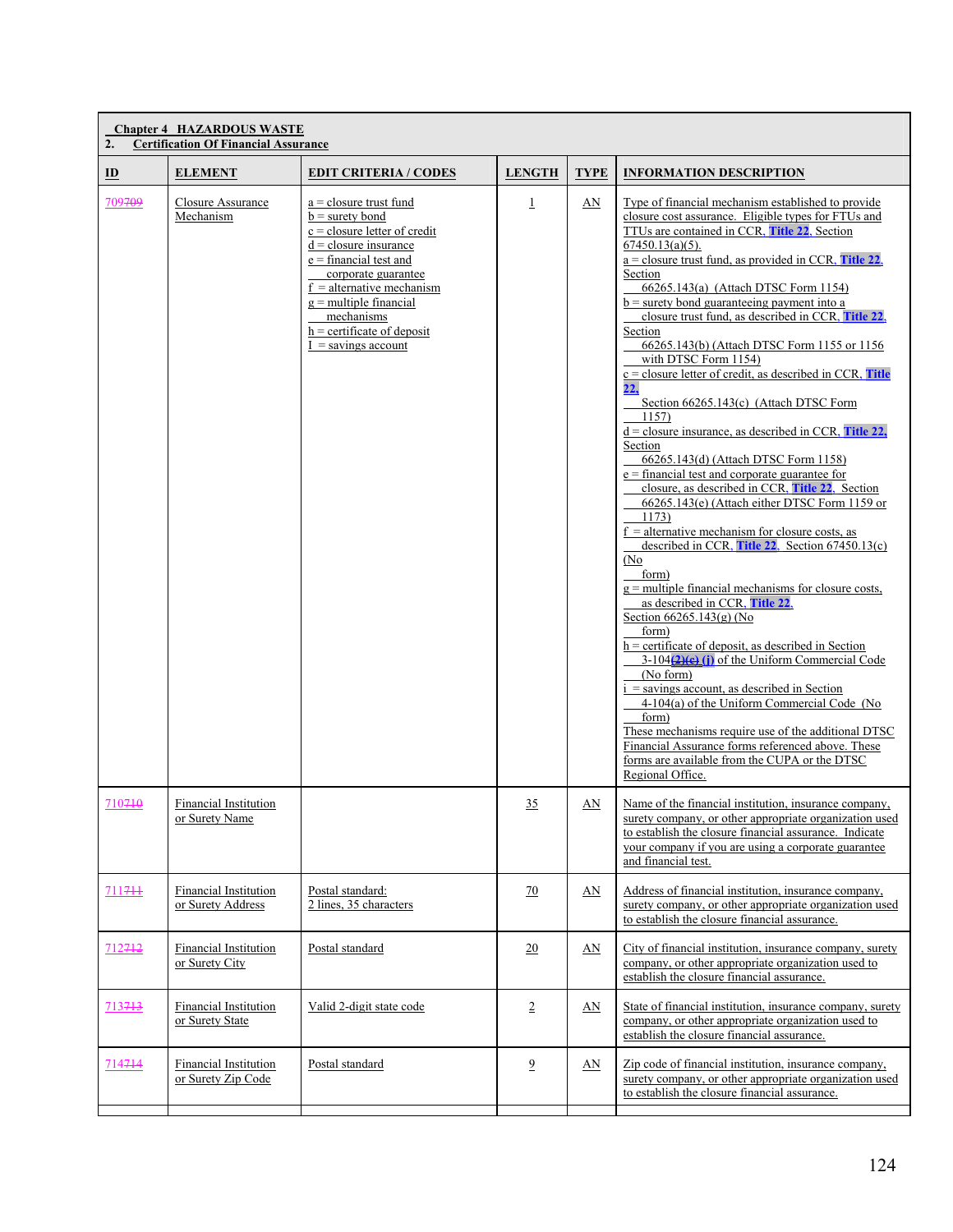| <b>Chapter 4 HAZARDOUS WASTE</b><br><b>Certification Of Financial Assurance</b><br>$\overline{2}$ . |                                               |                               |               |                |                                                                                                                                                                                                                                                                                                                                                                                                                                                                                                                                                                         |  |  |
|-----------------------------------------------------------------------------------------------------|-----------------------------------------------|-------------------------------|---------------|----------------|-------------------------------------------------------------------------------------------------------------------------------------------------------------------------------------------------------------------------------------------------------------------------------------------------------------------------------------------------------------------------------------------------------------------------------------------------------------------------------------------------------------------------------------------------------------------------|--|--|
| $\underline{\mathbf{ID}}$                                                                           | <b>ELEMENT</b>                                | <b>EDIT CRITERIA / CODES</b>  | <b>LENGTH</b> | <b>TYPE</b>    | <b>INFORMATION DESCRIPTION</b>                                                                                                                                                                                                                                                                                                                                                                                                                                                                                                                                          |  |  |
| 715715                                                                                              | Signer of Certification                       | $a =$ owner<br>$b = operator$ |               | AN             | Indicates if signer of certification is the owner or<br>operator of the facility.                                                                                                                                                                                                                                                                                                                                                                                                                                                                                       |  |  |
| 716746                                                                                              | Date Certified<br>(Financial Assurance)       | YYYYMMDD                      | 8             | $\overline{D}$ | Date the document was signed.                                                                                                                                                                                                                                                                                                                                                                                                                                                                                                                                           |  |  |
| 717717                                                                                              | Owner/ Operator Name<br>(Financial Assurance) |                               | 35            | AN             | Full name of business owner/operator, or officially<br>designated representative of the owner/operator. The<br>person signing this page must be an owner or officer of<br>the company who is authorized to make decisions for<br>the facility and who has operational control. The<br>authorized signatory must be completed as specified in<br>CCR, Title 22. Section 66270.11. In most companies.<br>this is not the environmental compliance or technical<br>staff. The signer certifies to a belief that all the<br>information submitted is accurate and complete. |  |  |
| 718718                                                                                              | Owner/Operator Title<br>(Financial Assurance) |                               | 35            | AN             | Title of person signing the page.                                                                                                                                                                                                                                                                                                                                                                                                                                                                                                                                       |  |  |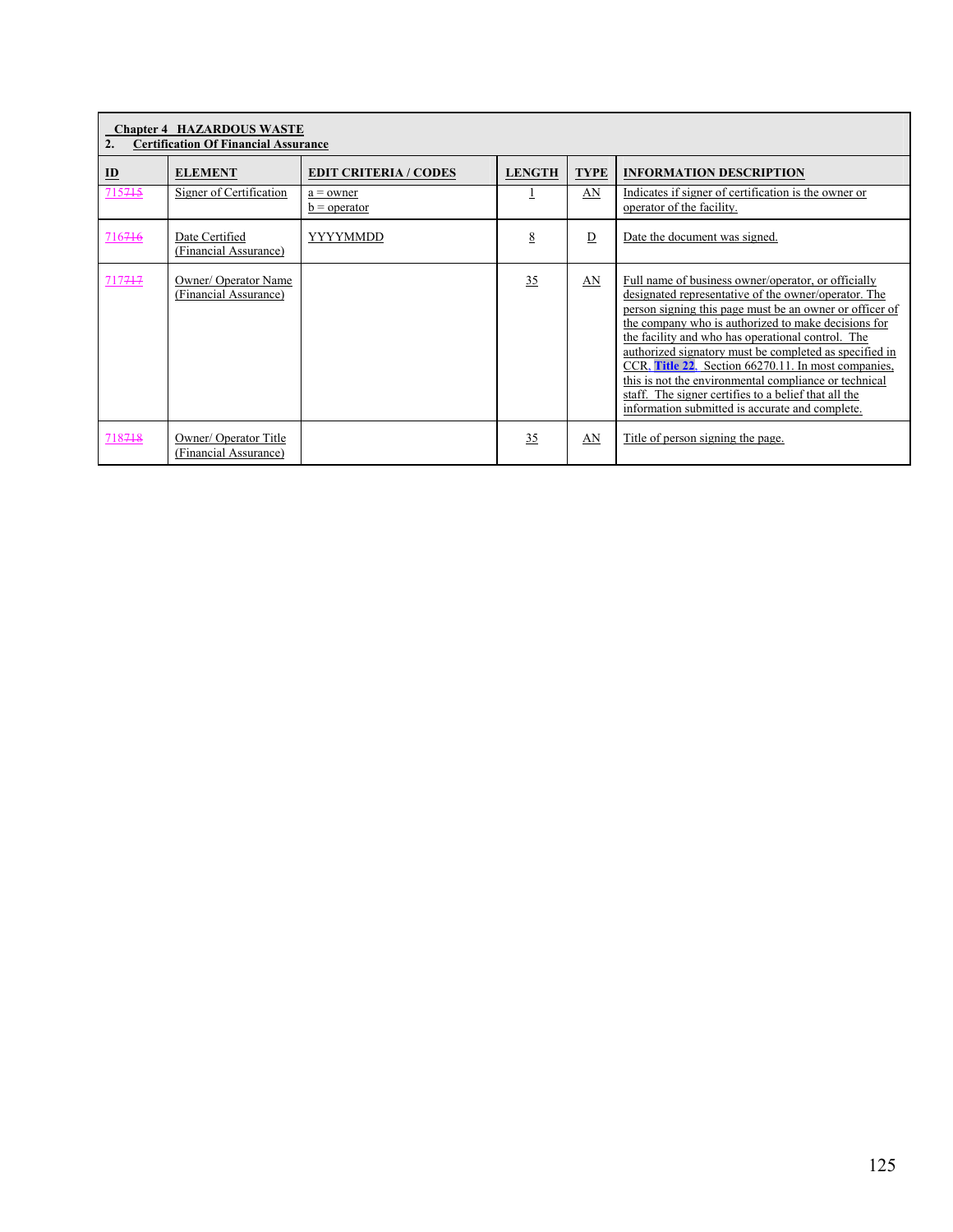| 4.                   | <b>Chapter 4 HAZARDOUS WASTE</b><br><b>Remote Waste Consolidation Site Annual Notification</b>      |                                                          |                 |                          |                                                                                                                                                                                                                                                                                                              |  |  |  |
|----------------------|-----------------------------------------------------------------------------------------------------|----------------------------------------------------------|-----------------|--------------------------|--------------------------------------------------------------------------------------------------------------------------------------------------------------------------------------------------------------------------------------------------------------------------------------------------------------|--|--|--|
| $\mathbf{D}$         | <b>ELEMENT</b>                                                                                      | <b>EDIT CRITERIA / CODES</b>                             | <b>LENGTH</b>   | <b>TYPE</b>              | <b>INFORMATION DESCRIPTION</b>                                                                                                                                                                                                                                                                               |  |  |  |
| 1                    | Facility ID Number                                                                                  | 2 AN county<br>3 AN jurisdiction<br>6 AN facility number | 11              | AN                       | Number to allow cross linking of data. County and<br>jurisdiction number from tax code list. This number is<br>assigned by the CUPA. This is the unique number<br>which identifies the facility.                                                                                                             |  |  |  |
| $\overline{2}$       | EPA ID Number                                                                                       | 12 digit identifier beginning<br>with CA                 | 12              | AN                       | EPA Identification number for businesses that<br>generate, recycle, or treat hazardous waste. For<br>facilities in California, the number usually starts with<br>the letters CA. The number can be obtained from the<br>Telephone Information Center at<br>(916) 324-1781, (800) 61-TOXIC or (800) 618-6942. |  |  |  |
| $\overline{3}$       | <b>Business Name</b>                                                                                | Postal standard:<br>2 lines, 35 characters               | $\overline{20}$ | AN                       | Full legal name of business.                                                                                                                                                                                                                                                                                 |  |  |  |
| 720720               | Notification Status<br>(Remote Consolidation)                                                       | $a = initial$<br>$b =$ revised<br>$c =$ annual           | $\perp$         | AN                       | Reason for submitting notification.                                                                                                                                                                                                                                                                          |  |  |  |
| 721721               | Address<br>(Remote Consolidation)                                                                   | Postal standard:<br>2 lines, 35 characters               | 70              | AN                       | Street address or legal description of consolidation<br>site.                                                                                                                                                                                                                                                |  |  |  |
| 722722               | City (Remote Consolidation)                                                                         | Postal standard                                          | 20              | AN                       | City of consolidation site.                                                                                                                                                                                                                                                                                  |  |  |  |
| 723723               | Zip Code<br>(Remote Consolidation)                                                                  | Postal standard                                          | $\overline{2}$  | AN                       | Zip Code of consolidation site.                                                                                                                                                                                                                                                                              |  |  |  |
| 724724               | Description Of Remote<br>Consolidation Location(s)                                                  | Narrative                                                | 150             | AN                       | Description of type of remote location(s) and<br>sources(s) from which non-RCRA hazardous waste<br>will be collected.                                                                                                                                                                                        |  |  |  |
| 725 <del>725</del>   | Description Of<br>Waste(s) Collected                                                                | Narrative                                                | 150             | AN                       | Description of type of hazardous waste that may be<br>collected.                                                                                                                                                                                                                                             |  |  |  |
| 726726               | Onsite Hazardous<br>Waste Treatment                                                                 | Y or N                                                   | $\perp$         | AN                       | Indicates if hazardous waste is treated at consolidation<br>site.                                                                                                                                                                                                                                            |  |  |  |
| 727 <del>727</del>   | <b>Estimated Monthly</b><br>Volume Consolidated                                                     |                                                          | 10              | $\underline{\mathbf{N}}$ | Estimated monthly total volume consolidated.                                                                                                                                                                                                                                                                 |  |  |  |
| 728728               | Units<br>(Remote Consolidation)                                                                     | $a =$ pounds<br>$b =$ gallons                            | $\perp$         | AN                       | Units for estimated monthly total volume<br>consolidated.                                                                                                                                                                                                                                                    |  |  |  |
| 729 <del>729</del> a | Basis For Not Needing<br>A Federal Permit<br>(Remote Consolidation) $=$<br>non-RCRA hazardous waste | Y or N                                                   | $\perp$         | AN                       | Indicates if activity is exempt from, or not otherwise<br>regulated by, the federal Resource Conservation and<br>Recovery Act (RCRA).                                                                                                                                                                        |  |  |  |
| 729b                 | Basis For Not Needing<br>A Federal Permit<br>(Remote Consolidation) $=$<br>other                    | Narrative                                                | 60              | AN                       | Description of other reason(s) activity is not subject to<br>permitting requirements under federal law.                                                                                                                                                                                                      |  |  |  |
| 730730               | Date Certified<br>(Remote Consolidation)                                                            | YYYYMMDD                                                 | 8               | $\overline{D}$           | Date the document was signed.                                                                                                                                                                                                                                                                                |  |  |  |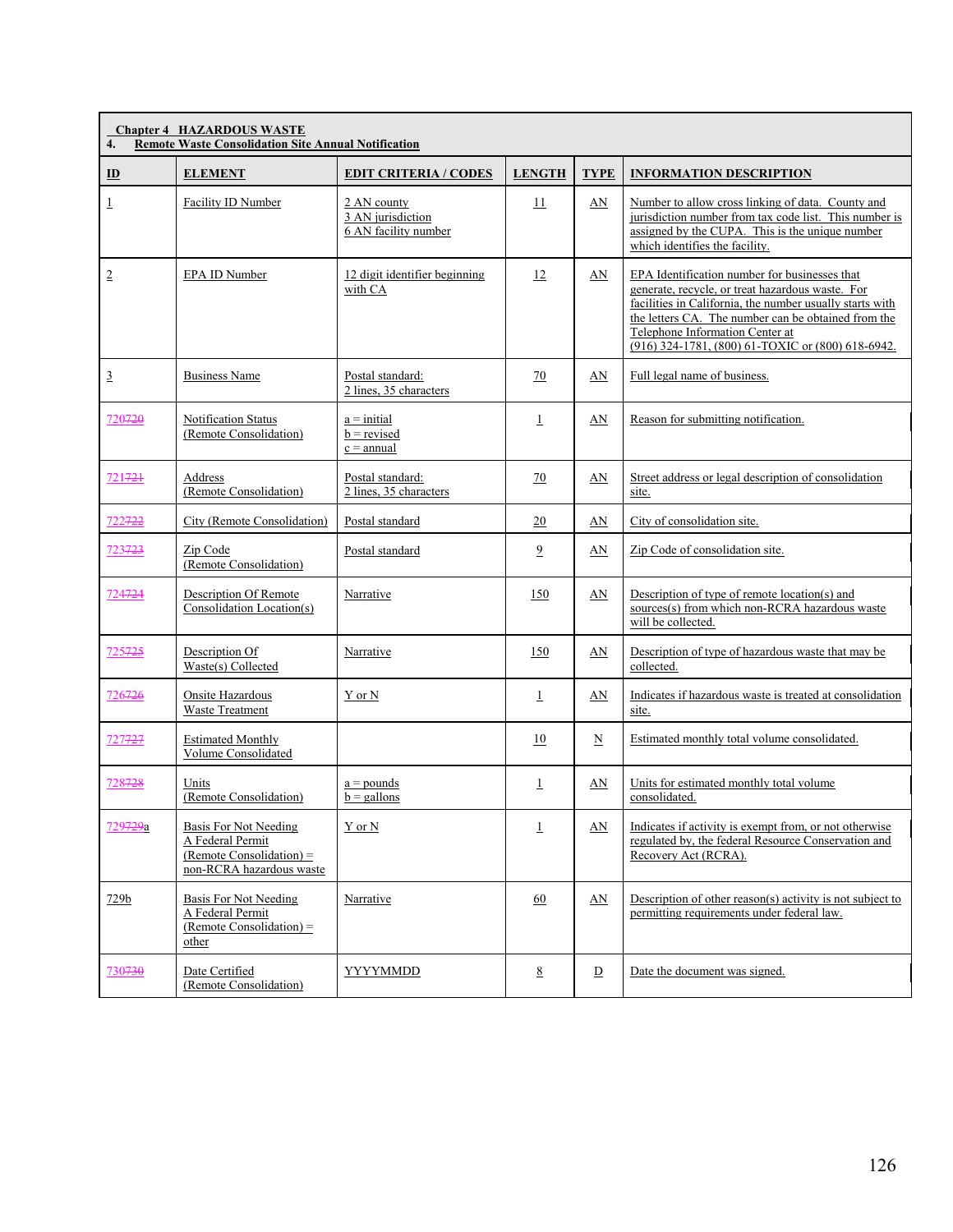| 4.     | <b>Chapter 4 HAZARDOUS WASTE</b><br><b>Remote Waste Consolidation Site Annual Notification</b> |    |    |                                                                                                                                                                                                                                                                                                                                                                                                                                                                          |
|--------|------------------------------------------------------------------------------------------------|----|----|--------------------------------------------------------------------------------------------------------------------------------------------------------------------------------------------------------------------------------------------------------------------------------------------------------------------------------------------------------------------------------------------------------------------------------------------------------------------------|
| 731731 | Owner/Operator Name<br>(Remote Consolidation)                                                  | 35 | AN | Full name of business owner/operator, or officially<br>designated representative of the owner/operator. The<br>person signing this page must be an owner or officer<br>of the company who is authorized to make decisions<br>for the facility and who has operational control. In<br>most companies, this is not the environmental<br>compliance or technical staff. The signer certifies to a<br>belief that all the information submitted is accurate<br>and complete. |
| 732732 | Owner/Operator Title<br>(Remote Consolidation)                                                 | 35 | AN | Title of person signing the page.                                                                                                                                                                                                                                                                                                                                                                                                                                        |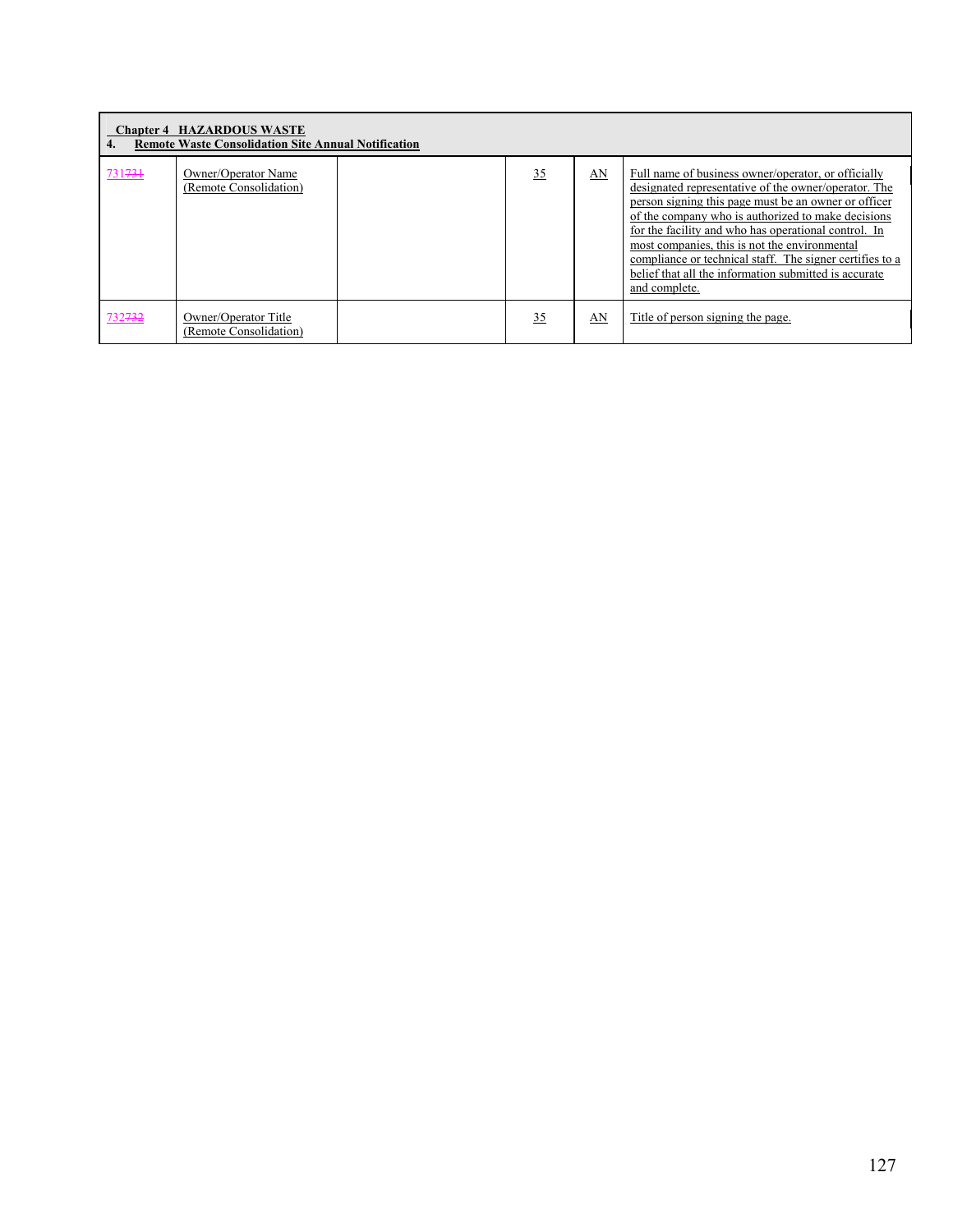| F.                        | <b>Chapter 4 HAZARDOUS WASTE</b><br><b>Hazardous Waste Tank Closure Certification</b> |                                                          |                |                         |                                                                                                                                                                                                  |  |  |  |
|---------------------------|---------------------------------------------------------------------------------------|----------------------------------------------------------|----------------|-------------------------|--------------------------------------------------------------------------------------------------------------------------------------------------------------------------------------------------|--|--|--|
| $\underline{\mathbf{ID}}$ | <b>ELEMENT</b>                                                                        | <b>EDIT CRITERIA / CODES</b>                             | <b>LENGTH</b>  | <b>TYPE</b>             | <b>INFORMATION DESCRIPTION</b>                                                                                                                                                                   |  |  |  |
| $\perp$                   | Facility ID Number                                                                    | 2 AN county<br>3 AN jurisdiction<br>6 AN facility number | 11             | AN                      | Number to allow cross linking of data. County and<br>jurisdiction number from tax code list. This number<br>is assigned by the CUPA. This is the unique number<br>which identifies the facility. |  |  |  |
| $\overline{3}$            | <b>Business Name</b>                                                                  |                                                          | 70             | AN                      | Full legal name of the business.                                                                                                                                                                 |  |  |  |
| 740740                    | Tank Owner Name<br>(Closure)                                                          |                                                          | 35             | AN                      | Name of tank owner, if different from business owner<br>on Business Owner/Operator page.                                                                                                         |  |  |  |
| 741741                    | Tank Owner Address<br>(Closure)                                                       | Postal standard:<br>2 lines, 35 characters               | 70             | AN                      | Street or mailing address of tank owner, if different<br>from business owner.                                                                                                                    |  |  |  |
| 742742                    | <b>Tank Owner City</b><br>(Closure)                                                   | Postal standard                                          | 20             | AN                      | City of tank owner, if different from business owner.                                                                                                                                            |  |  |  |
| 743743                    | Tank Owner State<br>(Closure)                                                         | Postal standard                                          | $\overline{2}$ | AN                      | State of tank owner, if different from business owner.                                                                                                                                           |  |  |  |
| 744744                    | Tank Owner Zip Code<br>(Closure)                                                      | Postal standard                                          | $\overline{9}$ | AN                      | Zip code of tank owner, if different from business<br>owner.                                                                                                                                     |  |  |  |
| 745745                    | Tank ID $#1$<br>(Closure)                                                             |                                                          | 6              | AN                      | Owner's tank ID $#$ for first tank closed, if there is a<br>tank number used by owner to identify the tank.<br>Unique identifier of tank at site.                                                |  |  |  |
| 746 <del>746</del> a      | Concentration of<br>Flammable Vapor $1 =$<br>top                                      | 4 digits with floating decimal                           | $\overline{2}$ | AN                      | Concentration of flammable vapor for first tank closed<br>taken at top of tank.                                                                                                                  |  |  |  |
| 746b                      | Concentration of<br>Flammable Vapor $1 =$<br>center                                   | 4 digits with floating decimal                           | 5              | AN                      | Concentration of flammable vapor for first tank closed<br>taken at center of tank.                                                                                                               |  |  |  |
| 746c                      | Concentration of<br>Flammable Vapor $1 =$<br>bottom                                   | 4 digits with floating decimal                           | 5              | AN                      | Concentration of flammable vapor for first tank closed<br>taken at bottom of tank.                                                                                                               |  |  |  |
| 747 <del>747</del> a      | Concentration of<br>Oxygen $1 = top$                                                  | 4 digits with floating decimal                           | $\overline{5}$ | AN                      | Concentration of oxygen for first tank closed taken at<br>top of tank.                                                                                                                           |  |  |  |
| 747b                      | Concentration of<br>Oxygen $1 =$ center                                               | 4 digits with floating decimal                           | $\overline{5}$ | AN                      | Concentration of oxygen for first tank closed taken at<br>center of tank.                                                                                                                        |  |  |  |
| 747c                      | Concentration of<br>Oxygen $1 = bottom$                                               | 4 digits with floating decimal                           | $\overline{2}$ | $\underline{\text{AN}}$ | Concentration of oxygen for first tank closed taken at<br>bottom of tank.                                                                                                                        |  |  |  |
| 748748                    | Tank ID $# 2$<br>(Closure)                                                            |                                                          | 6              | AN                      | Owner's tank ID # for second tank closed, if there is a<br>tank number used by owner to identify the tank.<br>Unique identifier of tank at site.                                                 |  |  |  |
| 749 <del>749</del> a      | Concentration of<br>Flammable Vapor $2 =$<br><u>top</u>                               | 4 digits with floating decimal                           | $\overline{5}$ | AN                      | Concentration of flammable vapor for second tank<br>closed taken at top of tank.                                                                                                                 |  |  |  |
| 749b                      | Concentration of<br>Flammable Vapor $2 =$<br>center                                   | 4 digits with floating decimal                           | $\overline{2}$ | AN                      | Concentration of flammable vapor for second tank<br>closed taken at center of tank.                                                                                                              |  |  |  |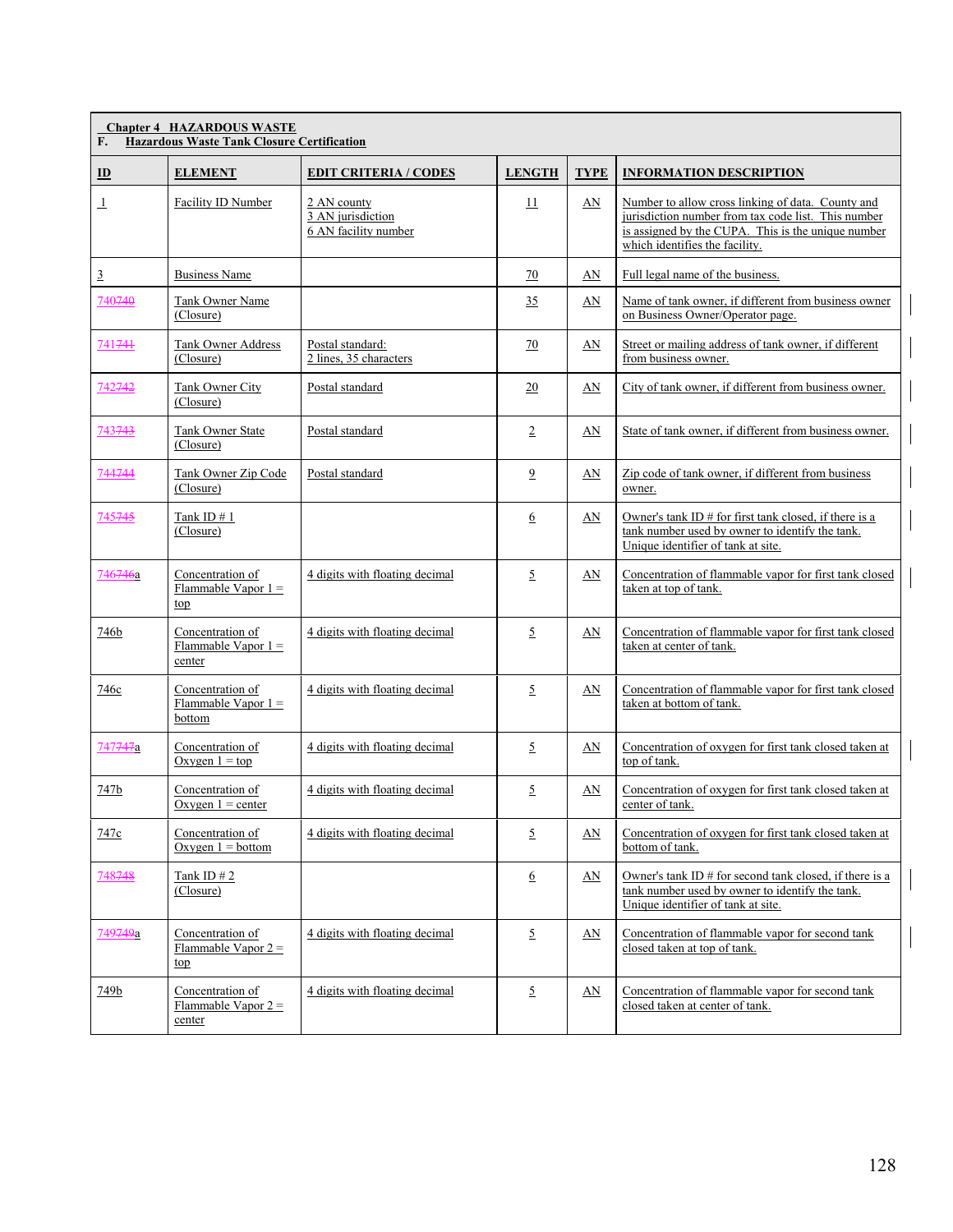| F.                   | <b>Chapter 4 HAZARDOUS WASTE</b><br><b>Hazardous Waste Tank Closure Certification</b> |                                                                                                                         |                |             |                                                                                                                                                   |  |  |
|----------------------|---------------------------------------------------------------------------------------|-------------------------------------------------------------------------------------------------------------------------|----------------|-------------|---------------------------------------------------------------------------------------------------------------------------------------------------|--|--|
| $\mathbf{D}$         | <b>ELEMENT</b>                                                                        | <b>EDIT CRITERIA / CODES</b>                                                                                            | <b>LENGTH</b>  | <b>TYPE</b> | <b>INFORMATION DESCRIPTION</b>                                                                                                                    |  |  |
| 749c                 | Concentration of<br>Flammable Vapor $2 =$<br>bottom                                   | 4 digits with floating decimal                                                                                          | $\overline{5}$ | AN          | Concentration of flammable vapor for second tank<br>closed taken at bottom of tank.                                                               |  |  |
| 750750a              | Concentration of<br>Oxygen $2 = top$                                                  | 4 digits with floating decimal                                                                                          | 5              | AN          | Concentration of oxygen for second tank closed taken<br>at top of tank.                                                                           |  |  |
| 750b                 | Concentration of<br>Oxygen $2$ = center                                               | 4 digits with floating decimal                                                                                          | 5              | AN          | Concentration of oxygen for second tank closed taken<br>at center of tank.                                                                        |  |  |
| 750c                 | Concentration of<br>Oxygen $2 =$ bottom                                               | 4 digits with floating decimal                                                                                          | $\overline{2}$ | AN          | Concentration of oxygen for second tank closed taken<br>at bottom of tank.                                                                        |  |  |
| 751751               | Tank ID $#3$<br>(Closure)                                                             |                                                                                                                         | 6              | AN          | Owner's tank ID $#$ for third tank closed, if there is a<br>tank number used by owner to identify the tank.<br>Unique identifier of tank at site. |  |  |
| 752 <del>752</del> a | Concentration of<br>Flammable Vapor $3 =$<br>top                                      | 4 digits with floating decimal                                                                                          | 5              | AN          | Concentration of flammable vapor for third tank<br>closed taken at top of tank.                                                                   |  |  |
| 752b                 | Concentration of<br>Flammable Vapor $3 =$<br>center                                   | 4 digits with floating decimal                                                                                          | $\overline{5}$ | AN          | Concentration of flammable vapor for third tank<br>closed taken at center of tank.                                                                |  |  |
| 752c                 | Concentration of<br>Flammable Vapor $3 =$<br>bottom                                   | 4 digits with floating decimal                                                                                          | 5              | AN          | Concentration of flammable vapor for third tank closed<br>taken at bottom of tank.                                                                |  |  |
| 753 <del>753</del> a | Concentration of<br>Oxygen $3 = top$                                                  | 4 digits with floating decimal                                                                                          | 5              | AN          | Concentration of oxygen for third tank closed taken at<br>top of tank.                                                                            |  |  |
| 753b                 | Concentration of<br>Oxygen $3$ = center                                               | 4 digits with floating decimal                                                                                          | $\overline{2}$ | AN          | Concentration of oxygen for third tank closed taken at<br>center of tank.                                                                         |  |  |
| 753c                 | Concentration of<br>Oxygen $3 = bottom$                                               | 4 digits with floating decimal                                                                                          | $\overline{5}$ | $\Delta N$  | Concentration of oxygen for third tank closed taken at<br>bottom of tank.                                                                         |  |  |
|                      |                                                                                       | If more than three tanks are closed, complete additional copies of the Hazardous Waste Tank Closure Certification page. |                |             |                                                                                                                                                   |  |  |
| 754754               | Certifier Name<br>(Tank Closure)                                                      |                                                                                                                         | 35             | AN          | Full name of person signing the page.                                                                                                             |  |  |
| 755755               | Certifier Title<br>(Tank Closure)                                                     |                                                                                                                         | 35             | AN          | Title of person signing the page.                                                                                                                 |  |  |
| 756 <del>756</del>   | Certifier Address<br>(Tank Closure)                                                   | Postal standard:<br>2 lines, 35 characters                                                                              | 70             | AN          | Address of person signing the page.                                                                                                               |  |  |
| 757 <del>757</del>   | Certifier City<br>(Tank Closure)                                                      | Postal standard                                                                                                         | 20             | AN          | City of person signing the page.                                                                                                                  |  |  |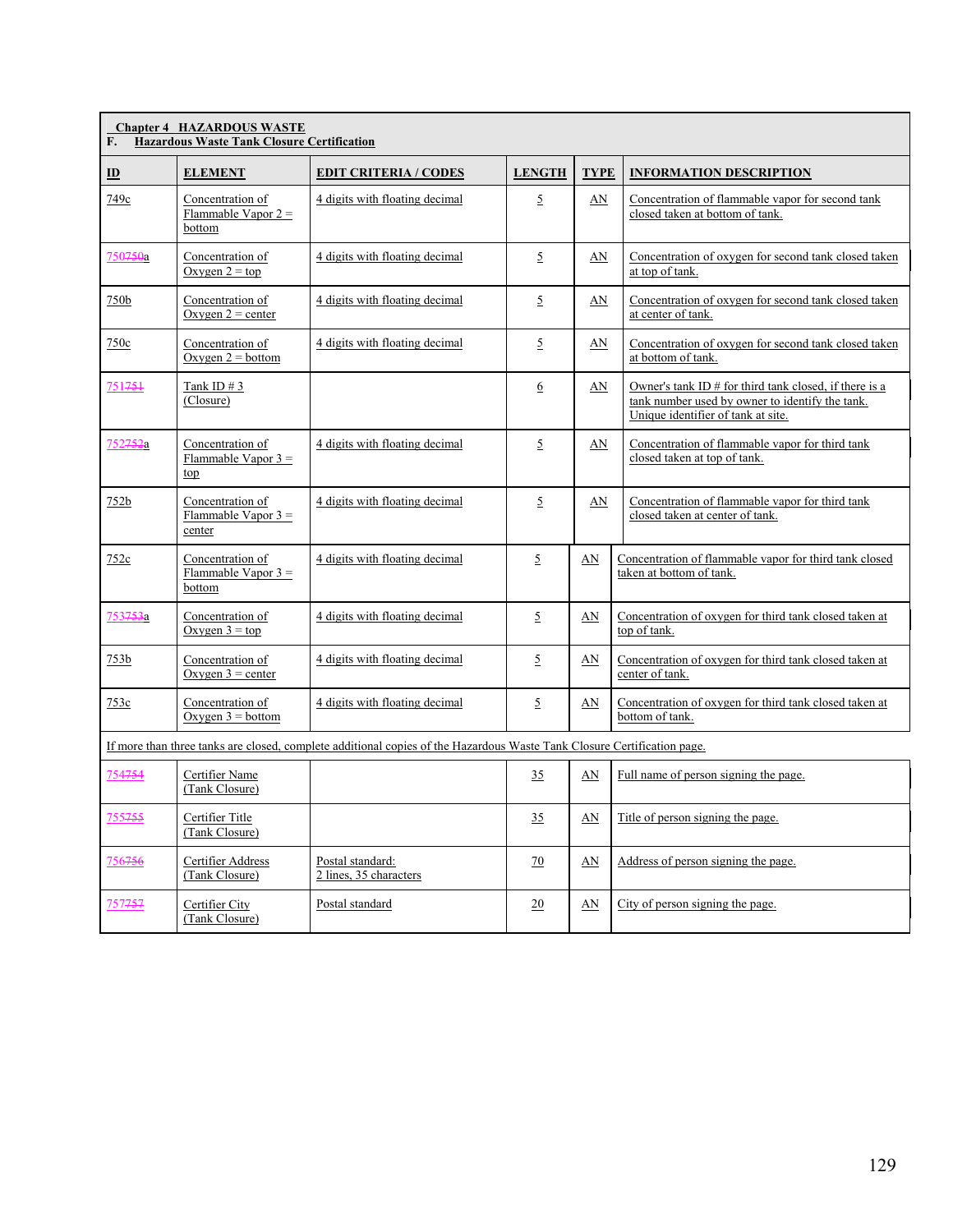| $\mathbf{D}$ | <b>ELEMENT</b>                    | <b>EDIT CRITERIA / CODES</b>                    | <b>LENGTH</b> | <b>TYPE</b> | <b>INFORMATION DESCRIPTION</b>           |  |
|--------------|-----------------------------------|-------------------------------------------------|---------------|-------------|------------------------------------------|--|
| 758758       | Certifier Phone<br>(Tank Closure) | Area code + 7 digit phone number +<br>extension |               | AN          | Phone number of person signing the page. |  |
| 759759       | Date Certified<br>(Tank Closure)  | <b>YYYMMDD</b>                                  |               |             | Date the document was signed.            |  |

| F.                        | <b>Chapter 4 HAZARDOUS WASTE</b><br><b>Hazardous Waste Tank Closure Certification</b>           |                              |               |             |                                                                                                                                                                                                                        |  |  |
|---------------------------|-------------------------------------------------------------------------------------------------|------------------------------|---------------|-------------|------------------------------------------------------------------------------------------------------------------------------------------------------------------------------------------------------------------------|--|--|
| $\underline{\mathbf{ID}}$ | <b>ELEMENT</b>                                                                                  | <b>EDIT CRITERIA / CODES</b> | <b>LENGTH</b> | <b>TYPE</b> | <b>INFORMATION DESCRIPTION</b>                                                                                                                                                                                         |  |  |
| 760760                    | Certifier Represents<br>Local Agency                                                            | Y or N                       | $\perp$       | AN          | Indicates if person certifying the tank is a<br>representative of the CUPA, authorized agency, or<br>LIA.                                                                                                              |  |  |
| 761761                    | Name of Local Agency                                                                            | Narrative                    | 35            | AN          | Name of CUPA, authorized agency, or LIA.                                                                                                                                                                               |  |  |
| 762762a                   | Affiliation of Certifying<br>Person = Certified<br><b>Industrial Hygienist</b>                  | Y or N                       | $\perp$       | AN          | Certification, license or organization which the<br>certifier holds or to which the certifier belongs, if the<br>person does not represent the CUPA.                                                                   |  |  |
| 762b                      | Affiliation of Certifying<br>$Person = \text{Certified}$<br>Safety Professional                 | Y or N                       | $\mathbf{1}$  | AN          | Certification, license or organization which the<br>certifier holds or to which the certifier belongs, if the<br>person does not represent the CUPA.                                                                   |  |  |
| 762c                      | Affiliation of Certifying<br>Person = Certified<br>Marine Chemist                               | Y or N                       | $\perp$       | AN          | Certification, license or organization which the<br>certifier holds or to which the certifier belongs, if the<br>person does not represent the CUPA.                                                                   |  |  |
| 762d                      | Affiliation of Certifying<br>$Person = Registered$<br><b>Environmental Health</b><br>Specialist | $Y$ or $N$                   | $\perp$       | AN          | Certification, license or organization which the<br>certifier holds or to which the certifier belongs, if the<br>person does not represent the CUPA.                                                                   |  |  |
| 762e                      | <b>Affiliation of Certifying</b><br>$Person = Professional$<br>Engineer                         | Y or N                       | $\perp$       | AN          | Certification, license or organization which the<br>certifier holds or to which the certifier belongs, if the<br>person does not represent the CUPA.                                                                   |  |  |
| 762f                      | Affiliation of Certifying<br>$Person = Class II$<br>Registered<br>Environmental<br>Assessor     | Y or N                       | $\perp$       | AN          | Certification, license or organization which the<br>certifier holds or to which the certifier belongs, if the<br>person does not represent the CUPA.                                                                   |  |  |
| 762g                      | Affiliation of Certifying<br>Person = Licensed<br>Contractor                                    | Y or N                       | $\perp$       | AN          | Certification, license or organization which the<br>certifier holds or to which the certifier belongs, if the<br>person does not represent the CUPA.                                                                   |  |  |
| 763763                    | Tank Held Flammable<br>or Combustible<br>Materials                                              | Y or N                       | $\perp$       | AN          | Indicates if tank previously held flammable or<br>combustible materials. If yes, the tank interior<br>atmosphere shall be re-checked with a combustible<br>gas indicator prior to work being conducted on the<br>tank. |  |  |
| 764764                    | Management<br>Instructions                                                                      | Narrative                    | 150           | AN          | Certifier's tank management instructions for scrap<br>dealer, disposal facility, etc.                                                                                                                                  |  |  |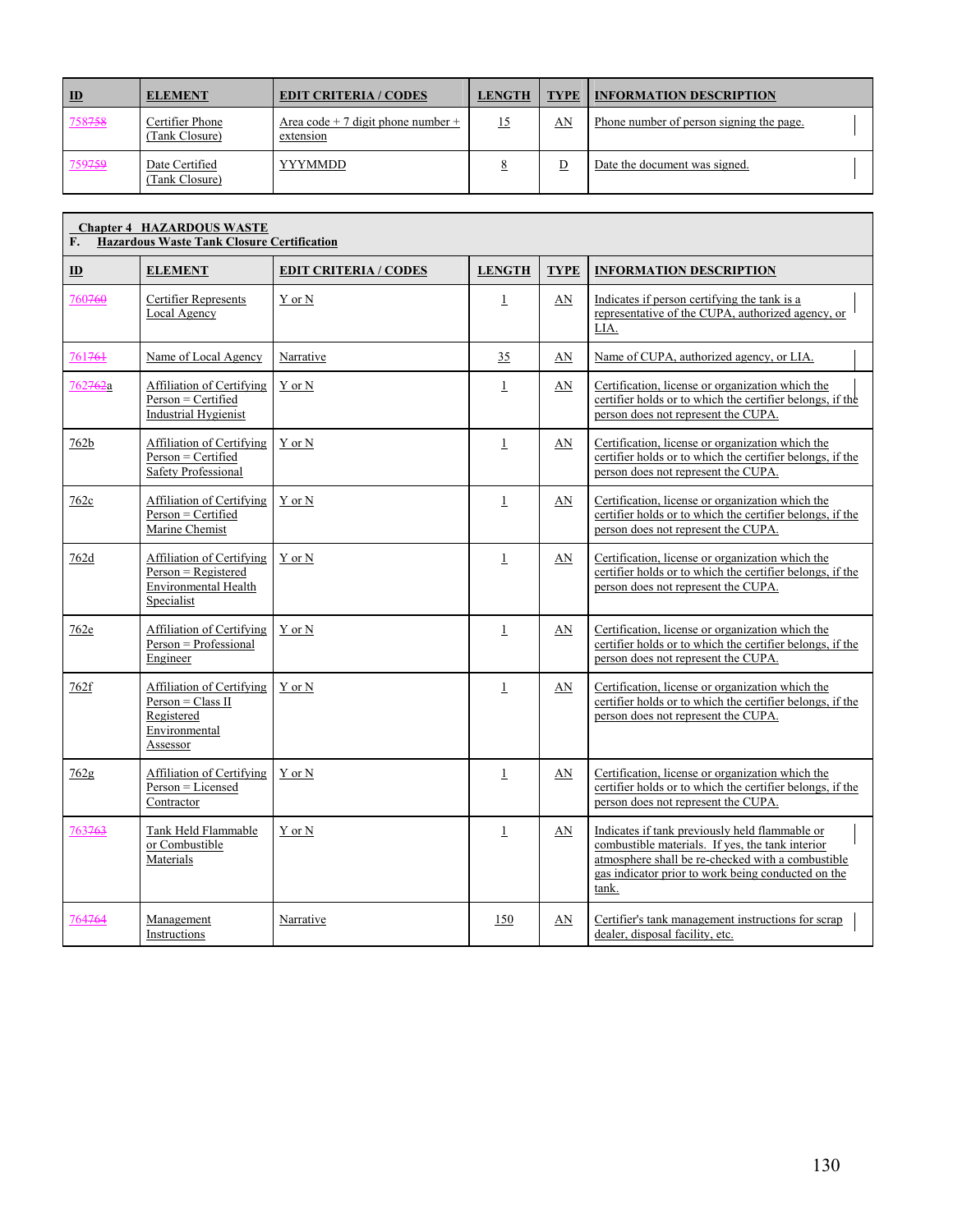## **Chapter 5 UP Information Collection and Reporting Standards Unified Program Data Dictionary-- CUPA Section**

п

|                | Chapter 5 UP INFORMATION COLLECTION AND REPORTING STANDARDS UNIFIED PRGRAM DATA DICTIONARY – CUPA SECTION<br><b>COMPLIANCE ACTIVITY INFORMATION)</b> |                                                          |                 |             |                                                                                                                                                                                                                                                                                                       |  |  |  |
|----------------|------------------------------------------------------------------------------------------------------------------------------------------------------|----------------------------------------------------------|-----------------|-------------|-------------------------------------------------------------------------------------------------------------------------------------------------------------------------------------------------------------------------------------------------------------------------------------------------------|--|--|--|
| ID             | <b>ELEMENT</b>                                                                                                                                       | <b>EDIT CRITERIA / CODES</b>                             | <b>LENGTH</b>   | <b>TYPE</b> | <b>INFORMATION DESCRIPTION</b>                                                                                                                                                                                                                                                                        |  |  |  |
| $\perp$        | Facility ID Number                                                                                                                                   | 2 AN county<br>3 AN jurisdiction<br>6 AN facility number | $\overline{11}$ | AN          | Number to allow cross linking of data. County and<br>jurisdiction number from tax code list. This number is<br>assigned by the CUPA. This is the unique number<br>which identifies the facility.                                                                                                      |  |  |  |
| $\overline{2}$ | EPA ID Number                                                                                                                                        | 12 digit identifier beginning with<br>CA                 | 12              | AN          | EPA identification number for businesses that<br>generate, recycle, or treat hazardous waste. For<br>facilities in California, the number should start with<br>the letters CA. If the handler is regulated under<br>Federal RCRA requirements, this ID must be the U.S.<br>EPA identification number. |  |  |  |
| 3              | <b>Business Name</b>                                                                                                                                 | Postal standard:<br>2 lines, 35 character                | 70              | AN          | Full legal name of business.                                                                                                                                                                                                                                                                          |  |  |  |
| 900900         | <b>RCRA Large Quantity</b><br>Generator (LQG) of<br>Hazardous Waste                                                                                  | Y or N                                                   | $\mathbf{1}$    | AN          | Indicates if facility generates 1000 kg of RCRA<br>hazardous waste in a calendar month. Identification is<br>based on the business notification of LQG activity to<br>U.S. EPA. If the designation is incorrect, the CUPA<br>cannot change the designation unless the business<br>notifies U.S. EPA.  |  |  |  |
| 901901         | Generator of Solely<br>California Hazardous Waste                                                                                                    | Y or N                                                   | $\perp$         | AN          | Indicates if facility generates solely California<br>hazardous waste and does not generate any RCRA<br>waste.                                                                                                                                                                                         |  |  |  |
| 902902         | CalARP Program: Stationary<br>Source                                                                                                                 | Y or N                                                   | $\mathbf{1}$    | AN          | Indicates if facility is a stationary source as defined by<br>the CalARP program.                                                                                                                                                                                                                     |  |  |  |
| 903903         | CalARP Program: Multiple<br><b>Stationary Sources</b>                                                                                                | Y or N                                                   | $\mathbf{1}$    | AN          | Indicates if business operates multiple locations in this<br>CUPA jurisdiction that are stationary sources as<br>defined by the CalARP program.                                                                                                                                                       |  |  |  |
| 904904         | CalARP Program: RMP<br>Waiver Determination                                                                                                          | Y or N                                                   | $\mathbf{1}$    | AN          | Indicates if the CUPA has waived the requirement for<br>a Risk Management Plan for<br>this stationary source (a RMP waiver).                                                                                                                                                                          |  |  |  |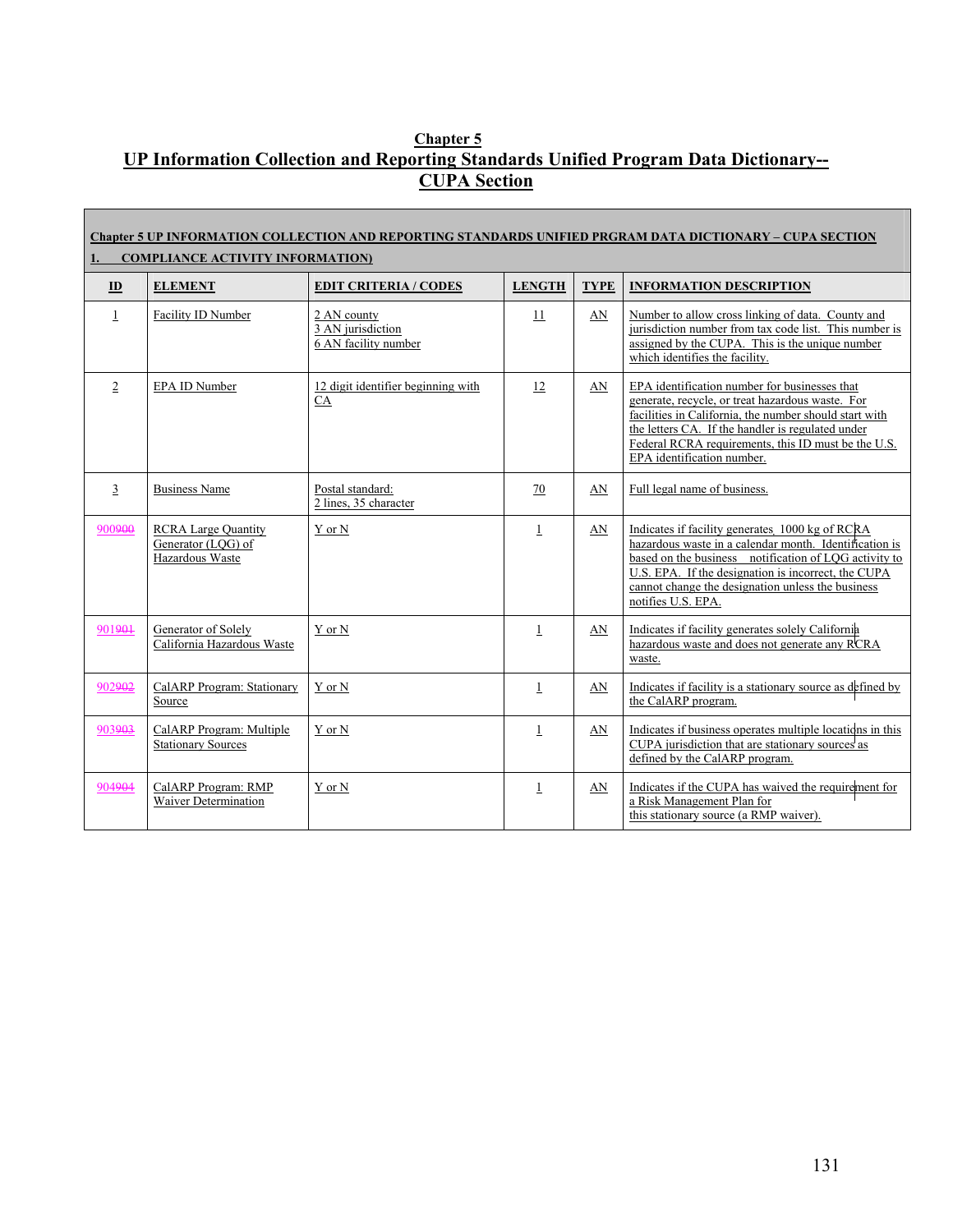| Chapter 5 UP INFORMATION COLLECTION AND REPORTING STANDARDS UNIFIED PRGRAM DATA DICTIONARY – CUPA SECTION<br>2. INSPECTION INFORMATION (one record for each facility for each program element and inspection date) |                                            |                                                                                                                                                                                                                                                                                                                                                                                                                                                                                                                                                                                                                                                                                         |                 |                |                                                                                                                                                                                                                                                                                                                                                                                                                                                                                                                                                                                                                                                                                                                                                                                                                                                                                                                                                                                         |  |
|--------------------------------------------------------------------------------------------------------------------------------------------------------------------------------------------------------------------|--------------------------------------------|-----------------------------------------------------------------------------------------------------------------------------------------------------------------------------------------------------------------------------------------------------------------------------------------------------------------------------------------------------------------------------------------------------------------------------------------------------------------------------------------------------------------------------------------------------------------------------------------------------------------------------------------------------------------------------------------|-----------------|----------------|-----------------------------------------------------------------------------------------------------------------------------------------------------------------------------------------------------------------------------------------------------------------------------------------------------------------------------------------------------------------------------------------------------------------------------------------------------------------------------------------------------------------------------------------------------------------------------------------------------------------------------------------------------------------------------------------------------------------------------------------------------------------------------------------------------------------------------------------------------------------------------------------------------------------------------------------------------------------------------------------|--|
| $\underline{\mathbf{ID}}$                                                                                                                                                                                          | <b>ELEMENT</b>                             | <b>EDIT CRITERIA / CODES</b>                                                                                                                                                                                                                                                                                                                                                                                                                                                                                                                                                                                                                                                            | <b>LENGTH</b>   | <b>TYPE</b>    | <b>INFORMATION DESCRIPTION</b>                                                                                                                                                                                                                                                                                                                                                                                                                                                                                                                                                                                                                                                                                                                                                                                                                                                                                                                                                          |  |
| $\perp$                                                                                                                                                                                                            | Facility ID Number                         | 2 AN county<br>3 AN jurisdiction<br>6 AN facility number                                                                                                                                                                                                                                                                                                                                                                                                                                                                                                                                                                                                                                | 11              | AN             | Number to allow cross linking of data. County and<br>jurisdiction number from tax code list. This number<br>is assigned by the CUPA. This is the unique<br>number which identifies the facility.                                                                                                                                                                                                                                                                                                                                                                                                                                                                                                                                                                                                                                                                                                                                                                                        |  |
| $\overline{3}$                                                                                                                                                                                                     | <b>Business Name</b>                       | Postal standard:<br>2 lines, 35 characters                                                                                                                                                                                                                                                                                                                                                                                                                                                                                                                                                                                                                                              | 70              | AN             | Full legal name of business.                                                                                                                                                                                                                                                                                                                                                                                                                                                                                                                                                                                                                                                                                                                                                                                                                                                                                                                                                            |  |
| 905905                                                                                                                                                                                                             | Program Element                            | a = Hazardous Materials Release<br>Response Plans (HMRRP)<br>b = California Accidental Release<br>Prevention (CalARP)<br>$c =$ Undergound Storage Tank<br>(UST)<br>$d =$ Spill Prevention Control and<br>Countermeasures (SPCC) /<br>Aboveground Storage Tank<br>e = Hazardous Waste Generator<br>$f =$ Hazardous Waste Large<br>Quantity Generator (LQG)<br>(subset of Hazardous Waste<br>Generator)<br>$g =$ Hazardous Waste Recycler<br>$h =$ Permit by Rule (PBR)<br>$i =$ Conditionally Authorized (CA)<br>(only available if PBR is not<br>used)<br>$i =$ Conditionally Exempt (CE)<br>(only available if PBR and CA<br>are not used)<br>$k =$ Household Hazardous Waste<br>(HHW) | $\perp$         | AN             | Program element inspected. Enter one program<br>element only. For example, a facility inspected for<br>compliance with UST, hazardous waste and<br>hazardous materials storage regulations would have<br>three records, one for each program element. Each<br>record would have a unique set of violations, even<br>though all inspections took place on the same date.<br>For Tiered Permitting options enter the highest tier.                                                                                                                                                                                                                                                                                                                                                                                                                                                                                                                                                        |  |
| 906906                                                                                                                                                                                                             | <b>Inspection Date</b>                     | <b>YYYYMMDD</b>                                                                                                                                                                                                                                                                                                                                                                                                                                                                                                                                                                                                                                                                         | $8\overline{8}$ | $\overline{D}$ | Date of completion of inspection.                                                                                                                                                                                                                                                                                                                                                                                                                                                                                                                                                                                                                                                                                                                                                                                                                                                                                                                                                       |  |
| 907907<br>$\mathbf{a}$                                                                                                                                                                                             | Inspection $Type = R$ outine<br>Inspection | Y or N                                                                                                                                                                                                                                                                                                                                                                                                                                                                                                                                                                                                                                                                                  | $\perp$         | AN             | Indicates if inspection is routine. A routine<br>inspection is a regularly scheduled inspection to<br>evaluate compliance. Does not include follow-up<br>inspections.                                                                                                                                                                                                                                                                                                                                                                                                                                                                                                                                                                                                                                                                                                                                                                                                                   |  |
| 907b                                                                                                                                                                                                               | Inspection $Type = Other$                  | Y or N                                                                                                                                                                                                                                                                                                                                                                                                                                                                                                                                                                                                                                                                                  | $\perp$         | AN             | Indicates if inspection is not a routine inspection.<br>Other inspections include complaint investigations.<br>closure, release investigations, tank installation<br>and/or removal oversight, tank cleaning, and follow-<br>up enforcement inspections, or other inspections<br>that may be in addition to a regularly scheduled<br>inspection. This includes verification inspections<br>for owners/operators of aboveground storage tanks<br>having to prepare a spill prevention control and<br>countermeasure plan. It does not include regularly<br>scheduled inspections, field or site visits whose<br>principle purpose is informational or educational,<br>pollution prevention education, or visits needed to<br>verify administrative information or orient new<br>owners or operators. A complaint inspection is a<br>service request originating from any outside party,<br>including the public, that initiates a site visit outside<br>of the routine inspection cycle. |  |
| 908908                                                                                                                                                                                                             | CalARP Audit                               | $Y$ or $N$                                                                                                                                                                                                                                                                                                                                                                                                                                                                                                                                                                                                                                                                              | $\overline{1}$  | AN             | Indicates if site visit is an audit of a CalARP Risk<br>Management Plan for a stationary source.                                                                                                                                                                                                                                                                                                                                                                                                                                                                                                                                                                                                                                                                                                                                                                                                                                                                                        |  |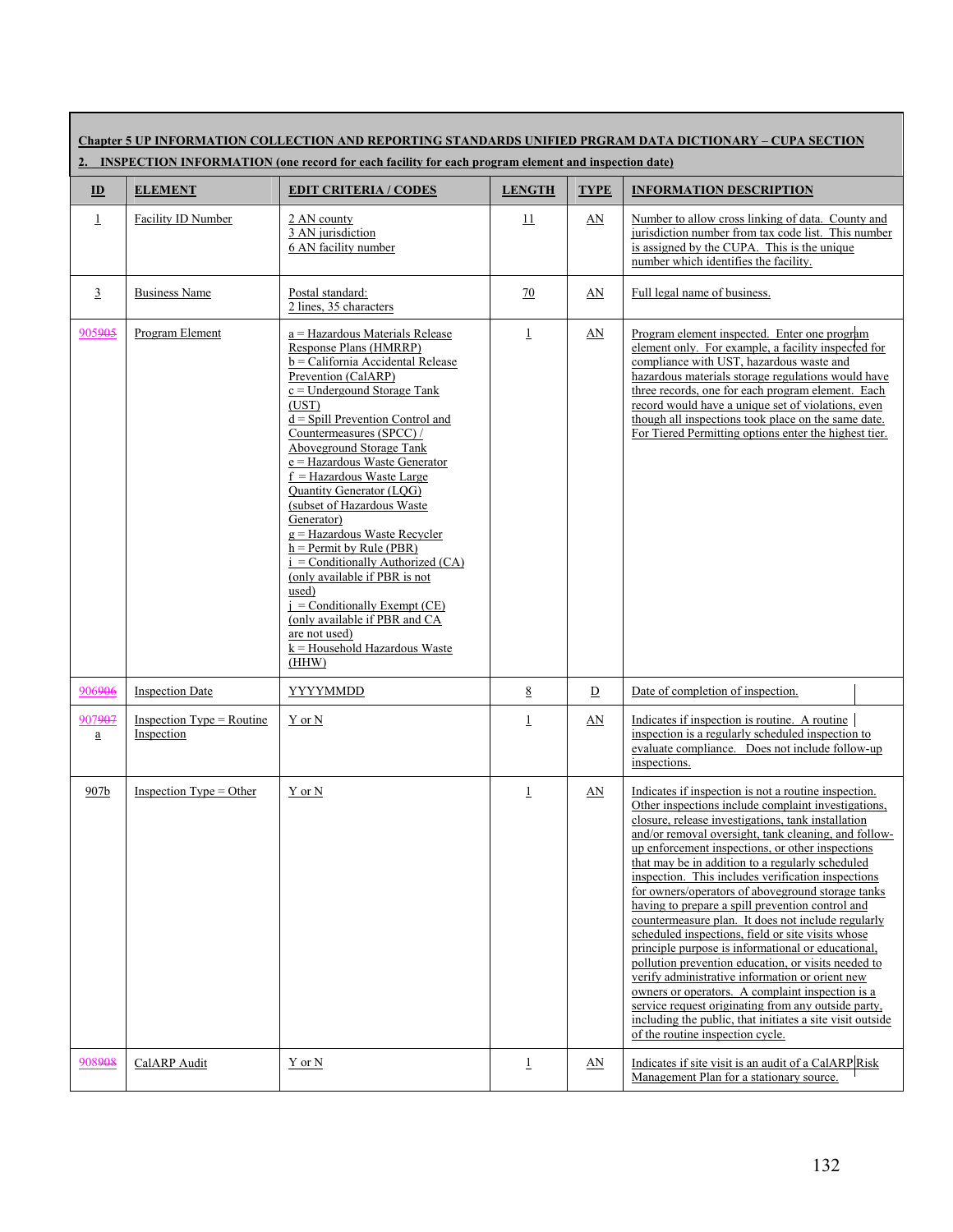**Chapter 5 UP INFORMATION COLLECTION AND REPORTING STANDARDS UNIFIED PRGRAM DATA DICTIONARY – CUPA SECTION 2. INSPECTION INFORMATION (one record for each facility for each program element and inspection date)**

| $\mathbf{D}$                          | <b>ELEMENT</b>                                                      | <b>EDIT CRITERIA / CODES</b> | <b>LENGTH</b>  | <b>TYPE</b>              | <b>INFORMATION DESCRIPTION</b>                                                                                                                                                                                                                                                                                                                                                                                                                                                                                                                                                                                                                                                                                                                                                                                                                                                                                                                                                                                                                                                                                                                                                                                                                                                                             |
|---------------------------------------|---------------------------------------------------------------------|------------------------------|----------------|--------------------------|------------------------------------------------------------------------------------------------------------------------------------------------------------------------------------------------------------------------------------------------------------------------------------------------------------------------------------------------------------------------------------------------------------------------------------------------------------------------------------------------------------------------------------------------------------------------------------------------------------------------------------------------------------------------------------------------------------------------------------------------------------------------------------------------------------------------------------------------------------------------------------------------------------------------------------------------------------------------------------------------------------------------------------------------------------------------------------------------------------------------------------------------------------------------------------------------------------------------------------------------------------------------------------------------------------|
| 909 <del>909</del><br>$\underline{a}$ | $Inspection \, Category =$<br>Single Program                        | Y or N                       | $\perp$        | AN                       | Indicates if inspection is a single program<br>inspection. Inspectors perform single program<br>inspections alone. If inspection is a single program<br>inspection, do not enter codes for any other<br>inspection category.                                                                                                                                                                                                                                                                                                                                                                                                                                                                                                                                                                                                                                                                                                                                                                                                                                                                                                                                                                                                                                                                               |
| 909b                                  | Inspection Category $=$<br>Combined Routine<br>Inspection           | Y or N                       | $\perp$        | AN                       | Indicates if inspection is a combined routine<br>inspection. Combined routine inspections are<br>regularly scheduled inspections to evaluate<br>compliance conducted by one inspector for more<br>than one program element. This does not include<br>other inspections performed outside the routine<br>inspection cycle.                                                                                                                                                                                                                                                                                                                                                                                                                                                                                                                                                                                                                                                                                                                                                                                                                                                                                                                                                                                  |
| 909c                                  | $Inspection \, Category =$<br>Joint Inspection                      | Y or N                       | $\perp$        | AN                       | Indicates if inspection is a joint inspection. Joint<br>inspections may be routine or other inspections.<br>Joint inspections are conducted by more than one<br>inspector from different Unified Program agencies<br>within a CUPA, for more than one program element.                                                                                                                                                                                                                                                                                                                                                                                                                                                                                                                                                                                                                                                                                                                                                                                                                                                                                                                                                                                                                                     |
| 909d                                  | Inspection Category $=$<br>Integrated or Multi-media<br>Inspections | Y or N                       | $\mathbf{1}$   | AN                       | Indicates if inspection is integrated or multi-media.<br>Integrated or multi-media inspections may be<br>routine or other inspections. Integrated inspections<br>are conducted by one or more inspectors for the<br>Unified Program and other programs not in the<br>Unified Program. Multi-media inspections are<br>conducted by one or more inspectors for more than<br>one medium, such as air, water, or soil.                                                                                                                                                                                                                                                                                                                                                                                                                                                                                                                                                                                                                                                                                                                                                                                                                                                                                         |
| 910910                                | Number of Class I<br>Violations                                     |                              | $\overline{2}$ | $\underline{\mathbf{N}}$ | For hazardous waste generators, number of Class I<br>violations. A Class I violation means a deviation<br>that represents a significant threat to human health<br>or safety or the environment because of the volume<br>of the waste, the relative hazardousness of the<br>waste, or the proximity of the population at risk.<br>The deviation must be significant enough that it<br>could result in releases of hazardous waste or<br>constituents to the environment, hazardous waste<br>failing to be delivered to an authorized hazardous<br>waste facility, failure to detect releases of hazardous<br>waste or constituents, inadequate financial resources<br>in the case of releases of hazardous waste or<br>constituents, or inadequate financial resources to<br>pay for facility closure, perform emergency cleanup<br>operations or other corrective actions. A Class I<br>violation is also a deviation that is a chronic<br>violation or committed by a recalcitrant violator. A<br>Class I violation is typically one that is referred to<br>the District Attorney or City Attorney for formal<br>enforcement action. Sanctions are typically<br>imposed for failure to correct the violation. Class I<br>violations are defined in the Health and Safety Code<br>(HSC) section 25110.8.5. |
| 911944                                | Number of Class II<br>Violations                                    |                              | $\overline{2}$ | N                        | For hazarous waste generators, number of Class II<br>violations. A Class II violation means a deviation<br>that is not a Class I violation. This count includes<br>violations which would be considered minor, but are<br>knowing, willful, or intentional, or enable the<br>violator to benefit economically from<br>noncompliance, either by reduced costs or<br>competitive advantage. Do not include minor<br>violations in this count. Class II violations are                                                                                                                                                                                                                                                                                                                                                                                                                                                                                                                                                                                                                                                                                                                                                                                                                                        |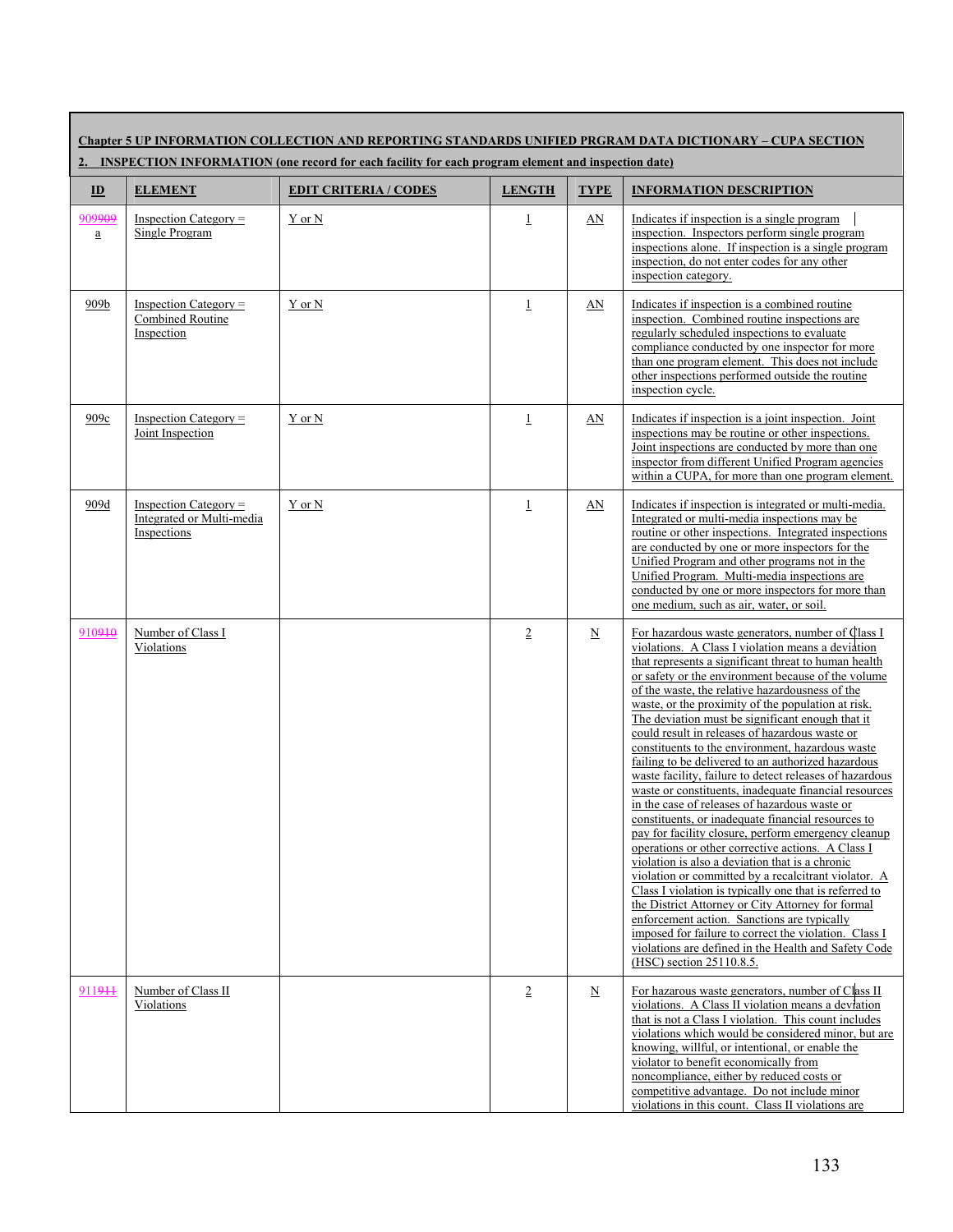| Chapter 5 UP INFORMATION COLLECTION AND REPORTING STANDARDS UNIFIED PRGRAM DATA DICTIONARY – CUPA SECTION<br><b>INSPECTION INFORMATION</b> (one record for each facility for each program element and inspection date) |                               |                              |                |                 |                                                                                                                                                                                                                                                                                                                                                                                                                                                                                                                                                                                                                                                                                                              |  |
|------------------------------------------------------------------------------------------------------------------------------------------------------------------------------------------------------------------------|-------------------------------|------------------------------|----------------|-----------------|--------------------------------------------------------------------------------------------------------------------------------------------------------------------------------------------------------------------------------------------------------------------------------------------------------------------------------------------------------------------------------------------------------------------------------------------------------------------------------------------------------------------------------------------------------------------------------------------------------------------------------------------------------------------------------------------------------------|--|
| $\mathbf{D}$                                                                                                                                                                                                           | <b>ELEMENT</b>                | <b>EDIT CRITERIA / CODES</b> | <b>LENGTH</b>  | <b>TYPE</b>     | <b>INFORMATION DESCRIPTION</b>                                                                                                                                                                                                                                                                                                                                                                                                                                                                                                                                                                                                                                                                               |  |
|                                                                                                                                                                                                                        |                               |                              |                |                 | defined in 22 California Code of Regulations (CCR)<br>66260.10.                                                                                                                                                                                                                                                                                                                                                                                                                                                                                                                                                                                                                                              |  |
| 912912                                                                                                                                                                                                                 | Number of Minor<br>Violations |                              | $\overline{2}$ | $\underline{N}$ | For hazardous waste generators, number of minor<br>violations. A minor violation means a deviation<br>from any regulation, standard, requirement, or<br>permit condition, that is not a Class I violation.<br>Exclude from this count all violations where the<br>violation is knowing, willful, or intentional, or<br>enables the violator to benefit economically from<br>noncompliance, either by reduced costs or<br>competitive advantage. These are counted as Class<br>II violations. Also exclude any violation that is a<br>chronic violation or that is committed by a<br>reclacitrant violator, since these are counted as Class<br>I violations. A minor violation is defined in HSC<br>25117.6. |  |
| 913913                                                                                                                                                                                                                 | Number of Other<br>Violations |                              | 2              | N               | For non-hazardous waste program elements, number<br>of other violations. Other violations are those that<br>are not hazardous waste violations.                                                                                                                                                                                                                                                                                                                                                                                                                                                                                                                                                              |  |

Г

## 134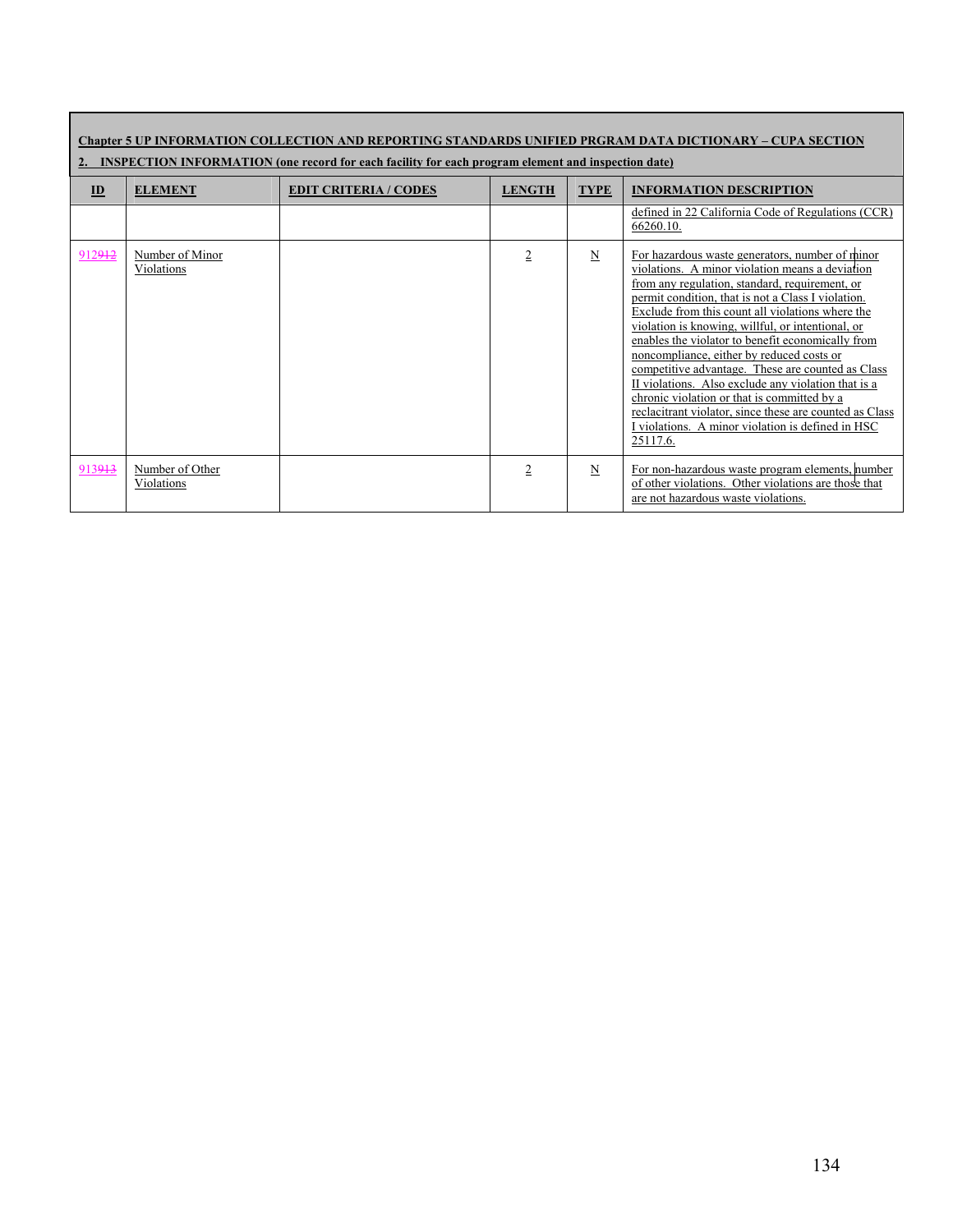| Chapter 5 UP INFORMATION COLLECTION AND REPORTING STANDARDS UNIFIED PRGRAM DATA DICTIONARY – CUPA SECTION |                               |                                                                                                                                                                                                                                                                                                                                                                                                                                                                                                                                                                                                                                                                                                   |                |             |                                                                                                                                                                                                                                                                                                                                                                                                                                                                                                                                                                                                                                                                                                                                                               |  |
|-----------------------------------------------------------------------------------------------------------|-------------------------------|---------------------------------------------------------------------------------------------------------------------------------------------------------------------------------------------------------------------------------------------------------------------------------------------------------------------------------------------------------------------------------------------------------------------------------------------------------------------------------------------------------------------------------------------------------------------------------------------------------------------------------------------------------------------------------------------------|----------------|-------------|---------------------------------------------------------------------------------------------------------------------------------------------------------------------------------------------------------------------------------------------------------------------------------------------------------------------------------------------------------------------------------------------------------------------------------------------------------------------------------------------------------------------------------------------------------------------------------------------------------------------------------------------------------------------------------------------------------------------------------------------------------------|--|
| . ENFORCEMENT INFORMATION (one record for each facility for each program element and enforcement action)  |                               |                                                                                                                                                                                                                                                                                                                                                                                                                                                                                                                                                                                                                                                                                                   |                |             |                                                                                                                                                                                                                                                                                                                                                                                                                                                                                                                                                                                                                                                                                                                                                               |  |
| ID                                                                                                        | <b>ELEMENT</b>                | <b>EDIT CRITERIA / CODES</b>                                                                                                                                                                                                                                                                                                                                                                                                                                                                                                                                                                                                                                                                      | <b>LENGTH</b>  | <b>TYPE</b> | <b>INFORMATION DESCRIPTION</b>                                                                                                                                                                                                                                                                                                                                                                                                                                                                                                                                                                                                                                                                                                                                |  |
| $\underline{1}$                                                                                           | Facility ID Number            | 2 AN county<br>3 AN jurisdiction<br>6 AN facility number                                                                                                                                                                                                                                                                                                                                                                                                                                                                                                                                                                                                                                          | 11             | AN          | Number to allow cross linking of data. County and<br>jurisdiction number from tax code list. This number is<br>assigned by the CUPA. This is the unique number<br>which identifies the facility.                                                                                                                                                                                                                                                                                                                                                                                                                                                                                                                                                              |  |
| 3                                                                                                         | <b>Business Name</b>          | Postal standard:<br>2 lines, 35 characters                                                                                                                                                                                                                                                                                                                                                                                                                                                                                                                                                                                                                                                        | 70             | AN          | Full legal name of business.                                                                                                                                                                                                                                                                                                                                                                                                                                                                                                                                                                                                                                                                                                                                  |  |
| 902                                                                                                       | Program Element               | a = Hazardous Materials Release<br>Response Plans (HMRRP)<br>b = California Accidental Release<br>Prevention (CalARP)<br>$c =$ Undergound Storage Tank<br>(UST)<br>$d =$ Spill Prevention Control and<br>Countermeasures (SPCC) /<br>Aboveground Storage Tank<br>e = Hazardous Waste Generator<br>$f =$ Hazardous Waste Large<br>Quantity Generator (LQG)<br>(subset of Hazardous Waste)<br>Generator)<br>$g =$ Hazardous Waste Recycler<br>$h =$ Permit by Rule (PBR)<br>$I =$ Conditionally Authorized (CA)<br>(only available if PBR is not<br>used)<br>$i =$ Conditionally Exempt (CE)<br>(only available if PBR and CA<br>are<br>not used)<br>k = Household Hazardous Waste<br>(HHW) - Fixed | $\overline{2}$ | AN          | Program element inspected. Enter one program<br>element only. For example, a facility inspected for<br>compliance with UST, hazardous waste and hazardous<br>materials storage regulations would have three<br>records, one for each program element. Each record<br>would have a unique set of violations, even though all<br>inspections took place on the same date. For Tiered<br>Permitting options enter the highest tier.                                                                                                                                                                                                                                                                                                                              |  |
| 903                                                                                                       | <b>Inspection Date</b>        | <b>YYYYMMDD</b>                                                                                                                                                                                                                                                                                                                                                                                                                                                                                                                                                                                                                                                                                   | 8              | D           | Date of completion of inspection.                                                                                                                                                                                                                                                                                                                                                                                                                                                                                                                                                                                                                                                                                                                             |  |
| 914914                                                                                                    | Type of Enforcement<br>Action | $a = Informal action$<br>$b =$ Referral to State agency<br>$c =$ Formal order<br>$d =$ Referral to Attorney General or<br>District Attorney                                                                                                                                                                                                                                                                                                                                                                                                                                                                                                                                                       | $\perp$        | AN          | Type of enforcement action. Informal actions are<br>actions that are not formal actions. An informal<br>enforcement action notifies the business of non-<br>compliance and establishes a date by which the non-<br>compliance is to be corrected. Informal actions are<br>made by a written document including, but not limited<br>to, a letter or notice of violation. Informal actions do<br>not convey sanctions. A formal order is an<br>enforceable order or agreement which mandates<br>compliance. Examples include administrative orders<br>and referrals for civil and/or criminal actions.<br>Sanctions are imposed for failure to comply. If more<br>than one enforcement action is taken, the type and date<br>of each action should be recorded. |  |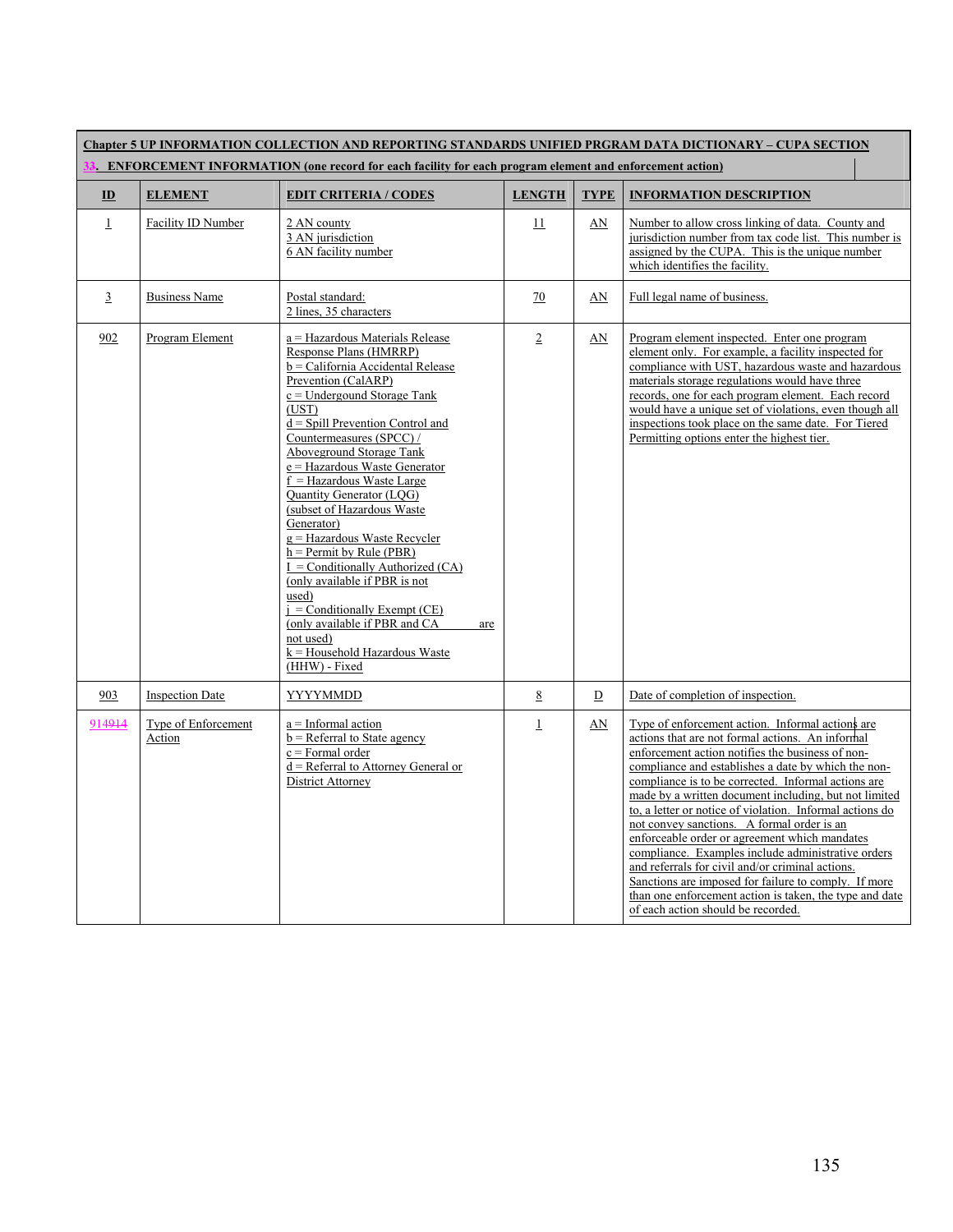| ID     | <b>ELEMENT</b>                              | <b>EDIT CRITERIA / CODES</b>                          | <b>LENGTH</b>   | <b>TYPE</b> | <b>INFORMATION DESCRIPTION</b>                                                                                                                                                                                                                                                                                                                                                                                                                       |
|--------|---------------------------------------------|-------------------------------------------------------|-----------------|-------------|------------------------------------------------------------------------------------------------------------------------------------------------------------------------------------------------------------------------------------------------------------------------------------------------------------------------------------------------------------------------------------------------------------------------------------------------------|
| 915915 | Date of Enforcement<br>Action               | <b>YYYYMMDD</b>                                       | 8               | D           | Date the enforcement action is taken. The date of<br>enforcement action is the date the order is sent to the<br>business, a final referral is made to the Attorney<br>General, District Attorney or County Attorney, the<br>complaint is filed with the court, or the date the<br>administrative order is issued. If more than one<br>enforcement action is taken, the type and date of each<br>action should be recorded.                           |
| 916946 | Type of Formal<br><b>Enforcement Action</b> | $a =$ Administrative<br>$b = Civil$<br>$c = Criminal$ | $\mathbf 1$     | AN          | Type of formal enforcement action.                                                                                                                                                                                                                                                                                                                                                                                                                   |
| 917947 | Date Returned to<br>Compliance              | <b>YYYYMMDD</b>                                       | 8               | D           | Date physical compliance was determined by the<br>CUPA for all violations identified during the<br>inspection. This may not be based on a site visit, but<br>is the date compliance was verified. It may be based<br>on correspondence received from the regulated<br>business.                                                                                                                                                                      |
| 918918 | Docket Number                               | $\overline{a}$                                        | 13              | AN          | Number assigned by the court for civil and criminal<br>actions.                                                                                                                                                                                                                                                                                                                                                                                      |
| 919919 | Final Fine or Penalty<br>Assessed           |                                                       | $8\overline{8}$ | AN          | Dollar amount of fine or penalty assessed. This is the<br>final monetary penalty or fine assessed via court or<br>administrative order, or the amount agreed upon in a<br>formal legal settlement. It is based on the value of<br>fines / penalties excluding costs. Round to nearest<br>whole number. Do not use decimal places. Note the<br>fine or penalty is by program element for each<br>enforcement action at each facility, when available. |
| 920920 | Fine or Penalty Collected                   |                                                       | 8               | AN          | Dollar amount of final fine or penalty actually<br>collected by the CUPA. Round to nearest whole<br>number. Do not use decimal places.                                                                                                                                                                                                                                                                                                               |
| 921924 | Date Fine or Penalty<br>Collected           | <b>YYYYMMDD</b>                                       | 8               | D           | Date when the final fine or penalty was completely<br>collected.                                                                                                                                                                                                                                                                                                                                                                                     |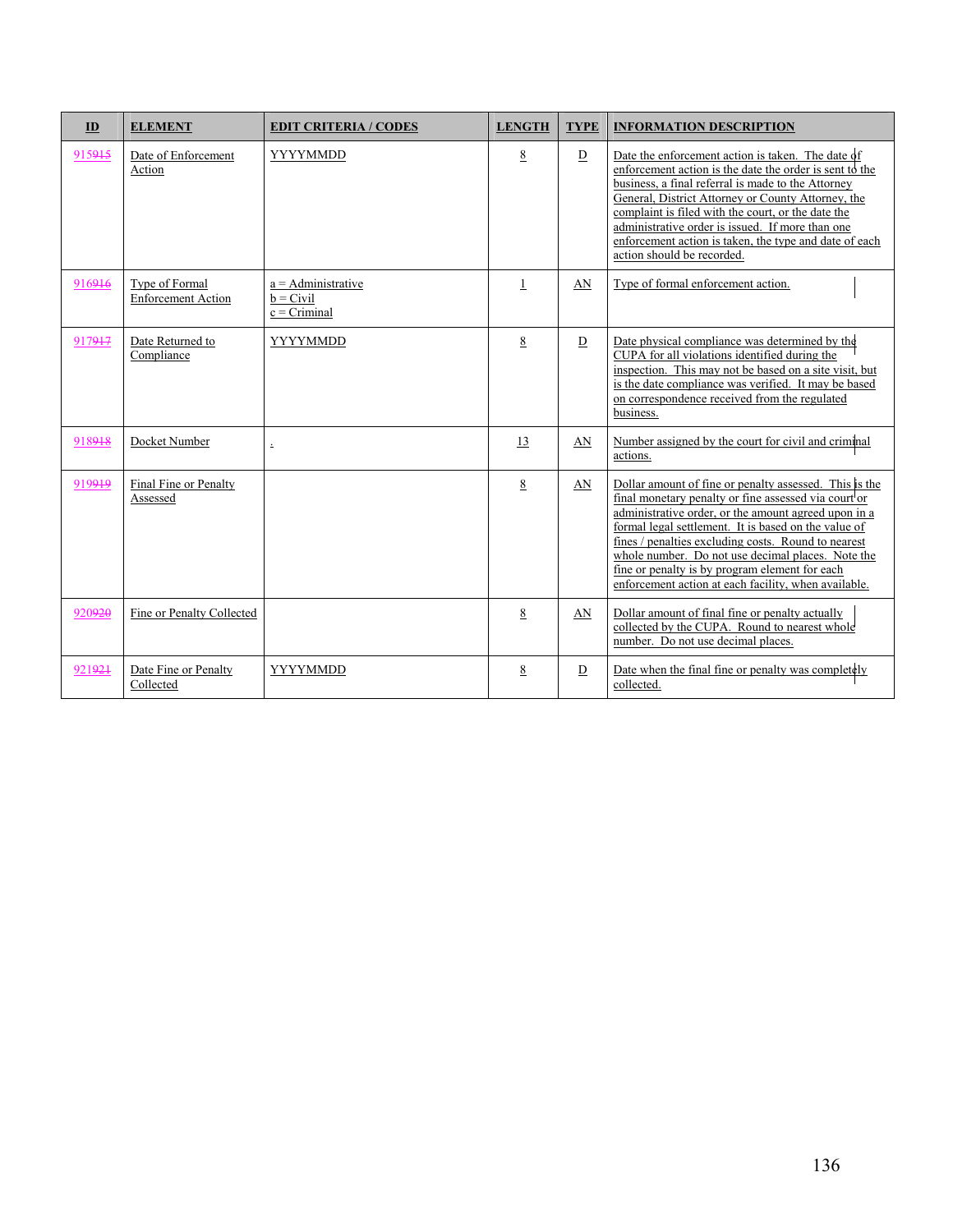| <b>Chapter 5 UP INFORMATION COLLECTION AND REPORTING STANDARDS UNIFIED PRGRAM DATA DICTIONARY – CUPA SECTION</b> |                                            |                                                          |               |                          |                                                                                                                                                                                                           |  |
|------------------------------------------------------------------------------------------------------------------|--------------------------------------------|----------------------------------------------------------|---------------|--------------------------|-----------------------------------------------------------------------------------------------------------------------------------------------------------------------------------------------------------|--|
| <b>. TIERED PERMITTING RELEASE INFORMATION</b>                                                                   |                                            |                                                          |               |                          |                                                                                                                                                                                                           |  |
| $\mathbf{D}$                                                                                                     | <b>ELEMENT</b>                             | <b>EDIT CRITERIA / CODES</b>                             | <b>LENGTH</b> | <b>TYPE</b>              | <b>INFORMATION DESCRIPTION</b>                                                                                                                                                                            |  |
|                                                                                                                  | Facility ID Number                         | 2 AN county<br>3 AN jurisdiction<br>6 AN facility number | 11            | AN                       | Number to allow cross linking of data. County and<br>jurisdiction number from tax code list. This number<br>is assigned by the CUPA. This is the unique number<br>which identifies the facility.          |  |
| 3                                                                                                                | <b>Business Name</b>                       | Postal standard:<br>2 lines, 35 characters               | 70            | AN                       | Full legal name of business.                                                                                                                                                                              |  |
| 922922                                                                                                           | Date of Release                            | <b>YYYYMMDD</b>                                          | 8             | $\underline{\mathbf{D}}$ | Date of release at a facility treating hazardous waste<br>onsite under PBR, CA, or CE. A reportable release<br>is from any activity at the facility, not just from one<br>of the Tiered Permitting units. |  |
| 923923                                                                                                           | Description of Release and<br>Consequences | Narrative                                                | 200           | AN                       | Description of the circumstances of the release and<br>actions subsequently taken.                                                                                                                        |  |
| 924924                                                                                                           | Date Corrective Action Completed           | <b>YYYYMMDD</b>                                          | 8             | $\overline{D}$           | Date corrective action was completed. If no<br>corrective action was needed, then leave blank.                                                                                                            |  |

Г